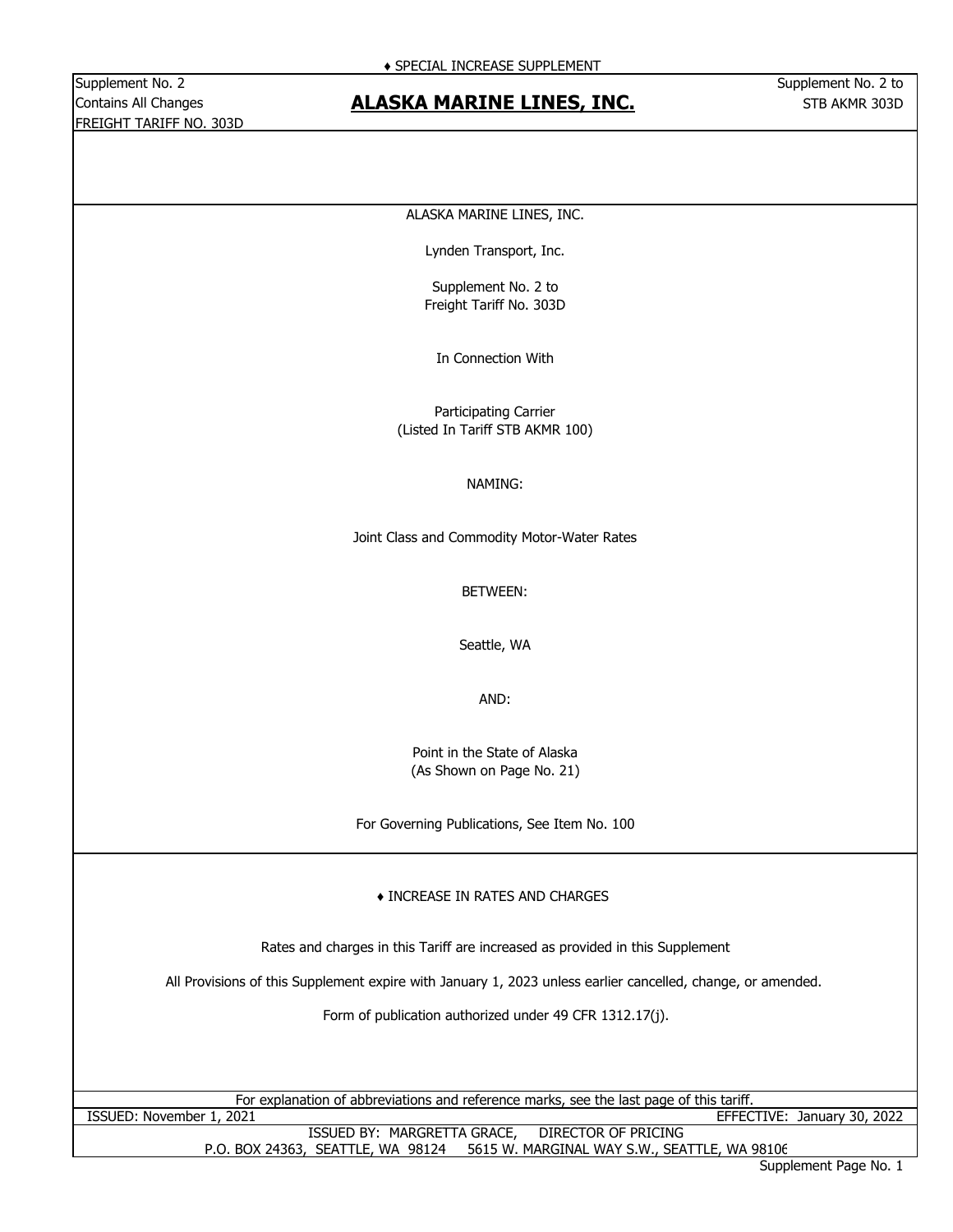# **ALASKA MARINE LINES, INC.**

FREIGHT TARIFF 303D

Except as otherwise specifically provided, rates and charges in this Tariff are hereby increased as follows (See Notes 1 through 4):

NOTE 1: SECTIONS ONE THROUGH NINE ARE INCREASED AS FOLLOWS:

All rates and charges are increased four and eight-tenths (4.8%) percent. To arrive at such increased rate or charge, multiply the rate or charge by 1.048. Fractions of less than 1/2 cent will be dropped. Fractions of 1/2 cent or more will be increased to the next whole cent. For rates in dollars, fractions less than .50 will be dropped and fractions of .50 or more will be rounded to the next whole dollar.

- NOTE 2: Where the rate or charge is published in dollars and cents, apply the equivalent in cents.
- NOTE 3: References to Tariff, Items, Notes, Rules, etc. will be as follows:

Where reference is made in this supplement to Tariff, Items, Notes, Rules, etc., it is understood that such reference is continuous and includes Supplements to or successive issues of such Tariff, Items, Notes, Rules, etc.

NOTE 4: Increases do not apply to charges in STB AKMR 100, series, whether refereced directly or referenced as a governing publication.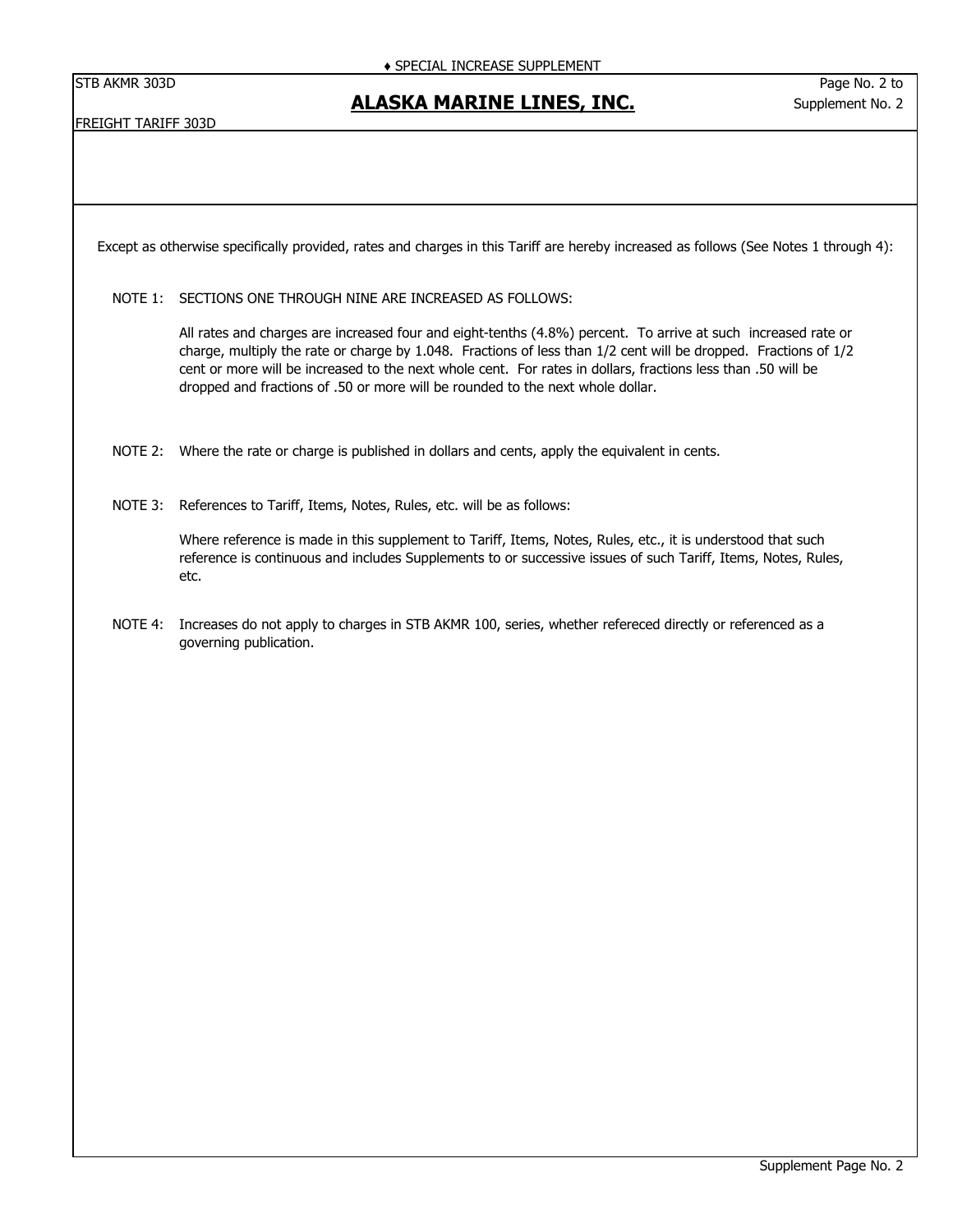# **ALASKA MARINE LINES, INC.**

ALASKA MARINE LINES, INC.

LYNDEN TRANSPORT, INC.

FREIGHT TARIFF NO. AKMR 303D

IN CONNECTION WITH

Participating Carriers (Listed in Tariff STB AKMR 100)

#### NAMING

Joint Class and Commodity Motor-Water Rates

BETWEEN

Points in Washington (As Shown on Page 21)

AND

(As Shown on Page 21) Points in the State of Alaska

For Governing Publications, See Item 100

For explanation of abbreviations and reference marks, see the last page of this tariff.

P.O. BOX 24348, SEATTLE, WA 98124 5615 W. MARGINAL WAY S.W., SEATTLE, WA 98106

ISSUED BY: MARGRETTA GRACE, DIRECTOR OF PRICING ISSUED: March 13, 2020 EFFECTIVE: March 14, 2020

Title Page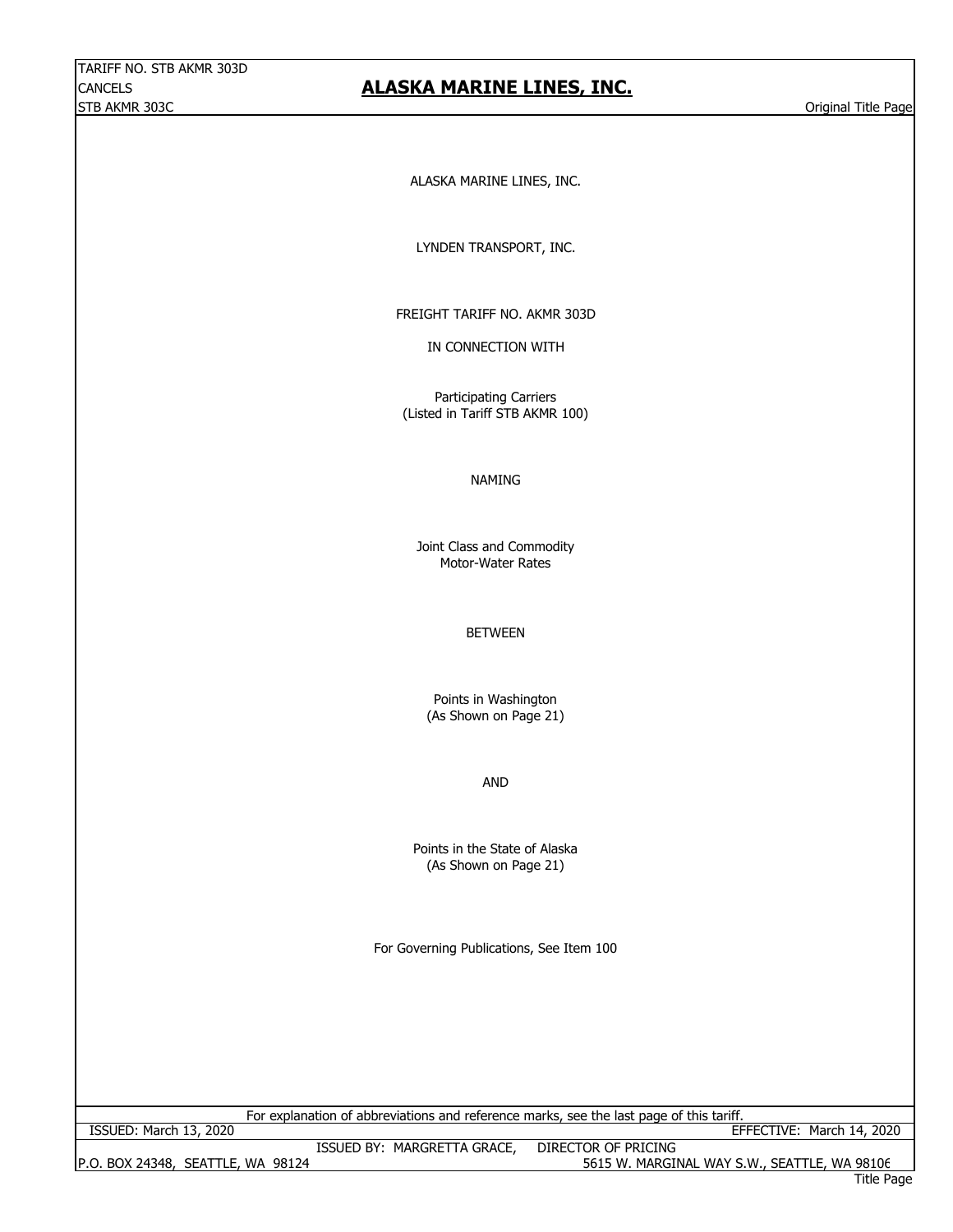# **ALASKA MARINE LINES, INC.**

CHECK SHEET:

#### FREIGHT TARIFF 303D 30th Revised Page 1

| <b>PAGE</b>                       | <b>REVISION</b>                  | PAGE            | <b>REVISION</b>      | PAGE       | <b>REVISION</b>                                                                         | PAGE    | <b>REVISION</b>          |
|-----------------------------------|----------------------------------|-----------------|----------------------|------------|-----------------------------------------------------------------------------------------|---------|--------------------------|
| NUMBER:<br><b>Title</b>           | NUMBER:<br>0                     | NUMBER:         | NUMBER:              | NUMBER:    | NUMBER:                                                                                 | NUMBER: | NUMBER:                  |
|                                   | 30th Rev.<br>▲                   | 41              | 2nd Rev.             | 81         | 2nd Rev.                                                                                | 120     | 2nd Rev.                 |
| $\overline{2}$                    | 4th Rev.                         | 42              | 2nd Rev.             | 82         | 4th Rev.                                                                                | 121     | 0                        |
| $\overline{3}$                    | 0                                | 43              | 2nd Rev.             | 83         | 3rd Rev.                                                                                | 122     | 2nd Rev.                 |
| $\overline{4}$                    | 0                                | 44              | 2nd Rev.             | 84         | 2nd Rev.                                                                                | Last    | 0                        |
| $\overline{5}$                    | 0                                | $\overline{45}$ | 2nd Rev.             | 85         | 2nd Rev.                                                                                |         |                          |
|                                   |                                  |                 |                      |            |                                                                                         |         |                          |
| $6 \overline{}$<br>$\overline{7}$ | 0                                | 46              | 2nd Rev.             | 86         | 3rd Rev.                                                                                |         |                          |
|                                   | $\overline{0}$                   | 47              | 2nd Rev.             | 87         | 5th Rev.                                                                                |         |                          |
| $\overline{8}$<br>$\overline{9}$  | 0<br>$\overline{0}$              | 48              | 2nd Rev.             | 88         | 4th Rev.                                                                                |         |                          |
| 10                                | $\overline{0}$                   | 49              | 2nd Rev.<br>2nd Rev. | 89         | 2nd Rev.<br>2nd Rev.                                                                    |         |                          |
|                                   |                                  | 50              |                      | 90         |                                                                                         |         |                          |
| 11                                | 0                                | 51              | 2nd Rev.             | 91         | 0                                                                                       |         |                          |
| 12                                | $\overline{0}$                   | $\overline{52}$ | 2nd Rev.             | 92         | 2nd Rev.                                                                                |         |                          |
| 13                                | $\overline{0}$                   | $\overline{53}$ | 3rd Rev.             | 93         | 2nd Rev.                                                                                |         |                          |
| 14                                | 0                                | $\overline{54}$ | 2nd Rev.             | 94         | 0                                                                                       |         |                          |
| 15                                | $\overline{0}$                   | $\overline{55}$ | 2nd Rev.             | 95         | 2nd Rev.                                                                                |         |                          |
|                                   |                                  |                 |                      |            |                                                                                         |         |                          |
| <b>16</b>                         | 0                                | 56              | 2nd Rev.             | 96         | 3rd Rev.                                                                                |         |                          |
| 17                                | $\overline{0}$                   | 57              | 2nd Rev.             | 97         | 0                                                                                       |         |                          |
| 18                                | $\overline{0}$                   | $\overline{58}$ | 2nd Rev.             | 98         | $\mathbf{0}$                                                                            |         |                          |
| 19                                | $\overline{0}$<br>$\overline{0}$ | $\overline{59}$ | 2nd Rev.             | 99         | $\overline{0}$                                                                          |         |                          |
| 20                                |                                  | 60              | 2nd Rev.             | 100        | 2nd Rev.                                                                                |         |                          |
| 21                                | 0                                | 61              | 3rd Rev.             | 101        | 2nd Rev.                                                                                |         |                          |
| 22                                | 5th Rev.                         | 62              | 2nd Rev.             | 102        | 2nd Rev.                                                                                |         |                          |
| 23                                | 11th Rev.<br>▲                   | 63              | 2nd Rev.             | 103        | 2nd Rev.                                                                                |         |                          |
| 24                                | $\mathbf{0}$                     | 64              | 2nd Rev.             | 104        | 2nd Rev.                                                                                |         |                          |
| 25                                | 2nd Rev.                         | 65              | 2nd Rev.             | 105        | 3rd Rev.                                                                                |         |                          |
|                                   |                                  |                 |                      |            |                                                                                         |         |                          |
| <u>26</u>                         | $\overline{0}$                   | 66              | 2nd Rev.             | 106        | 5th Rev.                                                                                |         |                          |
| $\overline{27}$                   | 2nd Rev.<br>2nd Rev.             | 67<br>68        | 2nd Rev.             | 106A       | 3rd Rev.<br>2nd Rev.                                                                    |         |                          |
| 28<br>29                          | 2nd Rev.                         | 69              | 2nd Rev.<br>4th Rev. | 107        | 3rd Rev.                                                                                |         |                          |
| 30                                | 2nd Rev.                         | 70              | 4th Rev.             | 108<br>109 | 2nd Rev.                                                                                |         |                          |
|                                   |                                  |                 |                      |            |                                                                                         |         |                          |
| 31                                | 5th Rev.                         | 71              | 2nd Rev.             | 110        | 2nd Rev.                                                                                |         |                          |
| 32                                | 3rd Rev.                         | 72              | 2nd Rev.             | 111        | 2nd Rev.                                                                                |         |                          |
| 33                                | 2nd Rev.                         | $\overline{73}$ | 2nd Rev.             | 112        | 3rd Rev.                                                                                |         |                          |
| 34                                | 2nd Rev.                         | 74              | 3rd Rev.             | 113        | 4th Rev.                                                                                |         |                          |
| 35                                | 2nd Rev.                         | 75              | 2nd Rev.             | 114        | 3rd Rev.                                                                                |         |                          |
|                                   | 2nd Rev.                         |                 |                      |            |                                                                                         |         |                          |
| 36                                | 2nd Rev.                         | 76<br>77        | 3rd Rev.<br>2nd Rev. | 115<br>116 | 2nd Rev.<br>$\mathbf{0}$                                                                |         |                          |
| 37<br>38                          | 2nd Rev.                         |                 | 2nd Rev.             |            | 2nd Rev.                                                                                |         |                          |
| 39                                | 2nd Rev.                         | 78<br>79        | 2nd Rev.             | 117<br>118 | 2nd Rev.                                                                                |         |                          |
| 40                                | 2nd Rev.                         | 80              | 2nd Rev.             | 119        | 2nd Rev.                                                                                |         |                          |
|                                   |                                  |                 |                      |            |                                                                                         |         |                          |
|                                   |                                  |                 |                      |            |                                                                                         |         |                          |
|                                   |                                  |                 |                      |            |                                                                                         |         |                          |
|                                   |                                  |                 |                      |            |                                                                                         |         |                          |
|                                   |                                  |                 |                      |            |                                                                                         |         |                          |
|                                   | <b>ISSUED: June 10, 2022</b>     |                 |                      |            | For explanation of abbreviations and reference marks, see the last page of this tariff. |         | EFFECTIVE: June 13, 2022 |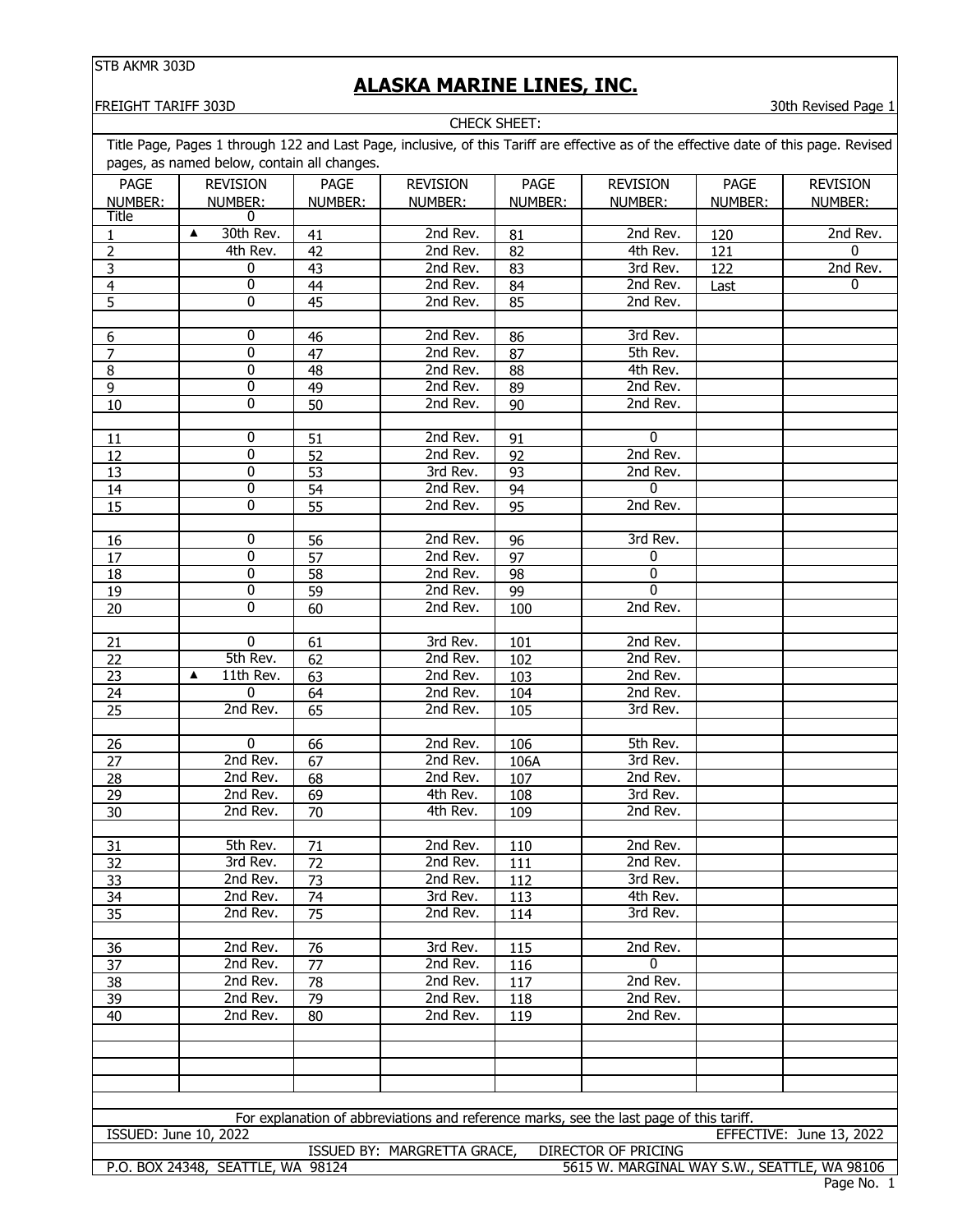# **ALASKA MARINE LINES, INC.**

| <b>FREIGHT TARIFF 303D</b>                                                                                           |                                              | 4th Revised Page 2     |
|----------------------------------------------------------------------------------------------------------------------|----------------------------------------------|------------------------|
| TABLE OF CONTENTS<br>NOTE: The hyphen (-) indicates "through"                                                        |                                              |                        |
| SUBJECT:                                                                                                             | ITEM NO.                                     | PAGE NO.               |
|                                                                                                                      |                                              |                        |
| $- A -$                                                                                                              |                                              |                        |
|                                                                                                                      | $  -$                                        | Last Page              |
|                                                                                                                      | 345                                          | 23                     |
|                                                                                                                      | 160                                          | 22                     |
| $-B -$                                                                                                               |                                              |                        |
|                                                                                                                      | 342                                          | 22                     |
| $-C -$                                                                                                               |                                              |                        |
|                                                                                                                      |                                              | $\mathbf{1}$           |
| $-D -$                                                                                                               |                                              |                        |
|                                                                                                                      | 568                                          | 23                     |
| $-G -$                                                                                                               |                                              |                        |
|                                                                                                                      | 100                                          | 22                     |
| $-1-$                                                                                                                |                                              |                        |
|                                                                                                                      |                                              | $4 - 20$               |
| $-M -$                                                                                                               |                                              |                        |
|                                                                                                                      | 610                                          | 23                     |
| $-0-$                                                                                                                |                                              |                        |
|                                                                                                                      | 882                                          | 23                     |
|                                                                                                                      | 568                                          | 23                     |
| $- P -$                                                                                                              |                                              |                        |
|                                                                                                                      |                                              | 21                     |
| $-R -$                                                                                                               |                                              |                        |
| Rates:                                                                                                               |                                              |                        |
|                                                                                                                      | $\frac{1}{2}$<br>2021 - 2980                 | $24 - 25$<br>$26 - 90$ |
|                                                                                                                      | $3000 - 3050$                                | $91 - 93$              |
|                                                                                                                      | 4000 - 4050                                  | $94 - 96$              |
|                                                                                                                      | - - -                                        | 97                     |
|                                                                                                                      | - - -                                        | 98                     |
|                                                                                                                      | 7010 - 7850                                  | $99 - 115$             |
|                                                                                                                      | 8000 - 8050                                  | $116 - 120$            |
|                                                                                                                      | 9400 - 9460                                  | $121 - 122$            |
|                                                                                                                      | $- - -$                                      | Last Page              |
| $-S -$                                                                                                               |                                              |                        |
|                                                                                                                      |                                              | Last Page              |
| $-T -$                                                                                                               |                                              |                        |
|                                                                                                                      | 959                                          | 23                     |
| <b>TCR 4590</b>                                                                                                      |                                              |                        |
| For explanation of abbreviations and reference marks, see the last page of this tariff.<br>ISSUED: February 11, 2021 | EFFECTIVE: February 12, 2021                 |                        |
| ISSUED BY: MARGRETTA GRACE,<br>DIRECTOR OF PRICING<br>P.O. BOX 24348, SEATTLE, WA 98124                              | 5615 W. MARGINAL WAY S.W., SEATTLE, WA 98106 |                        |
|                                                                                                                      |                                              |                        |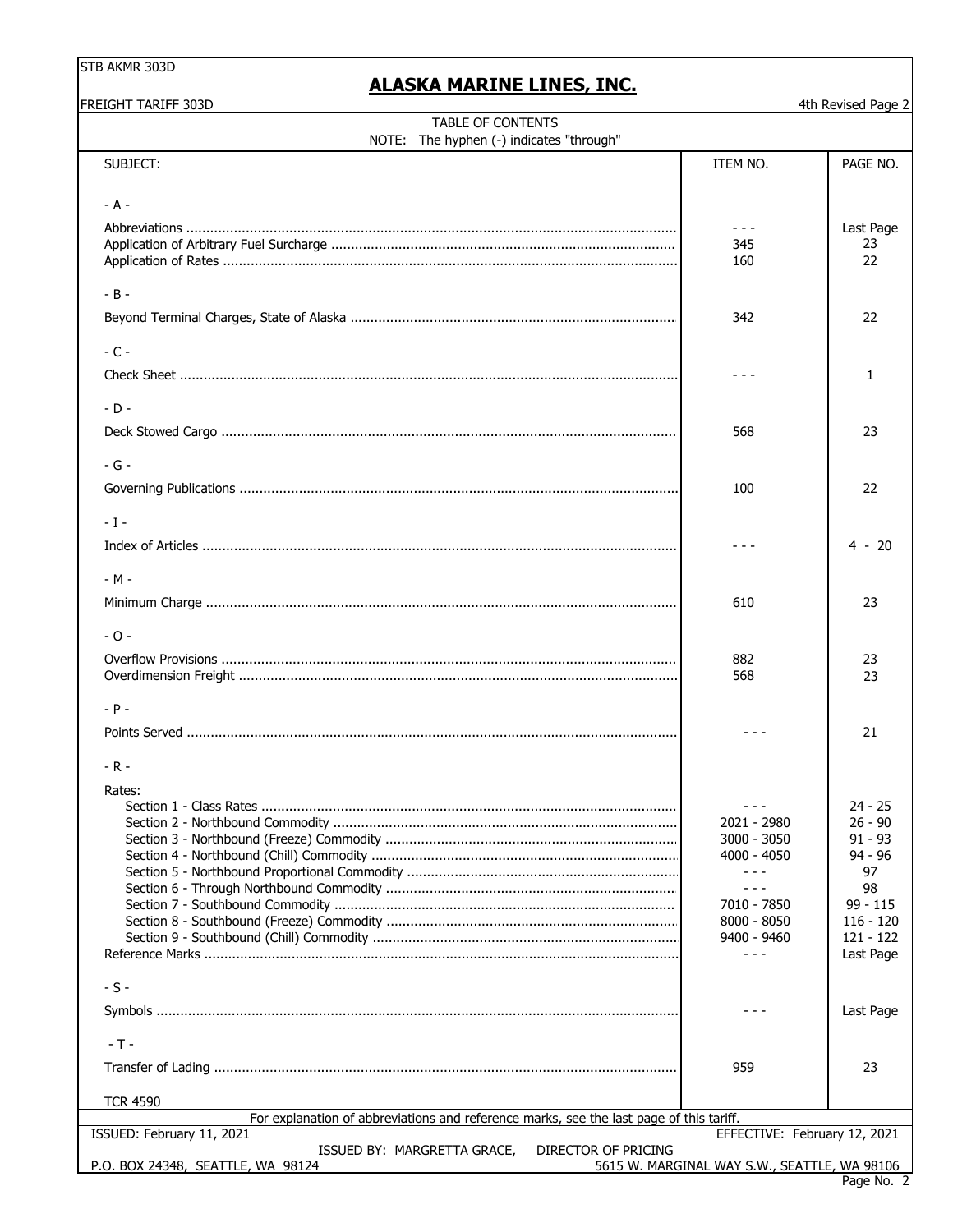# **ALASKA MARINE LINES, INC.**

FREIGHT TARIFF 303D Original Page 3

#### EXPLANATION of INDEX of ARTICLES

#### The plan and use of the Index of Articles is as explained below:

 (1) Item numbers 1005 through 1033 are Commodity Description Groups as Listed in Tariff No. STB AKMR 100, series.

| Commodity:                              | Refer to Item $(s)$ :        |
|-----------------------------------------|------------------------------|
| Auto/Motorcycle/Marine/Machine Parts    | 1005, 2056                   |
| <b>Building Materials</b>               | 1008, 2126                   |
| Department Store Merchandise            | 1013, 2285                   |
| <b>Electrical Equipment</b>             | 1015, 2310                   |
| Fertilizers and Feed                    | 1016, 2350                   |
| Groceries and Foodstuffs                | 1019, 2401                   |
| Hardware                                | 1020, 2530                   |
| Iron or Steel Articles                  | 1021, 2574, 2581             |
| Machinery                               | 1025, 2686, 2690, 7460, 7465 |
| <b>Office Supplies</b>                  | 1026, 2718                   |
| Paint/Varnishes/Lacquers/Other Articles | 1026, 2721                   |
| Paper and Paper Articles                | 1027, 2742                   |
| Roofing and Siding                      | 1031, 2826                   |
| Wallboard                               | 1033, 2973                   |

For explanation of abbreviations and reference marks, see the last page of this tariff.

P.O. BOX 24348, SEATTLE, WA 98124 5615 W. MARGINAL WAY S.W., SEATTLE, WA 98106 ISSUED: March 13, 2020 EFFECTIVE: March 14, 2020 ISSUED BY: MARGRETTA GRACE, DIRECTOR OF PRICING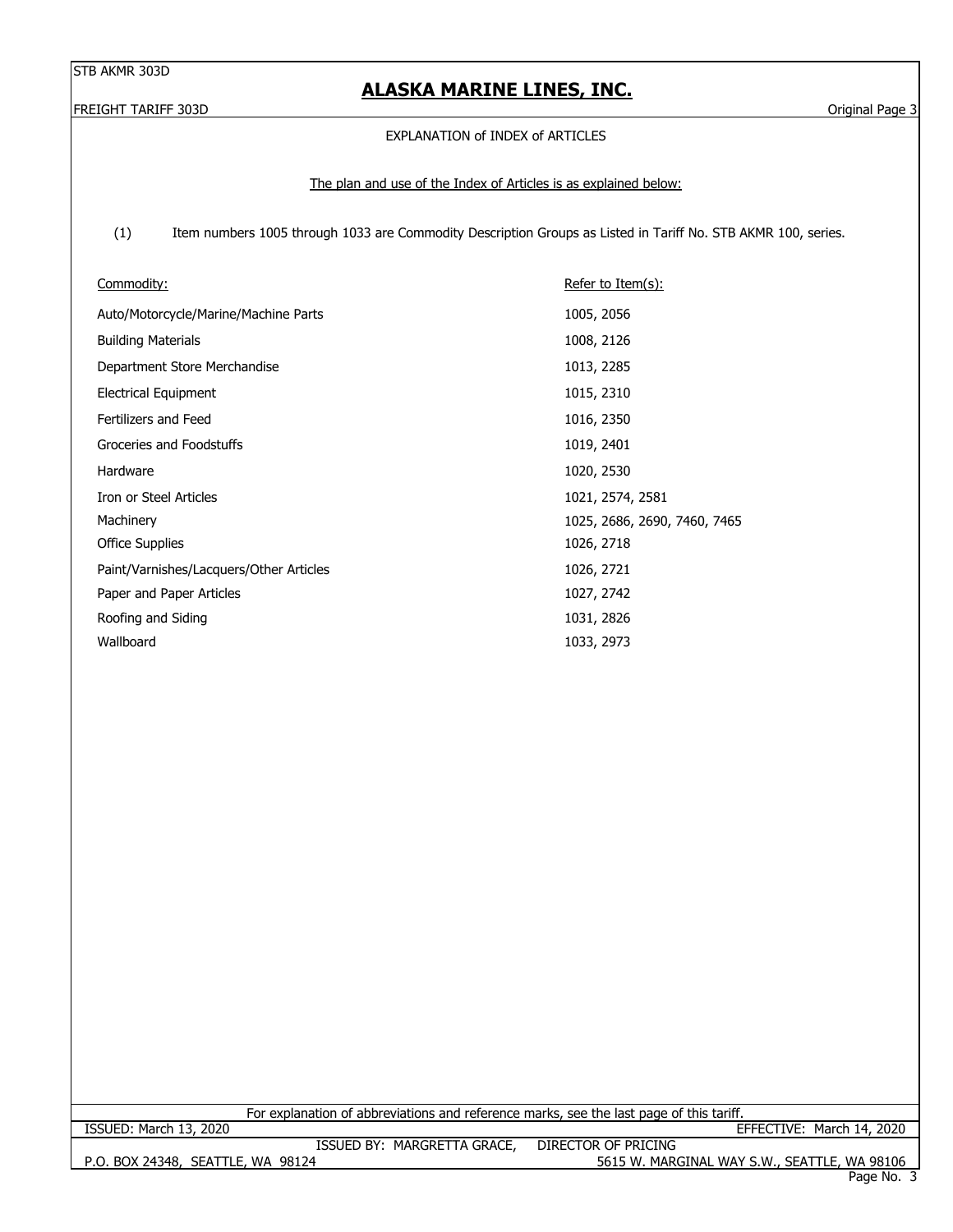FREIGHT TARIFF 303D Original Page 4

# **ALASKA MARINE LINES, INC.**

INDEX OF ARTICLES For Which Commodity Rates and Exception Ratings are Named in This Tariff.

| COMMODITY:<br>' NO.<br>--<br>-M | <b>COMMODITY</b> | TEM NO. |
|---------------------------------|------------------|---------|
|                                 |                  |         |

# A B

| Adhesives, NOI 1013, 1020, 1026, 2530, 2285, 2721         |      |                                                                 |        |
|-----------------------------------------------------------|------|-----------------------------------------------------------------|--------|
|                                                           |      |                                                                 |        |
|                                                           |      | Bags, Paper or Plastic 1019, 1020, 1027, 2401, 2530, 2742       |        |
|                                                           |      |                                                                 |        |
|                                                           |      |                                                                 |        |
|                                                           |      | Ball Root, Evergreen, and Deciduous Tred\$016, 2350, 2352, 4050 |        |
|                                                           |      |                                                                 |        |
|                                                           |      | Balls, Absorbent Cotton or Synthetic Fibers  1019, 2401         |        |
|                                                           | 2630 |                                                                 |        |
|                                                           |      |                                                                 |        |
|                                                           |      |                                                                 |        |
|                                                           |      |                                                                 |        |
|                                                           |      |                                                                 |        |
|                                                           |      |                                                                 |        |
|                                                           |      | Barrows, Carts, Trucks or Wagons, Hand NOI  1020, 2530          |        |
|                                                           |      |                                                                 |        |
|                                                           |      |                                                                 |        |
|                                                           |      |                                                                 |        |
|                                                           |      |                                                                 |        |
|                                                           |      |                                                                 |        |
|                                                           |      |                                                                 | 2903   |
|                                                           |      |                                                                 |        |
|                                                           |      |                                                                 |        |
|                                                           |      |                                                                 |        |
|                                                           |      |                                                                 |        |
|                                                           |      |                                                                 |        |
|                                                           |      |                                                                 |        |
|                                                           |      |                                                                 | 2630.0 |
|                                                           |      |                                                                 |        |
|                                                           |      |                                                                 |        |
| Automobile Parts or Accessories, As Desc 1005, 2056, 7030 |      | Bentonite (Colloidal Clay), As Desc 1016, 2350, 2175            |        |
|                                                           |      |                                                                 |        |

| Adhesives, NOI 1013, 1020, 1026, 2530, 2285, 2721         |      |                                                                |        |
|-----------------------------------------------------------|------|----------------------------------------------------------------|--------|
|                                                           |      |                                                                |        |
|                                                           |      | Bags, Paper or Plastic 1019, 1020, 1027, 2401, 2530, 2742      |        |
|                                                           |      |                                                                |        |
|                                                           |      |                                                                |        |
|                                                           |      | Ball Root, Evergreen, and Deciduous Tred 016, 2350, 2352, 4050 |        |
|                                                           |      |                                                                |        |
|                                                           |      | Balls, Absorbent Cotton or Synthetic Fibers  1019, 2401        |        |
|                                                           | 2630 |                                                                |        |
| Alfalfa, Chopped manumman manumman manumman 1016, 2350    |      |                                                                |        |
|                                                           |      |                                                                |        |
|                                                           |      |                                                                |        |
|                                                           |      |                                                                |        |
|                                                           |      |                                                                | 7100   |
|                                                           |      | Barrows, Carts, Trucks or Wagons, Hand NOI  1020, 2530         |        |
|                                                           |      |                                                                |        |
|                                                           |      |                                                                |        |
|                                                           |      |                                                                |        |
|                                                           |      |                                                                |        |
|                                                           |      |                                                                |        |
| Apparatus, Equipment, or Outfits, As Desc 2945, 7820      |      |                                                                | 2903   |
|                                                           |      |                                                                |        |
|                                                           |      |                                                                |        |
|                                                           |      |                                                                |        |
|                                                           |      |                                                                |        |
|                                                           |      |                                                                |        |
|                                                           |      |                                                                |        |
|                                                           |      |                                                                | 2630.0 |
|                                                           |      |                                                                |        |
|                                                           |      |                                                                |        |
| Automobile Parts or Accessories, As Desc 1005, 2056, 7030 |      | Bentonite (Colloidal Clay), As Desc 1016, 2350, 2175           |        |
|                                                           |      |                                                                |        |

Continued on Next Page

ISSUED: March 13, 2020 EFFECTIVE: March 14, 2020

For explanation of abbreviations and reference marks, see the last page of this tariff

P.O. BOX 24348, SEATTLE, WA 98124

ISSUED BY: MARGRETTA GRACE, DIRECTOR OF PRICING

5615 W. MARGINAL WAY S.W., SEATTLE, WA 98106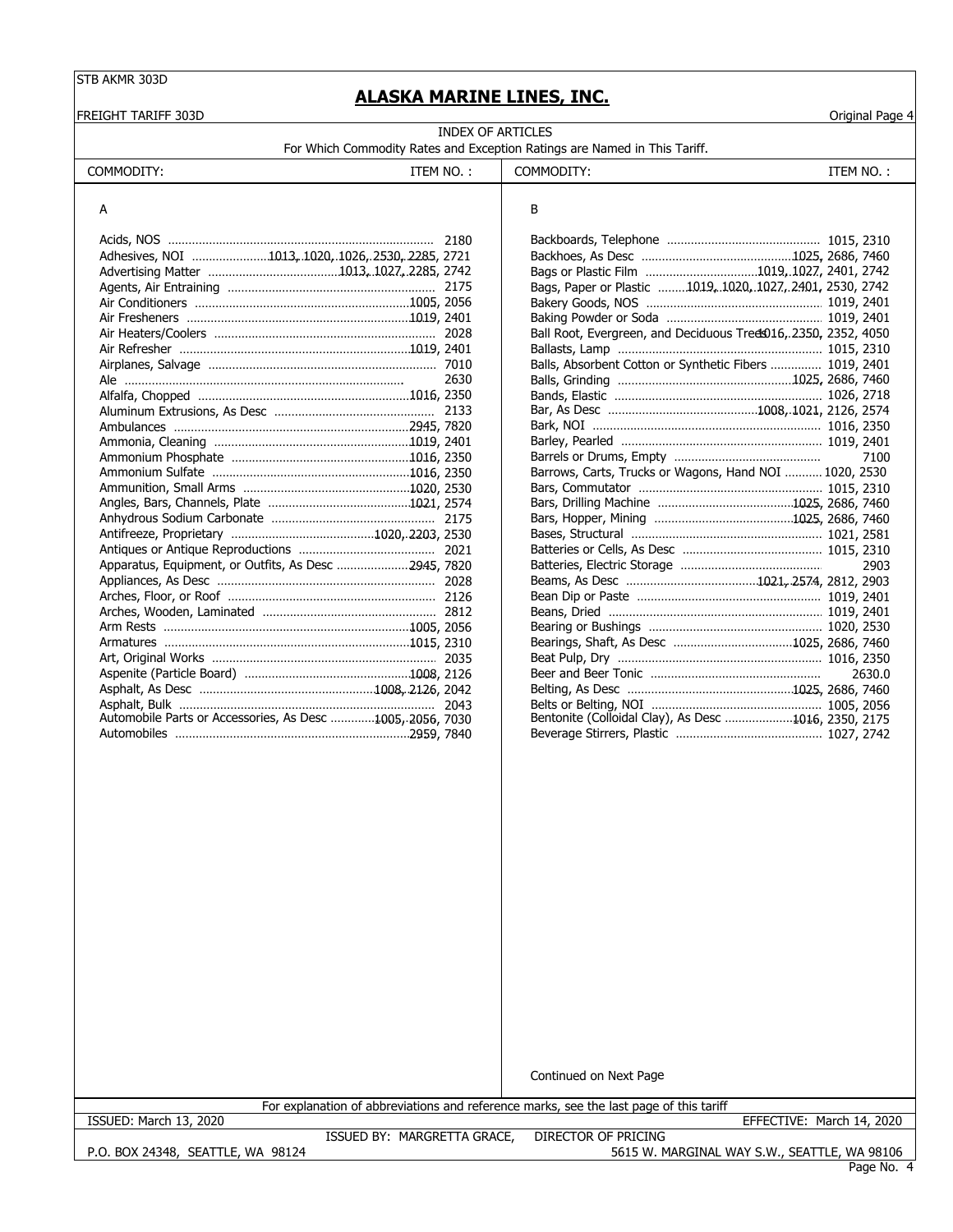FREIGHT TARIFF 303D Original Page 5

# **ALASKA MARINE LINES, INC.**

| INDEX OF ARTICLES                                                         |  |
|---------------------------------------------------------------------------|--|
| For Which Commodity Rates and Exception Ratings are Named in This Tariff. |  |

| COMMODITY:                                                     | ITEM NO.: | COMMODITY:                                               | ITEM NO.: |      |
|----------------------------------------------------------------|-----------|----------------------------------------------------------|-----------|------|
| B<br>(Continued)                                               |           | В                                                        |           |      |
| Beverages or Beverage Preparations 1019, 2380, 2401, 2630      |           | Braces, Bracing, Brackets or Forms, As Desc  1021, 2574  |           |      |
|                                                                |           |                                                          |           |      |
|                                                                |           |                                                          |           |      |
|                                                                |           | Brass, Bronze or Copper, As Desc  1020, 2530             |           |      |
|                                                                |           |                                                          |           |      |
|                                                                |           |                                                          |           | 2112 |
| Blades, Scraper, Snow Plow, As Desd021, 1025, 2574, 2686, 7460 |           |                                                          |           | 2116 |
|                                                                |           |                                                          |           |      |
|                                                                | 2112      |                                                          |           |      |
|                                                                |           | Brooms, Brushes or Mops, As Desc 1019, 1020, 2401, 2530  |           |      |
|                                                                |           |                                                          |           |      |
|                                                                |           |                                                          |           |      |
| Board or Sheets, Ground Wood, As Desc 1008, 2621, 2651         |           | Building Construction Sections, As Desc 1021, 2119, 2581 |           |      |
|                                                                |           |                                                          |           |      |
|                                                                |           | Building Metal Works Group, As Desc  1008, 2126          |           |      |
|                                                                |           |                                                          |           |      |
|                                                                |           |                                                          |           | 2133 |
|                                                                |           |                                                          |           | 2119 |
|                                                                |           |                                                          |           | 2121 |
|                                                                |           |                                                          |           |      |
|                                                                |           | Bumpers, NOI or Bumper Fittings  1005, 2056              |           |      |
|                                                                |           | Bus Bar or Bus Bar Systems, As Desc  1015, 2310          |           |      |
|                                                                |           |                                                          |           |      |
|                                                                |           |                                                          |           |      |
|                                                                |           |                                                          |           |      |
| Boxes, Fibreboard, Paper or Paperboard, used, scrap  7565      |           |                                                          |           |      |
|                                                                |           |                                                          |           |      |
|                                                                |           |                                                          |           |      |
|                                                                |           |                                                          |           |      |
|                                                                |           |                                                          |           |      |
|                                                                |           |                                                          |           |      |
|                                                                |           |                                                          |           |      |
| Boxes, Switch or Conduit or Covers 1015, 2310                  |           |                                                          |           |      |
|                                                                |           |                                                          |           |      |

Continued on Next Page

For explanation of abbreviations and reference marks, see the last page of this tariff

ISSUED: March 13, 2020 EFFECTIVE: March 14, 2020

P.O. BOX 24348, SEATTLE, WA 98124

ISSUED BY: MARGRETTA GRACE, DIRECTOR OF PRICING

5615 W. MARGINAL WAY S.W., SEATTLE, WA 98106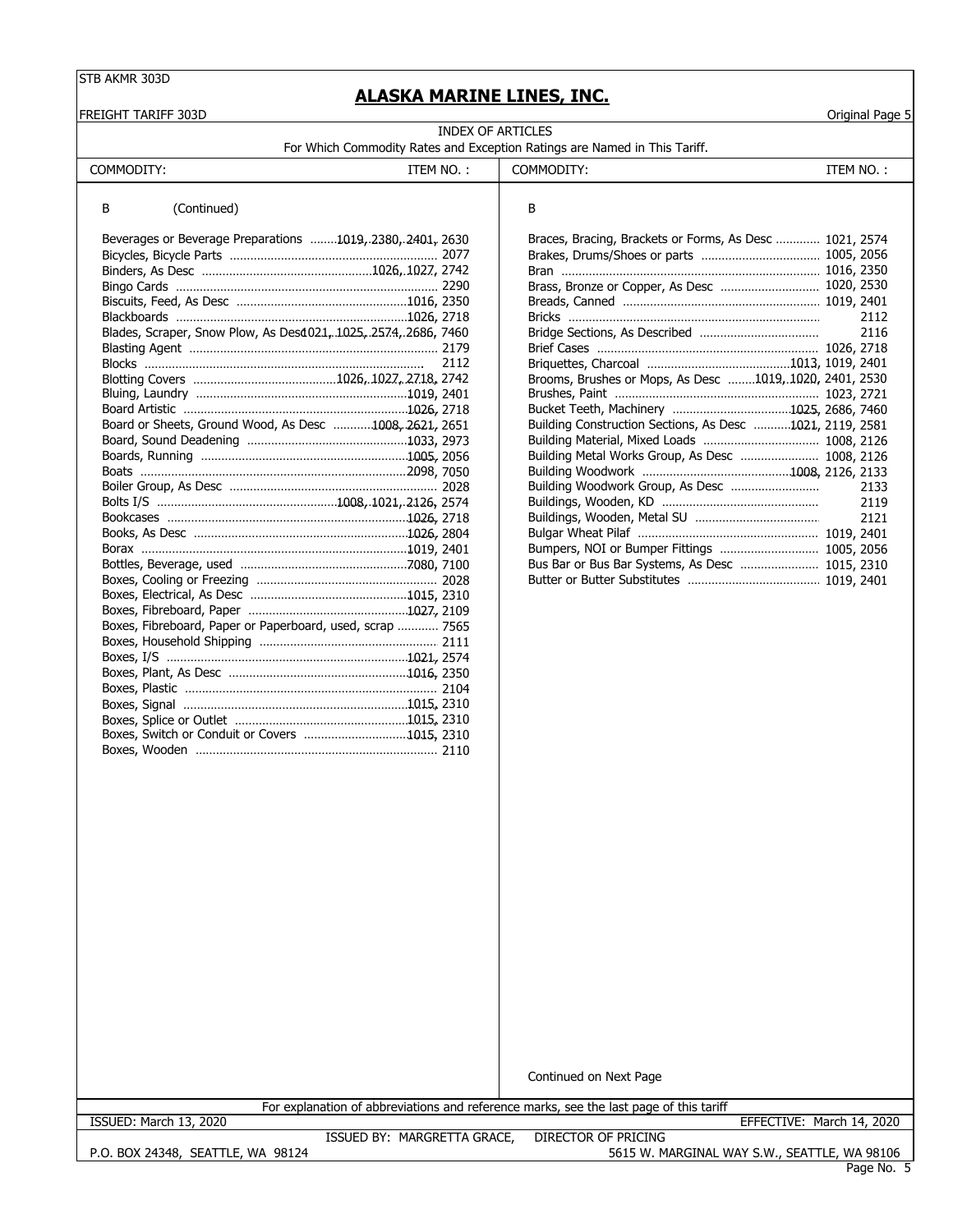# **ALASKA MARINE LINES, INC.**

|                                                                                                           |                          |                                                                           |           | Original Page 6 |
|-----------------------------------------------------------------------------------------------------------|--------------------------|---------------------------------------------------------------------------|-----------|-----------------|
|                                                                                                           | <b>INDEX OF ARTICLES</b> |                                                                           |           |                 |
|                                                                                                           |                          | For Which Commodity Rates and Exception Ratings are Named in This Tariff. |           |                 |
| COMMODITY:                                                                                                | ITEM NO.:                | COMMODITY:                                                                | ITEM NO.: |                 |
| C                                                                                                         |                          |                                                                           |           |                 |
|                                                                                                           |                          |                                                                           |           |                 |
| Cable Assemblies or Harnesses, Electrical Wiring 1015, 2310                                               |                          | Cartons or Boxes, Used, Strapped in Bundles                               |           | 7100<br>2035    |
| Cable Racks, Race-Way or Trays, As Desc 1015, 2310                                                        |                          | Cases or Covers, Condenser or Capacitor, As Desc  1015, 2310              |           |                 |
| Cable Terminals, Meter Sockets, Junction 1015, 2310<br>Cable, Battery, With Terminals Attached 1005, 2056 |                          | Castings, As Desc 1021, 1025, 2574, 2686, 7460                            |           | 2600            |
|                                                                                                           |                          | Catch Basins, Catch Basin Covers or Sewer Inlets  1021, 2574              |           | 2804            |
|                                                                                                           |                          |                                                                           |           |                 |
|                                                                                                           |                          |                                                                           |           | 7180<br>2175    |
|                                                                                                           |                          |                                                                           |           | 2168            |
| Candy, Chocolate or Confectionery, As Desc 1019, 2401                                                     |                          |                                                                           |           |                 |
| Canning Supplies Viz.: Lids, Paraffin, Pectin 1019, 2401                                                  |                          |                                                                           |           |                 |
|                                                                                                           |                          |                                                                           |           |                 |
| Caps, Radiator, Gas Tank or Oil Filter 1005, 2056                                                         |                          | Chemicals, As Desc 2176, 2177, 2178, 2179, 2180, 2203, 2240               |           |                 |
| Carburetor, Conversion Assemblies and                                                                     |                          |                                                                           |           |                 |
|                                                                                                           |                          | Chips, Potato or Banana, As Desc 1019, 2401, 2415                         |           |                 |
|                                                                                                           | 2266                     | Chips, Twists or Puffs, As Desc 1019, 2401, 2415                          |           |                 |
|                                                                                                           |                          |                                                                           |           |                 |
|                                                                                                           |                          |                                                                           |           | 2210            |
|                                                                                                           |                          | Circuit Breakers or Switches, As Desc  1015, 2310                         |           |                 |

Continued on Next Page

For explanation of abbreviations and reference marks, see the last page of this tariff

ISSUED: March 13, 2020 EFFECTIVE: March 14, 2020

P.O. BOX 24348, SEATTLE, WA 98124

ISSUED BY: MARGRETTA GRACE, DIRECTOR OF PRICING 5615 W. MARGINAL WAY S.W., SEATTLE, WA 98106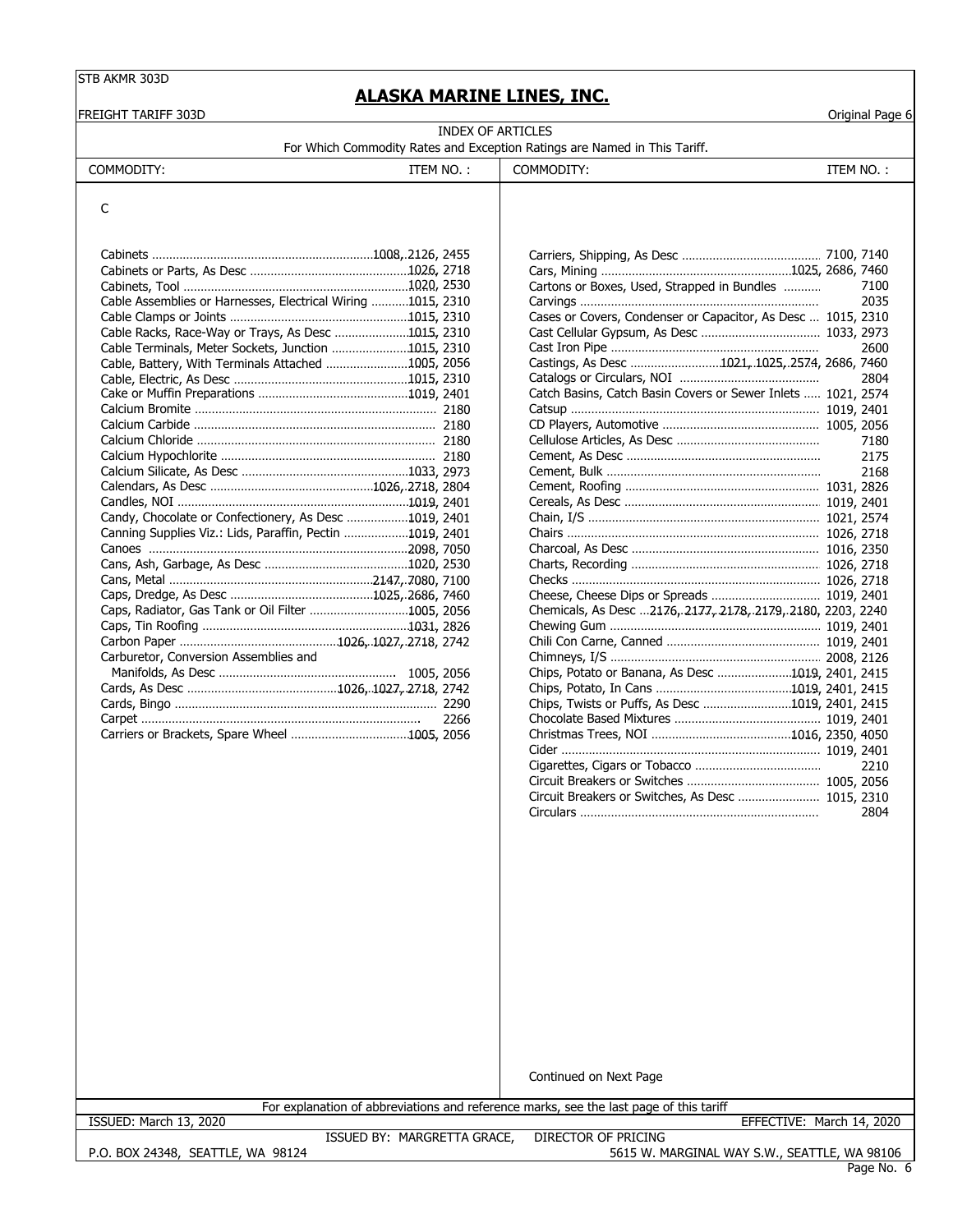# **ALASKA MARINE LINES, INC.**

FREIGHT TARIFF 303D Original Page 7

| INDEX OF ARTICLES                                                         |  |
|---------------------------------------------------------------------------|--|
| For Which Commodity Rates and Exception Ratings are Named in This Tariff. |  |

| For which Commodity Rates and Exception Ratings are Named in This Tariff. |  |  |  |
|---------------------------------------------------------------------------|--|--|--|
|                                                                           |  |  |  |

COMMODITY: ITEM NO. : COMMODITY: ITEM NO. : COMMODITY:

#### C (Continued)

|                                                      | Compounds, Viz. :                                  |      |
|------------------------------------------------------|----------------------------------------------------|------|
|                                                      |                                                    |      |
|                                                      |                                                    |      |
|                                                      |                                                    | 2763 |
|                                                      |                                                    |      |
|                                                      |                                                    |      |
|                                                      |                                                    |      |
|                                                      |                                                    | 2763 |
|                                                      |                                                    |      |
|                                                      |                                                    |      |
|                                                      |                                                    |      |
|                                                      |                                                    |      |
|                                                      |                                                    |      |
|                                                      |                                                    | 2180 |
|                                                      |                                                    |      |
|                                                      | Paint Thinning, Removing, Reducing  1023, 2721     |      |
|                                                      | Pipe, Drain, Oven, Bowl or Septic Tank  1019, 2401 |      |
| Coloring, Confectioners or Foodstuff, NOI 1019, 2401 |                                                    |      |
|                                                      |                                                    |      |
|                                                      |                                                    |      |

|                                                      | 2763                                                          |
|------------------------------------------------------|---------------------------------------------------------------|
|                                                      |                                                               |
|                                                      |                                                               |
|                                                      |                                                               |
|                                                      | 2763                                                          |
|                                                      |                                                               |
|                                                      |                                                               |
|                                                      |                                                               |
|                                                      |                                                               |
|                                                      |                                                               |
|                                                      | 2180                                                          |
|                                                      |                                                               |
|                                                      | Paint Thinning, Removing, Reducing  1023, 2721                |
|                                                      | Pipe, Drain, Oven, Bowl or Septic Tank  1019, 2401            |
| Coloring, Confectioners or Foodstuff, NOI 1019, 2401 |                                                               |
|                                                      |                                                               |
|                                                      |                                                               |
|                                                      | 2203                                                          |
|                                                      |                                                               |
|                                                      |                                                               |
|                                                      |                                                               |
|                                                      |                                                               |
|                                                      |                                                               |
|                                                      |                                                               |
|                                                      | 2203                                                          |
|                                                      | Water Clarifying, Hardening, Purifying, Softening  1019, 2401 |
|                                                      | Waterproofing, As Desc 1023, 1031, 2721, 2826                 |
|                                                      |                                                               |
|                                                      | 2175                                                          |
|                                                      |                                                               |

Continued on Next Page

For explanation of abbreviations and reference marks, see the last page of this tariff

P.O. BOX 24348, SEATTLE, WA 98124 ISSUED BY: MARGRETTA GRACE, DIRECTOR OF PRICING 5615 W. MARGINAL WAY S.W., SEATTLE, WA 98106 ISSUED: March 13, 2020 EFFECTIVE: March 14, 2020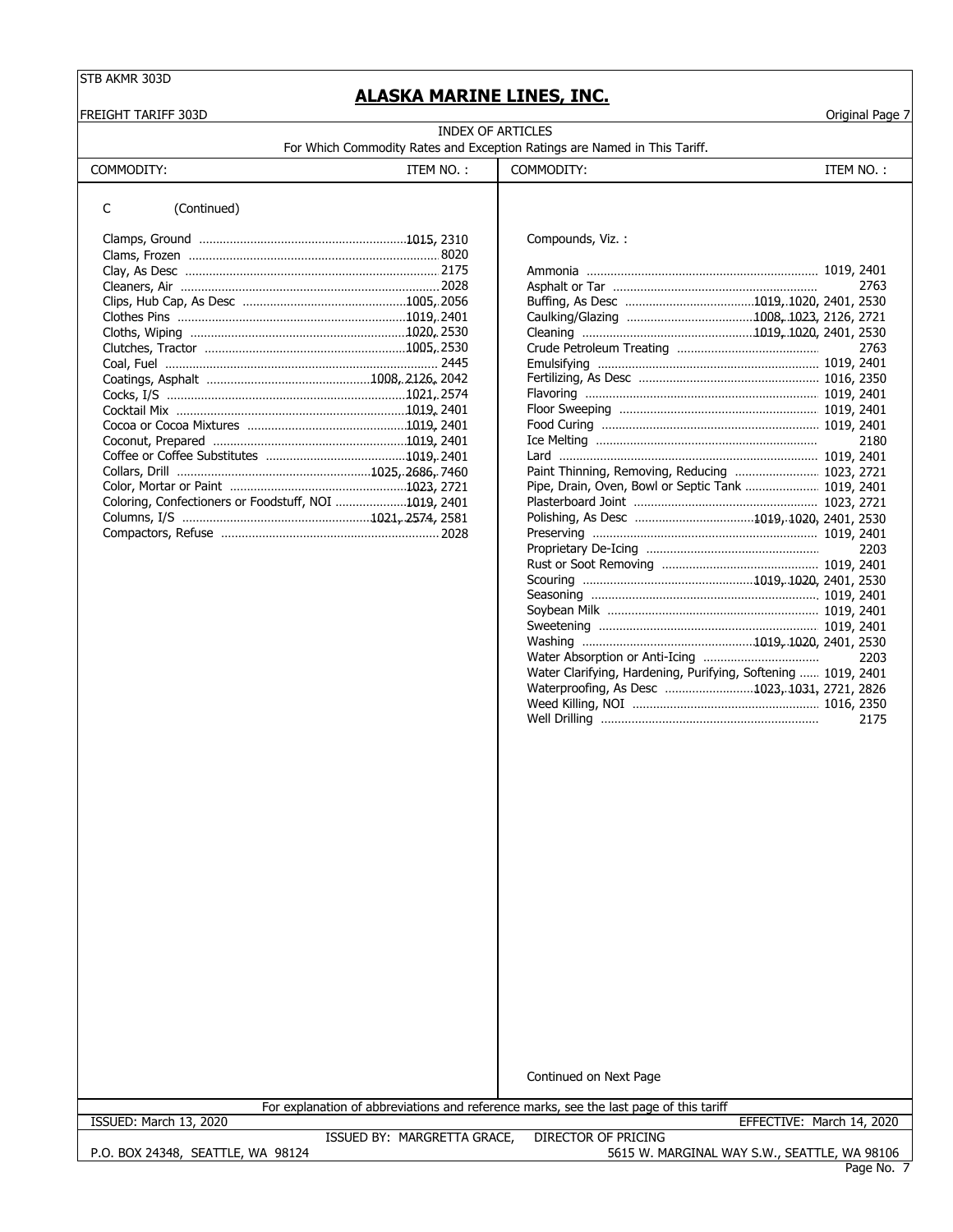**ALASKA MARINE LINES, INC.**

| <b>INDEX OF ARTICLES</b><br>For Which Commodity Rates and Exception Ratings are Named in This Tariff.<br>COMMODITY:<br>ITEM NO.:<br>D<br>C<br>(Continued)<br>Compressors, Air 1020, 1025, 2530, 2686, 7460<br>Conduits, As Desc 1015, 1020, 1021, 2310, 2530, 2574<br>Containers, Refuse, Salvage or Waste, As Desc  2250<br>Controllers, As Desc 1015, 1025, 2310, 2686, 7460 | COMMODITY:<br>Deodorants or Disinfectants, As Desc  1019, 2401 | ITEM NO.: | 2035 |
|--------------------------------------------------------------------------------------------------------------------------------------------------------------------------------------------------------------------------------------------------------------------------------------------------------------------------------------------------------------------------------|----------------------------------------------------------------|-----------|------|
|                                                                                                                                                                                                                                                                                                                                                                                |                                                                |           |      |
|                                                                                                                                                                                                                                                                                                                                                                                |                                                                |           |      |
|                                                                                                                                                                                                                                                                                                                                                                                |                                                                |           |      |
|                                                                                                                                                                                                                                                                                                                                                                                |                                                                |           |      |
|                                                                                                                                                                                                                                                                                                                                                                                |                                                                |           |      |
|                                                                                                                                                                                                                                                                                                                                                                                |                                                                |           |      |
|                                                                                                                                                                                                                                                                                                                                                                                |                                                                |           |      |
|                                                                                                                                                                                                                                                                                                                                                                                |                                                                |           |      |
|                                                                                                                                                                                                                                                                                                                                                                                |                                                                |           | 2285 |
|                                                                                                                                                                                                                                                                                                                                                                                |                                                                |           |      |
|                                                                                                                                                                                                                                                                                                                                                                                |                                                                |           |      |
|                                                                                                                                                                                                                                                                                                                                                                                | Desserts or Dessert Preparations  1019, 2401                   |           |      |
|                                                                                                                                                                                                                                                                                                                                                                                | Devices, Filtering/Cleaning, Cartridges 1005, 1020, 2056, 2350 |           |      |
|                                                                                                                                                                                                                                                                                                                                                                                |                                                                |           | 2290 |
|                                                                                                                                                                                                                                                                                                                                                                                |                                                                |           |      |
|                                                                                                                                                                                                                                                                                                                                                                                |                                                                |           |      |
|                                                                                                                                                                                                                                                                                                                                                                                |                                                                |           | 2763 |
|                                                                                                                                                                                                                                                                                                                                                                                |                                                                |           |      |
|                                                                                                                                                                                                                                                                                                                                                                                |                                                                |           | 2804 |
|                                                                                                                                                                                                                                                                                                                                                                                |                                                                |           |      |
|                                                                                                                                                                                                                                                                                                                                                                                | Dishes/Plates/Trays, paper, pulpboard 1019, 1027, 2401, 2782   |           |      |
|                                                                                                                                                                                                                                                                                                                                                                                |                                                                |           | 2028 |
|                                                                                                                                                                                                                                                                                                                                                                                |                                                                |           | 2028 |
|                                                                                                                                                                                                                                                                                                                                                                                |                                                                |           |      |
| Covers, Cans, Cases, Frames, Transformers, Sheet Stedl015, 2310<br>Covers, Hood, Radiator, Seat, Tire, Top, As Desc 1005, 2056                                                                                                                                                                                                                                                 |                                                                |           |      |
|                                                                                                                                                                                                                                                                                                                                                                                |                                                                |           | 2700 |
|                                                                                                                                                                                                                                                                                                                                                                                |                                                                |           |      |
|                                                                                                                                                                                                                                                                                                                                                                                |                                                                |           |      |
|                                                                                                                                                                                                                                                                                                                                                                                |                                                                |           |      |
|                                                                                                                                                                                                                                                                                                                                                                                |                                                                |           |      |
|                                                                                                                                                                                                                                                                                                                                                                                |                                                                |           |      |
|                                                                                                                                                                                                                                                                                                                                                                                |                                                                |           |      |
| Cups, Baking or Drinking, Paper, Nested 1019, 1027, 2401, 2742                                                                                                                                                                                                                                                                                                                 |                                                                |           |      |
| Cups, Plastic Drinking, Expanded, Nested 1027, 2742                                                                                                                                                                                                                                                                                                                            |                                                                |           |      |
|                                                                                                                                                                                                                                                                                                                                                                                |                                                                |           |      |
|                                                                                                                                                                                                                                                                                                                                                                                |                                                                |           | 2098 |
|                                                                                                                                                                                                                                                                                                                                                                                |                                                                |           | 2600 |

Continued on Next Page

For explanation of abbreviations and reference marks, see the last page of this tariff

ISSUED: March 13, 2020 EFFECTIVE: March 14, 2020

P.O. BOX 24348, SEATTLE, WA 98124

ISSUED BY: MARGRETTA GRACE, DIRECTOR OF PRICING 5615 W. MARGINAL WAY S.W., SEATTLE, WA 98106

Page No. 8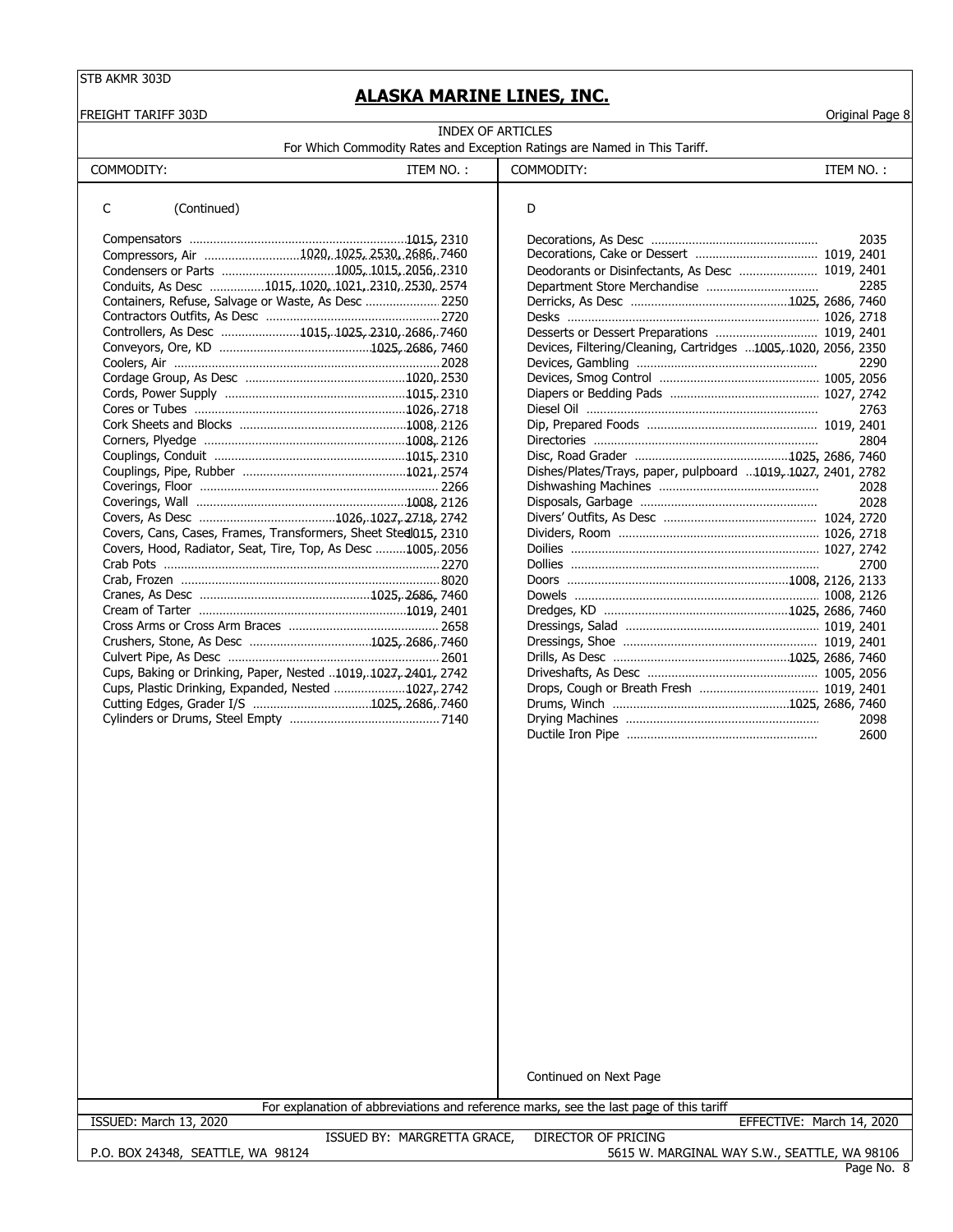# **ACKA MARTNE LINES IN**

|                                                         |           | ALASKA MARINE LINES, INC.                                                                                           |           |                 |
|---------------------------------------------------------|-----------|---------------------------------------------------------------------------------------------------------------------|-----------|-----------------|
| FREIGHT TARIFF 303D                                     |           | <b>INDEX OF ARTICLES</b>                                                                                            |           | Original Page 9 |
|                                                         |           | For Which Commodity Rates and Exception Ratings are Named in This Tariff.                                           |           |                 |
| COMMODITY:                                              | ITEM NO.: | COMMODITY:                                                                                                          | ITEM NO.: |                 |
|                                                         |           |                                                                                                                     |           |                 |
| (Continued)                                             |           |                                                                                                                     |           |                 |
| Е                                                       |           | F                                                                                                                   |           |                 |
|                                                         |           | Filler, Loose Leaf Book 1026,.1027, 2718, 2742                                                                      |           |                 |
|                                                         |           |                                                                                                                     |           |                 |
|                                                         |           | Film, Plastic, As Desc 1008, 1020, 2126, 2530                                                                       |           |                 |
|                                                         |           |                                                                                                                     |           |                 |
|                                                         |           |                                                                                                                     |           | 2175            |
| Electrical Equipment, As Desc 1015, 2301, 2310          |           |                                                                                                                     |           |                 |
|                                                         |           |                                                                                                                     |           |                 |
|                                                         |           |                                                                                                                     |           |                 |
|                                                         |           |                                                                                                                     |           | 2658            |
|                                                         |           | Fish, Viz:                                                                                                          |           |                 |
|                                                         |           |                                                                                                                     |           |                 |
|                                                         |           |                                                                                                                     |           | 8035            |
|                                                         |           |                                                                                                                     |           | 8045            |
|                                                         |           |                                                                                                                     |           |                 |
|                                                         |           |                                                                                                                     |           | 8040            |
|                                                         |           |                                                                                                                     |           | 9460            |
|                                                         |           |                                                                                                                     |           | 9420<br>8030    |
|                                                         |           |                                                                                                                     |           | 8050            |
|                                                         |           |                                                                                                                     |           | 7305            |
| Extracts, Flavoring, Sweetening or Seasoning 1019, 2401 |           |                                                                                                                     |           | 8010            |
|                                                         |           |                                                                                                                     |           |                 |
|                                                         |           |                                                                                                                     |           | 7300            |
|                                                         |           | Vacuum Sealed, Salmon, Halibut                                                                                      |           | 7325            |
|                                                         |           |                                                                                                                     |           | 7310            |
| F                                                       |           |                                                                                                                     |           | 2505            |
|                                                         |           |                                                                                                                     |           |                 |
| Fans, Electric, Exhaust or Ventilating 1015, 2310       |           | Fittings, Electric and Conduit, As Desc  1015, 2310                                                                 |           |                 |
|                                                         |           |                                                                                                                     |           |                 |
|                                                         |           |                                                                                                                     |           |                 |
|                                                         |           |                                                                                                                     |           |                 |
|                                                         |           |                                                                                                                     |           |                 |
|                                                         |           |                                                                                                                     |           | 2266            |
|                                                         |           |                                                                                                                     |           |                 |
|                                                         |           |                                                                                                                     |           |                 |
|                                                         |           |                                                                                                                     |           |                 |
|                                                         |           |                                                                                                                     |           |                 |
|                                                         |           |                                                                                                                     |           |                 |
|                                                         |           |                                                                                                                     |           |                 |
|                                                         |           |                                                                                                                     |           |                 |
|                                                         |           |                                                                                                                     |           |                 |
|                                                         |           |                                                                                                                     |           |                 |
|                                                         |           |                                                                                                                     |           |                 |
|                                                         |           |                                                                                                                     |           |                 |
|                                                         |           |                                                                                                                     |           |                 |
|                                                         |           |                                                                                                                     |           |                 |
|                                                         |           |                                                                                                                     |           |                 |
|                                                         |           |                                                                                                                     |           |                 |
|                                                         |           |                                                                                                                     |           |                 |
|                                                         |           |                                                                                                                     |           |                 |
|                                                         |           |                                                                                                                     |           |                 |
|                                                         |           |                                                                                                                     |           |                 |
|                                                         |           | Continued on Next Page                                                                                              |           |                 |
|                                                         |           |                                                                                                                     |           |                 |
| ISSUED: March 13, 2020                                  |           | For explanation of abbreviations and reference marks, see the last page of this tariff<br>EFFECTIVE: March 14, 2020 |           |                 |
|                                                         |           |                                                                                                                     |           |                 |

P.O. BOX 24348, SEATTLE, WA 98124

ISSUED BY: MARGRETTA GRACE, DIRECTOR OF PRICING

5615 W. MARGINAL WAY S.W., SEATTLE, WA 98106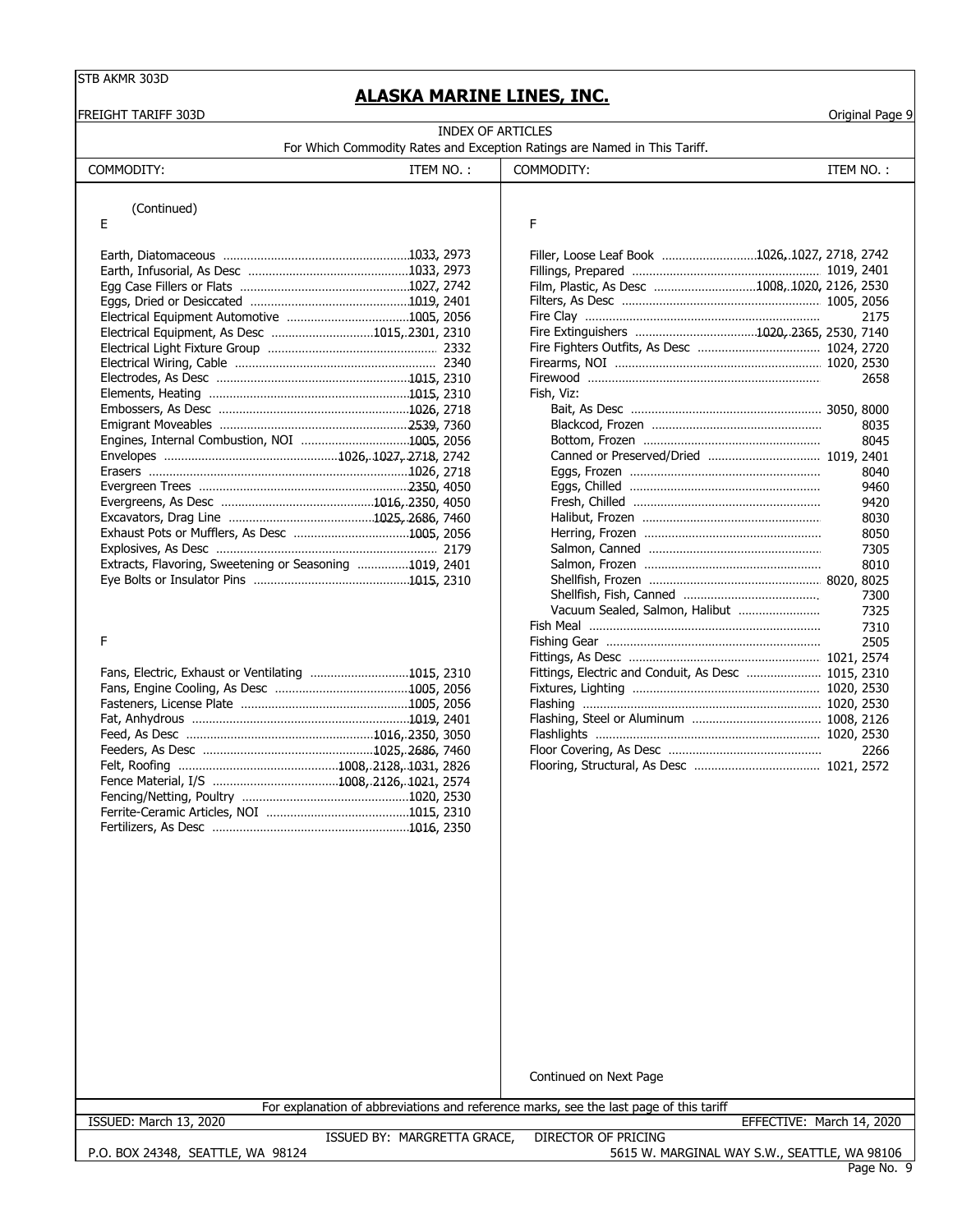# **ALASKA MARINE LINES, INC.**

| <b>FREIGHT TARIFF 303D</b>                                                                                            |                          |                                                                           | Original Page 10             |
|-----------------------------------------------------------------------------------------------------------------------|--------------------------|---------------------------------------------------------------------------|------------------------------|
|                                                                                                                       | <b>INDEX OF ARTICLES</b> |                                                                           |                              |
|                                                                                                                       |                          | For Which Commodity Rates and Exception Ratings are Named in This Tariff. |                              |
| COMMODITY:                                                                                                            | ITEM NO.:                | COMMODITY:                                                                | ITEM NO.:                    |
| F<br>(Continued)<br>Fluid, Brake, Shock Absorber, Hydraulic 1005, 2056<br>Food and Foodstuffs, As Desc 10192380, 2401 | 2175                     | G<br>Graders, As Desc 1025, 2686, 7460, 2690, 7465                        | 2510<br>2203<br>2175<br>2763 |
| Fruit, Canned, Preserved, Dried, Evaporated 1019, 2401                                                                |                          |                                                                           |                              |
|                                                                                                                       |                          |                                                                           |                              |
|                                                                                                                       |                          |                                                                           |                              |
|                                                                                                                       |                          |                                                                           |                              |
| Furniture or Furniture Parts, As Desc1013, 1026, 2455, 2476, 2718                                                     |                          |                                                                           |                              |
|                                                                                                                       |                          |                                                                           | 2966                         |
|                                                                                                                       |                          |                                                                           |                              |

#### G

Continued on Next Page

For explanation of abbreviations and reference marks, see the last page of this tariff

ISSUED: March 13, 2020 EFFECTIVE: March 14, 2020

P.O. BOX 24348, SEATTLE, WA 98124

ISSUED BY: MARGRETTA GRACE, DIRECTOR OF PRICING

5615 W. MARGINAL WAY S.W., SEATTLE, WA 98106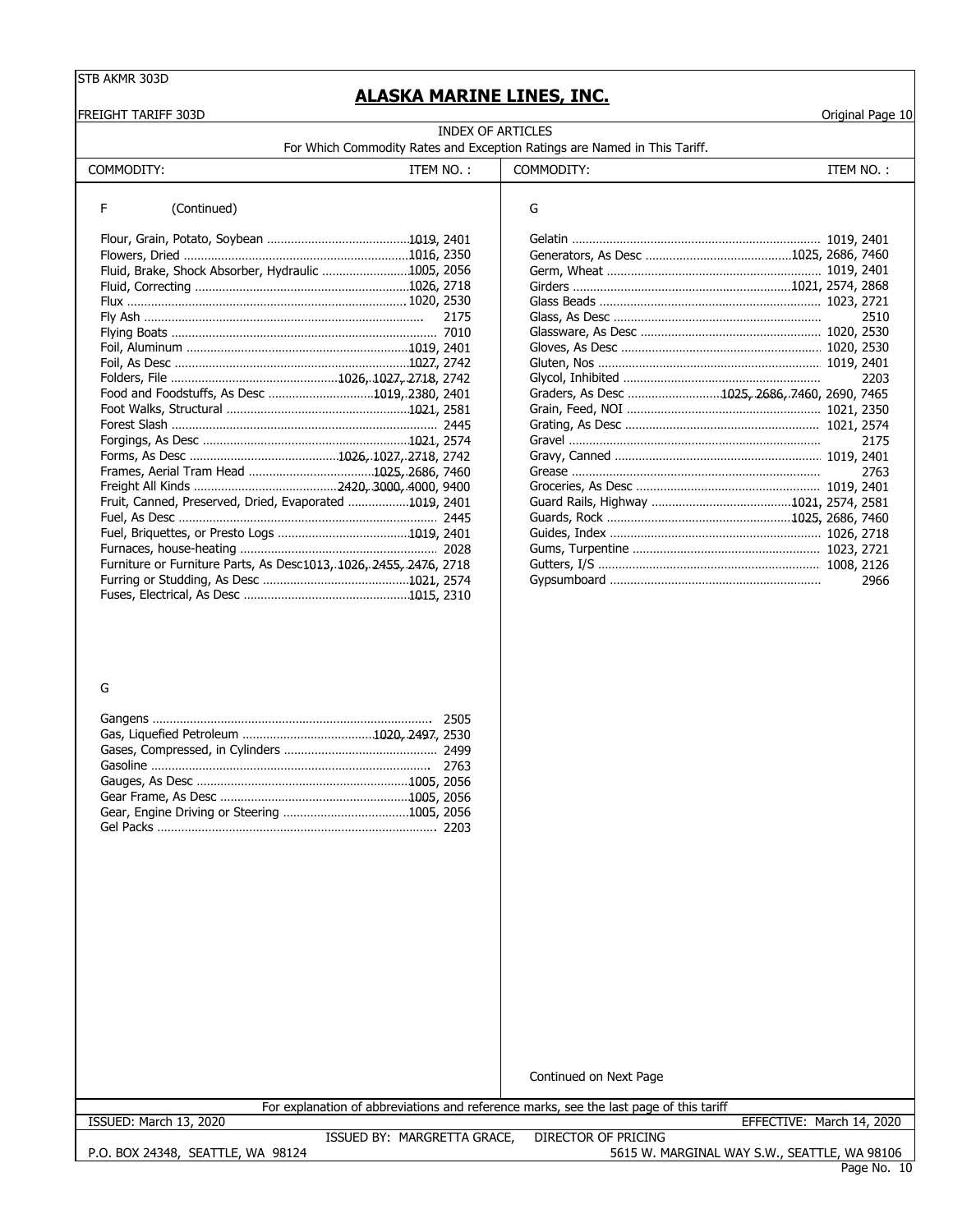FREIGHT TARIFF 303D Original Page 11

# **ALASKA MARINE LINES, INC.**

| INDEX OF ARTICLES                                                         |  |
|---------------------------------------------------------------------------|--|
| For Which Commodity Rates and Exception Ratings are Named in This Tariff. |  |

| COMMODITY:                                                  | ITEM NO.: | COMMODITY:                                                    | ITEM NO.: |      |
|-------------------------------------------------------------|-----------|---------------------------------------------------------------|-----------|------|
| н                                                           |           | I                                                             |           |      |
|                                                             |           |                                                               |           |      |
|                                                             |           |                                                               |           |      |
|                                                             |           |                                                               |           |      |
|                                                             |           |                                                               |           |      |
| Hangers, Dredge Suspensions 1025, 2686, 7460                |           |                                                               |           |      |
|                                                             |           |                                                               |           |      |
|                                                             |           |                                                               |           |      |
|                                                             |           |                                                               |           | 2203 |
|                                                             |           |                                                               |           |      |
|                                                             |           |                                                               |           |      |
|                                                             |           | Insecticides, Inset Repellants or Vermin                      |           |      |
|                                                             |           | Inserts, Cup or Dish, Paper, Nested  1019, 2401               |           |      |
|                                                             |           |                                                               |           | 2791 |
|                                                             |           | Insulating Material, As Desc 1033, 2546, 2973                 |           |      |
|                                                             |           |                                                               |           |      |
|                                                             |           |                                                               |           |      |
|                                                             |           |                                                               |           |      |
|                                                             |           |                                                               |           | 2028 |
| Holly, Mistletoe or Holly Wreaths, As Desc 1016, 2350, 4050 |           | Iron or Steel Articles, As Desc  1021, 2574, 2581, 2600, 2601 |           |      |
|                                                             |           |                                                               |           | 2203 |
|                                                             |           |                                                               |           |      |
|                                                             |           |                                                               |           |      |
|                                                             |           |                                                               |           |      |
| Horses, Scaffolds or Scaffolding, Builder                   |           | J                                                             |           |      |
|                                                             |           |                                                               |           |      |
|                                                             |           |                                                               |           |      |
|                                                             |           |                                                               |           |      |
|                                                             |           |                                                               |           |      |
|                                                             |           |                                                               |           | 2930 |
|                                                             |           |                                                               |           | 1013 |
| Houses or Building, KD, As Desc 1021, 2119, 2574            |           |                                                               |           |      |
|                                                             |           |                                                               |           |      |
|                                                             |           | Juices, Clam, Fruit or Vegetable  1019, 2041                  |           |      |
|                                                             |           |                                                               |           |      |
|                                                             |           |                                                               |           |      |

| Implements, Agricultural, As Desc                            | 1020, 2530 |
|--------------------------------------------------------------|------------|
|                                                              | 1021, 2574 |
| Ingredients, Dinner Preparations  1019, 2401                 |            |
|                                                              | 2203       |
|                                                              | 1027, 2742 |
|                                                              |            |
| Insecticides, Inset Repellants or Vermin                     |            |
| Inserts, Cup or Dish, Paper, Nested  1019, 2401              |            |
|                                                              | 2791       |
| Insulating Material, As Desc 1033, 2546, 2973                |            |
|                                                              |            |
|                                                              |            |
|                                                              |            |
|                                                              | 2028       |
| Iron or Steel Articles, As Desc 1021, 2574, 2581, 2600, 2601 |            |
|                                                              | 2203       |

| Jars, Churn Drill or Pulling 1025, 2686, 7460 |  |  |
|-----------------------------------------------|--|--|
|                                               |  |  |
|                                               |  |  |
|                                               |  |  |
|                                               |  |  |
| Juices, Clam, Fruit or Vegetable  1019, 2041  |  |  |

Continued on Next Page

For explanation of abbreviations and reference marks, see the last page of this tariff

ISSUED: March 13, 2020 EFFECTIVE: March 14, 2020

P.O. BOX 24348, SEATTLE, WA 98124

ISSUED BY: MARGRETTA GRACE, DIRECTOR OF PRICING 5615 W. MARGINAL WAY S.W., SEATTLE, WA 98106

Page No. 11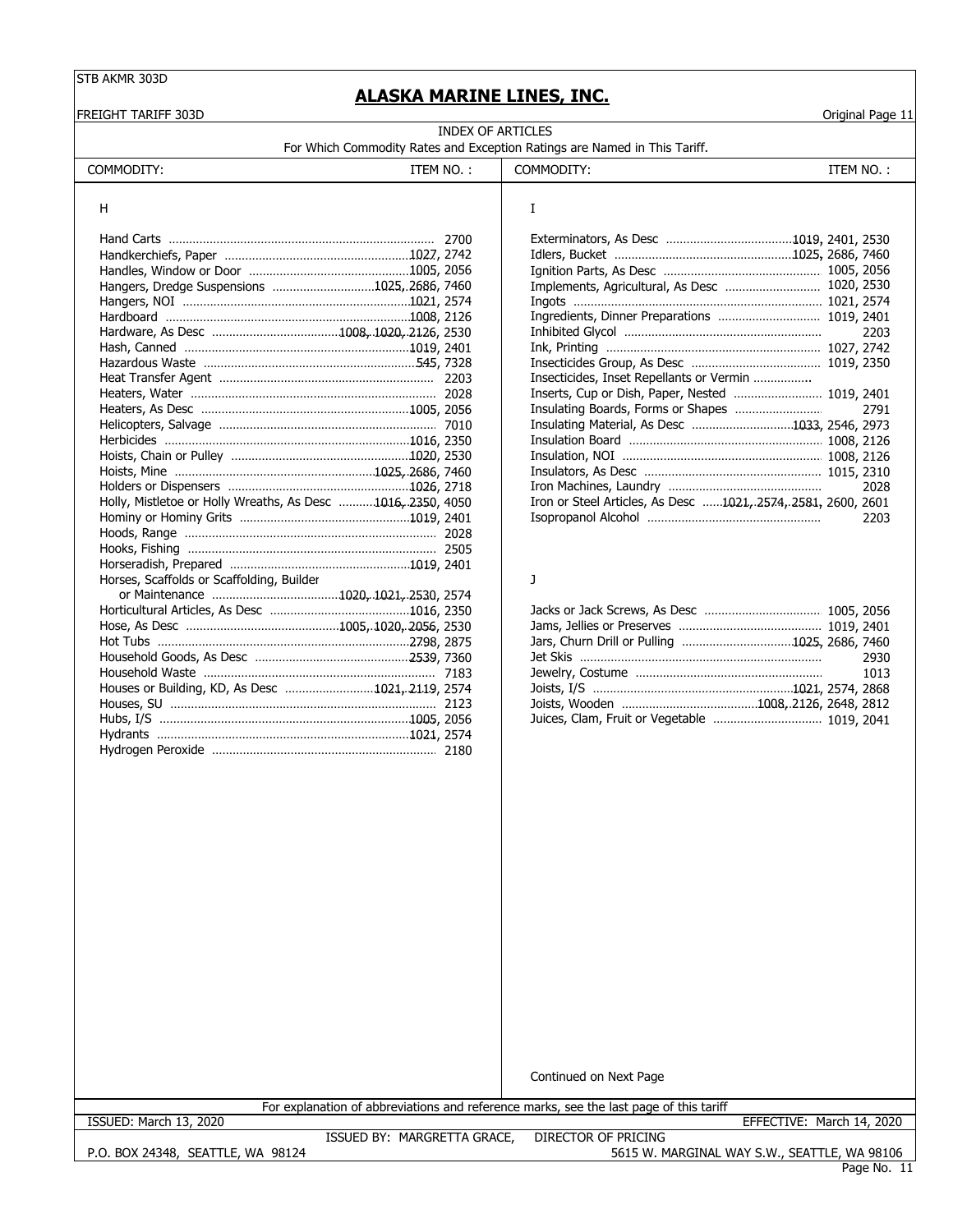# **ALASKA MARINE LINES, INC.**

FREIGHT TARIFF 303D Original Page 12

| INDEX OF ARTICLES                                                         |  |
|---------------------------------------------------------------------------|--|
| For Which Commodity Rates and Exception Ratings are Named in This Tariff. |  |

| COMMODITY: | ITEM NO. | COMMODITY: | TEM NO. |
|------------|----------|------------|---------|

Lard, Lard Compounds or Substitutes ……………………………… 1019, 2401 Lasagna, Canned …………………………………………………………1019…, 2401 Lath, Wooden …………………………………………………………………2658

Lattice, Plastic or Vinyl …………………………………………………… 2133 Lawn Mowers and Sweepers ………………………………………… 1020, 2530 Macaroni ………………………………………………………… … … 1019, 2401 Lead Weights ……………………………………………………… 1026, 2575 Lead, As Desc …………………………………………………………1021, 2574 Lead, Red or White ………………………………………………1023. 2721 Letter Openers ……………………………………………………… 1026, 2718 Levelers, As Desc ………………………………………… 1025, 2686, 7460 Life Preservers …………………………………………………………………… 2505

# K L

|                                                          | Lifters or Stiffeners, Auto Spring  1005, 2056    |
|----------------------------------------------------------|---------------------------------------------------|
|                                                          |                                                   |
|                                                          | Lighters, Cigarette, Automotive  1005, 2056       |
|                                                          |                                                   |
|                                                          | 2175                                              |
|                                                          |                                                   |
|                                                          |                                                   |
|                                                          |                                                   |
|                                                          |                                                   |
|                                                          | Lines, Aerial or Dredge, As Desc 1025, 2686, 7460 |
|                                                          |                                                   |
|                                                          |                                                   |
|                                                          |                                                   |
|                                                          |                                                   |
|                                                          |                                                   |
|                                                          | 7695                                              |
|                                                          | 2763                                              |
| Lamps, Lanterns or Lighting Fixtures, As Desc 1020, 2530 | Luggage Carriers or Racks, Automotive  1005, 2056 |
| Lamps, Lenses or Reflectors, Plastic 1005, 2056          | Lumber, As Desc 1008, 2126, 2648, 2651, 2658      |

#### Lathing or Ribbing …………………………………………………1021, 2574 | M

Land Plaster (Gypsum) …………………………………………………1016…, 2350 Lye, Household, As Desc ………………………………………1019, 2401

| Machinery or Machines, As Desc |      |
|--------------------------------|------|
|                                |      |
|                                | 2028 |
|                                | 2028 |
|                                | 2028 |
|                                | 2804 |
|                                | 2175 |
|                                |      |

Continued on Next Page

For explanation of abbreviations and reference marks, see the last page of this tariff

ISSUED: March 13, 2020 EFFECTIVE: March 14, 2020

P.O. BOX 24348, SEATTLE, WA 98124

ISSUED BY: MARGRETTA GRACE, DIRECTOR OF PRICING

Page No. 12 5615 W. MARGINAL WAY S.W., SEATTLE, WA 98106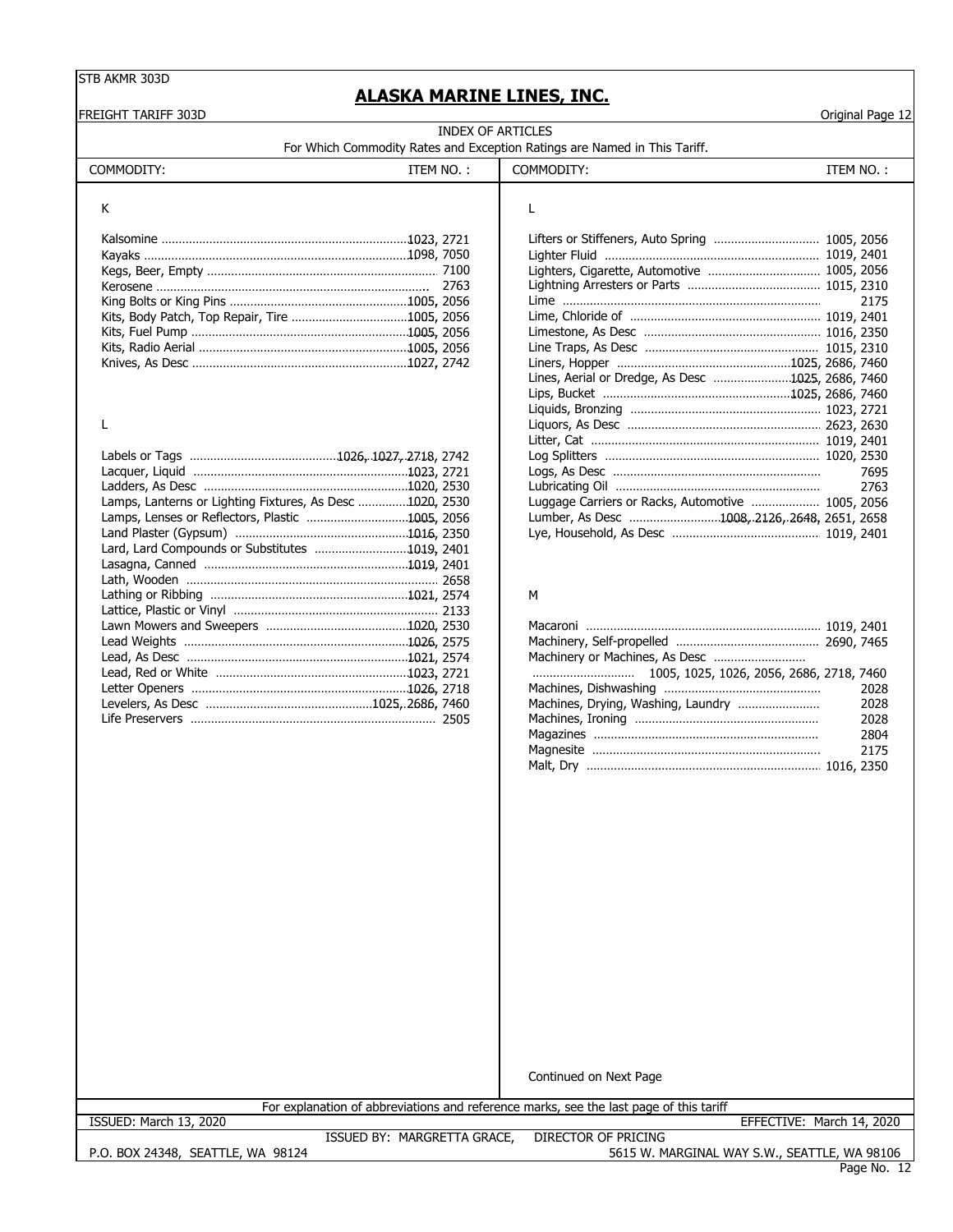# **ALASKA MARINE LINES, INC.**

|           | <b>INDEX OF ARTICLES</b><br>For Which Commodity Rates and Exception Ratings are Named in This Tariff.                                   |                                                 |
|-----------|-----------------------------------------------------------------------------------------------------------------------------------------|-------------------------------------------------|
|           |                                                                                                                                         |                                                 |
| ITEM NO.: | COMMODITY:                                                                                                                              | ITEM NO.:                                       |
|           | М                                                                                                                                       |                                                 |
|           |                                                                                                                                         |                                                 |
|           |                                                                                                                                         | 2123                                            |
|           |                                                                                                                                         | 2123                                            |
|           |                                                                                                                                         |                                                 |
|           |                                                                                                                                         |                                                 |
|           |                                                                                                                                         | 2175                                            |
|           |                                                                                                                                         |                                                 |
|           |                                                                                                                                         |                                                 |
|           |                                                                                                                                         | 2930                                            |
|           |                                                                                                                                         |                                                 |
|           |                                                                                                                                         |                                                 |
|           |                                                                                                                                         |                                                 |
|           |                                                                                                                                         |                                                 |
|           |                                                                                                                                         | 2175                                            |
|           |                                                                                                                                         |                                                 |
|           |                                                                                                                                         |                                                 |
|           |                                                                                                                                         |                                                 |
|           |                                                                                                                                         |                                                 |
|           |                                                                                                                                         |                                                 |
|           |                                                                                                                                         |                                                 |
|           |                                                                                                                                         |                                                 |
|           | N                                                                                                                                       |                                                 |
|           |                                                                                                                                         |                                                 |
|           |                                                                                                                                         |                                                 |
|           |                                                                                                                                         |                                                 |
|           |                                                                                                                                         | 2763                                            |
|           |                                                                                                                                         |                                                 |
|           |                                                                                                                                         | 2505                                            |
|           |                                                                                                                                         |                                                 |
|           |                                                                                                                                         | 2804                                            |
|           |                                                                                                                                         | 2700                                            |
|           |                                                                                                                                         | 2179                                            |
|           |                                                                                                                                         |                                                 |
|           |                                                                                                                                         |                                                 |
|           |                                                                                                                                         |                                                 |
|           |                                                                                                                                         |                                                 |
|           |                                                                                                                                         |                                                 |
|           | Marine Parts or Accessories, As Desc 2505, 1005, 2056<br>Mineral Wool, As Desc 1008, 1033, 2126, 2546, 2973<br>1005, 2056<br>1019, 2401 | Newsprint, As Desc 1026, 1027, 2718, 2742, 2749 |

For explanation of abbreviations and reference marks, see the last page of this tariff

ISSUED: March 13, 2020 EFFECTIVE: March 14, 2020

P.O. BOX 24348, SEATTLE, WA 98124

ISSUED BY: MARGRETTA GRACE, DIRECTOR OF PRICING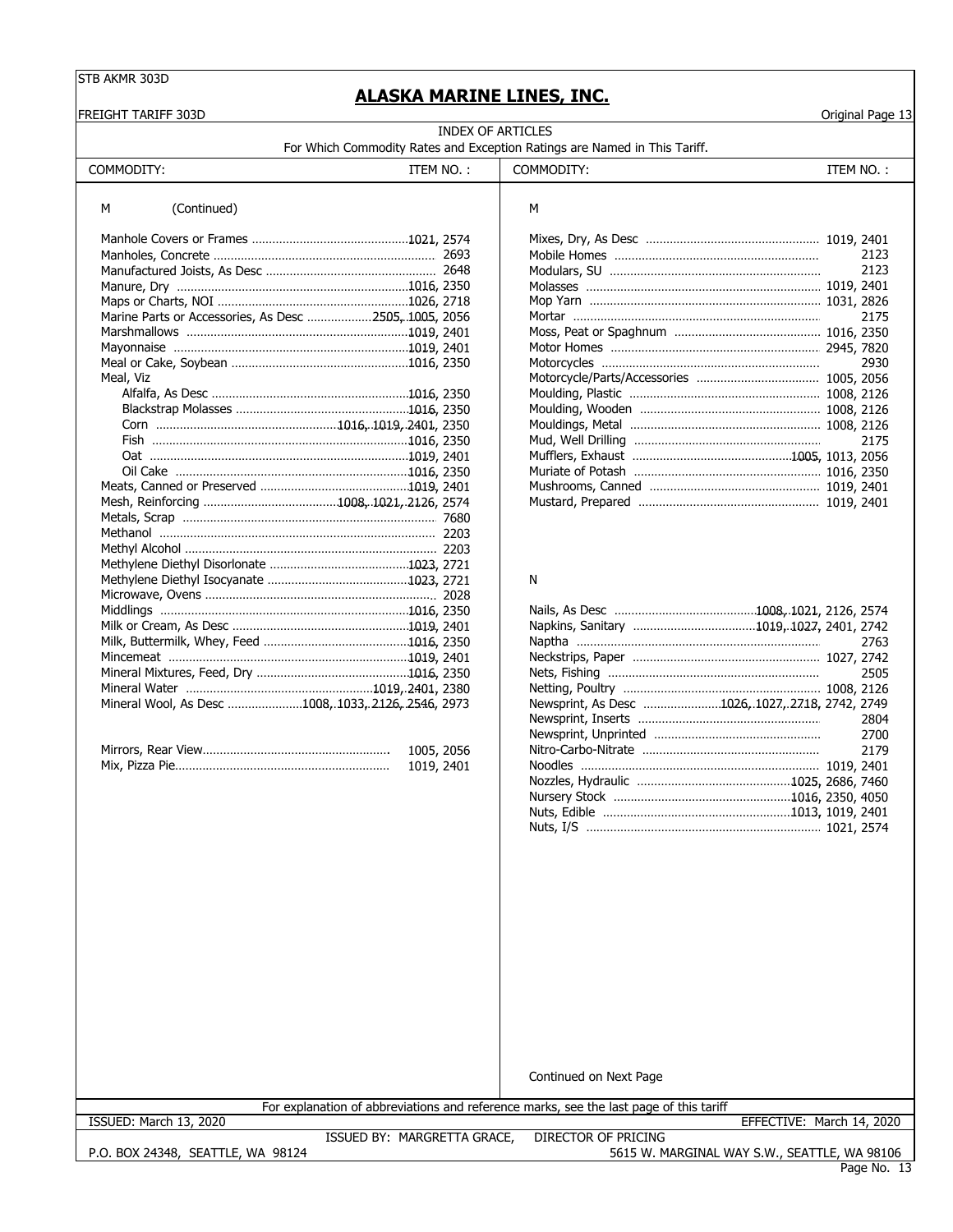FREIGHT TARIFF 303D Original Page 14

# **ALASKA MARINE LINES, INC.**

| INDEX OF ARTICLES                                                         |  |
|---------------------------------------------------------------------------|--|
| For Which Commodity Rates and Exception Ratings are Named in This Tariff. |  |

|                                                     |            | For Which Commodity Rates and Exception Ratings are Named in This Tariff. |                                             |
|-----------------------------------------------------|------------|---------------------------------------------------------------------------|---------------------------------------------|
| COMMODITY:                                          | ITEM NO. : | COMMODITY:                                                                | ITEM NO.:                                   |
|                                                     |            |                                                                           |                                             |
| Office or Store Equipment Group, As Desc 1026, 2718 |            |                                                                           | Paint Group, As Desc 1020, 1023, 2530, 2721 |
| $\bigcap_{i=1}^{n}$ $\bigcup_{i=1}^{n}$             |            | $D$ allate Empty $C11$                                                    | <b>DO10</b>                                 |

| Oil, Viz                                          |                                                          | 2810 |
|---------------------------------------------------|----------------------------------------------------------|------|
|                                                   |                                                          |      |
|                                                   |                                                          |      |
|                                                   |                                                          |      |
|                                                   |                                                          |      |
|                                                   | Paper and Paper Articles, As Desc 1026, 1027, 2742, 2749 |      |
|                                                   |                                                          |      |
|                                                   |                                                          |      |
|                                                   | Paper Napkins/Towels 1019, 1027, 2401, 2742              |      |
|                                                   |                                                          |      |
|                                                   | Paper Viz                                                |      |
|                                                   |                                                          |      |
|                                                   |                                                          |      |
|                                                   | Blue Print or Reproduction 1026, 1027, 2718, 2742        |      |
|                                                   | Building, Roofing or Sheathing  1031, 2826               |      |
|                                                   |                                                          |      |
|                                                   | Document, Manila 1026, 1027, 2718, 2742                  |      |
| Ornaments, Engine Radiator Cap or Hood 1005, 2056 |                                                          |      |
|                                                   |                                                          |      |
| Outfits, Contractors, Divers, Fire Fighters,      |                                                          |      |
|                                                   |                                                          |      |

|  | Stereotype or Writing 1026, 1027, 2718, 2742 |  |
|--|----------------------------------------------|--|
|  |                                              |  |
|  |                                              |  |
|  |                                              |  |
|  |                                              |  |

|                                                     |  | Paint Group, As Desc 1020, 1023, 2530, 2721              |      |
|-----------------------------------------------------|--|----------------------------------------------------------|------|
| Office or Store Equipment Group, As Desc 1026, 2718 |  |                                                          | 2035 |
|                                                     |  |                                                          |      |
| Oil, Viz                                            |  |                                                          | 2810 |
|                                                     |  |                                                          |      |
|                                                     |  |                                                          |      |
|                                                     |  |                                                          | 2868 |
|                                                     |  |                                                          |      |
|                                                     |  | Paper and Paper Articles, As Desc 1026, 1027, 2742, 2749 |      |
|                                                     |  |                                                          |      |
|                                                     |  |                                                          |      |
|                                                     |  | Paper Napkins/Towels 1019, 1027, 2401, 2742              |      |
|                                                     |  |                                                          |      |
|                                                     |  | Paper Viz                                                |      |
|                                                     |  |                                                          |      |
|                                                     |  |                                                          |      |
|                                                     |  | Blue Print or Reproduction 1026, 1027, 2718, 2742        |      |
|                                                     |  |                                                          |      |
|                                                     |  |                                                          |      |
|                                                     |  | Document, Manila 1026, 1027, 2718, 2742                  |      |
| Ornaments, Engine Radiator Cap or Hood 1005, 2056   |  |                                                          |      |
|                                                     |  |                                                          |      |
| Outfits, Contractors, Divers, Fire Fighters,        |  |                                                          |      |
|                                                     |  |                                                          |      |
|                                                     |  |                                                          |      |
|                                                     |  |                                                          |      |
| Þ                                                   |  |                                                          |      |
|                                                     |  |                                                          |      |
|                                                     |  | Stereotype or Writing 1026, 1027, 2718, 2742             |      |
|                                                     |  |                                                          |      |
|                                                     |  |                                                          |      |
|                                                     |  |                                                          |      |
|                                                     |  |                                                          |      |
|                                                     |  |                                                          |      |
|                                                     |  |                                                          |      |

Continued on Next Page

|                        | For explanation of abbreviations and reference marks, see the last page of this tariff |                     |            |                |
|------------------------|----------------------------------------------------------------------------------------|---------------------|------------|----------------|
| ISSUED: March 13, 2020 |                                                                                        |                     | EFFECTIVE: | March 14, 2020 |
|                        | MARGRETTA GRACE.<br>ISSUED BY:                                                         | DIRECTOR OF PRICING |            |                |

P.O. BOX 24348, SEATTLE, WA 98124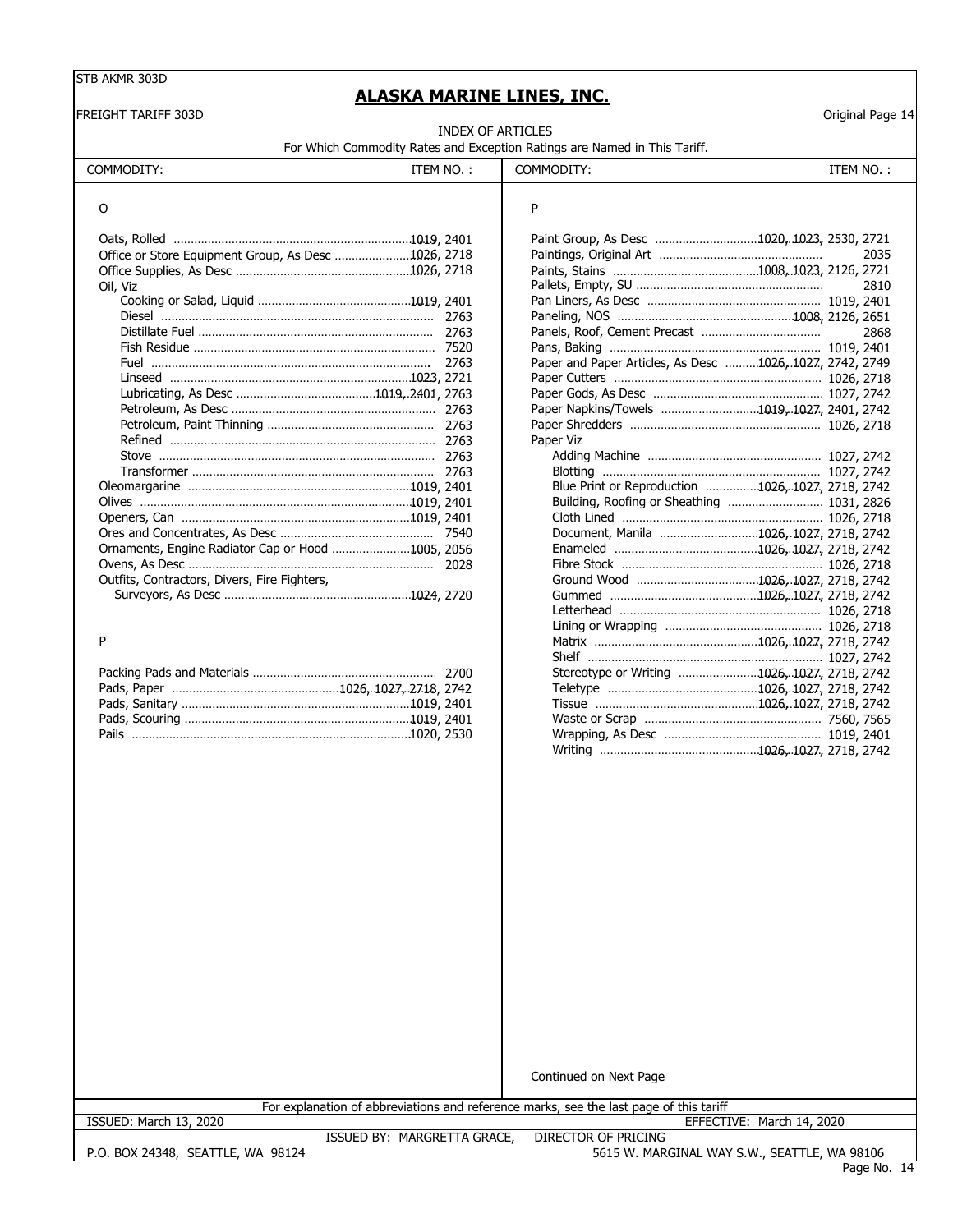# **ALASKA MARINE LINES, INC.**

| INDEX OF ARTICLES<br>For Which Commodity Rates and Exception Ratings are Named in This Tariff.<br>COMMODITY:<br>ITEM NO.:<br>COMMODITY:<br>ITEM NO.:<br>P<br>P<br>2175<br>Plaster Grounds, Bead or Corners  1021, 2574<br>1008, 2126, 2651<br>Parts, Automotive, Motorcycle, Marine, As Desc 1005, 2056<br>Plasterboard Joint System 1008, 1023, 2126, 2721<br>2104<br>2175<br>Plastics or Plastic Articles, As Desc  2791, 2795<br>Pencils or Pencil Leads 1026, 1027, 2718, 2742<br>2798<br>Plywood or Plywood Panels 1008, 2126, 2651<br>2868<br>Perlite, As Desc 1016, 1033, 2350, 2546, 2973<br>2505<br>2658<br>2203<br>1019, 2401<br>Pork Skins or Bacon Rinds, Fried  1019, 2401<br>2630<br>Pipe or Pipe Fittings, Cement or Concrete, Reinforced  2775<br>2658<br>2270<br>Pots, Peat, Plastic, Pulp or Pulpboard  1016, 2350<br>2203<br>2445<br>2804<br>2290<br>Pulpboard or Fibreboard 1026, 1027, 1031, 2718, 2742, 2973<br>Continued on Next Page<br>For explanation of abbreviations and reference marks, see the last page of this tariff | FREIGHT TARIFF 303D |  | Original Page 15 |
|--------------------------------------------------------------------------------------------------------------------------------------------------------------------------------------------------------------------------------------------------------------------------------------------------------------------------------------------------------------------------------------------------------------------------------------------------------------------------------------------------------------------------------------------------------------------------------------------------------------------------------------------------------------------------------------------------------------------------------------------------------------------------------------------------------------------------------------------------------------------------------------------------------------------------------------------------------------------------------------------------------------------------------------------------------|---------------------|--|------------------|
|                                                                                                                                                                                                                                                                                                                                                                                                                                                                                                                                                                                                                                                                                                                                                                                                                                                                                                                                                                                                                                                        |                     |  |                  |
|                                                                                                                                                                                                                                                                                                                                                                                                                                                                                                                                                                                                                                                                                                                                                                                                                                                                                                                                                                                                                                                        |                     |  |                  |
|                                                                                                                                                                                                                                                                                                                                                                                                                                                                                                                                                                                                                                                                                                                                                                                                                                                                                                                                                                                                                                                        |                     |  |                  |
|                                                                                                                                                                                                                                                                                                                                                                                                                                                                                                                                                                                                                                                                                                                                                                                                                                                                                                                                                                                                                                                        |                     |  |                  |
|                                                                                                                                                                                                                                                                                                                                                                                                                                                                                                                                                                                                                                                                                                                                                                                                                                                                                                                                                                                                                                                        |                     |  |                  |
|                                                                                                                                                                                                                                                                                                                                                                                                                                                                                                                                                                                                                                                                                                                                                                                                                                                                                                                                                                                                                                                        |                     |  |                  |
|                                                                                                                                                                                                                                                                                                                                                                                                                                                                                                                                                                                                                                                                                                                                                                                                                                                                                                                                                                                                                                                        |                     |  |                  |
|                                                                                                                                                                                                                                                                                                                                                                                                                                                                                                                                                                                                                                                                                                                                                                                                                                                                                                                                                                                                                                                        |                     |  |                  |
|                                                                                                                                                                                                                                                                                                                                                                                                                                                                                                                                                                                                                                                                                                                                                                                                                                                                                                                                                                                                                                                        |                     |  |                  |
|                                                                                                                                                                                                                                                                                                                                                                                                                                                                                                                                                                                                                                                                                                                                                                                                                                                                                                                                                                                                                                                        |                     |  |                  |
|                                                                                                                                                                                                                                                                                                                                                                                                                                                                                                                                                                                                                                                                                                                                                                                                                                                                                                                                                                                                                                                        |                     |  |                  |
|                                                                                                                                                                                                                                                                                                                                                                                                                                                                                                                                                                                                                                                                                                                                                                                                                                                                                                                                                                                                                                                        |                     |  |                  |
|                                                                                                                                                                                                                                                                                                                                                                                                                                                                                                                                                                                                                                                                                                                                                                                                                                                                                                                                                                                                                                                        |                     |  |                  |
|                                                                                                                                                                                                                                                                                                                                                                                                                                                                                                                                                                                                                                                                                                                                                                                                                                                                                                                                                                                                                                                        |                     |  |                  |
|                                                                                                                                                                                                                                                                                                                                                                                                                                                                                                                                                                                                                                                                                                                                                                                                                                                                                                                                                                                                                                                        |                     |  |                  |
|                                                                                                                                                                                                                                                                                                                                                                                                                                                                                                                                                                                                                                                                                                                                                                                                                                                                                                                                                                                                                                                        |                     |  |                  |
|                                                                                                                                                                                                                                                                                                                                                                                                                                                                                                                                                                                                                                                                                                                                                                                                                                                                                                                                                                                                                                                        |                     |  |                  |
|                                                                                                                                                                                                                                                                                                                                                                                                                                                                                                                                                                                                                                                                                                                                                                                                                                                                                                                                                                                                                                                        |                     |  |                  |
|                                                                                                                                                                                                                                                                                                                                                                                                                                                                                                                                                                                                                                                                                                                                                                                                                                                                                                                                                                                                                                                        |                     |  |                  |
|                                                                                                                                                                                                                                                                                                                                                                                                                                                                                                                                                                                                                                                                                                                                                                                                                                                                                                                                                                                                                                                        |                     |  |                  |
|                                                                                                                                                                                                                                                                                                                                                                                                                                                                                                                                                                                                                                                                                                                                                                                                                                                                                                                                                                                                                                                        |                     |  |                  |
|                                                                                                                                                                                                                                                                                                                                                                                                                                                                                                                                                                                                                                                                                                                                                                                                                                                                                                                                                                                                                                                        |                     |  |                  |
|                                                                                                                                                                                                                                                                                                                                                                                                                                                                                                                                                                                                                                                                                                                                                                                                                                                                                                                                                                                                                                                        |                     |  |                  |
|                                                                                                                                                                                                                                                                                                                                                                                                                                                                                                                                                                                                                                                                                                                                                                                                                                                                                                                                                                                                                                                        |                     |  |                  |
|                                                                                                                                                                                                                                                                                                                                                                                                                                                                                                                                                                                                                                                                                                                                                                                                                                                                                                                                                                                                                                                        |                     |  |                  |
|                                                                                                                                                                                                                                                                                                                                                                                                                                                                                                                                                                                                                                                                                                                                                                                                                                                                                                                                                                                                                                                        |                     |  |                  |
|                                                                                                                                                                                                                                                                                                                                                                                                                                                                                                                                                                                                                                                                                                                                                                                                                                                                                                                                                                                                                                                        |                     |  |                  |
|                                                                                                                                                                                                                                                                                                                                                                                                                                                                                                                                                                                                                                                                                                                                                                                                                                                                                                                                                                                                                                                        |                     |  |                  |
|                                                                                                                                                                                                                                                                                                                                                                                                                                                                                                                                                                                                                                                                                                                                                                                                                                                                                                                                                                                                                                                        |                     |  |                  |
|                                                                                                                                                                                                                                                                                                                                                                                                                                                                                                                                                                                                                                                                                                                                                                                                                                                                                                                                                                                                                                                        |                     |  |                  |
|                                                                                                                                                                                                                                                                                                                                                                                                                                                                                                                                                                                                                                                                                                                                                                                                                                                                                                                                                                                                                                                        |                     |  |                  |
|                                                                                                                                                                                                                                                                                                                                                                                                                                                                                                                                                                                                                                                                                                                                                                                                                                                                                                                                                                                                                                                        |                     |  |                  |
|                                                                                                                                                                                                                                                                                                                                                                                                                                                                                                                                                                                                                                                                                                                                                                                                                                                                                                                                                                                                                                                        |                     |  |                  |
|                                                                                                                                                                                                                                                                                                                                                                                                                                                                                                                                                                                                                                                                                                                                                                                                                                                                                                                                                                                                                                                        |                     |  |                  |
|                                                                                                                                                                                                                                                                                                                                                                                                                                                                                                                                                                                                                                                                                                                                                                                                                                                                                                                                                                                                                                                        |                     |  |                  |
|                                                                                                                                                                                                                                                                                                                                                                                                                                                                                                                                                                                                                                                                                                                                                                                                                                                                                                                                                                                                                                                        |                     |  |                  |
|                                                                                                                                                                                                                                                                                                                                                                                                                                                                                                                                                                                                                                                                                                                                                                                                                                                                                                                                                                                                                                                        |                     |  |                  |
|                                                                                                                                                                                                                                                                                                                                                                                                                                                                                                                                                                                                                                                                                                                                                                                                                                                                                                                                                                                                                                                        |                     |  |                  |
|                                                                                                                                                                                                                                                                                                                                                                                                                                                                                                                                                                                                                                                                                                                                                                                                                                                                                                                                                                                                                                                        |                     |  |                  |
|                                                                                                                                                                                                                                                                                                                                                                                                                                                                                                                                                                                                                                                                                                                                                                                                                                                                                                                                                                                                                                                        |                     |  |                  |
|                                                                                                                                                                                                                                                                                                                                                                                                                                                                                                                                                                                                                                                                                                                                                                                                                                                                                                                                                                                                                                                        |                     |  |                  |
|                                                                                                                                                                                                                                                                                                                                                                                                                                                                                                                                                                                                                                                                                                                                                                                                                                                                                                                                                                                                                                                        |                     |  |                  |
|                                                                                                                                                                                                                                                                                                                                                                                                                                                                                                                                                                                                                                                                                                                                                                                                                                                                                                                                                                                                                                                        |                     |  |                  |
|                                                                                                                                                                                                                                                                                                                                                                                                                                                                                                                                                                                                                                                                                                                                                                                                                                                                                                                                                                                                                                                        |                     |  |                  |
|                                                                                                                                                                                                                                                                                                                                                                                                                                                                                                                                                                                                                                                                                                                                                                                                                                                                                                                                                                                                                                                        |                     |  |                  |
|                                                                                                                                                                                                                                                                                                                                                                                                                                                                                                                                                                                                                                                                                                                                                                                                                                                                                                                                                                                                                                                        |                     |  |                  |
|                                                                                                                                                                                                                                                                                                                                                                                                                                                                                                                                                                                                                                                                                                                                                                                                                                                                                                                                                                                                                                                        |                     |  |                  |
|                                                                                                                                                                                                                                                                                                                                                                                                                                                                                                                                                                                                                                                                                                                                                                                                                                                                                                                                                                                                                                                        |                     |  |                  |
|                                                                                                                                                                                                                                                                                                                                                                                                                                                                                                                                                                                                                                                                                                                                                                                                                                                                                                                                                                                                                                                        |                     |  |                  |
|                                                                                                                                                                                                                                                                                                                                                                                                                                                                                                                                                                                                                                                                                                                                                                                                                                                                                                                                                                                                                                                        |                     |  |                  |
|                                                                                                                                                                                                                                                                                                                                                                                                                                                                                                                                                                                                                                                                                                                                                                                                                                                                                                                                                                                                                                                        |                     |  |                  |
|                                                                                                                                                                                                                                                                                                                                                                                                                                                                                                                                                                                                                                                                                                                                                                                                                                                                                                                                                                                                                                                        |                     |  |                  |
|                                                                                                                                                                                                                                                                                                                                                                                                                                                                                                                                                                                                                                                                                                                                                                                                                                                                                                                                                                                                                                                        |                     |  |                  |
|                                                                                                                                                                                                                                                                                                                                                                                                                                                                                                                                                                                                                                                                                                                                                                                                                                                                                                                                                                                                                                                        |                     |  |                  |
|                                                                                                                                                                                                                                                                                                                                                                                                                                                                                                                                                                                                                                                                                                                                                                                                                                                                                                                                                                                                                                                        |                     |  |                  |
|                                                                                                                                                                                                                                                                                                                                                                                                                                                                                                                                                                                                                                                                                                                                                                                                                                                                                                                                                                                                                                                        |                     |  |                  |
|                                                                                                                                                                                                                                                                                                                                                                                                                                                                                                                                                                                                                                                                                                                                                                                                                                                                                                                                                                                                                                                        |                     |  |                  |
|                                                                                                                                                                                                                                                                                                                                                                                                                                                                                                                                                                                                                                                                                                                                                                                                                                                                                                                                                                                                                                                        |                     |  |                  |

P.O. BOX 24348, SEATTLE, WA 98124

ISSUED: March 13, 2020 EFFECTIVE: March 14, 2020

ISSUED BY: MARGRETTA GRACE, DIRECTOR OF PRICING 5615 W. MARGINAL WAY S.W., SEATTLE, WA 98106

Page No. 15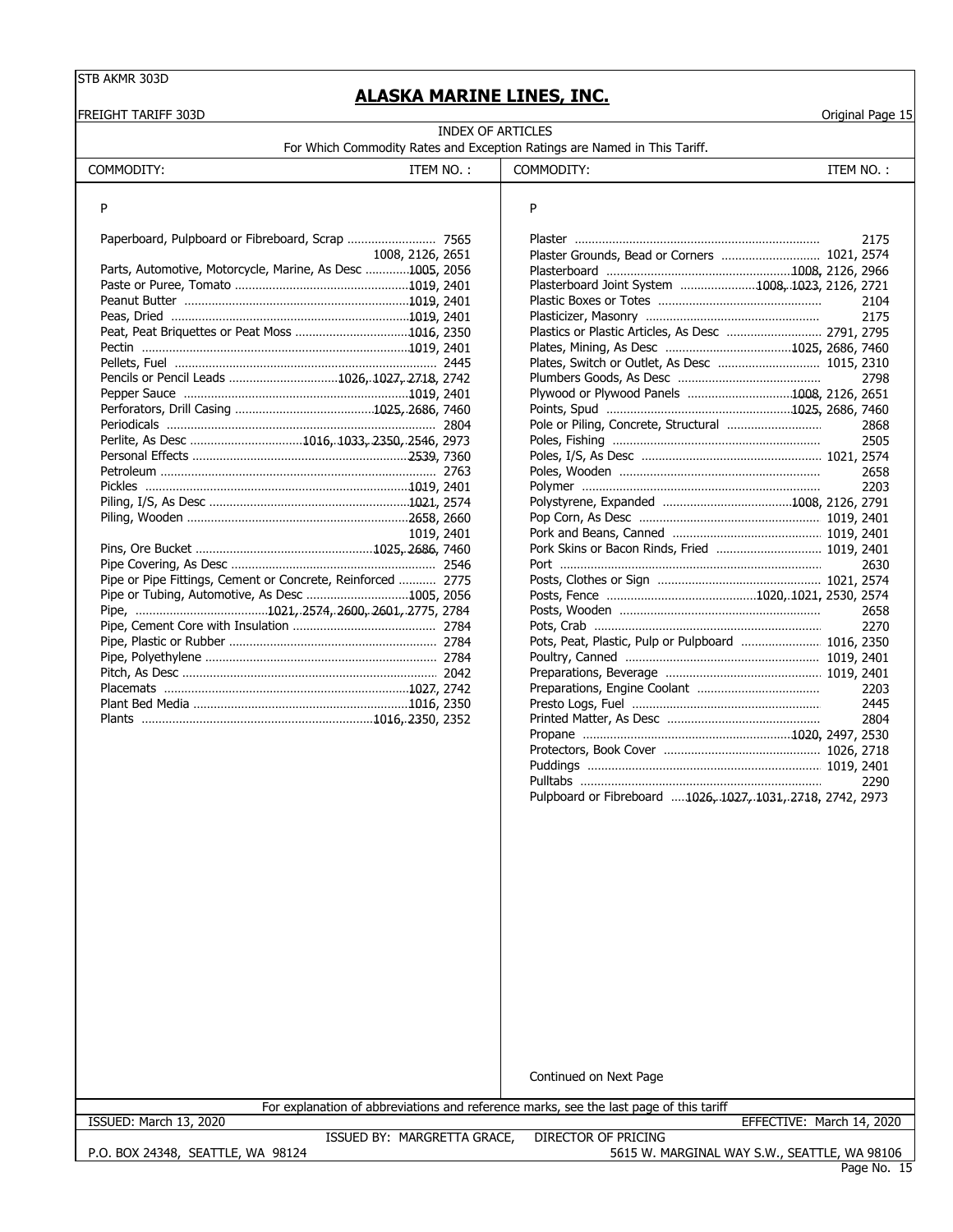**ALASKA MARINE LINES, INC.**

| FREIGHT TARIFF 303D                                               |                             |                                                                                         | Original Page 16                             |
|-------------------------------------------------------------------|-----------------------------|-----------------------------------------------------------------------------------------|----------------------------------------------|
|                                                                   |                             | INDEX OF ARTICLES                                                                       |                                              |
| COMMODITY:                                                        | ITEM NO.:                   | For Which Commodity Rates and Exception Ratings are Named in This Tariff.<br>COMMODITY: | ITEM NO.:                                    |
|                                                                   |                             |                                                                                         |                                              |
| P                                                                 |                             | R                                                                                       |                                              |
|                                                                   |                             |                                                                                         |                                              |
|                                                                   | 1005, 2056                  |                                                                                         |                                              |
|                                                                   |                             |                                                                                         |                                              |
|                                                                   |                             |                                                                                         |                                              |
|                                                                   |                             |                                                                                         |                                              |
|                                                                   |                             |                                                                                         |                                              |
|                                                                   |                             |                                                                                         |                                              |
|                                                                   |                             | Roofing, As Desc 1021,.1031,.2126, 2574, 2826                                           |                                              |
|                                                                   |                             |                                                                                         |                                              |
|                                                                   |                             | Rope or Strand, Wire, As Desc 1021, 2505, 2574                                          |                                              |
| Q                                                                 |                             |                                                                                         |                                              |
|                                                                   |                             |                                                                                         |                                              |
|                                                                   |                             |                                                                                         |                                              |
|                                                                   |                             |                                                                                         |                                              |
|                                                                   |                             |                                                                                         |                                              |
|                                                                   | 1005, 2056                  |                                                                                         |                                              |
| Radiators, Engine Cooling or Radiator Cores 1005, 2056            |                             |                                                                                         |                                              |
|                                                                   |                             |                                                                                         |                                              |
|                                                                   |                             |                                                                                         |                                              |
|                                                                   |                             |                                                                                         |                                              |
|                                                                   |                             |                                                                                         |                                              |
|                                                                   |                             |                                                                                         |                                              |
|                                                                   |                             |                                                                                         |                                              |
|                                                                   |                             |                                                                                         |                                              |
|                                                                   |                             |                                                                                         |                                              |
|                                                                   |                             |                                                                                         |                                              |
|                                                                   |                             |                                                                                         |                                              |
|                                                                   |                             |                                                                                         |                                              |
|                                                                   |                             |                                                                                         |                                              |
| Regulators, Induction or Voltage, As Desc .1005, 1015, 2056, 2310 |                             |                                                                                         |                                              |
|                                                                   |                             |                                                                                         |                                              |
|                                                                   |                             |                                                                                         |                                              |
|                                                                   |                             |                                                                                         |                                              |
|                                                                   |                             |                                                                                         |                                              |
|                                                                   |                             |                                                                                         |                                              |
|                                                                   |                             |                                                                                         |                                              |
|                                                                   |                             |                                                                                         |                                              |
|                                                                   |                             |                                                                                         |                                              |
|                                                                   |                             |                                                                                         |                                              |
|                                                                   |                             |                                                                                         |                                              |
|                                                                   |                             |                                                                                         |                                              |
|                                                                   |                             |                                                                                         |                                              |
|                                                                   |                             |                                                                                         |                                              |
|                                                                   |                             |                                                                                         |                                              |
|                                                                   |                             |                                                                                         |                                              |
|                                                                   |                             |                                                                                         |                                              |
|                                                                   |                             |                                                                                         |                                              |
|                                                                   |                             | Continued on Next Page                                                                  |                                              |
|                                                                   |                             | For explanation of abbreviations and reference marks, see the last page of this tariff  |                                              |
| ISSUED: March 13, 2020                                            |                             |                                                                                         | EFFECTIVE: March 14, 2020                    |
| P.O. BOX 24348, SEATTLE, WA 98124                                 | ISSUED BY: MARGRETTA GRACE, | DIRECTOR OF PRICING                                                                     | 5615 W. MARGINAL WAY S.W., SEATTLE, WA 98106 |
|                                                                   |                             |                                                                                         |                                              |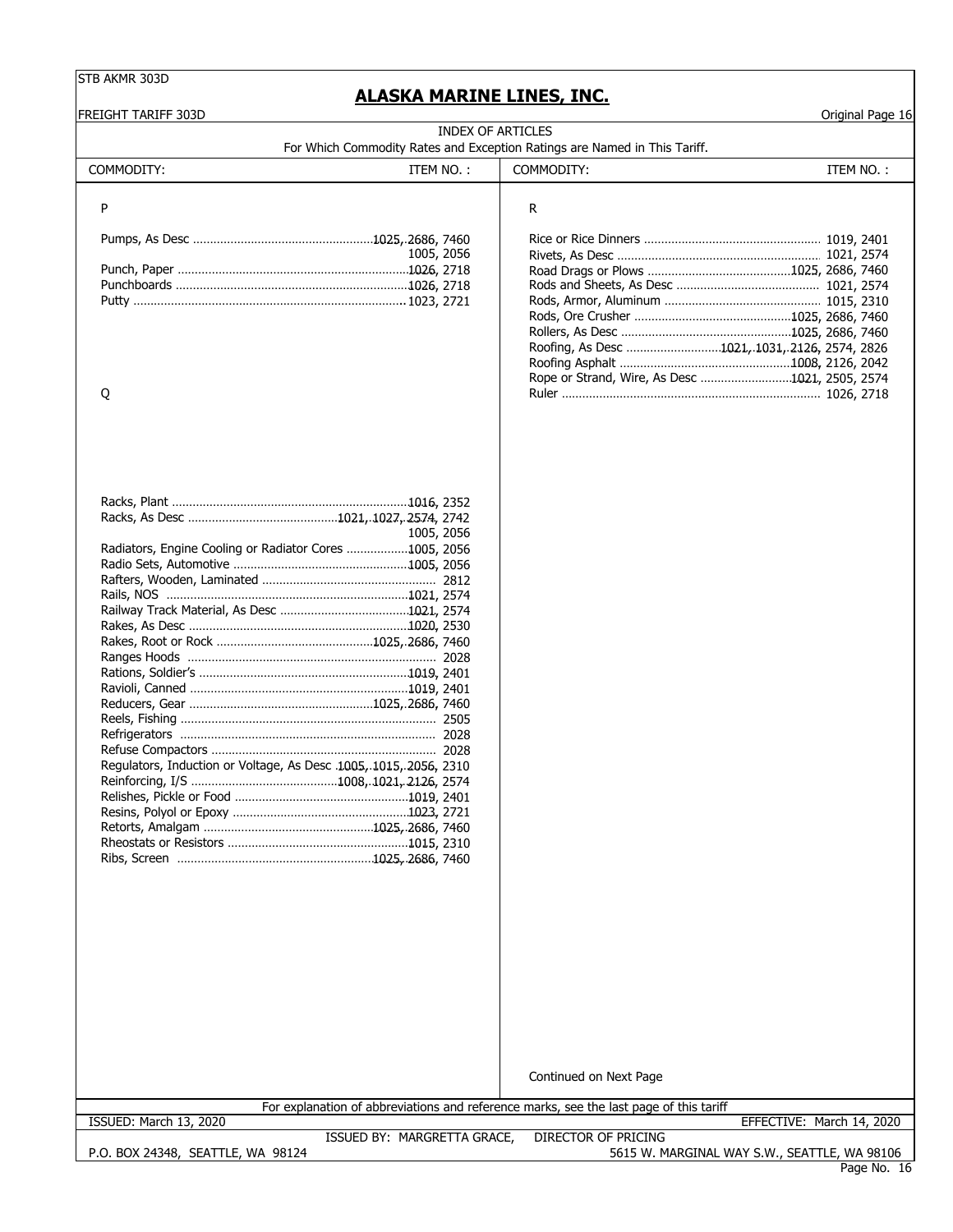# **ALASKA MARINE LINES, INC.**

FREIGHT TARIFF 303D Original Page 17

INDEX OF ARTICLES

COMMODITY: ITEM NO. : | COMMODITY: ITEM NO. :

| INDEX OF ARTICLES |                                                                           |  |  |  |
|-------------------|---------------------------------------------------------------------------|--|--|--|
|                   | For Which Commodity Rates and Exception Ratings are Named in This Tariff. |  |  |  |

|                                                                                                             | 2112                                                                                                                                                                                                                                             |
|-------------------------------------------------------------------------------------------------------------|--------------------------------------------------------------------------------------------------------------------------------------------------------------------------------------------------------------------------------------------------|
|                                                                                                             |                                                                                                                                                                                                                                                  |
|                                                                                                             |                                                                                                                                                                                                                                                  |
|                                                                                                             |                                                                                                                                                                                                                                                  |
|                                                                                                             |                                                                                                                                                                                                                                                  |
|                                                                                                             | 2798                                                                                                                                                                                                                                             |
|                                                                                                             | 8020                                                                                                                                                                                                                                             |
|                                                                                                             |                                                                                                                                                                                                                                                  |
|                                                                                                             |                                                                                                                                                                                                                                                  |
|                                                                                                             |                                                                                                                                                                                                                                                  |
|                                                                                                             | 2798                                                                                                                                                                                                                                             |
|                                                                                                             |                                                                                                                                                                                                                                                  |
|                                                                                                             |                                                                                                                                                                                                                                                  |
|                                                                                                             |                                                                                                                                                                                                                                                  |
|                                                                                                             | 2133                                                                                                                                                                                                                                             |
|                                                                                                             |                                                                                                                                                                                                                                                  |
|                                                                                                             | 2930                                                                                                                                                                                                                                             |
|                                                                                                             |                                                                                                                                                                                                                                                  |
|                                                                                                             |                                                                                                                                                                                                                                                  |
|                                                                                                             |                                                                                                                                                                                                                                                  |
|                                                                                                             | 2175                                                                                                                                                                                                                                             |
|                                                                                                             |                                                                                                                                                                                                                                                  |
|                                                                                                             | 2180                                                                                                                                                                                                                                             |
|                                                                                                             | 2180                                                                                                                                                                                                                                             |
|                                                                                                             |                                                                                                                                                                                                                                                  |
|                                                                                                             |                                                                                                                                                                                                                                                  |
|                                                                                                             |                                                                                                                                                                                                                                                  |
|                                                                                                             | 7690                                                                                                                                                                                                                                             |
|                                                                                                             |                                                                                                                                                                                                                                                  |
|                                                                                                             |                                                                                                                                                                                                                                                  |
|                                                                                                             | 2763                                                                                                                                                                                                                                             |
|                                                                                                             |                                                                                                                                                                                                                                                  |
|                                                                                                             |                                                                                                                                                                                                                                                  |
|                                                                                                             |                                                                                                                                                                                                                                                  |
|                                                                                                             |                                                                                                                                                                                                                                                  |
|                                                                                                             |                                                                                                                                                                                                                                                  |
|                                                                                                             |                                                                                                                                                                                                                                                  |
|                                                                                                             |                                                                                                                                                                                                                                                  |
|                                                                                                             | 2875                                                                                                                                                                                                                                             |
| Sal Soda ………………………………………………………………… 2401<br>Shower Bath Stall Doors or Tub Enclosures, As Desc<br>2021, 2035 | Shelving 1020, 1021, 1026, 2530, 2574, 2718<br>Shields, Guards or Flaps, Mud or Fender  1005, 2056<br>Shingles, As Desc 1031, 2126, 2129, 2826, 7096<br>Soap or Soap Powder 1019, 1027, 2401, 2742<br>Sodium Hydroxide, As Desc 1019, 2180, 2401 |

P.O. BOX 24348, SEATTLE, WA 98124

ISSUED BY: MARGRETTA GRACE,

ISSUED: March 13, 2020<br>ISSUED BY: MARGRETTA GRACE, DIRECTOR OF PRICING EFFECTIVE: March 14, 2020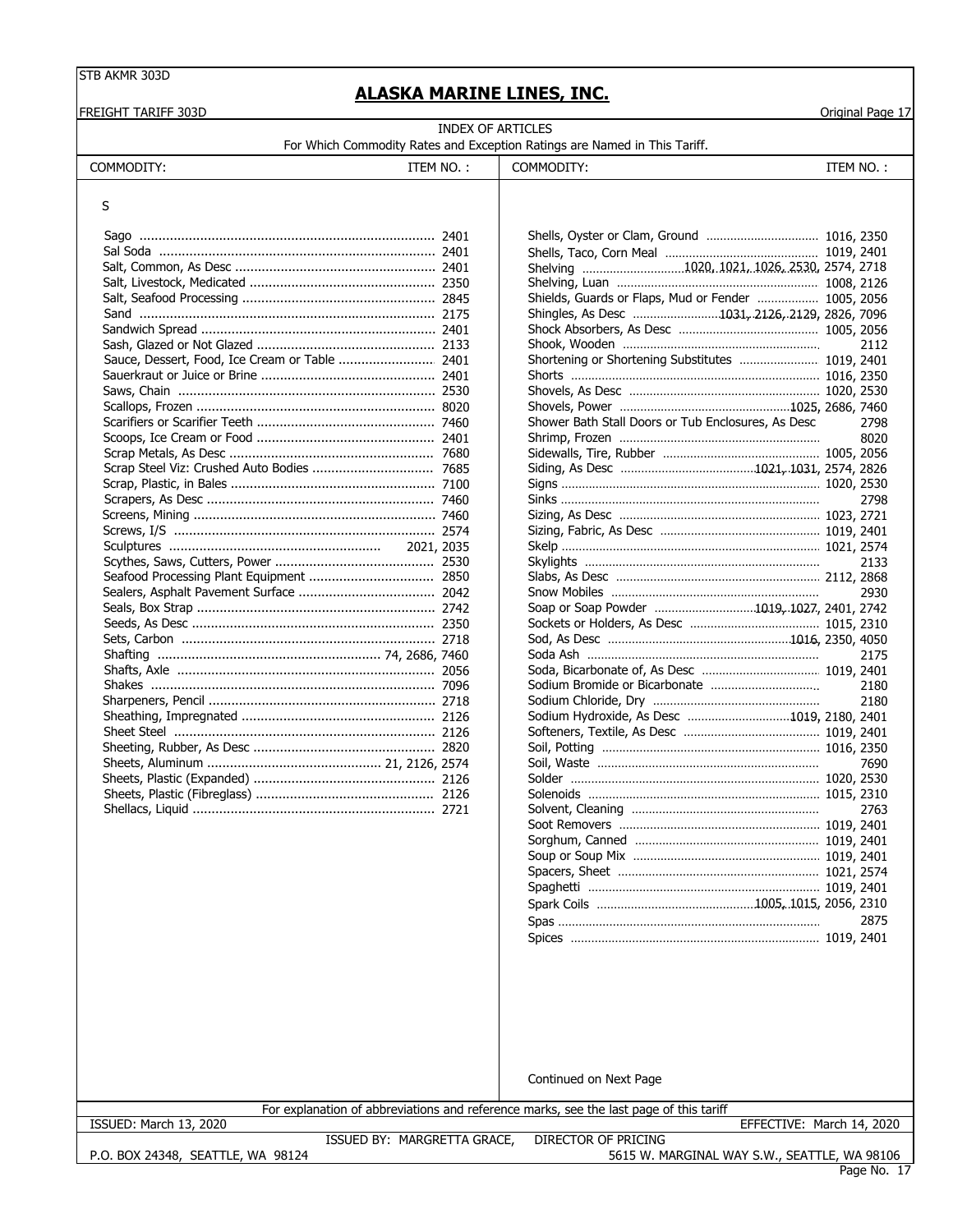#### FREIGHT TARIFF 303D 2nd Revised Page 18

# **ALASKA MARINE LINES, INC.**

| INDEX OF ARTICLES                                                         |  |  |  |  |
|---------------------------------------------------------------------------|--|--|--|--|
| For Which Commodity Rates and Exception Ratings are Named in This Tariff. |  |  |  |  |

| COMMODITY:                                           | ITEM NO.: | COMMODITY:                                            | ITEM NO.: |
|------------------------------------------------------|-----------|-------------------------------------------------------|-----------|
| (Continued)<br>S                                     |           | Τ                                                     |           |
|                                                      |           |                                                       |           |
|                                                      |           |                                                       |           |
| Spoons or Forks, Fibre, Wood or Plastic 1027, 2742   |           |                                                       |           |
|                                                      |           |                                                       |           |
|                                                      |           |                                                       | 2901      |
|                                                      |           |                                                       | 7100      |
|                                                      |           |                                                       |           |
|                                                      |           |                                                       |           |
|                                                      |           |                                                       | 2042      |
|                                                      |           |                                                       |           |
|                                                      |           |                                                       |           |
|                                                      |           |                                                       |           |
|                                                      |           |                                                       | 2658      |
|                                                      |           |                                                       |           |
|                                                      |           |                                                       |           |
|                                                      |           |                                                       | 7695      |
|                                                      |           |                                                       | 2658      |
|                                                      |           |                                                       |           |
|                                                      |           |                                                       |           |
|                                                      | 2021      |                                                       |           |
| Steel Articles, As Desc 1021, 2574, 2581, 2600, 2601 |           |                                                       |           |
|                                                      |           |                                                       |           |
|                                                      |           |                                                       | 2210      |
|                                                      | 2630      |                                                       |           |
|                                                      |           |                                                       |           |
|                                                      |           |                                                       |           |
|                                                      |           |                                                       |           |
|                                                      |           |                                                       |           |
|                                                      | 2175      |                                                       | 2035      |
|                                                      |           |                                                       | 2109      |
|                                                      |           |                                                       | 2104      |
|                                                      |           |                                                       | 2904      |
| Supports or Mounting, Engine, Body or                |           | Tractors and Cultivators, Garden and Lawn  1020, 2530 |           |
|                                                      |           |                                                       |           |
|                                                      |           | Trailers, Viz                                         |           |
|                                                      |           |                                                       |           |
|                                                      |           |                                                       |           |
|                                                      |           |                                                       |           |
|                                                      |           |                                                       |           |
|                                                      |           |                                                       |           |
|                                                      |           |                                                       |           |
| Systems, Suspension, Ceiling, As Desc 1021, 2574     |           |                                                       |           |
|                                                      |           |                                                       |           |

| т                                                     |      |
|-------------------------------------------------------|------|
|                                                       |      |
|                                                       |      |
|                                                       |      |
|                                                       |      |
|                                                       | 2901 |
| Tanks, Empty, Returned, As Desc                       | 7100 |
|                                                       |      |
|                                                       |      |
|                                                       | 2042 |
|                                                       |      |
|                                                       |      |
|                                                       |      |
|                                                       | 2658 |
|                                                       |      |
|                                                       |      |
|                                                       |      |
|                                                       | 2658 |
|                                                       |      |
|                                                       |      |
|                                                       |      |
|                                                       |      |
|                                                       |      |
|                                                       | 2210 |
|                                                       |      |
|                                                       |      |
|                                                       |      |
|                                                       |      |
|                                                       |      |
|                                                       | 2035 |
|                                                       | 2109 |
|                                                       | 2104 |
|                                                       | 2904 |
| Tractors and Cultivators, Garden and Lawn  1020, 2530 |      |
|                                                       |      |
| Trailers, Viz                                         |      |
|                                                       |      |
|                                                       |      |
|                                                       |      |
|                                                       |      |

For explanation of abbreviations and reference marks, see the last page of this tariff

ISSUED BY: MARGRETTA GRACE, DIRECTOR OF PRICING ISSUED: March 13, 2020 EFFECTIVE: March 14, 2020

P.O. BOX 24348, SEATTLE, WA 98124

5615 W. MARGINAL WAY S.W., SEATTLE, WA 98106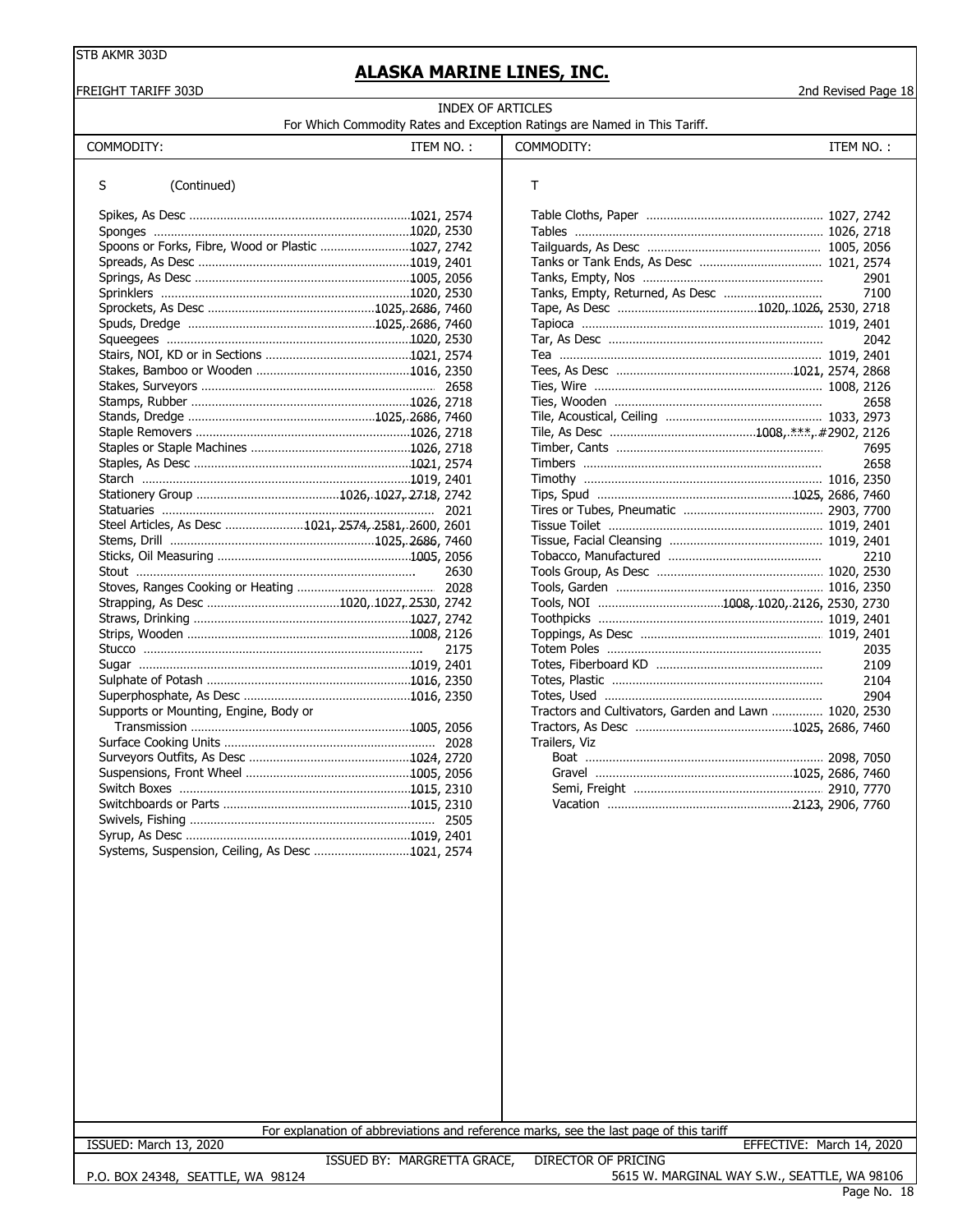# **ALASKA MARINE LINES, INC.**

FREIGHT TARIFF 303D Original Page 19

**INDEX OF ARTICLES**<br>S and Excention Patin For Which Commodity Rates and Exception Ratings are Named in This Tariff.

| For Writer Commodity Rates and Exception Ratings are Named in This Tami |  |  |  |
|-------------------------------------------------------------------------|--|--|--|
|                                                                         |  |  |  |

| COMMODITY:                                            | ITEM NO.:  | COMMODITY:                                               | ITEM NO.: |
|-------------------------------------------------------|------------|----------------------------------------------------------|-----------|
|                                                       |            | v                                                        |           |
|                                                       |            | Valves, As Desc 1021, 1025, 2574, 2686, 7460             |           |
|                                                       | 1005, 2056 |                                                          |           |
| Traveling Bags, Viz.: Overnight, Suitcases 1026, 2718 |            |                                                          |           |
|                                                       |            |                                                          | 2693      |
|                                                       |            |                                                          |           |
|                                                       |            |                                                          |           |
|                                                       |            |                                                          | 2285      |
|                                                       |            |                                                          | 2930      |
|                                                       |            | Vehicles, Self-Propelled, As Desc 2945, 2959, 7820, 7840 |           |
|                                                       |            |                                                          |           |
|                                                       |            | Vermiculite, As Desc 1016, 1033, 2350, 2546, 2973        |           |
|                                                       |            |                                                          | 2630      |
|                                                       |            |                                                          |           |
|                                                       |            | Visors, Shade or Awning, Interior  1005, 2056            |           |
|                                                       |            |                                                          |           |
|                                                       | 1021, 2574 |                                                          |           |
| Turpentine, Spirits or Wood 1023, 1020, 2530, 2721    |            |                                                          |           |

#### U

#### V

Continued on Next Page

| ISSUED: March 13, 2020 |  |  |
|------------------------|--|--|

For explanation of abbreviations and reference marks, see the last page of this tariff

EFFECTIVE: March 14, 2020

P.O. BOX 24348, SEATTLE, WA 98124

ISSUED BY: MARGRETTA GRACE, DIRECTOR OF PRICING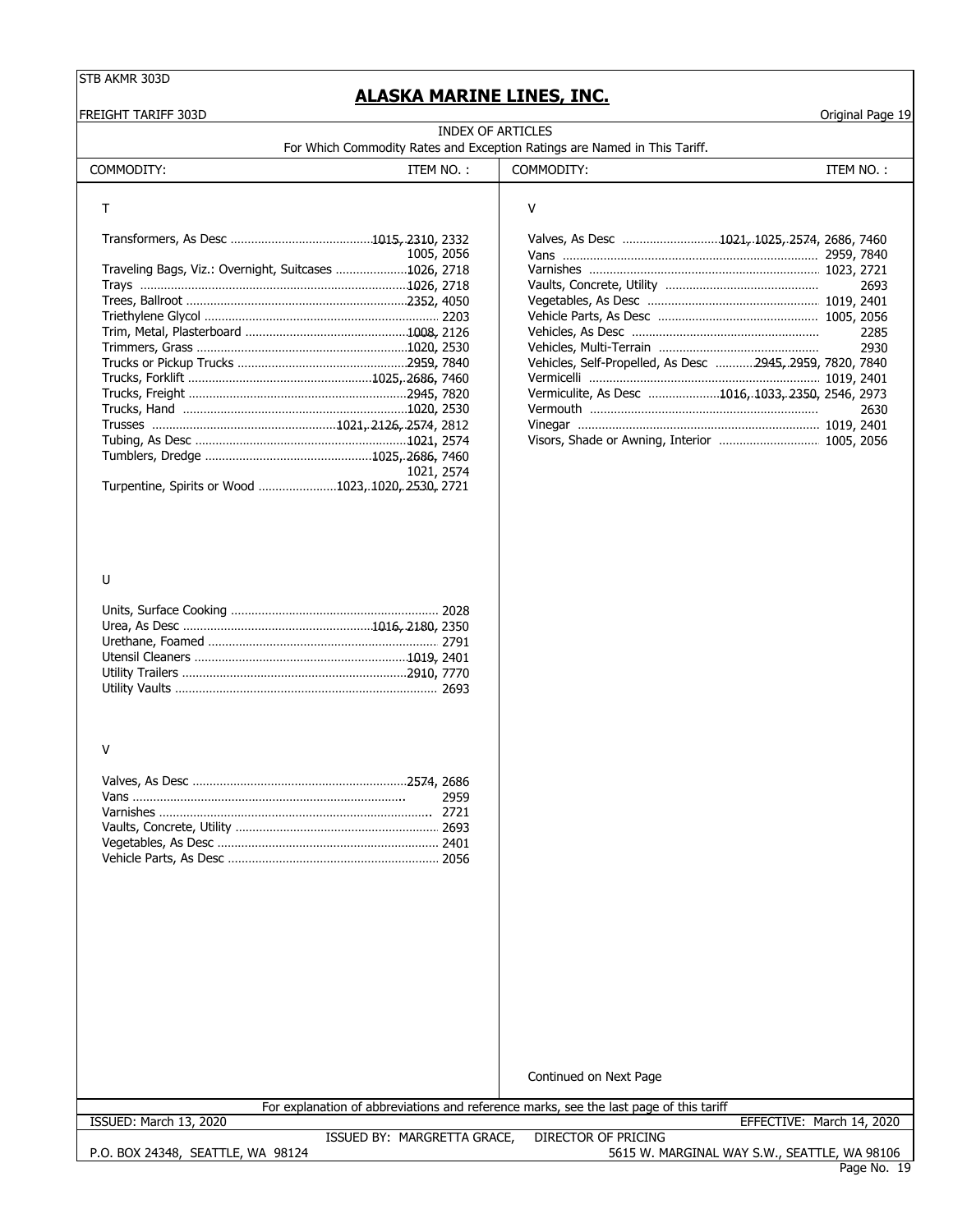# **ALASKA MARINE LINES, INC.**

| <b>FREIGHT TARIFF 303D</b>                                                                            |                            | Original Page 20          |
|-------------------------------------------------------------------------------------------------------|----------------------------|---------------------------|
| <b>INDEX OF ARTICLES</b><br>For Which Commodity Rates and Exception Ratings are Named in This Tariff. |                            |                           |
| COMMODITY:<br>ITEM NO.:                                                                               | COMMODITY:                 | ITEM NO.:                 |
|                                                                                                       |                            |                           |
| W                                                                                                     | X                          |                           |
|                                                                                                       |                            |                           |
|                                                                                                       |                            |                           |
| Wallboard, As Desc 1008, 1033, 2126, 2966, 2973                                                       |                            |                           |
|                                                                                                       |                            |                           |
|                                                                                                       | Y                          |                           |
|                                                                                                       |                            |                           |
| 2028                                                                                                  |                            |                           |
| 7183                                                                                                  |                            |                           |
| Water, Mineral or Plain, As Desc 1019, 2380, 2401                                                     | Z                          |                           |
|                                                                                                       |                            |                           |
|                                                                                                       |                            |                           |
| Wax, Boat, Floor, Furniture or Vehicle, As Desc 1019, 2401                                            |                            | 2180                      |
|                                                                                                       |                            |                           |
|                                                                                                       |                            |                           |
|                                                                                                       |                            |                           |
|                                                                                                       |                            |                           |
| Wheels, As Desc 1005, 1020, 1021, 2056, 2530, 2574                                                    |                            |                           |
|                                                                                                       |                            |                           |
|                                                                                                       |                            |                           |
| 2133                                                                                                  |                            |                           |
| 2510                                                                                                  |                            |                           |
| 2133                                                                                                  |                            |                           |
|                                                                                                       |                            |                           |
|                                                                                                       |                            |                           |
| 2630                                                                                                  |                            |                           |
|                                                                                                       |                            |                           |
| Wire Fencing or Fence Posts and Fittings, I/S 1021, 2574                                              |                            |                           |
|                                                                                                       |                            |                           |
| 2340                                                                                                  |                            |                           |
|                                                                                                       |                            |                           |
|                                                                                                       |                            |                           |
| 2651                                                                                                  |                            |                           |
|                                                                                                       |                            |                           |
| 7180                                                                                                  |                            |                           |
|                                                                                                       |                            |                           |
|                                                                                                       |                            |                           |
|                                                                                                       |                            |                           |
|                                                                                                       |                            |                           |
|                                                                                                       |                            |                           |
|                                                                                                       |                            |                           |
|                                                                                                       |                            |                           |
|                                                                                                       |                            |                           |
|                                                                                                       |                            |                           |
|                                                                                                       |                            |                           |
|                                                                                                       |                            |                           |
|                                                                                                       |                            |                           |
|                                                                                                       |                            |                           |
|                                                                                                       |                            |                           |
|                                                                                                       |                            |                           |
|                                                                                                       |                            |                           |
|                                                                                                       |                            |                           |
|                                                                                                       |                            |                           |
|                                                                                                       |                            |                           |
|                                                                                                       | Continued on Next Page     |                           |
| For explanation of abbreviations and reference marks, see the last page of this tariff.               |                            |                           |
| ISSUED: March 13, 2020                                                                                |                            | EFFECTIVE: March 14, 2020 |
| ISSUED BY: MARGRETTA GRACE,                                                                           | <b>DIRECTOR OF PRICING</b> |                           |

P.O. BOX 24348, SEATTLE, WA 98124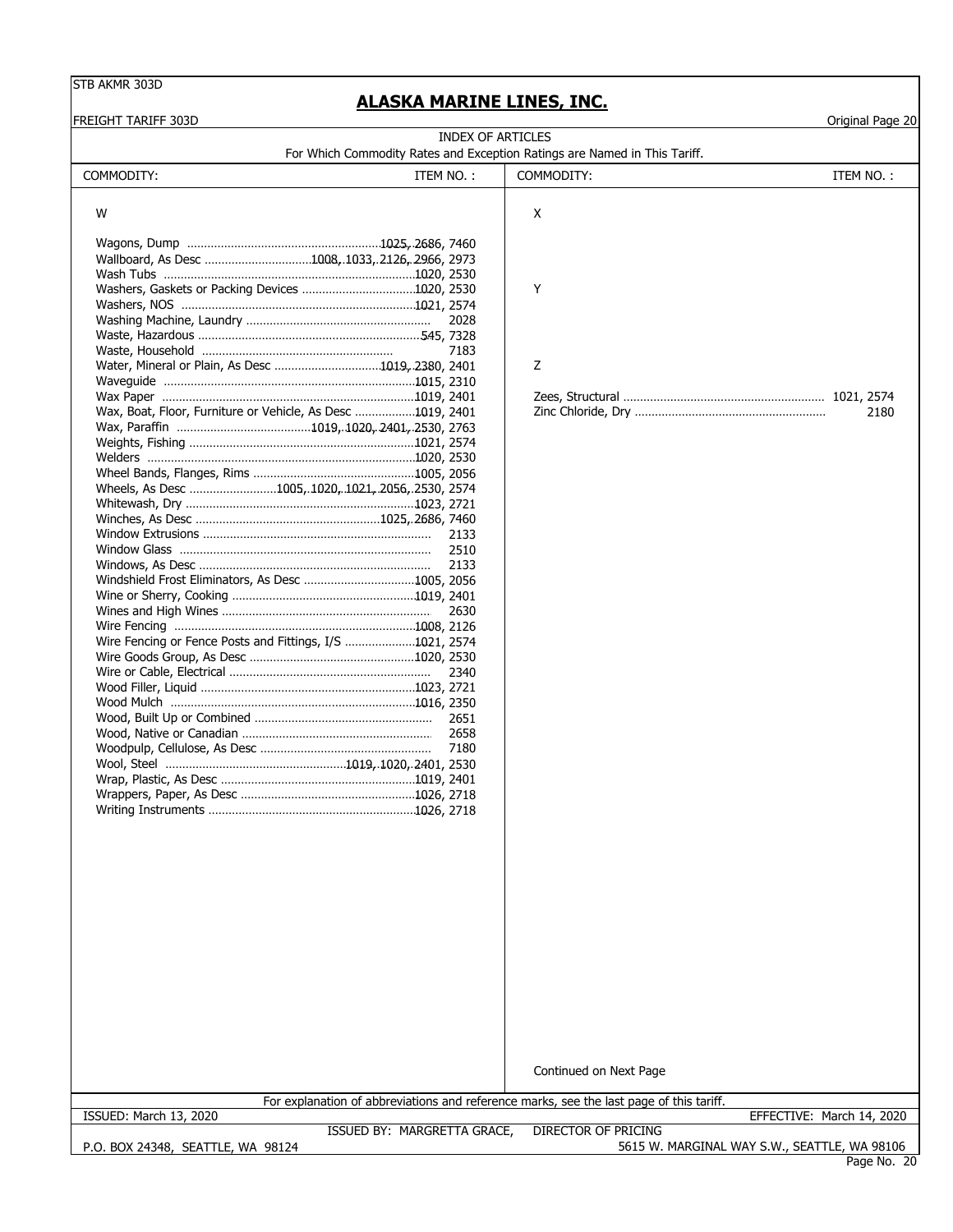# **ALASKA MARINE LINES, INC.**

FREIGHT TARIFF 303D Original Page 21

#### LIST OF POINTS SERVED:

|                                                                              | ALPHABETICAL LIST OF POINTS IN ALASKA - FROM AND TO WHICH RATES APPLY:                  |
|------------------------------------------------------------------------------|-----------------------------------------------------------------------------------------|
| <b>POINT</b>                                                                 | <b>RATE BASIS</b>                                                                       |
| Craig<br>Ketchikan (Including Ward Cove but<br>not including KTN Airport nor | <b>CRG</b>                                                                              |
| Gravina Island)                                                              | <b>KTN</b>                                                                              |
| Klawock                                                                      | <b>CRG</b>                                                                              |
| Thorne Bay<br>Wrangell                                                       | <b>TBY</b><br><b>WRG</b>                                                                |
| Petersburg (including within five (5) miles                                  |                                                                                         |
| of Carriers Terminals)                                                       | PSG                                                                                     |
|                                                                              |                                                                                         |
|                                                                              |                                                                                         |
| ALPHABETICAL LIST OF POINTS IN WASHINGTON - FROM AND TO WHICH RATES APPLY:   |                                                                                         |
| (See Item 340 of STB AKMR 100, series for application of arbitraries.)       |                                                                                         |
|                                                                              |                                                                                         |
|                                                                              |                                                                                         |
|                                                                              |                                                                                         |
|                                                                              |                                                                                         |
|                                                                              |                                                                                         |
|                                                                              | For explanation of abbreviations and reference marks, see the last page of this tariff. |
| ISSUED: March 13, 2020<br>ISSUED BY: MARGRETTA GRACE,                        | EFFECTIVE: March 14, 2020<br><b>DIRECTOR OF PRICING</b>                                 |
| P.O. BOX 24348, SEATTLE, WA 98124                                            | 5615 W. MARGINAL WAY S.W., SEATTLE, WA 98106                                            |
|                                                                              |                                                                                         |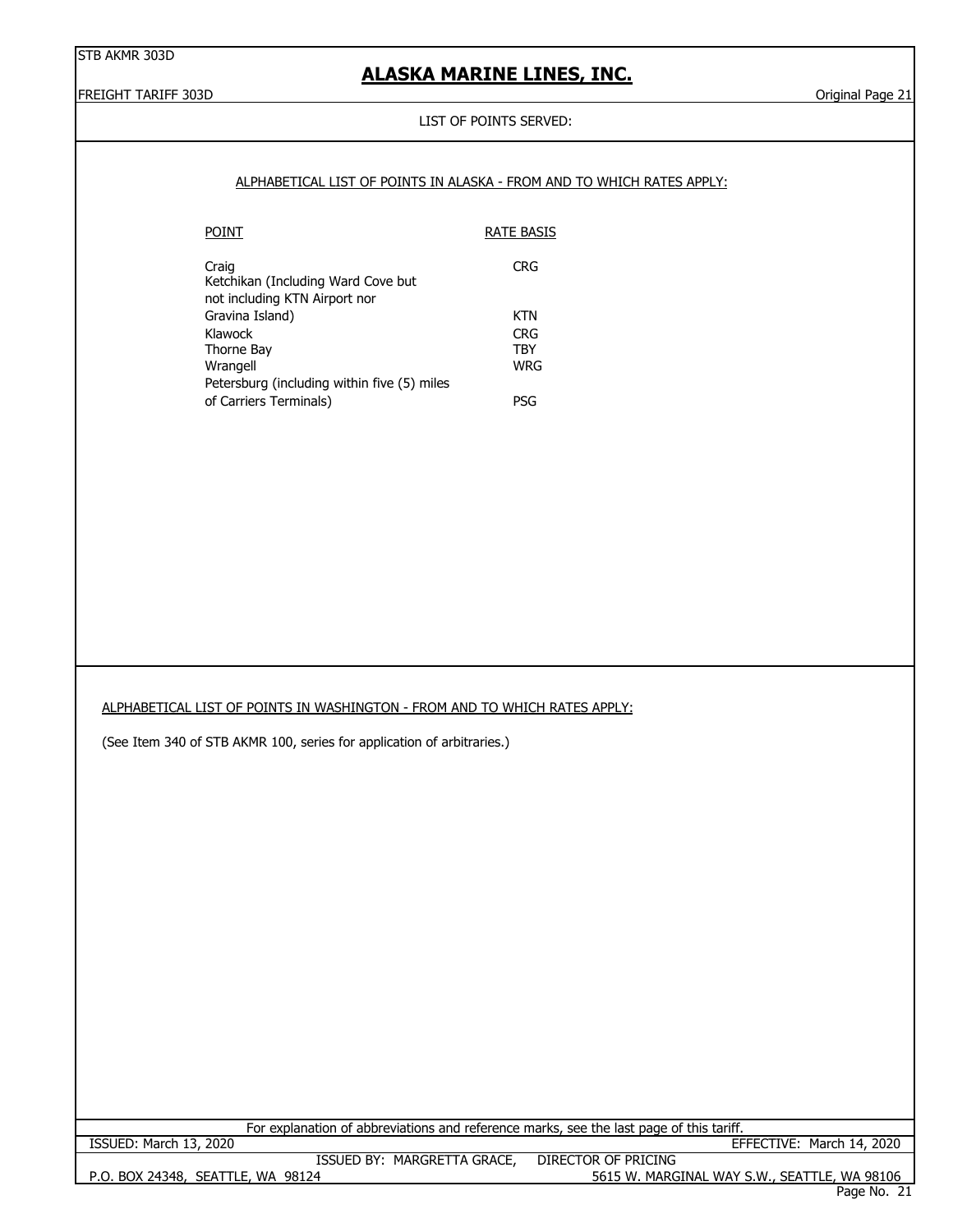# **ALASKA MARINE LINES, INC.**

|                          |                                                                                                                                                                                                                                                                                                                                                                                                                                                                                                                                                                                                                                     |               | <u>mlajna i'ianiinl liinly, iinj.</u>                                                   |                            |                                              |                             |                     |             |
|--------------------------|-------------------------------------------------------------------------------------------------------------------------------------------------------------------------------------------------------------------------------------------------------------------------------------------------------------------------------------------------------------------------------------------------------------------------------------------------------------------------------------------------------------------------------------------------------------------------------------------------------------------------------------|---------------|-----------------------------------------------------------------------------------------|----------------------------|----------------------------------------------|-----------------------------|---------------------|-------------|
| FREIGHT TARIFF 303D      |                                                                                                                                                                                                                                                                                                                                                                                                                                                                                                                                                                                                                                     |               | <b>RULES</b>                                                                            |                            |                                              |                             | 5th Revised Page 22 | ITEM<br>NO. |
|                          | <b>GOVERNING PUBLICATIONS:</b>                                                                                                                                                                                                                                                                                                                                                                                                                                                                                                                                                                                                      |               |                                                                                         |                            |                                              |                             |                     | 100         |
|                          | Except as otherwise provided herein, this Tariff is governed by the following publications, including Supplements thereto or<br>subsequent reissues thereof:                                                                                                                                                                                                                                                                                                                                                                                                                                                                        |               |                                                                                         |                            |                                              |                             |                     |             |
| (A)                      | National Motor Freight Classification, NMF 100 Series, Issuing Agent.                                                                                                                                                                                                                                                                                                                                                                                                                                                                                                                                                               |               |                                                                                         |                            |                                              |                             |                     |             |
| (B)                      | Alaska Marine Lines, Inc., General Rules, Commodity Group Descriptions and list of Participating Carriers, Tariff<br>No. 100, Series STB AKMR 100.                                                                                                                                                                                                                                                                                                                                                                                                                                                                                  |               |                                                                                         |                            |                                              |                             |                     |             |
|                          | <b>APPLICATION OF RATES:</b>                                                                                                                                                                                                                                                                                                                                                                                                                                                                                                                                                                                                        |               |                                                                                         |                            |                                              |                             |                     | 160         |
|                          | Except as otherwise specified in this tariff and in conjunction with tariff STB AKMR 100, series, Rules 160 and 750, rates apply<br>as below. "Door" is defined as a commercial business or jobsite location within the defined delivery/pick up area. Rates do<br>not include delivery to or pick up from residential locations in Alaska, except as defined below in NOTE 1.                                                                                                                                                                                                                                                      |               |                                                                                         |                            |                                              |                             |                     |             |
| Carrier's agent.         | Upon request, pick up or delivery service to residential locations may be arranged for an additional charge with Carrier or                                                                                                                                                                                                                                                                                                                                                                                                                                                                                                         |               |                                                                                         |                            |                                              |                             |                     |             |
|                          | Direction                                                                                                                                                                                                                                                                                                                                                                                                                                                                                                                                                                                                                           |               | Origin<br>Type                                                                          |                            | Destination                                  |                             |                     |             |
|                          | Northbound                                                                                                                                                                                                                                                                                                                                                                                                                                                                                                                                                                                                                          |               | LCL<br>CL.<br><b>Dock</b>                                                               | <b>Dock</b>                | Door<br>Door                                 |                             |                     |             |
|                          | Southbound                                                                                                                                                                                                                                                                                                                                                                                                                                                                                                                                                                                                                          |               | <b>LCL</b><br>Door                                                                      |                            | <b>Dock</b>                                  |                             |                     |             |
|                          |                                                                                                                                                                                                                                                                                                                                                                                                                                                                                                                                                                                                                                     |               | CL.<br>Door<br><b>LCL</b><br><b>Dock</b>                                                |                            | <b>Dock</b><br>Door                          |                             |                     |             |
|                          | Interport                                                                                                                                                                                                                                                                                                                                                                                                                                                                                                                                                                                                                           |               | CL<br><b>Dock</b>                                                                       |                            | Door                                         |                             |                     |             |
|                          | tree branches, awnings, or building extensions), unstable ground, or any unsafe or hazardous conditions; additionally, consignee<br>must have the ability to load or unload the cargo with no assistance from driver beyond standard liftgate usage. In the event the<br>driver is detained longer than twenty (20) minutes, additional delivery or pick up related charges may apply. If the consignee<br>requests that the driver leave Carrier's container or platform equipment at Consignee's location and return later to pick it up,<br>additional charges will apply including trucking and/or equipment detention charges. |               |                                                                                         |                            |                                              |                             |                     |             |
| <b>TCR 4573</b>          |                                                                                                                                                                                                                                                                                                                                                                                                                                                                                                                                                                                                                                     |               |                                                                                         |                            |                                              |                             |                     |             |
|                          | BEYOND TERMINAL CHARGES TO OR FROM POINTS IN THE STATE OF ALASKA: (CL AND LCL):                                                                                                                                                                                                                                                                                                                                                                                                                                                                                                                                                     |               |                                                                                         |                            |                                              |                             |                     | 342         |
| A.                       | Rate Group destinations to pionts making reference to this Item will apply to LCL, AQ and CL (Capacity Load) rates.<br>Where no through Class or Commodity rate is ublished to a particular Group point, a through rate will be<br>constructed by adding the following beyond terminal charge to the applicable Class or Commodity rate from or to<br>the basing point named below:                                                                                                                                                                                                                                                 |               |                                                                                         |                            |                                              |                             |                     |             |
|                          | POINT OF ORIGIN                                                                                                                                                                                                                                                                                                                                                                                                                                                                                                                                                                                                                     | <b>BASING</b> |                                                                                         |                            | EQUIPMENT OF LADING NOT EXCEEDING:           |                             |                     |             |
|                          | OR DESTINATION:                                                                                                                                                                                                                                                                                                                                                                                                                                                                                                                                                                                                                     | POINT:        | 20'                                                                                     | 24'                        | 40'                                          | 53'                         |                     |             |
|                          | Ketchikan Airport                                                                                                                                                                                                                                                                                                                                                                                                                                                                                                                                                                                                                   | Ketchikan     | \$388.00                                                                                | \$471.00                   | \$553.00                                     | $---$                       |                     |             |
|                          | (1) Metlakatla                                                                                                                                                                                                                                                                                                                                                                                                                                                                                                                                                                                                                      | Ketchikan     | \$806.00                                                                                | \$806.00                   | \$1,087.00                                   | ---                         |                     |             |
| (1)                      | Where rates are shown for 24' and 40' equipment, rate rates only aply when prior arrangements have been made<br>with the Port Manager at the basing point port. Alaska Marine Highway has restrictions on the use of 102" wide<br>equipment.                                                                                                                                                                                                                                                                                                                                                                                        |               |                                                                                         |                            |                                              |                             |                     |             |
| <b>TCR 4620</b>          |                                                                                                                                                                                                                                                                                                                                                                                                                                                                                                                                                                                                                                     |               |                                                                                         |                            |                                              |                             |                     |             |
|                          |                                                                                                                                                                                                                                                                                                                                                                                                                                                                                                                                                                                                                                     |               | For explanation of abbreviations and reference marks, see the last page of this tariff. |                            |                                              | EFFECTIVE: January 30, 2022 |                     |             |
| ISSUED: January 12, 2022 |                                                                                                                                                                                                                                                                                                                                                                                                                                                                                                                                                                                                                                     |               | ISSUED BY: MARGRETTA GRACE,                                                             | <b>DIRECTOR OF PRICING</b> |                                              |                             |                     |             |
|                          | P.O. BOX 24348, SEATTLE, WA 98124                                                                                                                                                                                                                                                                                                                                                                                                                                                                                                                                                                                                   |               |                                                                                         |                            | 5615 W. MARGINAL WAY S.W., SEATTLE, WA 98106 |                             | Page No. 22         |             |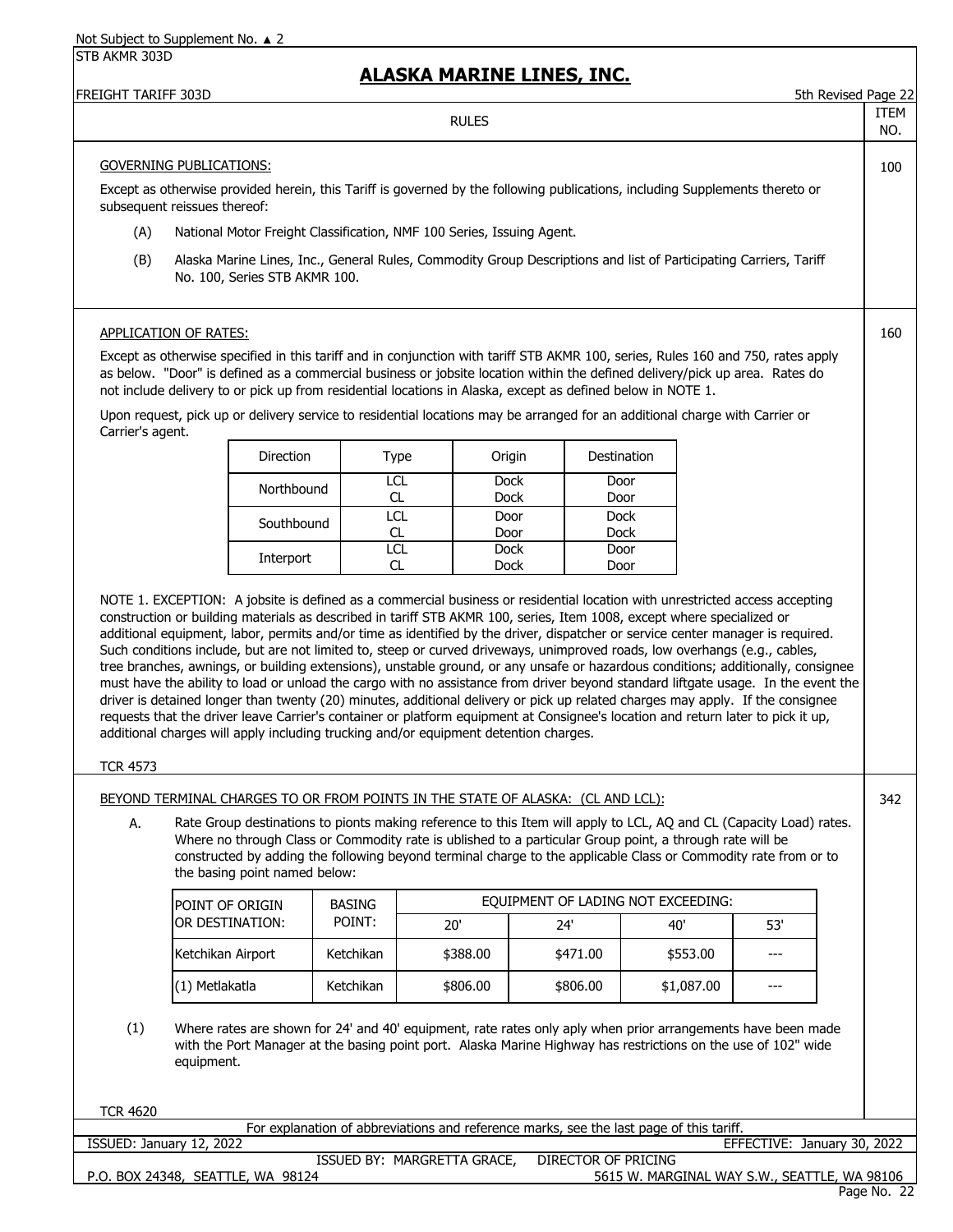# **ALASKA MARINE LINES, INC.**

| FREIGHT TARIFF 303D                                                                                                                                                                                                       |                                                                                                                                                                                                                                                                                                                  | 11th Revised Page 23 |  |  |  |  |
|---------------------------------------------------------------------------------------------------------------------------------------------------------------------------------------------------------------------------|------------------------------------------------------------------------------------------------------------------------------------------------------------------------------------------------------------------------------------------------------------------------------------------------------------------|----------------------|--|--|--|--|
|                                                                                                                                                                                                                           | <b>RULES</b>                                                                                                                                                                                                                                                                                                     | ITEM<br>NO.          |  |  |  |  |
|                                                                                                                                                                                                                           | APPLICATION OF ARBITRARY FUEL SURCHARGE:                                                                                                                                                                                                                                                                         | 345                  |  |  |  |  |
|                                                                                                                                                                                                                           | Except as specifically indicated in individual rate items and exceptions noted herein, all shipments and accessorial charges are<br>subject to an Arbitrary Fuel Surcharge of $\bullet$ twenty-six percent (26%). Multiply the applicable rate by $\bullet$ 1.26.                                                |                      |  |  |  |  |
| NOTE 1:                                                                                                                                                                                                                   | For rates in cents, fraction will be as follows: Fractions of less than 1/2 cent will be dropped and fractions of<br>1/2 cent or more will be rounded to the next whole cent.                                                                                                                                    |                      |  |  |  |  |
|                                                                                                                                                                                                                           | For rates in dollars, fractions of dollars will be rounded as follows: Less than .50 will be dropped and .50 or more<br>will be rounded to the next whole dollar.                                                                                                                                                |                      |  |  |  |  |
| NOTE 2:                                                                                                                                                                                                                   | Where the rate or charges is published in dollar and cents, apply the equivalent in cents.                                                                                                                                                                                                                       |                      |  |  |  |  |
| NOTE 3:                                                                                                                                                                                                                   | Reference to Tariffs, Items, Notes, Rules, etc. will be as follows:                                                                                                                                                                                                                                              |                      |  |  |  |  |
| Where reference is made in the Supplement to Tariffs, Items, Notes, Rules, etc., it is understood that such<br>reference is continuous and includes Supplements to or successive issues of such Items, Notes, Rules, etc. |                                                                                                                                                                                                                                                                                                                  |                      |  |  |  |  |
| EXCEPTIONS:                                                                                                                                                                                                               |                                                                                                                                                                                                                                                                                                                  |                      |  |  |  |  |
|                                                                                                                                                                                                                           | The provisions of this Fuel Surcharge will not apply to rates set forth in the following Items:                                                                                                                                                                                                                  |                      |  |  |  |  |
| А.                                                                                                                                                                                                                        | STB AKMR 100, series, Rule Numbers:                                                                                                                                                                                                                                                                              |                      |  |  |  |  |
|                                                                                                                                                                                                                           | 340, 341, 360, 430, 460, 480, 500, 501, 504, 540 Paragraph (D), 563, 740, 750, 751, 820, 848, 850, 891, 900,<br>910, 911, 959, 982, 987 and 990.                                                                                                                                                                 |                      |  |  |  |  |
| В.                                                                                                                                                                                                                        | Accessorial charges specifically named in individual rate Items that are noted as exceptions to Items listed in<br>Paragraph A above.                                                                                                                                                                            |                      |  |  |  |  |
| <b>TCR 4632</b>                                                                                                                                                                                                           |                                                                                                                                                                                                                                                                                                                  |                      |  |  |  |  |
|                                                                                                                                                                                                                           | EXCEPTION TO AKMR 100, SERIES, ITEM 568:                                                                                                                                                                                                                                                                         |                      |  |  |  |  |
|                                                                                                                                                                                                                           | OVERDIMENSION, BULKY, HEAVY, OR LONG FREIGHT:                                                                                                                                                                                                                                                                    | 568                  |  |  |  |  |
| (A)                                                                                                                                                                                                                       | <b>Application of Charges:</b>                                                                                                                                                                                                                                                                                   |                      |  |  |  |  |
|                                                                                                                                                                                                                           | (4)<br>DECK STOWED CARGO:                                                                                                                                                                                                                                                                                        |                      |  |  |  |  |
|                                                                                                                                                                                                                           | MINIMUM CHARGE:<br>RATE PER SQUARE FOOT:                                                                                                                                                                                                                                                                         |                      |  |  |  |  |
|                                                                                                                                                                                                                           | When cargo, due to weight, size, or other operational consideration as<br>determined by the Carrier, must be loaded directly to the deck of the<br>\$30.12<br>vessel, the shipment will be subject to a per square foot minimum charge.<br>When applied, shipment is not subject to Paragraphs (1), (2), or (3). |                      |  |  |  |  |
| <b>TCR 4620</b>                                                                                                                                                                                                           |                                                                                                                                                                                                                                                                                                                  |                      |  |  |  |  |
|                                                                                                                                                                                                                           | MINIMUM CHARGE PER SHIPMENT - LCL:                                                                                                                                                                                                                                                                               | 610                  |  |  |  |  |
|                                                                                                                                                                                                                           | The minimum charge for any single shipment, as defined in AKMR 100, series, Rule 100 will be:                                                                                                                                                                                                                    |                      |  |  |  |  |
|                                                                                                                                                                                                                           | BETWEEN: SEATTLE, WA                                                                                                                                                                                                                                                                                             |                      |  |  |  |  |
|                                                                                                                                                                                                                           | AND: POINTS IN ALASKA:<br><b>KTN</b><br><b>WRG</b><br><b>TBY</b><br><b>CRG</b><br><b>PSG</b>                                                                                                                                                                                                                     |                      |  |  |  |  |
|                                                                                                                                                                                                                           | \$108.00<br>\$108.00<br>\$108.00<br>\$108.00<br>\$108.00<br>(1)<br>\$131.00<br>\$131.00                                                                                                                                                                                                                          |                      |  |  |  |  |
|                                                                                                                                                                                                                           | \$131.00<br>\$131.00<br>\$131.00<br>Rate applied to shipments requiring temperature control.<br>(1)                                                                                                                                                                                                              |                      |  |  |  |  |
| <b>TCR 4620</b>                                                                                                                                                                                                           |                                                                                                                                                                                                                                                                                                                  |                      |  |  |  |  |
|                                                                                                                                                                                                                           | Refer to AKMR 100A, Item 882                                                                                                                                                                                                                                                                                     | 882                  |  |  |  |  |
|                                                                                                                                                                                                                           | Refer to AKMR 100A, Item 959                                                                                                                                                                                                                                                                                     | 959                  |  |  |  |  |
|                                                                                                                                                                                                                           | For explanation of abbreviations and reference marks, see the last page of this tariff.                                                                                                                                                                                                                          |                      |  |  |  |  |
| ISSUED: June 10, 2022                                                                                                                                                                                                     | EFFECTIVE: June 26, 2022<br><b>DIRECTOR OF PRICING</b><br>ISSUED BY: MARGRETTA GRACE,                                                                                                                                                                                                                            |                      |  |  |  |  |
|                                                                                                                                                                                                                           | P.O. BOX 24348, SEATTLE, WA 98124<br>5615 W. MARGINAL WAY S.W., SEATTLE, WA 98106                                                                                                                                                                                                                                |                      |  |  |  |  |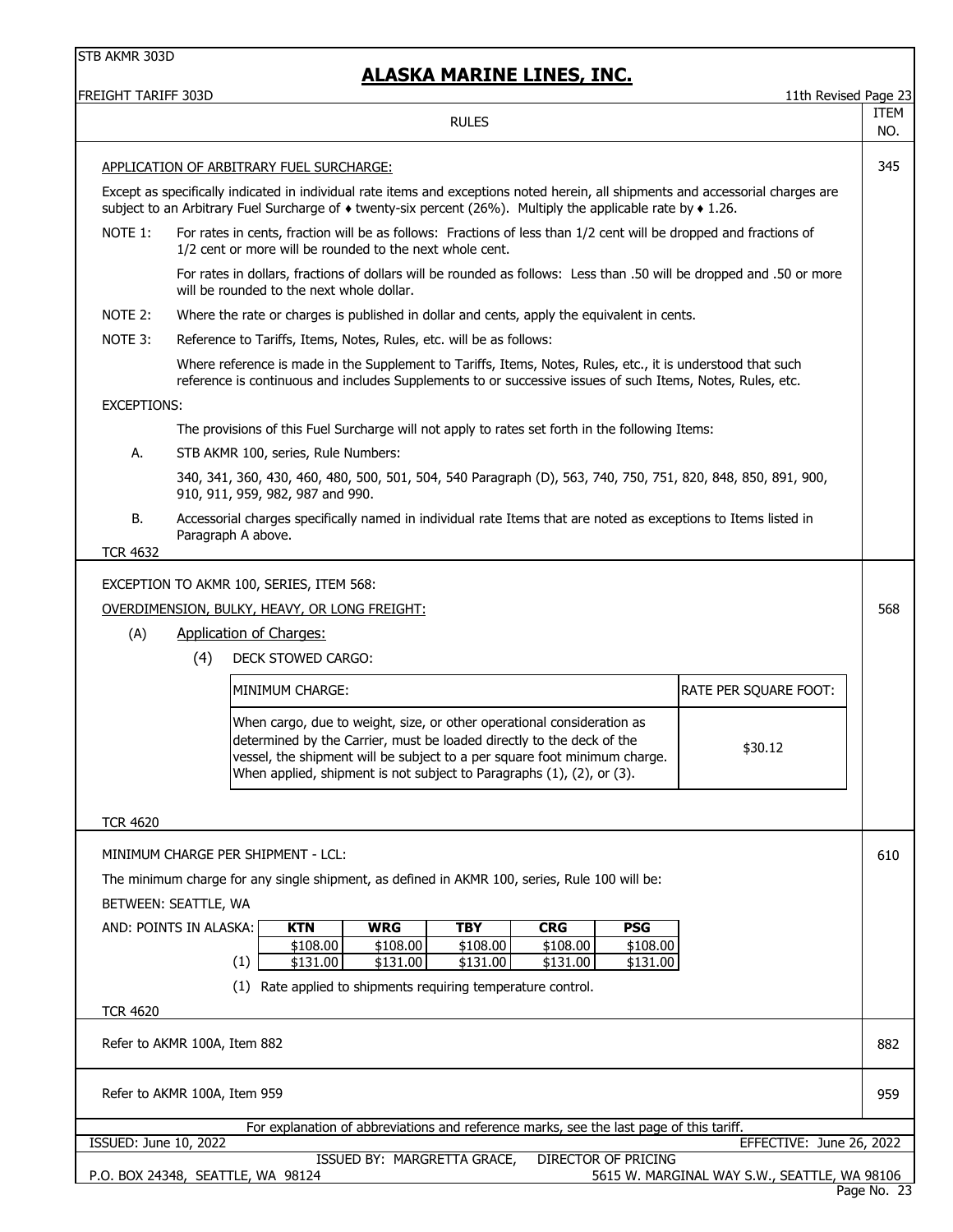# **ALASKA MARINE LINES, INC.**

FREIGHT TARIFF 303D Original Page 24

SECTION 1

#### CLASS RATES

Between Seattle, Washington

And Points in Alaska

(See Item 2420 for Application of CL Ratings)

For Class Ratings Higher Than 100 Rates Will be Arrived at by Applying the Following Method:

| Class 110 | - 110% of   | Class 100 Rate |
|-----------|-------------|----------------|
| Class 125 | - 125% of   | Class 100 Rate |
| Class 150 | $-150%$ of  | Class 100 Rate |
| Class 175 | - 175% of   | Class 100 Rate |
| Class 200 | $-200%$ of  | Class 100 Rate |
| Class 250 | $-250%$ of  | Class 100 Rate |
| Class 300 | $-300\%$ of | Class 100 Rate |
| Class 350 | - 350% of   | Class 100 Rate |
| Class 400 | $-400%$ of  | Class 100 Rate |
| Class 500 | $-500\%$ of | Class 100 Rate |
|           |             |                |

For explanation of abbreviations and reference marks, see the last page of this tariff.

ISSUED: March 13, 2020 EFFECTIVE: March 14, 2020 ISSUED BY: MARGRETTA GRACE, DIRECTOR OF PRICING

P.O. BOX 24348, SEATTLE, WA 98124 5615 W. MARGINAL WAY S.W., SEATTLE, WA 98106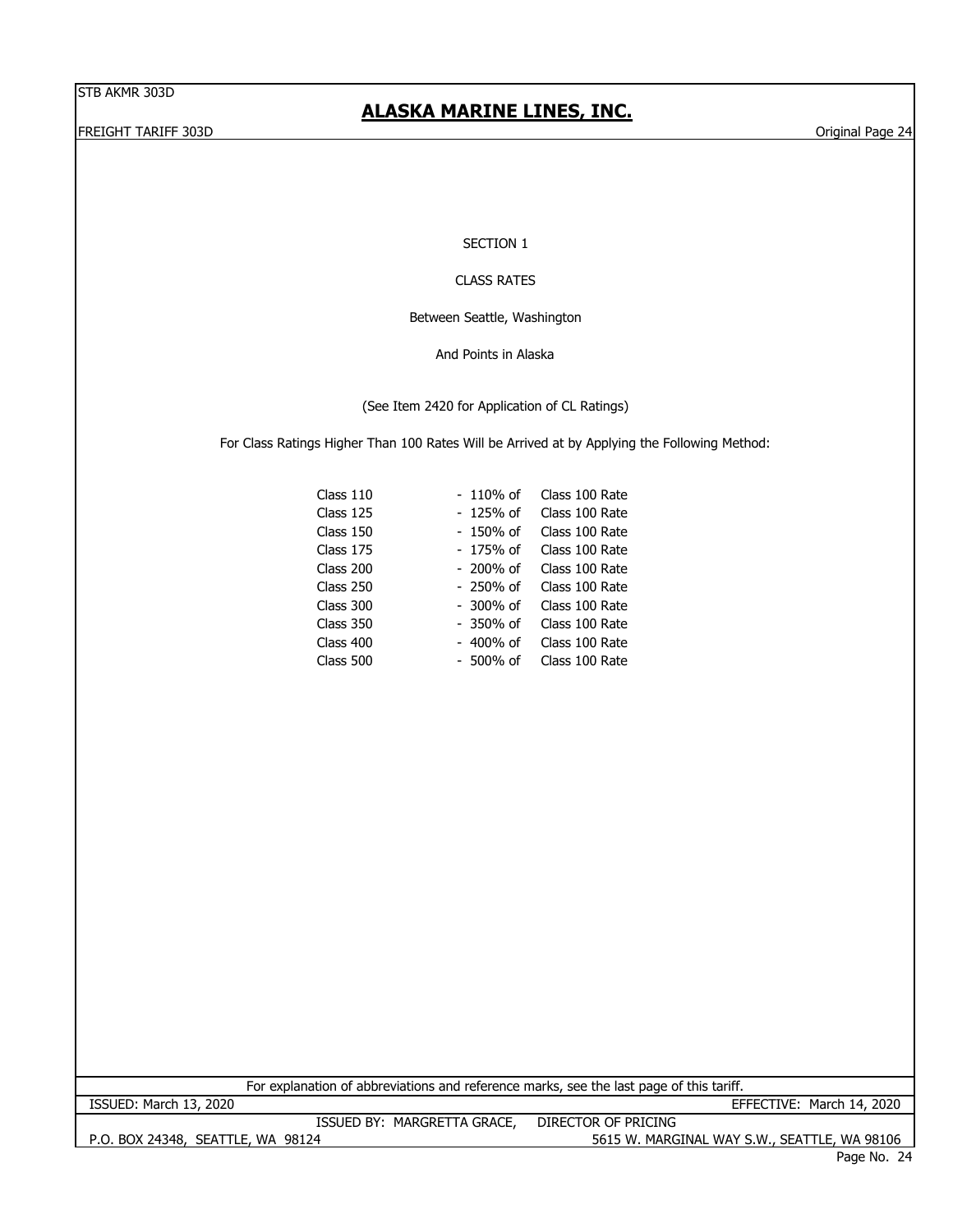STB AKMR 303D

# **ALASKA MARINE LINES, INC.**

#### FREIGHT TARIFF 303D 2nd Revised Page No. 25

#### SECTION 1 - CLASS RATES

|                   |                                  | FROM SEATTLE, WASHINGTON<br>TO REGULAR POINTS (1), VIZ.: |            |        |            |            |  |
|-------------------|----------------------------------|----------------------------------------------------------|------------|--------|------------|------------|--|
|                   | COMMODITIES:                     |                                                          |            |        |            |            |  |
|                   |                                  | <b>KTN</b>                                               | <b>WRG</b> | TBY    | <b>CRG</b> | <b>PSG</b> |  |
|                   | <b>CLASS RATES, NMFC RATING:</b> |                                                          |            |        |            |            |  |
| <b>Class: 100</b> | <b>LCL</b>                       | 48.69                                                    | 51.55      | 105.98 | 63.01      | 54.42      |  |
|                   | LCL (Min. Wt. 5,000)             | 40.59                                                    | 42.98      | 88.35  | 52.55      | 45.37      |  |
| $92 - 1/2$        | LCL                              | 46.59                                                    | 49.33      | 101.40 | 60.28      | 52.06      |  |
|                   | LCL (Min. Wt. 5,000)             | 38.82                                                    | 41.10      | 84.49  | 50.23      | 43.39      |  |
| 85                | <b>LCL</b>                       | 42.29                                                    | 44.76      | 92.02  | 54.74      | 47.26      |  |
|                   | LCL (Min. Wt. 5,000)             | 35.27                                                    | 37.35      | 76.77  | 45.64      | 39.42      |  |
| $77 - 1/2$        | <b>LCL</b>                       | 39.55                                                    | 41.88      | 86.08  | 51.18      | 44.20      |  |
|                   | LCL (Min. Wt. 5,000)             | 32.94                                                    | 34.87      | 71.68  | 42.63      | 36.81      |  |
| $70 - 65$         | <b>LCL</b>                       | 35.59                                                    | 37.69      | 77.46  | 46.05      | 39.78      |  |
|                   | LCL (Min. Wt. 5,000)             | 29.62                                                    | 31.35      | 64.46  | 38.34      | 33.11      |  |
| $60 - 55 - 50$    | LCL                              | 31.29                                                    | 33.15      | 68.12  | 40.49      | 34.97      |  |
|                   | LCL (Min. Wt. 5,000)             | 26.01                                                    | 27.54      | 56.62  | 33.67      | 29.09      |  |

(1) Rates do not include pickup service.

TCR 4620

| For explanation of abbreviations and reference marks not explained on this page, see the Last Page of this Tariff. |                             |  |
|--------------------------------------------------------------------------------------------------------------------|-----------------------------|--|
| ISSUED: January 12, 2022                                                                                           | EFFECTIVE: January 30, 2022 |  |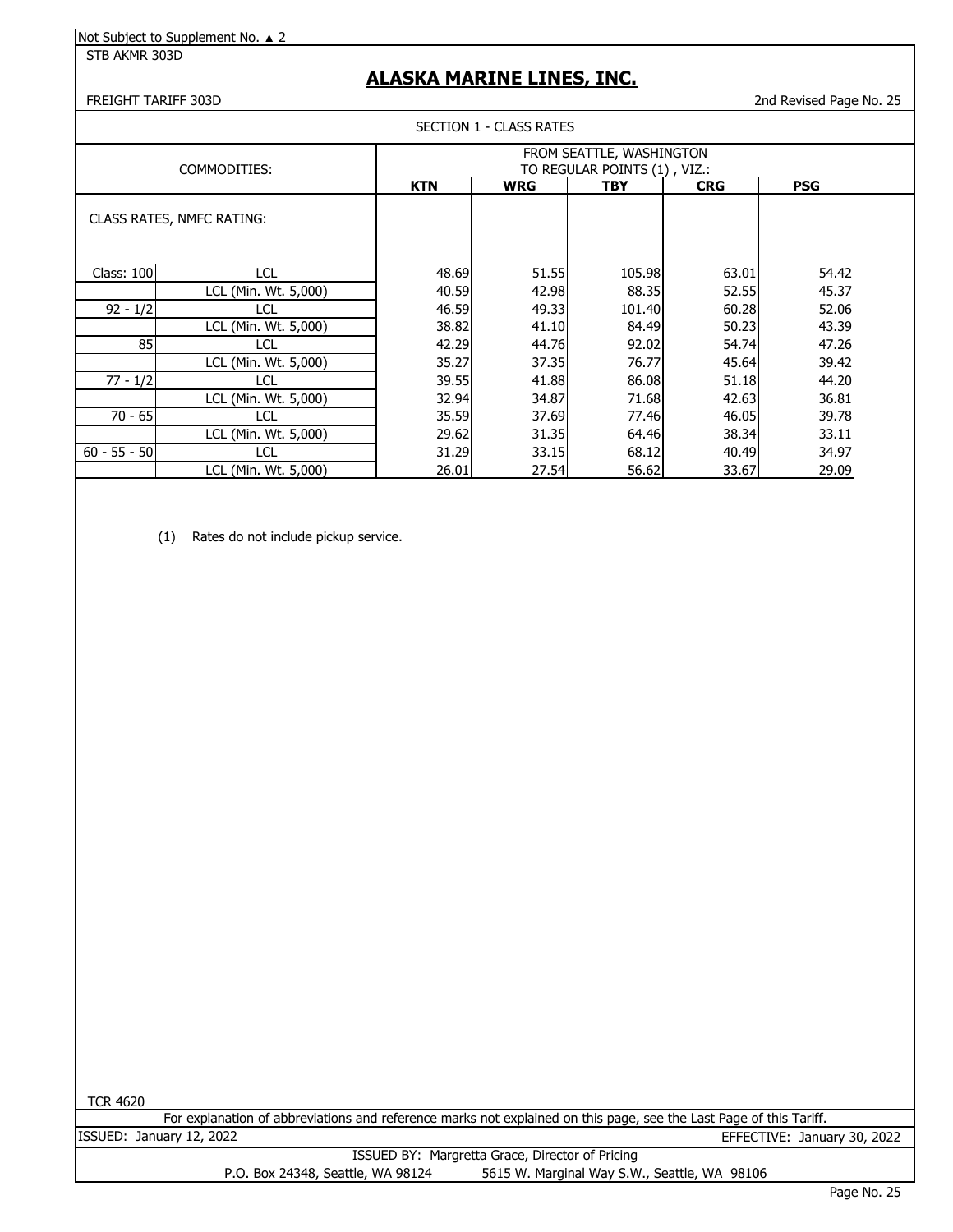#### FREIGHT TARIFF 303D Original Page 26

# **ALASKA MARINE LINES, INC.**

SECTION 2

COMMODITY RATES:

BETWEEN:

Seattle, Washington (See Page 21)

AND:

Points in Alaska (See Page 21)

For explanation of abbreviations and reference marks, see the last page of this tariff

P.O. BOX 24348, SEATTLE, WA 98124 5615 W. MARGINAL WAY S.W., SEATTLE, WA 98106 ISSUED BY: MARGRETTA GRACE, DIRECTOR OF PRICING ISSUED: March 13, 2020 EFFECTIVE: March 14, 2020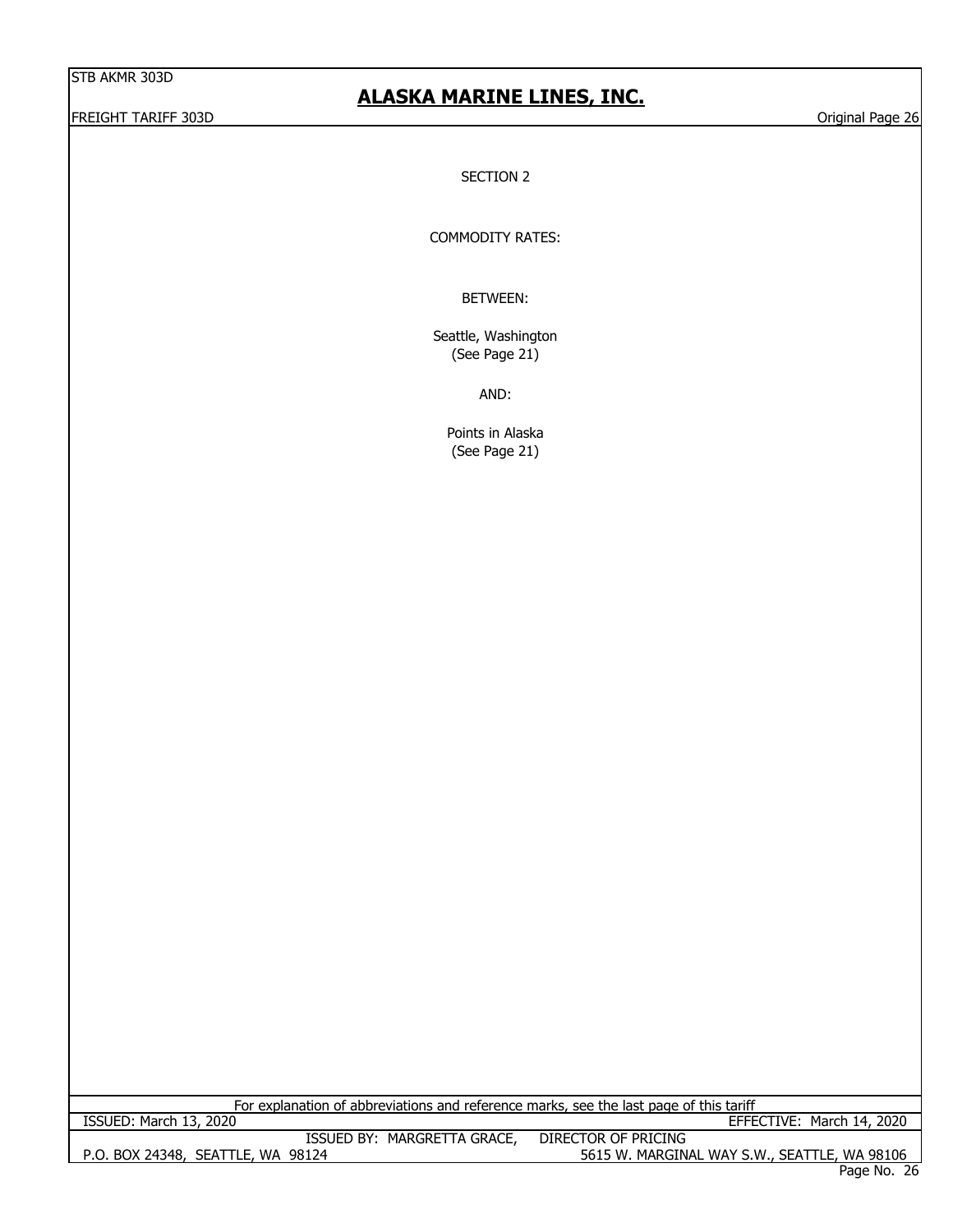STB AKMR 303D

# **ALASKA MARINE LINES, INC.**

FREIGHT TARIFF 303D 2nd Revised Page No. 27

SECTION 2 - NORTHBOUND COMMODITY

| COMMODITIES:                                                                                                                                                                                | FROM SEATTLE, WASHINGTON<br>TO REGULAR POINTS, VIZ.: |                                  |                                  |                                  |                                  |      |
|---------------------------------------------------------------------------------------------------------------------------------------------------------------------------------------------|------------------------------------------------------|----------------------------------|----------------------------------|----------------------------------|----------------------------------|------|
|                                                                                                                                                                                             | <b>KTN</b>                                           | <b>WRG</b>                       | TBY                              | <b>CRG</b>                       | <b>PSG</b>                       | NO:  |
| ANTIQUES, ANTIQUE REPRODUCTIONS,<br>SCULPTURES, STATUARIES and HOUSEHOLD<br>APPOINTMENTS. Used and or new, for<br>Commercial Resale or Exhibition purposes<br>only. (See Notes 1 through 2) |                                                      |                                  |                                  |                                  |                                  | 2021 |
| 20' Container (Min. Wt. 8,000)<br>24' Container (Min. Wt. 10,000)<br>40' Container (Min. Wt. 16,000)<br>53' Container (Min. Wt. 20,000)                                                     | 42.10<br>40.88<br>30.08<br>30.55                     | 45.11<br>43.81<br>32.22<br>32.75 | 69.17<br>67.18<br>49.39<br>50.20 | 78.19<br>75.94<br>55.85<br>56.74 | 48.11<br>46.72<br>34.37<br>34.92 |      |

NOTE 1. Rates apply on shipper load and count closed containers only. Rates will not apply on items of extraordinary value. Released valuation may not exceed \$25,000.00 per container load.

NOTE 2. Valuation of goods must be noted on inbound bill of lading.

| APPLIANCES (with or without coin-operated<br>mechanism), Coal, Gas, Oil, Wood or<br>Electrically Operated, Viz.: (See below) |       |       |        |        |       | 2028 |
|------------------------------------------------------------------------------------------------------------------------------|-------|-------|--------|--------|-------|------|
| LCL.                                                                                                                         | 84.66 | 89.64 | 126.98 | 101.59 | 92.33 |      |
| 20' Container (Min. Wt. 6,000)                                                                                               | 30.37 | 32.54 | 49.90  | 56.39  | 34.71 |      |
| 20' Container (Min. Wt. 10,000)                                                                                              | 25.74 | 27.57 | 42.28  | 47.78  | 29.41 |      |
| 24' Container (Min. Wt. 8,000)                                                                                               | 34.96 | 37.46 | 57.44  | 64.93  | 39.96 |      |
|                                                                                                                              | 22.97 | 24.63 | 37.76  | 42.69  | 26.26 |      |
| 40' Container (Min. Wt. 12,000)                                                                                              | 31.08 | 33.29 | 51.06  | 57.72  | 35.52 |      |
|                                                                                                                              | 20.46 | 21.93 | 33.62  | 38.02  | 23.39 |      |
|                                                                                                                              | 27.95 | 29.94 | 45.92  | 51.92  | 31.94 |      |
|                                                                                                                              | 20.49 | 21.96 | 33.66  | 38.06  | 23.41 |      |
|                                                                                                                              |       |       |        |        |       |      |

Viz.:

Cooling or Freezing Boxes (Freezer) Manual Schools Range Hoods Dishwashing Machines **Refrigerators** Refrigerators Disposals, Garbage **Refuse Compactors** Refuse Compactors Drying Machines, Laundry Nation Stoves or Ranges, Cooking Furnaces, House-heating, hot air **Heating** Heating Heaters, Water Surface Cooking Units, Ovens, baking, stationary for permanent installation for permanent installation Ovens, Microwave, with or without ovenware dishes Washing and Drying Machines in packages combined, laundry

# Washing Machines, Laundry

TCR 4620

|                          | For explanation of abbreviations and reference marks not explained on this page, see the Last Page of this Tariff. |                             |  |
|--------------------------|--------------------------------------------------------------------------------------------------------------------|-----------------------------|--|
| ISSUED: January 10, 2022 |                                                                                                                    | EFFECTIVE: January 30, 2022 |  |

ISSUED BY: Margretta Grace, Director of Pricing P.O. Box 24348, Seattle, WA 98124 5615 W. Marginal Way S.W., Seattle, WA 98106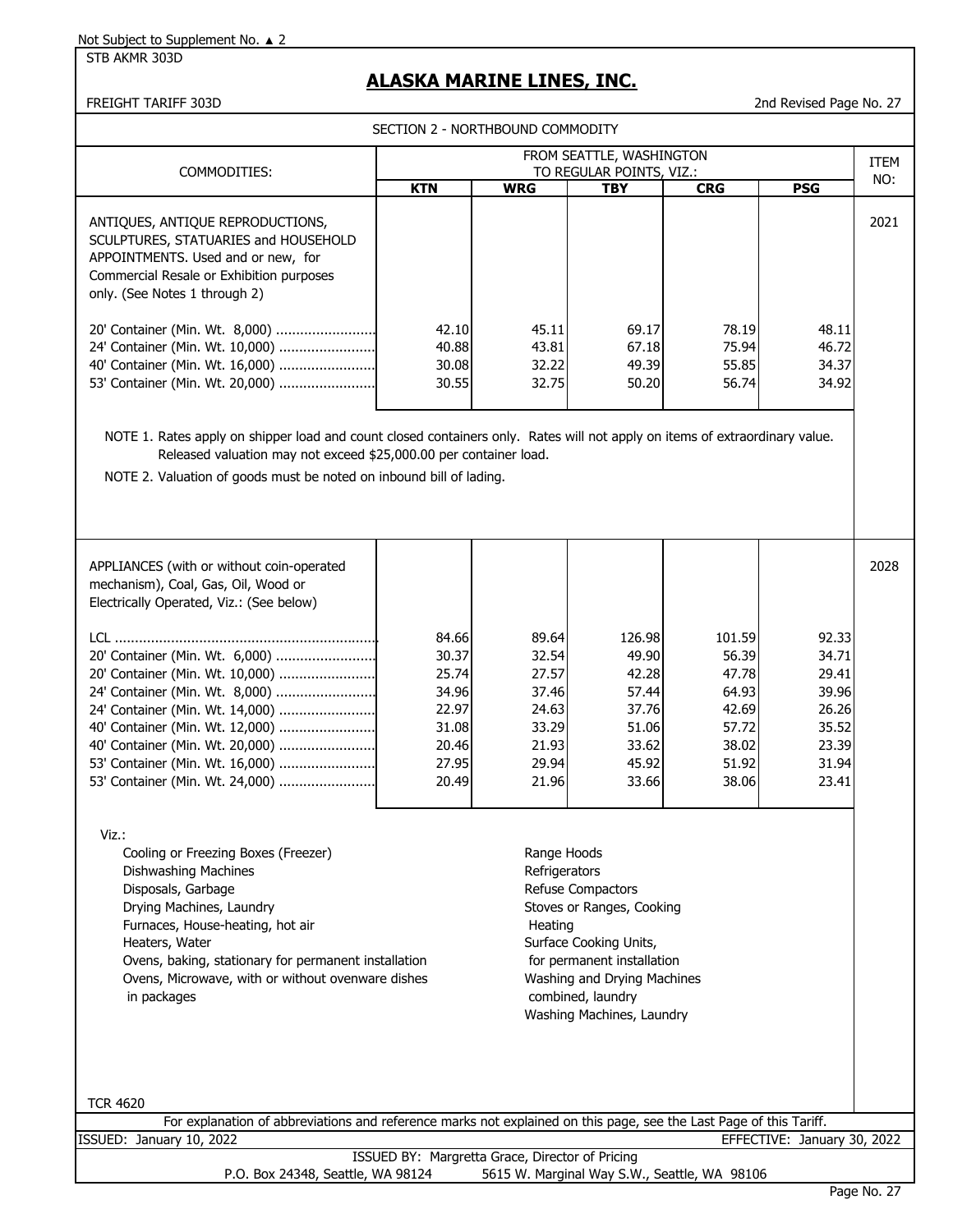STB AKMR 303D

# **ALASKA MARINE LINES, INC.**

FREIGHT TARIFF 303D 2nd Revised Page No. 28

SECTION 2 - NORTHROUND COMMODITY

| SECTION Z - NORTHBOUND COMPUDIT<br>FROM SEATTLE, WASHINGTON                                                                                                                                                                                                                                                                                                                                                                                                                                                                                                                                                                                                                                                                                                                                                                                                                                                        |                                                 |                                                 |                                                  |                                                    |                                                 |             |  |
|--------------------------------------------------------------------------------------------------------------------------------------------------------------------------------------------------------------------------------------------------------------------------------------------------------------------------------------------------------------------------------------------------------------------------------------------------------------------------------------------------------------------------------------------------------------------------------------------------------------------------------------------------------------------------------------------------------------------------------------------------------------------------------------------------------------------------------------------------------------------------------------------------------------------|-------------------------------------------------|-------------------------------------------------|--------------------------------------------------|----------------------------------------------------|-------------------------------------------------|-------------|--|
| COMMODITIES:                                                                                                                                                                                                                                                                                                                                                                                                                                                                                                                                                                                                                                                                                                                                                                                                                                                                                                       |                                                 |                                                 | TO REGULAR POINTS, VIZ.:                         |                                                    |                                                 | <b>ITEM</b> |  |
|                                                                                                                                                                                                                                                                                                                                                                                                                                                                                                                                                                                                                                                                                                                                                                                                                                                                                                                    | <b>KTN</b>                                      | <b>WRG</b>                                      | <b>TBY</b>                                       | <b>CRG</b>                                         | <b>PSG</b>                                      | NO:         |  |
| ART, ORIGINAL WORKS OF, Viz.: Carvings,<br>Decorations, Figures, Limited Editions,<br>Paintings, Pictures, Statues, Totem Poles.<br>(See Notes 1 through 5)                                                                                                                                                                                                                                                                                                                                                                                                                                                                                                                                                                                                                                                                                                                                                        |                                                 |                                                 |                                                  |                                                    |                                                 | 2035        |  |
|                                                                                                                                                                                                                                                                                                                                                                                                                                                                                                                                                                                                                                                                                                                                                                                                                                                                                                                    | 73.09                                           | 77.39                                           | 159.09                                           | 94.59                                              | 81.69                                           |             |  |
|                                                                                                                                                                                                                                                                                                                                                                                                                                                                                                                                                                                                                                                                                                                                                                                                                                                                                                                    | 97.50<br>146.98                                 | 103.23<br>155.63                                | 212.20<br>319.91                                 | 126.17<br>190.21                                   | 108.97<br>164.27                                |             |  |
|                                                                                                                                                                                                                                                                                                                                                                                                                                                                                                                                                                                                                                                                                                                                                                                                                                                                                                                    |                                                 |                                                 |                                                  |                                                    |                                                 |             |  |
| Rate applies when released value of cargo does not exceed \$5.00 per pound.<br>(1)<br>Rate applies when released value of cargo exceeds \$5.00 per pound, but does not exceed \$10.00 per pound.<br>(2)<br>Rate applies when released value of cargo exceeds \$10.00 per pound, but does not exceed \$25.00 per pound.<br>(3)<br>NOTE 1. If no value is declared in writing on the bill of lading by the shipper, rates as listed under (3) shall be applied.<br>NOTE 2. Items must be packaged in enclosed wooden crates as listed per Item 245 of the NMFC. Carrier will not be<br>responsible for any damage to contents if improperly packaged. Carrier reserves the right to refuse any shipment<br>insufficiently packaged.<br>NOTE 3. Items exceeding \$25.00 per pound of declared value will not be accepted.<br>NOTE 4. Item 560 shall not apply.<br>NOTE 5. Rate, without discount, applies southbound. |                                                 |                                                 |                                                  |                                                    |                                                 |             |  |
| ASPHALT and OTHER ARTICLES, Viz.: Asphalt,<br>natural by-product, Petroleum (other than<br>paint, stain or varnish), liquid or solid; Pitch or<br>tar, liquid or solid, Sealer Asphalt pavement<br>surface, coal or tar base, liquid or solid.<br>20' Container (Min. Wt. 36,000)<br>24' Container (Min. Wt. 42,000)<br>40' Container (Min. Wt. 44,000)<br><b>TCR 4620</b>                                                                                                                                                                                                                                                                                                                                                                                                                                                                                                                                         | 29.05<br>20.68<br>16.40<br>5.41<br>5.78<br>7.36 | 30.77<br>21.90<br>17.35<br>5.80<br>6.19<br>7.90 | 63.24<br>45.01<br>35.67<br>8.88<br>9.51<br>12.11 | 37.59<br>26.77<br>21.21<br>10.05<br>10.75<br>13.69 | 32.49<br>23.11<br>18.32<br>6.17<br>6.61<br>8.43 | 2042        |  |
| For explanation of abbreviations and reference marks not explained on this page, see the Last Page of this Tariff.                                                                                                                                                                                                                                                                                                                                                                                                                                                                                                                                                                                                                                                                                                                                                                                                 |                                                 |                                                 |                                                  |                                                    |                                                 |             |  |
| ISSUED: January 12, 2022                                                                                                                                                                                                                                                                                                                                                                                                                                                                                                                                                                                                                                                                                                                                                                                                                                                                                           |                                                 |                                                 |                                                  |                                                    | EFFECTIVE: January 30, 2022                     |             |  |
| P.O. Box 24348, Seattle, WA 98124                                                                                                                                                                                                                                                                                                                                                                                                                                                                                                                                                                                                                                                                                                                                                                                                                                                                                  | ISSUED BY: Margretta Grace, Director of Pricing |                                                 | 5615 W. Marginal Way S.W., Seattle, WA 98106     |                                                    |                                                 |             |  |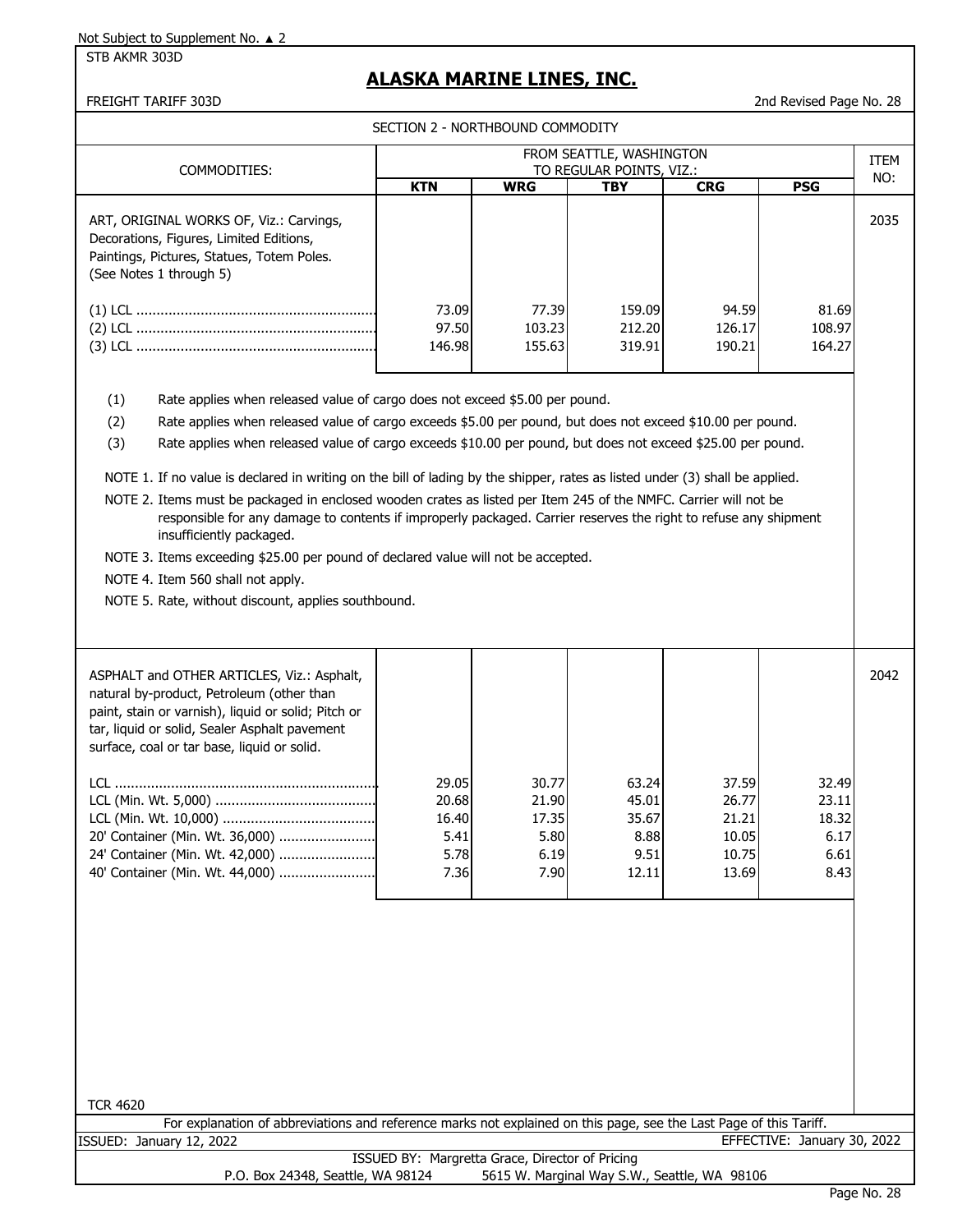STB AKMR 303D

# **ALASKA MARINE LINES, INC.**

FREIGHT TARIFF 303D 2nd Revised Page No. 29

SECTION 2 - NORTHBOUND COMMODITY

| COMMODITIES:                                                                                                                            | FROM SEATTLE, WASHINGTON<br>TO REGULAR POINTS, VIZ.: |                                |                                  |                                  |                                | <b>ITEM</b><br>NO: |
|-----------------------------------------------------------------------------------------------------------------------------------------|------------------------------------------------------|--------------------------------|----------------------------------|----------------------------------|--------------------------------|--------------------|
|                                                                                                                                         | <b>KTN</b>                                           | <b>WRG</b>                     | <b>TBY</b>                       | <b>CRG</b>                       | <b>PSG</b>                     |                    |
| ASPHALT (Asphaltum), natural, by-product,<br>other than paint, stain or varnish, in bulk, in<br>shipper-owned tanks (See Notes 1 and 2) |                                                      |                                |                                  |                                  |                                | 2043               |
| ISO Tanks not exc. 20' in length (Min. 12)<br>ISO Tanks not exc. 20' in length (Min. 18)<br>ISO Tanks not exc. 20' in length (Min. 24)  | \$111.00<br>\$79.00<br>\$61.00                       | \$119.00<br>\$85.00<br>\$65.00 | \$182.00<br>\$128.00<br>\$100.00 | \$205.00<br>\$145.00<br>\$112.00 | \$127.00<br>\$89.00<br>\$68.00 |                    |
|                                                                                                                                         |                                                      |                                |                                  |                                  |                                |                    |

NOTE 1. Rates are in Dollars and Cents per ton, subject to the minimum tons listed above.

NOTE 2. Rates include return of empty tank to origin port dock.

| AUTOMOBILE, MOTORCYCLE, or MARINE<br>PARTS, and OTHER ARTICLES, as<br>described in Item 1005 (See Note 1) |       |       |       |       |       | 2056 |
|-----------------------------------------------------------------------------------------------------------|-------|-------|-------|-------|-------|------|
|                                                                                                           | 33.45 | 35.41 | 72.80 | 43.29 | 37.39 |      |
|                                                                                                           | 31.74 | 33.61 | 69.09 | 41.09 | 35.49 |      |
| 20' Container (Min. Wt. 12,000)                                                                           | 20.44 | 21.90 | 33.57 | 37.94 | 23.35 |      |
| 20' Container (Min. Wt. 20,000)                                                                           | 14.06 | 15.08 | 23.10 | 26.11 | 16.07 |      |
| 24' Container (Min. Wt. 14,000)                                                                           | 21.90 | 23.45 | 35.96 | 40.66 | 25.02 |      |
| 24' Container (Min. Wt. 24,000)                                                                           | 14.65 | 15.70 | 24.05 | 27.21 | 16.74 |      |
|                                                                                                           | 17.03 | 18.26 | 27.98 | 31.63 | 19.46 |      |
|                                                                                                           | 11.73 | 12.54 | 19.24 | 21.76 | 13.39 |      |
| 53' Container (Min. Wt. 32,000)                                                                           | 16.21 | 17.38 | 26.65 | 30.13 | 18.53 |      |
|                                                                                                           | 11.45 | 12.26 | 18.80 | 21.27 | 13.08 |      |
|                                                                                                           |       |       |       |       |       |      |

(1) Subject to minimum charge of 9 pounds per cubic foot.

NOTE 1. Rates apply only on commodities manufactured, represented or sold as component or accessorial part of a passenger or freight motor vehicle or motor truck trailer or motorcycles or marine vessel.

For explanation of abbreviations and reference marks not explained on this page, see the Last Page of this Tariff. ISSUED: January 12, 2022 EFFECTIVE: January 30, 2022

|                                   | ISSUED BY: Margretta Grace, Director of Pricing |
|-----------------------------------|-------------------------------------------------|
| P.O. Box 24348, Seattle, WA 98124 | 5615 W. Marginal Way S.W., Seattle, WA 98106    |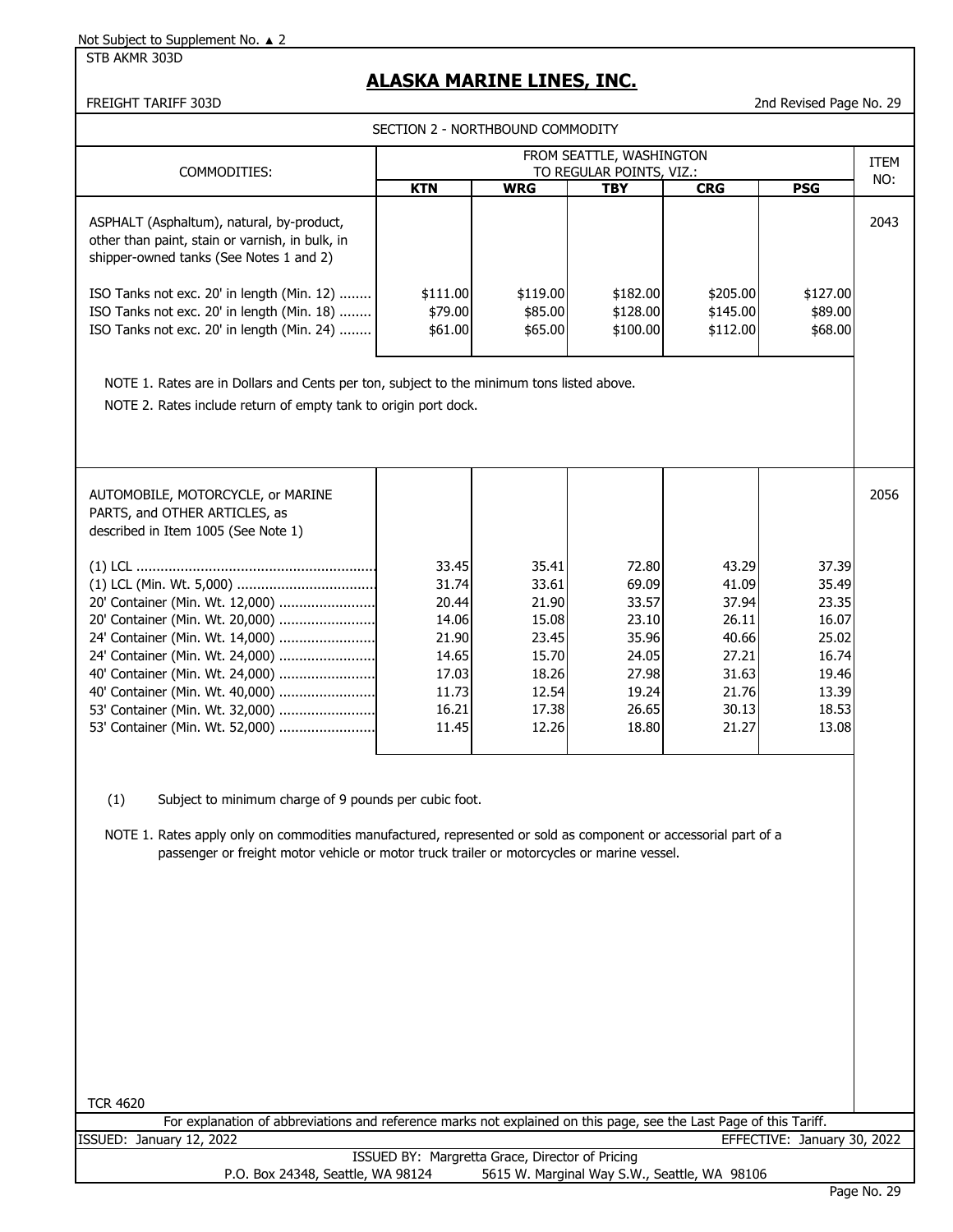STB AKMR 303D

# **ALASKA MARINE LINES, INC.**

#### FREIGHT TARIFF 303D 2nd Revised Page No. 30

SECTION 2 - NORTHBOUND COMMODITY

| COMMODITIES:                                                                                                                                                                                                                       | FROM SEATTLE, WASHINGTON<br>TO REGULAR POINTS, VIZ.: |                                  |                                   |                                  |                                  |      |  |  |
|------------------------------------------------------------------------------------------------------------------------------------------------------------------------------------------------------------------------------------|------------------------------------------------------|----------------------------------|-----------------------------------|----------------------------------|----------------------------------|------|--|--|
|                                                                                                                                                                                                                                    | <b>KTN</b>                                           | <b>WRG</b>                       | <b>TBY</b>                        | <b>CRG</b>                       | <b>PSG</b>                       |      |  |  |
| BICYCLES, NOI; UNICYCLES, NOI; or<br>VEHICLES, CHILDREN'S NOI, NEW; as<br>described in Items 189800 (Subs 5 through 8)<br>and 189780 (Sub 2) of the NMFC, and Related<br>Parts and Accessories, in straight or mixed<br>shipments. |                                                      |                                  |                                   |                                  |                                  | 2077 |  |  |
| 20' Container (Min. Wt. 10,000)<br>24' Container (Min. Wt. 12,000)<br>40' Container (Min. Wt. 20,000)                                                                                                                              | 51.34<br>20.10<br>20.95<br>16.76                     | 54.36<br>21.56<br>22.45<br>17.96 | 111.75<br>33.04<br>34.42<br>27.53 | 66.44<br>37.36<br>38.90<br>31.12 | 57.40<br>22.97<br>23.95<br>19.15 |      |  |  |

(1) Subject to minimum charge of 7 pounds per cubic foot.

TCR 4620

For explanation of abbreviations and reference marks not explained on this page, see the Last Page of this Tariff. ISSUED: January 12, 2022 EFFECTIVE: January 30, 2022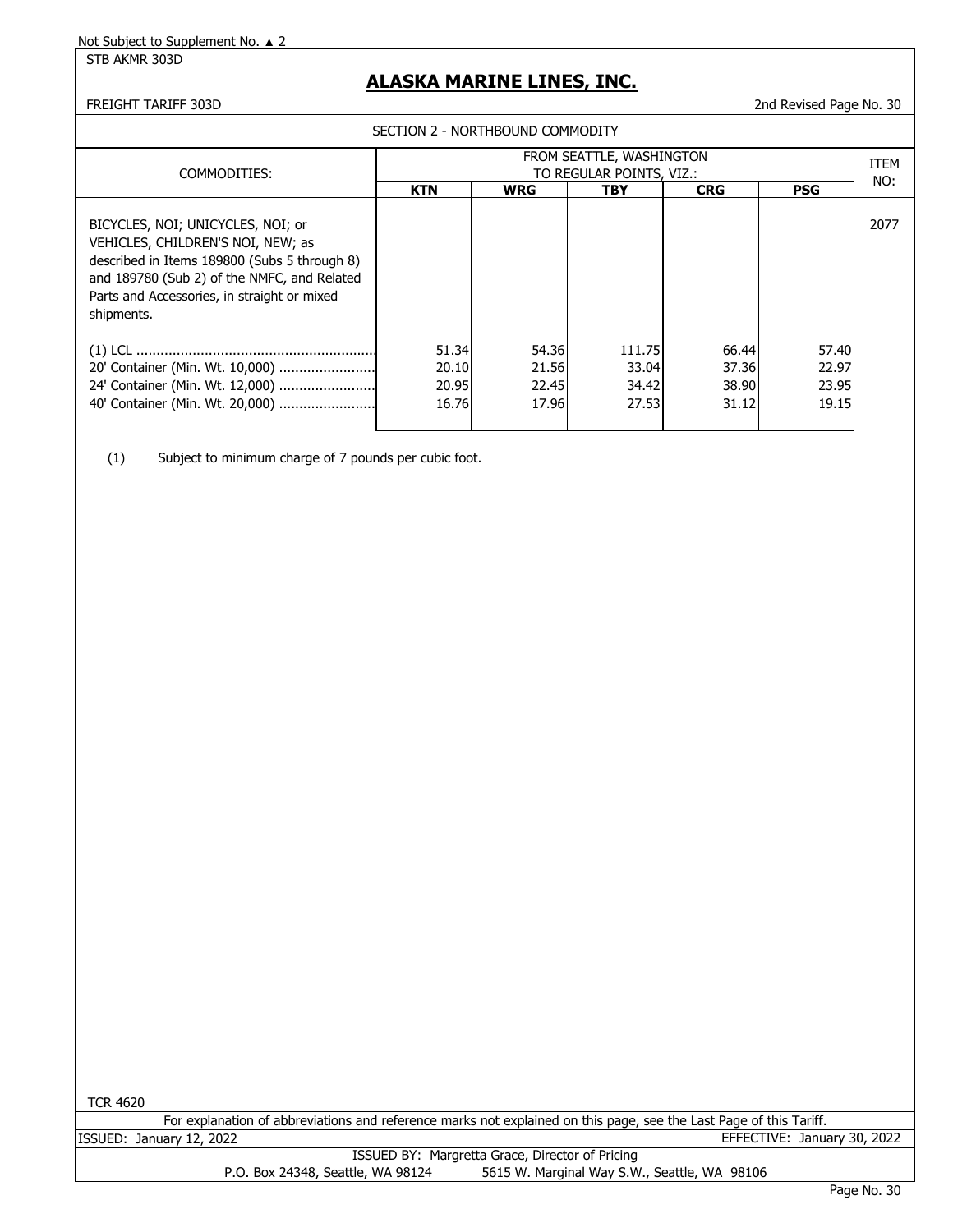STB AKMR 303D

# **ALASKA MARINE LINES, INC.**

#### FREIGHT TARIFF 303D 5th Revised Page No. 31

SECTION 2 - NORTHBOUND COMMODITY

|                                                                                                                                                                                                                              | FROM SEATTLE, WASHINGTON                                                                                                                                                                                                                                                                                                                                                                                                                                                                                                                                                                                                            |                                 |                                                 |                                              |            |                                 |                    |  |  |
|------------------------------------------------------------------------------------------------------------------------------------------------------------------------------------------------------------------------------|-------------------------------------------------------------------------------------------------------------------------------------------------------------------------------------------------------------------------------------------------------------------------------------------------------------------------------------------------------------------------------------------------------------------------------------------------------------------------------------------------------------------------------------------------------------------------------------------------------------------------------------|---------------------------------|-------------------------------------------------|----------------------------------------------|------------|---------------------------------|--------------------|--|--|
| COMMODITIES:                                                                                                                                                                                                                 |                                                                                                                                                                                                                                                                                                                                                                                                                                                                                                                                                                                                                                     | TO REGULAR POINTS, VIZ.:        |                                                 |                                              |            |                                 | <b>ITEM</b><br>NO: |  |  |
|                                                                                                                                                                                                                              | BOATS, SU, nested or not nested, mounted on<br>trailers, cradles or other shipping device, not<br>exceeding 14' in width nor 35,000 lbs.<br>(See Notes 1 through 12)                                                                                                                                                                                                                                                                                                                                                                                                                                                                | <b>KTN</b>                      | <b>WRG</b>                                      | <b>TBY</b>                                   | <b>CRG</b> | <b>PSG</b>                      | 2098               |  |  |
|                                                                                                                                                                                                                              | Exceeding 24' but not exceeding 40' in length<br>Exceeding 40' but not exceeding 45' in length                                                                                                                                                                                                                                                                                                                                                                                                                                                                                                                                      | \$85.00<br>\$105.00<br>\$137.00 | \$90.00<br>\$112.00<br>\$146.00                 | \$103.00<br>\$129.00<br>\$167.00             | ---        | \$91.00<br>\$114.00<br>\$150.00 |                    |  |  |
| NOTE 1.<br>Rates are shown in dollars per linear foot and are subject to a maximum weight of 35,000 lbs.<br>Boats exceeding 45 feet in length, 14 feet in width or 35,000 pounds will be considered on a case-by-case basis. |                                                                                                                                                                                                                                                                                                                                                                                                                                                                                                                                                                                                                                     |                                 |                                                 |                                              |            |                                 |                    |  |  |
| NOTE 2.                                                                                                                                                                                                                      | Shipper must furnish necessary skids, cradles, chocks, crates or other devices necessary to ensure safe handling.<br>If Shipper cannot furnish the required device(s), Carrier can refer the Shipper or Shipper's agent to a third party for<br>the construction and/or purchase of such devices. In the event Carrier has a boat cradle available that would<br>adequately support Shipper's boat and Shipper inspects and approves the cradle for use with the shipment, Shipper<br>thereby waives Carrier of any liability for damages related to use of the cradle. The charge for use of Carrier's<br>cradle will be \$629.00. |                                 |                                                 |                                              |            |                                 |                    |  |  |
| NOTE 3.                                                                                                                                                                                                                      | Household goods or personal effects, as described in AKMR 100, series, Item 560, may be placed in enclosed areas<br>of the boat, provided they are secured by the shipper. Shipper must declare weight of goods on the bill of<br>lading. Items are subject to a released value of \$0.10 per pound, per article, subject to provisions listed in AKMR<br>100, series, Item 560. Items will be considered as shipper load and count, and accepted to all items.                                                                                                                                                                     |                                 |                                                 |                                              |            |                                 |                    |  |  |
| NOTE 4.                                                                                                                                                                                                                      | All measurements shall be based on overall dimensions which include trailer tongues, bow pulpits, masts,<br>stacks, outdrives, swimsteps or any othe protuberences.                                                                                                                                                                                                                                                                                                                                                                                                                                                                 |                                 |                                                 |                                              |            |                                 |                    |  |  |
| NOTE 5.                                                                                                                                                                                                                      | If boat is received containing more than 1/4 tank of fuel, charges as shown in AKMR 100, series, Item 987 will be<br>assessed.                                                                                                                                                                                                                                                                                                                                                                                                                                                                                                      |                                 |                                                 |                                              |            |                                 |                    |  |  |
| NOTE 6.                                                                                                                                                                                                                      | When Carrier is required to lift a boat to/from water or trailer in Seattle, an additional charge will be assessed.<br>Carrier will provide this service at a rate of \$3.86 per square foot, subject to the minimums outlined below:                                                                                                                                                                                                                                                                                                                                                                                               |                                 |                                                 |                                              |            |                                 |                    |  |  |
|                                                                                                                                                                                                                              | Trailer Lift: \$636.00 Minimum<br>Water Lift: \$1,431.00 Minimum                                                                                                                                                                                                                                                                                                                                                                                                                                                                                                                                                                    |                                 |                                                 |                                              |            |                                 |                    |  |  |
|                                                                                                                                                                                                                              | Such service must be scheduled with Carrier prior to delivery. Boat lift and launch operations are performed at<br>Carrier's discretion. Carrier may decline to lift any boat. Shipper must sign Carrier's Boat Lift Agreement prior to<br>lifting any boat.                                                                                                                                                                                                                                                                                                                                                                        |                                 |                                                 |                                              |            |                                 |                    |  |  |
| NOTE 7.                                                                                                                                                                                                                      | Ketchikan boat lift or launch is available for boats up to 36' in OAL, not exceeding 14' in OAW and not exceeding<br>25,000 pounds. Rates per NOTE 6 above will apply.                                                                                                                                                                                                                                                                                                                                                                                                                                                              |                                 |                                                 |                                              |            |                                 |                    |  |  |
|                                                                                                                                                                                                                              | Petersburg boat lift or launch is available for boats up to 36' in OAL, not exceeding 12' in OAW and not exceeding<br>25,000 pounds. Rates per NOTE 6 above will apply.                                                                                                                                                                                                                                                                                                                                                                                                                                                             |                                 |                                                 |                                              |            |                                 |                    |  |  |
|                                                                                                                                                                                                                              | Wrangell is near boat yard which can accommodate lifting or launching boat in or out of water for an additional                                                                                                                                                                                                                                                                                                                                                                                                                                                                                                                     |                                 |                                                 |                                              |            |                                 |                    |  |  |
|                                                                                                                                                                                                                              | charge. Customer must make arrangements directly with the boat yard. AKMR will not advance these charges.<br>Contact local service center for information.                                                                                                                                                                                                                                                                                                                                                                                                                                                                          |                                 |                                                 |                                              |            |                                 |                    |  |  |
| NOTE 8.                                                                                                                                                                                                                      | Thorne Bay does not have boat lifting or launching capability.<br>All portable canvas tops or sides must be removed prior to receipt at AKMR dock. All tops and sides shipped<br>attached will be at owner's risk.                                                                                                                                                                                                                                                                                                                                                                                                                  |                                 |                                                 |                                              |            |                                 |                    |  |  |
| NOTE 9.                                                                                                                                                                                                                      | Rates shown apply between Carriers Terminals.                                                                                                                                                                                                                                                                                                                                                                                                                                                                                                                                                                                       |                                 |                                                 |                                              |            |                                 |                    |  |  |
|                                                                                                                                                                                                                              | NOTE 10. AKMR 100, series, Item 340, 342, 568, Paragraph A, Items (1) overlength and (3) overheight, and, 750 do not apply.                                                                                                                                                                                                                                                                                                                                                                                                                                                                                                         |                                 |                                                 |                                              |            |                                 |                    |  |  |
| NOTE 11.                                                                                                                                                                                                                     | Boats exceeding 45 feet in length will be considered on a case-by-case basis.                                                                                                                                                                                                                                                                                                                                                                                                                                                                                                                                                       |                                 |                                                 |                                              |            |                                 |                    |  |  |
| <b>NOTE 12.</b>                                                                                                                                                                                                              | If boats are nested, they may not exceed 8 feet in overall height.                                                                                                                                                                                                                                                                                                                                                                                                                                                                                                                                                                  |                                 |                                                 |                                              |            |                                 |                    |  |  |
| <b>TCR 4620</b>                                                                                                                                                                                                              |                                                                                                                                                                                                                                                                                                                                                                                                                                                                                                                                                                                                                                     |                                 |                                                 |                                              |            |                                 |                    |  |  |
|                                                                                                                                                                                                                              | For explanation of abbreviations and reference marks not explained on this page, see the Last Page of this Tariff.                                                                                                                                                                                                                                                                                                                                                                                                                                                                                                                  |                                 |                                                 |                                              |            |                                 |                    |  |  |
|                                                                                                                                                                                                                              | ISSUED: January 12, 2022                                                                                                                                                                                                                                                                                                                                                                                                                                                                                                                                                                                                            |                                 | ISSUED BY: Margretta Grace, Director of Pricing |                                              |            | EFFECTIVE: January 30, 2022     |                    |  |  |
|                                                                                                                                                                                                                              | P.O. Box 24348, Seattle, WA 98124                                                                                                                                                                                                                                                                                                                                                                                                                                                                                                                                                                                                   |                                 |                                                 | 5615 W. Marginal Way S.W., Seattle, WA 98106 |            |                                 |                    |  |  |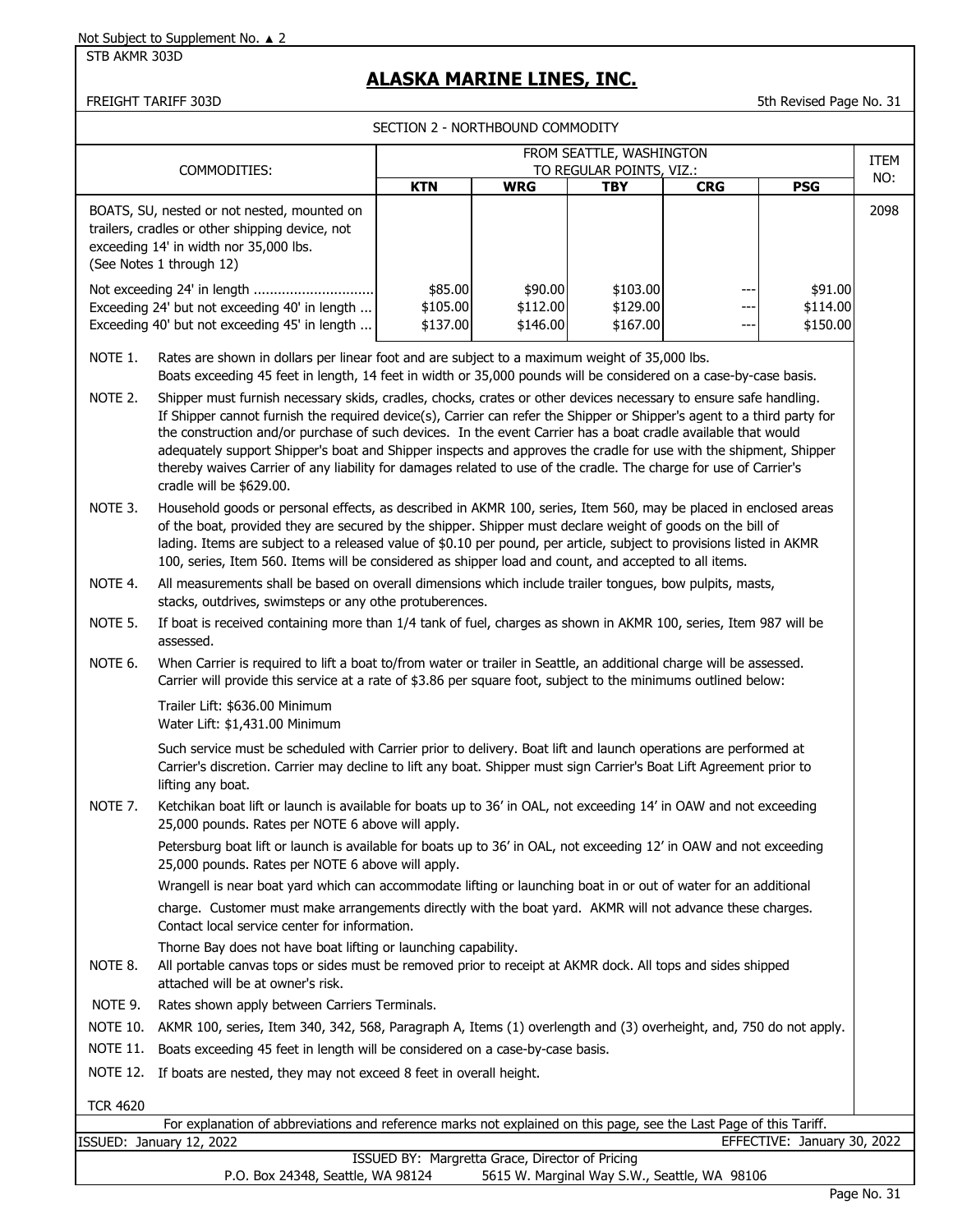STB AKMR 303D

# **ALASKA MARINE LINES, INC.**

FREIGHT TARIFF 303D 3rd Revised Page No. 32

SECTION 2 - NORTHBOUND COMMODITY

|                                                                                                                                                                                                                                                       | FROM SEATTLE, WASHINGTON                        |                    |                          |            |                             |      |  |  |
|-------------------------------------------------------------------------------------------------------------------------------------------------------------------------------------------------------------------------------------------------------|-------------------------------------------------|--------------------|--------------------------|------------|-----------------------------|------|--|--|
| COMMODITIES:                                                                                                                                                                                                                                          |                                                 |                    | TO REGULAR POINTS, VIZ.: |            | <b>ITEM</b><br>NO:          |      |  |  |
|                                                                                                                                                                                                                                                       | <b>KTN</b>                                      | <b>WRG</b>         | <b>TBY</b>               | <b>CRG</b> | <b>PSG</b>                  |      |  |  |
| CANOES AND KAYAKS, SU, Nested or not<br>nested, not exceeding 28' in length not<br>exceeding 8' in height when nested.<br>(See Note 1)                                                                                                                |                                                 |                    |                          |            |                             | 2100 |  |  |
| Rate in dollars per boat, not exceeding<br>Rate in dollars per boat, not exceeding                                                                                                                                                                    | \$193.00                                        | \$206.00           | \$316.00                 | \$358.00   | \$220.00                    |      |  |  |
| Rate in dollars per boat, not exceeding                                                                                                                                                                                                               | \$224.00                                        | \$241.00           | \$370.00                 | \$419.00   | \$258.00                    |      |  |  |
|                                                                                                                                                                                                                                                       | \$390.00                                        | \$418.00           | \$639.00                 | \$723.00   | \$445.00                    |      |  |  |
| BOAT TRAILERS, nested or not nested, not                                                                                                                                                                                                              |                                                 |                    |                          |            |                             | 2102 |  |  |
| moving under a boat (See Notes 1 and 2).<br>Not exceeding 30' on OAL                                                                                                                                                                                  | \$57.00<br>\$91.00                              | \$60.00<br>\$96.00 | \$71.00<br>\$118.00      |            | \$62.00<br>\$102.00         |      |  |  |
| NOTE 1.<br>Rate shown is in dollars per linear foot.<br>NOTE 2.<br>Rate applies between Carrier's terminals.<br><b>TCR 4620</b><br>For explanation of abbreviations and reference marks not explained on this page, see the Last Page of this Tariff. |                                                 |                    |                          |            |                             |      |  |  |
| ISSUED: January 12, 2022                                                                                                                                                                                                                              |                                                 |                    |                          |            | EFFECTIVE: January 30, 2022 |      |  |  |
|                                                                                                                                                                                                                                                       | ISSUED BY: Margretta Grace, Director of Pricing |                    |                          |            |                             |      |  |  |
| P.O. Box 24348, Seattle, WA 98124<br>5615 W. Marginal Way S.W., Seattle, WA 98106                                                                                                                                                                     |                                                 |                    |                          |            |                             |      |  |  |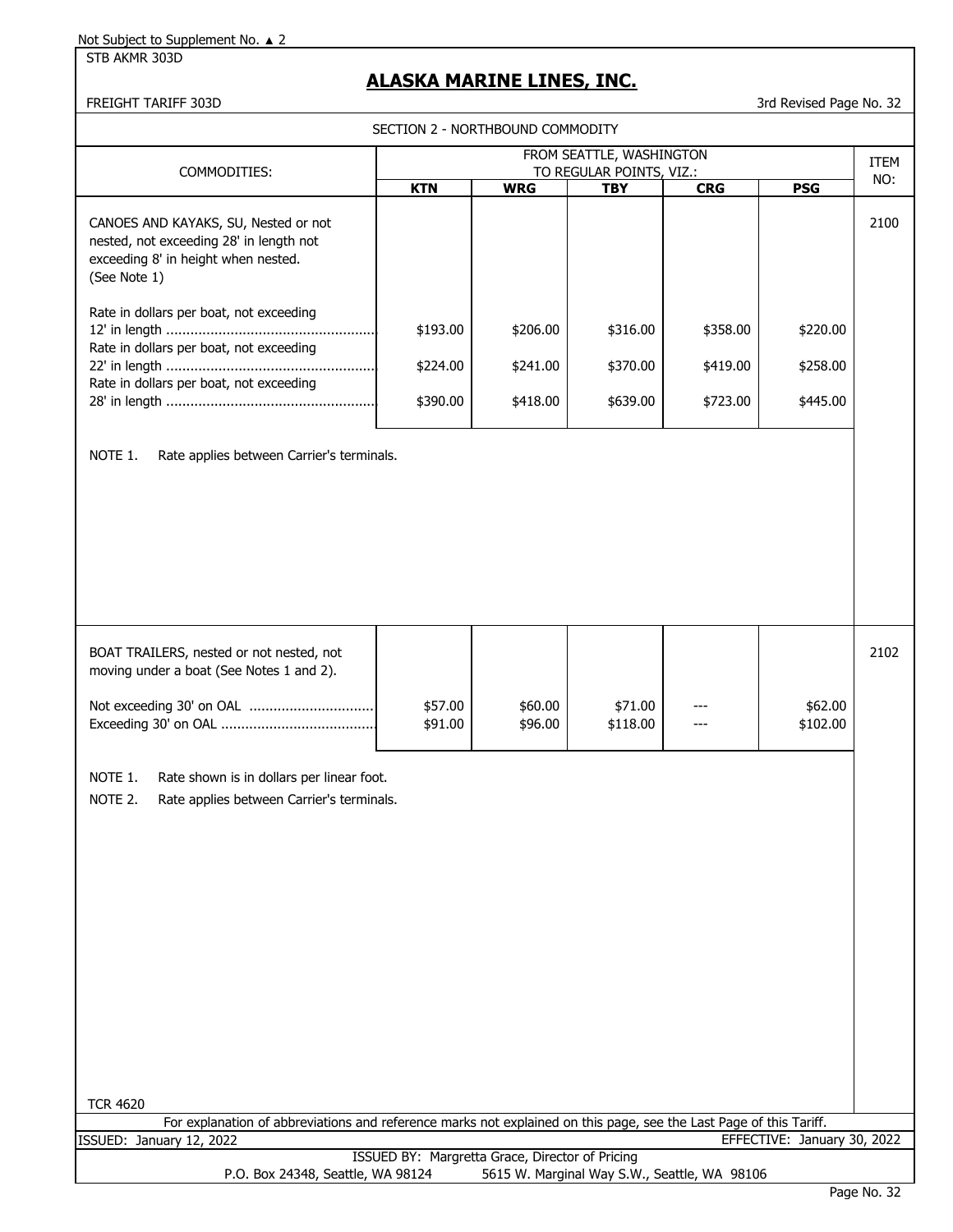STB AKMR 303D

# **ALASKA MARINE LINES, INC.**

#### FREIGHT TARIFF 303D 2nd Revised Page No. 33

SECTION 2 - NORTHBOUND COMMODITY

| COMMODITIES:                                                                                                                                       | FROM SEATTLE, WASHINGTON<br>TO REGULAR POINTS, VIZ.: |            |            |            |            |      |  |
|----------------------------------------------------------------------------------------------------------------------------------------------------|------------------------------------------------------|------------|------------|------------|------------|------|--|
|                                                                                                                                                    | <b>KTN</b>                                           | <b>WRG</b> | <b>TBY</b> | <b>CRG</b> | <b>PSG</b> | NO:  |  |
| BOXES and TOTES, Plastic, Viz: Boxes, Totes,<br>molded plastic, new or used; with or<br>without tops, SU, nested or not nested,<br>plastic liners. |                                                      |            |            |            |            | 2104 |  |
|                                                                                                                                                    | 51.34                                                | 54.36      | 111.75     | 66.44      | 57.40      |      |  |
| 20' Container (Min. Wt. 10,000)                                                                                                                    | 18.51                                                | 19.83      | 22.22      | 27.50      | 21.15      |      |  |
|                                                                                                                                                    | 19.28                                                | 20.67      | 23.13      | 28.64      | 22.03      |      |  |
| 40' Container (Min. Wt. 20,000)                                                                                                                    | 15.43                                                | 16.52      | 18.51      | 22.92      | 17.63      |      |  |
| 40' Container (Min. Wt. 26,000)                                                                                                                    | 15.08                                                | 16.14      | 18.08      | 22.40      | 17.22      |      |  |

(1) Subject to minimum of 6 pounds per cubic foot.

TCR 4620

|         | For explanation of abbreviations and reference marks not explained on this page, see the Last Page of this Tariff. |  |  |  |                             |  |
|---------|--------------------------------------------------------------------------------------------------------------------|--|--|--|-----------------------------|--|
| ISSUED: | January 12, 2022                                                                                                   |  |  |  | EFFECTIVE: January 30, 2022 |  |
|         |                                                                                                                    |  |  |  |                             |  |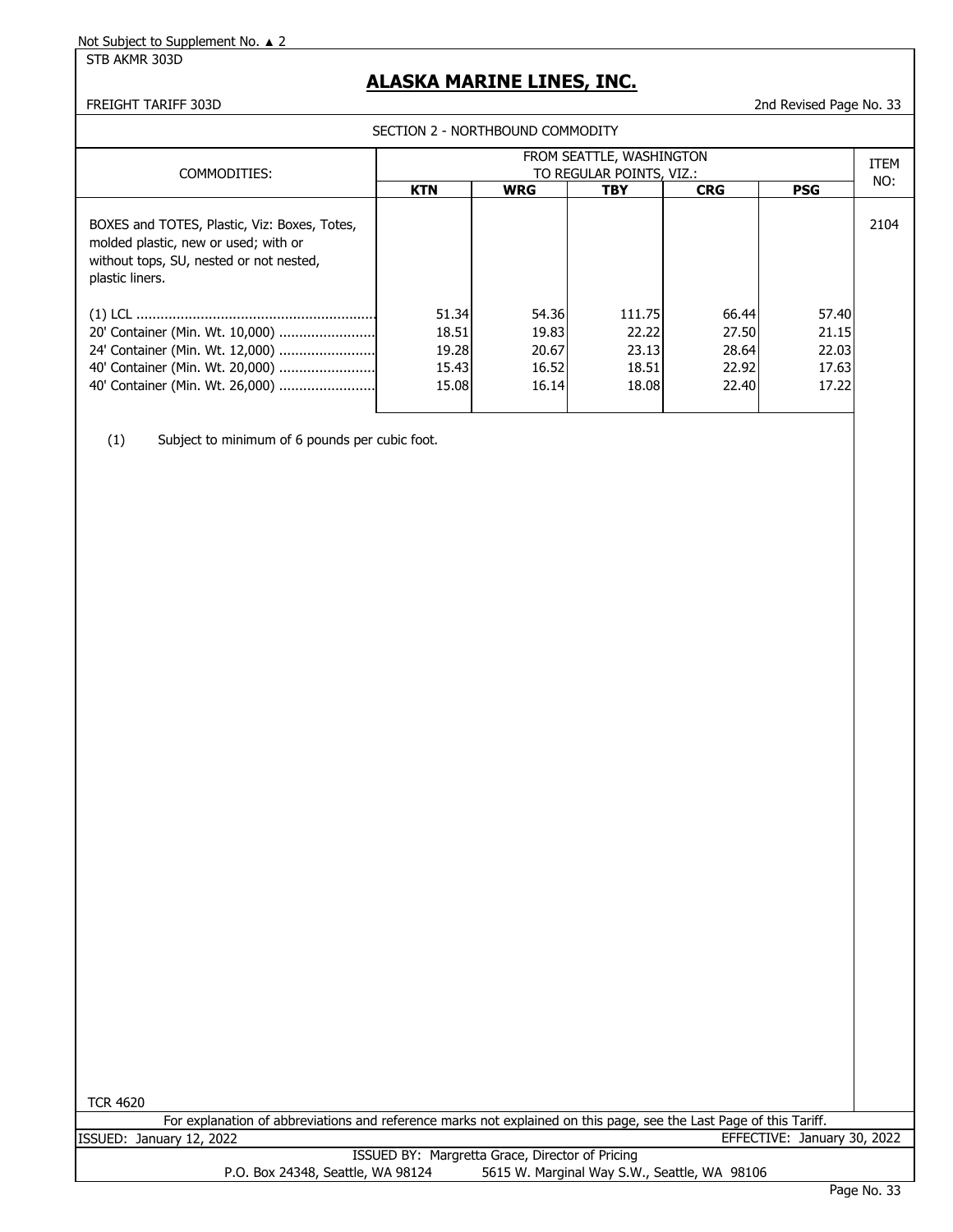STB AKMR 303D

## **ALASKA MARINE LINES, INC.**

### FREIGHT TARIFF 303D 2nd Revised Page No. 34

SECTION 2 - NORTHBOUND COMMODITY

| COMMODITIES:                                                                                                                                                                                | FROM SEATTLE, WASHINGTON<br>TO REGULAR POINTS, VIZ.:                               |                                                                                       |                                                                                        |                                                                                        |                                                                                        |      |
|---------------------------------------------------------------------------------------------------------------------------------------------------------------------------------------------|------------------------------------------------------------------------------------|---------------------------------------------------------------------------------------|----------------------------------------------------------------------------------------|----------------------------------------------------------------------------------------|----------------------------------------------------------------------------------------|------|
|                                                                                                                                                                                             | <b>KTN</b>                                                                         | <b>WRG</b>                                                                            | <b>TBY</b>                                                                             | <b>CRG</b>                                                                             | <b>PSG</b>                                                                             | NO:  |
| BOXES and TOTES, Viz.: Boxes, Sheets<br>(dividers) or Shrouds, Box or Tote Liners,<br>Fibreboard, Paper or Pulpboard, Corrugated,<br>with or without tops, KD Flat or Folded Flat -<br>New. |                                                                                    |                                                                                       |                                                                                        |                                                                                        |                                                                                        | 2109 |
| LCL.<br>24' Container (Min. Wt. 12,000)<br>40' Container (Min. Wt. 36,000)<br>53' Container (Min. Wt. 42,000)                                                                               | 36.89<br>29.90<br>16.28<br>9.45<br>16.95<br>9.85<br>13.99<br>8.77<br>16.20<br>9.53 | 39.05<br>31.66<br>17.43<br>10.13<br>18.16<br>10.56<br>14.99<br>9.40<br>17.37<br>10.22 | 80.29<br>65.08<br>19.52<br>11.35<br>20.33<br>11.83<br>16.78<br>10.52<br>19.44<br>11.45 | 47.74<br>38.69<br>24.18<br>14.05<br>25.17<br>14.65<br>20.77<br>13.02<br>24.06<br>14.17 | 41.22<br>33.42<br>18.60<br>10.82<br>19.37<br>11.26<br>15.99<br>10.00<br>18.52<br>10.91 |      |

TCR 4620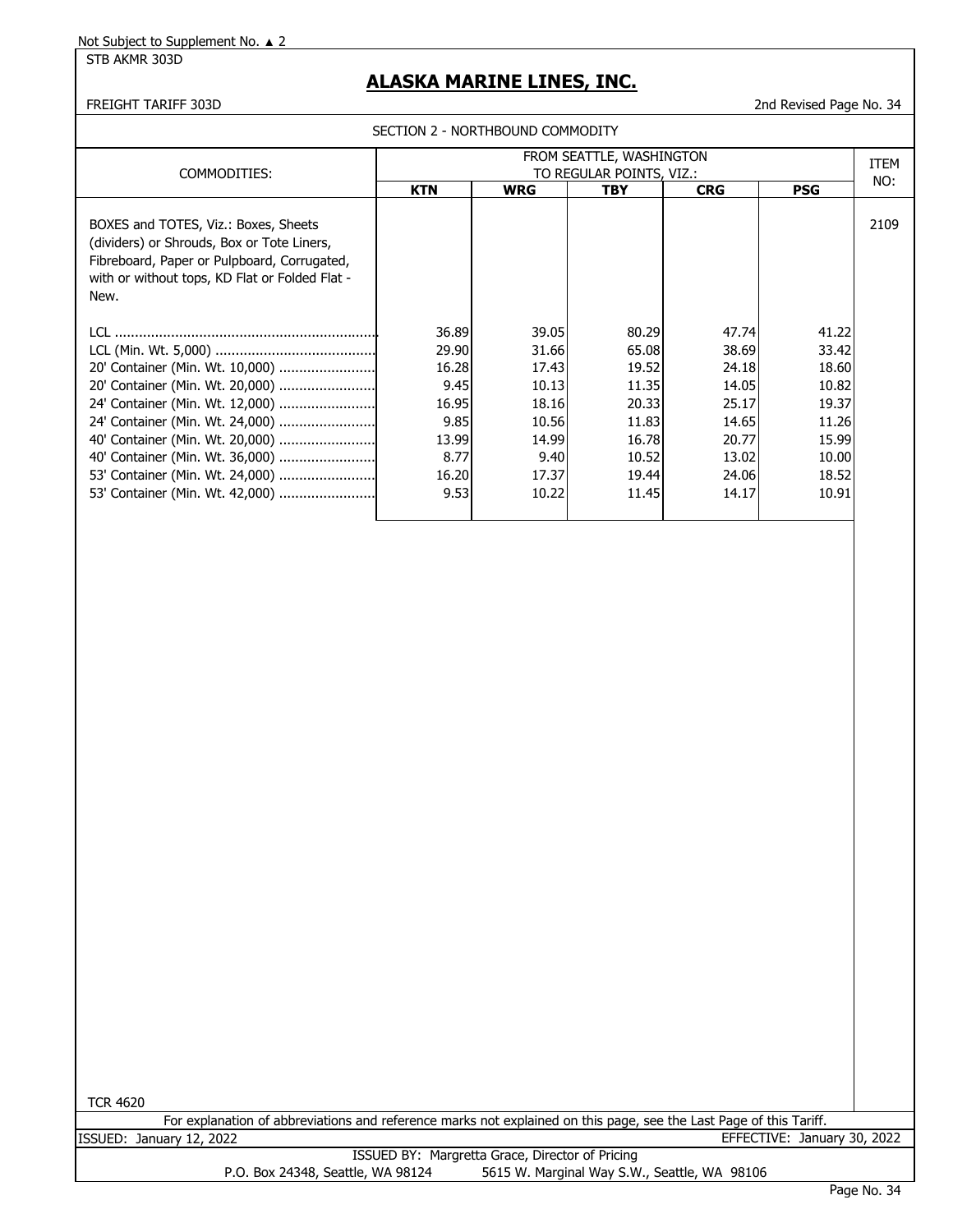STB AKMR 303D

## **ALASKA MARINE LINES, INC.**

#### FREIGHT TARIFF 303D 2nd Revised Page No. 35

SECTION 2 - NORTHBOUND COMMODITY

|                                                                                                                                                                                                                                                                                                                                                                                                                                                                           | FROM SEATTLE, WASHINGTON                                                |                                                                         |                                                                            |                                                                               |                                                                         |                    |  |
|---------------------------------------------------------------------------------------------------------------------------------------------------------------------------------------------------------------------------------------------------------------------------------------------------------------------------------------------------------------------------------------------------------------------------------------------------------------------------|-------------------------------------------------------------------------|-------------------------------------------------------------------------|----------------------------------------------------------------------------|-------------------------------------------------------------------------------|-------------------------------------------------------------------------|--------------------|--|
| COMMODITIES:                                                                                                                                                                                                                                                                                                                                                                                                                                                              | <b>KTN</b>                                                              | <b>WRG</b>                                                              | TO REGULAR POINTS, VIZ.:<br><b>TBY</b>                                     | <b>CRG</b>                                                                    | <b>PSG</b>                                                              | <b>ITEM</b><br>NO: |  |
| BOXES, Viz.: Boxes, household shipping, lift<br>vans, KD flat, lumber and plywood combined.<br>20' Container (Min. Wt. 16,000)<br>24' Container (Min. Wt. 19,000)<br>40' Container (Min. Wt. 32,000)<br>40' Container (Min. Wt. 43,000)                                                                                                                                                                                                                                   | 20.81<br>12.10<br>12.74<br>10.08<br>9.53                                | 22.04<br>12.96<br>13.66<br>10.79<br>10.21                               | 45.32<br>19.86<br>20.93<br>16.55<br>15.66                                  | 26.94<br>22.46<br>23.64<br>18.71<br>17.69                                     | 23.27<br>13.82<br>14.55<br>11.52<br>10.90                               | 2111               |  |
| BRICKS, BLOCKS, SLABS or RELATED<br>ARTICLES, Viz.: Bricks and Blocks building,<br>fire or paving, other than glass or slate, in<br>packages. (See Note 1)<br>20' Container (Min. Wt. 24,000)<br>20' Container (Min. Wt. 36,000)<br>24' Container (Min. Wt. 32,000)<br>24' Container (Min. Wt. 48,000)<br>40' Container (Min. Wt. 48,000)<br>40' Container (Min. Wt. 58,000)<br>NOTE 1.<br>Does not apply to precast panels or columns. See Item 2868.<br><b>TCR 4620</b> | 17.12<br>15.86<br>12.91<br>6.64<br>5.77<br>6.53<br>5.63<br>6.56<br>5.97 | 18.13<br>16.79<br>13.69<br>7.13<br>6.18<br>7.00<br>6.03<br>7.02<br>6.39 | 37.26<br>34.52<br>28.12<br>10.93<br>9.48<br>10.74<br>9.24<br>10.77<br>9.81 | 22.15<br>20.52<br>16.73<br>12.36<br>10.72<br>12.14<br>10.47<br>12.18<br>11.08 | 19.14<br>17.73<br>14.44<br>7.61<br>6.60<br>7.48<br>6.45<br>7.50<br>6.82 | 2112               |  |
| For explanation of abbreviations and reference marks not explained on this page, see the Last Page of this Tariff.                                                                                                                                                                                                                                                                                                                                                        |                                                                         |                                                                         |                                                                            |                                                                               |                                                                         |                    |  |
| ISSUED: January 12, 2022                                                                                                                                                                                                                                                                                                                                                                                                                                                  |                                                                         |                                                                         |                                                                            |                                                                               | EFFECTIVE: January 30, 2022                                             |                    |  |
| P.O. Box 24348, Seattle, WA 98124                                                                                                                                                                                                                                                                                                                                                                                                                                         | ISSUED BY: Margretta Grace, Director of Pricing                         |                                                                         | 5615 W. Marginal Way S.W., Seattle, WA 98106                               |                                                                               |                                                                         |                    |  |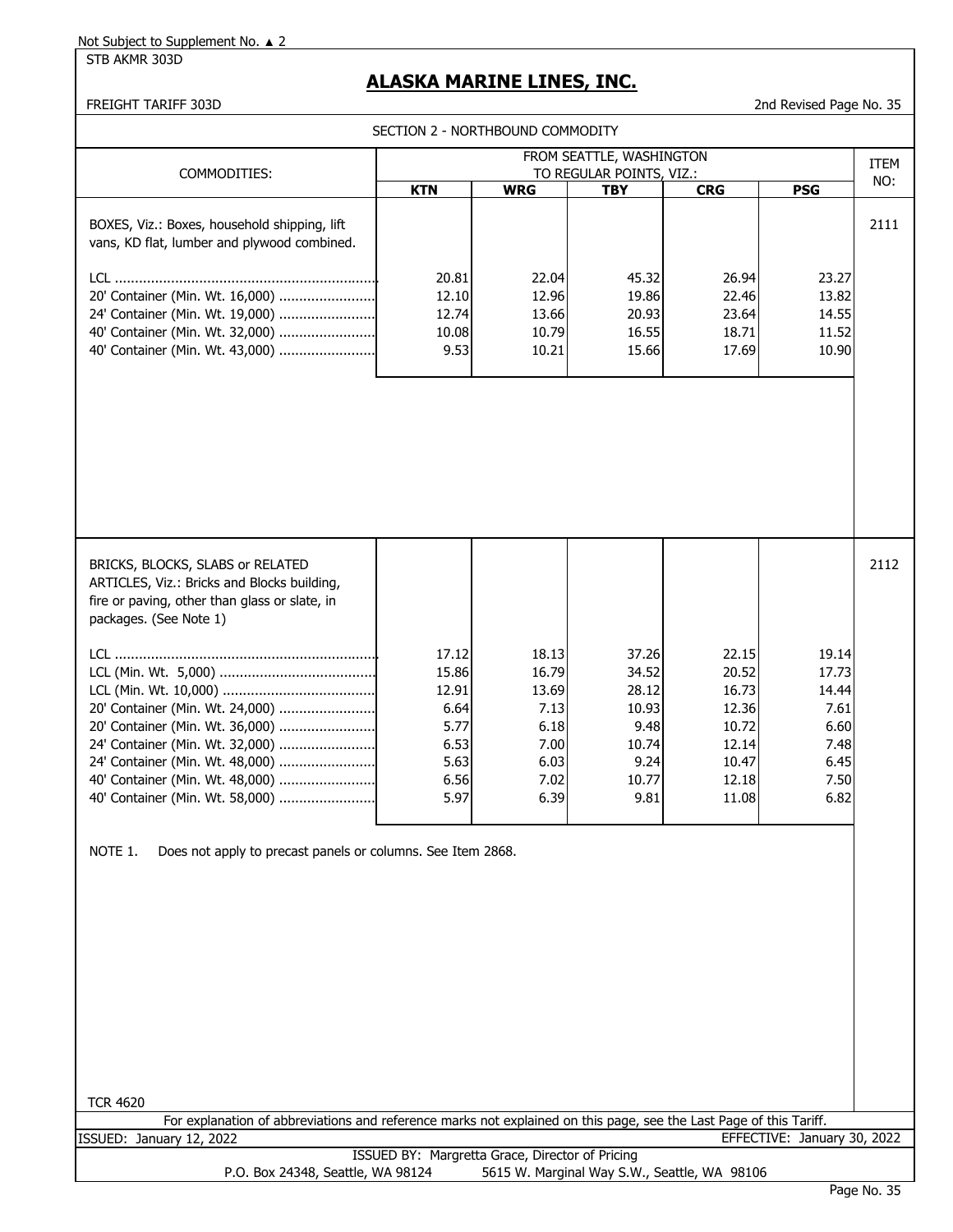STB AKMR 303D

## **ALASKA MARINE LINES, INC.**

#### SECTION 2 - NORTHBOUND COMMODITY

FREIGHT TARIFF 303D 2nd Revised Page No. 36

|                                                                                                                                                                           |                                                      | ו ונשט וויטט שווטטשעווויטו                   |                                              |                                              |                                              |      |  |
|---------------------------------------------------------------------------------------------------------------------------------------------------------------------------|------------------------------------------------------|----------------------------------------------|----------------------------------------------|----------------------------------------------|----------------------------------------------|------|--|
| COMMODITIES:                                                                                                                                                              | FROM SEATTLE, WASHINGTON<br>TO REGULAR POINTS, VIZ.: |                                              |                                              |                                              |                                              |      |  |
|                                                                                                                                                                           | <b>KTN</b>                                           | <b>WRG</b>                                   | <b>TBY</b>                                   | <b>CRG</b>                                   | <b>PSG</b>                                   | NO:  |  |
|                                                                                                                                                                           |                                                      |                                              |                                              |                                              |                                              |      |  |
| BRIDGE SECTIONS, Prefabricated, Iron and<br>Steel, with or without wooden decking<br>installed. (See Notes 1 through 4)                                                   |                                                      |                                              |                                              |                                              |                                              | 2116 |  |
| Widths not exceeding 8' and lengths not<br>Exceeding 40' but not exceeding 70' OAL<br>Exceeding 70' but not exceeding 90' OAL<br>Exceeding 90' but not exceeding 100' OAL | \$96.00<br>\$105.00<br>\$111.00<br>\$113.00          | \$102.00<br>\$112.00<br>\$118.00<br>\$122.00 | \$130.00<br>\$144.00<br>\$152.00<br>\$154.00 | \$149.00<br>\$161.00<br>\$171.00<br>\$174.00 | \$108.00<br>\$118.00<br>\$125.00<br>\$127.00 |      |  |

NOTE 1. Rates shown are in dollars and cents per linear foot measurement.

NOTE 2. Exception to AKMR 100, series, Item 568 paragraph (A) (1) shall not apply to articles listed. On articles exceeding 100' in OAL, apply Item 568, paragraph (A) (1) to 100' rate basis.

NOTE 3. Rates shown are between Carrier's terminals (DO).

NOTE 4. Rates shown are subject to transfer of lading charges per AKMR 100, series, Item 959. Loading charge for lengths exceeding 100' OAL to be agreed upon prior to shipping.

TCR 4620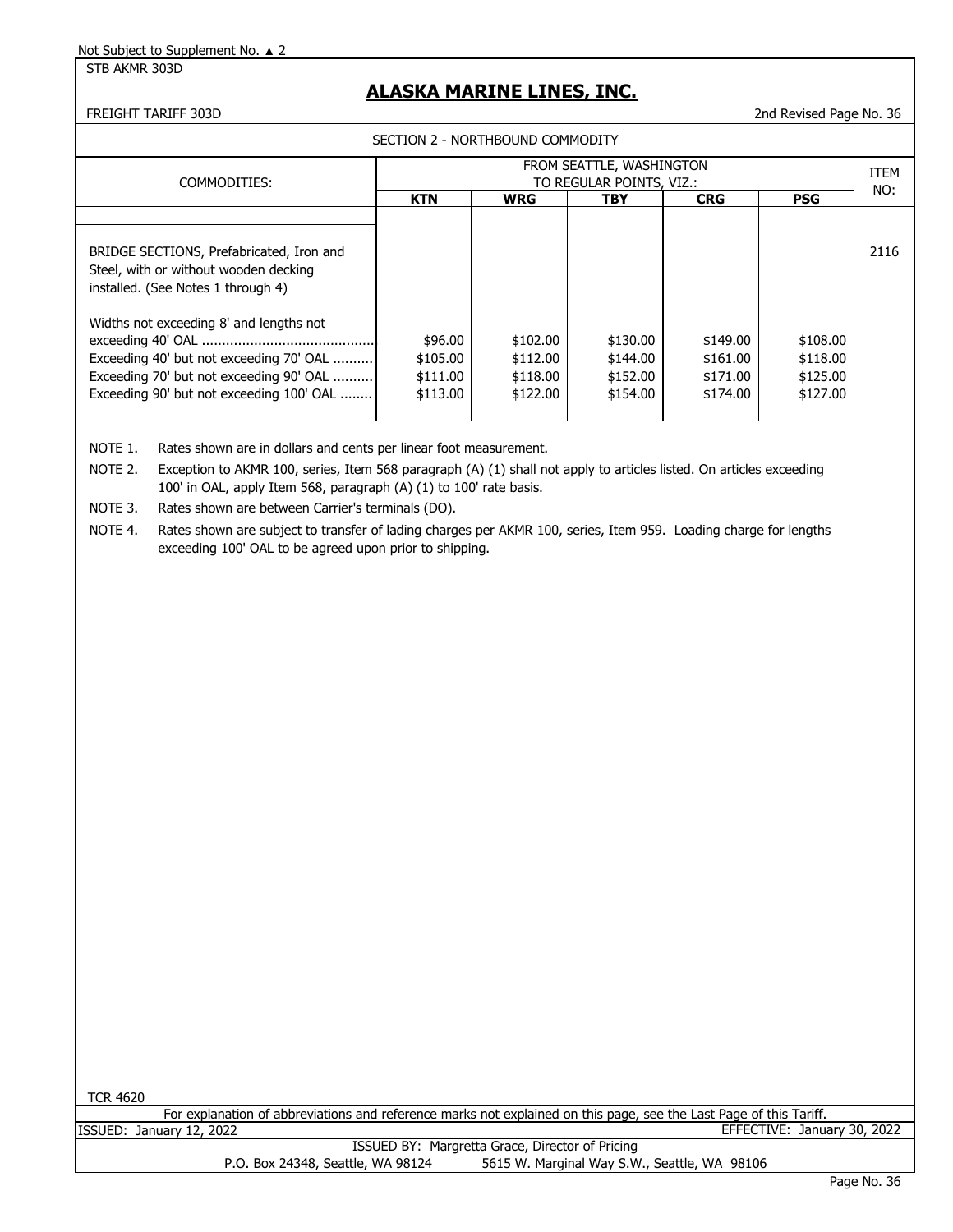STB AKMR 303D

# **ALASKA MARINE LINES, INC.**

FREIGHT TARIFF 303D 2nd Revised Page No. 37

SECTION 2 - NORTHBOUND COMMODITY

| COMMODITIES:                                                                                                                                                                                                                                                                                                                                                                                                                                                                              | FROM SEATTLE, WASHINGTON<br>TO REGULAR POINTS, VIZ.:                                                                 |                                                                                                                       |                                                                                                                            |                                                                                                                            |                                                                                                                        |      |  |
|-------------------------------------------------------------------------------------------------------------------------------------------------------------------------------------------------------------------------------------------------------------------------------------------------------------------------------------------------------------------------------------------------------------------------------------------------------------------------------------------|----------------------------------------------------------------------------------------------------------------------|-----------------------------------------------------------------------------------------------------------------------|----------------------------------------------------------------------------------------------------------------------------|----------------------------------------------------------------------------------------------------------------------------|------------------------------------------------------------------------------------------------------------------------|------|--|
|                                                                                                                                                                                                                                                                                                                                                                                                                                                                                           | <b>KTN</b>                                                                                                           | <b>WRG</b>                                                                                                            | <b>TBY</b>                                                                                                                 | <b>CRG</b>                                                                                                                 | <b>PSG</b>                                                                                                             | NO:  |  |
| BUILDINGS or HOUSES, KD and RELATED<br>ARTICLES, Viz.: Wall, Roof or Floor Sections,<br>consisting of expanded plastic insulating<br>material, framed with wood, and may also be<br>faced with wallboard or metal. Building<br>Construction Sections, wooden, with or without<br>insulation, KD or flat. Buildings, Houses,<br>fabrication or portables, wooden, KD or in flat<br>sections. (See Notes 1 & 2)                                                                             |                                                                                                                      |                                                                                                                       |                                                                                                                            |                                                                                                                            |                                                                                                                        | 2119 |  |
| 20' Container (Min. Wt. 6,000)<br>20' Container (Min. Wt. 12,000)<br>20' Container (Min. Wt. 24,000)<br>24' Container (Min. Wt. 8,000)<br>24' Container (Min. Wt. 16,000)<br>24' Container (Min. Wt. 32,000)<br>24' Container (Min. Wt. 40,000)<br>40' Container (Min. Wt. 12,000)<br>40' Container (Min. Wt. 24,000)<br>40' Container (Min. Wt. 44,000)<br>53' Container (Min. Wt. 16,000)<br>53' Container (Min. Wt. 52,000)                                                            | 30.27<br>15.52<br>9.48<br>7.50<br>27.97<br>14.55<br>8.89<br>7.50<br>24.87<br>12.92<br>8.61<br>24.63<br>12.30<br>8.40 | 32.44<br>16.64<br>10.17<br>8.02<br>29.96<br>15.58<br>9.53<br>8.02<br>26.63<br>13.84<br>9.24<br>26.39<br>13.18<br>9.00 | 49.72<br>25.50<br>15.58<br>12.30<br>45.95<br>23.92<br>14.60<br>12.30<br>40.84<br>21.24<br>14.17<br>40.45<br>20.23<br>13.79 | 56.21<br>28.82<br>17.63<br>13.92<br>51.94<br>27.02<br>16.51<br>13.92<br>46.19<br>24.00<br>16.03<br>45.72<br>22.87<br>15.58 | 34.59<br>17.73<br>10.85<br>8.56<br>31.95<br>16.64<br>10.16<br>8.56<br>28.40<br>14.78<br>9.86<br>28.14<br>14.07<br>9.60 |      |  |
| NOTE 1.<br>Rates also apply on the following commodities when shipped in the same shipment as the KD building or house:<br>Accompanying hardware, nails, fasteners, electric wiring, heating equipment, air conditioning equipment, plumbing<br>equipment, interior fixtures, paints, household appliances, cabinets, floor/wall ceiling coverings, fireplaces, wood<br>stoves, insulation, roofing and miscellaneous furnishings.<br>NOTE 2.<br>Glazed surfaces must be fully protected. |                                                                                                                      |                                                                                                                       |                                                                                                                            |                                                                                                                            |                                                                                                                        |      |  |

TCR 4620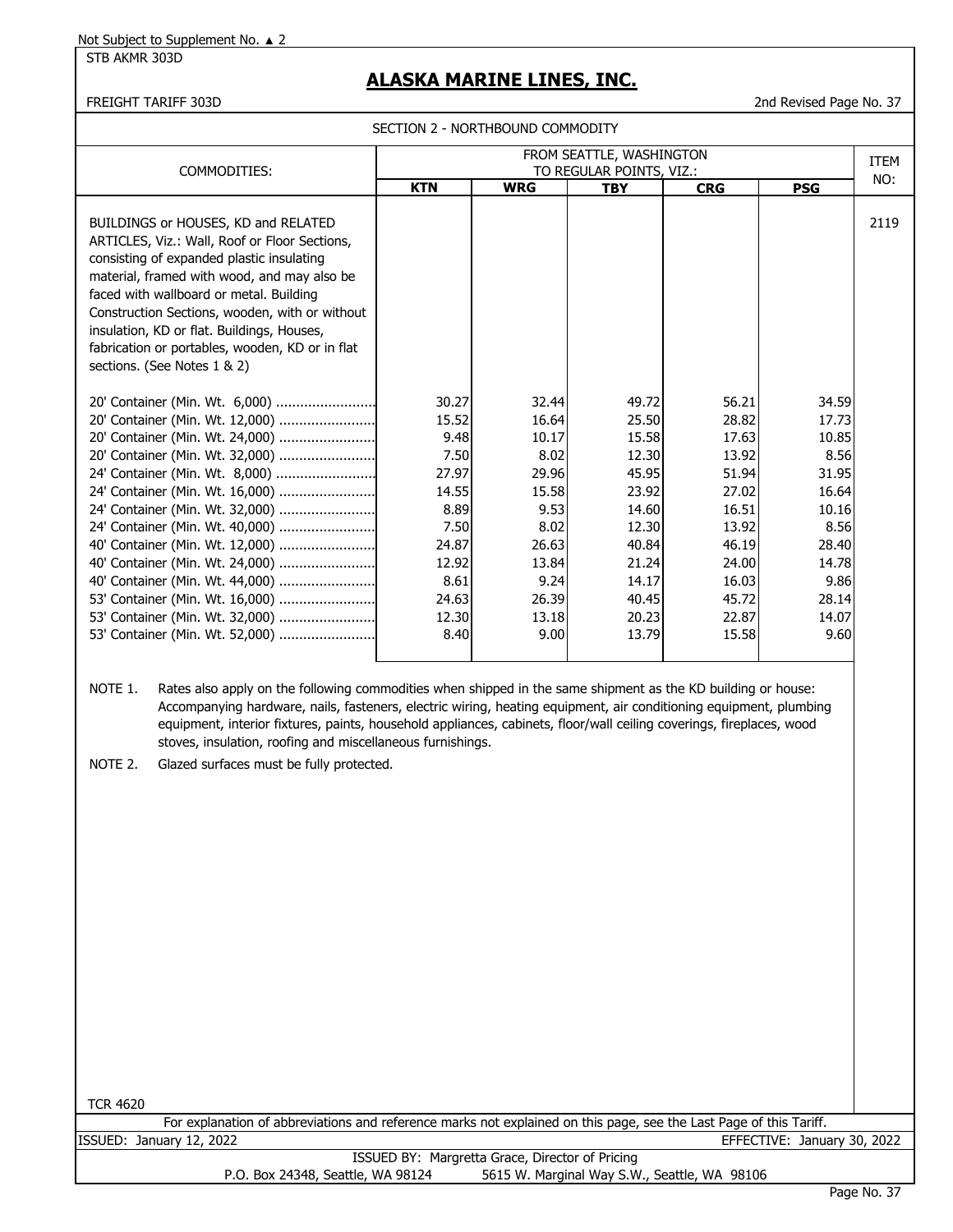STB AKMR 303D

## **ALASKA MARINE LINES, INC.**

FREIGHT TARIFF 303D 2nd Revised Page No. 38

|                    |                                                                                                                                                                                                                                                                                                                                                                                              | SECTION 2 - NORTHBOUND COMMODITY |                   |                                                      |            |                    |      |  |  |  |
|--------------------|----------------------------------------------------------------------------------------------------------------------------------------------------------------------------------------------------------------------------------------------------------------------------------------------------------------------------------------------------------------------------------------------|----------------------------------|-------------------|------------------------------------------------------|------------|--------------------|------|--|--|--|
|                    | COMMODITIES:                                                                                                                                                                                                                                                                                                                                                                                 |                                  |                   | FROM SEATTLE, WASHINGTON<br>TO REGULAR POINTS, VIZ.: |            |                    | ITEM |  |  |  |
|                    |                                                                                                                                                                                                                                                                                                                                                                                              | <b>KTN</b>                       | <b>WRG</b>        | <b>TBY</b>                                           | <b>CRG</b> | <b>PSG</b>         | NO:  |  |  |  |
| Notes 1 through 9) | BUILDINGS, TRAILER HOUSES, MODULARS, or<br>MOBILE HOMES, SU, Sections, portable or<br>fabricated, including buildings or modulars with<br>or without axles and wheels attached (See<br>Not Exceeding 16'W and 70'L<br>Exceeding 16' W or 70'L (1)                                                                                                                                            | \$8.99<br>\$10.06                | \$9.46<br>\$10.64 | \$13.59<br>\$15.36                                   |            | \$10.06<br>\$11.23 | 2123 |  |  |  |
| (1)                | Shipped at Carrier's convenience.                                                                                                                                                                                                                                                                                                                                                            |                                  |                   |                                                      |            |                    |      |  |  |  |
| NOTE 1.            | Rates are in dollars and cents per square foot, based on overall dimensions which include all protrusions,<br>extensions and overhangs.                                                                                                                                                                                                                                                      |                                  |                   |                                                      |            |                    |      |  |  |  |
| NOTE 2.            | Used units exceeding 250 pounds per linear foot, will be subject to an additional charge of \$7.18 per hundred<br>weight on the gross weight of each unit. (Used units are defined as those units which have been lived in or<br>otherwise occupied for any purpose.)                                                                                                                        |                                  |                   |                                                      |            |                    |      |  |  |  |
| NOTE 3.            | Rates apply between Carrier's terminals.                                                                                                                                                                                                                                                                                                                                                     |                                  |                   |                                                      |            |                    |      |  |  |  |
| NOTE 4.            | Items 340, 342, 568, Paragraph A, Items (1), (2), (3), and 750 do not apply.                                                                                                                                                                                                                                                                                                                 |                                  |                   |                                                      |            |                    |      |  |  |  |
| NOTE 5.            | All doors and windows must be covered with plywood. Units received with plastic covered outside walls will not be<br>accepted unless openings are securely covered first with plywood or similar substantial material. Carrier will not be<br>responsible for any damage caused by wind, weather, or acts of God.                                                                            |                                  |                   |                                                      |            |                    |      |  |  |  |
| NOTE 6.            | Carrier will not be liable for machanical, frame or structural deficiencies unless through negligence of the Carrier,<br>nor liable for damage to frame or structure caused by overloading of contents loaded inside the unit, nor external or<br>internal panel damage or items connected thereto, as a result of the units bowing or twisting due to insufficient<br>structural integrity. |                                  |                   |                                                      |            |                    |      |  |  |  |
|                    | No contents other than facotry installed equipment secured for shipment will be allowed inside the unit. In the event<br>other items secured or not, are loaded inside the unit, Carrier may require all contents to be withdrawn and loaded<br>into containers, with charges for the account of the party paying for the freight.                                                           |                                  |                   |                                                      |            |                    |      |  |  |  |
| NOTE 7.            | Carrier reserves the right to purchase damaged unit at a price not to exceed the declared value at the time of<br>acceptance in lieu of repairing said unit. If no value is declared, Carrier's maximum liability is \$5,000.00.                                                                                                                                                             |                                  |                   |                                                      |            |                    |      |  |  |  |
| NOTE 8.            | At destination arrangements for wheels must be made by the Shipper. Shipper must remove units from terminal<br>upon discharge from vessel. Delay or standby time will be charged for at \$770.00 per hour or fraction thereof.                                                                                                                                                               |                                  |                   |                                                      |            |                    |      |  |  |  |
| NOTE 9.            | All units must be prepaid, unless credit has been extended in writing by the Carrier.                                                                                                                                                                                                                                                                                                        |                                  |                   |                                                      |            |                    |      |  |  |  |
|                    |                                                                                                                                                                                                                                                                                                                                                                                              |                                  |                   |                                                      |            |                    |      |  |  |  |
|                    |                                                                                                                                                                                                                                                                                                                                                                                              |                                  |                   |                                                      |            |                    |      |  |  |  |
|                    |                                                                                                                                                                                                                                                                                                                                                                                              |                                  |                   |                                                      |            |                    |      |  |  |  |
|                    |                                                                                                                                                                                                                                                                                                                                                                                              |                                  |                   |                                                      |            |                    |      |  |  |  |
|                    |                                                                                                                                                                                                                                                                                                                                                                                              |                                  |                   |                                                      |            |                    |      |  |  |  |
|                    |                                                                                                                                                                                                                                                                                                                                                                                              |                                  |                   |                                                      |            |                    |      |  |  |  |
|                    |                                                                                                                                                                                                                                                                                                                                                                                              |                                  |                   |                                                      |            |                    |      |  |  |  |

TCR 4620 For explanation of abbreviations and reference marks not explained on this page, see the Last Page of this Tariff.<br>EFFECTIVE: January 12, 2022 EFFECTIVE: January 30, 2022

ISSUED BY: Margretta Grace, Director of Pricing<br>P.O. Box 24348, Seattle, WA 98124 5615 W. Marginal Way S.W 5615 W. Marginal Way S.W., Seattle, WA 98106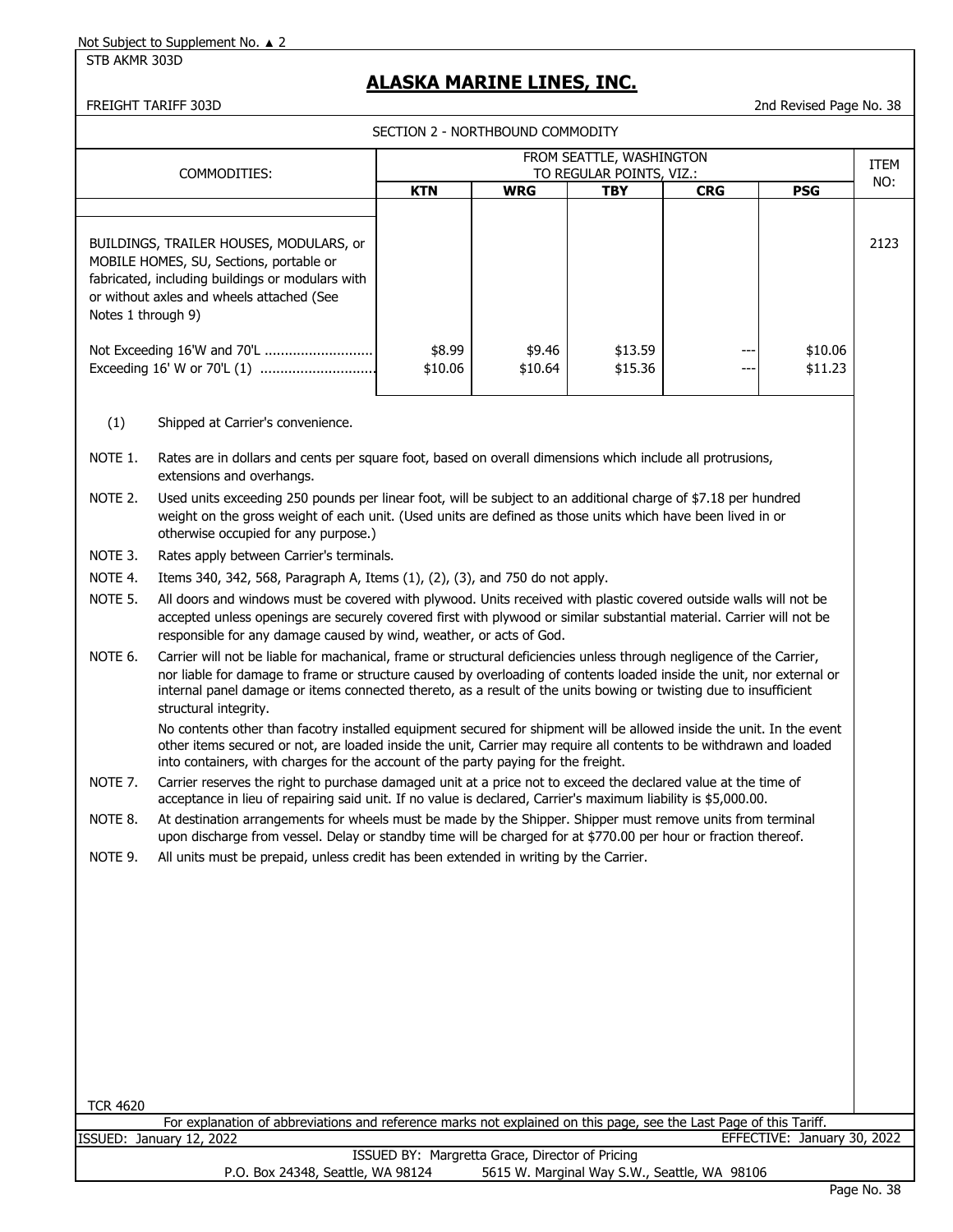STB AKMR 303D

## **ALASKA MARINE LINES, INC.**

FREIGHT TARIFF 303D 2nd Revised Page No. 39

SECTION 2 - NORTHBOUND COMMODITY

| COMMODITIES:                                                                                              | FROM SEATTLE, WASHINGTON<br>TO REGULAR POINTS, VIZ.: |            |            |            |            |      |
|-----------------------------------------------------------------------------------------------------------|------------------------------------------------------|------------|------------|------------|------------|------|
|                                                                                                           | <b>KTN</b>                                           | <b>WRG</b> | <b>TBY</b> | <b>CRG</b> | <b>PSG</b> | NO:  |
| BUILDING MATERIALS and OTHER ARTICLES,<br>as described in Item 1008, in mixed loads only.<br>(See Note 1) |                                                      |            |            |            |            | 2126 |
| 20' Container (Min. Wt. 6,000)                                                                            | 30.27                                                | 32.44      | 38.79      | 43.58      | 34.59      |      |
| 20' Container (Min. Wt. 12,000)                                                                           | 15.52                                                | 16.64      | 25.50      | 28.82      | 17.73      |      |
| 20' Container (Min. Wt. 24,000)                                                                           | 9.48                                                 | 10.17      | 15.58      | 17.63      | 10.85      |      |
| 20' Container (Min. Wt. 32,000)                                                                           | 7.50                                                 | 8.02       | 12.30      | 13.92      | 8.56       |      |
| 24' Container (Min. Wt. 8,000)                                                                            | 27.97                                                | 29.96      | 35.85      | 40.27      | 31.95      |      |
| 24' Container (Min. Wt. 16,000)                                                                           | 14.55                                                | 15.58      | 23.92      | 27.02      | 16.64      |      |
| 24' Container (Min. Wt. 32,000)                                                                           | 8.89                                                 | 9.53       | 14.60      | 16.51      | 10.16      |      |
| 24' Container (Min. Wt. 40,000)                                                                           | 7.50                                                 | 8.02       | 12.30      | 13.92      | 8.56       |      |
| 40' Container (Min. Wt. 12,000)                                                                           | 24.87                                                | 26.63      | 31.87      | 35.81      | 28.40      |      |
| 40' Container (Min. Wt. 24,000)                                                                           | 12.92                                                | 13.84      | 21.24      | 24.00      | 14.78      |      |
| 40' Container (Min. Wt. 44,000)                                                                           | 8.61                                                 | 9.24       | 14.17      | 16.03      | 9.86       |      |
| 53' Container (Min. Wt. 16,000)                                                                           | 24.63                                                | 26.39      | 31.56      | 35.45      | 28.14      |      |
| 53' Container (Min. Wt. 32,000)                                                                           | 12.30                                                | 13.91      | 21.32      | 24.08      | 14.83      |      |
| 53' Container (Min. Wt. 52,000)                                                                           | 8.40                                                 | 9.00       | 13.79      | 15.58      | 9.60       |      |

NOTE 1. Item 882 shall not apply.

TCR 4620

|         | For explanation of abbreviations and reference marks not explained on this page, see the Last Page of this Tariff. |  |  |  |                             |  |
|---------|--------------------------------------------------------------------------------------------------------------------|--|--|--|-----------------------------|--|
| ISSUED: | January 12, 2022                                                                                                   |  |  |  | EFFECTIVE: January 30, 2022 |  |
|         |                                                                                                                    |  |  |  |                             |  |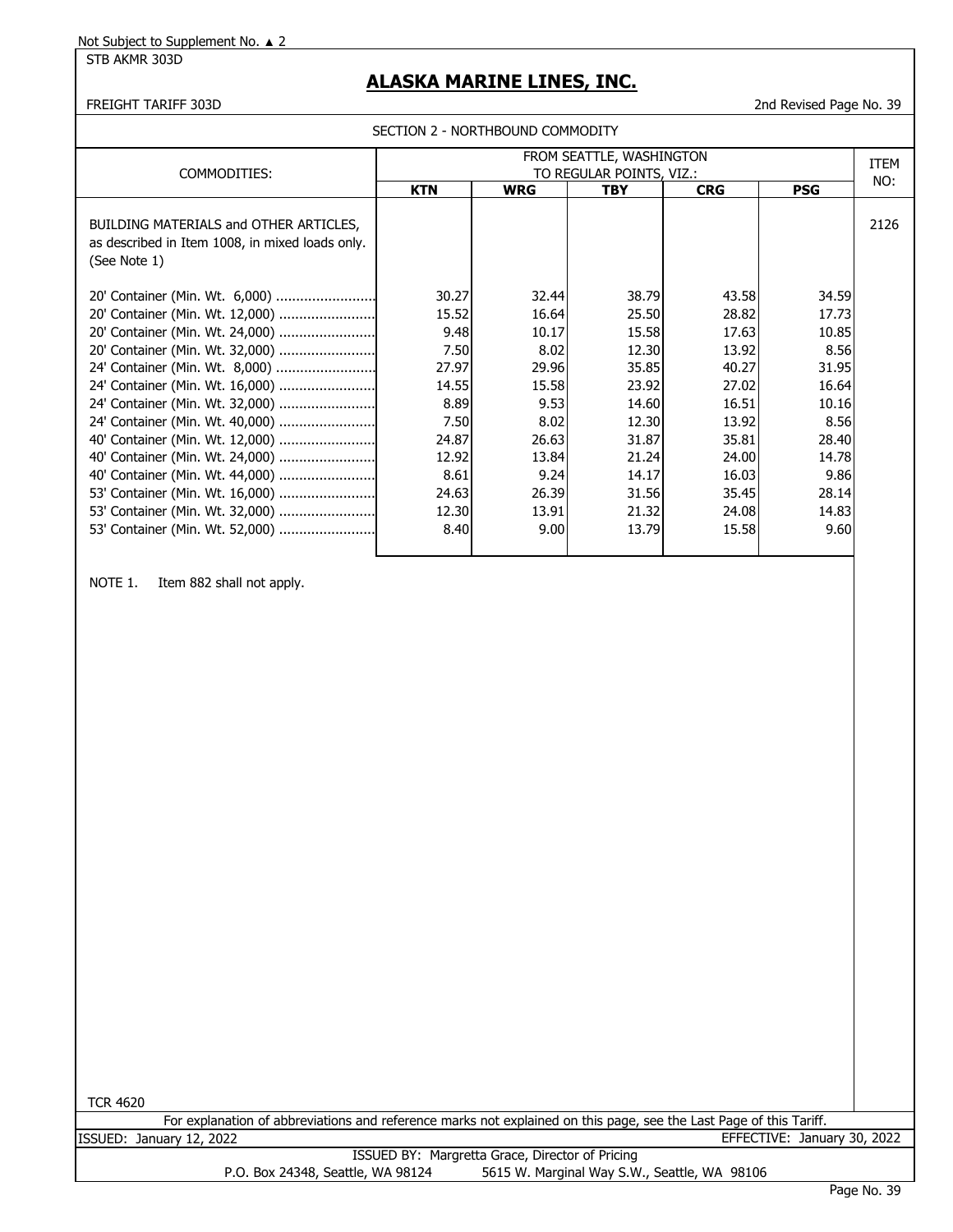STB AKMR 303D

## **ALASKA MARINE LINES, INC.**

#### FREIGHT TARIFF 303D 2nd Revised Page No. 40

SECTION 2 - NORTHROUND COMMODITY

| SECTION 2 - NORTHBOUND COMMODITY                                                                                   |                                                 |                |                                        |                |                             |             |  |  |
|--------------------------------------------------------------------------------------------------------------------|-------------------------------------------------|----------------|----------------------------------------|----------------|-----------------------------|-------------|--|--|
|                                                                                                                    |                                                 |                | FROM SEATTLE, WASHINGTON               |                |                             | <b>ITEM</b> |  |  |
| COMMODITIES:                                                                                                       | <b>KTN</b>                                      | <b>WRG</b>     | TO REGULAR POINTS, VIZ.:<br><b>TBY</b> | <b>CRG</b>     | <b>PSG</b>                  | NO:         |  |  |
|                                                                                                                    |                                                 |                |                                        |                |                             |             |  |  |
| BUILDING MATERIALS, Viz.: Shakes or Wooden                                                                         |                                                 |                |                                        |                |                             | 2129        |  |  |
| Shingles                                                                                                           |                                                 |                |                                        |                |                             |             |  |  |
|                                                                                                                    |                                                 |                |                                        |                |                             |             |  |  |
|                                                                                                                    | 25.99                                           | 27.52          | 56.58                                  | 33.65          | 29.05                       |             |  |  |
| 20' Container (Min. Wt. 14,000)                                                                                    | 13.73<br>12.47                                  | 14.71<br>13.37 | 22.56<br>20.48                         | 25.50<br>23.15 | 15.69<br>14.25              |             |  |  |
| 24' Container (Min. Wt. 20,000)<br>40' Container (Min. Wt. 36,000)                                                 | 8.04                                            | 8.61           | 13.22                                  | 14.95          | 9.20                        |             |  |  |
| 40' Container (Min. Wt. 42,000)                                                                                    | 8.29                                            | 8.89           | 13.62                                  | 15.42          | 9.48                        |             |  |  |
|                                                                                                                    |                                                 |                |                                        |                |                             |             |  |  |
|                                                                                                                    |                                                 |                |                                        |                |                             |             |  |  |
|                                                                                                                    |                                                 |                |                                        |                |                             |             |  |  |
|                                                                                                                    |                                                 |                |                                        |                |                             |             |  |  |
|                                                                                                                    |                                                 |                |                                        |                |                             |             |  |  |
|                                                                                                                    |                                                 |                |                                        |                |                             |             |  |  |
|                                                                                                                    |                                                 |                |                                        |                |                             |             |  |  |
|                                                                                                                    |                                                 |                |                                        |                |                             |             |  |  |
|                                                                                                                    |                                                 |                |                                        |                |                             |             |  |  |
|                                                                                                                    |                                                 |                |                                        |                |                             |             |  |  |
|                                                                                                                    |                                                 |                |                                        |                |                             |             |  |  |
| BUILDING MATERIALS and OTHER ARTICLES,                                                                             |                                                 |                |                                        |                |                             | 2133        |  |  |
| Viz.: Building Woodwork, as described under                                                                        |                                                 |                |                                        |                |                             |             |  |  |
| the heading of "Building Woodwork Group" in                                                                        |                                                 |                |                                        |                |                             |             |  |  |
| the NMFC; Wall Cabinet Sections, KD or KD                                                                          |                                                 |                |                                        |                |                             |             |  |  |
| Flat, Doors, Skylights, windows, NOI. Window                                                                       |                                                 |                |                                        |                |                             |             |  |  |
| extrusions, vinyl or aluminum; Vinyl or plastic                                                                    |                                                 |                |                                        |                |                             |             |  |  |
| lattice sheets.                                                                                                    |                                                 |                |                                        |                |                             |             |  |  |
|                                                                                                                    |                                                 |                |                                        |                |                             |             |  |  |
|                                                                                                                    | 42.29                                           | 44.76          | 92.02                                  | 54.98          | 47.26                       |             |  |  |
|                                                                                                                    | 32.95                                           | 35.30          | 66.91                                  | 44.48          | 37.68                       |             |  |  |
| 20' Container (Min. Wt. 6,000)                                                                                     | 28.90                                           | 30.98          | 38.79                                  | 43.58          | 33.05                       |             |  |  |
| 20' Container (Min. Wt. 12,000)                                                                                    | 15.52                                           | 16.64          | 25.50                                  | 28.82          | 17.73                       |             |  |  |
| 20' Container (Min. Wt. 24,000)                                                                                    | 9.48                                            | 10.17          | 15.58                                  | 17.63          | 10.85                       |             |  |  |
| 20' Container (Min. Wt. 32,000)                                                                                    | 7.50                                            | 8.02           | 12.30                                  | 13.92          | 8.56                        |             |  |  |
| 24' Container (Min. Wt. 8,000)                                                                                     | 27.97                                           | 29.96          | 35.85                                  | 40.27          | 31.95                       |             |  |  |
| 24' Container (Min. Wt. 16,000)                                                                                    | 14.55                                           | 15.58          | 23.92                                  | 27.02          | 16.64                       |             |  |  |
| 24' Container (Min. Wt. 32,000)                                                                                    | 8.89                                            | 9.53           | 14.60                                  | 16.51          | 10.16                       |             |  |  |
| 24' Container (Min. Wt. 40,000)                                                                                    | 7.50                                            | 8.02           | 12.30                                  | 13.92          | 8.56                        |             |  |  |
| 40' Container (Min. Wt. 12,000)<br>40' Container (Min. Wt. 24,000)                                                 | 24.87<br>12.92                                  | 26.63<br>13.84 | 31.87<br>21.24                         | 35.81<br>24.00 | 28.40<br>14.78              |             |  |  |
| 40' Container (Min. Wt. 44,000)                                                                                    | 8.61                                            | 9.24           | 14.17                                  | 16.03          | 9.86                        |             |  |  |
| 53' Container (Min. Wt. 16,000)                                                                                    | 24.30                                           | 26.04          | 31.56                                  | 35.45          | 27.78                       |             |  |  |
| 53' Container (Min. Wt. 32,000)                                                                                    | 12.30                                           | 13.18          | 20.23                                  | 22.87          | 14.07                       |             |  |  |
| 53' Container (Min. Wt. 52,000)                                                                                    | 8.40                                            | 9.00           | 13.79                                  | 15.58          | 9.60                        |             |  |  |
|                                                                                                                    |                                                 |                |                                        |                |                             |             |  |  |
|                                                                                                                    |                                                 |                |                                        |                |                             |             |  |  |
| (1)<br>Subject to minimum charge of 9 pounds per cubic foot.                                                       |                                                 |                |                                        |                |                             |             |  |  |
|                                                                                                                    |                                                 |                |                                        |                |                             |             |  |  |
|                                                                                                                    |                                                 |                |                                        |                |                             |             |  |  |
|                                                                                                                    |                                                 |                |                                        |                |                             |             |  |  |
| <b>TCR 4620</b>                                                                                                    |                                                 |                |                                        |                |                             |             |  |  |
| For explanation of abbreviations and reference marks not explained on this page, see the Last Page of this Tariff. |                                                 |                |                                        |                |                             |             |  |  |
| ISSUED: January 12, 2022                                                                                           |                                                 |                |                                        |                | EFFECTIVE: January 30, 2022 |             |  |  |
|                                                                                                                    | ISSUED BY: Margretta Grace, Director of Pricing |                |                                        |                |                             |             |  |  |

P.O. Box 24348, Seattle, WA 98124 5615 W. Marginal Way S.W., Seattle, WA 98106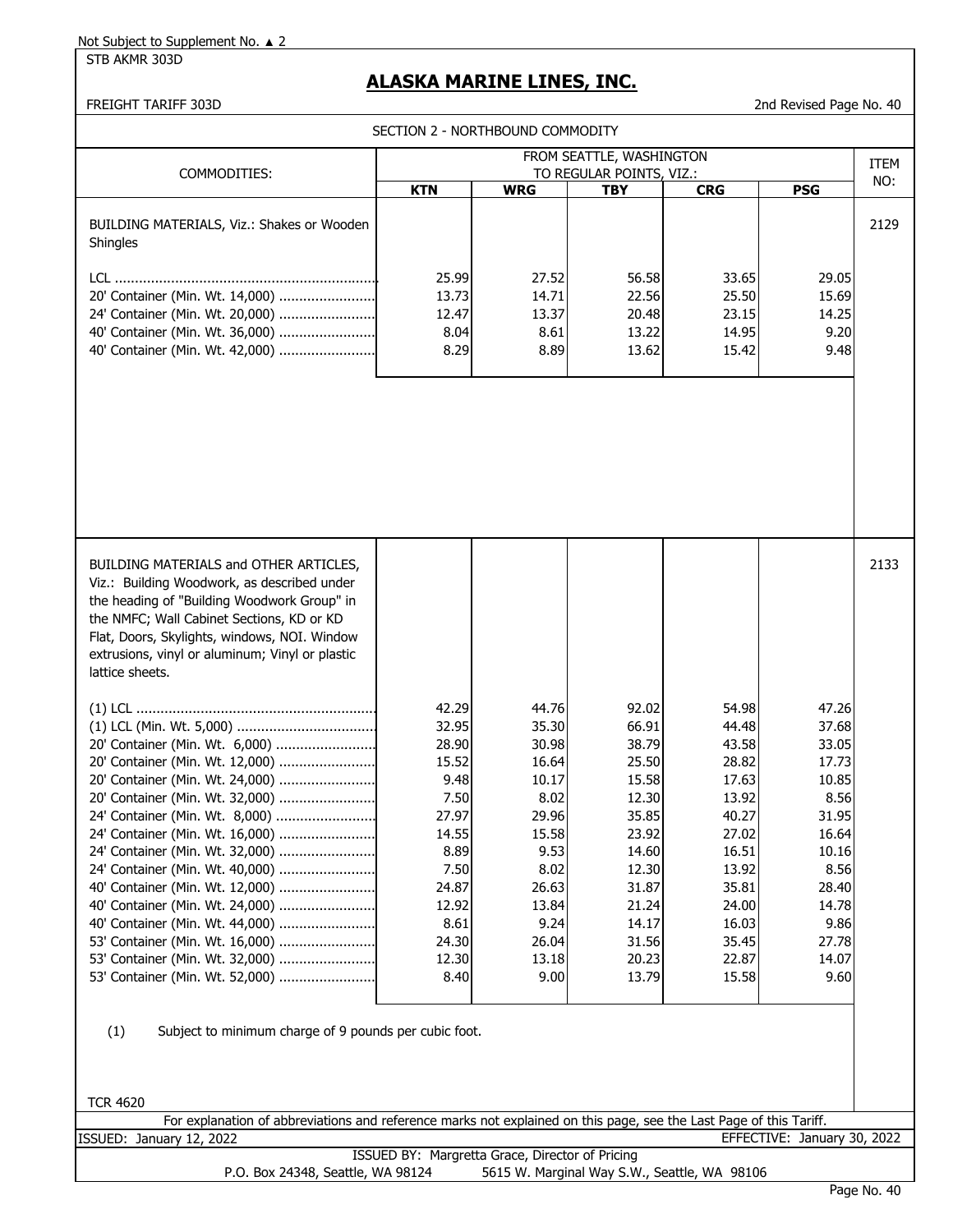STB AKMR 303D

## **ALASKA MARINE LINES, INC.**

|                                                                                                                                                                                                                                                                                                                                                                   | SECTION 2 - NORTHBOUND COMMODITY |                      |                                                      |                         |                             |      |
|-------------------------------------------------------------------------------------------------------------------------------------------------------------------------------------------------------------------------------------------------------------------------------------------------------------------------------------------------------------------|----------------------------------|----------------------|------------------------------------------------------|-------------------------|-----------------------------|------|
| COMMODITIES:                                                                                                                                                                                                                                                                                                                                                      |                                  |                      | FROM SEATTLE, WASHINGTON<br>TO REGULAR POINTS, VIZ.: |                         |                             | ITEM |
|                                                                                                                                                                                                                                                                                                                                                                   | <b>KTN</b>                       | <b>WRG</b>           | <b>TBY</b>                                           | <b>CRG</b>              | <b>PSG</b>                  | NO:  |
| CANS, METAL, empty, in packages<br>(See Note 1)<br>20' Container (Min. Wt. 28,000)<br>24' Container (Min. Wt. 36,000)<br>40' Container (Min. Wt. 44,000)                                                                                                                                                                                                          | 6.15<br>6.15<br>6.15             | 6.59<br>6.59<br>6.59 | 10.10<br>10.10<br>10.10                              | 11.43<br>11.43<br>11.43 | 7.02<br>7.02<br>7.02        | 2147 |
|                                                                                                                                                                                                                                                                                                                                                                   |                                  |                      |                                                      |                         |                             |      |
| NOTE 1.<br>Rates will also apply on can ends, when contained in the same shipment as cans described above.                                                                                                                                                                                                                                                        |                                  |                      |                                                      |                         |                             |      |
| CEMENT, Viz.: Hydraulic, Masonry, Mortar,<br>Natural or Portland, loaded to Carrier's<br>bulk tanks. (See Notes 1 and 2)                                                                                                                                                                                                                                          |                                  |                      |                                                      |                         |                             | 2168 |
| 20' Standard Bulk Tank (Min. Wt. 50,000)<br>20' Jumbo Bulk Tank (Min. Wt. 70,000)                                                                                                                                                                                                                                                                                 | 7.44<br>7.44                     | 7.80<br>7.80         | 8.20<br>8.20                                         | 8.68<br>8.68            | 7.44                        |      |
| NOTE 1.<br>EXCEPTION TO ITEM 501. Demmurage of bulk container will begin when bulk container is not released in time to be<br>returned to Seattle, WA on the voyage following arrival at destination. Demmurage charges will be \$375.00 per<br>voyage, when bulk container is not released to be returned to Seattle, WA.<br>NOTE 2.<br>Item 959 does not apply. |                                  |                      |                                                      |                         |                             |      |
| <b>TCR 4620</b><br>For explanation of abbreviations and reference marks not explained on this page, see the Last Page of this Tariff.                                                                                                                                                                                                                             |                                  |                      |                                                      |                         |                             |      |
| ISSUED: January 12, 2022                                                                                                                                                                                                                                                                                                                                          |                                  |                      |                                                      |                         | EFFECTIVE: January 30, 2022 |      |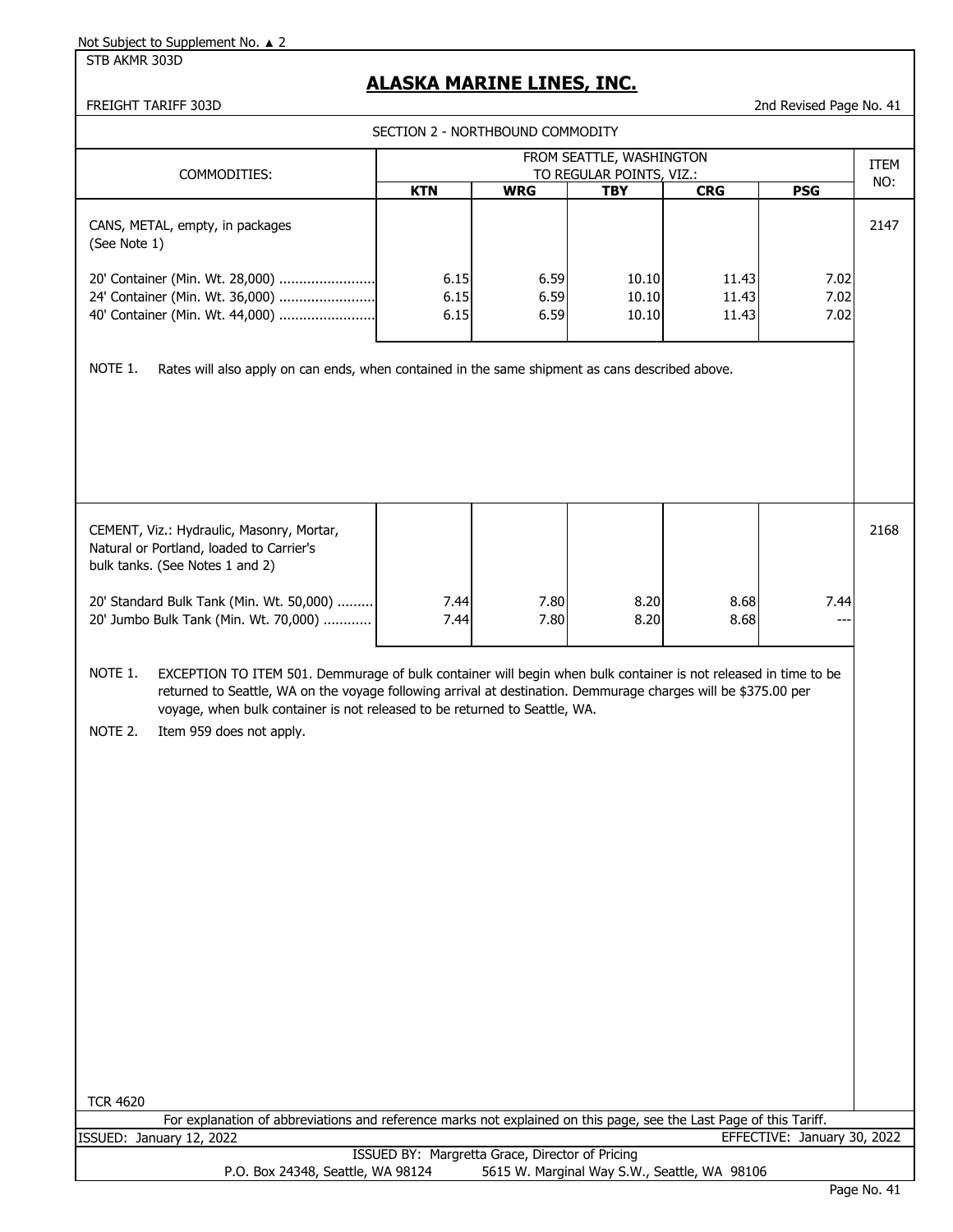STB AKMR 303D

## **ALASKA MARINE LINES, INC.**

FREIGHT TARIFF 303D 2nd Revised Page No. 42

| SECTION 2 - NORTHBOUND COMMODITY |  |
|----------------------------------|--|
|----------------------------------|--|

| COMMODITIES:                                                   | FROM SEATTLE, WASHINGTON<br>TO REGULAR POINTS, VIZ.: |            |            |            |             |      |
|----------------------------------------------------------------|------------------------------------------------------|------------|------------|------------|-------------|------|
|                                                                | <b>KTN</b>                                           | <b>WRG</b> | <b>TBY</b> | <b>CRG</b> | <b>PSG</b>  | NO:  |
| CEMENT and RELATED ARTICLES, in packages,<br>Viz.: (See Below) |                                                      |            |            |            |             | 2175 |
| TCL.                                                           | 18.26                                                | 19.31      | 39.71      | 23.61      | 20.39       |      |
|                                                                | 16.18                                                | 17.13      | 35.22      | 20.95      | 18.08       |      |
|                                                                | 12.30                                                | 13.04      | 26.80      | 15.92      | 13.76       |      |
| 20' Container (Min. Wt. 24,000)                                | 6.76                                                 | 7.22       | 11.07      | 12.50      | 7.68        |      |
|                                                                | 5.76                                                 | 6.16       | 9.44       | 10.66      | 6.57        |      |
| 24' Container (Min. Wt. 32,000)                                | 6.46                                                 | 6.91       | 10.58      | 11.96      | <b>7.35</b> |      |
|                                                                | 5.24                                                 | 5.60       | 8.59       | 9.71       | 5.97        |      |
|                                                                | 6.60                                                 | 7.05       | 10.83      | 12.23      | 7.52        |      |
| 40' Container (Min. Wt. 56,000)                                | 5.28                                                 | 5.66       | 8.65       | 9.80       | 6.02        |      |
|                                                                | 8.12                                                 | 8.68       | 13.32      | 15.03      | 9.24        |      |
| 53' Container (Min. Wt. 56,000)                                | 6.70                                                 | 7.19       | 10.99      | 12.44      | 7.64        |      |

Viz.:

Agents, air entraining Grout Anhydrous Sodium Carbonate **Lime** Cement, high temperature bonding. Magnesite Cement, hydraulic masonry, mortar Mud or Compounds, well drilling natural or portland. The process of Plaster or Joint Compound Clay, NOI Clay, NOI Plasticizer, Concrete or Masonry. Colloidal Clay (Bentonite) Sand Fire Clay Soda Ash Fly Ash Stucco Gravel Gravel **Gravel Compounds Water Reducing compounds** 

TCR 4620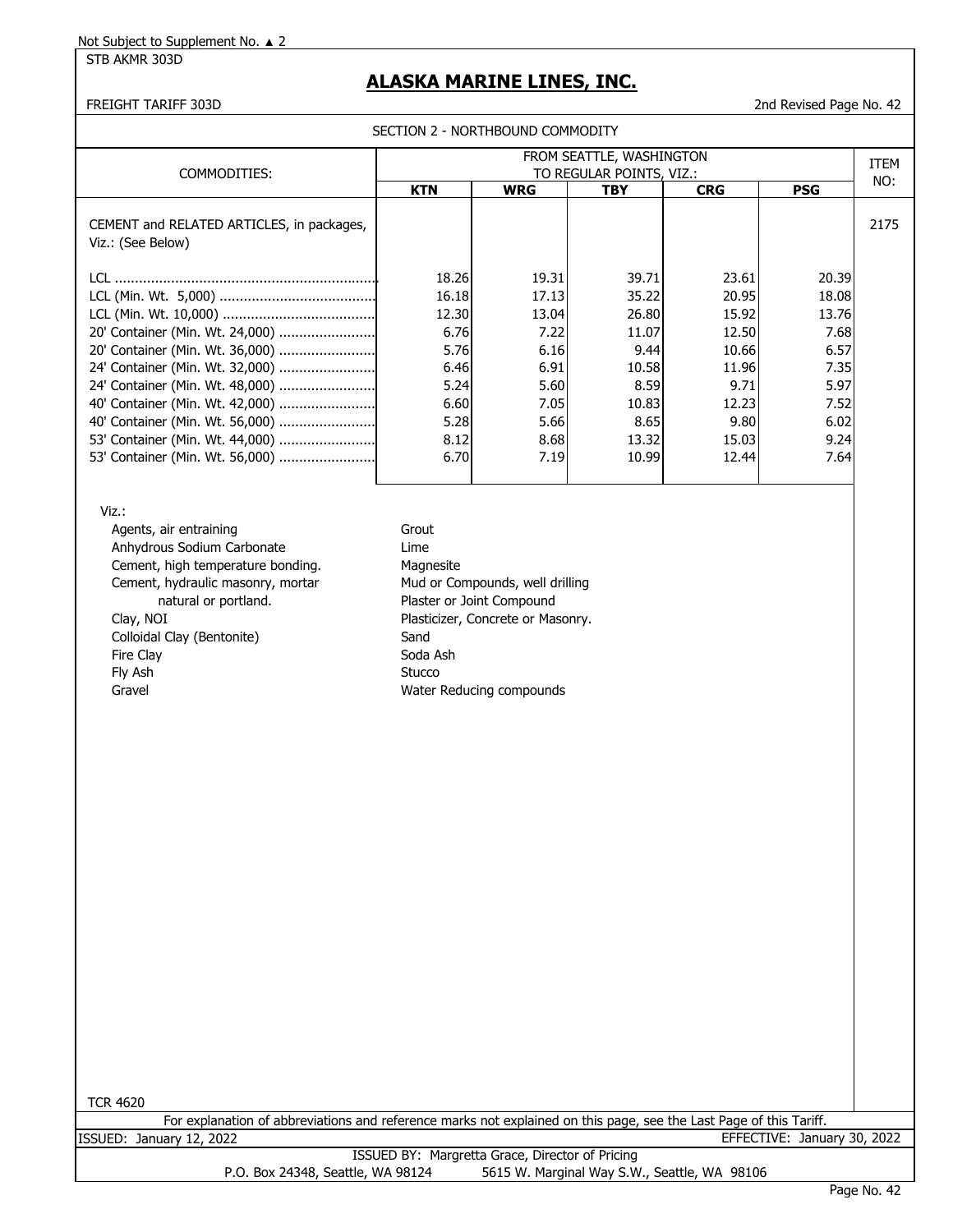STB AKMR 303D

## **ALASKA MARINE LINES, INC.**

FREIGHT TARIFF 303D 2nd Revised Page No. 43

SECTION 2 - NORTHBOUND COMMODITY

| COMMODITIES:                                                                                              | FROM SEATTLE, WASHINGTON<br>TO REGULAR POINTS, VIZ.: |            |       |            |            |      |
|-----------------------------------------------------------------------------------------------------------|------------------------------------------------------|------------|-------|------------|------------|------|
|                                                                                                           | <b>KTN</b>                                           | <b>WRG</b> | TBY   | <b>CRG</b> | <b>PSG</b> | NO:  |
| CHEMICALS, OXIDIZER 5.1, Liquid in Shipper<br>Owned Bulk ISO Tanks<br>20' Bulk ISO Tank (Min. Wt. 40,000) | 8.65                                                 | 9.27       | 14.23 | 16.09      | 9.90       | 2178 |

TCR 4620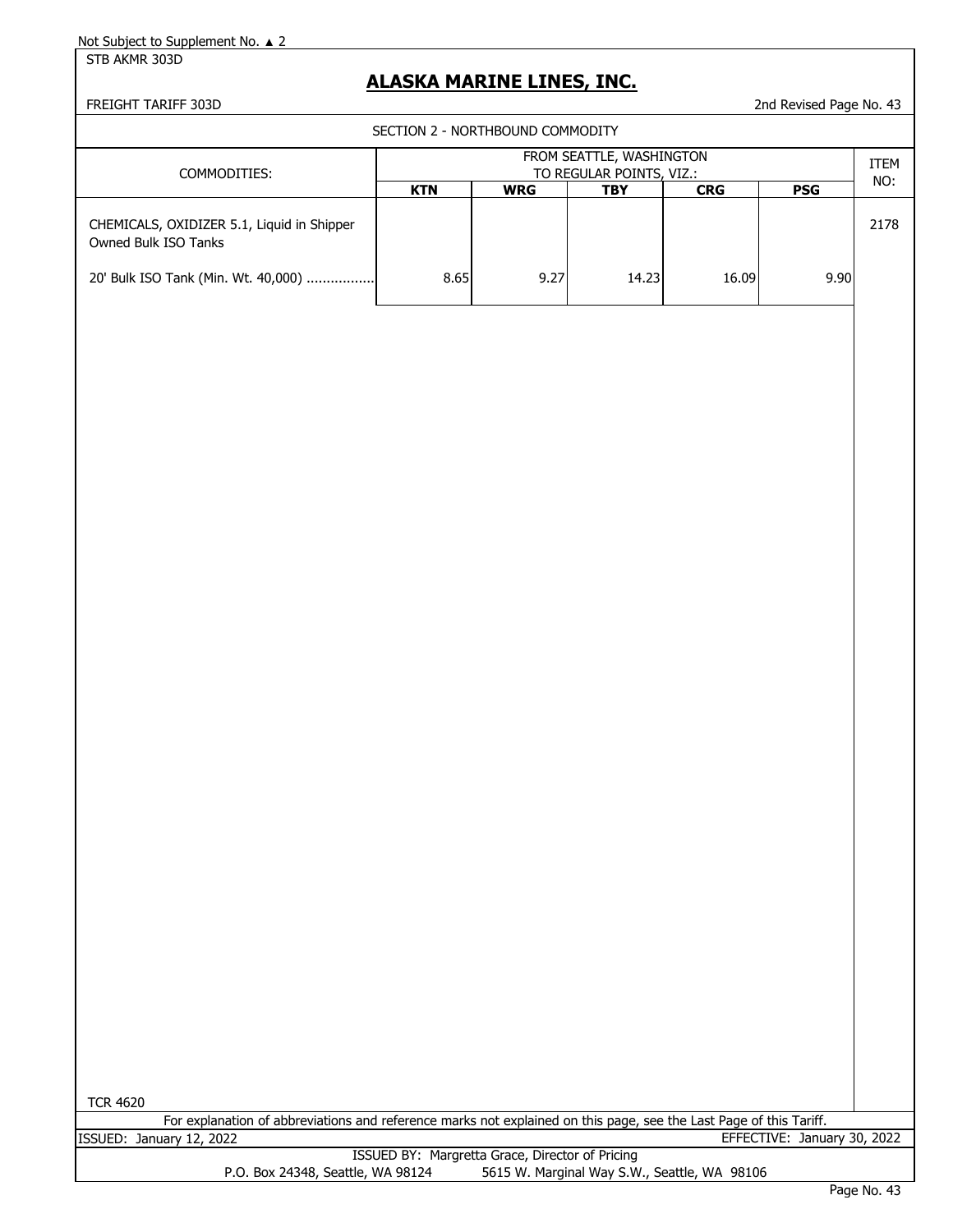STB AKMR 303D

# **ALASKA MARINE LINES, INC.**

| FROM SEATTLE, WASHINGTON                                                                                                                                                                                                                                                                                                                                                                                                                                                                                                                                                        |  |  |  |  |  |  |
|---------------------------------------------------------------------------------------------------------------------------------------------------------------------------------------------------------------------------------------------------------------------------------------------------------------------------------------------------------------------------------------------------------------------------------------------------------------------------------------------------------------------------------------------------------------------------------|--|--|--|--|--|--|
| ITEM<br>COMMODITIES:<br>TO REGULAR POINTS, VIZ.:                                                                                                                                                                                                                                                                                                                                                                                                                                                                                                                                |  |  |  |  |  |  |
| NO:<br><b>KTN</b><br><b>WRG</b><br><b>TBY</b><br><b>CRG</b><br><b>PSG</b>                                                                                                                                                                                                                                                                                                                                                                                                                                                                                                       |  |  |  |  |  |  |
| 2179<br>EXPLOSIVES, Viz.: Blasting Agent, Type E,<br>Hazard Class Division 1.5 (See Notes 1<br>through 4)<br>20' or 24' Container (Min. Wt. 44,000)<br>11.75<br>12.57<br>17.50<br>13.83                                                                                                                                                                                                                                                                                                                                                                                         |  |  |  |  |  |  |
| 40' Container (Min. Wt. 44,000)<br>22.75<br>17.99<br>15.26<br>16.35<br>$---$                                                                                                                                                                                                                                                                                                                                                                                                                                                                                                    |  |  |  |  |  |  |
| NOTE 1.<br>Service available only by prior approval of the Carrier.<br>NOTE 2.<br>Rate includes return of empty Shipper owned containers/tanks to Carrier's Seattle, WA terminal.<br>Carrier will accept reservations for limited space available for this commodity; however, a \$142.00 cancellation fee<br>NOTE 3.<br>is due, if the reservation is later cancelled or if cargo is not shipped on the reserved voyage.<br>NOTE 4.<br>Bill of lading description must conform to the requirements of the U.S. Department of Transportation hazardous<br>materials regulations |  |  |  |  |  |  |
| 2180<br>CHEMICAL GROUPS and ACIDS, NOS: As<br>described under that heading in the NMFC:<br>(See Note 1)<br>27.05<br>28.63<br>58.86<br>35.00<br>30.22<br>22.35<br>23.67<br>48.65<br>28.91<br>24.98<br>13.70<br>14.50<br>29.81<br>17.72<br>15.31<br>8.02<br>20' Container (Min. Wt. 36,000)<br>4.88<br>5.24<br>5.58<br>9.08                                                                                                                                                                                                                                                       |  |  |  |  |  |  |
| 9.27<br>24' Container (Min. Wt. 44,000)<br>5.00<br>5.36<br>8.22<br>5.71<br>40' Container (Min. Wt. 44,000)<br>6.35<br>6.80<br>11.80<br>7.26<br>10.43                                                                                                                                                                                                                                                                                                                                                                                                                            |  |  |  |  |  |  |
| NOTE 1.<br>Rates apply only to items not fit for human consumption.<br><b>TCR 4620</b>                                                                                                                                                                                                                                                                                                                                                                                                                                                                                          |  |  |  |  |  |  |
| For explanation of abbreviations and reference marks not explained on this page, see the Last Page of this Tariff.<br>EFFECTIVE: January 30, 2022<br>ISSUED: January 12, 2022                                                                                                                                                                                                                                                                                                                                                                                                   |  |  |  |  |  |  |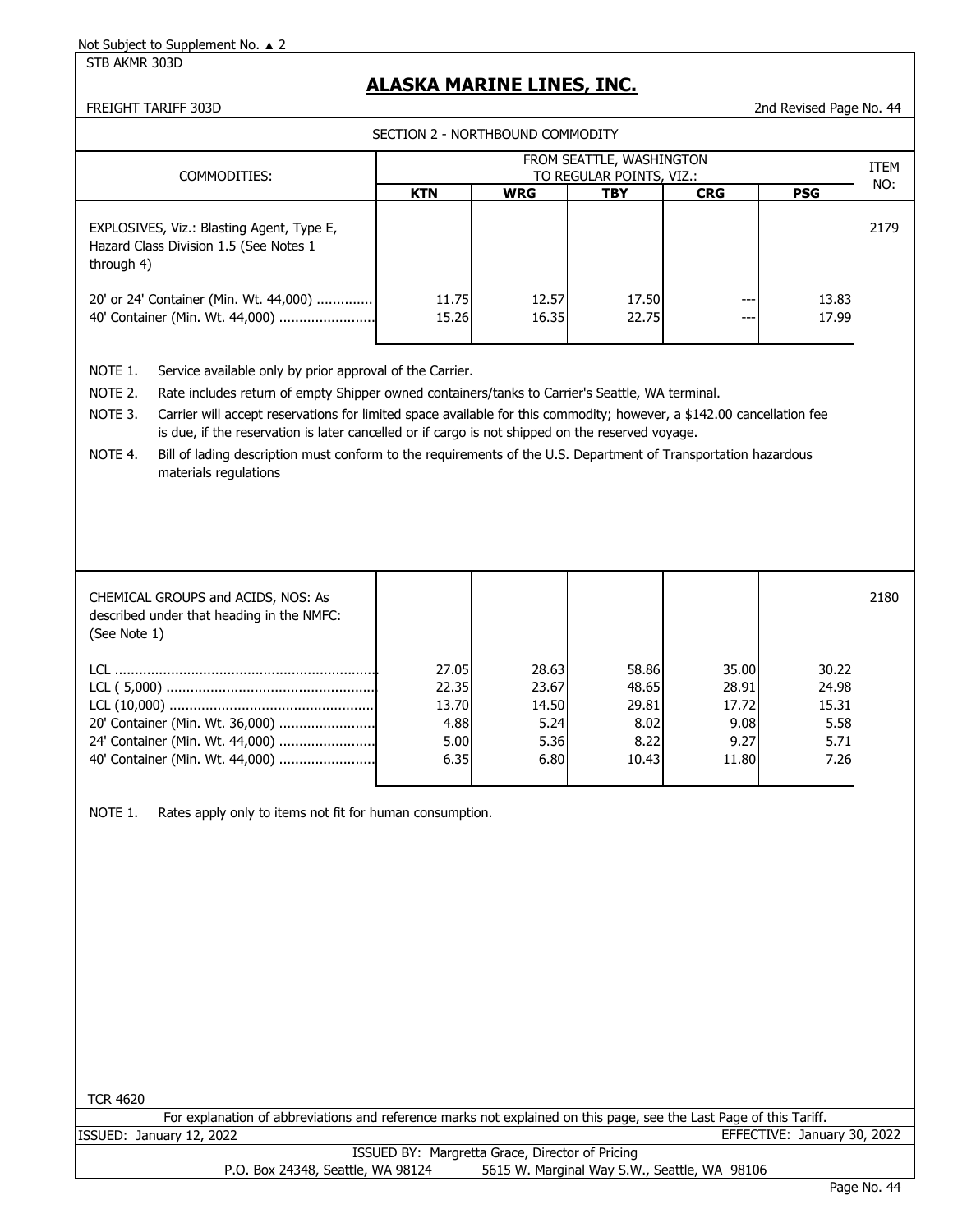## STB AKMR 303D

# **ALASKA MARINE LINES, INC.**

|                                                                                                                                                                                                                                                                                                                                                                                                                                                                                                                                                                                                                                                                                                                                                                                                                                                                                                                                                            | SECTION 2 - NORTHBOUND COMMODITY                                        |                                                                                                                  |                                           |                                              |                                         |      |
|------------------------------------------------------------------------------------------------------------------------------------------------------------------------------------------------------------------------------------------------------------------------------------------------------------------------------------------------------------------------------------------------------------------------------------------------------------------------------------------------------------------------------------------------------------------------------------------------------------------------------------------------------------------------------------------------------------------------------------------------------------------------------------------------------------------------------------------------------------------------------------------------------------------------------------------------------------|-------------------------------------------------------------------------|------------------------------------------------------------------------------------------------------------------|-------------------------------------------|----------------------------------------------|-----------------------------------------|------|
|                                                                                                                                                                                                                                                                                                                                                                                                                                                                                                                                                                                                                                                                                                                                                                                                                                                                                                                                                            |                                                                         |                                                                                                                  | FROM SEATTLE, WASHINGTON                  |                                              |                                         | ITEM |
| COMMODITIES:                                                                                                                                                                                                                                                                                                                                                                                                                                                                                                                                                                                                                                                                                                                                                                                                                                                                                                                                               | <b>KTN</b>                                                              | <b>WRG</b>                                                                                                       | TO REGULAR POINTS, VIZ.:<br><b>TBY</b>    | <b>CRG</b>                                   | <b>PSG</b>                              | NO:  |
| CHEMICALS and OTHER ARTICLES, Viz.:<br>(See below) (See Notes 1 through 4)<br>20' Container (Min. Wt. 30,000)<br>24' Container (Min. Wt. 36,000)                                                                                                                                                                                                                                                                                                                                                                                                                                                                                                                                                                                                                                                                                                                                                                                                           | 21.86<br>18.61<br>17.50<br>7.18<br>7.25                                 | 23.14<br>19.71<br>18.53<br>7.68<br>7.78                                                                          | 47.57<br>40.49<br>38.09<br>11.79<br>11.91 | 28.29<br>24.07<br>22.65<br>13.33<br>13.47    | 24.42<br>20.78<br>19.57<br>8.20<br>8.29 | 2203 |
| 40' Container (Min. Wt. 44,000)<br>Viz.:<br>Anti-Freeze Alcohol (See Note 1)<br>Compounds, water absorption or<br>anti-icing, motor fuel, liquid<br><b>Gel Paks</b><br>Heat Tr natural or portland.<br>(See Note 4)<br><b>Inhibited Glycol</b><br>Methanol<br>NOTE 1.<br>Applies only on Isopropyl or Isopropanol Alcohol.<br>NOTE 2.<br>Applies only on proprietary anti-freeze or engine coolant preparations made from denatured ethyl alcohol,<br>methanol, ethylene glycol, propylene glycol, dispropylene glycol, diethylene glycol, hexylene glycol or tri-ethylene<br>glycol, with or without inhibitors.<br>NOTE 3.<br>Applies only on preparations containing alcohols or glycols, with or without inhibitors.<br>NOTE 4.<br>Applies only on proprietary heat transfer agents or media consisting of glycol either, ethylene glycol, propylene<br>glycol, diphenyl and di-phenyl oxide mixtures or o-dichlorobenzen, with or without inhibitors. | 6.98<br>Methyl Alcohol<br>Polymer<br>(See Note 3)<br>Triethylene Glycol | 7.48<br>Proprietary Anti-Freeze or Engine<br>Coolant Preparations (See Note 2)<br>Proprietary De-Icing Compounds | 11.47                                     | 12.96                                        | 7.96                                    |      |
| CIGARS, CIGARETTES, SNUFF or<br>MANUFACTURED TOBACCO, as described<br>under that heading in the NMFC.<br>20' Container (Min. Wt. 15,000)<br>24' Container (Min. Wt. 18,000)<br>40' Container (Min. Wt. 30,000)                                                                                                                                                                                                                                                                                                                                                                                                                                                                                                                                                                                                                                                                                                                                             | 42.29<br>25.74<br>26.82<br>21.44                                        | 44.76<br>27.58<br>28.73<br>22.97                                                                                 | 92.02<br>42.29<br>44.05<br>35.24          | 54.74<br>47.81<br>49.79<br>39.83             | 47.26<br>29.43<br>30.63<br>24.52        | 2210 |
| <b>TCR 4620</b><br>For explanation of abbreviations and reference marks not explained on this page, see the Last Page of this Tariff.                                                                                                                                                                                                                                                                                                                                                                                                                                                                                                                                                                                                                                                                                                                                                                                                                      |                                                                         |                                                                                                                  |                                           |                                              |                                         |      |
| ISSUED: January 12, 2022                                                                                                                                                                                                                                                                                                                                                                                                                                                                                                                                                                                                                                                                                                                                                                                                                                                                                                                                   |                                                                         |                                                                                                                  |                                           |                                              | EFFECTIVE: January 30, 2022             |      |
|                                                                                                                                                                                                                                                                                                                                                                                                                                                                                                                                                                                                                                                                                                                                                                                                                                                                                                                                                            | ISSUED BY: Margretta Grace, Director of Pricing                         |                                                                                                                  |                                           |                                              |                                         |      |
| P.O. Box 24348, Seattle, WA 98124                                                                                                                                                                                                                                                                                                                                                                                                                                                                                                                                                                                                                                                                                                                                                                                                                                                                                                                          |                                                                         |                                                                                                                  |                                           | 5615 W. Marginal Way S.W., Seattle, WA 98106 |                                         |      |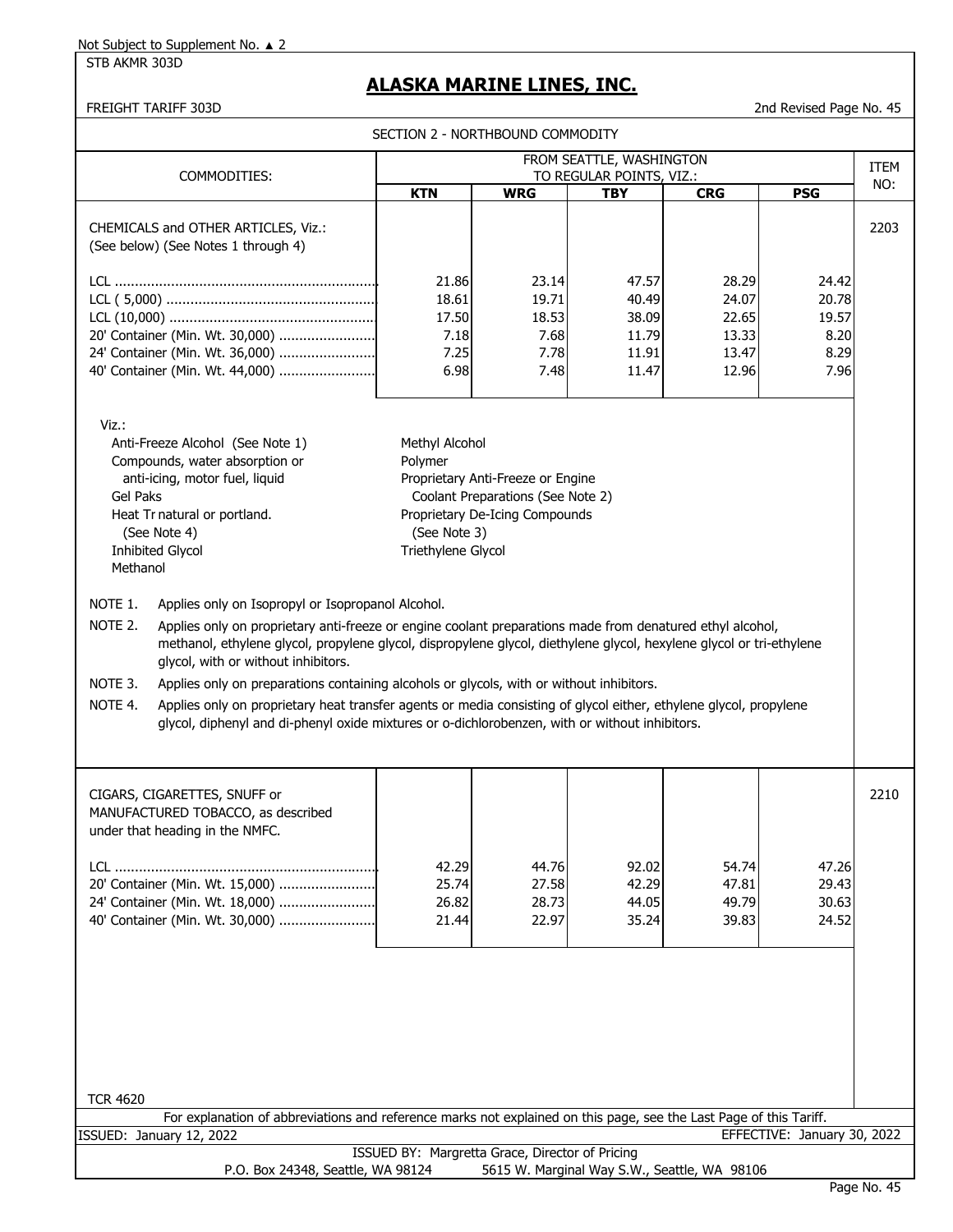#### STB AKMR 303D

# **ALASKA MARINE LINES, INC.**

|                               |                                                                                                                                                                                                                                                                                                                                                                                                                                                                                                                                                 |                                                    | SECTION 2 - NORTHBOUND COMMODITY                   |                                                      |                                                      |                                                    |      |
|-------------------------------|-------------------------------------------------------------------------------------------------------------------------------------------------------------------------------------------------------------------------------------------------------------------------------------------------------------------------------------------------------------------------------------------------------------------------------------------------------------------------------------------------------------------------------------------------|----------------------------------------------------|----------------------------------------------------|------------------------------------------------------|------------------------------------------------------|----------------------------------------------------|------|
|                               |                                                                                                                                                                                                                                                                                                                                                                                                                                                                                                                                                 |                                                    |                                                    | FROM SEATTLE, WASHINGTON                             |                                                      |                                                    | ITEM |
|                               | COMMODITIES:                                                                                                                                                                                                                                                                                                                                                                                                                                                                                                                                    | <b>KTN</b>                                         | <b>WRG</b>                                         | TO REGULAR POINTS, VIZ.:<br><b>TBY</b>               | <b>CRG</b>                                           | <b>PSG</b>                                         | NO:  |
|                               | CHEMICALS, De-Icing fluids, glycols, in bulk<br>tanks. (See notes 1 through 3)                                                                                                                                                                                                                                                                                                                                                                                                                                                                  |                                                    |                                                    |                                                      |                                                      |                                                    | 2240 |
|                               | 20' Bulk Tank (Min. Gallons 4,500)                                                                                                                                                                                                                                                                                                                                                                                                                                                                                                              | \$0.78                                             | \$0.88                                             | \$0.95                                               | \$1.46                                               | \$0.81                                             |      |
| NOTE 1.<br>NOTE 2.<br>NOTE 3. | Rate is in dollars and cents per U.S. gallon.<br>Consignee must remove all contents at destination prior to return to the Carrier. When Carrier is required to<br>remove and dispose of residue, all costs of such services will be to the account of the consignee.<br>EXCEPTION TO AKMR 100, SERIES, ITEM 510: Demurrage of bulk container will begin when bulk container is not<br>released in time to be returned to Seattle, WA on the voyage following its arrival. Demurrage charges will be as<br>listed in AKMR 100, series, Item 501. |                                                    |                                                    |                                                      |                                                      |                                                    |      |
| Notes 1 through 7)            | CONTAINER, SHIPPER OWNED, Viz.: Freight,<br>SU, not to exceed 8'6" wide, empty. (See                                                                                                                                                                                                                                                                                                                                                                                                                                                            |                                                    |                                                    |                                                      |                                                      |                                                    | 2244 |
|                               | 20' Container With or Without Fork Pockets<br>24' Container With or Without Fork Pockets<br>40' Container With or Without Fork Pockets<br>53' Container With or Without Fork Pockets                                                                                                                                                                                                                                                                                                                                                            | \$639.00<br>\$1,082.00<br>\$1,082.00<br>\$1,437.00 | \$686.00<br>\$1,159.00<br>\$1,159.00<br>\$1,540.00 | \$1,052.00<br>\$1,776.00<br>\$1,776.00<br>\$2,360.00 | \$1,188.00<br>\$2,008.00<br>\$2,008.00<br>\$2,668.00 | \$730.00<br>\$1,237.00<br>\$1,237.00<br>\$1,642.00 |      |
| NOTE 1.                       | Rates are in dollars per container.                                                                                                                                                                                                                                                                                                                                                                                                                                                                                                             |                                                    |                                                    |                                                      |                                                      |                                                    |      |
| NOTE 2.                       | Rates do not include pickup or delivery.                                                                                                                                                                                                                                                                                                                                                                                                                                                                                                        |                                                    |                                                    |                                                      |                                                      |                                                    |      |
| NOTE 3.                       | Carrier reserves right to load empty container with cargo of Carrier's choice. Rates named in this item shall apply<br>whether or not Carrier loads container with cargo or transports container empty.                                                                                                                                                                                                                                                                                                                                         |                                                    |                                                    |                                                      |                                                      |                                                    |      |
| NOTE 4.                       | Containers must be wind and water tight, structurally sound, and compatible with Carrier's operations.                                                                                                                                                                                                                                                                                                                                                                                                                                          |                                                    |                                                    |                                                      |                                                      |                                                    |      |
| NOTE 5.                       | Rates do not apply to modified containers or containers incompatible with Carrier's operations.                                                                                                                                                                                                                                                                                                                                                                                                                                                 |                                                    |                                                    |                                                      |                                                      |                                                    |      |
| NOTE 6.                       | Rates do not apply to wheeled trailers.                                                                                                                                                                                                                                                                                                                                                                                                                                                                                                         |                                                    |                                                    |                                                      |                                                      |                                                    |      |
| NOTE 7.                       | Transportation of equipment moving subject to this item, whether empty or loaded, shall be at the sole discretion<br>and convenience of the Carrier. Neither reservation of vessel space nor acceptance of equipment is a guarantee<br>that it will move on a specific sailing.                                                                                                                                                                                                                                                                 |                                                    |                                                    |                                                      |                                                      |                                                    |      |
|                               |                                                                                                                                                                                                                                                                                                                                                                                                                                                                                                                                                 |                                                    |                                                    |                                                      |                                                      |                                                    |      |
|                               |                                                                                                                                                                                                                                                                                                                                                                                                                                                                                                                                                 |                                                    |                                                    |                                                      |                                                      |                                                    |      |
| <b>TCR 4620</b>               | For explanation of abbreviations and reference marks not explained on this page, see the Last Page of this Tariff.                                                                                                                                                                                                                                                                                                                                                                                                                              |                                                    |                                                    |                                                      |                                                      |                                                    |      |
|                               | ISSUED: January 12, 2022                                                                                                                                                                                                                                                                                                                                                                                                                                                                                                                        |                                                    |                                                    |                                                      |                                                      | EFFECTIVE: January 30, 2022                        |      |
|                               | P.O. Box 24348, Seattle, WA 98124                                                                                                                                                                                                                                                                                                                                                                                                                                                                                                               |                                                    | ISSUED BY: Margretta Grace, Director of Pricing    | 5615 W. Marginal Way S.W., Seattle, WA 98106         |                                                      |                                                    |      |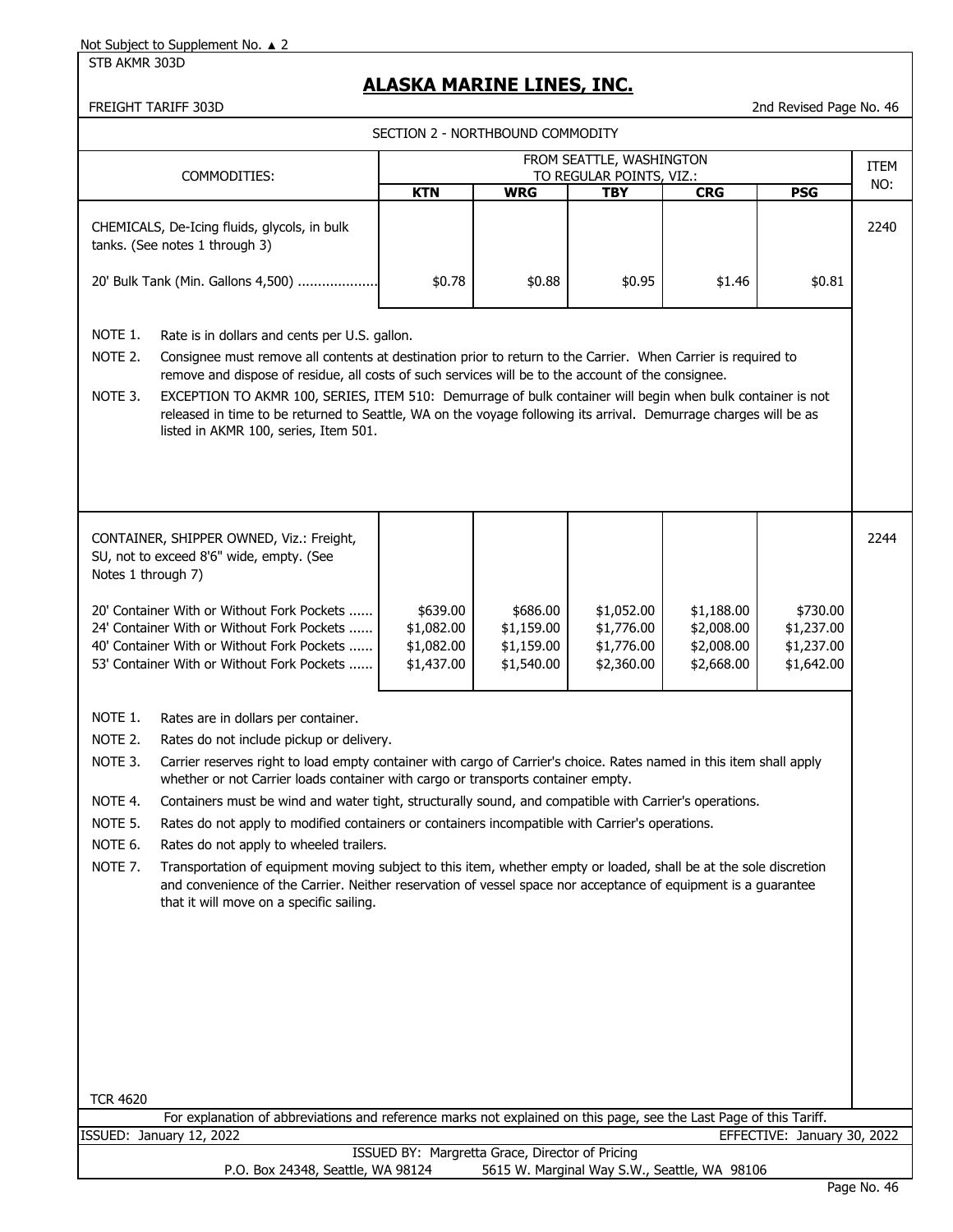STB AKMR 303D

# **ALASKA MARINE LINES, INC.**

## FREIGHT TARIFF 303D 2nd Revised Page No. 47

SECTION 2 - NORTHROUND COMMODITY

| SECTION 2 - NORTHBOUND COMMODITY                                                                                                                                                                                                                                                                                                                                                                                                                                                                                                                                                                                                                                                                                                                                 |                                                                                                                               |                                                                                                                               |                                                                                                                                     |                                                                                                                                     |                                                                                                                               |               |
|------------------------------------------------------------------------------------------------------------------------------------------------------------------------------------------------------------------------------------------------------------------------------------------------------------------------------------------------------------------------------------------------------------------------------------------------------------------------------------------------------------------------------------------------------------------------------------------------------------------------------------------------------------------------------------------------------------------------------------------------------------------|-------------------------------------------------------------------------------------------------------------------------------|-------------------------------------------------------------------------------------------------------------------------------|-------------------------------------------------------------------------------------------------------------------------------------|-------------------------------------------------------------------------------------------------------------------------------------|-------------------------------------------------------------------------------------------------------------------------------|---------------|
| COMMODITIES:                                                                                                                                                                                                                                                                                                                                                                                                                                                                                                                                                                                                                                                                                                                                                     |                                                                                                                               |                                                                                                                               | FROM SEATTLE, WASHINGTON<br>TO REGULAR POINTS, VIZ.:                                                                                |                                                                                                                                     |                                                                                                                               | ITEM          |
|                                                                                                                                                                                                                                                                                                                                                                                                                                                                                                                                                                                                                                                                                                                                                                  | <b>KTN</b>                                                                                                                    | <b>WRG</b>                                                                                                                    | <b>TBY</b>                                                                                                                          | <b>CRG</b>                                                                                                                          | <b>PSG</b>                                                                                                                    | NO:           |
| CONTAINER, REFUSE, SALVAGE or WASTE,<br>Conveying or Dumping Type, iron or steel, for<br>use with joists or lift trucks, with or without<br>casters, nested or not nested.<br>20' Container (Min. Wt. 5,000)<br>20' Container (Min. Wt. 10,000)<br>24' Container (Min. Wt. 6,000)<br>24' Container (Min. Wt. 12,000)<br>40' Container (Min. Wt. 10,000)<br>40' Container (Min. Wt. 20,000)<br>53' Container (Min. Wt. 14,000)<br>53' Container (Min. Wt. 26,000)                                                                                                                                                                                                                                                                                                 | 48.69<br>39.65<br>22.43<br>41.31<br>23.35<br>33.05<br>18.68<br>29.96<br>18.26                                                 | 51.55<br>42.49<br>24.02<br>44.26<br>25.02<br>35.40<br>20.02<br>32.11<br>19.56                                                 | 105.98<br>65.13<br>36.83<br>67.86<br>38.36<br>54.29<br>30.67<br>49.25<br>29.97                                                      | 63.01<br>73.64<br>41.64<br>76.71<br>43.36<br>61.37<br>34.70<br>55.66<br>33.88                                                       | 54.42<br>45.32<br>25.61<br>47.21<br>26.68<br>37.77<br>21.35<br>34.26<br>20.84                                                 | 2250          |
| COVERINGS, Floor as described in: Items<br>70500 through 71020 and 188210 of the<br>NMFC, and related articles.<br>20' Container (Min. Wt. 6,000)<br>20' Container (Min. Wt. 12,000)<br>20' Container (Min. Wt. 24,000)<br>20' Container (Min. Wt. 32,000)<br>24' Container (Min. Wt. 8,000)<br>24' Container (Min. Wt. 16,000)<br>24' Container (Min. Wt. 32,000)<br>24' Container (Min. Wt. 40,000)<br>40' Container (Min. Wt. 12,000)<br>40' Container (Min. Wt. 24,000)<br>40' Container (Min. Wt. 44,000)<br>53' Container (Min. Wt. 16,000)<br>53' Container (Min. Wt. 32,000)<br>53' Container (Min. Wt. 52,000)<br><b>TCR 4620</b><br>For explanation of abbreviations and reference marks not explained on this page, see the Last Page of this Tariff. | 31.44<br>29.85<br>15.52<br>8.27<br>6.53<br>27.97<br>14.55<br>7.74<br>6.53<br>24.87<br>12.92<br>7.51<br>25.57<br>12.30<br>8.09 | 33.27<br>31.96<br>16.64<br>8.86<br>6.99<br>29.96<br>15.58<br>8.30<br>6.99<br>26.63<br>13.84<br>8.04<br>27.41<br>13.18<br>8.64 | 68.42<br>49.03<br>25.50<br>13.58<br>10.72<br>45.95<br>23.92<br>12.73<br>10.72<br>40.84<br>21.24<br>12.35<br>42.01<br>20.23<br>13.26 | 40.69<br>55.42<br>28.82<br>15.34<br>12.11<br>51.94<br>27.02<br>14.39<br>12.11<br>46.19<br>24.00<br>13.94<br>47.51<br>22.87<br>15.00 | 35.14<br>34.10<br>17.73<br>9.44<br>7.45<br>31.95<br>16.64<br>8.86<br>7.45<br>28.40<br>14.78<br>8.58<br>29.23<br>14.07<br>9.22 | 2266          |
| ISSUED: January 12, 2022                                                                                                                                                                                                                                                                                                                                                                                                                                                                                                                                                                                                                                                                                                                                         |                                                                                                                               |                                                                                                                               |                                                                                                                                     |                                                                                                                                     | EFFECTIVE: January 30, 2022                                                                                                   |               |
| P.O. Box 24348, Seattle, WA 98124                                                                                                                                                                                                                                                                                                                                                                                                                                                                                                                                                                                                                                                                                                                                | ISSUED BY: Margretta Grace, Director of Pricing                                                                               |                                                                                                                               |                                                                                                                                     | 5615 W. Marginal Way S.W., Seattle, WA 98106                                                                                        |                                                                                                                               | Dage No. $47$ |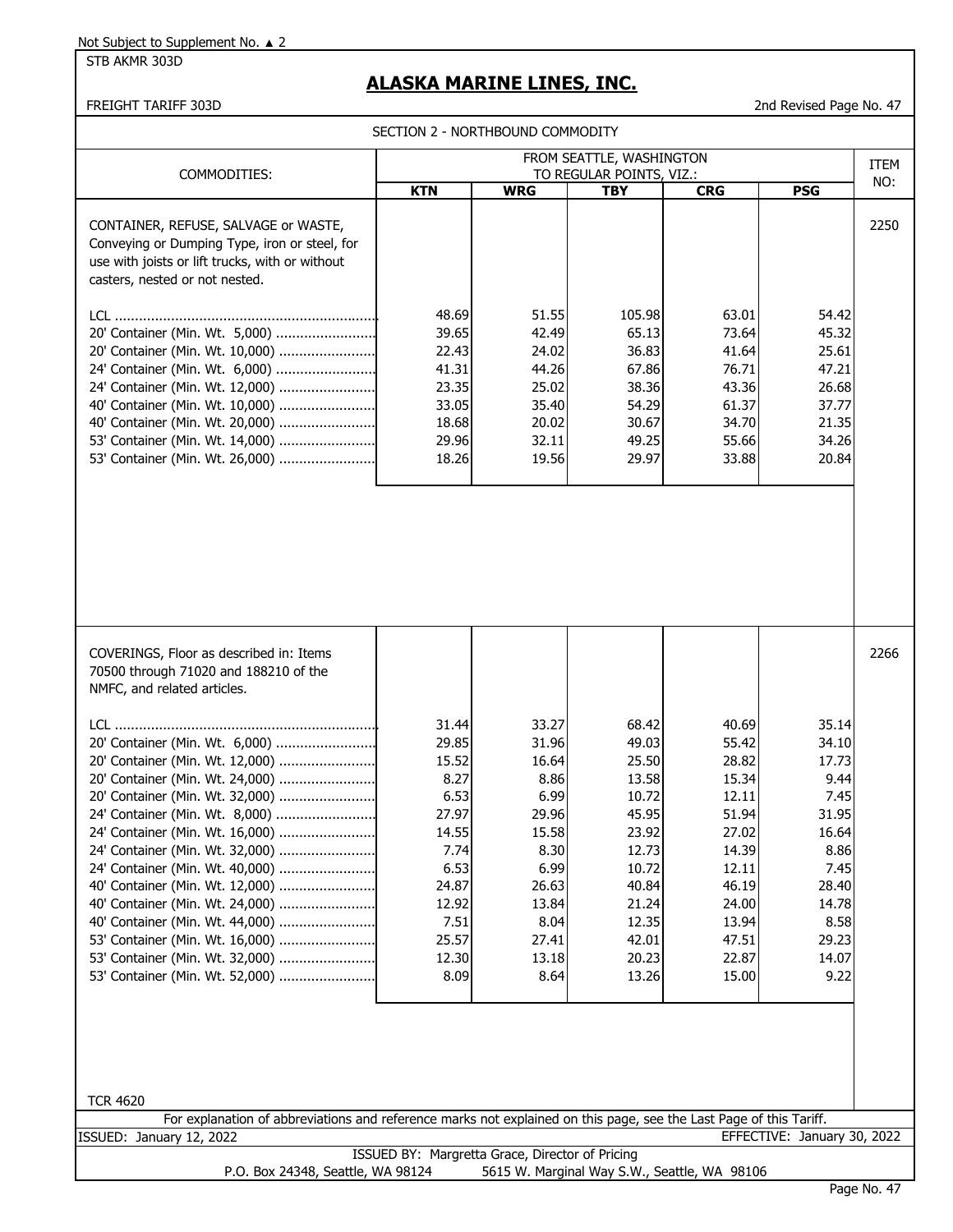STB AKMR 303D

# **ALASKA MARINE LINES, INC.**

| SECTION 2 - NORTHBOUND COMMODITY                                                                                                                                                                                                                                                                                                                                                                                                                                                                                                                                                                                                                                                                                                                                                                          |                                                 |                                                |                                                |                                                |                                                |             |  |
|-----------------------------------------------------------------------------------------------------------------------------------------------------------------------------------------------------------------------------------------------------------------------------------------------------------------------------------------------------------------------------------------------------------------------------------------------------------------------------------------------------------------------------------------------------------------------------------------------------------------------------------------------------------------------------------------------------------------------------------------------------------------------------------------------------------|-------------------------------------------------|------------------------------------------------|------------------------------------------------|------------------------------------------------|------------------------------------------------|-------------|--|
|                                                                                                                                                                                                                                                                                                                                                                                                                                                                                                                                                                                                                                                                                                                                                                                                           |                                                 |                                                | FROM SEATTLE, WASHINGTON                       |                                                |                                                | <b>ITEM</b> |  |
| COMMODITIES:                                                                                                                                                                                                                                                                                                                                                                                                                                                                                                                                                                                                                                                                                                                                                                                              | <b>KTN</b>                                      | <b>WRG</b>                                     | TO REGULAR POINTS, VIZ.:<br><b>TBY</b>         | <b>CRG</b>                                     | <b>PSG</b>                                     | NO:         |  |
| CRAB POTS, SU, Nested or KD (See Notes 1<br>through 5)                                                                                                                                                                                                                                                                                                                                                                                                                                                                                                                                                                                                                                                                                                                                                    |                                                 |                                                |                                                |                                                |                                                | 2270        |  |
| 20' Container (Min. Cube 1,000)<br>24' Container (Min. Cube 1,200)<br>40' Container (Min. Cube 2,200)<br>53' Container (Min. Cube 2,800)                                                                                                                                                                                                                                                                                                                                                                                                                                                                                                                                                                                                                                                                  | \$3.05<br>\$1.81<br>\$1.63<br>\$1.28<br>\$1.19  | \$3.25<br>\$1.94<br>\$1.76<br>\$1.37<br>\$1.28 | \$6.64<br>\$2.99<br>\$2.70<br>\$2.10<br>\$1.96 | \$3.95<br>\$3.36<br>\$3.06<br>\$2.37<br>\$2.21 | \$3.42<br>\$2.06<br>\$1.89<br>\$1.46<br>\$1.35 |             |  |
| NOTE 1.<br>Rates are in dollars and cents per cubic foot.<br>NOTE 2.<br>Rates apply between Carrier's terminals only.<br>NOTE 3.<br>Item 882 does not apply.<br>NOTE 4.<br>Item 568 does not apply.<br>NOTE 5.<br>Reference AKMR 100, series, Item 959 for transloading charges.                                                                                                                                                                                                                                                                                                                                                                                                                                                                                                                          |                                                 |                                                |                                                |                                                |                                                |             |  |
| DEPARTMENT STORE MERCHANDISE, Viz.:<br>Mixed Shipments of commodities as listed in<br>AKMR 100, series, Items 1013, 2401, 2623, &<br>2630 of this Tariff. (See Notes 1 through 5.)                                                                                                                                                                                                                                                                                                                                                                                                                                                                                                                                                                                                                        |                                                 |                                                |                                                |                                                |                                                | 2285        |  |
| 20' Container (Min. Wt. 16,000)<br>24' Container (Min. Wt. 18,000)<br>40' Container (Min. Wt. 38,000)<br>53' Container (Min. Wt. 50,000)                                                                                                                                                                                                                                                                                                                                                                                                                                                                                                                                                                                                                                                                  | 12.13<br>13.46<br>8.51<br>8.21                  | 13.00<br>14.43<br>9.11<br>8.80                 | 19.92<br>22.12<br>13.98<br>13.49               | 22.51<br>25.01<br>15.79<br>15.25               | 13.84<br>15.40<br>9.73<br>9.40                 |             |  |
| NOTE 1.<br>Rates apply to shipper load and consignee unload closed containers only.<br>NOTE 2.<br>EXCEPTION TO ITEM 645: Weight mixing or averaging to offset deficit weights is not allowed.<br>NOTE 3.<br>Bookings and Bills of Lading must make reference to "Department Store Merchandise, Item 2285".<br>NOTE 4.<br>All bills of lading must show a detailed description of the commodities in the shipment.<br>NOTE 5.<br>When articles, moving at the volume rate in Item 2401, are mixed in containerloads with articles described in Item<br>1013, the containerload minimum weight from this Item shall apply. In addition, when separate weights are not<br>provided, the Carrier shall distribute weight, for billing purposes, based on the pallet count of each article.<br><b>TCR 4620</b> |                                                 |                                                |                                                |                                                |                                                |             |  |
| For explanation of abbreviations and reference marks not explained on this page, see the Last Page of this Tariff.<br>ISSUED: January 12, 2022                                                                                                                                                                                                                                                                                                                                                                                                                                                                                                                                                                                                                                                            |                                                 |                                                |                                                |                                                | EFFECTIVE: January 30, 2022                    |             |  |
|                                                                                                                                                                                                                                                                                                                                                                                                                                                                                                                                                                                                                                                                                                                                                                                                           | ISSUED BY: Margretta Grace, Director of Pricing |                                                |                                                |                                                |                                                |             |  |
| P.O. Box 24348, Seattle, WA 98124                                                                                                                                                                                                                                                                                                                                                                                                                                                                                                                                                                                                                                                                                                                                                                         |                                                 |                                                | 5615 W. Marginal Way S.W., Seattle, WA 98106   |                                                |                                                |             |  |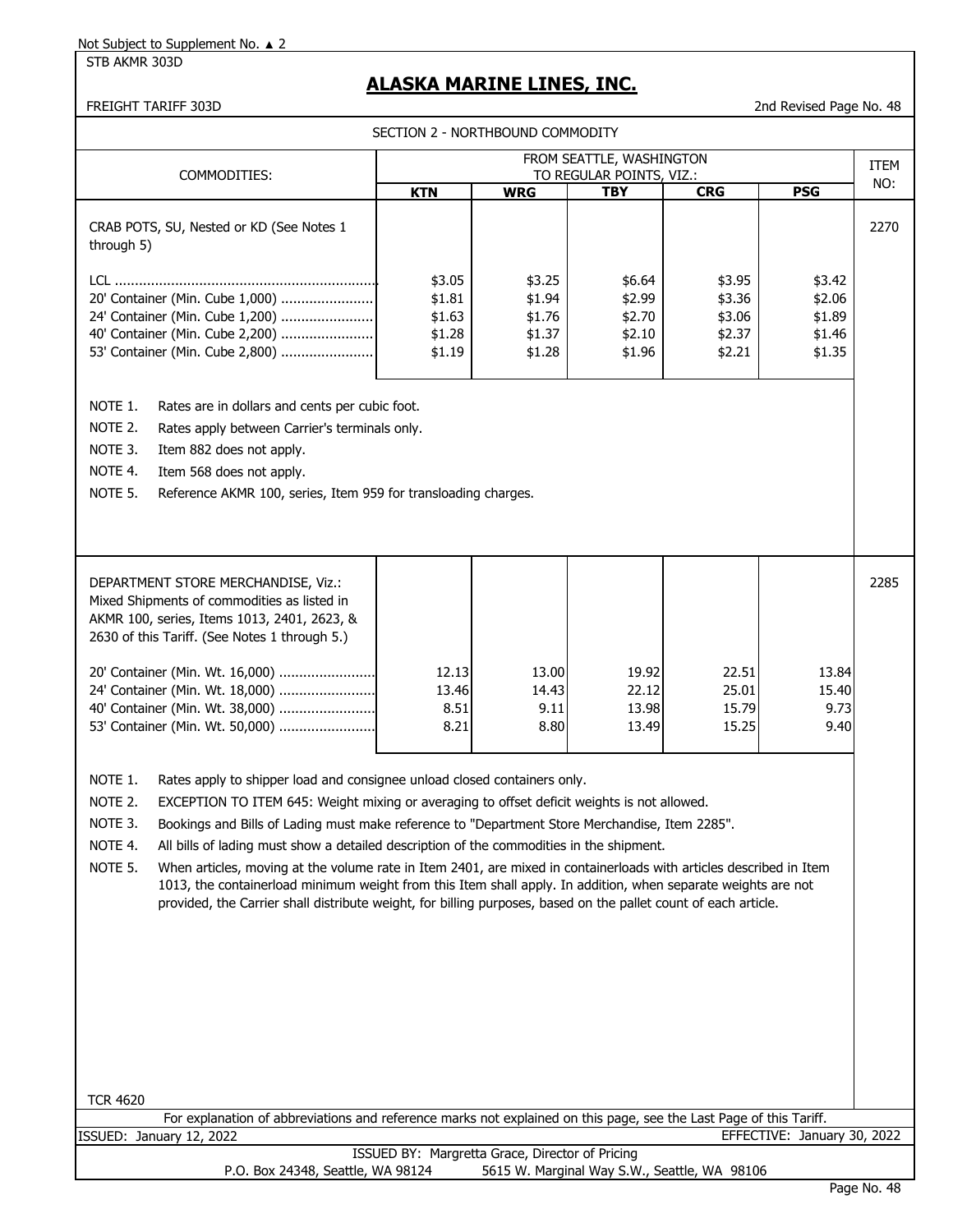STB AKMR 303D

## **ALASKA MARINE LINES, INC.**

#### FREIGHT TARIFF 303D 2nd Revised Page No. 49

SECTION 2 - NORTHBOUND COMMODITY

| COMMODITIES:                                                                                                          | FROM SEATTLE, WASHINGTON<br>TO REGULAR POINTS, VIZ.:<br><b>KTN</b><br><b>PSG</b><br><b>CRG</b><br><b>WRG</b><br><b>TBY</b> |                |                |                |                | ITEM<br>NO: |
|-----------------------------------------------------------------------------------------------------------------------|----------------------------------------------------------------------------------------------------------------------------|----------------|----------------|----------------|----------------|-------------|
| DEVICES, GAMBLING, VIZ.: Bingo Cards; Pull<br>Tabs; Printed Bingo Sheets; Pull Tab<br>Machinery. (See Note 1)<br>LCI. | 24.96<br>24.27                                                                                                             | 26.43<br>25.70 | 54.33<br>52.83 | 32.30<br>31.41 | 27.91<br>27.12 | 2290        |

NOTE 1. Shipper must certify on the bill of lading or shipping order that transportation of above items is not prohibited by law.

TCR 4620

|                          | For explanation of abbreviations and reference marks not explained on this page, see the Last Page of this Tariff. |  |  |                             |  |  |
|--------------------------|--------------------------------------------------------------------------------------------------------------------|--|--|-----------------------------|--|--|
| ISSUED: January 12, 2022 |                                                                                                                    |  |  | EFFECTIVE: January 30, 2022 |  |  |
|                          |                                                                                                                    |  |  |                             |  |  |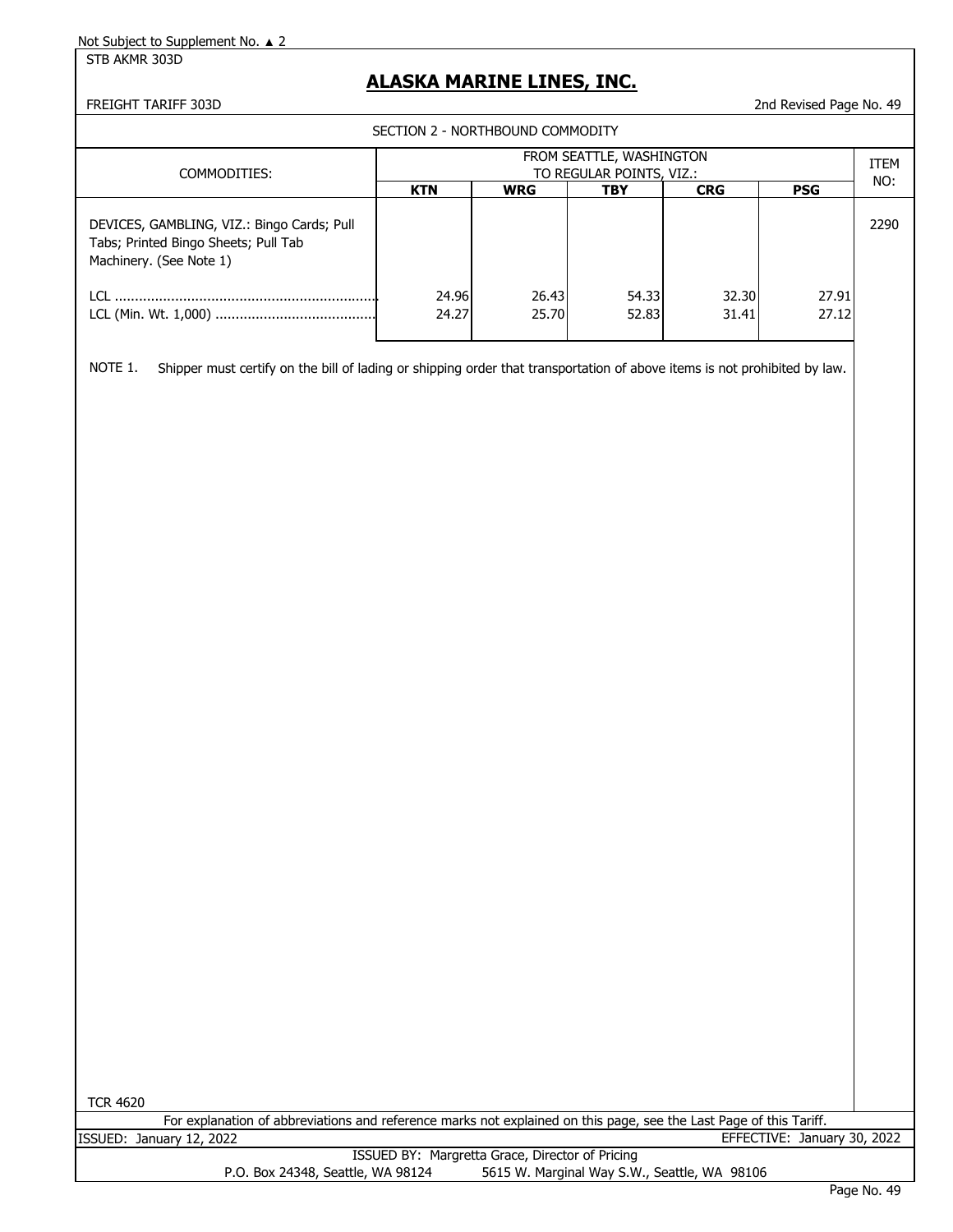STB AKMR 303D

## **ALASKA MARINE LINES, INC.**

FREIGHT TARIFF 303D 2nd Revised Page No. 50

| SECTION 2 - NORTHBOUND COMMODITY                                 |                                                      |            |            |            |            |      |
|------------------------------------------------------------------|------------------------------------------------------|------------|------------|------------|------------|------|
| COMMODITIES:                                                     | FROM SEATTLE, WASHINGTON<br>TO REGULAR POINTS, VIZ.: |            |            |            |            |      |
|                                                                  | <b>KTN</b>                                           | <b>WRG</b> | <b>TBY</b> | <b>CRG</b> | <b>PSG</b> | NO:  |
| ELECTRICAL EQUIPMENT, as described in Item<br>1015. (See Note 1) |                                                      |            |            |            |            | 2310 |
|                                                                  | 35.34                                                | 37.41      | 76.89      | 45.71      | 39.48      |      |
|                                                                  | 27.52                                                | 29.14      | 59.90      | 35.62      | 30.77      |      |
|                                                                  | 22.92                                                | 24.27      | 49.90      | 29.66      | 25.61      |      |
| 20' Container (Min. Wt. 12,000)                                  | 12.92                                                | 13.84      | 21.24      | 24.00      | 14.78      |      |
| 20' Container (Min. Wt. 24,000)                                  | 8.27                                                 | 8.86       | 13.59      | 15.36      | 9.45       |      |
| 20' Container (Min. Wt. 32,000)                                  | 7.13                                                 | 7.65       | 11.73      | 13.26      | 8.16       |      |
| 24' Container (Min. Wt. 16,000)                                  | 12.13                                                | 13.00      | 19.92      | 22.51      | 13.84      |      |
| 24' Container (Min. Wt. 32,000)                                  | 7.74                                                 | 8.30       | 12.73      | 14.39      | 8.86       |      |
| 24' Container (Min. Wt. 40,000)                                  | 7.13                                                 | 7.65       | 11.73      | 13.26      | 8.16       |      |
| 40' Container (Min. Wt. 24,000)                                  | 12.07                                                | 12.92      | 19.82      | 22.41      | 13.79      |      |
| 40' Container (Min. Wt. 44,000)                                  | 7.52                                                 | 8.06       | 12.36      | 13.95      | 8.58       |      |
| 53' Container (Min. Wt. 32,000)                                  | 11.70                                                | 12.53      | 19.22      | 21.73      | 13.37      |      |
| 53' Container (Min. Wt. 52,000)                                  | 7.86                                                 | 8.43       | 12.90      | 14.59      | 8.97       |      |

(1) Subject to minimum charge of 9 pounds per cubic foot.

NOTE 1. Related articles, not specifically named, but not exceeding five (5%) percent of the billed weight of the shipment may be included with the mixed shipment with articles described in Item 1015. Weights of such articles exceeding five (5%) percent will be rated as a separate shipment.

| ELECTRICAL LIGHT FIXTURES GROUP, Viz.:<br>Electrical Connector Boxes; Electrical Lamps;<br>Electrical Light Fixtures; Electrical Lighting<br>Poles and Standards, other than wooden;<br>Electrical Lighting Transformers, not exceeding<br>25 pounds each. |                                                    |                                                    |                                                    |                                                    |                                                    | 2332 |
|------------------------------------------------------------------------------------------------------------------------------------------------------------------------------------------------------------------------------------------------------------|----------------------------------------------------|----------------------------------------------------|----------------------------------------------------|----------------------------------------------------|----------------------------------------------------|------|
| 24' Container (Min. Wt. 12,000)<br>53' Container (Min. Wt. 26,000)                                                                                                                                                                                         | 34.28<br>26.89<br>18.09<br>18.31<br>13.99<br>14.97 | 36.28<br>28.48<br>19.40<br>19.62<br>14.99<br>16.03 | 74.60<br>58.53<br>29.74<br>30.10<br>22.96<br>24.59 | 44.36<br>34.80<br>33.61<br>34.03<br>25.97<br>27.78 | 38.31<br>30.06<br>20.69<br>20.94<br>15.99<br>17.10 |      |
|                                                                                                                                                                                                                                                            |                                                    |                                                    |                                                    |                                                    |                                                    |      |

(1) Subject to minimum charge of 9 pounds per cubic foot.

TCR 4620

|                                                 |                          | For explanation of abbreviations and reference marks not explained on this page, see the Last Page of this Tariff. |                                              |  |  |                             |  |
|-------------------------------------------------|--------------------------|--------------------------------------------------------------------------------------------------------------------|----------------------------------------------|--|--|-----------------------------|--|
|                                                 | ISSUED: January 12, 2022 |                                                                                                                    |                                              |  |  | EFFECTIVE: January 30, 2022 |  |
| ISSUED BY: Margretta Grace, Director of Pricing |                          |                                                                                                                    |                                              |  |  |                             |  |
|                                                 |                          | P.O. Box 24348, Seattle, WA 98124                                                                                  | 5615 W. Marginal Way S.W., Seattle, WA 98106 |  |  |                             |  |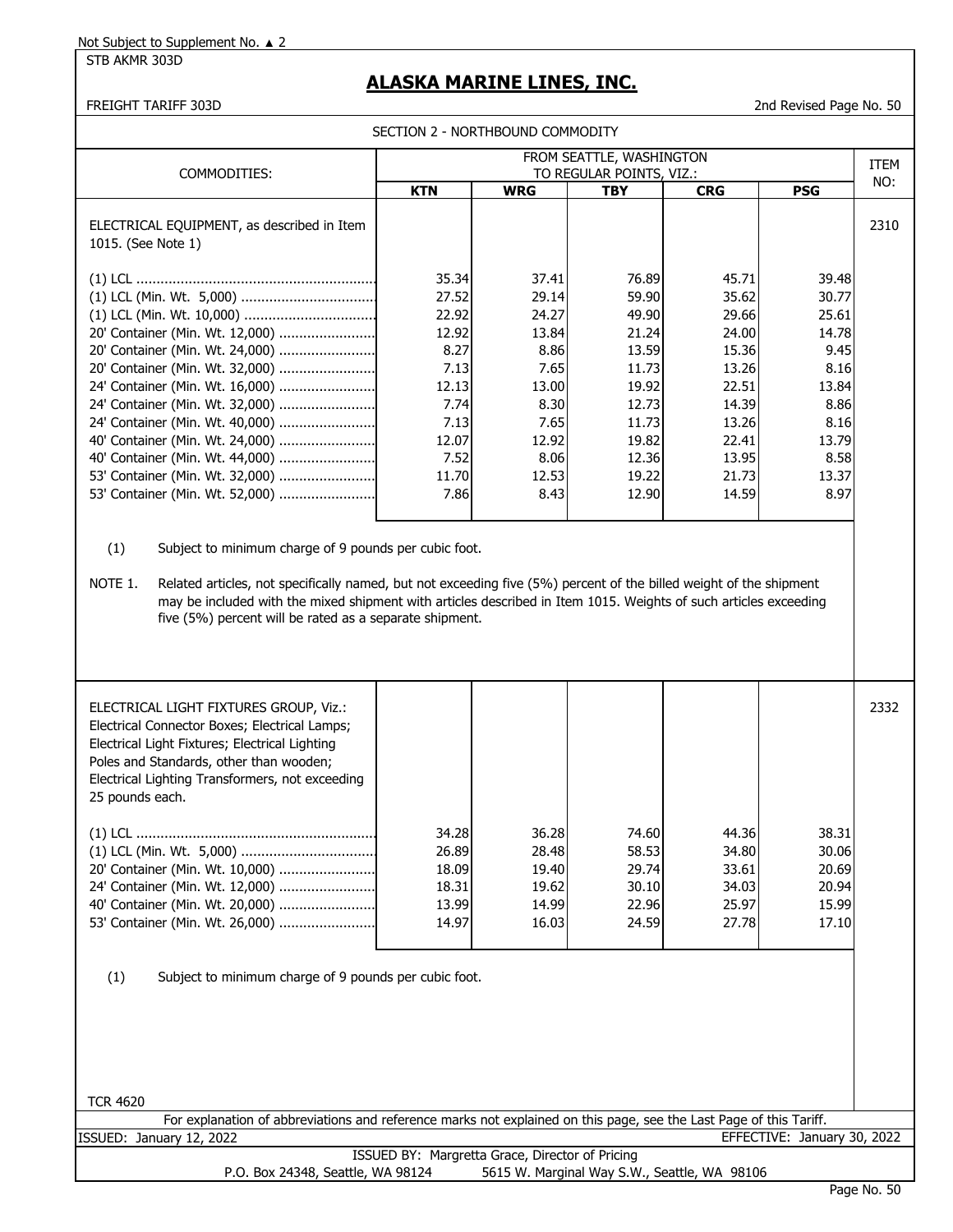STB AKMR 303D

## **ALASKA MARINE LINES, INC.**

FREIGHT TARIFF 303D 2nd Revised Page No. 51

SECTION 2 - NORTHBOUND COMMODITY

| FROM SEATTLE, WASHINGTON                                                                                                                                                                                                                                                                                                                                   |                                                                                                             |                                                                                                             |                                                                                                                   |                                                                                                                   |                                                                                                             | ITEM |
|------------------------------------------------------------------------------------------------------------------------------------------------------------------------------------------------------------------------------------------------------------------------------------------------------------------------------------------------------------|-------------------------------------------------------------------------------------------------------------|-------------------------------------------------------------------------------------------------------------|-------------------------------------------------------------------------------------------------------------------|-------------------------------------------------------------------------------------------------------------------|-------------------------------------------------------------------------------------------------------------|------|
| COMMODITIES:                                                                                                                                                                                                                                                                                                                                               |                                                                                                             |                                                                                                             | TO REGULAR POINTS, VIZ.:                                                                                          |                                                                                                                   |                                                                                                             | NO:  |
|                                                                                                                                                                                                                                                                                                                                                            | <b>KTN</b>                                                                                                  | <b>WRG</b>                                                                                                  | <b>TBY</b>                                                                                                        | <b>CRG</b>                                                                                                        | <b>PSG</b>                                                                                                  |      |
| ELECTRICAL EQUIPMENT, Wire, electrical,<br>brass, aluminum or copper, plain, covered or<br>insulated. Transmission cable, copper clad<br>wire, Cable, electric as listed in Items 61150,<br>61160, and 61170 of the NMFC.                                                                                                                                  |                                                                                                             |                                                                                                             |                                                                                                                   |                                                                                                                   |                                                                                                             | 2340 |
| 20' Container (Min. Wt. 12,000)<br>20' Container (Min. Wt. 24,000)<br>20' Container (Min. Wt. 32,000)<br>24' Container (Min. Wt. 16,000)<br>24' Container (Min. Wt. 32,000)<br>24' Container (Min. Wt. 40,000)<br>40' Container (Min. Wt. 24,000)<br>40' Container (Min. Wt. 44,000)<br>53' Container (Min. Wt. 32,000)<br>53' Container (Min. Wt. 52,000) | 35.34<br>27.52<br>22.92<br>15.80<br>8.27<br>7.13<br>12.13<br>7.74<br>7.13<br>11.64<br>7.52<br>12.59<br>8.09 | 37.41<br>29.14<br>24.27<br>16.95<br>8.86<br>7.65<br>13.00<br>8.30<br>7.65<br>12.48<br>8.06<br>13.50<br>8.65 | 76.89<br>59.90<br>49.90<br>25.96<br>13.59<br>11.73<br>19.92<br>12.73<br>11.73<br>19.14<br>12.36<br>20.70<br>13.27 | 45.71<br>35.62<br>29.66<br>29.34<br>15.36<br>13.26<br>22.51<br>14.39<br>13.26<br>21.63<br>13.95<br>23.40<br>15.01 | 39.48<br>30.77<br>25.61<br>18.06<br>9.45<br>8.16<br>13.84<br>8.86<br>8.16<br>13.33<br>8.58<br>14.40<br>9.23 |      |
| FEED, FISH, or BAIT, Dry in Bags or Packages.<br>(See Notes 1 through 2)                                                                                                                                                                                                                                                                                   |                                                                                                             |                                                                                                             |                                                                                                                   |                                                                                                                   |                                                                                                             | 2348 |
| 20' Container (Min. Wt. 20,000)<br>20' Container (Min. Wt. 30,000)<br>24' Container (Min. Wt. 28,000)<br>24' Container (Min. Wt. 42,000)<br>40' Container (Min. Wt. 40,000)<br>53' Container (Min. Wt. 56,000)                                                                                                                                             | 21.08<br>6.07<br>5.27<br>6.07<br>5.27<br>5.91<br>5.37                                                       | 22.31<br>6.51<br>5.66<br>6.51<br>5.66<br>6.34<br>5.76                                                       | 45.89<br>9.71<br>8.45<br>9.71<br>8.45<br>9.46<br>8.58                                                             | 27.29<br>11.19<br>9.43<br>10.76<br>9.15<br>10.35<br>9.22                                                          | 22.70<br>6.92<br>6.02<br>6.92<br>6.02<br>7.01<br>6.36                                                       |      |
| NOTE 1.<br>Item 882 does not apply.<br>NOTE 2.<br>Rates named herein will not apply to articles requiring refrigeration or temperature control.                                                                                                                                                                                                            |                                                                                                             |                                                                                                             |                                                                                                                   |                                                                                                                   |                                                                                                             |      |
| <b>TCR 4620</b>                                                                                                                                                                                                                                                                                                                                            |                                                                                                             |                                                                                                             |                                                                                                                   |                                                                                                                   |                                                                                                             |      |
| For explanation of abbreviations and reference marks not explained on this page, see the Last Page of this Tariff.                                                                                                                                                                                                                                         |                                                                                                             |                                                                                                             |                                                                                                                   |                                                                                                                   |                                                                                                             |      |
| ISSUED: January 12, 2022                                                                                                                                                                                                                                                                                                                                   |                                                                                                             |                                                                                                             |                                                                                                                   |                                                                                                                   | EFFECTIVE: January 30, 2022                                                                                 |      |
|                                                                                                                                                                                                                                                                                                                                                            |                                                                                                             |                                                                                                             |                                                                                                                   |                                                                                                                   |                                                                                                             |      |
| ISSUED BY: Margretta Grace, Director of Pricing<br>5615 W. Marginal Way S.W., Seattle, WA 98106<br>P.O. Box 24348, Seattle, WA 98124                                                                                                                                                                                                                       |                                                                                                             |                                                                                                             |                                                                                                                   |                                                                                                                   |                                                                                                             |      |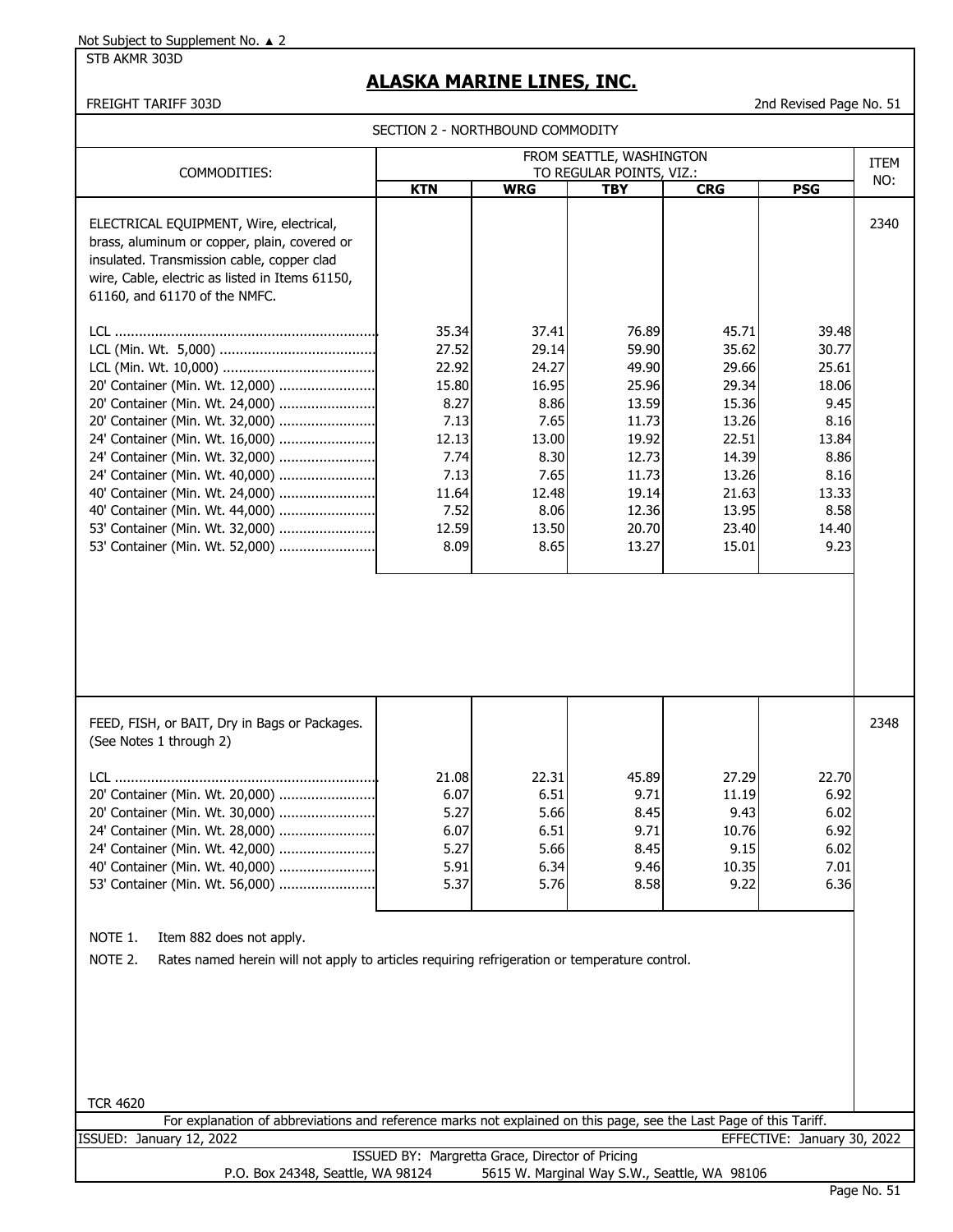STB AKMR 303D

## **ALASKA MARINE LINES, INC.**

FREIGHT TARIFF 303D 2nd Revised Page No. 52

|  | SECTION 2 - NORTHBOUND COMMODITY |  |
|--|----------------------------------|--|
|  |                                  |  |

| COMMODITIES:                                                          | FROM SEATTLE, WASHINGTON<br>TO REGULAR POINTS, VIZ.: |            |       |            |            |      |  |
|-----------------------------------------------------------------------|------------------------------------------------------|------------|-------|------------|------------|------|--|
|                                                                       | <b>KTN</b>                                           | <b>WRG</b> | TBY   | <b>CRG</b> | <b>PSG</b> | NO:  |  |
| FERTILIZERS and HORTICULTURAL ARTICLES,<br>as described in Item 1016. |                                                      |            |       |            |            | 2350 |  |
|                                                                       | 21.08                                                | 22.31      | 45.89 | 27.29      | 23.56      |      |  |
|                                                                       | 16.80                                                | 17.80      | 36.58 | 21.75      | 18.78      |      |  |
| 20' Container (Min. Wt. 10,000)                                       | 16.32                                                | 17.29      | 26.49 | 29.94      | 18.43      |      |  |
| 20' Container (Min. Wt. 20,000)                                       | 9.86                                                 | 10.56      | 16.20 | 18.31      | 11.27      |      |  |
| 20' Container (Min. Wt. 30,000)                                       | 7.56                                                 | 8.11       | 12.42 | 14.04      | 8.63       |      |  |
| 24' Container (Min. Wt. 12,000)                                       | 16.50                                                | 17.99      | 27.58 | 31.18      | 19.18      |      |  |
| 24' Container (Min. Wt. 24,000)                                       | 9.97                                                 | 11.01      | 16.87 | 19.08      | 11.75      |      |  |
| 24' Container (Min. Wt. 36,000)                                       | 7.65                                                 | 8.44       | 12.93 | 14.61      | 9.00       |      |  |
|                                                                       | 11.64                                                | 14.98      | 22.95 | 25.95      | 15.97      |      |  |
|                                                                       | 7.03                                                 | 8.61       | 13.22 | 14.95      | 9.20       |      |  |
|                                                                       | 10.57                                                | 14.11      | 21.63 | 24.44      | 15.04      |      |  |
| 53' Container (Min. Wt. 56,000)                                       | 6.09                                                 | 7.55       | 11.58 | 13.08      | 8.06       |      |  |
|                                                                       |                                                      |            |       |            |            |      |  |

TCR 4620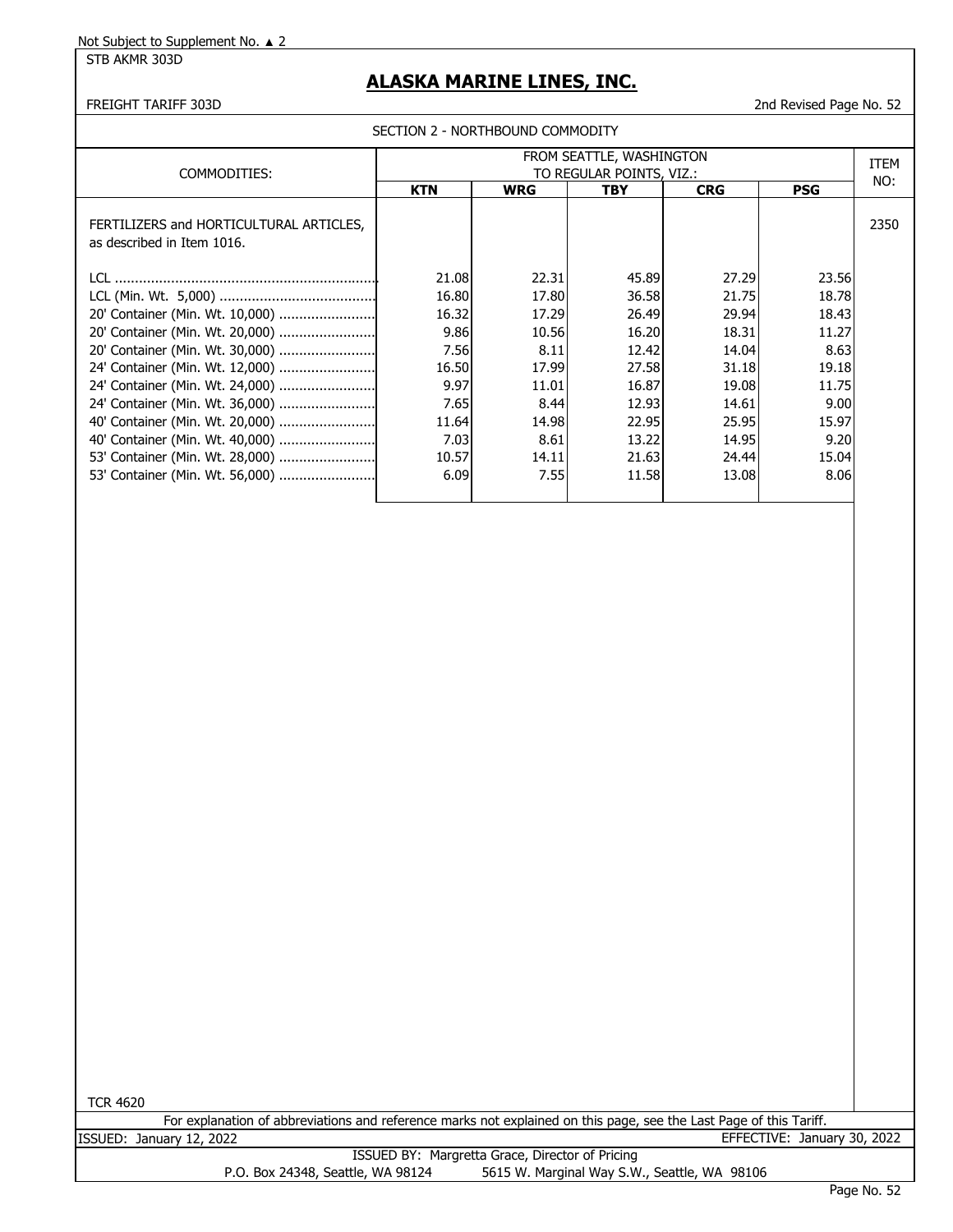STB AKMR 303D

# **ALASKA MARINE LINES, INC.**

FREIGHT TARIFF 303D 3rd Revised Page No. 53

| SECTION 2 - NORTHBOUND COMMODITY |
|----------------------------------|
|----------------------------------|

| COMMODITIES:                                                               |            |            | FROM SEATTLE, WASHINGTON<br>TO REGULAR POINTS, VIZ.: |            |            | <b>ITEM</b><br>NO: |
|----------------------------------------------------------------------------|------------|------------|------------------------------------------------------|------------|------------|--------------------|
|                                                                            | <b>KTN</b> | <b>WRG</b> | <b>TBY</b>                                           | <b>CRG</b> | <b>PSG</b> |                    |
| PLANTS or NURSERY STOCK, as described in<br>Item 1017. (See Notes 1 and 2) |            |            |                                                      |            |            | 2352               |
|                                                                            | 53.45      | 56.58      | 116.30                                               | 69.15      | 59.72      |                    |
| 20' Container (Min. Wt. 4,000)                                             | 43.71      | 46.84      | 71.81                                                | 81.18      | 49.95      |                    |
| 20' Container (Min. Wt. 6,000)                                             | 32.37      | 34.70      | 53.20                                                | 60.11      | 37.00      |                    |
| 20' Container (Min. Wt. 12,000)                                            | 17.82      | 19.08      | 29.26                                                | 33.07      | 20.36      |                    |
| 24' Container (Min. Wt. 5,000)                                             | 41.63      | 44.59      | 68.38                                                | 77.29      | 47.57      |                    |
| 24' Container (Min. Wt. 8,000)                                             | 30.35      | 32.53      | 49.87                                                | 56.37      | 34.70      |                    |
| 24' Container (Min. Wt. 16,000)                                            | 16.69      | 17.88      | 27.42                                                | 31.00      | 19.08      |                    |
| 40' Container (Min. Wt. 8,000)                                             | 34.69      | 37.16      | 56.97                                                | 64.42      | 39.64      |                    |
| 40' Container (Min. Wt. 12,000)                                            | 26.99      | 28.90      | 44.32                                                | 50.09      | 30.82      |                    |
| 40' Container (Min. Wt. 24,000)                                            | 14.83      | 15.89      | 24.38                                                | 27.56      | 16.97      |                    |
| 53' Container (Min. Wt. 11,000)                                            | 34.59      | 37.07      | 56.84                                                | 64.26      | 39.54      |                    |
| 53' Container (Min. Wt. 16,000)                                            | 25.70      | 27.53      | 42.23                                                | 47.73      | 29.35      |                    |
| 53' Container (Min. Wt. 32,000)                                            | 14.14      | 15.15      | 23.23                                                | 26.25      | 16.15      |                    |
|                                                                            |            |            |                                                      |            |            |                    |

(1) Subject to minimum charge of 9 pounds per cubic foot.

NOTE 1. If applicable, rates include return of empty plant racks to Carrier's Seattle terminal.

NOTE 2. Rates do not apply to temperature control.

| FIRE EXTINGUISHERS, CHARGED OR EMPTY,<br>Per NMFC Item 69180, 69185, 69190, 69220<br>and 69280. FIRE FIGHTING HOSE CARTS OR<br>REELS, Per NMFC Item 69280. TANKS, AIR<br>PRESSURE, NEW EMPTY, Per NMFC Item<br>180790 |                                  |                                  |                                  |                                  |                                  | 2365 |
|-----------------------------------------------------------------------------------------------------------------------------------------------------------------------------------------------------------------------|----------------------------------|----------------------------------|----------------------------------|----------------------------------|----------------------------------|------|
| 20' Container (Min. Wt. 16,000)<br>24' Container (Min. Wt. 19,000)                                                                                                                                                    | 24.54<br>18.35<br>12.41<br>13.06 | 25.97<br>19.43<br>13.29<br>14.00 | 53.40<br>39.96<br>20.39<br>21.44 | 31.74<br>23.76<br>23.06<br>24.25 | 27.42<br>20.51<br>14.18<br>14.92 |      |
| 40' Container (Min. Wt. 32,000)                                                                                                                                                                                       | 10.33                            | 11.08                            | 16.99                            | 19.20                            | 11.82                            |      |

| <b>TCR 4620</b>                                 |  |                                   |                                                                                                                    |                                              |                             |  |  |
|-------------------------------------------------|--|-----------------------------------|--------------------------------------------------------------------------------------------------------------------|----------------------------------------------|-----------------------------|--|--|
|                                                 |  |                                   | For explanation of abbreviations and reference marks not explained on this page, see the Last Page of this Tariff. |                                              |                             |  |  |
| ISSUED: January 12, 2022                        |  |                                   |                                                                                                                    |                                              | EFFECTIVE: January 30, 2022 |  |  |
| ISSUED BY: Margretta Grace, Director of Pricing |  |                                   |                                                                                                                    |                                              |                             |  |  |
|                                                 |  | P.O. Box 24348, Seattle, WA 98124 |                                                                                                                    | 5615 W. Marginal Way S.W., Seattle, WA 98106 |                             |  |  |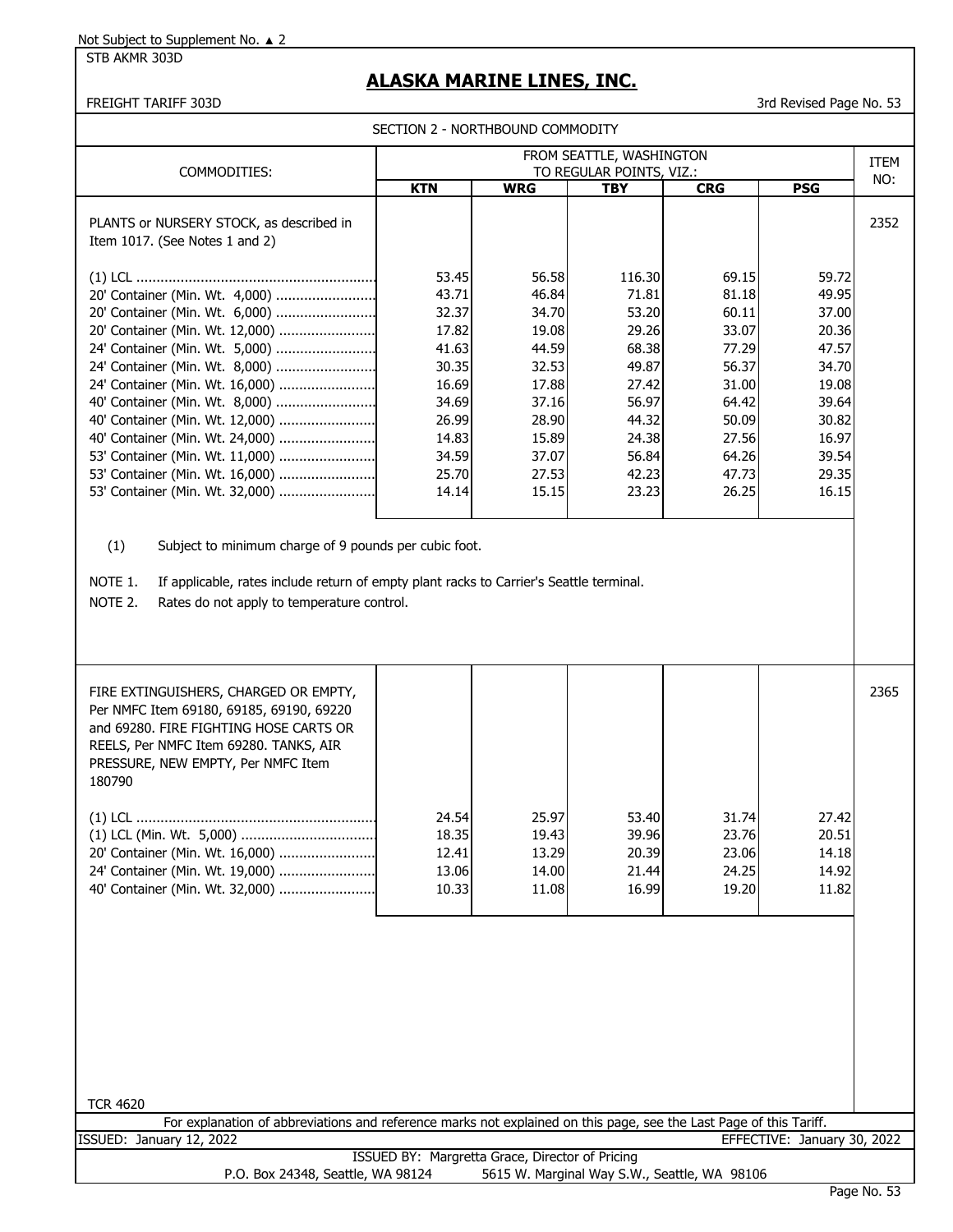STB AKMR 303D

## **ALASKA MARINE LINES, INC.**

FREIGHT TARIFF 303D 2nd Revised Page No. 54

SECTION 2 - NORTHROUND COMMODITY

|                                                                                                                                                                                                                                                                                                                                                                                                                               | SECTION Z - NORTHBOUND COMPUDIT                |                                                |                                                    |                                                    |                                                |             |
|-------------------------------------------------------------------------------------------------------------------------------------------------------------------------------------------------------------------------------------------------------------------------------------------------------------------------------------------------------------------------------------------------------------------------------|------------------------------------------------|------------------------------------------------|----------------------------------------------------|----------------------------------------------------|------------------------------------------------|-------------|
|                                                                                                                                                                                                                                                                                                                                                                                                                               |                                                |                                                | FROM SEATTLE, WASHINGTON                           |                                                    |                                                | <b>ITEM</b> |
| COMMODITIES:                                                                                                                                                                                                                                                                                                                                                                                                                  | $(1)$ KTN                                      | <b>WRG</b>                                     | TO REGULAR POINTS, VIZ.:<br><b>TBY</b>             | <b>CRG</b>                                         | <b>PSG</b>                                     | NO:         |
| FOODSTUFFS, Viz.: Beverages, in packages,<br>flavored or phosphated, not including extracts,<br>syrups in container of greater than five (5)<br>gallon capacity, nor alcoholic beverages or<br>liquors; Water, Mineral, Plain, NOI.(See Note 1)                                                                                                                                                                               |                                                |                                                |                                                    |                                                    |                                                | 2380        |
| 20' Container (Min. Wt. 24,000)<br>24' Container (Min. Wt. 28,000)<br>40' Container (Min. Wt. 42,000)<br>53' Container (Min. Wt. 56,000)                                                                                                                                                                                                                                                                                      | 27.26<br>18.05<br>7.52<br>7.52<br>6.17<br>6.17 | 28.85<br>19.12<br>8.08<br>8.08<br>6.62<br>6.62 | 59.32<br>39.29<br>12.37<br>12.37<br>10.14<br>10.14 | 35.25<br>23.36<br>13.99<br>13.99<br>11.48<br>11.48 | 30.45<br>20.16<br>8.59<br>8.59<br>7.05<br>7.05 |             |
| Applicable to KTN rate group only: EXCEPTION TO ITEM 341, Group B and D: LCL pickup will be performed at a rate<br>(1)                                                                                                                                                                                                                                                                                                        |                                                |                                                |                                                    |                                                    |                                                |             |
| of \$1.61 per hundred pounds, and is subject to a minimum charge of \$20.00 per shipment.<br>NOTE 1.<br>Rates will also apply on ice making machines or merchandise vending machines, moving in mixed shipments with<br>commodities named in this Item.                                                                                                                                                                       |                                                |                                                |                                                    |                                                    |                                                |             |
| FOODSTUFFS and OTHER ARTICLES, as<br>described in Item 1019. (See Notes 1<br>through 3)                                                                                                                                                                                                                                                                                                                                       |                                                |                                                |                                                    |                                                    |                                                | 2401        |
| 20' Container (Min. Wt. 20,000)<br>24' Container (Min. Wt. 26,000)<br>40' Container (Min. Wt. 38,000)<br>53' Container (Min. Wt. 48,000)                                                                                                                                                                                                                                                                                      | 25.91<br>22.35<br>8.74<br>8.40<br>7.66<br>7.69 | 27.43<br>23.67<br>9.36<br>9.00<br>8.21<br>8.26 | 56.38<br>48.65<br>14.34<br>13.79<br>12.58<br>12.67 | 33.53<br>28.91<br>16.20<br>15.58<br>14.23<br>14.31 | 28.96<br>24.98<br>9.97<br>9.60<br>8.76<br>8.80 |             |
| (1)<br>Rate subject to minimum of 12 pounds per cubic foot.<br>NOTE 1.<br>Item 882 does not apply.<br>NOTE 2.<br>Rates named in this Item will also apply on commodities not described herein, providing the weight of such<br>commodities does not exceed ten (10%) percent of the total weight of the shipment.<br>NOTE 3.<br>Rates named herein will not apply on articles requiring refrigeration or temperature control. |                                                |                                                |                                                    |                                                    |                                                |             |
| FOODSTUFFS, as described in Item 1019 with<br>(1) reference.                                                                                                                                                                                                                                                                                                                                                                  |                                                |                                                |                                                    |                                                    |                                                | 2415        |
| 20' Container (Min. Wt. 10,000)<br>24' Container (Min. Wt. 12,000)<br>40' Container (Min. Wt. 20,000)<br>53' Container (Min. Wt. 32,000)<br>(1)<br>Rate subject to minimum of 12 pounds per cubic foot.                                                                                                                                                                                                                       | 48.69<br>17.45<br>18.19<br>14.56<br>11.56      | 51.55<br>18.71<br>19.49<br>15.59<br>12.38      | 105.98<br>28.67<br>29.89<br>23.93<br>18.97         | 63.01<br>32.44<br>33.79<br>27.03<br>21.44          | 54.42<br>19.96<br>20.78<br>16.64<br>13.19      |             |
| <b>TCR 4620</b>                                                                                                                                                                                                                                                                                                                                                                                                               |                                                |                                                |                                                    |                                                    |                                                |             |

For explanation of abbreviations and reference marks not explained on this page, see the Last Page of this Tariff. ISSUED: January 12, 2022 EFFECTIVE: January 30, 2022 ISSUED BY: Margretta Grace, Director of Pricing

P.O. Box 24348, Seattle, WA 98124 5615 W. Marginal Way S.W., Seattle, WA 98106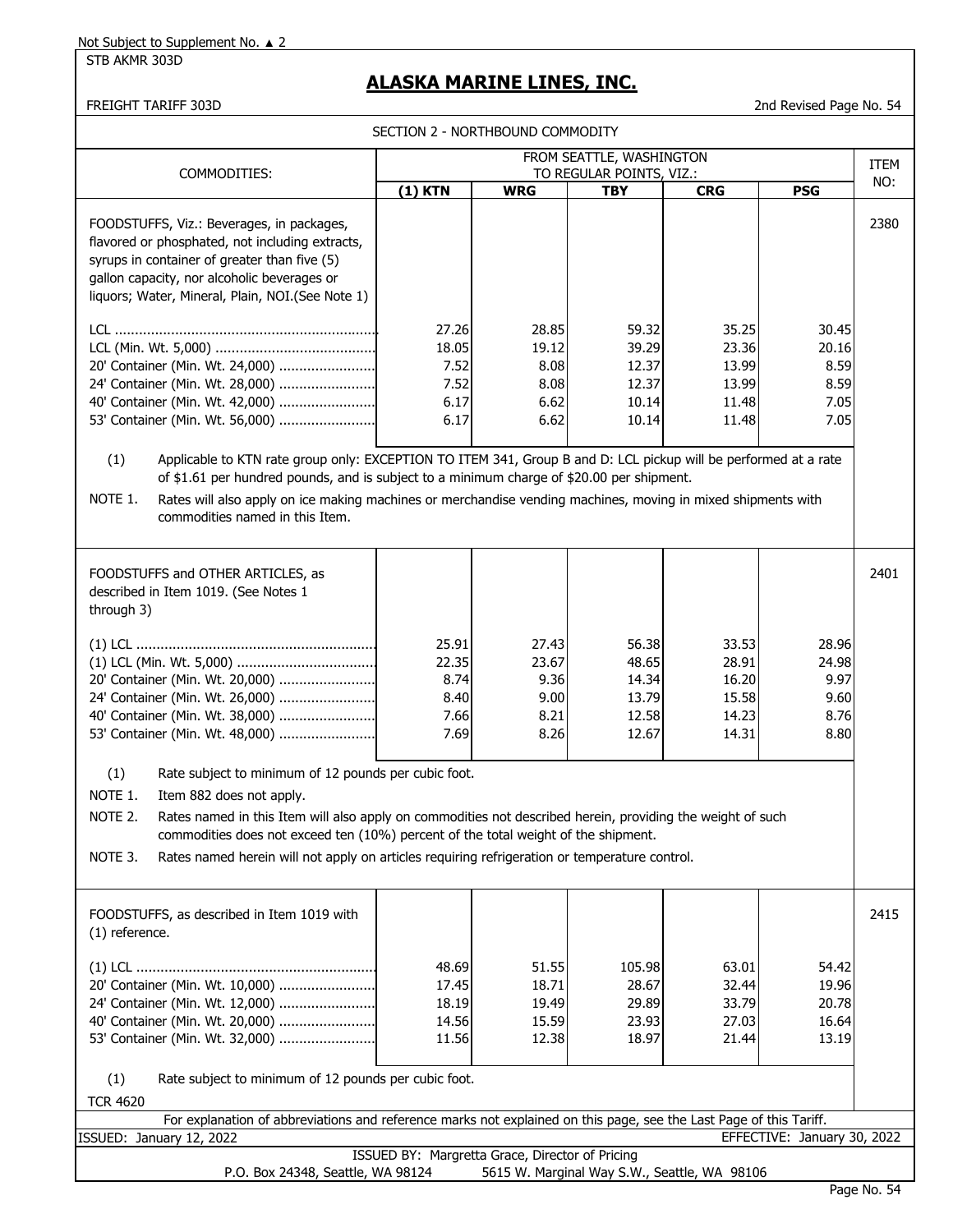STB AKMR 303D

# **ALASKA MARINE LINES, INC.**

FREIGHT TARIFF 303D 2nd Revised Page No. 55

|                                                                                                                                                                                                                                                                                                                                                                                                                                                                                                                                                                                                                                                                                                                                                                                                                                                               |                                                                                                                         | SECTION 2 - NORTHBOUND COMMODITY                                                                                         |                                                                                                                            |                                                                                                                            |                                                                                                                           |             |
|---------------------------------------------------------------------------------------------------------------------------------------------------------------------------------------------------------------------------------------------------------------------------------------------------------------------------------------------------------------------------------------------------------------------------------------------------------------------------------------------------------------------------------------------------------------------------------------------------------------------------------------------------------------------------------------------------------------------------------------------------------------------------------------------------------------------------------------------------------------|-------------------------------------------------------------------------------------------------------------------------|--------------------------------------------------------------------------------------------------------------------------|----------------------------------------------------------------------------------------------------------------------------|----------------------------------------------------------------------------------------------------------------------------|---------------------------------------------------------------------------------------------------------------------------|-------------|
|                                                                                                                                                                                                                                                                                                                                                                                                                                                                                                                                                                                                                                                                                                                                                                                                                                                               |                                                                                                                         |                                                                                                                          | FROM SEATTLE, WASHINGTON<br>TO REGULAR POINTS, VIZ.:                                                                       |                                                                                                                            |                                                                                                                           | <b>ITEM</b> |
| COMMODITIES:                                                                                                                                                                                                                                                                                                                                                                                                                                                                                                                                                                                                                                                                                                                                                                                                                                                  | <b>KTN</b>                                                                                                              | <b>WRG</b>                                                                                                               | <b>TBY</b>                                                                                                                 | <b>CRG</b>                                                                                                                 | <b>PSG</b>                                                                                                                | NO:         |
| FREIGHT, NOS, in straight or mixed shipments.<br>(See Notes 1 and 2)                                                                                                                                                                                                                                                                                                                                                                                                                                                                                                                                                                                                                                                                                                                                                                                          |                                                                                                                         |                                                                                                                          |                                                                                                                            |                                                                                                                            |                                                                                                                           | 2420        |
| 20' Container (Min. Wt. 6,000)<br>20' Container (Min. Wt. 12,000)<br>20' Container (Min. Wt. 24,000)<br>20' Container (Min. Wt. 32,000)<br>24' Container (Min. Wt. 8,000)<br>24' Container (Min. Wt. 16,000)<br>24' Container (Min. Wt. 32,000)<br>24' Container (Min. Wt. 42,000)<br>40' Container (Min. Wt. 12,000)<br>40' Container (Min. Wt. 18,000)<br>40' Container (Min. Wt. 40,000)<br>53' Container (Min. Wt. 16,000)<br>53' Container (Min. Wt. 21,000)<br>53' Container (Min. Wt. 44,000)                                                                                                                                                                                                                                                                                                                                                          | 30.23<br>18.07<br>10.33<br>8.90<br>27.43<br>16.95<br>9.67<br>8.50<br>24.39<br>20.08<br>10.33<br>23.23<br>21.87<br>11.27 | 32.40<br>19.37<br>11.07<br>9.54<br>29.40<br>18.16<br>10.38<br>9.10<br>26.14<br>21.52<br>11.07<br>24.89<br>23.42<br>12.09 | 49.69<br>29.69<br>16.98<br>14.64<br>45.06<br>27.82<br>15.89<br>13.94<br>40.07<br>32.98<br>16.98<br>38.15<br>35.91<br>18.52 | 56.17<br>33.57<br>19.18<br>16.54<br>50.93<br>31.46<br>17.98<br>15.77<br>45.29<br>37.31<br>19.18<br>43.14<br>40.61<br>20.95 | 34.56<br>20.66<br>11.81<br>10.18<br>31.34<br>19.37<br>11.06<br>9.70<br>27.88<br>22.94<br>11.81<br>26.55<br>24.99<br>12.89 |             |
| NOTE 1.<br>Rates published in this item will not apply on the following articles:<br>Automobiles, passenger freight<br>(A)<br>(B)<br>Acids, liquid<br>Ammunition<br>(C)<br>(D)<br>Explosives<br>Freight requiring refrigeration<br>(E)<br>(F)<br>Livestock<br>(G)<br><b>Radioactive Materials</b><br>(H)<br>Poisons<br>(I)<br>Household Goods<br>(1)<br>NOTE 2.<br>EXCEPTION: Not subject to Items 645 and 882.                                                                                                                                                                                                                                                                                                                                                                                                                                               |                                                                                                                         | Freight otherwise described in commodities sections of this tariff.                                                      |                                                                                                                            |                                                                                                                            |                                                                                                                           |             |
| FREIGHT, NOS, Small Shipment, NX 48" in any<br>one direction and NX 15 total cubic feet and<br>NX 100 lbs total weight, stackable. (See Notes<br>1 through 8)                                                                                                                                                                                                                                                                                                                                                                                                                                                                                                                                                                                                                                                                                                 |                                                                                                                         |                                                                                                                          |                                                                                                                            |                                                                                                                            |                                                                                                                           | 2422        |
|                                                                                                                                                                                                                                                                                                                                                                                                                                                                                                                                                                                                                                                                                                                                                                                                                                                               | \$61.00                                                                                                                 | \$61.00                                                                                                                  |                                                                                                                            | \$61.00                                                                                                                    | \$61.00                                                                                                                   |             |
| NOTE 1.<br>Rates published in this item will not apply on the following articles: Shipments containing hazardous materials,<br>Freight requiring refrigeration, Household Goods, Liquors and Wines, Original Works of Art<br>NOTE 2.<br>Rate shall be applied per incoming shipment from one shipper, on one Bill of Lading and shipping on one voyage.<br>NOTE 3.<br>Cargo must be packaged in a manner to allow stacking with other small shipments.<br>NOTE 4.<br>Rates are not subject to tariff AKMR 100, series, Item 610 (Minimum Charge).<br>NOTE 5.<br>Shipments moved under this item are eligible for Carrier's Basic Liability Coverage only.<br>NOTE 6.<br>This item is not eligible for Consolidation.<br>NOTE 7.<br>Rate is applicable northbound only.<br>NOTE 8.<br>Commodity is not eligible for free return of dunnage.<br><b>TCR 4620</b> |                                                                                                                         |                                                                                                                          |                                                                                                                            |                                                                                                                            |                                                                                                                           |             |
| For explanation of abbreviations and reference marks not explained on this page, see the Last Page of this Tariff.                                                                                                                                                                                                                                                                                                                                                                                                                                                                                                                                                                                                                                                                                                                                            |                                                                                                                         |                                                                                                                          |                                                                                                                            |                                                                                                                            |                                                                                                                           |             |
| ISSUED: January 12, 2022                                                                                                                                                                                                                                                                                                                                                                                                                                                                                                                                                                                                                                                                                                                                                                                                                                      |                                                                                                                         | ISSUED BY: Margretta Grace, Director of Pricing                                                                          |                                                                                                                            |                                                                                                                            | EFFECTIVE: January 30, 2022                                                                                               |             |
|                                                                                                                                                                                                                                                                                                                                                                                                                                                                                                                                                                                                                                                                                                                                                                                                                                                               |                                                                                                                         |                                                                                                                          |                                                                                                                            |                                                                                                                            |                                                                                                                           |             |

P.O. Box 24348, Seattle, WA 98124 5615 W. Marginal Way S.W., Seattle, WA 98106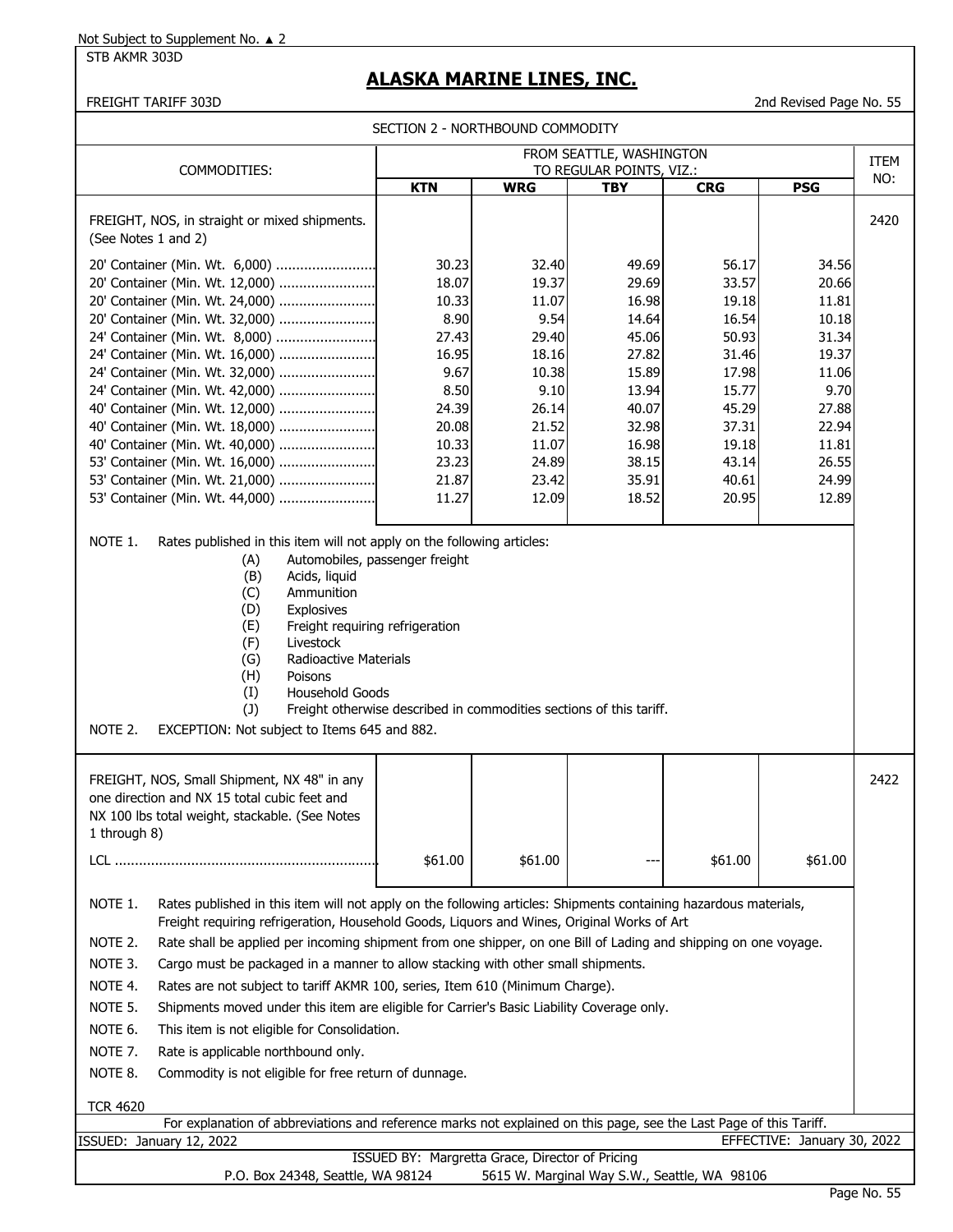STB AKMR 303D

## **ALASKA MARINE LINES, INC.**

## FREIGHT TARIFF 303D 2nd Revised Page No. 56

SECTION 2 - NORTHBOUND COMMODITY

|                                                                                                                                   | SECTION 2 - NORTHBOUND COMMODITY |            | FROM SEATTLE, WASHINGTON |            |              |                    |
|-----------------------------------------------------------------------------------------------------------------------------------|----------------------------------|------------|--------------------------|------------|--------------|--------------------|
| COMMODITIES:                                                                                                                      |                                  |            | TO REGULAR POINTS, VIZ.: |            |              | <b>ITEM</b><br>NO: |
|                                                                                                                                   | <b>KTN</b>                       | <b>WRG</b> | <b>TBY</b>               | <b>CRG</b> | <b>PSG</b>   |                    |
| FUEL, VIZ.: Presto Logs, Pellets, in bags, Viz.:<br>Coal Forest slash or Agricultural waste<br>residues, compressed. (See Note 1) |                                  |            |                          |            |              | 2445               |
|                                                                                                                                   | 25.91                            | 27.43      | 56.38                    | 33.53      | 28.96        |                    |
|                                                                                                                                   | 22.35                            | 23.67      | 48.65                    | 28.91      | 24.98        |                    |
|                                                                                                                                   | 18.51                            | 19.60      | 40.29                    | 23.96      | 20.69        |                    |
| 20' Container (Min. Wt. 20,000)                                                                                                   | 9.10                             | 9.75       | 14.93                    | 16.87      | 10.39        |                    |
| 20' Container (Min. Wt. 40,000)                                                                                                   | 4.63                             | 4.97       | 7.62                     | 8.60       | 5.29         |                    |
| 24' Container (Min. Wt. 24,000)                                                                                                   | 8.16<br>5.12                     | 8.76       | 13.41                    | 15.16      | 9.33         |                    |
| 24' Container (Min. Wt. 44,000)                                                                                                   | 6.53                             | 5.49       | 8.43                     | 9.52       | 5.86         |                    |
| 40' Container (Min. Wt. 40,000)                                                                                                   |                                  | 6.99       | 10.72                    | 12.11      | 7.45<br>6.43 |                    |
| 53' Container (Min. Wt. 52,000)                                                                                                   | 5.63                             | 6.03       | 9.24                     | 10.46      |              |                    |
|                                                                                                                                   |                                  |            |                          |            |              |                    |
| FURNITURE, as described under the heading<br>Furniture Group in the NMFC.                                                         |                                  |            |                          |            |              | 2455               |
|                                                                                                                                   | 67.76                            | 71.75      | 147.47                   | 87.69      | 75.74        |                    |
|                                                                                                                                   | 49.27                            | 52.16      | 107.21                   | 63.75      | 55.06        |                    |
| 20' Container (Min. Wt. 6,000)                                                                                                    | 31.87                            | 34.42      | 44.62                    | 50.99      | 36.65        |                    |
| 24' Container (Min. Wt. 8,000)                                                                                                    | 33.46                            | 36.14      | 46.85                    | 53.53      | 38.47        |                    |
| 40' Container (Min. Wt. 12,000)                                                                                                   | 31.06                            | 33.55      | 43.49                    | 49.70      | 35.72        |                    |
| 53' Container (Min. Wt. 16,000)                                                                                                   | 29.59                            | 31.95      | 41.42                    | 47.35      | 34.04        |                    |
|                                                                                                                                   |                                  |            |                          |            |              |                    |

TCR 4620

For explanation of abbreviations and reference marks not explained on this page, see the Last Page of this Tariff. ISSUED: January 12, 2022 EFFECTIVE: January 30, 2022

> ISSUED BY: Margretta Grace, Director of Pricing P.O. Box 24348, Seattle, WA 98124 5615 W. Marginal Way S.W., Seattle, WA 98106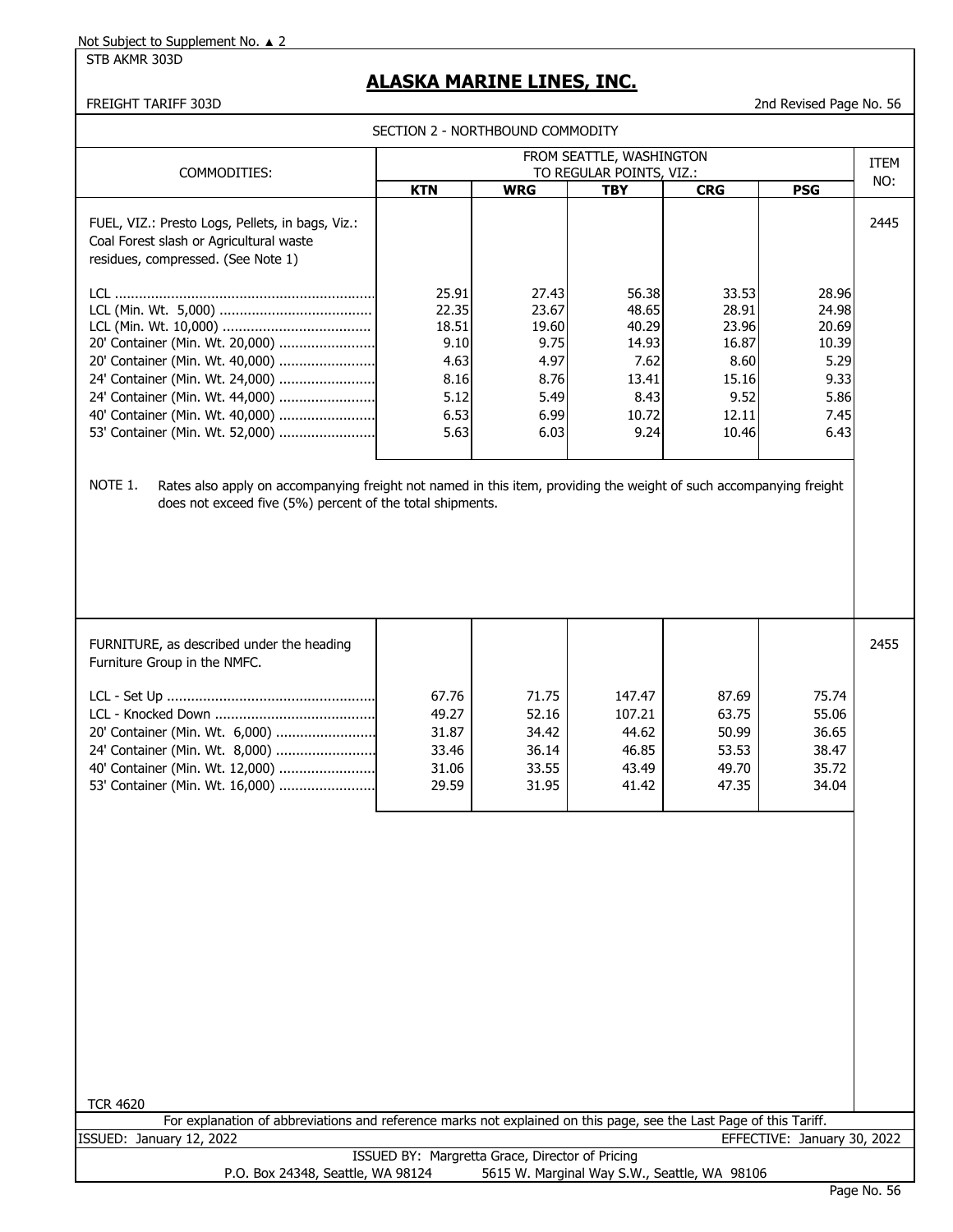STB AKMR 303D

## **ALASKA MARINE LINES, INC.**

SECTION 2 - NORTHROUND COMMODITY

FREIGHT TARIFF 303D 2nd Revised Page No. 57

| COMMODITIES:                                              | FROM SEATTLE, WASHINGTON<br>TO REGULAR POINTS, VIZ.:                            |                                                                                |                                                                                 |                                                                                 |                                                                                 |      |  |
|-----------------------------------------------------------|---------------------------------------------------------------------------------|--------------------------------------------------------------------------------|---------------------------------------------------------------------------------|---------------------------------------------------------------------------------|---------------------------------------------------------------------------------|------|--|
|                                                           | <b>KTN</b>                                                                      | <b>WRG</b>                                                                     | TBY                                                                             | <b>CRG</b>                                                                      | <b>PSG</b>                                                                      | NO:  |  |
| GAS, LIQUID PETROLEUM, in steel cylinders<br>(See Note 1) |                                                                                 |                                                                                |                                                                                 |                                                                                 |                                                                                 | 2497 |  |
| 24' Container (Min. Wt. 28,000)                           | 22.35<br>21.18<br>20.14<br>12.44<br>11.10<br>10.36<br>10.12<br>\$0.43<br>\$0.43 | 23.68<br>22.43<br>21.33<br>13.33<br>11.88<br>11.09<br>9.80<br>\$0.47<br>\$0.47 | 48.66<br>46.09<br>43.83<br>16.86<br>15.05<br>14.06<br>11.97<br>\$0.61<br>\$0.61 | 28.92<br>27.42<br>26.05<br>17.94<br>16.02<br>14.95<br>12.68<br>\$0.67<br>\$0.67 | 24.99<br>23.68<br>22.51<br>14.21<br>12.70<br>11.84<br>10.44<br>\$0.50<br>\$0.50 |      |  |

(1) Rate is in dollars per U.S. gallon and applies to shipper furnished bulk tanks which are compatible to Carrier's operation. Minimum gallons per tank shall be 4,000 gallons on tanks not exceeding 20' OAL and 5,000 gallons on tanks not exceeding 24' OAL. Rate applies between Carrier's terminal only. Rate includes return of empty tanks to Carrier's Seattle terminal.

Loss/Damage, payable by Carrier on shipper-furnished bulk gas containers, shall not exceed \$1,000.00 per bulk gas container and contents. Carrier reserves the right to reject shipper-furnished bulk gas containers, which Carrier determines to be unseaworthy. The Bill of Lading must be annotated, at the time of shipment, as follows: Shipment, including equipment and contents, released to a value not to exceed \$1,000.00. Carrier is not liable for loss or damage from any cause, including negligence to equipment and contents, in excess of \$1,000.00.

NOTE 1. Rates include return of empty cylinders only when moving in conjunction with Northbound full cylinders. Bill of lading must make reference to prior Northbound freight bill number.

| GAS, NOS, in steel cylinders or Scuba tanks,<br>full (See Note 1)                                                                                                                            |                                           |                                           |                                           |                                           |                                           | 2499 |
|----------------------------------------------------------------------------------------------------------------------------------------------------------------------------------------------|-------------------------------------------|-------------------------------------------|-------------------------------------------|-------------------------------------------|-------------------------------------------|------|
| <u>I Clarence and the contract of the contract of the contract of the contract of the contract of the contract of </u><br>20' Container (Min. Wt. 20,000)<br>24' Container (Min. Wt. 28,000) | 22.35<br>21.18<br>20.14<br>13.23<br>11.82 | 23.68<br>22.43<br>21.33<br>14.18<br>12.67 | 48.66<br>46.09<br>43.83<br>21.75<br>19.41 | 28.92<br>27.42<br>26.05<br>24.60<br>21.95 | 24.99<br>23.68<br>22.51<br>15.13<br>13.50 |      |
|                                                                                                                                                                                              | 10.51                                     | 11.26                                     | 17.26                                     | 19.51                                     | 12.01                                     |      |

NOTE 1. Rates include return of empty cylinders only when moving in conjunction with Northbound full cylinders. Bill of lading must make reference to prior Northbound freight bill number.

| TCR 4620                                        |                                                                                                                    |                             |  |  |  |  |  |  |
|-------------------------------------------------|--------------------------------------------------------------------------------------------------------------------|-----------------------------|--|--|--|--|--|--|
|                                                 | For explanation of abbreviations and reference marks not explained on this page, see the Last Page of this Tariff. |                             |  |  |  |  |  |  |
|                                                 | ISSUED: January 12, 2022                                                                                           | EFFECTIVE: January 30, 2022 |  |  |  |  |  |  |
| ISSUED BY: Margretta Grace, Director of Pricing |                                                                                                                    |                             |  |  |  |  |  |  |
|                                                 | 5615 W. Marginal Way S.W., Seattle, WA 98106<br>P.O. Box 24348, Seattle, WA 98124                                  |                             |  |  |  |  |  |  |
|                                                 |                                                                                                                    |                             |  |  |  |  |  |  |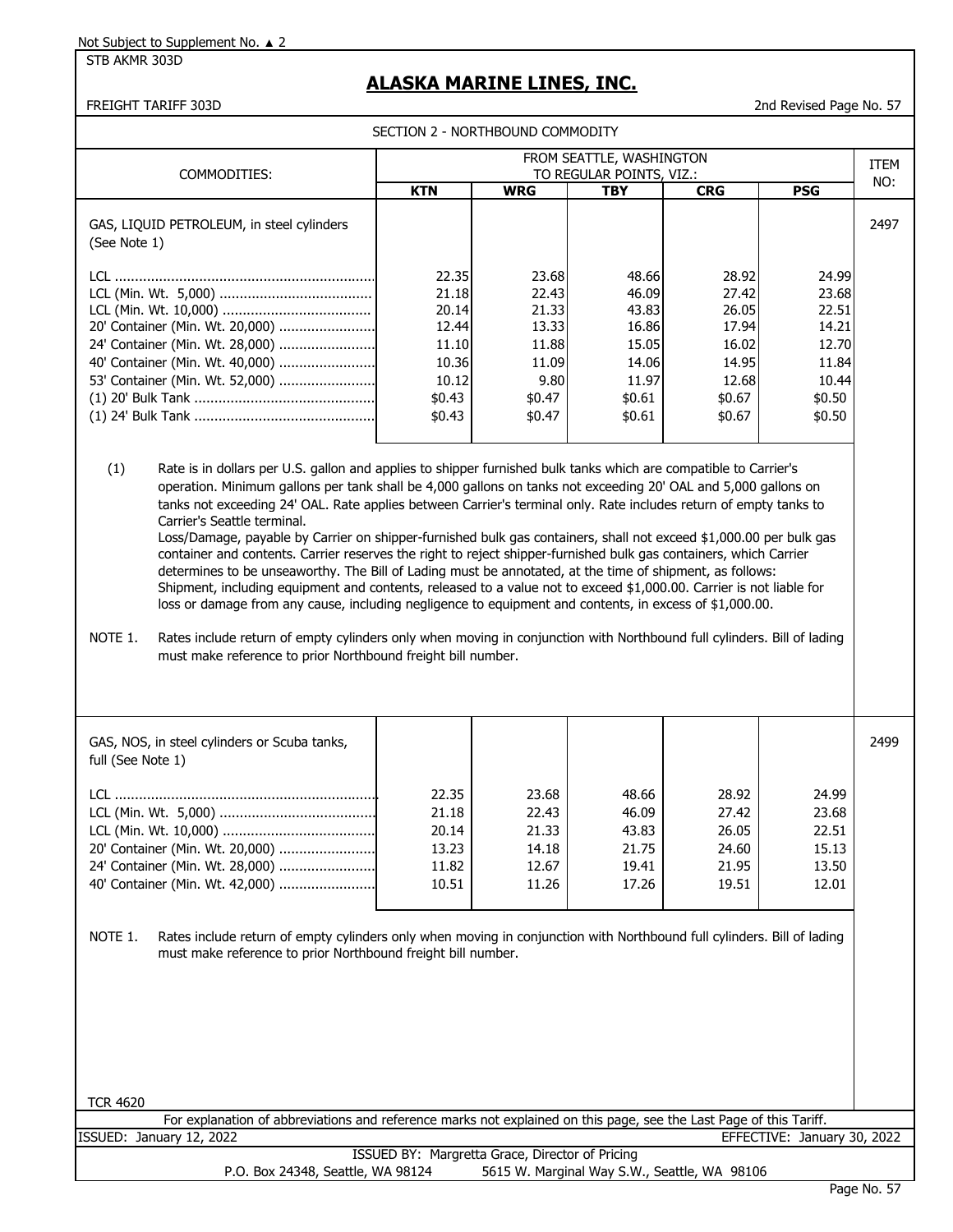STB AKMR 303D

# **ALASKA MARINE LINES, INC.**

| SECTION 2 - NORTHBOUND COMMODITY |  |
|----------------------------------|--|
|----------------------------------|--|

|                                                                                                                                                                                                                                                                                                                                                                                       | FROM SEATTLE, WASHINGTON                                                     |                                                                               |                                                                               |                                                                               |                                                                              |                    |  |  |  |  |
|---------------------------------------------------------------------------------------------------------------------------------------------------------------------------------------------------------------------------------------------------------------------------------------------------------------------------------------------------------------------------------------|------------------------------------------------------------------------------|-------------------------------------------------------------------------------|-------------------------------------------------------------------------------|-------------------------------------------------------------------------------|------------------------------------------------------------------------------|--------------------|--|--|--|--|
| COMMODITIES:                                                                                                                                                                                                                                                                                                                                                                          |                                                                              |                                                                               | TO REGULAR POINTS, VIZ.:                                                      |                                                                               |                                                                              | <b>ITEM</b><br>NO: |  |  |  |  |
|                                                                                                                                                                                                                                                                                                                                                                                       | <b>KTN</b>                                                                   | <b>WRG</b>                                                                    | <b>TBY</b>                                                                    | <b>CRG</b>                                                                    | <b>PSG</b>                                                                   |                    |  |  |  |  |
| GEAR, FISHING, New or Used, Viz.: Bait Jars,<br>Floats, Gangens, Hooks, Life Preservers, Nets<br>or Netting, Poles, Reels, Snaps, Swivels, Rope,<br>Marine Hardware<br>20' Container (Min. Wt. 12,000)<br>20' Container (Min. Wt. 20,000)<br>24' Container (Min. Wt. 14,000)<br>24' Container (Min. Wt. 24,000)<br>40' Container (Min. Wt. 24,000)<br>40' Container (Min. Wt. 40,000) | 41.21<br>32.96<br>29.66<br>17.39<br>10.43<br>17.61<br>10.56<br>12.42<br>7.45 | 43.64<br>34.91<br>31.42<br>20.99<br>14.49<br>22.49<br>15.10<br>17.50<br>12.08 | 89.72<br>71.75<br>64.57<br>32.19<br>22.22<br>34.49<br>23.13<br>26.84<br>18.51 | 53.33<br>42.66<br>38.39<br>36.40<br>25.10<br>39.00<br>26.16<br>30.34<br>20.93 | 46.06<br>36.84<br>33.16<br>19.82<br>11.88<br>20.06<br>12.04<br>14.16<br>8.50 | 2505               |  |  |  |  |
|                                                                                                                                                                                                                                                                                                                                                                                       |                                                                              |                                                                               |                                                                               |                                                                               |                                                                              |                    |  |  |  |  |
| GLASS, Viz.: Automobile, Boat, Flat, NOI,<br>window, without frames, in enclosed wooden<br>cases or factory sealed boxes                                                                                                                                                                                                                                                              |                                                                              |                                                                               |                                                                               |                                                                               |                                                                              | 2510               |  |  |  |  |
|                                                                                                                                                                                                                                                                                                                                                                                       | 42.29<br>35.15                                                               | 44.76<br>37.20                                                                | 92.02<br>76.50                                                                | 54.74<br>45.48                                                                | 47.26<br>39.29                                                               |                    |  |  |  |  |
|                                                                                                                                                                                                                                                                                                                                                                                       |                                                                              |                                                                               |                                                                               |                                                                               |                                                                              |                    |  |  |  |  |
| GLASS, Viz.: Automobile, Boat, Flat, NOI,<br>window, without frames, not packaged<br>in enclosed wooden cases or factory sealed<br>boxes                                                                                                                                                                                                                                              |                                                                              |                                                                               |                                                                               |                                                                               |                                                                              | 2512               |  |  |  |  |
|                                                                                                                                                                                                                                                                                                                                                                                       | 73.09<br>60.84                                                               | 77.39<br>64.43                                                                | 159.09<br>132.43                                                              | 94.59<br>78.75                                                                | 81.69<br>67.99                                                               |                    |  |  |  |  |
| <b>TCR 4620</b><br>For explanation of abbreviations and reference marks not explained on this page, see the Last Page of this Tariff.                                                                                                                                                                                                                                                 |                                                                              |                                                                               |                                                                               |                                                                               |                                                                              |                    |  |  |  |  |
| ISSUED: January 12, 2022                                                                                                                                                                                                                                                                                                                                                              |                                                                              |                                                                               |                                                                               |                                                                               | EFFECTIVE: January 30, 2022                                                  |                    |  |  |  |  |
|                                                                                                                                                                                                                                                                                                                                                                                       | ISSUED BY: Margretta Grace, Director of Pricing                              |                                                                               |                                                                               |                                                                               |                                                                              |                    |  |  |  |  |
| P.O. Box 24348, Seattle, WA 98124                                                                                                                                                                                                                                                                                                                                                     |                                                                              |                                                                               |                                                                               | 5615 W. Marginal Way S.W., Seattle, WA 98106                                  |                                                                              |                    |  |  |  |  |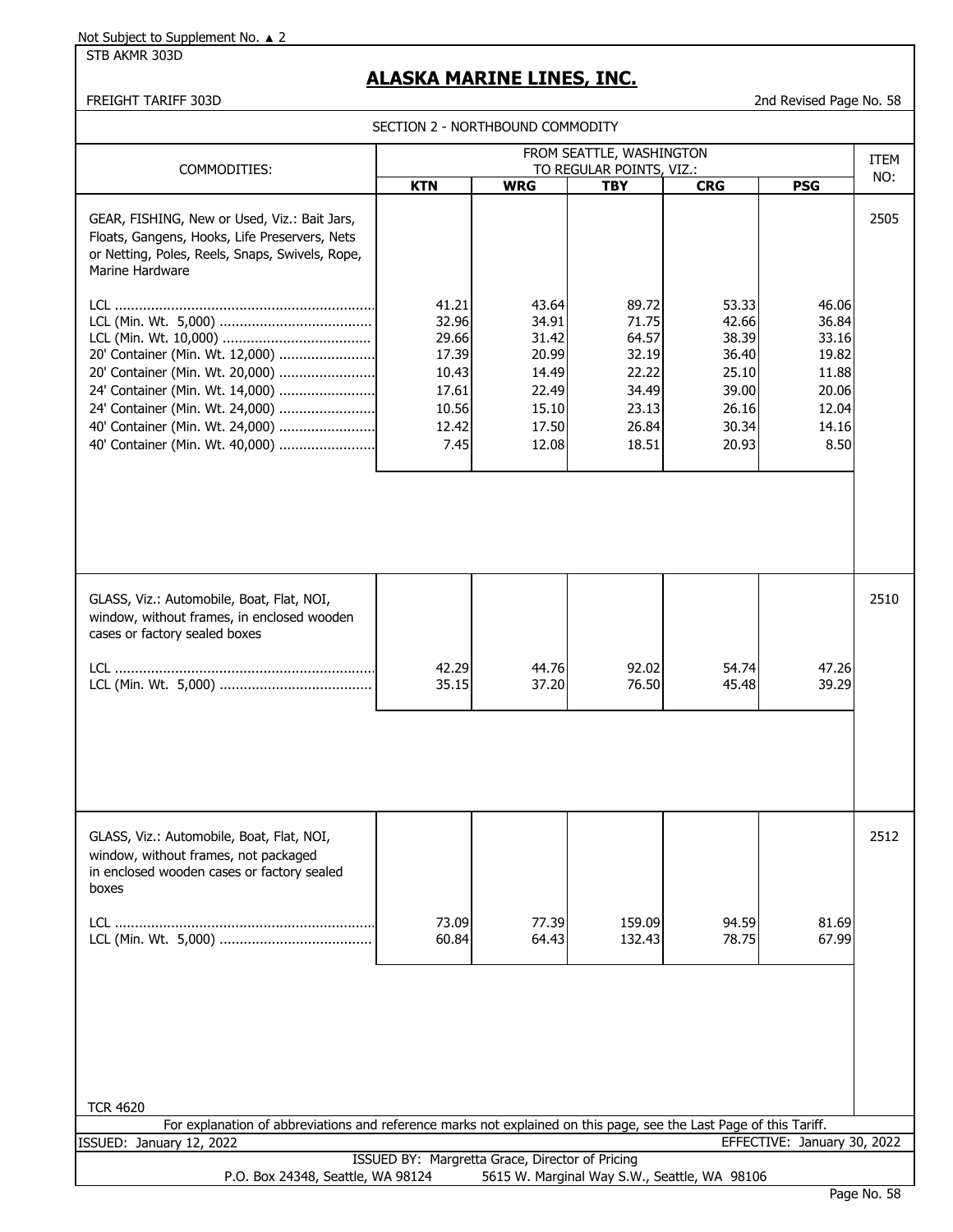STB AKMR 303D

# **ALASKA MARINE LINES, INC.**

FREIGHT TARIFF 303D 2nd Revised Page No. 59

| COMMODITIES:                                                                   | FROM SEATTLE, WASHINGTON<br>TO REGULAR POINTS, VIZ.: |            |            |            |            |      |  |  |  |
|--------------------------------------------------------------------------------|------------------------------------------------------|------------|------------|------------|------------|------|--|--|--|
|                                                                                | <b>KTN</b>                                           | <b>WRG</b> | <b>TBY</b> | <b>CRG</b> | <b>PSG</b> | NO:  |  |  |  |
| HARDWARE and OTHER ARTICLES, as<br>described in Item 1020. (See Notes 1 and 2) |                                                      |            |            |            |            | 2530 |  |  |  |
|                                                                                | 42.29                                                | 44.76      | 92.02      | 54.74      | 47.26      |      |  |  |  |
|                                                                                | 35.22                                                | 37.31      | 76.65      | 45.58      | 39.36      |      |  |  |  |
| 20' Container (Min. Wt. 6,000)                                                 | 29.85                                                | 31.96      | 49.03      | 55.42      | 34.10      |      |  |  |  |
| 20' Container (Min. Wt. 12,000)                                                | 15.52                                                | 16.64      | 25.50      | 28.82      | 17.73      |      |  |  |  |
| 20' Container (Min. Wt. 24,000)                                                | 9.48                                                 | 10.17      | 15.58      | 17.63      | 10.85      |      |  |  |  |
| 20' Container (Min. Wt. 32,000)                                                | 7.50                                                 | 8.02       | 12.30      | 13.92      | 8.56       |      |  |  |  |
| 24' Container (Min. Wt. 8,000)                                                 | 27.97                                                | 29.96      | 45.95      | 51.94      | 31.95      |      |  |  |  |
| 24' Container (Min. Wt. 16,000)                                                | 14.55                                                | 15.58      | 23.92      | 27.02      | 16.64      |      |  |  |  |
| 24' Container (Min. Wt. 32,000)                                                | 8.89                                                 | 9.53       | 14.60      | 16.51      | 10.16      |      |  |  |  |
| 24' Container (Min. Wt. 40,000)                                                | 7.50                                                 | 8.02       | 12.30      | 13.92      | 8.56       |      |  |  |  |
| 40' Container (Min. Wt. 12,000)                                                | 24.87                                                | 26.63      | 40.84      | 46.19      | 28.40      |      |  |  |  |
| 40' Container (Min. Wt. 24,000)                                                | 12.92                                                | 13.84      | 21.24      | 24.00      | 14.78      |      |  |  |  |
| 40' Container (Min. Wt. 44,000)                                                | 8.61                                                 | 9.24       | 14.17      | 16.03      | 9.86       |      |  |  |  |
| 53' Container (Min. Wt. 16,000)                                                | 24.63                                                | 26.39      | 40.45      | 45.72      | 28.14      |      |  |  |  |
| 53' Container (Min. Wt. 32,000)                                                | 12.30                                                | 13.18      | 20.23      | 22.87      | 14.07      |      |  |  |  |
| 53' Container (Min. Wt. 52,000)                                                | 8.40                                                 | 9.00       | 13.79      | 15.58      | 9.60       |      |  |  |  |

(1) Subject to minimum charge of 9 pounds per cubic foot.

NOTE 1. Rates apply only on mixed shipments of five (5) or more articles, as described in Item 1020, of which no one article may exceed fifty (50%) percent of the billed weight of the shipment.

NOTE 2. Rates on shipments moving under the provision of this Item will not alternate with other rates in this Tariff.

| 0<br>r.<br><br>ν<br>u<br>×<br>v<br>۰. |  |
|---------------------------------------|--|
|                                       |  |

|                          | For explanation of abbreviations and reference marks not explained on this page, see the Last Page of this Tariff. |  |  |                             |  |
|--------------------------|--------------------------------------------------------------------------------------------------------------------|--|--|-----------------------------|--|
| ISSUED: January 12, 2022 |                                                                                                                    |  |  | EFFECTIVE: January 30, 2022 |  |
|                          |                                                                                                                    |  |  |                             |  |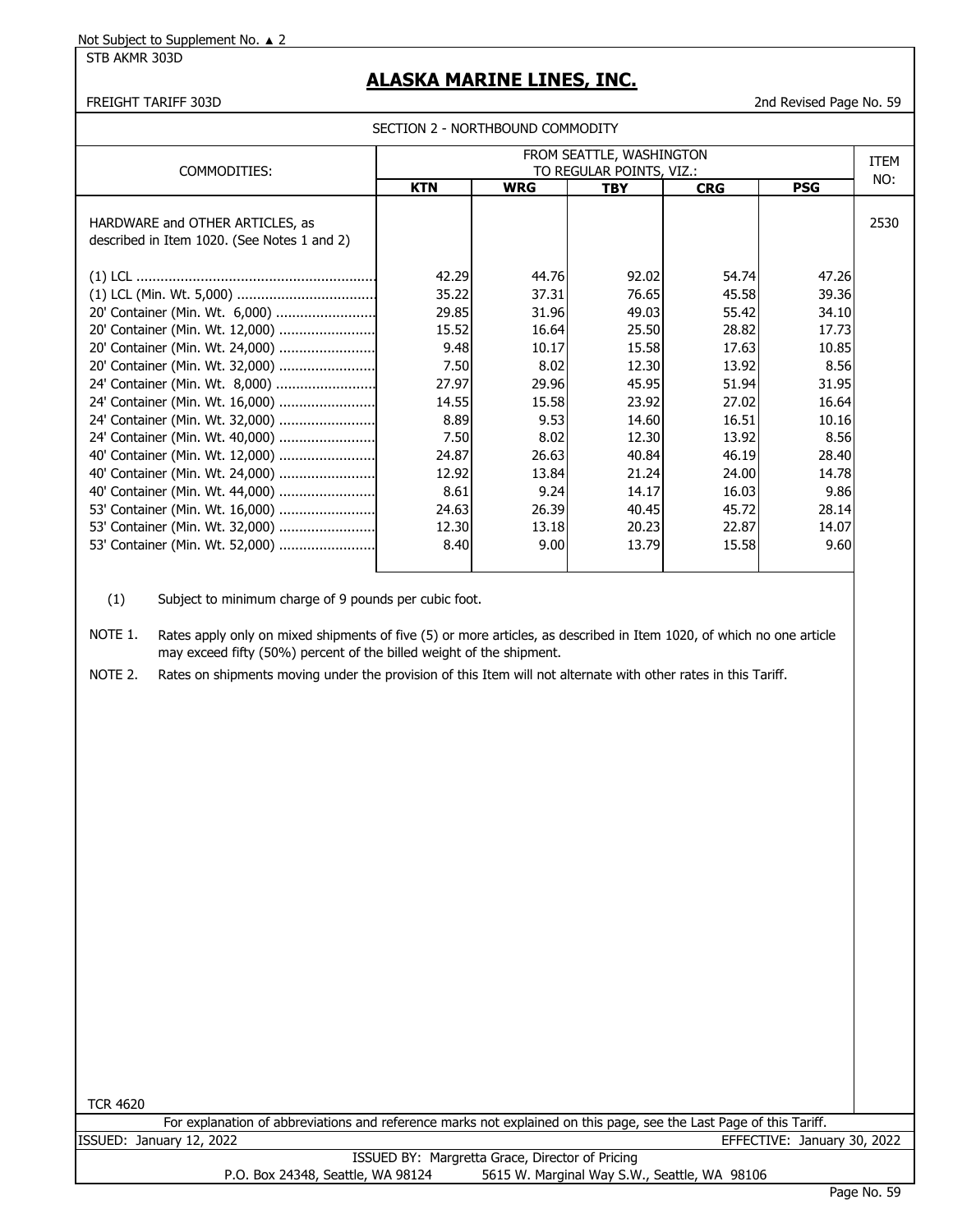STB AKMR 303D

## **ALASKA MARINE LINES, INC.**

FREIGHT TARIFF 303D 2nd Revised Page No. 60

SECTION 2 - NORTHBOUND COMMODITY

| COMMODITIES:                                                                             | FROM SEATTLE, WASHINGTON<br>TO REGULAR POINTS, VIZ.: |            |            |            |            |      |  |  |  |
|------------------------------------------------------------------------------------------|------------------------------------------------------|------------|------------|------------|------------|------|--|--|--|
|                                                                                          | <b>KTN</b>                                           | <b>WRG</b> | <b>TBY</b> | <b>CRG</b> | <b>PSG</b> | NO:  |  |  |  |
| HOUSEHOLD GOODS, EMIGRANT MOVEABLES<br>and PERSONAL EFFECTS. (See Notes 1<br>through 7). |                                                      |            |            |            |            | 2539 |  |  |  |
|                                                                                          | 49.11                                                | 52.00      |            | 63.56      | 54.88      |      |  |  |  |
|                                                                                          | 49.11                                                | 52.00      |            | 63.56      | 54.88      |      |  |  |  |
|                                                                                          | 24.25                                                | 25.99      | 32.67      | 37.65      | 30.69      |      |  |  |  |
| 24' Container (Min. Wt. 8,000)                                                           | 25.48                                                | 27.30      | 34.31      | 38.03      | 32.23      |      |  |  |  |
|                                                                                          | 23.64                                                | 25.35      | 31.87      | 34.84      | 29.92      |      |  |  |  |
|                                                                                          | 22.74                                                | 22.81      | 28.66      | 30.93      | 26.92      |      |  |  |  |

(1) Applies only to shipment tendered to Carrier in lift vans, see Note 7.

NOTE 1. All shipments are predicated on a release value not exceeding \$.10 per pound, per article, subject to the provisions as listed in AKMR 100, series, Item 560.

NOTE 2. Container load rates apply only to shipper loaded/consignee unloaded containers.

NOTE 3. Rates apply between Carrier's terminals only (DO).

NOTE 4. LCL shipments will be accepted subject to the package requirements stated in STB AKMR 100, series, Item 560.

NOTE 5. Items 882 and 959 do not apply.

NOTE 6. Items 560, 562 and 995 shall apply.

- NOTE 7. Shipments in lift vans:
	- a) Rates apply to shipments transported in shipper owned lift vans.
	- b) Shipper must load cargo to lift van and consignee must unload cargo from lift van.
	- c) A lift van is defined as an approved, wood, industry standard moving and storage type shipping container.
	- d) The weight of the lift van will be included in the total weight of the shipment for the purpose of assessing freight charges.
	- e) When Household Goods/Personal Effects not contained in lift vans are mixed together with lift vans in the same container, container load rates shall be assessed to the entire shipment.

| °CR 4620 |  |
|----------|--|
|          |  |

|         |         |      |  |              |  |  |  |  |  | For explanation of abbreviations and reference marks not explained on this page, see the Last Page of this Tariff. |                  |  |
|---------|---------|------|--|--------------|--|--|--|--|--|--------------------------------------------------------------------------------------------------------------------|------------------|--|
| ISSUED: | January | 2022 |  |              |  |  |  |  |  | <b>TIVE</b>                                                                                                        | January 30, 2022 |  |
|         |         |      |  | $\mathbf{r}$ |  |  |  |  |  |                                                                                                                    |                  |  |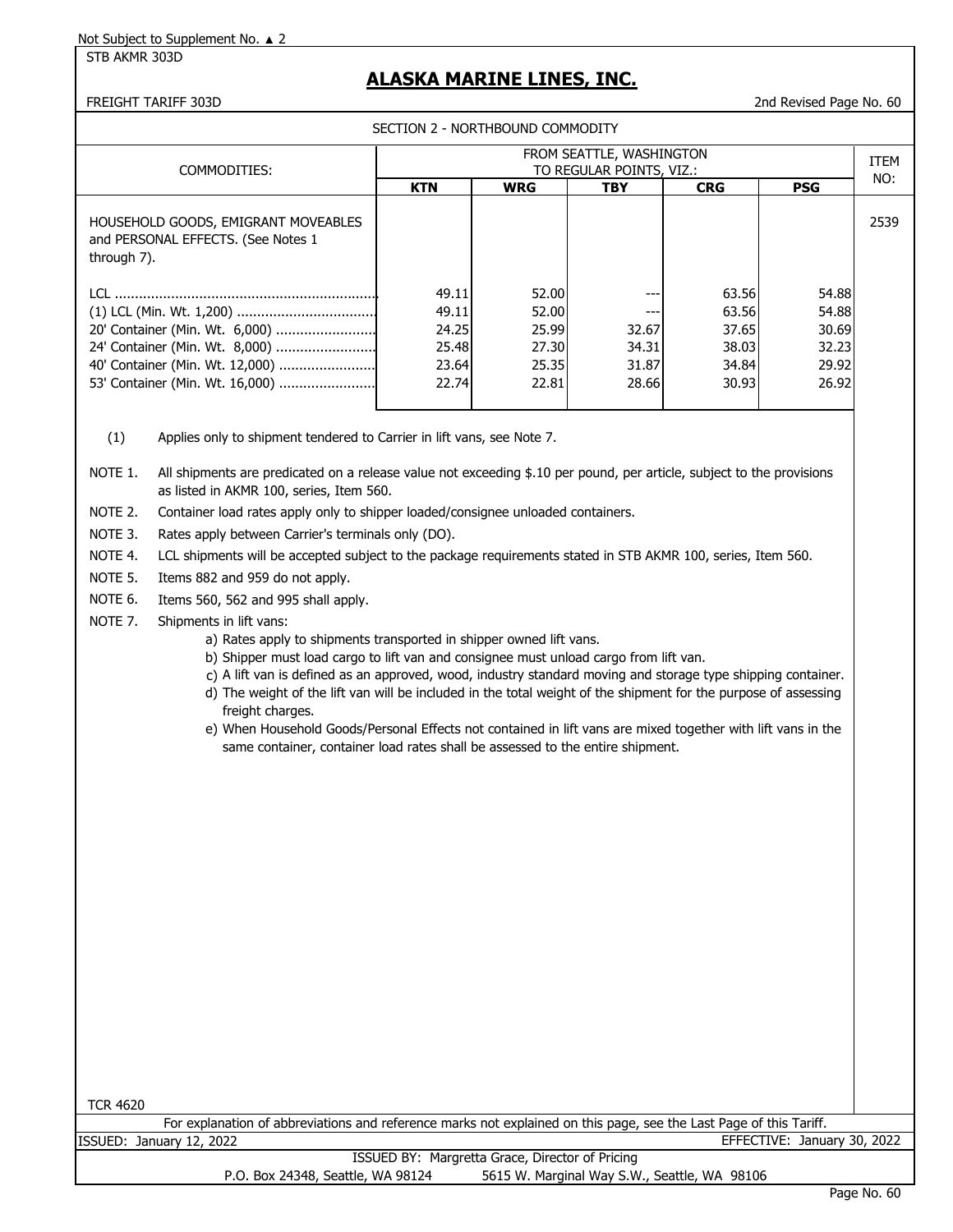STB AKMR 303D

## **ALASKA MARINE LINES, INC.**

#### FREIGHT TARIFF 303D 3rd Revised Page No. 61

SECTION 2 - NORTHROUND COMMODITY

| FROM SEATTLE, WASHINGTON                                                                                                                                                                                                                                                        |                                                                               |                                                                                |                                                                                |                                                                                |                                                                                |      |  |  |  |  |  |
|---------------------------------------------------------------------------------------------------------------------------------------------------------------------------------------------------------------------------------------------------------------------------------|-------------------------------------------------------------------------------|--------------------------------------------------------------------------------|--------------------------------------------------------------------------------|--------------------------------------------------------------------------------|--------------------------------------------------------------------------------|------|--|--|--|--|--|
| COMMODITIES:                                                                                                                                                                                                                                                                    | TO REGULAR POINTS, VIZ.:                                                      |                                                                                |                                                                                |                                                                                |                                                                                |      |  |  |  |  |  |
|                                                                                                                                                                                                                                                                                 | <b>KTN</b>                                                                    | <b>WRG</b>                                                                     | TBY                                                                            | <b>CRG</b>                                                                     | <b>PSG</b>                                                                     | NO:  |  |  |  |  |  |
| INSULATING MATERIAL, NOS, as described<br>under the heading "Insulating Materials" in the<br>NMFC. (See Note 1)                                                                                                                                                                 |                                                                               |                                                                                |                                                                                |                                                                                |                                                                                | 2546 |  |  |  |  |  |
| 20' Container (Min. Wt. 3,500)<br>20' Container (Min. Wt. 8,000)<br>24' Container (Min. Wt. 4,500)<br>24' Container (Min. Wt. 10,000)<br>40' Container (Min. Wt. 7,000)<br>40' Container (Min. Wt. 16,000)<br>53' Container (Min. Wt. 9,000)<br>53' Container (Min. Wt. 21,000) | 97.50<br>52.87<br>26.06<br>49.93<br>25.32<br>37.76<br>18.62<br>42.91<br>19.05 | 103.23<br>56.63<br>27.94<br>53.50<br>27.13<br>40.45<br>19.96<br>45.97<br>20.40 | 212.20<br>86.85<br>42.83<br>82.03<br>41.62<br>62.03<br>30.58<br>70.46<br>31.28 | 126.17<br>98.19<br>48.42<br>92.72<br>47.04<br>70.11<br>34.58<br>79.66<br>35.37 | 108.97<br>60.42<br>29.79<br>57.05<br>28.95<br>43.15<br>21.28<br>49.03<br>21.76 |      |  |  |  |  |  |

NOTE 1. Rate applies only to rolls, batts, bags, or boxes and specifically excludes rigid sheet or insulation board.

| IRON and STEEL and OTHER ARTICLES, as<br>described in Item 1021, Group I and II. |       |       |       |       |       | 2574 |
|----------------------------------------------------------------------------------|-------|-------|-------|-------|-------|------|
| LCL.                                                                             | 25.52 | 27.02 | 55.52 | 33.02 | 28.53 |      |
|                                                                                  | 22.90 | 24.25 | 49.85 | 29.64 | 25.59 |      |
|                                                                                  | 15.69 | 16.62 | 34.13 | 20.30 | 17.53 |      |
| 20' Container (Min. Wt. 24,000)                                                  | 8.27  | 8.86  | 11.62 | 13.13 | 9.44  |      |
|                                                                                  | 6.34  | 6.79  | 8.48  | 9.58  | 7.24  |      |
| 24' Container (Min. Wt. 28,000)                                                  | 8.60  | 9.22  | 12.32 | 13.95 | 9.84  |      |
| 24' Container (Min. Wt. 44,000)                                                  | 6.31  | 6.76  | 8.59  | 9.70  | 7.21  |      |
| 40' Container (Min. Wt. 42,000)                                                  | 7.27  | 7.80  | 10.54 | 11.92 | 8.31  |      |
| 53' Container (Min. Wt. 54,000)                                                  | 7.20  | 7.69  | 10.30 | 11.65 | 8.21  |      |
|                                                                                  |       |       |       |       |       |      |

| <b>TCR 4620</b>                                 |                                                                                                                    |  |  |  |  |  |  |  |  |
|-------------------------------------------------|--------------------------------------------------------------------------------------------------------------------|--|--|--|--|--|--|--|--|
|                                                 | For explanation of abbreviations and reference marks not explained on this page, see the Last Page of this Tariff. |  |  |  |  |  |  |  |  |
| ISSUED: January 12, 2022                        | EFFECTIVE: January 30, 2022                                                                                        |  |  |  |  |  |  |  |  |
| ISSUED BY: Margretta Grace, Director of Pricing |                                                                                                                    |  |  |  |  |  |  |  |  |
| P.O. Box 24348, Seattle, WA 98124               | 5615 W. Marginal Way S.W., Seattle, WA 98106                                                                       |  |  |  |  |  |  |  |  |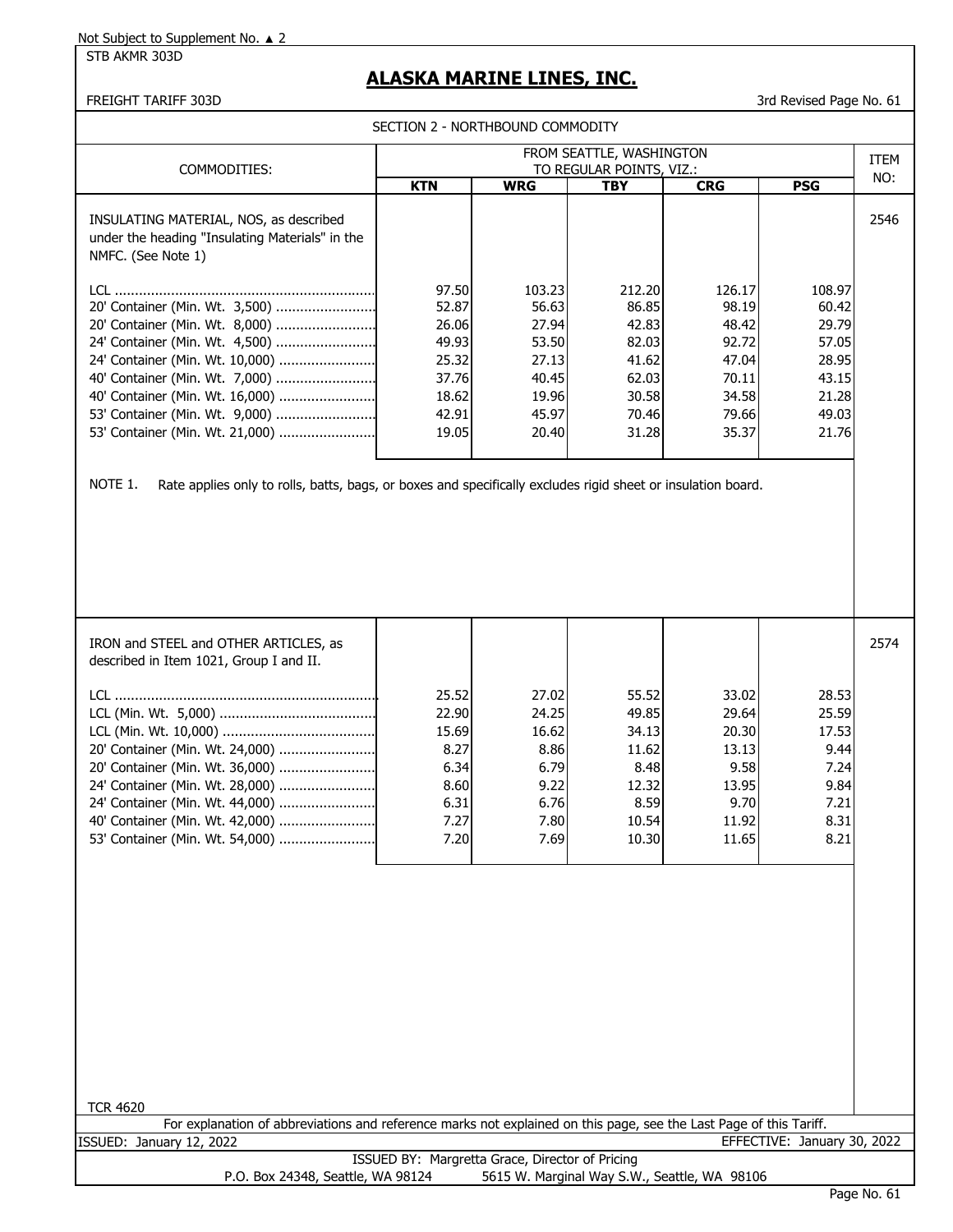STB AKMR 303D

# **ALASKA MARINE LINES, INC.**

|                                                                                                                                                                                                                                                                                    | SECTION 2 - NORTHBOUND COMMODITY                                              |                                                                               |                                                                                |                                                                               |                                                                               |             |
|------------------------------------------------------------------------------------------------------------------------------------------------------------------------------------------------------------------------------------------------------------------------------------|-------------------------------------------------------------------------------|-------------------------------------------------------------------------------|--------------------------------------------------------------------------------|-------------------------------------------------------------------------------|-------------------------------------------------------------------------------|-------------|
| COMMODITIES:                                                                                                                                                                                                                                                                       |                                                                               |                                                                               | FROM SEATTLE, WASHINGTON<br>TO REGULAR POINTS, VIZ.:                           |                                                                               |                                                                               | <b>ITEM</b> |
|                                                                                                                                                                                                                                                                                    | <b>KTN</b>                                                                    | <b>WRG</b>                                                                    | <b>TBY</b>                                                                     | <b>CRG</b>                                                                    | <b>PSG</b>                                                                    | NO:         |
| IRON and STEEL and OTHER ARTICLES as<br>described in Item 1021, Group III.<br>20' Container (Min. Wt. 24,000)<br>24' Container (Min. Wt. 28,000)<br>40' Container (Min. Wt. 42,000)                                                                                                | 34.28<br>30.79<br>25.69<br>10.44<br>10.88<br>8.53                             | 36.28<br>32.59<br>27.21<br>11.19<br>11.65<br>9.15                             | 74.60<br>67.00<br>55.91<br>17.15<br>17.87<br>14.02                             | 44.36<br>39.83<br>33.24<br>19.39<br>20.19<br>15.84                            | 38.31<br>34.41<br>28.69<br>11.93<br>12.44<br>9.75                             | 2581        |
|                                                                                                                                                                                                                                                                                    |                                                                               |                                                                               |                                                                                |                                                                               |                                                                               |             |
| IRON and STEEL, Sheet Metal Duct Work,<br>Spiral Pipe, Pipe or Duct with side seams<br>closed, and Accessories.                                                                                                                                                                    |                                                                               |                                                                               |                                                                                |                                                                               |                                                                               | 2591        |
| 20' Container (Min. Wt. 6,000)<br>20' Container (Min. Wt. 12,000)<br>24' Container (Min. Wt. 7,000)<br>24' Container (Min. Wt. 14,000)<br>40' Container (Min. Wt. 12,000)<br>40' Container (Min. Wt. 24,000)<br>53' Container (Min. Wt. 16,000)<br>53' Container (Min. Wt. 32,000) | 47.44<br>29.85<br>17.15<br>31.96<br>18.39<br>24.87<br>14.31<br>23.68<br>13.62 | 50.23<br>31.96<br>18.38<br>34.26<br>19.71<br>26.63<br>15.32<br>25.36<br>14.59 | 103.25<br>49.03<br>28.19<br>52.53<br>30.20<br>40.84<br>23.49<br>38.90<br>22.39 | 61.40<br>55.42<br>31.87<br>59.37<br>34.14<br>46.19<br>26.56<br>43.97<br>25.30 | 53.02<br>34.10<br>19.61<br>36.53<br>21.02<br>28.40<br>16.35<br>27.06<br>15.56 |             |
| Rate subject to minimum of 9 pounds per cubic foot.<br>(1)                                                                                                                                                                                                                         |                                                                               |                                                                               |                                                                                |                                                                               |                                                                               |             |
| <b>TCR 4620</b><br>For explanation of abbreviations and reference marks not explained on this page, see the Last Page of this Tariff.                                                                                                                                              |                                                                               |                                                                               |                                                                                |                                                                               |                                                                               |             |
| ISSUED: January 12, 2022                                                                                                                                                                                                                                                           |                                                                               |                                                                               |                                                                                |                                                                               | EFFECTIVE: January 30, 2022                                                   |             |
| P.O. Box 24348, Seattle, WA 98124                                                                                                                                                                                                                                                  | ISSUED BY: Margretta Grace, Director of Pricing                               |                                                                               |                                                                                | 5615 W. Marginal Way S.W., Seattle, WA 98106                                  |                                                                               |             |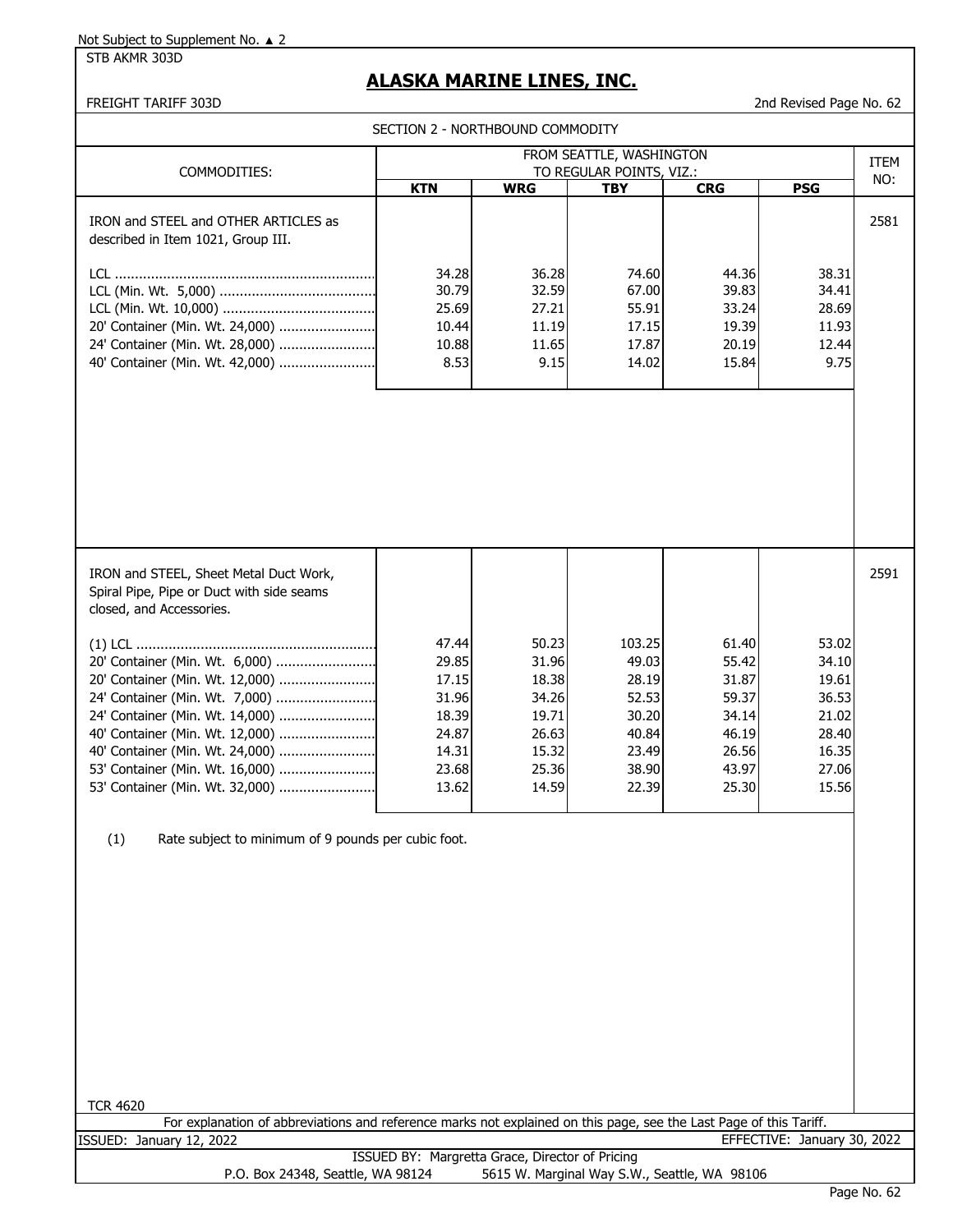#### STB AKMR 303D

## **ALASKA MARINE LINES, INC.**

FREIGHT TARIFF 303D 2nd Revised Page No. 63

|                                                                                                                                                                             | SECTION 2 - NORTHBOUND COMMODITY                                |                                                                 |                                                                      |                                                                      |                                                                 |      |
|-----------------------------------------------------------------------------------------------------------------------------------------------------------------------------|-----------------------------------------------------------------|-----------------------------------------------------------------|----------------------------------------------------------------------|----------------------------------------------------------------------|-----------------------------------------------------------------|------|
| COMMODITIES:                                                                                                                                                                | FROM SEATTLE, WASHINGTON<br>TO REGULAR POINTS, VIZ.:            |                                                                 |                                                                      |                                                                      |                                                                 | ITEM |
|                                                                                                                                                                             | <b>KTN</b>                                                      | <b>WRG</b>                                                      | TBY                                                                  | <b>CRG</b>                                                           | <b>PSG</b>                                                      | NO:  |
| IRON or STEEL ARTICLES, Pipe and Fittings,<br>Cast Iron, Ductile (without structural<br>fabrication) or Wrought Iron. (See Note 1)                                          |                                                                 |                                                                 |                                                                      |                                                                      |                                                                 | 2600 |
| 20' Container (Min. Wt. 24,000)<br>20' Container (Min. Wt. 36,000)<br>24' Container (Min. Wt. 24,000)<br>24' Container (Min. Wt. 44,000)<br>40' Container (Min. Wt. 42,000) | 25.52<br>22.90<br>19.62<br>8.27<br>6.34<br>8.60<br>6.31<br>7.27 | 27.02<br>24.25<br>20.77<br>8.86<br>6.79<br>9.22<br>6.76<br>7.80 | 55.52<br>49.85<br>42.71<br>13.58<br>10.41<br>14.14<br>10.35<br>11.95 | 33.02<br>29.64<br>25.38<br>15.34<br>11.78<br>16.00<br>11.70<br>13.51 | 28.53<br>25.59<br>21.93<br>9.44<br>7.24<br>9.84<br>7.21<br>8.31 |      |
|                                                                                                                                                                             |                                                                 |                                                                 |                                                                      |                                                                      |                                                                 |      |

NOTE 1. Rates also apply on pipe as described herein, when wholly or partially coated and/or lined with a compound having tar or asphalt base or when wholly or partially lined and/or coated or wrapped with felt fabric, cotton fabric or paper, with or without a coating of a compound having a tar or asphalt base or when wholly or partially coated or lined with cement or mortar.

TCR 4620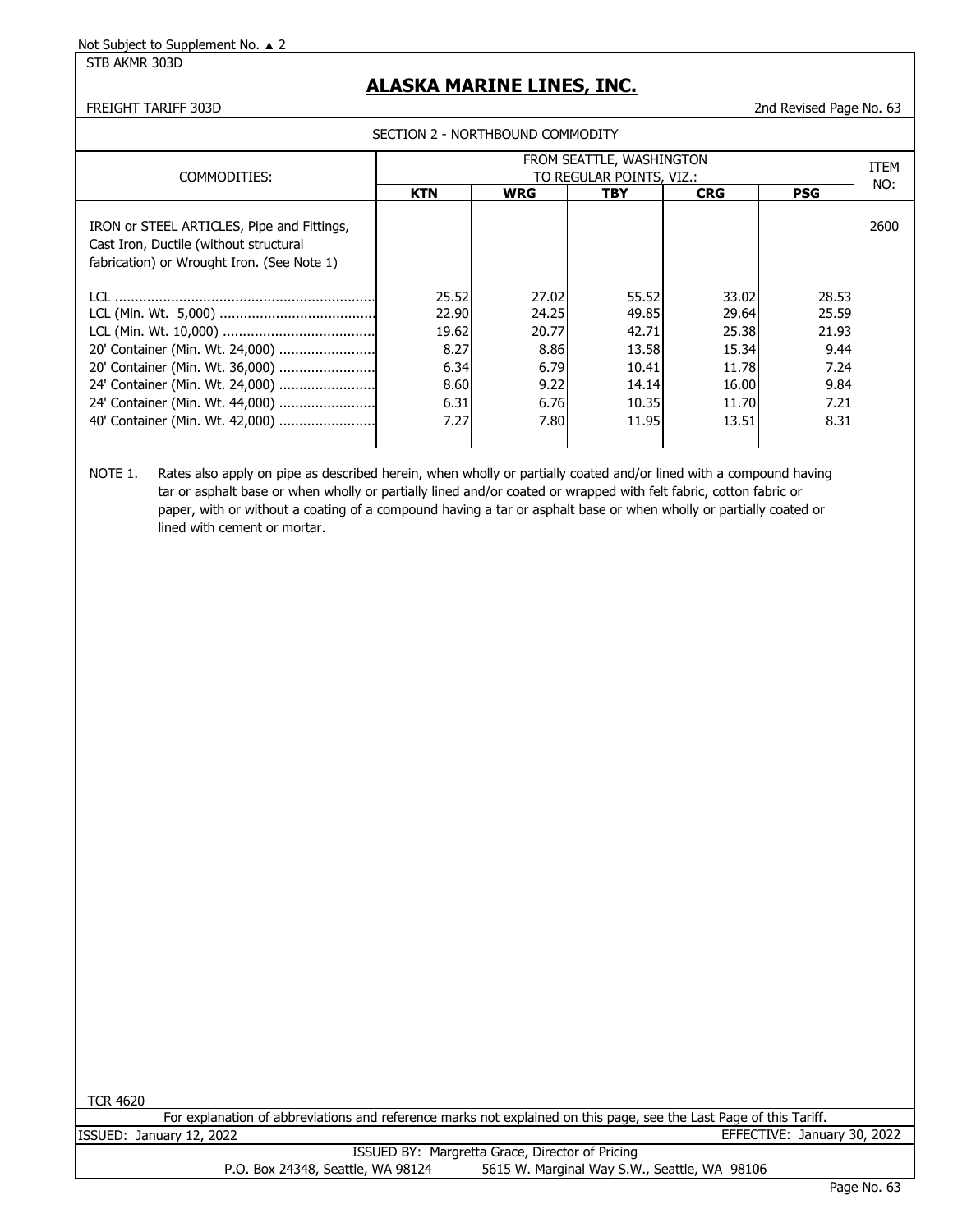STB AKMR 303D

## **ALASKA MARINE LINES, INC.**

FREIGHT TARIFF 303D 2nd Revised Page No. 64

SECTION 2 - NORTHBOUND COMMODITY

| COMMODITIES:                                                                                                               | FROM SEATTLE, WASHINGTON<br>TO REGULAR POINTS, VIZ.: |                                                  |                                                  |                                                  |                                                  |      |
|----------------------------------------------------------------------------------------------------------------------------|------------------------------------------------------|--------------------------------------------------|--------------------------------------------------|--------------------------------------------------|--------------------------------------------------|------|
|                                                                                                                            | <b>KTN</b>                                           | <b>WRG</b>                                       | <b>TBY</b>                                       | <b>CRG</b>                                       | <b>PSG</b>                                       | NO:  |
| CULVERT, ALUMINUM, IRON or STEEL,<br>PLASTIC; SU, bundled not exceeding 8'6"<br>wide or 8'6" high. (See Notes 1 through 3) |                                                      |                                                  |                                                  |                                                  |                                                  | 2601 |
|                                                                                                                            | \$4.18<br>\$1,829.00<br>\$2,049.00<br>\$2,641.00     | \$4.42<br>\$2,200.00<br>\$2,502.00<br>\$3,109.00 | \$9.09<br>\$2,485.00<br>\$2,876.00<br>\$3,738.00 | \$5.41<br>\$2,918.00<br>\$3,595.00<br>\$4,115.00 | \$4.65<br>\$2,265.00<br>\$2,575.00<br>\$3,203.00 |      |

(1) Rate is in dollars and cents per cubic foot

(2) Rates are in dollars and cents per Platform.

- NOTE 1. Shipment must be steel strapped into lifts able to be handled by forklift.
- NOTE 2. Rates also apply to culvert with bottoms attached.

NOTE 3. Shipments exceeding dimensions of equipment are subject to over dimension charges per STB AKMR 100, Series, Item 568.

TCR 4620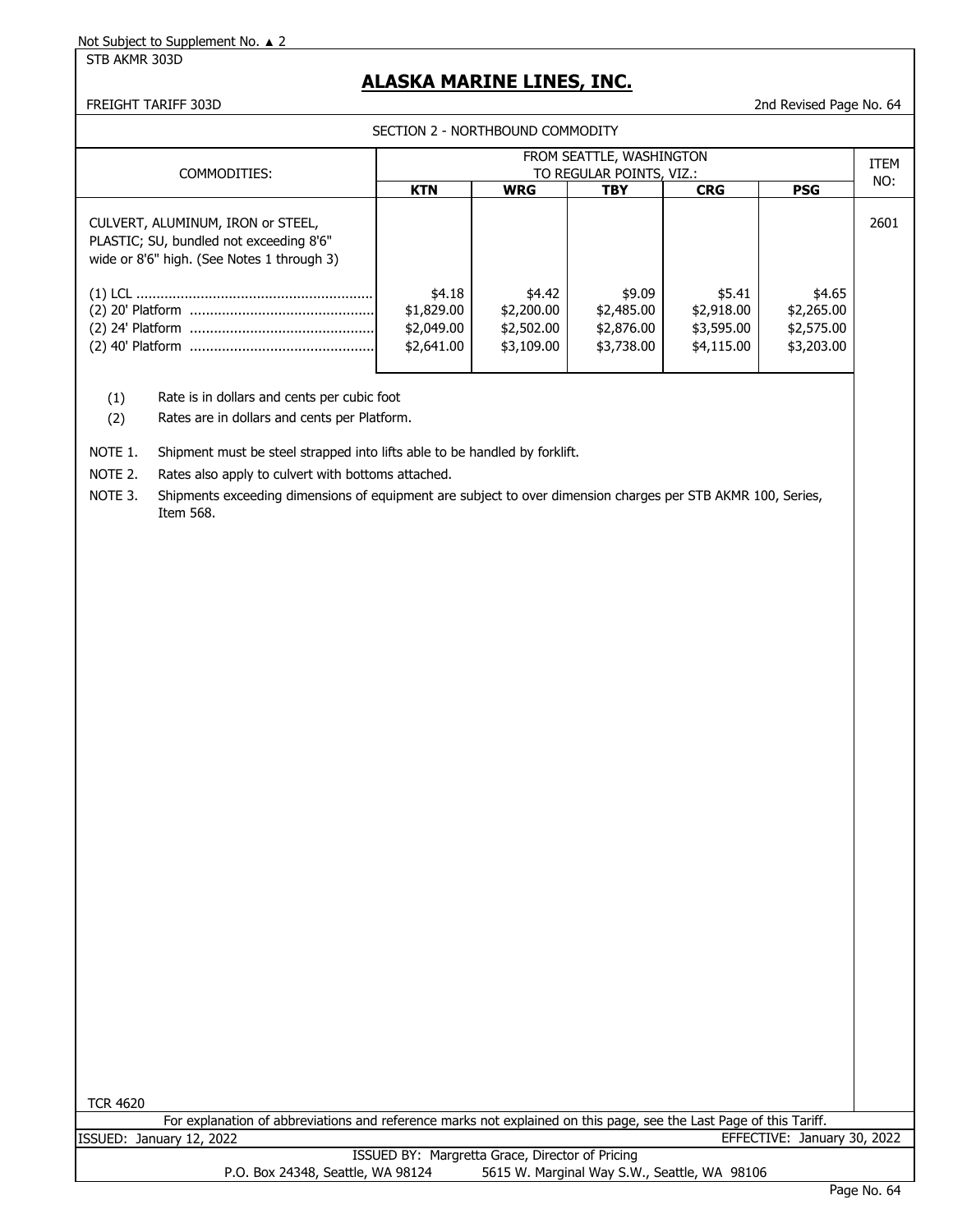STB AKMR 303D

## **ALASKA MARINE LINES, INC.**

FREIGHT TARIFF 303D 2nd Revised Page No. 65

|                                                                           | SECTION 2 - NORTHBOUND COMMODITY                     |            |       |            |            |      |
|---------------------------------------------------------------------------|------------------------------------------------------|------------|-------|------------|------------|------|
| COMMODITIES:                                                              | FROM SEATTLE, WASHINGTON<br>TO REGULAR POINTS, VIZ.: |            |       |            |            |      |
|                                                                           | (1) KTN                                              | <b>WRG</b> | TBY   | <b>CRG</b> | <b>PSG</b> | NO:  |
| LIFE RAFTS, KD, as described in the NMFC<br>Items 24660, 24662, and 24663 |                                                      |            |       |            |            | 2613 |
| ו רו                                                                      | 42.63                                                | 45.13      | 92.78 | 55.17      | 47.63      |      |
|                                                                           |                                                      |            |       |            |            |      |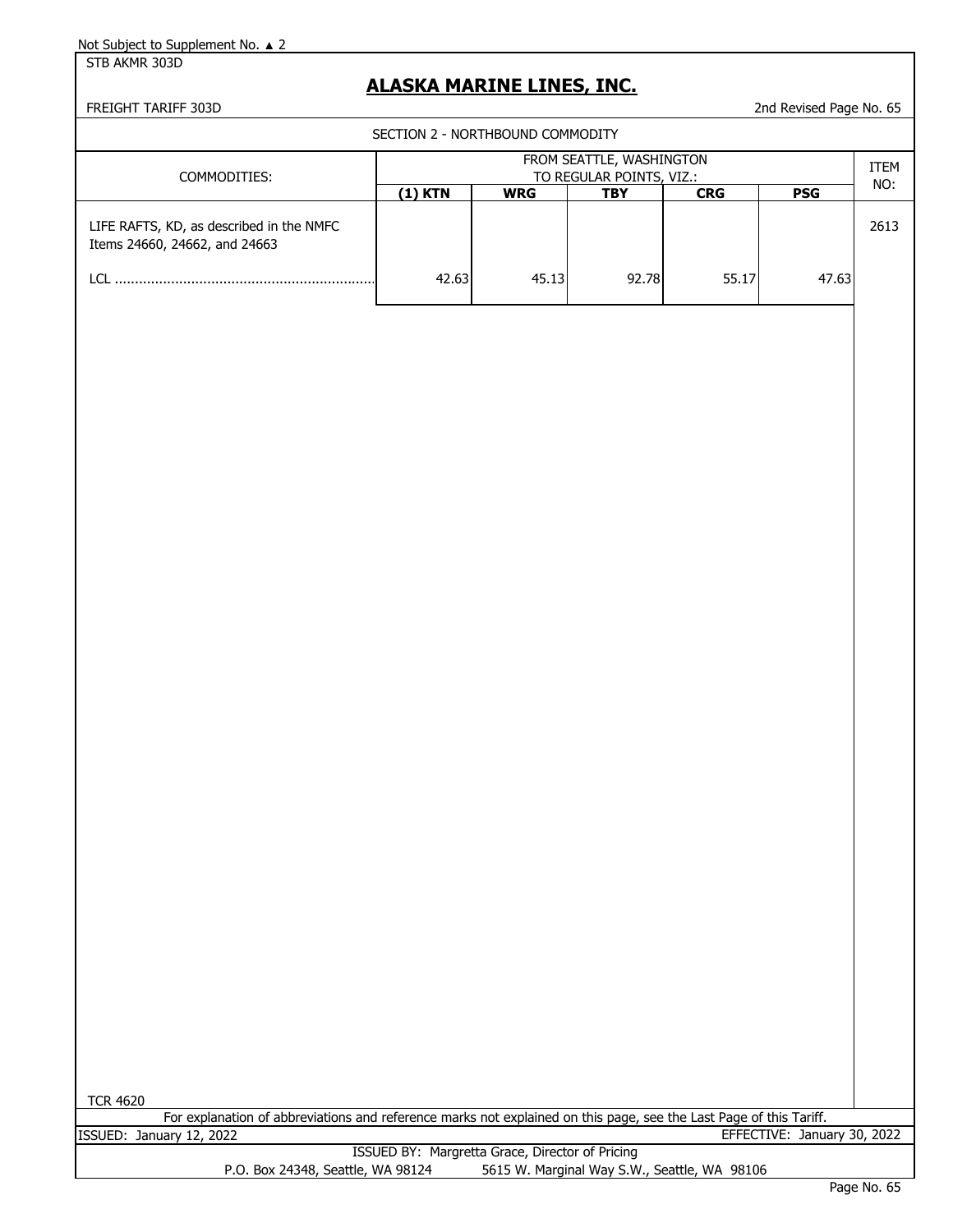STB AKMR 303D

# **ALASKA MARINE LINES, INC.**

FREIGHT TARIFF 303D 2nd Revised Page No. 66

SECTION 2 - NORTHBOUND COMMODITY

| SECTION 2 - NORTHBOUND COMMODITY                                                                                                                                                                                                                                                                                                |                                                          |                                                           |                                                             |                                                             |                                                             |             |  |
|---------------------------------------------------------------------------------------------------------------------------------------------------------------------------------------------------------------------------------------------------------------------------------------------------------------------------------|----------------------------------------------------------|-----------------------------------------------------------|-------------------------------------------------------------|-------------------------------------------------------------|-------------------------------------------------------------|-------------|--|
|                                                                                                                                                                                                                                                                                                                                 |                                                          |                                                           | FROM SEATTLE, WASHINGTON                                    |                                                             |                                                             | <b>ITEM</b> |  |
| COMMODITIES:                                                                                                                                                                                                                                                                                                                    | $(1)$ KTN                                                | <b>WRG</b>                                                | TO REGULAR POINTS, VIZ.:<br><b>TBY</b>                      | <b>CRG</b>                                                  | <b>PSG</b>                                                  | NO:         |  |
|                                                                                                                                                                                                                                                                                                                                 |                                                          |                                                           |                                                             |                                                             |                                                             |             |  |
| LIQUORS, Alcoholic, NOI; Alcoholic, NOS,<br>cartons and boxes must be sealed.<br>(See Note 1)                                                                                                                                                                                                                                   |                                                          |                                                           |                                                             |                                                             |                                                             | 2623        |  |
| 20' Container (Min. Wt. 24,000)<br>24' Container (Min. Wt. 28,000)<br>40' Container (Min. Wt. 42,000)<br>53' Container (Min. Wt. 54,000)                                                                                                                                                                                        | 39.71<br>37.72<br>19.66<br>9.53<br>10.19<br>9.08<br>8.95 | 42.06<br>39.95<br>20.81<br>10.21<br>10.93<br>9.71<br>9.61 | 86.45<br>82.10<br>42.78<br>15.66<br>16.76<br>14.89<br>14.71 | 51.40<br>48.82<br>25.45<br>17.69<br>18.95<br>16.84<br>16.65 | 44.39<br>42.15<br>21.97<br>10.90<br>11.65<br>10.36<br>10.25 |             |  |
| (1)<br>Applicable to KTN rate group only: EXCEPTION TO ITEM 341, Group B and D: LCL pickup will be performed at a rate<br>of \$1.61 per hundred pounds, and is subject to a minimum charge of \$20.00 per shipment.<br>NOTE 1.<br>Item 882 does not apply.                                                                      |                                                          |                                                           |                                                             |                                                             |                                                             |             |  |
| LIQUORS, BEVERAGES, Viz.: Ale, Beer, Beer,<br>non-alcoholic, Port, Stout, Vermouth, Wines,<br>NOI (See Note 1)                                                                                                                                                                                                                  |                                                          |                                                           |                                                             |                                                             |                                                             | 2630        |  |
| 20' Container (Min. Wt. 24,000)<br>24' Container (Min. Wt. 28,000)<br>40' Container (Min. Wt. 42,000)<br>53' Container (Min. Wt. 54,000)                                                                                                                                                                                        | 23.13<br>21.06<br>18.97<br>5.44<br>4.82<br>4.93<br>4.23  | 24.49<br>22.30<br>20.08<br>5.81<br>5.18<br>5.27<br>4.54   | 50.35<br>45.85<br>41.30<br>8.90<br>7.91<br>8.10<br>6.96     | 29.93<br>27.27<br>24.57<br>10.08<br>8.95<br>9.16<br>7.86    | 25.86<br>23.54<br>21.21<br>6.19<br>5.51<br>5.63<br>4.84     |             |  |
| (1)<br>Applicable to KTN rate group only: EXCEPTION TO ITEM 341, Group B and D: LCL pickup will be performed at a rate<br>of \$1.61 per hundred pounds, and is subject to a minimum charge of \$20.00 per shipment.<br>NOTE 1.<br>Rate also applies to articles listed in Item 2380 when moving in mixed shipments.<br>TCR 4620 |                                                          |                                                           |                                                             |                                                             |                                                             |             |  |

ISSUED BY: Margretta Grace, Director of Pricing For explanation of abbreviations and reference marks not explained on this page, see the Last Page of this Tariff. ISSUED: January 12, 2022 EFFECTIVE: January 30, 2022

P.O. Box 24348, Seattle, WA 98124 5615 W. Marginal Way S.W., Seattle, WA 98106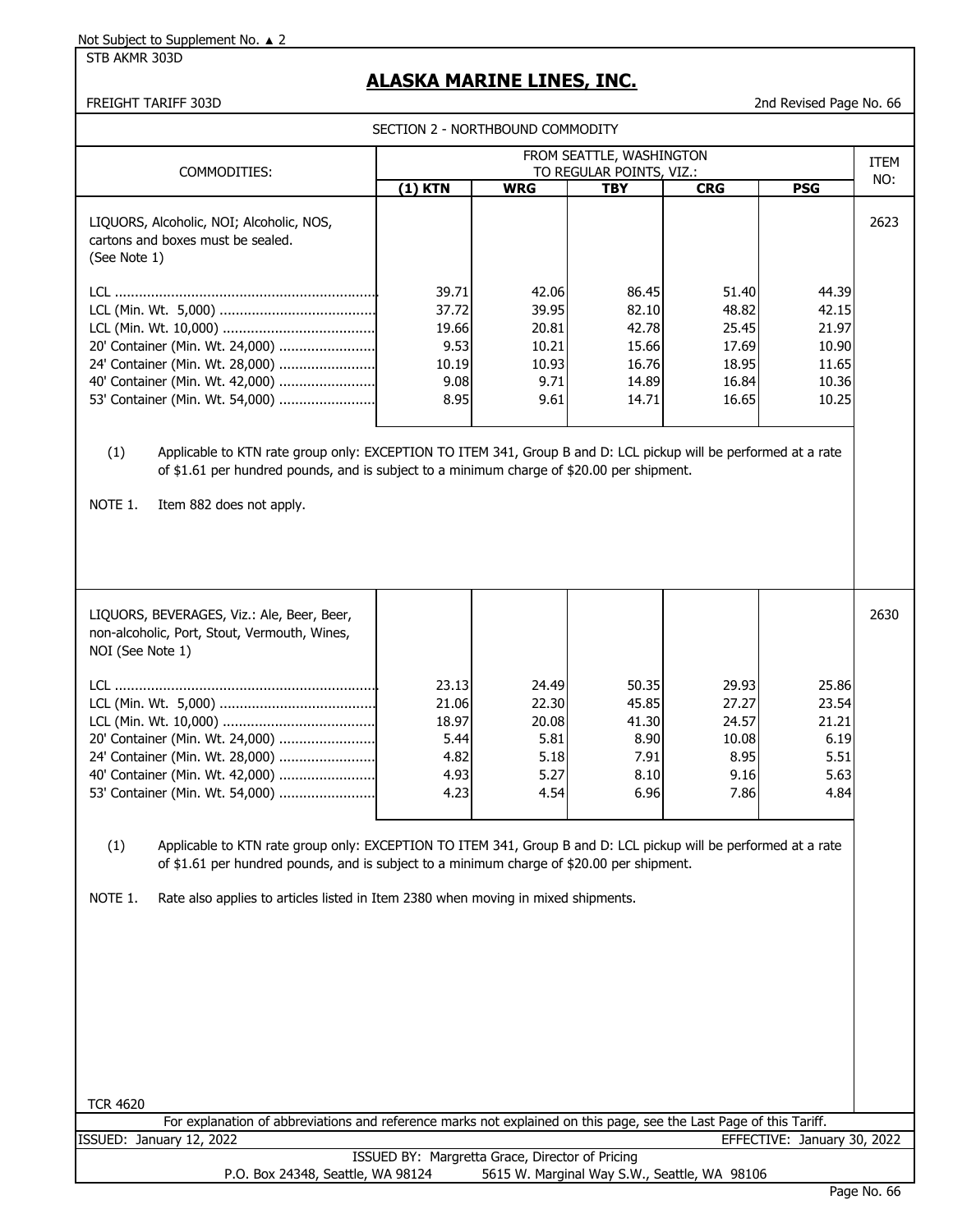STB AKMR 303D

# **ALASKA MARINE LINES, INC.**

|                                                                                                                                                                                                                                                                                                                                             | SECTION 2 - NORTHBOUND COMMODITY                                        |                                                                         |                                                                           |                                                                               |                                                                         |      |
|---------------------------------------------------------------------------------------------------------------------------------------------------------------------------------------------------------------------------------------------------------------------------------------------------------------------------------------------|-------------------------------------------------------------------------|-------------------------------------------------------------------------|---------------------------------------------------------------------------|-------------------------------------------------------------------------------|-------------------------------------------------------------------------|------|
|                                                                                                                                                                                                                                                                                                                                             |                                                                         |                                                                         | FROM SEATTLE, WASHINGTON                                                  |                                                                               |                                                                         | ITEM |
| COMMODITIES:                                                                                                                                                                                                                                                                                                                                | <b>KTN</b>                                                              | <b>WRG</b>                                                              | TO REGULAR POINTS, VIZ.:<br><b>TBY</b>                                    | <b>CRG</b>                                                                    | <b>PSG</b>                                                              | NO:  |
| LUMBER, VIZ.: Manufactured Joist, in packages,<br>I-Beam Joist consisting of plywood or ground<br>woodboard webbing and laminated veneer or<br>lumber flanges, laminated veneer lumber,<br>wood I-Beam and caps and blocking, including<br>necessary hardware for assembly. (Trade<br>names may be shown as TJI or BCI or another<br>name). |                                                                         |                                                                         |                                                                           |                                                                               |                                                                         | 2648 |
|                                                                                                                                                                                                                                                                                                                                             | 25.99                                                                   | 27.52                                                                   | 56.58                                                                     | 33.65                                                                         | 29.05                                                                   |      |
| 20' Container (Min. Wt. 24,000)<br>24' Container (Min. Wt. 28,000)<br>40' Container (Min. Wt. 44,000)                                                                                                                                                                                                                                       | 24.04<br>7.64<br>8.18<br>6.95                                           | 25.48<br>8.18<br>8.78<br>7.44                                           | 52.34<br>12.54<br>13.45<br>11.42                                          | 31.12<br>14.20<br>15.21<br>12.90                                              | 26.87<br>8.74<br>9.36<br>7.93                                           |      |
| LUMBER, Boards or Sheets, flat, Viz.: Particle<br>Board; Paneling, NOS; Plywood; Waferboard,                                                                                                                                                                                                                                                |                                                                         |                                                                         |                                                                           |                                                                               |                                                                         | 2651 |
| Orientated Strand Board, (OSB); Wood, built up<br>or combined, NOI.                                                                                                                                                                                                                                                                         |                                                                         |                                                                         |                                                                           |                                                                               |                                                                         |      |
| 20' Container (Min. Wt. 24,000)<br>20' Container (Min. Wt. 32,000)<br>24' Container (Min. Wt. 28,000)<br>24' Container (Min. Wt. 38,000)<br>53' Container (Min. Wt. 58,000)                                                                                                                                                                 | 19.31<br>18.53<br>14.61<br>7.13<br>5.92<br>6.61<br>5.85<br>6.48<br>6.23 | 20.45<br>19.64<br>15.48<br>7.65<br>6.35<br>7.08<br>6.28<br>6.95<br>6.68 | 42.04<br>40.35<br>---<br>11.73<br>9.74<br>10.87<br>9.61<br>10.64<br>10.25 | 24.99<br>23.99<br>18.92<br>13.26<br>11.01<br>12.28<br>10.86<br>12.05<br>11.58 | 21.59<br>20.72<br>16.34<br>8.16<br>6.78<br>7.56<br>6.68<br>7.41<br>7.12 |      |
| <b>TCR 4620</b>                                                                                                                                                                                                                                                                                                                             |                                                                         |                                                                         |                                                                           |                                                                               |                                                                         |      |
| For explanation of abbreviations and reference marks not explained on this page, see the Last Page of this Tariff.                                                                                                                                                                                                                          |                                                                         |                                                                         |                                                                           |                                                                               |                                                                         |      |
| ISSUED: January 12, 2022                                                                                                                                                                                                                                                                                                                    |                                                                         |                                                                         |                                                                           |                                                                               | EFFECTIVE: January 30, 2022                                             |      |
| P.O. Box 24348, Seattle, WA 98124                                                                                                                                                                                                                                                                                                           | ISSUED BY: Margretta Grace, Director of Pricing                         |                                                                         | 5615 W. Marginal Way S.W., Seattle, WA 98106                              |                                                                               |                                                                         |      |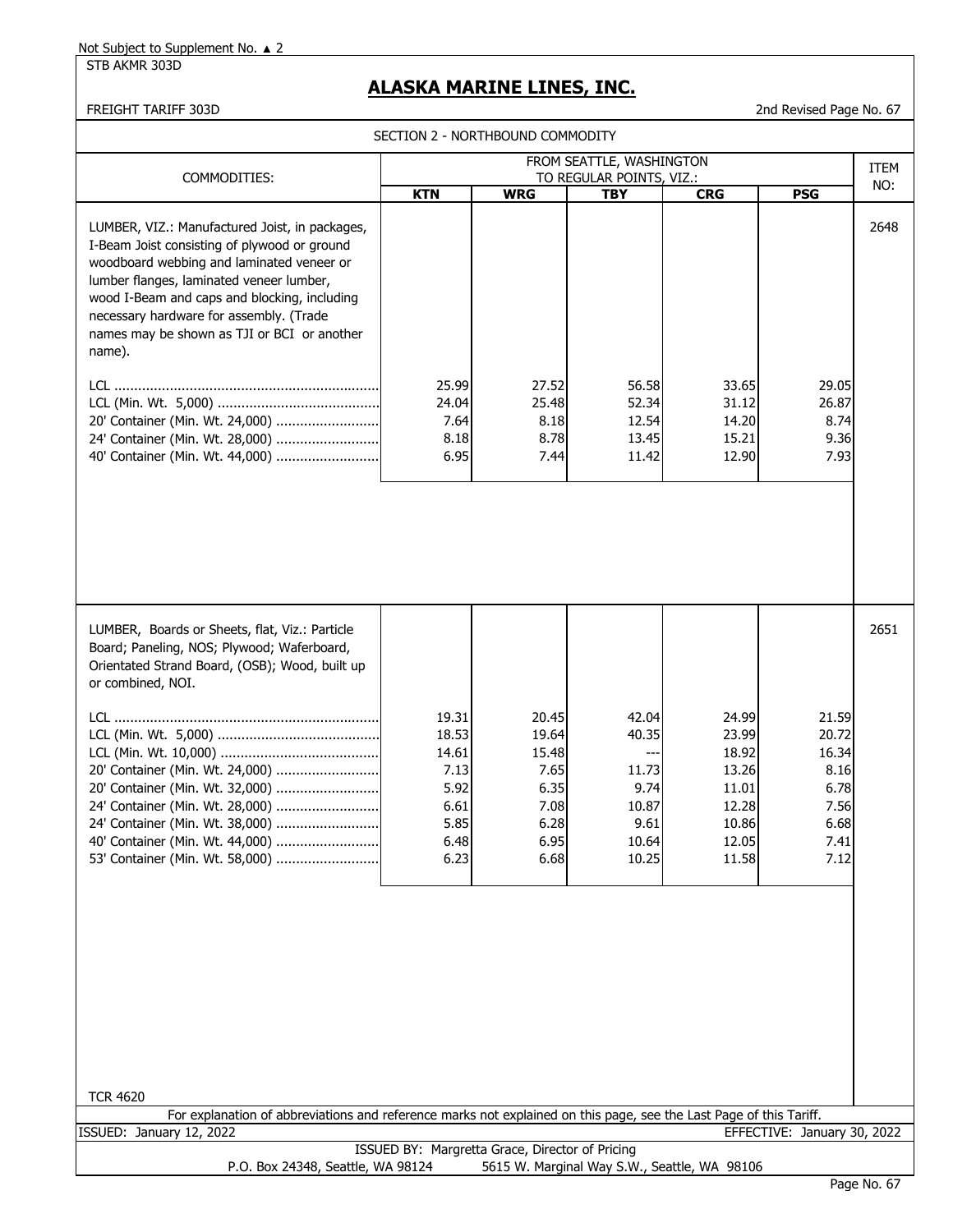STB AKMR 303D

# **ALASKA MARINE LINES, INC.**

|                                                                                                                                                                                                                                                                                                                                                                                                                                                                     |                                                                         | SECTION 2 - NORTHBOUND COMMODITY                                        |                                                                    |                                                                               |                                                                         |      |
|---------------------------------------------------------------------------------------------------------------------------------------------------------------------------------------------------------------------------------------------------------------------------------------------------------------------------------------------------------------------------------------------------------------------------------------------------------------------|-------------------------------------------------------------------------|-------------------------------------------------------------------------|--------------------------------------------------------------------|-------------------------------------------------------------------------------|-------------------------------------------------------------------------|------|
|                                                                                                                                                                                                                                                                                                                                                                                                                                                                     | FROM SEATTLE, WASHINGTON<br>TO REGULAR POINTS, VIZ.:                    |                                                                         |                                                                    |                                                                               |                                                                         |      |
| COMMODITIES:                                                                                                                                                                                                                                                                                                                                                                                                                                                        | <b>KTN</b>                                                              | <b>WRG</b>                                                              | <b>TBY</b>                                                         | <b>CRG</b>                                                                    | <b>PSG</b>                                                              | NO:  |
| LUMBER, Viz.: Lumber Rough or Surfaced,<br>NOSE; TIES, Railroad; TIMBERS; SURVEY<br>STAKES; GLU LAMINATED BEAMS, in straight<br>forms laminated or buildup; FIBRE and<br>CEMENT, Combined.                                                                                                                                                                                                                                                                          |                                                                         |                                                                         |                                                                    |                                                                               |                                                                         | 2658 |
| 20' Container (Min. Wt. 24,000)<br>20' Container (Min. Wt. 32,000)<br>24' Container (Min. Wt. 28,000)<br>24' Container (Min. Wt. 38,000)<br>40' Container (Min. Wt. 44,000)<br>53' Container (Min. Wt. 58,000)                                                                                                                                                                                                                                                      | 19.31<br>18.53<br>14.61<br>7.13<br>5.92<br>6.61<br>5.85<br>6.48<br>6.23 | 20.45<br>19.64<br>15.48<br>7.65<br>6.35<br>7.08<br>6.28<br>6.95<br>6.68 | 42.04<br>40.35<br>11.73<br>9.74<br>10.87<br>9.61<br>10.64<br>10.25 | 24.99<br>23.99<br>18.92<br>13.26<br>11.01<br>12.28<br>10.86<br>12.05<br>11.58 | 21.59<br>20.72<br>16.34<br>8.16<br>6.78<br>7.56<br>6.68<br>7.41<br>7.12 |      |
| LUMBER Viz.: Poles or Piling, treated or<br>untreated. (See Notes 1 through 3)                                                                                                                                                                                                                                                                                                                                                                                      |                                                                         |                                                                         |                                                                    |                                                                               |                                                                         | 2660 |
| Any Quantity up to 24' in length<br>Up to and including 40' in length                                                                                                                                                                                                                                                                                                                                                                                               | 23.22                                                                   | 24.59                                                                   | 50.53                                                              | 30.05                                                                         | 25.95                                                                   |      |
| Lengths over 40' but not over 54'                                                                                                                                                                                                                                                                                                                                                                                                                                   | 6.34                                                                    | 6.79                                                                    | 10.41                                                              | 11.78                                                                         | 7.24                                                                    |      |
| Lengths over 54' but not over 65'                                                                                                                                                                                                                                                                                                                                                                                                                                   | 10.71                                                                   | 11.48                                                                   | 17.60                                                              | 19.88                                                                         | 12.23                                                                   |      |
| Lengths over 65' but not over 75'                                                                                                                                                                                                                                                                                                                                                                                                                                   | 14.10                                                                   | 15.11                                                                   | 23.15                                                              | 26.19                                                                         | 16.11                                                                   |      |
| Lengths over 75' but not over 85'                                                                                                                                                                                                                                                                                                                                                                                                                                   | 16.54                                                                   | 17.73                                                                   | 27.20                                                              | 30.75                                                                         | 18.92                                                                   |      |
| Lengths over 85' but not over 95'                                                                                                                                                                                                                                                                                                                                                                                                                                   | 17.44                                                                   | 18.69                                                                   | 28.65                                                              | 32.39                                                                         | 19.95                                                                   |      |
| Lengths over 95' but not over 105'                                                                                                                                                                                                                                                                                                                                                                                                                                  | 19.22                                                                   | 20.60                                                                   | 31.57                                                              | 35.68                                                                         | 21.97                                                                   |      |
|                                                                                                                                                                                                                                                                                                                                                                                                                                                                     | 20.90                                                                   | 22.39                                                                   | 34.31                                                              | 38.79                                                                         | 23.86                                                                   |      |
| Lengths over 105' (Min. Wt. 30,000)                                                                                                                                                                                                                                                                                                                                                                                                                                 | 25.05                                                                   | 26.85                                                                   | 41.15                                                              | 46.53                                                                         | 28.63                                                                   |      |
| NOTE 1.<br>Shipper must show the number of poles and piling in each length group, together with the gross weight of each<br>length of piling. Total gross weight of the entire shipment, of all sizes shipped, will be used to determine the rate<br>basis for each length shipped.<br>NOTE 2.<br>EXCEPTION: AKMR 100, series, Item 568 (A) (I) shall not apply.<br>NOTE 3.<br>Shipments exceeding 40' in overall length will move between Carriers terminals only. |                                                                         |                                                                         |                                                                    |                                                                               |                                                                         |      |

| <b>TCR 4620</b>          |                                                                                                                    |                             |    |
|--------------------------|--------------------------------------------------------------------------------------------------------------------|-----------------------------|----|
|                          | For explanation of abbreviations and reference marks not explained on this page, see the Last Page of this Tariff. |                             |    |
| ISSUED: January 12, 2022 |                                                                                                                    | EFFECTIVE: January 30, 2022 |    |
|                          | ISSUED BY: Margretta Grace, Director of Pricing                                                                    |                             |    |
|                          | 5615 W. Marginal Way S.W., Seattle, WA 98106<br>P.O. Box 24348, Seattle, WA 98124                                  |                             |    |
|                          |                                                                                                                    |                             | -- |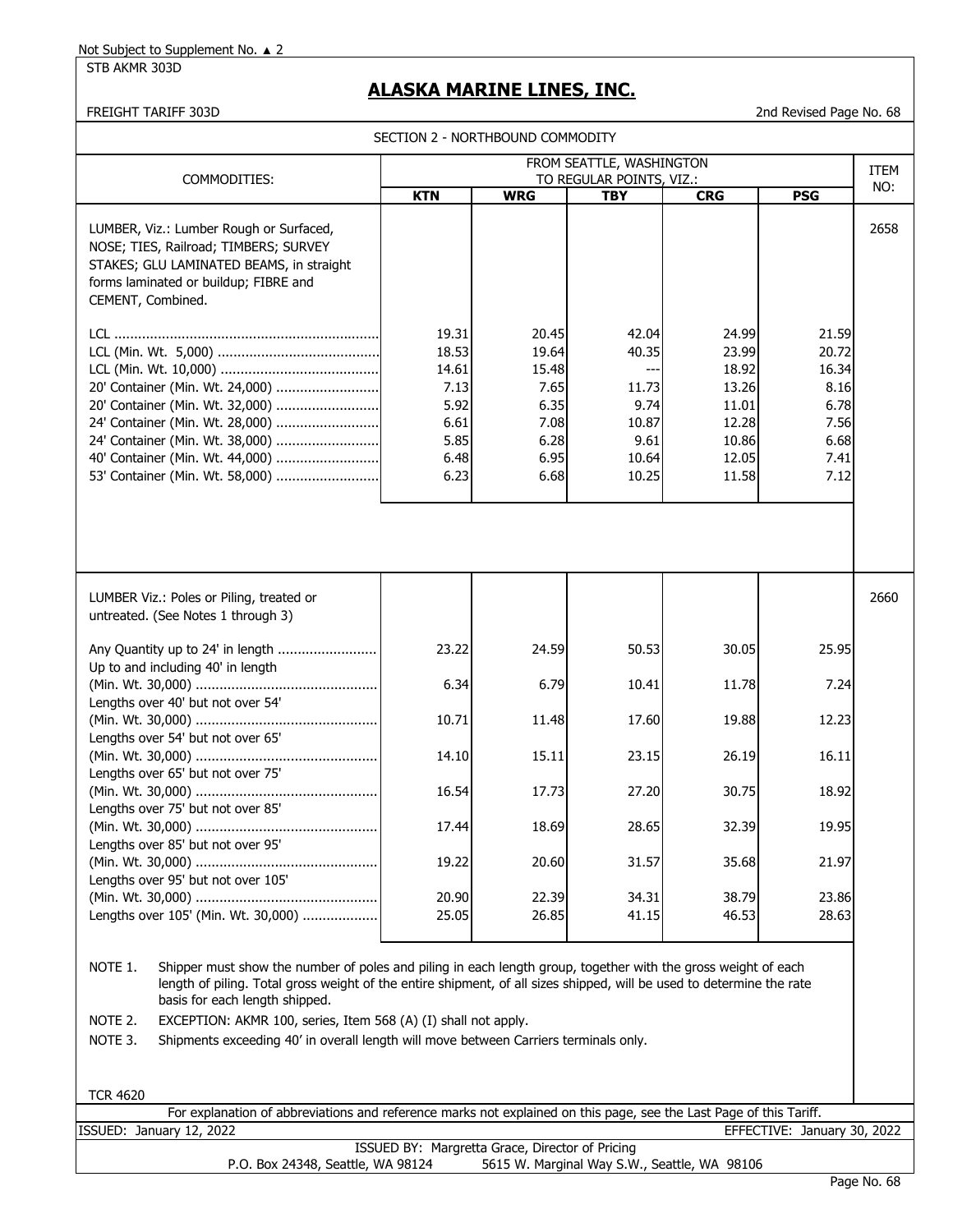STB AKMR 303D

## **ALASKA MARINE LINES, INC.**

FREIGHT TARIFF 303D 4th Revised Page No. 69

| COMMODITIES:                                                                                                        |            |            | FROM SEATTLE, WASHINGTON<br>TO REGULAR POINTS, VIZ.: |            |            | ITEM |
|---------------------------------------------------------------------------------------------------------------------|------------|------------|------------------------------------------------------|------------|------------|------|
|                                                                                                                     | <b>KTN</b> | <b>WRG</b> | <b>TBY</b>                                           | <b>CRG</b> | <b>PSG</b> | NO:  |
| MACHINERY or MACHINES or PARTS THERE OF<br>and OTHER ARTICLES, as described in Item<br>1025 (See Notes 1 through 3) |            |            |                                                      |            |            | 2686 |
|                                                                                                                     | 32.71      | 34.63      | 71.18                                                | 42.32      | 36.54      |      |
|                                                                                                                     | \$13.48    | \$14.45    | \$22.15                                              | \$25.04    | \$15.41    |      |
| I: Shipper Loaded Closed Containers Only                                                                            |            |            |                                                      |            |            |      |
| 20' Container (Min. Wt. 16,000)                                                                                     | 14.89      | 15.96      | 24.45                                                | 27.65      | 17.01      |      |
| 20' Container (Min. Wt. 24,000)                                                                                     | 11.42      | 12.23      | 18.75                                                | 21.18      | 13.04      |      |
| 24' Container (Min. Wt. 20,000)                                                                                     | 14.89      | 15.96      | 24.45                                                | 27.65      | 17.01      |      |
| 24' Container (Min. Wt. 28,000)                                                                                     | 12.23      | 13.11      | 20.09                                                | 22.71      | 13.99      |      |
| 40' Container (Min. Wt. 32,000)                                                                                     | 12.41      | 13.29      | 20.39                                                | 23.06      | 14.18      |      |
| 40' Container (Min. Wt. 48,000)                                                                                     | 9.51       | 10.18      | 15.62                                                | 17.65      | 10.86      |      |
| II: Per Single Piece (1) (2)                                                                                        |            |            |                                                      |            |            |      |
| (a) Min. Wt. Not Exceeding 14,999 lbs.                                                                              | \$13.48    | \$14.45    | \$22.15                                              | \$25.04    | \$15.41    |      |
| (b) Min. Wt. 15,000 lbs. NX 21,999 lbs.                                                                             | \$14.02    | \$15.02    | \$23.04                                              | \$26.03    | \$16.02    |      |
| (c) Min. Wt. 22,000 lbs. NX 39,999 lbs.                                                                             | \$14.60    | \$15.65    | \$23.99                                              | ---        | \$16.69    |      |
| (d) Min. Wt. 40,000 lbs. NX 60,000 lbs.                                                                             | \$15.16    | \$16.25    | \$24.91                                              | $- -$      | \$17.33    |      |

 (2) Single piece machinery for Craig that exceeds the dimensions of Carrier's equipment or 22,000 pounds will be rated to Thorne Bay only.

NOTE 1. EXCEPTION TO AKMR 100, SERIES, ITEM 568, PARAGRAPH A: Provisions of Section (1) Overlength and (2) Overwidth shall not apply. Machinery exceeding 14' in height shall be subject to an additional 10% per foot or fraction thereof exceeding 14'.

NOTE 2. If through no fault of the Carrier, machinery is inoperable, and/or if machinery is received containing more than 1/4 tank of fuel, charges as shown in AKMR 100, series, Item 987 will be assessed.

NOTE 3. Single pieces of machinery exceeding 60,000 pounds will be considered on a case-by-case basis.

| <b>TCR 4620</b>                                                                                                    |                  |
|--------------------------------------------------------------------------------------------------------------------|------------------|
| For explanation of abbreviations and reference marks not explained on this page, see the Last Page of this Tariff. |                  |
| EFFECTIVE: January 30, 2022<br>ISSUED: January 12, 2022                                                            |                  |
| ISSUED BY: Margretta Grace, Director of Pricing                                                                    |                  |
| 5615 W. Marginal Way S.W., Seattle, WA 98106<br>P.O. Box 24348, Seattle, WA 98124                                  |                  |
|                                                                                                                    | $D - - - M - 70$ |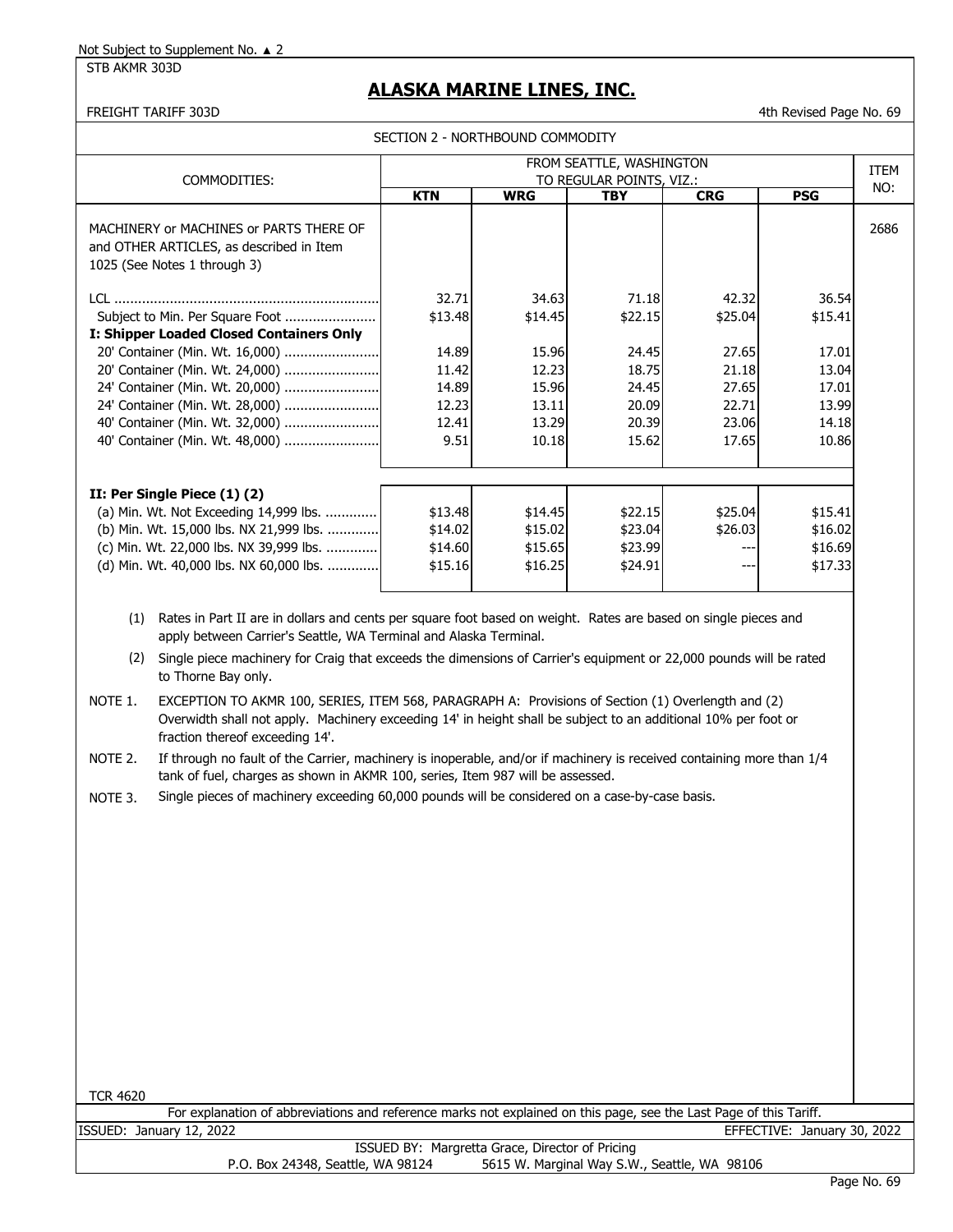# **ALASKA MARINE LINES, INC.**

FREIGHT TARIFF 303D **All Accord 2018** 4th Revised Page No. 70

SECTION 2 - NORTHBOUND COMMODITY

| COMMODITIES:<br>TO REGULAR POINTS, VIZ.:<br>NO:<br><b>WRG</b><br><b>PSG</b><br><b>KTN</b><br><b>TBY</b><br>CRG(1)<br>2690<br>MACHINERY, SELF PROPELLED, as described in<br>Item 1025. (See Notes 1 through 6)<br><b>Per Single Piece:</b><br>(a) Min. Wt. Not Exceeding 14,999 lbs.<br>\$13.48<br>\$14.45<br>\$22.15<br>\$25.04<br>\$15.41<br>(b) Min. Wt. 15,000 lbs. NX 21,999 lbs.<br>\$14.02<br>\$15.02<br>\$23.04<br>\$26.03<br>\$16.02<br>(c) Min. Wt. 22,000 lbs. NX 39,999 lbs.<br>\$23.99<br>\$16.69<br>\$14.60<br>\$15.65<br>---<br>(d) Min. Wt. 40,000 lbs. NX 60,000 lbs.<br>\$17.33<br>\$15.16<br>\$16.25<br>\$24.91<br>$---$<br>(1)<br>Single piece machinery for Craig that exceeds the dimensions of Carrier's equipment or 22,000 pounds will be rated<br>to Thorne Bay only.<br>NOTE 1.<br>Rates are in dollars and cents per square foot based on weight.<br>NOTE 2.<br>EXCEPTION TO AKMR 100, SERIES, ITEM 568, PARAGRAPH A: Provisions of Section (1) Overlength and (2)<br>Overwidth shall not apply. Machinery exceeding 14' in height shall be subject to an additional 10% per foot or<br>fraction thereof exceeding 14'.<br>NOTE 3.<br>Rates apply between Carrier's terminals.<br>NOTE 4.<br>If through no fault of the Carrier, machinery is inoperable and/or is received containing more than 1/4 tank of fuel,<br>charges as shown in AKMR 100, series, Item 987 will be assessed.<br>NOTE 5.<br>EXCEPTION to AKMR 100A, Item 574, Paragraph G) Limits of Extended Liability: Carrier's liability under the extended<br>liability program shall be subject to a maximum limitation of \$200,000.00 per unit or piece. All other provisions of<br>the item will apply.<br>Single pieces of machinery exceeding 60,000 pounds will be considered on a case-by-case basis.<br>NOTE 6.<br><b>TCR 4620</b><br>2693<br>MANHOLES or UTILITY VAULTS, NOI, concrete<br>reinforced or not reinforced.<br>37.69<br>29.12<br>30.82<br>63.37<br>32.54<br>24.94<br>26.41<br>54.29<br>32.28<br>27.89<br>27.36<br>21.14<br>22.41<br>46.03<br>23.64<br>8.57<br>8.00<br>13.15<br>14.87<br>9.16<br>20' Container (Min. Wt. 24,000)<br>5.98<br>6.83<br>20' Container (Min. Wt. 36,000)<br>6.41<br>9.83<br>11.13<br>24' Container (Min. Wt. 28,000)<br>7.69<br>14.31<br>8.80<br>8.26<br>12.67<br>24' Container (Min. Wt. 40,000)<br>6.75<br>12.51<br>7.69<br>7.23<br>11.07<br>40' Container (Min. Wt. 42,000)<br>6.85<br>12.72<br>7.33<br>11.25<br>7.84<br>53' Container (Min. Wt. 54,000)<br>6.77<br>12.56<br>7.24<br>11.10<br>7.72 |                                   |                                                 | ו ונשטויוויוטט שאוטטשטו וואטאר באנטגרטבע | FROM SEATTLE, WASHINGTON                     |  | <b>ITEM</b> |
|------------------------------------------------------------------------------------------------------------------------------------------------------------------------------------------------------------------------------------------------------------------------------------------------------------------------------------------------------------------------------------------------------------------------------------------------------------------------------------------------------------------------------------------------------------------------------------------------------------------------------------------------------------------------------------------------------------------------------------------------------------------------------------------------------------------------------------------------------------------------------------------------------------------------------------------------------------------------------------------------------------------------------------------------------------------------------------------------------------------------------------------------------------------------------------------------------------------------------------------------------------------------------------------------------------------------------------------------------------------------------------------------------------------------------------------------------------------------------------------------------------------------------------------------------------------------------------------------------------------------------------------------------------------------------------------------------------------------------------------------------------------------------------------------------------------------------------------------------------------------------------------------------------------------------------------------------------------------------------------------------------------------------------------------------------------------------------------------------------------------------------------------------------------------------------------------------------------------------------------------------------------------------------------------------------------------------------------------------------------------------------------------------------------------------------------------------------------------------------------------------------------------------------------------|-----------------------------------|-------------------------------------------------|------------------------------------------|----------------------------------------------|--|-------------|
|                                                                                                                                                                                                                                                                                                                                                                                                                                                                                                                                                                                                                                                                                                                                                                                                                                                                                                                                                                                                                                                                                                                                                                                                                                                                                                                                                                                                                                                                                                                                                                                                                                                                                                                                                                                                                                                                                                                                                                                                                                                                                                                                                                                                                                                                                                                                                                                                                                                                                                                                                |                                   |                                                 |                                          |                                              |  |             |
|                                                                                                                                                                                                                                                                                                                                                                                                                                                                                                                                                                                                                                                                                                                                                                                                                                                                                                                                                                                                                                                                                                                                                                                                                                                                                                                                                                                                                                                                                                                                                                                                                                                                                                                                                                                                                                                                                                                                                                                                                                                                                                                                                                                                                                                                                                                                                                                                                                                                                                                                                |                                   |                                                 |                                          |                                              |  |             |
|                                                                                                                                                                                                                                                                                                                                                                                                                                                                                                                                                                                                                                                                                                                                                                                                                                                                                                                                                                                                                                                                                                                                                                                                                                                                                                                                                                                                                                                                                                                                                                                                                                                                                                                                                                                                                                                                                                                                                                                                                                                                                                                                                                                                                                                                                                                                                                                                                                                                                                                                                |                                   |                                                 |                                          |                                              |  |             |
|                                                                                                                                                                                                                                                                                                                                                                                                                                                                                                                                                                                                                                                                                                                                                                                                                                                                                                                                                                                                                                                                                                                                                                                                                                                                                                                                                                                                                                                                                                                                                                                                                                                                                                                                                                                                                                                                                                                                                                                                                                                                                                                                                                                                                                                                                                                                                                                                                                                                                                                                                |                                   |                                                 |                                          |                                              |  |             |
|                                                                                                                                                                                                                                                                                                                                                                                                                                                                                                                                                                                                                                                                                                                                                                                                                                                                                                                                                                                                                                                                                                                                                                                                                                                                                                                                                                                                                                                                                                                                                                                                                                                                                                                                                                                                                                                                                                                                                                                                                                                                                                                                                                                                                                                                                                                                                                                                                                                                                                                                                |                                   |                                                 |                                          |                                              |  |             |
|                                                                                                                                                                                                                                                                                                                                                                                                                                                                                                                                                                                                                                                                                                                                                                                                                                                                                                                                                                                                                                                                                                                                                                                                                                                                                                                                                                                                                                                                                                                                                                                                                                                                                                                                                                                                                                                                                                                                                                                                                                                                                                                                                                                                                                                                                                                                                                                                                                                                                                                                                |                                   |                                                 |                                          |                                              |  |             |
|                                                                                                                                                                                                                                                                                                                                                                                                                                                                                                                                                                                                                                                                                                                                                                                                                                                                                                                                                                                                                                                                                                                                                                                                                                                                                                                                                                                                                                                                                                                                                                                                                                                                                                                                                                                                                                                                                                                                                                                                                                                                                                                                                                                                                                                                                                                                                                                                                                                                                                                                                |                                   |                                                 |                                          |                                              |  |             |
|                                                                                                                                                                                                                                                                                                                                                                                                                                                                                                                                                                                                                                                                                                                                                                                                                                                                                                                                                                                                                                                                                                                                                                                                                                                                                                                                                                                                                                                                                                                                                                                                                                                                                                                                                                                                                                                                                                                                                                                                                                                                                                                                                                                                                                                                                                                                                                                                                                                                                                                                                |                                   |                                                 |                                          |                                              |  |             |
|                                                                                                                                                                                                                                                                                                                                                                                                                                                                                                                                                                                                                                                                                                                                                                                                                                                                                                                                                                                                                                                                                                                                                                                                                                                                                                                                                                                                                                                                                                                                                                                                                                                                                                                                                                                                                                                                                                                                                                                                                                                                                                                                                                                                                                                                                                                                                                                                                                                                                                                                                |                                   |                                                 |                                          |                                              |  |             |
|                                                                                                                                                                                                                                                                                                                                                                                                                                                                                                                                                                                                                                                                                                                                                                                                                                                                                                                                                                                                                                                                                                                                                                                                                                                                                                                                                                                                                                                                                                                                                                                                                                                                                                                                                                                                                                                                                                                                                                                                                                                                                                                                                                                                                                                                                                                                                                                                                                                                                                                                                |                                   |                                                 |                                          |                                              |  |             |
|                                                                                                                                                                                                                                                                                                                                                                                                                                                                                                                                                                                                                                                                                                                                                                                                                                                                                                                                                                                                                                                                                                                                                                                                                                                                                                                                                                                                                                                                                                                                                                                                                                                                                                                                                                                                                                                                                                                                                                                                                                                                                                                                                                                                                                                                                                                                                                                                                                                                                                                                                |                                   |                                                 |                                          |                                              |  |             |
| <b>TCR 4620</b>                                                                                                                                                                                                                                                                                                                                                                                                                                                                                                                                                                                                                                                                                                                                                                                                                                                                                                                                                                                                                                                                                                                                                                                                                                                                                                                                                                                                                                                                                                                                                                                                                                                                                                                                                                                                                                                                                                                                                                                                                                                                                                                                                                                                                                                                                                                                                                                                                                                                                                                                |                                   |                                                 |                                          |                                              |  |             |
| For explanation of abbreviations and reference marks not explained on this page, see the Last Page of this Tariff.<br>EFFECTIVE: January 30, 2022<br>ISSUED: January 12, 2022                                                                                                                                                                                                                                                                                                                                                                                                                                                                                                                                                                                                                                                                                                                                                                                                                                                                                                                                                                                                                                                                                                                                                                                                                                                                                                                                                                                                                                                                                                                                                                                                                                                                                                                                                                                                                                                                                                                                                                                                                                                                                                                                                                                                                                                                                                                                                                  |                                   |                                                 |                                          |                                              |  |             |
|                                                                                                                                                                                                                                                                                                                                                                                                                                                                                                                                                                                                                                                                                                                                                                                                                                                                                                                                                                                                                                                                                                                                                                                                                                                                                                                                                                                                                                                                                                                                                                                                                                                                                                                                                                                                                                                                                                                                                                                                                                                                                                                                                                                                                                                                                                                                                                                                                                                                                                                                                | P.O. Box 24348, Seattle, WA 98124 | ISSUED BY: Margretta Grace, Director of Pricing |                                          | 5615 W. Marginal Way S.W., Seattle, WA 98106 |  |             |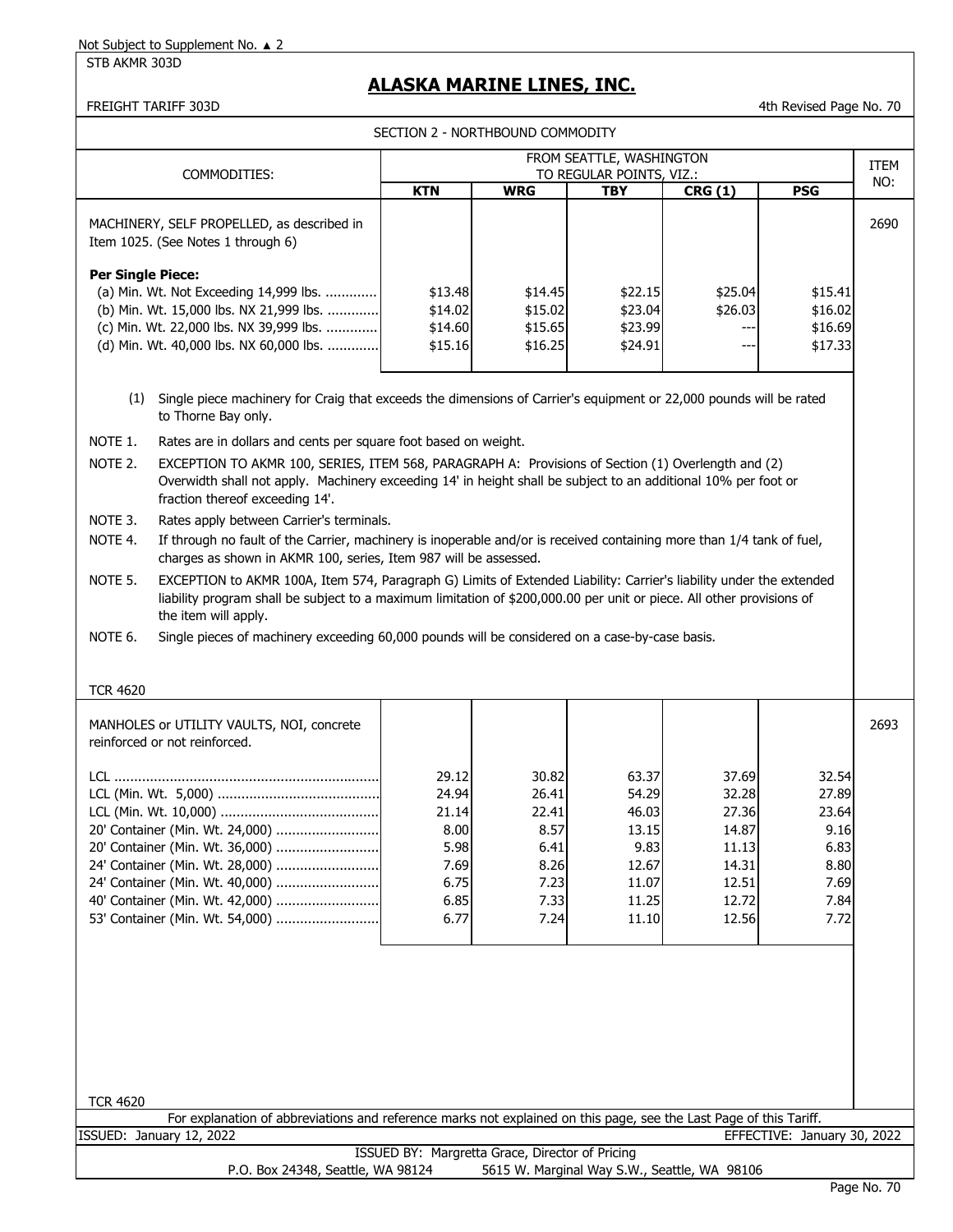#### STB AKMR 303D

### **ALASKA MARINE LINES, INC.**

FREIGHT TARIFF 303D 2nd Revised Page No. 71

|                                                                                                                                                                                                                                                                                                         |                                  | SECTION 2 - NORTHBOUND COMMODITY                     |                                  |                                  |                                  |      |  |  |
|---------------------------------------------------------------------------------------------------------------------------------------------------------------------------------------------------------------------------------------------------------------------------------------------------------|----------------------------------|------------------------------------------------------|----------------------------------|----------------------------------|----------------------------------|------|--|--|
| COMMODITIES:                                                                                                                                                                                                                                                                                            |                                  | FROM SEATTLE, WASHINGTON<br>TO REGULAR POINTS, VIZ.: |                                  |                                  |                                  |      |  |  |
|                                                                                                                                                                                                                                                                                                         | <b>KTN</b>                       | <b>WRG</b>                                           | TBY                              | <b>CRG</b>                       | <b>PSG</b>                       | NO:  |  |  |
| MATERIALS, PACKING, Viz.: Banding, steel;<br>Boxes, fiberboard, KD; Double wrap, in rolls;<br>Dollies; Handcarts; Newsprint, unprinted; Pads,<br>paper, rolled in bundles; Tags; Tape, paper,<br>vinyl or masking; Wardrobe cartons, with steel<br>bars; Steel Drums, empty. (See Notes 1<br>through 3) |                                  |                                                      |                                  |                                  |                                  | 2700 |  |  |
| 40' Container (Min. Wt. 22,000)<br>53' Container (Min. Wt. 30,000)                                                                                                                                                                                                                                      | 18.73<br>16.73<br>14.20<br>13.20 | 20.07<br>17.92<br>15.21<br>14.16                     | 30.77<br>27.48<br>23.32<br>21.70 | 34.78<br>31.06<br>26.36<br>24.55 | 21.40<br>19.12<br>16.21<br>15.11 |      |  |  |

NOTE 1. Rate applies to shipper load and count containers only.

NOTE 2. Rate applies only when shipment is consigned to an authorized household goods agency or representative.

NOTE 3. Item 882 does not apply.

TCR 4620

For explanation of abbreviations and reference marks not explained on this page, see the Last Page of this Tariff. ISSUED: January 12, 2022 EFFECTIVE: January 30, 2022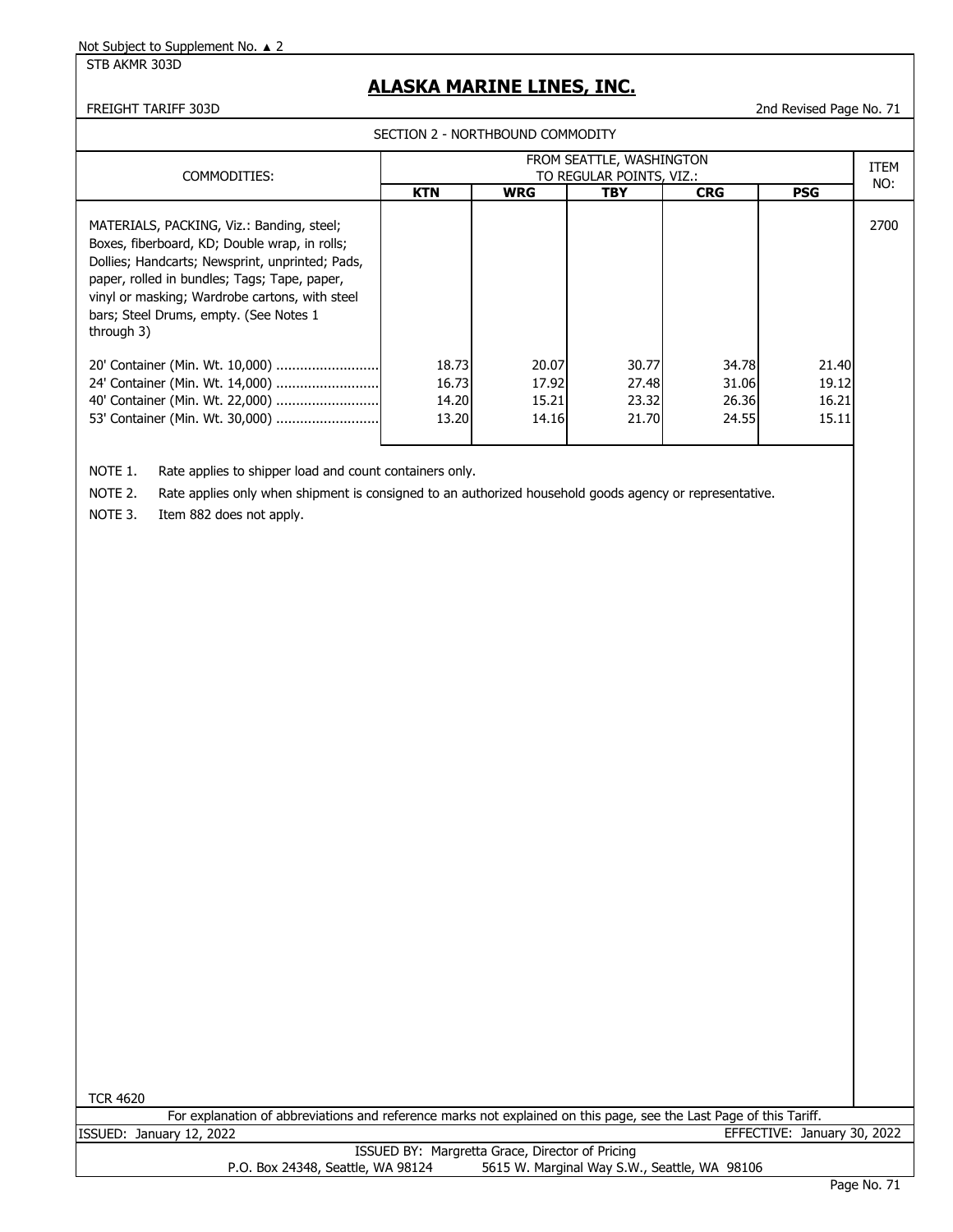STB AKMR 303D

### **ALASKA MARINE LINES, INC.**

#### FREIGHT TARIFF 303D 2nd Revised Page No. 72

SECTION 2 - NORTHBOUND COMMODITY

| COMMODITIES:                                                                                         |            |            | FROM SEATTLE, WASHINGTON<br>TO REGULAR POINTS, VIZ.: |            |            | <b>ITEM</b> |
|------------------------------------------------------------------------------------------------------|------------|------------|------------------------------------------------------|------------|------------|-------------|
|                                                                                                      | <b>KTN</b> | <b>WRG</b> | <b>TBY</b>                                           | <b>CRG</b> | <b>PSG</b> | NO:         |
| OFFICE SUPPLIES and OTHER ARTICLES as<br>described in Item 1026, in mixed shipments.<br>(See Note 1) |            |            |                                                      |            |            | 2718        |
|                                                                                                      | 27.59      | 29.23      | 60.06                                                | 35.72      | 30.84      |             |
|                                                                                                      | 17.41      | 18.44      | 37.89                                                | 22.53      | 19.45      |             |
| 20' Container (Min. Wt. 16,000)                                                                      | 12.51      | 13.40      | 20.56                                                | 23.23      | 14.31      |             |
| 24' Container (Min. Wt. 20,000)                                                                      | 12.51      | 13.40      | 20.56                                                | 23.23      | 14.31      |             |
| 40' Container (Min. Wt. 32,000)                                                                      | 10.42      | 11.17      | 17.12                                                | 19.37      | 11.91      |             |
| 53' Container (Min. Wt. 42,000)                                                                      | 10.09      | 10.82      | 16.56                                                | 18.73      | 11.52      |             |

(1) Subject to minimum charge of 9 pounds per cubic foot.

NOTE 1. Rates on shipments moving under the provision of this Item will not alternate with other rates in this tariff.

TCR 4620

For explanation of abbreviations and reference marks not explained on this page, see the Last Page of this Tariff. ISSUED: January 12, 2022 EFFECTIVE: January 30, 2022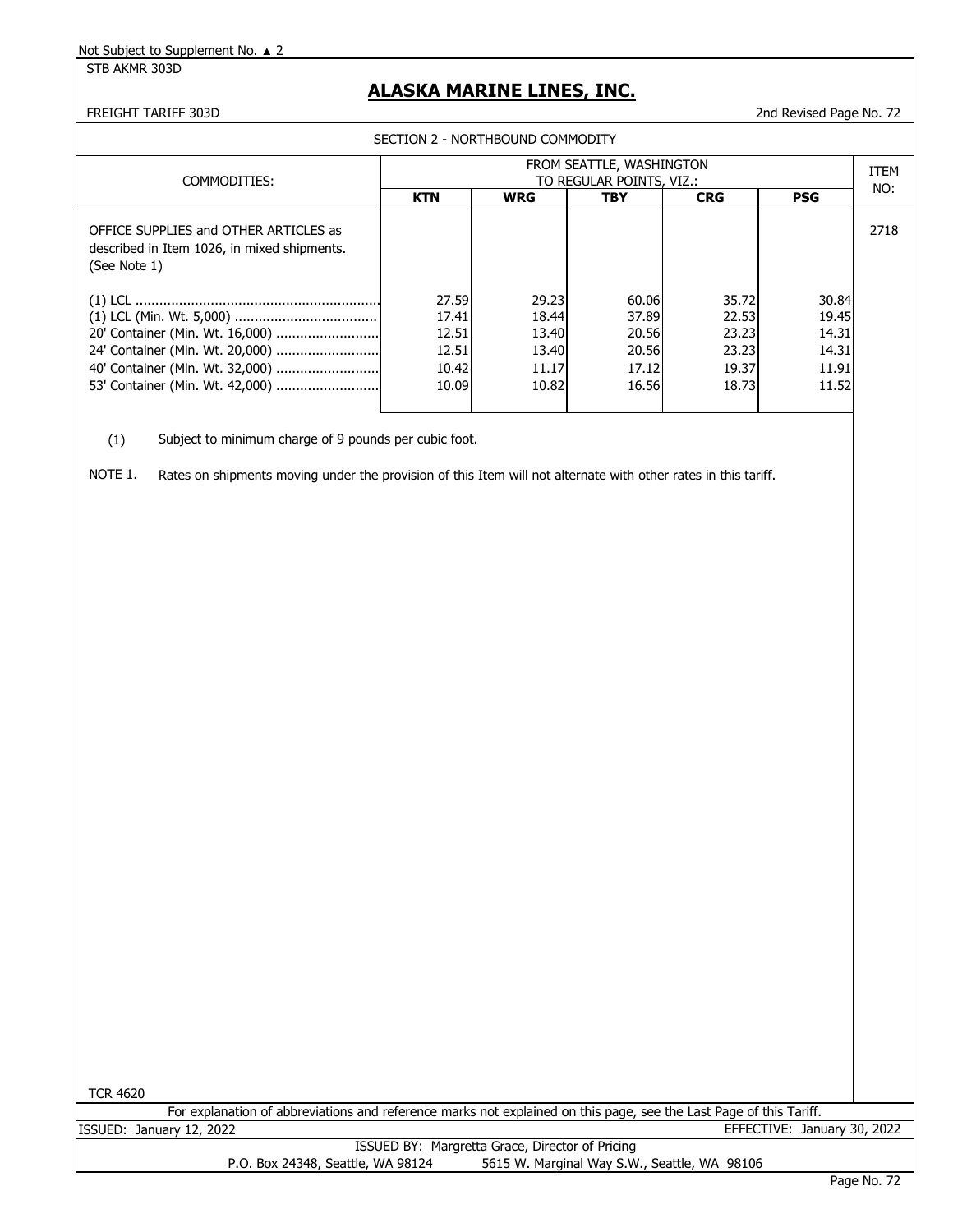#### STB AKMR 303D

## **ALASKA MARINE LINES, INC.**

FREIGHT TARIFF 303D 2nd Revised Page No. 73

|                                                                                                                                                                                                                                                                                                                                                                                                                                                                              |                                                                                      | SECTION 2 - NORTHBOUND COMMODITY                                                     |                                                                                        |                                                                                        |                                                                                      |      |
|------------------------------------------------------------------------------------------------------------------------------------------------------------------------------------------------------------------------------------------------------------------------------------------------------------------------------------------------------------------------------------------------------------------------------------------------------------------------------|--------------------------------------------------------------------------------------|--------------------------------------------------------------------------------------|----------------------------------------------------------------------------------------|----------------------------------------------------------------------------------------|--------------------------------------------------------------------------------------|------|
|                                                                                                                                                                                                                                                                                                                                                                                                                                                                              |                                                                                      |                                                                                      | FROM SEATTLE, WASHINGTON                                                               |                                                                                        |                                                                                      | ITEM |
| COMMODITIES:                                                                                                                                                                                                                                                                                                                                                                                                                                                                 |                                                                                      |                                                                                      | TO REGULAR POINTS, VIZ.:                                                               |                                                                                        |                                                                                      | NO:  |
|                                                                                                                                                                                                                                                                                                                                                                                                                                                                              | <b>KTN</b>                                                                           | <b>WRG</b>                                                                           | <b>TBY</b>                                                                             | <b>CRG</b>                                                                             | <b>PSG</b>                                                                           |      |
| OUTFITS, as described in Item 1024;<br>CONTRACTORS OUTFITS, DIVERS OUTFITS,<br>FIRE FIGHTING OUTFITS, SURVEYORS TOOLS.<br>(See notes 1 through 4)                                                                                                                                                                                                                                                                                                                            |                                                                                      |                                                                                      |                                                                                        |                                                                                        |                                                                                      | 2720 |
| 20' Container (Min. Wt. 12,000)<br>20' Container (Min. Wt. 20,000)<br>24' Container (Min. Wt. 14,000)<br>24' Container (Min. Wt. 24,000)<br>40' Container (Min. Wt. 24,000)<br>40' Container (Min. Wt. 40,000)<br>53' Container (Min. Wt. 32,000)<br>53' Container (Min. Wt. 52,000)                                                                                                                                                                                         | 42.33<br>35.28<br>15.52<br>10.32<br>16.63<br>10.75<br>12.92<br>8.59<br>12.30<br>8.42 | 44.82<br>37.36<br>16.64<br>11.06<br>17.80<br>11.52<br>13.84<br>9.21<br>13.18<br>9.00 | 92.14<br>76.79<br>25.50<br>16.97<br>27.30<br>17.67<br>21.24<br>14.13<br>20.23<br>13.80 | 54.79<br>45.65<br>28.82<br>19.17<br>30.85<br>19.99<br>24.00<br>15.99<br>22.87<br>15.62 | 47.31<br>39.44<br>17.73<br>11.81<br>18.99<br>12.28<br>14.78<br>9.83<br>14.07<br>9.61 |      |
| NOTE 1.<br>Rate applies only to articles, as described, which are an essential part of working outfits required in connection with<br>various types of work.<br>NOTE 2.<br>Rates will not apply on material which may become a permanent part of any work.<br>NOTE 3.<br>Shipment must be booked and bill of lading make reference to this item.<br>NOTE 4.<br>Shipments moving under the provisions of this item will not alternate with other rates listed in this tariff. |                                                                                      |                                                                                      |                                                                                        |                                                                                        |                                                                                      |      |
| PAINTS, VARNISHES, LACQUERS and OTHER<br>ARTICLES, in packages and/or Carrier approved<br>shipping containers, as described in Item 1023.<br>20' Container (Min. Wt. 30,000)<br>24' Container (Min. Wt. 42,000)<br>40' Container (Min. Wt. 48,000)<br>53' Container (Min. Wt. 58,000)                                                                                                                                                                                        | 29.12<br>23.13<br>19.80<br>5.99<br>5.34<br>6.25<br>6.56                              | 30.82<br>24.49<br>20.96<br>6.42<br>5.73<br>6.69<br>7.02                              | 63.37<br>50.35<br>43.09<br>9.85<br>8.79<br>10.26<br>10.77                              | 37.69<br>29.93<br>25.61<br>11.14<br>9.94<br>11.59<br>12.18                             | 32.54<br>25.86<br>22.13<br>6.85<br>6.12<br>7.13<br>7.50                              | 2721 |
| <b>TCR 4620</b><br>For explanation of abbreviations and reference marks not explained on this page, see the Last Page of this Tariff.<br>ISSUED: January 12, 2022                                                                                                                                                                                                                                                                                                            |                                                                                      |                                                                                      |                                                                                        |                                                                                        | EFFECTIVE: January 30, 2022                                                          |      |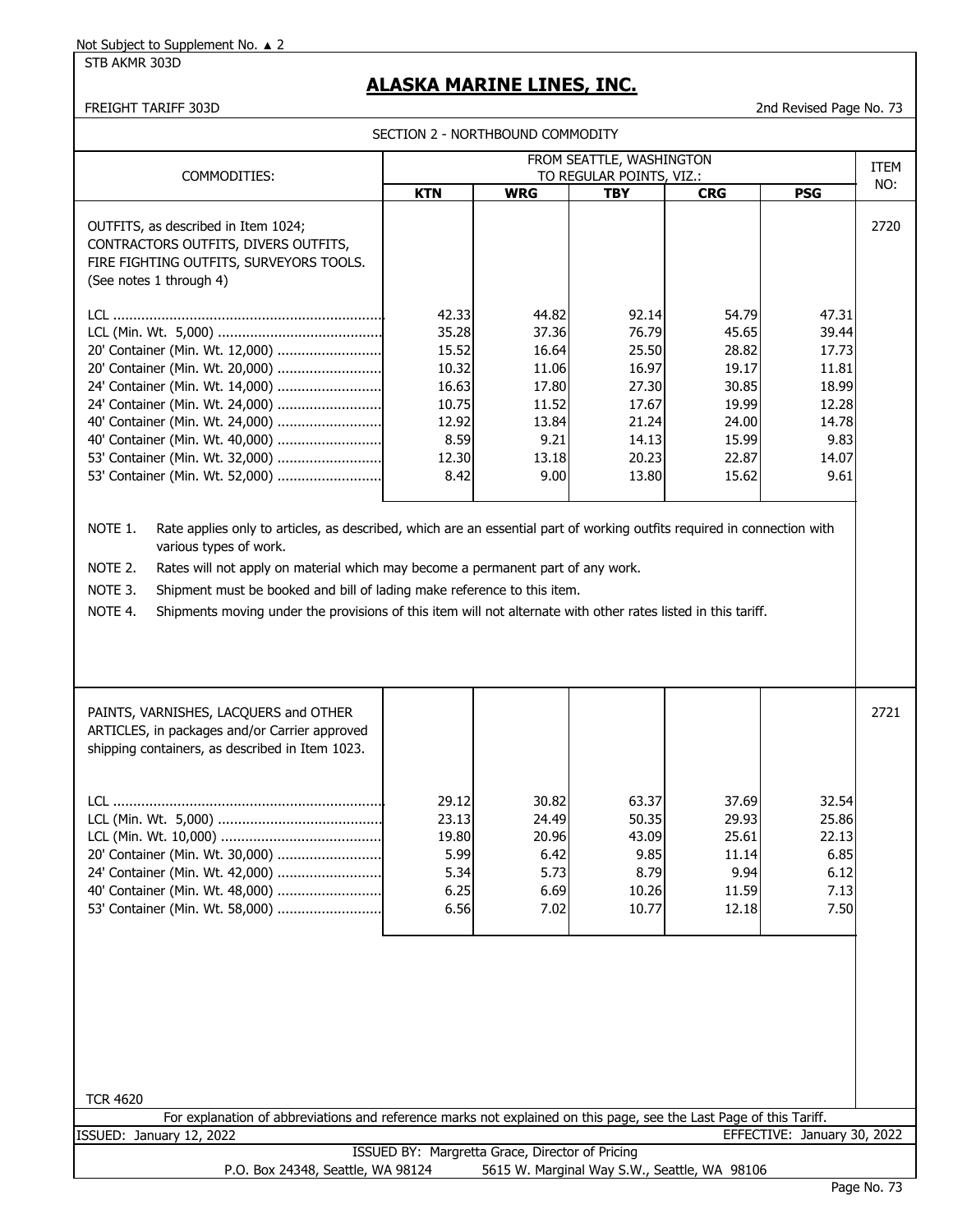STB AKMR 303D

# **ALASKA MARINE LINES, INC.**

FREIGHT TARIFF 303D 3rd Revised Page No. 74

|                                                                                                                                                                                                                |                                                                         | SECTION 2 - NORTHBOUND COMMODITY                                         |                                                                              |                                                                               |                                                                          |      |
|----------------------------------------------------------------------------------------------------------------------------------------------------------------------------------------------------------------|-------------------------------------------------------------------------|--------------------------------------------------------------------------|------------------------------------------------------------------------------|-------------------------------------------------------------------------------|--------------------------------------------------------------------------|------|
|                                                                                                                                                                                                                |                                                                         |                                                                          | FROM SEATTLE, WASHINGTON                                                     |                                                                               |                                                                          | ITEM |
| COMMODITIES:                                                                                                                                                                                                   | <b>KTN</b>                                                              | <b>WRG</b>                                                               | TO REGULAR POINTS, VIZ.:<br><b>TBY</b>                                       | <b>CRG</b>                                                                    | <b>PSG</b>                                                               | NO:  |
| PAPER, PAPER ARTICLES and OTHER ARTICLES,<br>as described in Item 1027.                                                                                                                                        |                                                                         |                                                                          |                                                                              |                                                                               |                                                                          | 2742 |
| 20' Container (Min. Wt. 20,000)<br>20' Container (Min. Wt. 36,000)<br>24' Container (Min. Wt. 24,000)<br>24' Container (Min. Wt. 42,000)<br>40' Container (Min. Wt. 44,000)<br>53' Container (Min. Wt. 52,000) | 22.66<br>16.80<br>12.70<br>9.97<br>5.77<br>8.01<br>6.18<br>6.45<br>6.45 | 24.00<br>17.80<br>13.44<br>10.69<br>6.18<br>8.58<br>6.62<br>6.91<br>6.91 | 49.32<br>36.58<br>27.63<br>16.38<br>9.48<br>13.16<br>10.16<br>10.60<br>10.60 | 29.31<br>21.75<br>16.42<br>18.51<br>10.72<br>14.88<br>11.49<br>11.97<br>11.97 | 25.32<br>18.78<br>14.18<br>11.39<br>6.60<br>9.16<br>7.07<br>7.36<br>7.36 |      |
| PAPER, Viz.: Newsprint                                                                                                                                                                                         |                                                                         |                                                                          |                                                                              |                                                                               |                                                                          | 2749 |
| 20' Container (Min. Wt. 20,000)<br>24' Container (Min. Wt. 28,000)<br>40' Container (Min. Wt. 44,000)<br>53' Container (Min. Wt. 52,000)                                                                       | 8.87<br>5.99<br>5.08<br>5.08                                            | 9.51<br>6.42<br>5.46<br>5.46                                             | 14.58<br>9.85<br>8.34<br>8.34                                                | 16.49<br>11.14<br>9.44<br>9.44                                                | 10.14<br>6.85<br>5.81<br>5.81                                            |      |
| <b>TCR 4620</b>                                                                                                                                                                                                |                                                                         |                                                                          |                                                                              |                                                                               |                                                                          |      |
| For explanation of abbreviations and reference marks not explained on this page, see the Last Page of this Tariff.                                                                                             |                                                                         |                                                                          |                                                                              |                                                                               |                                                                          |      |
| ISSUED: January 12, 2022                                                                                                                                                                                       |                                                                         |                                                                          |                                                                              |                                                                               | EFFECTIVE: January 30, 2022                                              |      |
| P.O. Box 24348, Seattle, WA 98124                                                                                                                                                                              |                                                                         | ISSUED BY: Margretta Grace, Director of Pricing                          |                                                                              | 5615 W. Marginal Way S.W., Seattle, WA 98106                                  |                                                                          |      |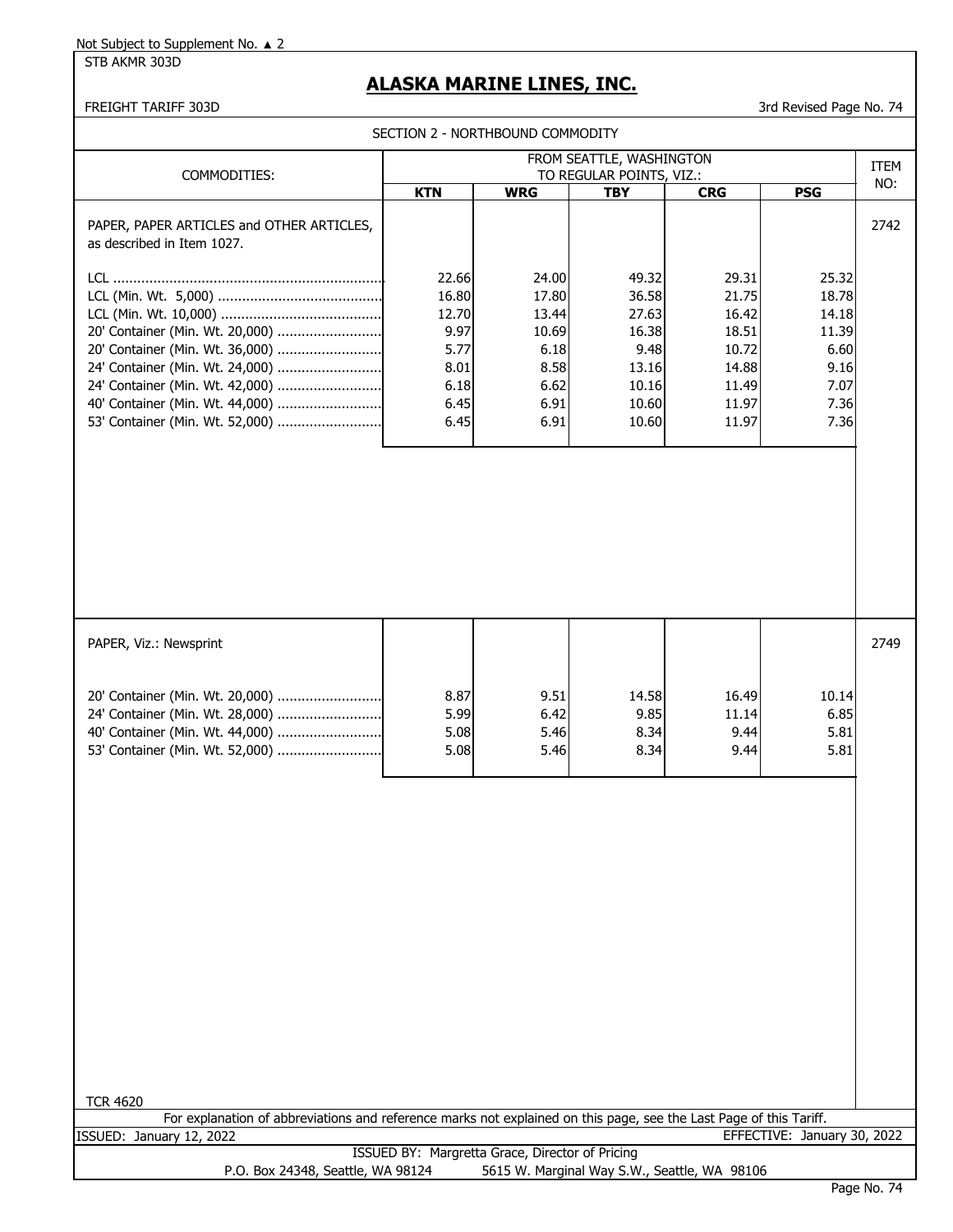#### STB AKMR 303D

### **ALASKA MARINE LINES, INC.**

#### FREIGHT TARIFF 303D 2nd Revised Page No. 75

SECTION 2 - NORTHBOUND COMMODITY

| <b>KTN</b><br>PETROLEUM or PETROLEUM PRODUCTS and<br>OTHER ARTICLES, in packages or in other<br>Carrier authorized shipping containers, Viz.:<br>(see below) (See Notes 1 and 2) | <b>WRG</b>     | <b>TBY</b> | <b>CRG</b> | <b>PSG</b> | NO:  |
|----------------------------------------------------------------------------------------------------------------------------------------------------------------------------------|----------------|------------|------------|------------|------|
|                                                                                                                                                                                  |                |            |            |            |      |
|                                                                                                                                                                                  |                |            |            |            | 2763 |
|                                                                                                                                                                                  | 30.60<br>32.40 | 66.61      | 39.60      | 34.20      |      |
|                                                                                                                                                                                  | 24.23<br>25.64 | 52.71      | 31.34      | 27.07      |      |
|                                                                                                                                                                                  | 22.20<br>23.49 | 48.29      | 28.70      | 24.80      |      |
| 20' Container (Min. Wt. 24,000)                                                                                                                                                  | 9.70<br>10.40  | 15.94      | 18.03      | 11.09      |      |
| 20' Container (Min. Wt. 32,000)                                                                                                                                                  | 9.46<br>10.13  | 15.54      | 17.57      | 10.82      |      |
| 24' Container (Min. Wt. 28,000)                                                                                                                                                  | 9.22<br>9.88   | 15.15      | 17.15      | 10.55      |      |
| 24' Container (Min. Wt. 38,000)                                                                                                                                                  | 8.83<br>9.46   | 14.39      | 16.43      | 10.10      |      |
| 40' Container (Min. Wt. 44,000)                                                                                                                                                  | 8.18<br>8.77   | 13.44      | 15.19      | 9.34       |      |
| 53' Container (Min. Wt. 52,000)                                                                                                                                                  | 8.79<br>9.42   | 14.44      | 16.34      | 10.06      |      |

Compounds, Asphalt or Tar, combined with rubber Naptha Compounds, Crude Petroleum Treating, NOI Paint Thinning, Petroleum Oil Diesel Oil **Petroleum Oil, NOS** Distillate Fuel Oil and The Communication of the Refined Oil Refined Oil Fuel Oil **Solvent, Cleaning** Grease Stove Oil Kerosene Transformer Oil Lubricating Oil, Petroleum Base or other Wax, Paraffin or Petroleum than Petroleum Base

NOTE 1. U.S. Coast Guard Regulations require the segregation of non-compatible hazardous materials described in this Item.

NOTE 2. When AKMR containers are source loaded at origin, the shipper must insure that the preponderant hazardous materials, by weight, is loaded to the rear of the container. If shipper does not insure such, causing the necessity of stripping the entire load for segration purposes, apply the provisions of Item 959.

| 462<br>O |  |
|----------|--|
|          |  |

| For explanation of abbreviations and reference marks not explained on this page, see the Last Page of this Tariff. |                             |
|--------------------------------------------------------------------------------------------------------------------|-----------------------------|
| ISSUED: Januarv 12, 2022                                                                                           | EFFECTIVE: January 30, 2022 |
| ISSUED BY: Margretta Grace, Director of Pricing                                                                    |                             |
| 5615 W. Marginal Way S.W., Seattle, WA 98106<br>P.O. Box 24348, Seattle, WA 98124                                  |                             |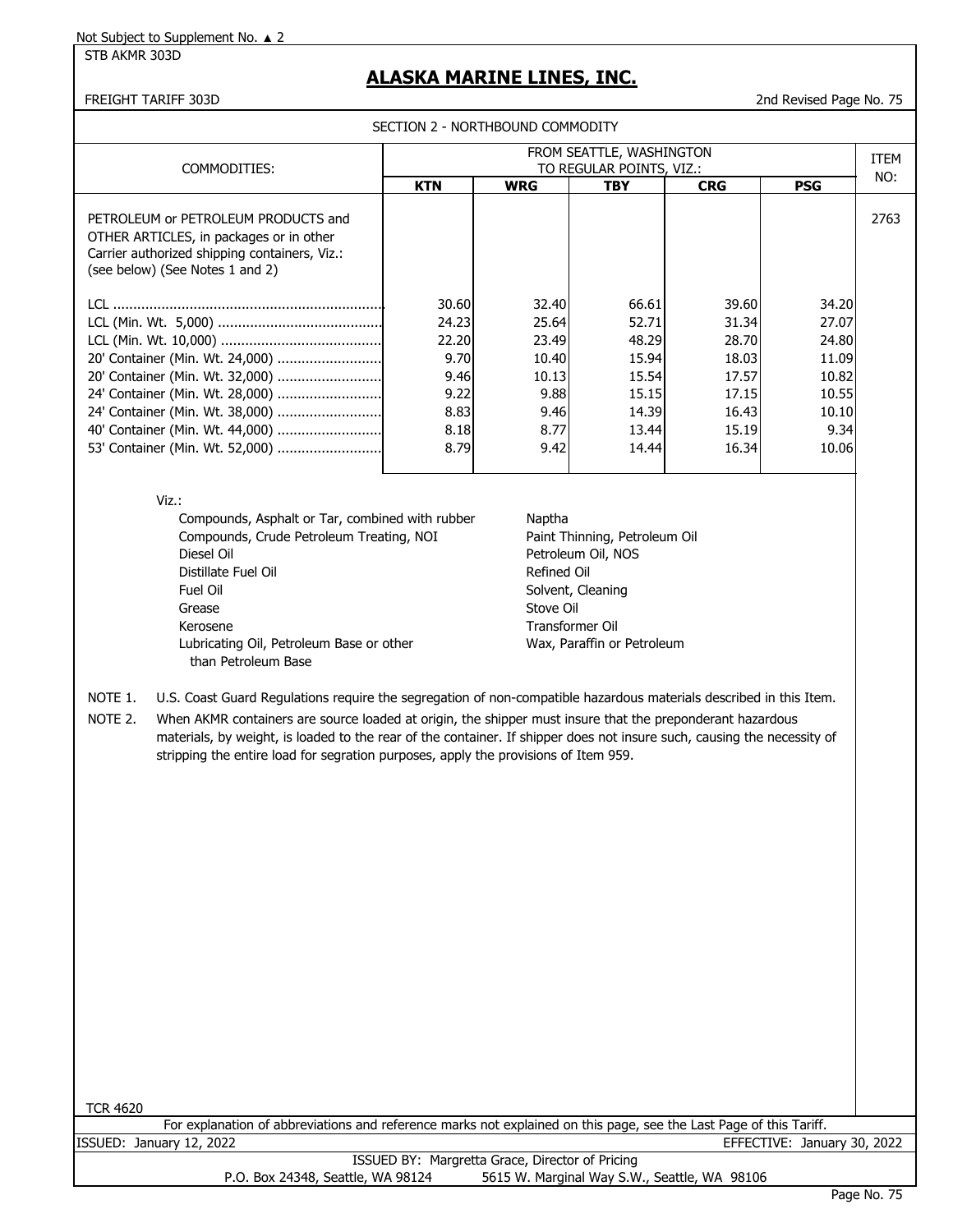STB AKMR 303D

## **ALASKA MARINE LINES, INC.**

#### FREIGHT TARIFF 303D 3rd Revised Page No. 76

SECTION 2 - NORTHBOUND COMMODITY

|                                                                |                                                                                                                                                                                                                                                                                                                                                                                                                                                              |                  | SECTION Z - NORTHBOUND COMMODITY                |                                                      |                  |                             |             |
|----------------------------------------------------------------|--------------------------------------------------------------------------------------------------------------------------------------------------------------------------------------------------------------------------------------------------------------------------------------------------------------------------------------------------------------------------------------------------------------------------------------------------------------|------------------|-------------------------------------------------|------------------------------------------------------|------------------|-----------------------------|-------------|
|                                                                | COMMODITIES:                                                                                                                                                                                                                                                                                                                                                                                                                                                 |                  |                                                 | FROM SEATTLE, WASHINGTON<br>TO REGULAR POINTS, VIZ.: |                  |                             | <b>ITEM</b> |
|                                                                |                                                                                                                                                                                                                                                                                                                                                                                                                                                              | <b>KTN</b>       | <b>WRG</b>                                      | <b>TBY</b>                                           | <b>CRG</b>       | <b>PSG</b>                  | NO:         |
|                                                                | PETROLEUM PRODUCTS, Viz.: Diesel Fuel, in<br>Shipper Provided DOT-approved Bulk Tanks.<br>(See Notes 1 through 5)                                                                                                                                                                                                                                                                                                                                            |                  |                                                 |                                                      |                  |                             | 2763.16     |
|                                                                | 20' Bulk Tank (Min. Gallons 5,000)<br>20' Bulk Tank (Min. Gallons 6,000)                                                                                                                                                                                                                                                                                                                                                                                     | \$0.39<br>\$0.35 | \$0.41<br>\$0.37                                | \$0.42<br>\$0.38                                     | \$0.59<br>\$0.53 | \$0.42<br>\$0.38            |             |
| NOTE 1.<br>NOTE 2.<br>NOTE 3.<br>NOTE 4.<br>NOTE 5.            | Rate is shown in dollars and cents per gallon. Minimum gallons shown per tank.<br>Rates are from Seattle dock to destination door, unless otherwise indicated as (DO) dock only.<br>Service avalibility is dependent on Carrier's acceptance of Shipper equipment and product.<br>Rates are based on Shipper load and count only.<br>Rate does not apply to gasoline.                                                                                        |                  |                                                 |                                                      |                  |                             |             |
|                                                                | PETROLEUM PRODUCTS, Viz.: Diesel Fuel, in<br>Carrier Provided DOT-approved Bulk Tanks.<br>(See Notes 1 through 5)                                                                                                                                                                                                                                                                                                                                            |                  |                                                 |                                                      |                  |                             | 2763.17     |
|                                                                | 20' Bulk Tank (Min. Gallons 5,000)<br>20' Bulk Tank (Min. Gallons 6,000)                                                                                                                                                                                                                                                                                                                                                                                     | \$0.53<br>\$0.48 | \$0.56<br>\$0.50                                | \$0.63<br>\$0.53                                     | \$0.69<br>\$0.63 | \$0.63<br>\$0.53            |             |
| NOTE 1.<br>NOTE 2.<br>NOTE 3.<br>NOTE 4.<br>Note 5.<br>NOTE 6. | Rate is shown in dollars and cents per gallon. Minimum gallons shown per tank.<br>Tank cleaning and any heel disposal shall be billed additionally to charges shown.<br>Rates are from Seattle dock to destination door, unless otherwise indicated as (DO) dock only.<br>Service availability is dependent on tank availability and Carrier's acceptance of product.<br>Rates are based on Shipper load and count only.<br>Rate does not apply to gasoline. |                  |                                                 |                                                      |                  |                             |             |
| <b>TCR 4620</b>                                                | For explanation of abbreviations and reference marks not explained on this page, see the Last Page of this Tariff.                                                                                                                                                                                                                                                                                                                                           |                  |                                                 |                                                      |                  |                             |             |
|                                                                | ISSUED: January 12, 2022                                                                                                                                                                                                                                                                                                                                                                                                                                     |                  |                                                 |                                                      |                  | EFFECTIVE: January 30, 2022 |             |
|                                                                | P.O. Box 24348, Seattle, WA 98124                                                                                                                                                                                                                                                                                                                                                                                                                            |                  | ISSUED BY: Margretta Grace, Director of Pricing | 5615 W. Marginal Way S.W., Seattle, WA 98106         |                  |                             |             |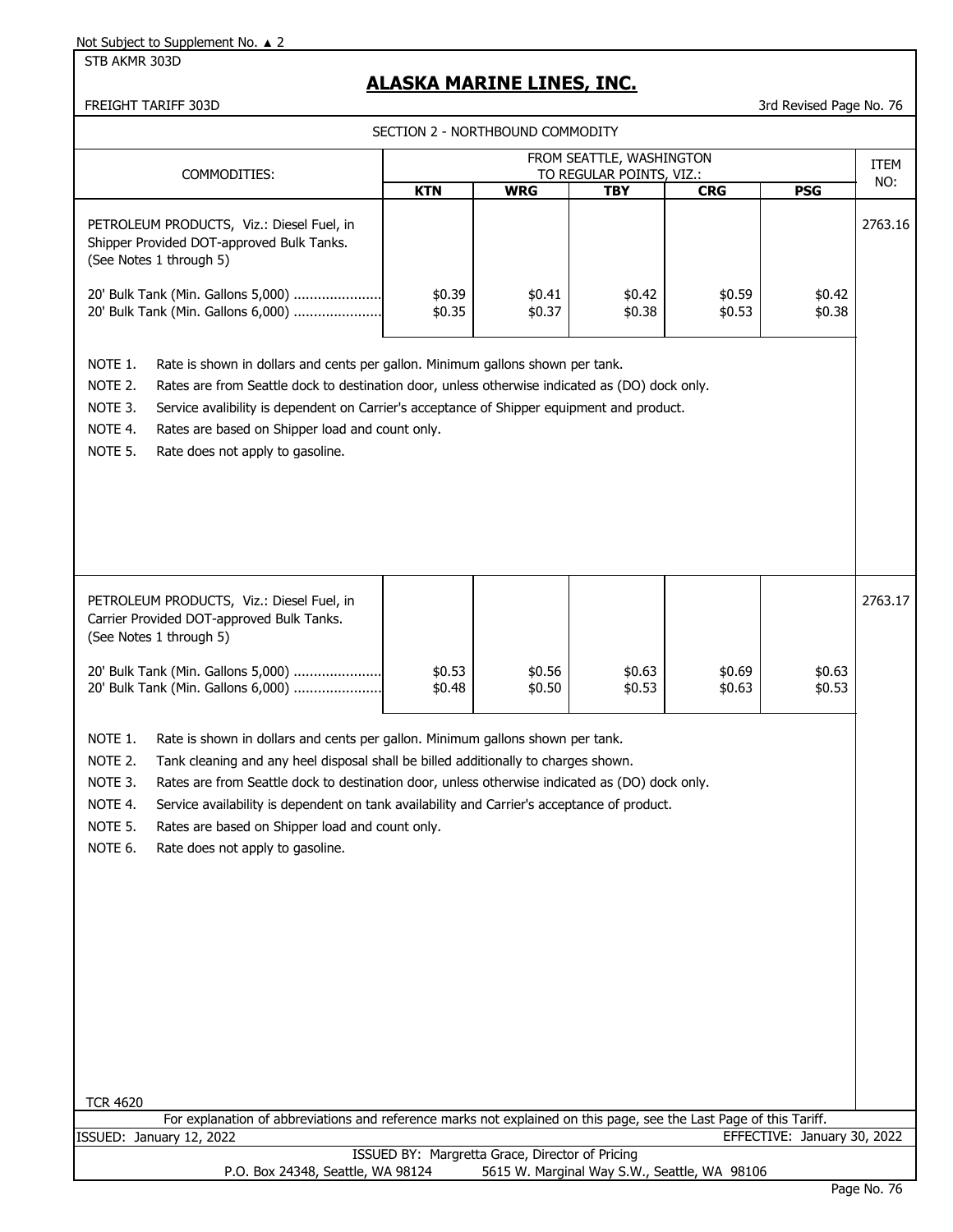STB AKMR 303D

# **ALASKA MARINE LINES, INC.**

FREIGHT TARIFF 303D 2nd Revised Page No. 77

| SECTION 2 - NORTHBOUND COMMODITY                                                                                                                                                                                                                                                                                                                                                                                                                                                                                                                                                                                                                                                                                                                                                                                                                                                                                                                |                                                                                                                  |                                                                                                                   |                                                                                                                    |                                                                                                                   |                                                                                                                   |             |
|-------------------------------------------------------------------------------------------------------------------------------------------------------------------------------------------------------------------------------------------------------------------------------------------------------------------------------------------------------------------------------------------------------------------------------------------------------------------------------------------------------------------------------------------------------------------------------------------------------------------------------------------------------------------------------------------------------------------------------------------------------------------------------------------------------------------------------------------------------------------------------------------------------------------------------------------------|------------------------------------------------------------------------------------------------------------------|-------------------------------------------------------------------------------------------------------------------|--------------------------------------------------------------------------------------------------------------------|-------------------------------------------------------------------------------------------------------------------|-------------------------------------------------------------------------------------------------------------------|-------------|
|                                                                                                                                                                                                                                                                                                                                                                                                                                                                                                                                                                                                                                                                                                                                                                                                                                                                                                                                                 |                                                                                                                  |                                                                                                                   | FROM SEATTLE, WASHINGTON                                                                                           |                                                                                                                   |                                                                                                                   | <b>ITEM</b> |
| COMMODITIES:                                                                                                                                                                                                                                                                                                                                                                                                                                                                                                                                                                                                                                                                                                                                                                                                                                                                                                                                    | <b>KTN</b>                                                                                                       | <b>WRG</b>                                                                                                        | TO REGULAR POINTS, VIZ.:<br><b>TBY</b>                                                                             | <b>CRG</b>                                                                                                        | <b>PSG</b>                                                                                                        | NO:         |
| PIPE, or PIPE FITTINGS, Cement or Concrete,<br>reinforced. (See Note 1)                                                                                                                                                                                                                                                                                                                                                                                                                                                                                                                                                                                                                                                                                                                                                                                                                                                                         |                                                                                                                  |                                                                                                                   |                                                                                                                    |                                                                                                                   |                                                                                                                   | 2775        |
| 20' Container (Min. Wt. 24,000)<br>20' Container (Min. Wt. 36,000)<br>24' Container (Min. Wt. 28,000)<br>24' Container (Min. Wt. 42,000)<br>40' Container (Min. Wt. 44,000)                                                                                                                                                                                                                                                                                                                                                                                                                                                                                                                                                                                                                                                                                                                                                                     | 29.12<br>21.83<br>6.25<br>4.80<br>6.69<br>5.14<br>5.68                                                           | 30.82<br>23.12<br>6.69<br>5.14<br>7.18<br>5.50<br>6.10                                                            | 63.37<br>47.53<br>10.26<br>7.87<br>10.98<br>8.44<br>9.33                                                           | 37.69<br>28.25<br>11.59<br>8.88<br>12.42<br>9.53<br>10.55                                                         | 32.54<br>24.40<br>7.13<br>5.47<br>7.64<br>5.87<br>6.50                                                            |             |
| NOTE 1.<br>Any special bunks, cradles, saddles or similar devices required for the transportation of commodities described<br>herein must be furnished by the shipper.                                                                                                                                                                                                                                                                                                                                                                                                                                                                                                                                                                                                                                                                                                                                                                          |                                                                                                                  |                                                                                                                   |                                                                                                                    |                                                                                                                   |                                                                                                                   |             |
| PIPE, and PIPE FITTINGS, Viz.: (See Below)                                                                                                                                                                                                                                                                                                                                                                                                                                                                                                                                                                                                                                                                                                                                                                                                                                                                                                      |                                                                                                                  |                                                                                                                   |                                                                                                                    |                                                                                                                   |                                                                                                                   | 2784        |
| 20' Container (Min. Wt. 6,000)<br>20' Container (Min. Wt. 12,000)<br>20' Container (Min. Wt. 20,000)<br>24' Container (Min. Wt. 8,000)<br>24' Container (Min. Wt. 16,000)<br>24' Container (Min. Wt. 24,000)<br>40' Container (Min. Wt. 12,000)<br>40' Container (Min. Wt. 24,000)<br>40' Container (Min. Wt. 40,000)<br>53' Container (Min. Wt. 16,000)<br>53' Container (Min. Wt. 32,000)<br>53' Container (Min. Wt. 48,000)<br>(1)<br>Subject to minimum charge of 11 pounds per cubic foot.<br>Viz.;<br>Plastic or Rubber, flexible or other than flexible, in straight lengths or in coils.<br>Pre-Insulated Polyethylene Pipe, covered or not covered with galvanized steel or aluminum wrapping.<br>Pipe, consisting of a core of cement pipe; iron pipe or rigid plastic pipe; covered with expanded or foamed<br>plastic; and surrounded by outer sheath of plastic pipe, or Cement Pipe containing asbestos fibre.<br><b>TCR 4620</b> | 53.03<br>29.11<br>16.74<br>11.56<br>27.30<br>15.70<br>12.05<br>24.26<br>13.95<br>9.62<br>24.08<br>13.29<br>10.18 | 56.15<br>31.19<br>17.95<br>12.38<br>29.25<br>16.81<br>12.90<br>25.99<br>14.95<br>10.31<br>25.82<br>14.24<br>10.92 | 115.42<br>47.82<br>27.50<br>18.97<br>44.85<br>25.78<br>19.78<br>39.86<br>22.92<br>15.80<br>39.58<br>21.83<br>16.74 | 68.63<br>54.08<br>31.09<br>21.44<br>50.69<br>29.17<br>22.35<br>45.05<br>25.92<br>17.87<br>44.74<br>24.68<br>18.92 | 59.26<br>33.26<br>19.14<br>13.19<br>31.20<br>17.95<br>13.76<br>27.72<br>15.94<br>10.99<br>27.53<br>15.19<br>11.63 |             |
| For explanation of abbreviations and reference marks not explained on this page, see the Last Page of this Tariff.                                                                                                                                                                                                                                                                                                                                                                                                                                                                                                                                                                                                                                                                                                                                                                                                                              |                                                                                                                  |                                                                                                                   |                                                                                                                    |                                                                                                                   |                                                                                                                   |             |
| ISSUED: January 12, 2022                                                                                                                                                                                                                                                                                                                                                                                                                                                                                                                                                                                                                                                                                                                                                                                                                                                                                                                        |                                                                                                                  | ISSUED BY: Margretta Grace, Director of Pricing                                                                   |                                                                                                                    |                                                                                                                   | EFFECTIVE: January 30, 2022                                                                                       |             |
| P.O. Box 24348, Seattle, WA 98124                                                                                                                                                                                                                                                                                                                                                                                                                                                                                                                                                                                                                                                                                                                                                                                                                                                                                                               |                                                                                                                  |                                                                                                                   | 5615 W. Marginal Way S.W., Seattle, WA 98106                                                                       |                                                                                                                   |                                                                                                                   |             |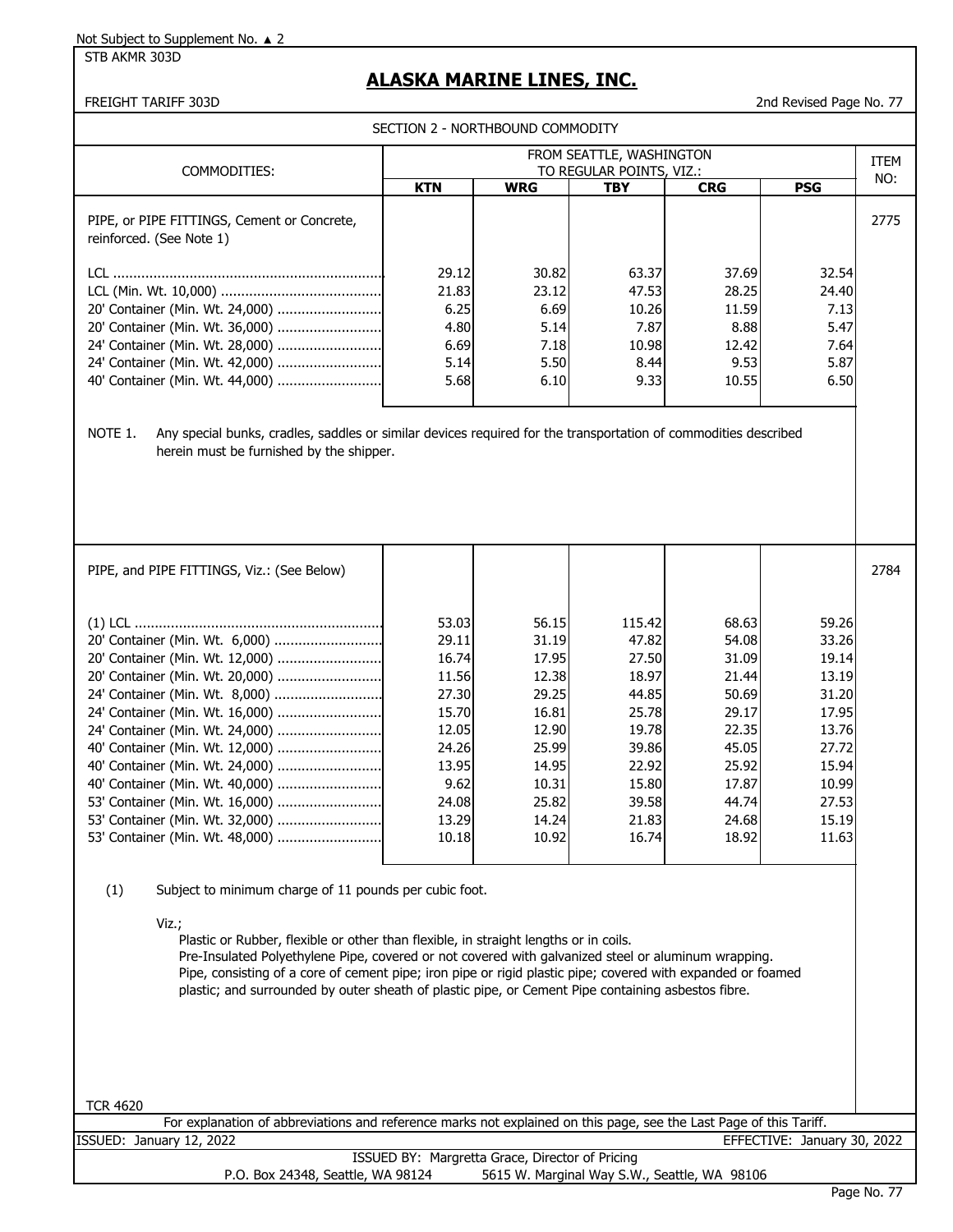STB AKMR 303D

### **ALASKA MARINE LINES, INC.**

FREIGHT TARIFF 303D 2nd Revised Page No. 78

SECTION 2 - NORTHBOUND COMMODITY

|                                                                 |            |            | FROM SEATTLE, WASHINGTON |            |            | <b>ITEM</b> |
|-----------------------------------------------------------------|------------|------------|--------------------------|------------|------------|-------------|
| COMMODITIES:                                                    |            |            | TO REGULAR POINTS, VIZ.: |            |            | NO:         |
|                                                                 | <b>KTN</b> | <b>WRG</b> | TBY                      | <b>CRG</b> | <b>PSG</b> |             |
| PLASTICS or PLASTIC ARTICLES, Viz.:<br>(See Below) (see Note 1) |            |            |                          |            |            | 2791        |
| $\overline{a}$                                                  | 127.21     | 134.69     | 183.79                   | 174.20     | 142.18     |             |
|                                                                 | 91.64      | 98.19      | 150.53                   | 170.17     | 104.73     |             |
| 24' Container (Min. Wt. 2,400)                                  | 95.46      | 102.26     | 156.79                   | 177.24     | 109.08     |             |
|                                                                 | 76.36      | 81.82      | 125.45                   | 141.82     | 87.28      |             |
|                                                                 | 48.48      | 51.95      | 79.65                    | 90.04      | 55.42      |             |
|                                                                 |            |            |                          |            |            |             |

Viz.;

Rigid Insulation Forms or Shapes, cellular, expanded or foamed, NOS; Polystyrene, expanded Urethane (polyurethane), formed

NOTE 1. Any special bunks, cradles, saddles or similar devices required for the transportation of commodities described herein must be furnished by the shipper.

TCR 4620

| For explanation of abbreviations and reference marks not explained on this page, see the Last Page of this Tariff. |                             |
|--------------------------------------------------------------------------------------------------------------------|-----------------------------|
| ISSUED: January 12, 2022                                                                                           | EFFECTIVE: January 30, 2022 |
| ISSUED BY: Margretta Grace, Director of Pricing                                                                    |                             |
| 5615 W. Marginal Way S.W., Seattle, WA 98106<br>P.O. Box 24348, Seattle, WA 98124                                  |                             |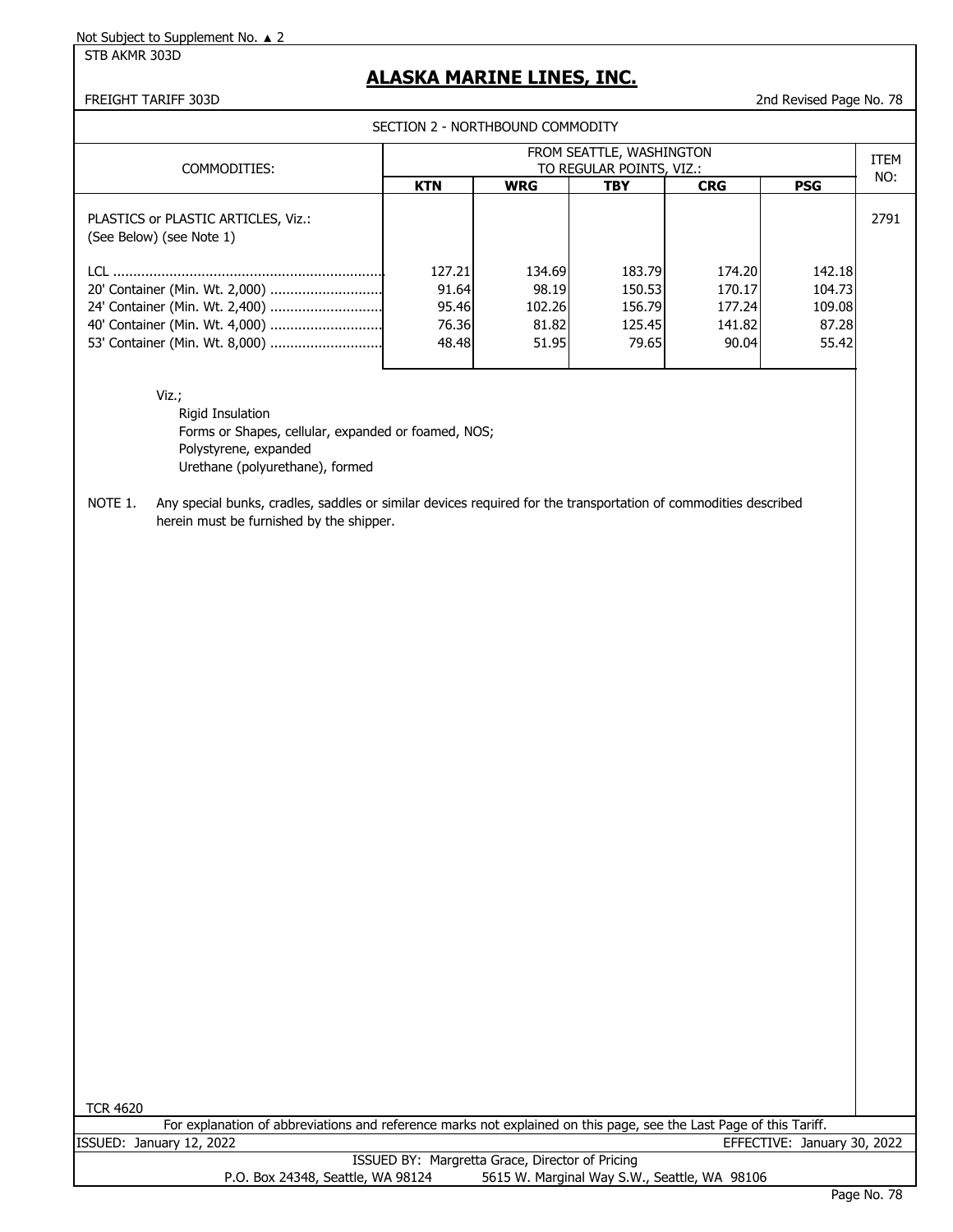STB AKMR 303D

## **ALASKA MARINE LINES, INC.**

FREIGHT TARIFF 303D 2nd Revised Page No. 79

|                                                                                                                                                                                                                                                                                                                                                                                                                                                                                                      | SECTION 2 - NORTHBOUND COMMODITY                                                                                              |                                                                                                                                |                                                                                                                                     |                                                                                                                                     |                                                                                                                                 |             |
|------------------------------------------------------------------------------------------------------------------------------------------------------------------------------------------------------------------------------------------------------------------------------------------------------------------------------------------------------------------------------------------------------------------------------------------------------------------------------------------------------|-------------------------------------------------------------------------------------------------------------------------------|--------------------------------------------------------------------------------------------------------------------------------|-------------------------------------------------------------------------------------------------------------------------------------|-------------------------------------------------------------------------------------------------------------------------------------|---------------------------------------------------------------------------------------------------------------------------------|-------------|
|                                                                                                                                                                                                                                                                                                                                                                                                                                                                                                      |                                                                                                                               |                                                                                                                                | FROM SEATTLE, WASHINGTON                                                                                                            |                                                                                                                                     |                                                                                                                                 | <b>ITEM</b> |
| COMMODITIES:                                                                                                                                                                                                                                                                                                                                                                                                                                                                                         | <b>KTN</b>                                                                                                                    | <b>WRG</b>                                                                                                                     | TO REGULAR POINTS, VIZ.:<br><b>TBY</b>                                                                                              | <b>CRG</b>                                                                                                                          | <b>PSG</b>                                                                                                                      | NO:         |
| PLUMBER'S GOODS, as described under the<br>heading "Plumbers' Goods" in the NMFC,<br>excluding Spas (See Note 1)                                                                                                                                                                                                                                                                                                                                                                                     |                                                                                                                               |                                                                                                                                |                                                                                                                                     |                                                                                                                                     |                                                                                                                                 | 2798        |
| 20' Container (Min. Wt. 6,000)<br>20' Container (Min. Wt. 12,000)<br>20' Container (Min. Wt. 24,000)<br>20' Container (Min. Wt. 32,000)<br>24' Container (Min. Wt. 8,000)<br>24' Container (Min. Wt. 16,000)<br>24' Container (Min. Wt. 32,000)<br>24' Container (Min. Wt. 40,000)<br>40' Container (Min. Wt. 12,000)<br>40' Container (Min. Wt. 24,000)<br>40' Container (Min. Wt. 44,000)<br>53' Container (Min. Wt. 16,000)<br>53' Container (Min. Wt. 32,000)<br>53' Container (Min. Wt. 52,000) | 35.34<br>29.85<br>15.52<br>9.48<br>7.50<br>27.97<br>14.55<br>8.89<br>7.50<br>24.87<br>12.92<br>8.61<br>23.68<br>12.30<br>8.40 | 37.41<br>31.96<br>16.64<br>10.17<br>8.02<br>29.96<br>15.58<br>9.53<br>8.02<br>26.63<br>13.84<br>9.24<br>25.36<br>13.18<br>9.00 | 76.89<br>49.03<br>25.50<br>15.58<br>12.30<br>45.95<br>23.92<br>14.60<br>12.30<br>40.84<br>21.24<br>14.17<br>38.90<br>20.23<br>13.79 | 45.71<br>55.42<br>28.82<br>17.63<br>13.92<br>51.94<br>27.02<br>16.51<br>13.92<br>46.19<br>24.00<br>16.03<br>43.97<br>22.87<br>15.58 | 39.48<br>34.10<br>17.73<br>10.85<br>8.56<br>31.95<br>16.64<br>10.16<br>8.56<br>28.40<br>14.78<br>9.86<br>27.06<br>14.07<br>9.60 |             |
| (1)<br>Subject to minimum charge of 11 pounds per cubic foot.<br>NOTE 1.<br>Bill of Lading must note of "Plumbers' Goods, Item 2798".                                                                                                                                                                                                                                                                                                                                                                |                                                                                                                               |                                                                                                                                |                                                                                                                                     |                                                                                                                                     |                                                                                                                                 |             |
| PRINTED MATTER, Viz.: Books, NOI, NMFC Items<br>161630 and 161560, Calendars, Catalogs, NMFC<br>Item 48501, Directories, NMFC Item 61930,<br>Magazines or Periodicals, Newspaper Inserts<br>20' Container (Min. Wt. 14,000)<br>24' Container (Min. Wt. 18,000)<br>40' Container (Min. Wt. 28,000)<br>53' Container (Min. Wt. 36,000)                                                                                                                                                                 | 29.09<br>24.71<br>13.90<br>13.50<br>11.58<br>11.45                                                                            | 30.80<br>26.18<br>14.89<br>14.48<br>12.41<br>12.26                                                                             | 63.31<br>53.81<br>22.85<br>22.21<br>19.04<br>18.80                                                                                  | 37.64<br>31.98<br>25.82<br>25.09<br>21.52<br>21.27                                                                                  | 32.51<br>27.64<br>15.88<br>15.45<br>13.23<br>13.08                                                                              | 2804        |
| PALLETS, Empty, SU (See Note 1)<br>20' Container (Max Wt. 14,000)<br>24' Container (Max Wt. 18,000)<br>40' Container (Max Wt. 20,000)<br>53' Container (Max Wt. 26,000)<br>NOTE 1.<br>Rates are in dollars per container subject to maximum weight shown.                                                                                                                                                                                                                                            | \$851.00<br>\$1,032.00<br>\$1,215.00<br>\$1,543.00                                                                            | \$911.00<br>\$1,106.00<br>\$1,302.00<br>\$1,652.00                                                                             | \$1,398.00<br>\$1,697.00<br>\$1,996.00<br>\$2,533.00                                                                                | \$1,579.00<br>\$1,917.00<br>\$2,256.00<br>\$2,864.00                                                                                | \$973.00<br>\$1,181.00<br>\$1,389.00<br>\$1,763.00                                                                              | 2810        |
| <b>TCR 4620</b><br>For explanation of abbreviations and reference marks not explained on this page, see the Last Page of this Tariff.                                                                                                                                                                                                                                                                                                                                                                |                                                                                                                               |                                                                                                                                |                                                                                                                                     |                                                                                                                                     |                                                                                                                                 |             |
| ISSUED: January 12, 2022                                                                                                                                                                                                                                                                                                                                                                                                                                                                             |                                                                                                                               |                                                                                                                                |                                                                                                                                     |                                                                                                                                     | EFFECTIVE: January 30, 2022                                                                                                     |             |
| P.O. Box 24348, Seattle, WA 98124                                                                                                                                                                                                                                                                                                                                                                                                                                                                    | ISSUED BY: Margretta Grace, Director of Pricing                                                                               |                                                                                                                                | 5615 W. Marginal Way S.W., Seattle, WA 98106                                                                                        |                                                                                                                                     |                                                                                                                                 |             |

Page No. 79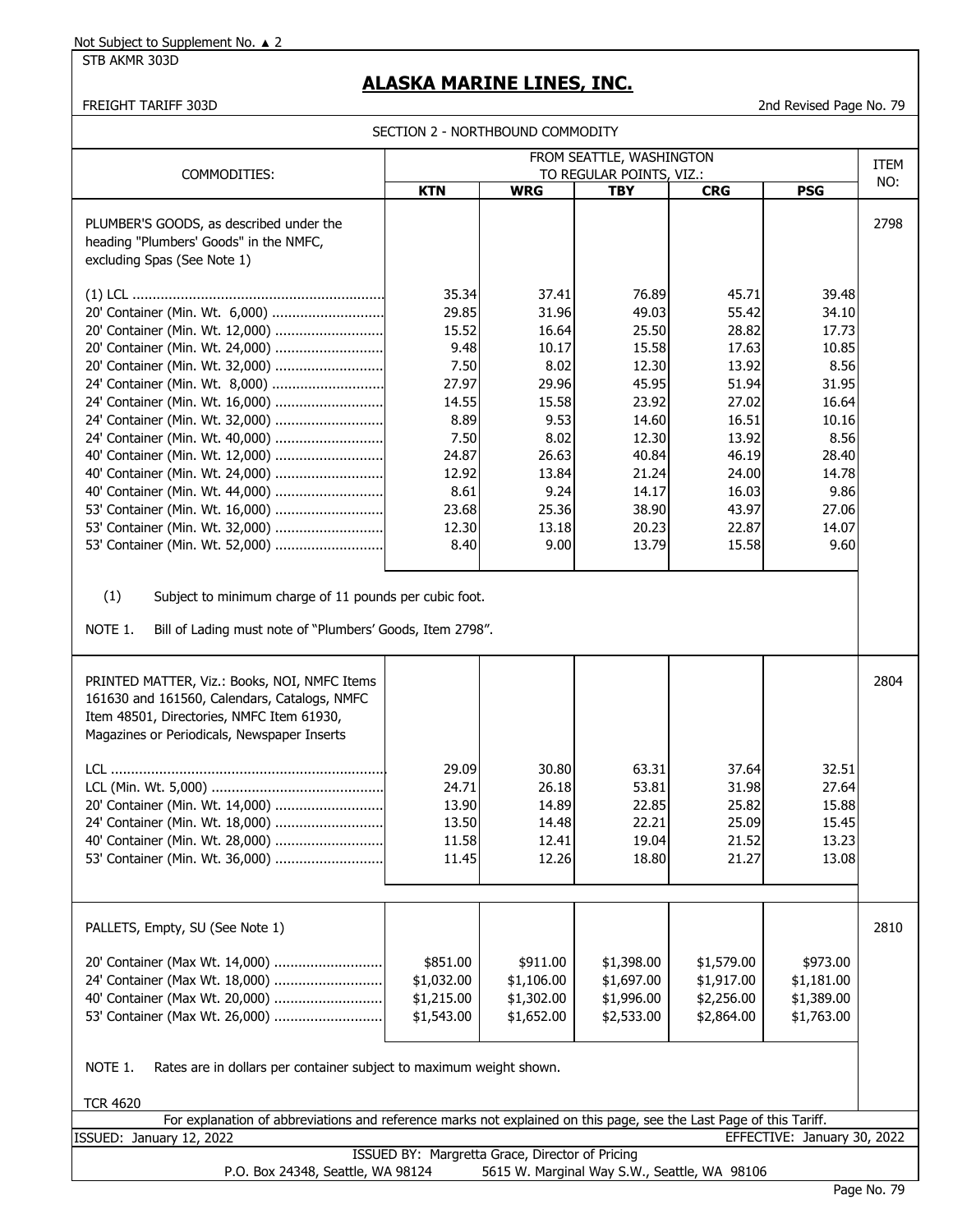STB AKMR 303D

### **ALASKA MARINE LINES, INC.**

2nd Revised Page No. 80

SECTION 2 - NORTHBOUND COMMODITY

| COMMODITIES:                                                                                                                                                                                                                                              |                                                                         |                                                                         | FROM SEATTLE, WASHINGTON<br>TO REGULAR POINTS, VIZ.:                         |                                                                               |                                                                         | <b>ITEM</b> |
|-----------------------------------------------------------------------------------------------------------------------------------------------------------------------------------------------------------------------------------------------------------|-------------------------------------------------------------------------|-------------------------------------------------------------------------|------------------------------------------------------------------------------|-------------------------------------------------------------------------------|-------------------------------------------------------------------------|-------------|
|                                                                                                                                                                                                                                                           | <b>KTN</b>                                                              | <b>WRG</b>                                                              | <b>TBY</b>                                                                   | <b>CRG</b>                                                                    | <b>PSG</b>                                                              | NO:         |
| RAFTERS, TRUSSES, JOISTS, BEAMS, Viz.:<br>Arches, Rafters, Trusses, manufactured of wood<br>or wood and metal combined. Joists,<br>manufactured of wood and metal combined.<br>Glu Laminated Beams, in curved forms<br>laminated or builtup. (See Note 1) |                                                                         |                                                                         |                                                                              |                                                                               |                                                                         | 2812        |
| 20' Container (Min. Wt. 12,000)<br>24' Container (Min. Wt. 14,000)<br>40' Container (Min. Wt. 16,000)<br>53' Container (Min. Wt. 20,000)                                                                                                                  | 31.09<br>16.21<br>17.38<br>20.28<br>20.60                               | 32.93<br>17.38<br>18.62<br>21.71<br>22.05                               | 67.68<br>26.63<br>28.55<br>33.28<br>33.83                                    | 40.23<br>30.11<br>32.26<br>37.64<br>38.24                                     | 34.75<br>18.52<br>19.84<br>23.15<br>23.54                               |             |
| (1)<br>Subject to minimum charge of 9 pounds per cubic foot.<br>NOTE 1.<br>Rate also applies to hardware necessary for the assembly of articles shown, not to exceed 10% of the weight of the<br>articles named.                                          |                                                                         |                                                                         |                                                                              |                                                                               |                                                                         |             |
| ROOFING or SIDING MATERIALS as described in<br>Item 1031. (See Notes 1 and 2)                                                                                                                                                                             |                                                                         |                                                                         |                                                                              |                                                                               |                                                                         | 2826        |
| 20' Container (Min. Wt. 24,000)<br>20' Container (Min. Wt. 32,000)<br>24' Container (Min. Wt. 28,000)<br>24' Container (Min. Wt. 38,000)<br>40' Container (Min. Wt. 44,000)<br>53' Container (Min. Wt. 60,000)                                            | 24.48<br>23.63<br>18.02<br>7.07<br>6.11<br>7.58<br>6.42<br>6.42<br>5.98 | 25.93<br>25.03<br>19.08<br>7.58<br>6.54<br>8.12<br>6.87<br>6.89<br>6.41 | 53.28<br>51.45<br>39.21<br>11.61<br>10.04<br>12.45<br>10.54<br>10.55<br>9.83 | 31.68<br>30.58<br>23.32<br>13.13<br>11.32<br>14.07<br>11.92<br>11.93<br>11.13 | 27.35<br>26.41<br>20.12<br>8.09<br>6.98<br>8.65<br>7.33<br>7.34<br>6.83 |             |
| NOTE 1.<br>With containerload shipments of articles named, there may be included metal fasteners, tin roofing caps, nails,<br>metal or other strips, or mop yarn, not to exceed ten (10%) percent of the weight of the articles named in Item<br>1031.    |                                                                         |                                                                         |                                                                              |                                                                               |                                                                         |             |
| NOTE 2.<br>If requested in advance, rates named herein include protective covering and strapping, when shipment is loaded to<br>Carrier's platforms. Bill of Lading to be so noted.                                                                       |                                                                         |                                                                         |                                                                              |                                                                               |                                                                         |             |
|                                                                                                                                                                                                                                                           |                                                                         |                                                                         |                                                                              |                                                                               |                                                                         |             |
| <b>TCR 4620</b><br>For explanation of abbreviations and reference marks not explained on this page, see the Last Page of this Tariff.                                                                                                                     |                                                                         |                                                                         |                                                                              |                                                                               |                                                                         |             |
| ISSUED: January 12, 2022                                                                                                                                                                                                                                  |                                                                         |                                                                         |                                                                              |                                                                               | EFFECTIVE: January 30, 2022                                             |             |

| $3011001$ , $1272022$             |                                                 | -------------- |
|-----------------------------------|-------------------------------------------------|----------------|
|                                   | ISSUED BY: Margretta Grace, Director of Pricing |                |
| P.O. Box 24348, Seattle, WA 98124 | 5615 W. Marginal Way S.W., Seattle, WA 98106    |                |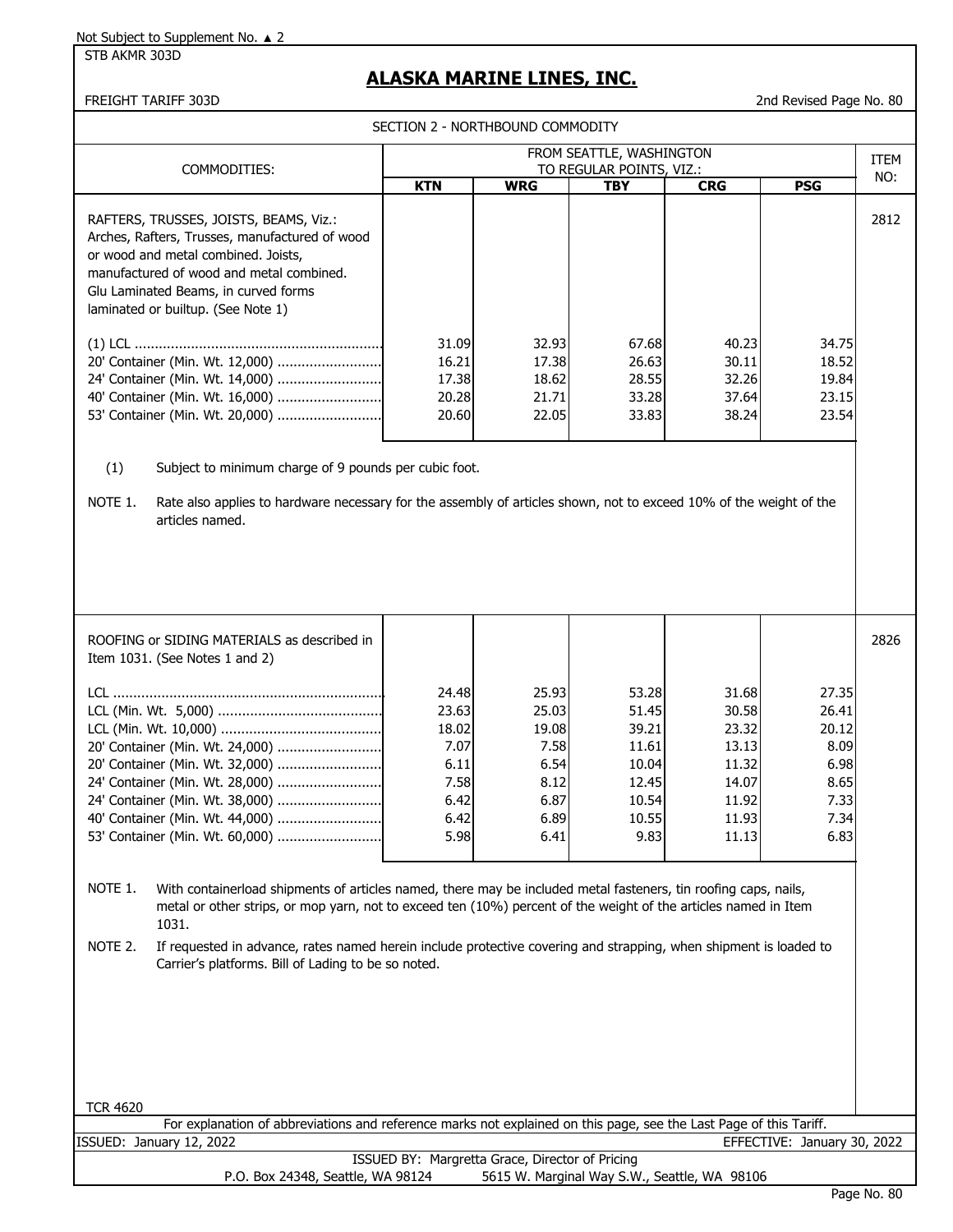STB AKMR 303D

## **ALASKA MARINE LINES, INC.**

FREIGHT TARIFF 303D 2nd Revised Page No. 81

|                                                                                                                                                                                                                                                                                                                                                               | SECTION 2 - NORTHBOUND COMMODITY                       |                                                        |                                                          |                                                           |                                                        |      |
|---------------------------------------------------------------------------------------------------------------------------------------------------------------------------------------------------------------------------------------------------------------------------------------------------------------------------------------------------------------|--------------------------------------------------------|--------------------------------------------------------|----------------------------------------------------------|-----------------------------------------------------------|--------------------------------------------------------|------|
|                                                                                                                                                                                                                                                                                                                                                               |                                                        |                                                        | FROM SEATTLE, WASHINGTON                                 |                                                           |                                                        | ITEM |
| COMMODITIES:                                                                                                                                                                                                                                                                                                                                                  | <b>KTN</b>                                             | <b>WRG</b>                                             | TO REGULAR POINTS, VIZ.:<br><b>TBY</b>                   | <b>CRG</b>                                                | <b>PSG</b>                                             | NO:  |
| SALT, FOR USE IN SEAFOOD PROCESSING<br>(See Note 1)                                                                                                                                                                                                                                                                                                           |                                                        |                                                        |                                                          |                                                           |                                                        | 2845 |
| 20' Container (Min. Wt. 24,000)<br>20' Container (Min. Wt. 36,000)<br>24' Container (Min. Wt. 28,000)<br>24' Container (Min. Wt. 42,000)<br>40' Container (Min. Wt. 44,000)<br>NOTE 1.<br>Rate applies only when shipment is consigned to a seafood processing plant, and is used in the processing of                                                        | 25.76<br>21.26<br>7.18<br>4.66<br>6.53<br>5.00<br>5.97 | 27.28<br>22.51<br>7.68<br>5.00<br>6.99<br>5.36<br>6.41 | 56.07<br>46.26<br>11.79<br>7.67<br>10.72<br>8.22<br>9.82 | 33.32<br>27.50<br>13.33<br>8.66<br>12.11<br>9.27<br>11.10 | 28.80<br>23.75<br>8.20<br>5.33<br>7.45<br>5.71<br>6.83 |      |
| seafood which is for human consumption.                                                                                                                                                                                                                                                                                                                       |                                                        |                                                        |                                                          |                                                           |                                                        |      |
| SLABS, Building or Roofing, reinforced concrete,<br>with or without glass insertions and with or<br>without corkboard, fiberboard or plasterboard<br>insulation; BEAMS, CHANNELS, DOUBLE TEES,<br>GIRDERS, JOISTS, POLES, PILING, Structural,<br>metal reinforced concrete (See Note 1)<br>20' Container (Min. Wt. 24,000)<br>20' Container (Min. Wt. 42,000) | 8.14<br>5.34                                           | 8.73<br>5.73                                           | 13.37<br>8.79                                            | 15.12<br>9.94                                             | 9.30<br>6.12                                           | 2868 |
| 24' Container (Min. Wt. 28,000)<br>24' Container (Min. Wt. 46,000)<br>40' Container (Min. Wt. 44,000)                                                                                                                                                                                                                                                         | 8.73<br>6.11<br>7.40                                   | 9.34<br>6.54<br>7.92                                   | 14.33<br>10.04<br>12.15                                  | 16.19<br>11.32<br>13.73                                   | 9.96<br>6.98<br>8.45                                   |      |
| Rates will also apply on slabs which contain plastic insulation, which is an integral part of slab composition.<br>NOTE 1.<br><b>TCR 4620</b><br>For explanation of abbreviations and reference marks not explained on this page, see the Last Page of this Tariff.                                                                                           |                                                        |                                                        |                                                          |                                                           |                                                        |      |
| ISSUED: January 12, 2022                                                                                                                                                                                                                                                                                                                                      |                                                        |                                                        |                                                          |                                                           | EFFECTIVE: January 30, 2022                            |      |
| P.O. Box 24348, Seattle, WA 98124                                                                                                                                                                                                                                                                                                                             | ISSUED BY: Margretta Grace, Director of Pricing        | 5615 W. Marginal Way S.W., Seattle, WA 98106           |                                                          |                                                           |                                                        |      |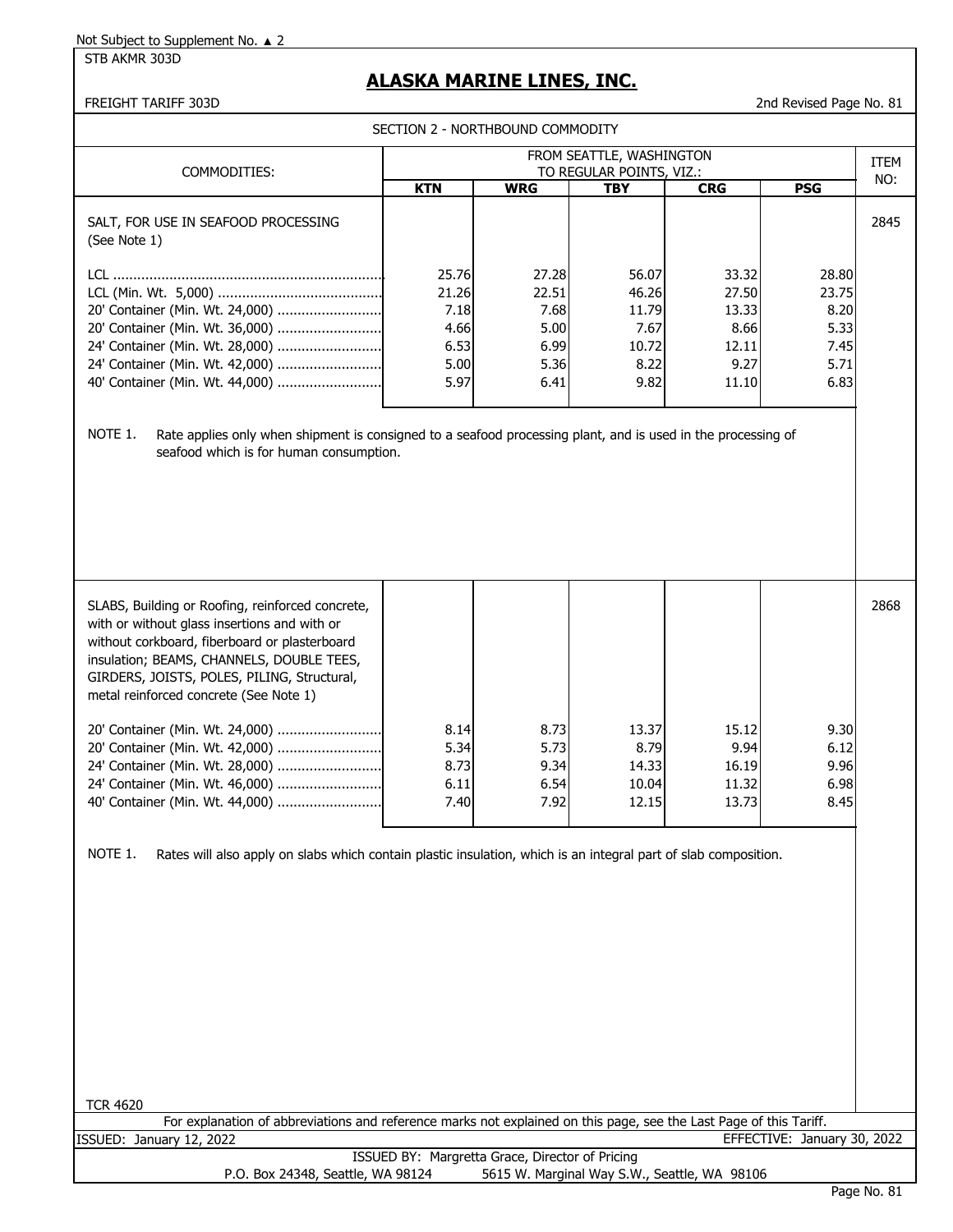STB AKMR 303D

### **ALASKA MARINE LINES, INC.**

| SECTION 2 - NORTHBOUND COMMODITY<br>FROM SEATTLE, WASHINGTON<br>ITEM<br>TO REGULAR POINTS, VIZ.:<br>COMMODITIES:<br>NO:<br><b>WRG</b><br><b>PSG</b><br><b>KTN</b><br><b>TBY</b><br><b>CRG</b><br>SPAS, HOT TUBS, and RELATED ARTICLES, Viz.:<br>Pumps, tubs, spas, covers.<br>\$4.02<br>\$3.12<br>\$3.30<br>\$6.79<br>\$3.49<br>NOTE 1.<br>Rates are in dollars and cents per cubic foot.<br><b>TCR 4620</b><br>2901<br>TANKS, IRON OR STEEL, PLASTIC, EMPTY, NOS<br>59.78<br>73.06<br>56.46<br>122.87<br>63.09<br>\$3.28<br>\$4.22<br>\$3.66<br>\$3.47<br>\$7.12<br>45.15<br>47.82<br>98.29<br>58.45<br>50.47<br>\$2.48<br>\$2.64<br>\$3.23<br>\$2.78<br>\$5.42<br>33.89<br>55.68<br>62.95<br>38.73<br>20' Container (Min. Wt. 6,000)<br>36.32<br>20' Container (Min. Wt. 10,000)<br>24.93<br>26.71<br>40.98<br>46.31<br>28.52<br>20.81<br>22.30<br>34.19<br>38.66<br>23.78<br>24' Container (Min. Wt. 7,200)<br>34.30<br>36.75<br>56.35<br>63.70<br>39.20<br>24' Container (Min. Wt. 12,000)<br>25.24<br>27.03<br>46.86<br>28.84<br>41.44<br>22.12<br>23.70<br>36.33<br>41.07<br>25.28<br>40' Container (Min. Wt. 8,000)<br>38.49<br>41.27<br>71.51<br>44.01<br>63.26<br>25.45<br>27.27<br>41.79<br>47.25<br>29.06<br>20.81<br>22.30<br>34.19<br>38.66<br>23.78<br>34.73<br>64.48<br>53' Container (Min. Wt. 11,000)<br>37.20<br>57.04<br>39.68<br>46.68<br>25.14<br>26.92<br>41.30<br>28.73<br>34.74<br>39.27<br>53' Container (Min. Wt. 25,000)<br>21.14<br>22.66<br>24.17 | FREIGHT TARIFF 303D |  |  | 4th Revised Page No. 82 |      |
|--------------------------------------------------------------------------------------------------------------------------------------------------------------------------------------------------------------------------------------------------------------------------------------------------------------------------------------------------------------------------------------------------------------------------------------------------------------------------------------------------------------------------------------------------------------------------------------------------------------------------------------------------------------------------------------------------------------------------------------------------------------------------------------------------------------------------------------------------------------------------------------------------------------------------------------------------------------------------------------------------------------------------------------------------------------------------------------------------------------------------------------------------------------------------------------------------------------------------------------------------------------------------------------------------------------------------------------------------------------------------------------------------------------------------------------------------------------------------------|---------------------|--|--|-------------------------|------|
|                                                                                                                                                                                                                                                                                                                                                                                                                                                                                                                                                                                                                                                                                                                                                                                                                                                                                                                                                                                                                                                                                                                                                                                                                                                                                                                                                                                                                                                                                |                     |  |  |                         |      |
|                                                                                                                                                                                                                                                                                                                                                                                                                                                                                                                                                                                                                                                                                                                                                                                                                                                                                                                                                                                                                                                                                                                                                                                                                                                                                                                                                                                                                                                                                |                     |  |  |                         |      |
|                                                                                                                                                                                                                                                                                                                                                                                                                                                                                                                                                                                                                                                                                                                                                                                                                                                                                                                                                                                                                                                                                                                                                                                                                                                                                                                                                                                                                                                                                |                     |  |  |                         |      |
|                                                                                                                                                                                                                                                                                                                                                                                                                                                                                                                                                                                                                                                                                                                                                                                                                                                                                                                                                                                                                                                                                                                                                                                                                                                                                                                                                                                                                                                                                |                     |  |  |                         |      |
|                                                                                                                                                                                                                                                                                                                                                                                                                                                                                                                                                                                                                                                                                                                                                                                                                                                                                                                                                                                                                                                                                                                                                                                                                                                                                                                                                                                                                                                                                |                     |  |  |                         | 2875 |
|                                                                                                                                                                                                                                                                                                                                                                                                                                                                                                                                                                                                                                                                                                                                                                                                                                                                                                                                                                                                                                                                                                                                                                                                                                                                                                                                                                                                                                                                                |                     |  |  |                         |      |
|                                                                                                                                                                                                                                                                                                                                                                                                                                                                                                                                                                                                                                                                                                                                                                                                                                                                                                                                                                                                                                                                                                                                                                                                                                                                                                                                                                                                                                                                                |                     |  |  |                         |      |
|                                                                                                                                                                                                                                                                                                                                                                                                                                                                                                                                                                                                                                                                                                                                                                                                                                                                                                                                                                                                                                                                                                                                                                                                                                                                                                                                                                                                                                                                                |                     |  |  |                         |      |
|                                                                                                                                                                                                                                                                                                                                                                                                                                                                                                                                                                                                                                                                                                                                                                                                                                                                                                                                                                                                                                                                                                                                                                                                                                                                                                                                                                                                                                                                                |                     |  |  |                         |      |
|                                                                                                                                                                                                                                                                                                                                                                                                                                                                                                                                                                                                                                                                                                                                                                                                                                                                                                                                                                                                                                                                                                                                                                                                                                                                                                                                                                                                                                                                                |                     |  |  |                         |      |

TCR 4620

For explanation of abbreviations and reference marks not explained on this page, see the Last Page of this Tariff. ISSUED: January 12, 2022 EFFECTIVE: January 30, 2022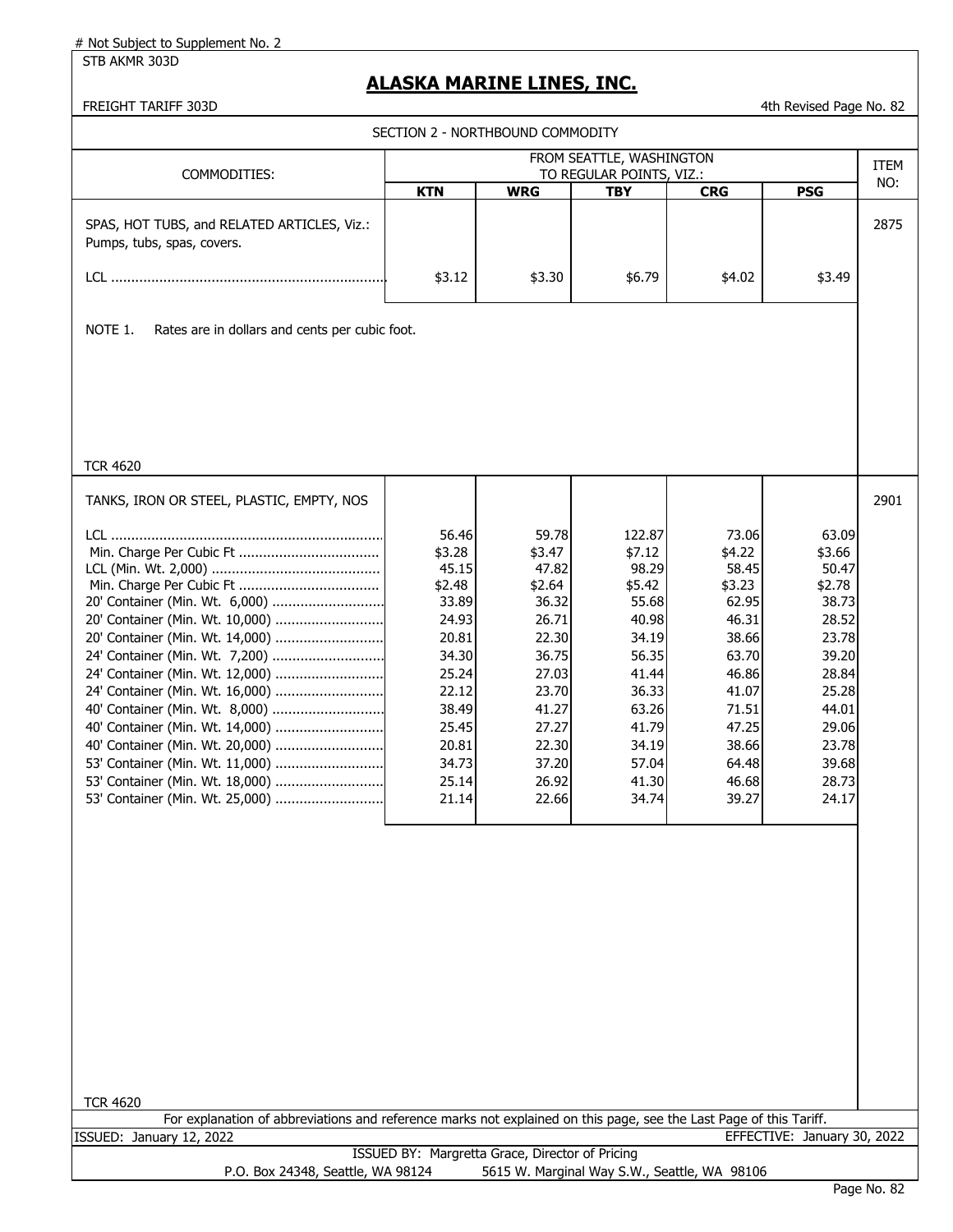STB AKMR 303D

# **ALASKA MARINE LINES, INC.**

FREIGHT TARIFF 303D 3rd Revised Page No. 83

SECTION 2 - NORTHBOUND COMMODITY

|                                                                                                                                                                                                                                                                                                                                                                                                                                                                                                                                                                                                                                                                                                                                                                                                                                                                                                                                                                                                                                                                                                                                                                                                                                                                                                                                                                                                                                                                                                                                                                                                                                                                                                                                                                                                                                                                                                                                                                                                                                                                                                                                                                                 |     | FROM SEATTLE, WASHINGTON |                                                                         | <b>ITEM</b> |
|---------------------------------------------------------------------------------------------------------------------------------------------------------------------------------------------------------------------------------------------------------------------------------------------------------------------------------------------------------------------------------------------------------------------------------------------------------------------------------------------------------------------------------------------------------------------------------------------------------------------------------------------------------------------------------------------------------------------------------------------------------------------------------------------------------------------------------------------------------------------------------------------------------------------------------------------------------------------------------------------------------------------------------------------------------------------------------------------------------------------------------------------------------------------------------------------------------------------------------------------------------------------------------------------------------------------------------------------------------------------------------------------------------------------------------------------------------------------------------------------------------------------------------------------------------------------------------------------------------------------------------------------------------------------------------------------------------------------------------------------------------------------------------------------------------------------------------------------------------------------------------------------------------------------------------------------------------------------------------------------------------------------------------------------------------------------------------------------------------------------------------------------------------------------------------|-----|--------------------------|-------------------------------------------------------------------------|-------------|
| COMMODITIES:<br>TO REGULAR POINTS, VIZ.:<br><b>KTN</b><br><b>WRG</b><br><b>PSG</b><br><b>TBY</b><br><b>CRG</b><br>TILE or HARDWOOD, FLOORING, Viz.:<br>Ceramic, Clay, Earthenware, Vinyl, Laminate,<br>Plank, Asphalt, Composition NOI, with density<br>exceeding 35 lbs. per cubic foot, in cartons,<br>boxes, packages, or crates, palletized.<br>As described in: Items 37860, 182355, 182510<br>and 182600 of the NMFC.<br>(See Note 1)<br>17.98<br>19.05<br>39.14<br>23.27<br>17.64<br>27.69<br>21.57<br>16.66<br>13.57<br>14.37<br>22.43<br>17.56<br>20' Container (Min. Wt. 24,000)<br>6.85<br>12.72<br>7.34<br>11.26<br>5.95<br>6.37<br>9.77<br>11.04<br>6.73<br>12.50<br>24' Container (Min. Wt. 32,000)<br>7.22<br>11.06<br>24' Container (Min. Wt. 48,000)<br>5.80<br>9.52<br>10.78<br>6.20<br>40' Container (Min. Wt. 48,000)<br>6.76<br>11.95<br>7.24<br>11.09<br>6.15<br>6.59<br>40' Container (Min. Wt. 58,000)<br>10.10<br>10.82<br>NOTE 1.<br>Does not apply to Rolled Flooring goods. See Item 2266.<br><b>TCR 4620</b><br>TIRES, BATTERIES and OTHER ARTICLES, Viz.:<br>Batteries, electric storage, with or without one<br>hydrometer syringe in each separate shipping<br>package and including necessary quantity of<br>electrolite corrosive battery fluid to equip<br>batteries, either in the same or separate<br>containers; Rubber Tires, Rubber Tire Boots,<br>Flaps, Patches, Tubes (not inflated), Reliners,<br>Shoes, or Treads.<br>31.48<br>33.35<br>68.53<br>40.75<br>16.98<br>17.97<br>36.93<br>21.97<br>20' Container (Min. Wt. 12,000)<br>29.26<br>15.76<br>16.87<br>25.89<br>24' Container (Min. Wt. 16,000)<br>14.78<br>24.27<br>27.43<br>15.82<br>40' Container (Min. Wt. 24,000)<br>13.13<br>14.07<br>24.39<br>21.58<br>53' Container (Min. Wt. 36,000)<br>22.51<br>12.13<br>13.00<br>19.92<br><b>TCR 4620</b><br>For explanation of abbreviations and reference marks not explained on this page, see the Last Page of this Tariff.<br>ISSUED: January 12, 2022<br>EFFECTIVE: January 30, 2022<br>ISSUED BY: Margretta Grace, Director of Pricing<br>P.O. Box 24348, Seattle, WA 98124<br>5615 W. Marginal Way S.W., Seattle, WA 98106 | NO: |                          |                                                                         |             |
|                                                                                                                                                                                                                                                                                                                                                                                                                                                                                                                                                                                                                                                                                                                                                                                                                                                                                                                                                                                                                                                                                                                                                                                                                                                                                                                                                                                                                                                                                                                                                                                                                                                                                                                                                                                                                                                                                                                                                                                                                                                                                                                                                                                 |     |                          |                                                                         | 2902        |
|                                                                                                                                                                                                                                                                                                                                                                                                                                                                                                                                                                                                                                                                                                                                                                                                                                                                                                                                                                                                                                                                                                                                                                                                                                                                                                                                                                                                                                                                                                                                                                                                                                                                                                                                                                                                                                                                                                                                                                                                                                                                                                                                                                                 |     |                          | 20.09<br>18.62<br>15.16<br>7.84<br>6.80<br>7.69<br>6.63<br>7.72<br>7.02 |             |
|                                                                                                                                                                                                                                                                                                                                                                                                                                                                                                                                                                                                                                                                                                                                                                                                                                                                                                                                                                                                                                                                                                                                                                                                                                                                                                                                                                                                                                                                                                                                                                                                                                                                                                                                                                                                                                                                                                                                                                                                                                                                                                                                                                                 |     |                          |                                                                         |             |
|                                                                                                                                                                                                                                                                                                                                                                                                                                                                                                                                                                                                                                                                                                                                                                                                                                                                                                                                                                                                                                                                                                                                                                                                                                                                                                                                                                                                                                                                                                                                                                                                                                                                                                                                                                                                                                                                                                                                                                                                                                                                                                                                                                                 |     |                          | 35.19<br>18.97<br>18.00<br>16.87<br>15.01<br>13.84                      | 2903        |
|                                                                                                                                                                                                                                                                                                                                                                                                                                                                                                                                                                                                                                                                                                                                                                                                                                                                                                                                                                                                                                                                                                                                                                                                                                                                                                                                                                                                                                                                                                                                                                                                                                                                                                                                                                                                                                                                                                                                                                                                                                                                                                                                                                                 |     |                          |                                                                         |             |
|                                                                                                                                                                                                                                                                                                                                                                                                                                                                                                                                                                                                                                                                                                                                                                                                                                                                                                                                                                                                                                                                                                                                                                                                                                                                                                                                                                                                                                                                                                                                                                                                                                                                                                                                                                                                                                                                                                                                                                                                                                                                                                                                                                                 |     |                          |                                                                         |             |
|                                                                                                                                                                                                                                                                                                                                                                                                                                                                                                                                                                                                                                                                                                                                                                                                                                                                                                                                                                                                                                                                                                                                                                                                                                                                                                                                                                                                                                                                                                                                                                                                                                                                                                                                                                                                                                                                                                                                                                                                                                                                                                                                                                                 |     |                          |                                                                         |             |
|                                                                                                                                                                                                                                                                                                                                                                                                                                                                                                                                                                                                                                                                                                                                                                                                                                                                                                                                                                                                                                                                                                                                                                                                                                                                                                                                                                                                                                                                                                                                                                                                                                                                                                                                                                                                                                                                                                                                                                                                                                                                                                                                                                                 |     |                          |                                                                         |             |
|                                                                                                                                                                                                                                                                                                                                                                                                                                                                                                                                                                                                                                                                                                                                                                                                                                                                                                                                                                                                                                                                                                                                                                                                                                                                                                                                                                                                                                                                                                                                                                                                                                                                                                                                                                                                                                                                                                                                                                                                                                                                                                                                                                                 |     |                          |                                                                         | Page No. 83 |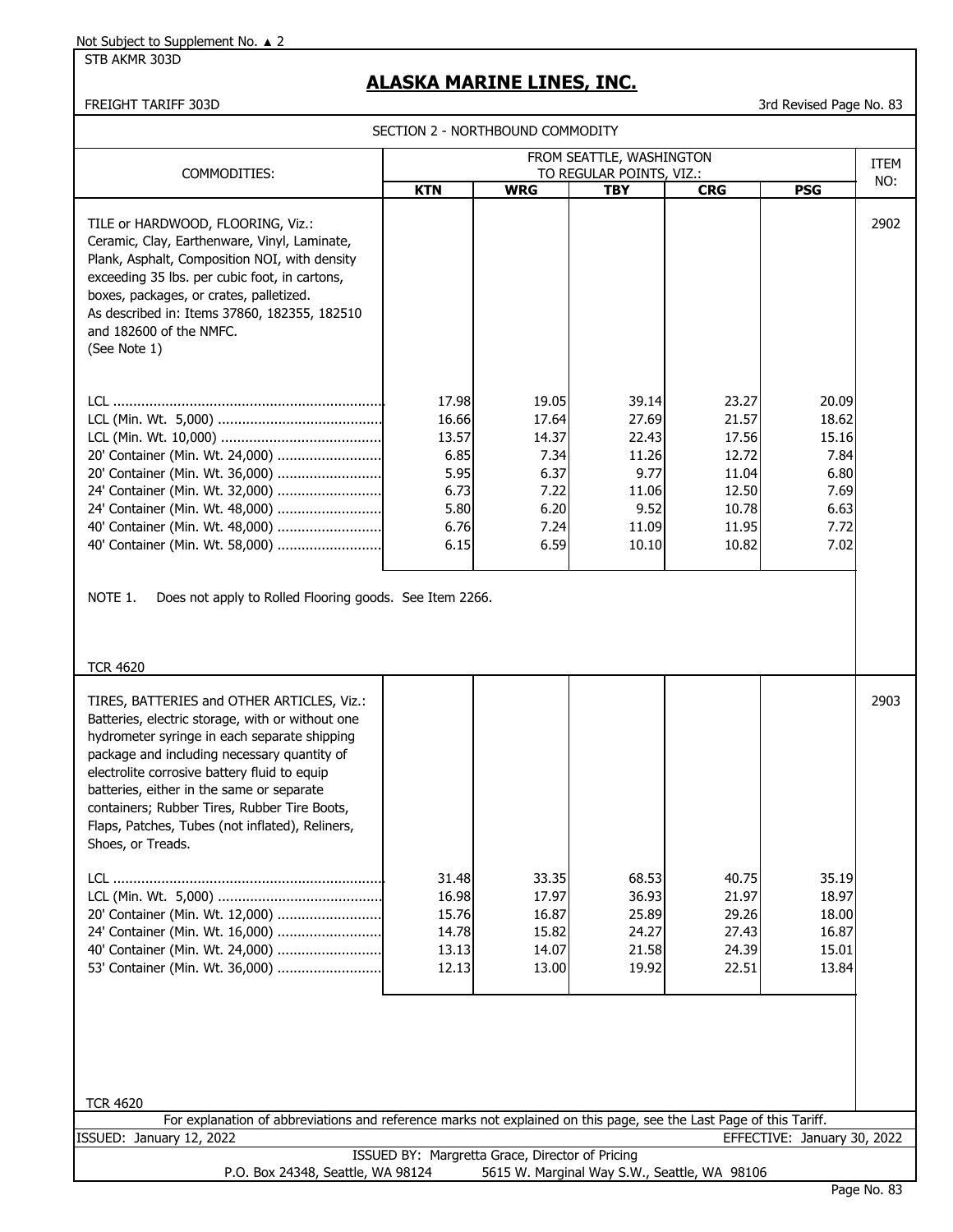STB AKMR 303D

# **ALASKA MARINE LINES, INC.**

#### FREIGHT TARIFF 303D 2nd Revised Page No. 84

SECTION 2 - NORTHBOUND COMMODITY

|                                                                           |                                                                                                                                                                                                                                                                                                                                                                                                                                                                                                                                                                                                                                                                                                                                                                                                                                                                                                                                                                                                                                                                                                                                                                                                                                                                                                                                                                                                                                                                                                                                                                                                                                                                                                                                                                                                                                                                                                                                                                                                                                                                                                                                                                                                        |            |            | FROM SEATTLE, WASHINGTON |            |            | <b>ITEM</b> |
|---------------------------------------------------------------------------|--------------------------------------------------------------------------------------------------------------------------------------------------------------------------------------------------------------------------------------------------------------------------------------------------------------------------------------------------------------------------------------------------------------------------------------------------------------------------------------------------------------------------------------------------------------------------------------------------------------------------------------------------------------------------------------------------------------------------------------------------------------------------------------------------------------------------------------------------------------------------------------------------------------------------------------------------------------------------------------------------------------------------------------------------------------------------------------------------------------------------------------------------------------------------------------------------------------------------------------------------------------------------------------------------------------------------------------------------------------------------------------------------------------------------------------------------------------------------------------------------------------------------------------------------------------------------------------------------------------------------------------------------------------------------------------------------------------------------------------------------------------------------------------------------------------------------------------------------------------------------------------------------------------------------------------------------------------------------------------------------------------------------------------------------------------------------------------------------------------------------------------------------------------------------------------------------------|------------|------------|--------------------------|------------|------------|-------------|
|                                                                           | COMMODITIES:                                                                                                                                                                                                                                                                                                                                                                                                                                                                                                                                                                                                                                                                                                                                                                                                                                                                                                                                                                                                                                                                                                                                                                                                                                                                                                                                                                                                                                                                                                                                                                                                                                                                                                                                                                                                                                                                                                                                                                                                                                                                                                                                                                                           |            |            | TO REGULAR POINTS, VIZ.: |            |            | NO:         |
|                                                                           | TRAILERS, VACATION, Designed to be drawn by<br>means of a ball and socket hitch and/or<br>passenger automobile, SU<br>(See Notes 1 through 7)                                                                                                                                                                                                                                                                                                                                                                                                                                                                                                                                                                                                                                                                                                                                                                                                                                                                                                                                                                                                                                                                                                                                                                                                                                                                                                                                                                                                                                                                                                                                                                                                                                                                                                                                                                                                                                                                                                                                                                                                                                                          | <b>KTN</b> | <b>WRG</b> | <b>TBY</b>               | <b>CRG</b> | <b>PSG</b> | 2906        |
|                                                                           | Not Over 8' 6" in Width or 53' in Length                                                                                                                                                                                                                                                                                                                                                                                                                                                                                                                                                                                                                                                                                                                                                                                                                                                                                                                                                                                                                                                                                                                                                                                                                                                                                                                                                                                                                                                                                                                                                                                                                                                                                                                                                                                                                                                                                                                                                                                                                                                                                                                                                               | \$93.00    | \$101.00   | \$119.00                 |            | \$106.00   |             |
| NOTE 1.<br>NOTE 2.<br>NOTE 3.<br>NOTE 4.<br>NOTE 5.<br>NOTE 6.<br>NOTE 7. | Rates are in dollars per linear foot for overall length including hitch and bumper.<br>Rates apply between Carrier's terminals only.<br>Items 340, 342, 568 Paragraphs (1) and (3) and 750 do not apply.<br>Trailers may contain shipments of household goods or personal effects as described in Item 560, subject to a<br>released value not exceeding \$.10 per pound, per article inclusive in the above rate.<br>Shipper must declare the weight of household goods and/or personal effects on the bill of lading. Household goods<br>and/or personal effects will be considered as shipper load and count, and accepted to all items.<br>Units exceeding 53' OAL or 8'6" in width will take rates in Item 2123.<br>Carrier will not be liable for mechanical, frame or structural deficiencies, unless caused through it's negligence.<br>Carrier is not liable for damage to frame or structure caused by overloading of contents, loaded inside the unit, nor<br>external or internal panel damage or items connected thereto, as a result of the units bowing or twisting due to the<br>insufficient structural integrity. Carrier will not be liable for the improper stowage of any contents within the unit and<br>Carrier may require all contents be withdrawn and loaded into containers with charges for the account of the party<br>paying the freight.<br>The Carrier reserves the right to purchase the unit, if damaged, at a price not to exceed the declared value at the<br>time of acceptance, in lieu of repairing said unit. If no value is declared, Carrier's maximum liability for unit is<br>\$5,000.00.<br>All windows, doors and external accessories must be protected with plywood or similar substantial material prior to<br>receipt at Alaska Marine Lines, Inc. dock. Carrier will not be responsible for damage to unprotected windows, doors<br>and external accessories. All external awnings must be removed prior to receipt at Alaska Marine Lines, Inc. dock.<br>Carrier will not be responsible for damage to awnings which are not removed prior to shipment. Carrier will not be<br>responsible for any damage caused by wind, weather or acts of God. |            |            |                          |            |            |             |

TCR 4620

For explanation of abbreviations and reference marks not explained on this page, see the Last Page of this Tariff. ISSUED: January 12, 2022 EFFECTIVE: January 30, 2022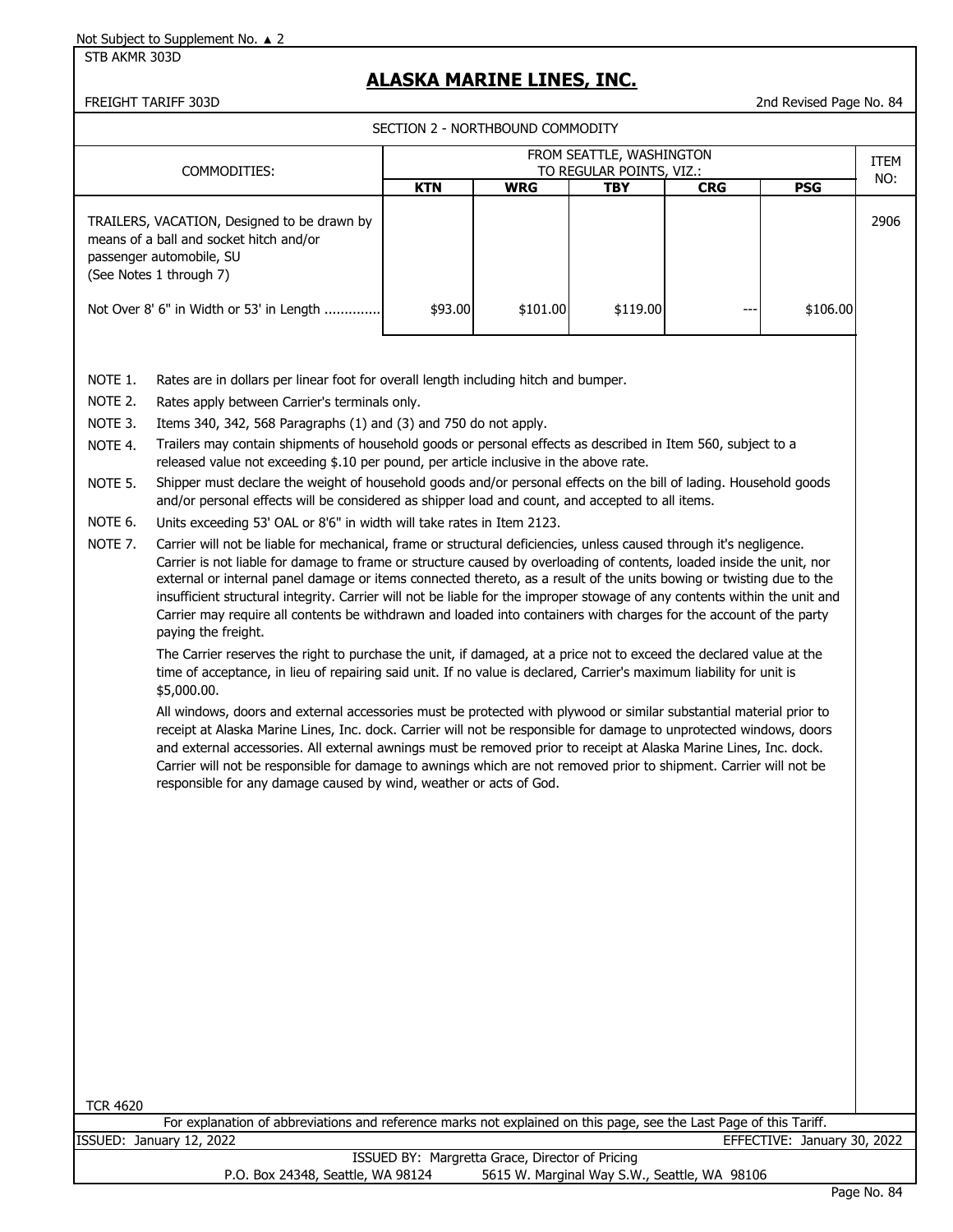STB AKMR 303D

# **ALASKA MARINE LINES, INC.**

FREIGHT TARIFF 303D 2nd Revised Page No. 85

|                     |                                                                                                                                                                                                                                                                      | SECTION 2 - NORTHBOUND COMMODITY                |            |                          |            |                             |      |
|---------------------|----------------------------------------------------------------------------------------------------------------------------------------------------------------------------------------------------------------------------------------------------------------------|-------------------------------------------------|------------|--------------------------|------------|-----------------------------|------|
|                     |                                                                                                                                                                                                                                                                      |                                                 |            | FROM SEATTLE, WASHINGTON |            |                             | ITEM |
|                     | COMMODITIES:                                                                                                                                                                                                                                                         |                                                 |            | TO REGULAR POINTS, VIZ.: |            |                             | NO:  |
|                     |                                                                                                                                                                                                                                                                      | <b>KTN</b>                                      | <b>WRG</b> | <b>TBY</b>               | <b>CRG</b> | <b>PSG</b>                  |      |
|                     | TRAILERS, Freight, not to exceed 8'6" in width,<br>wheeled, containing or not containing freight,<br>designed to be drawn by means of a fifth wheel,<br>pintle or ball hitch, Viz.: (See Below)<br>(See Notes 1 through 7)                                           |                                                 |            |                          |            |                             | 2910 |
|                     |                                                                                                                                                                                                                                                                      |                                                 |            |                          |            |                             |      |
|                     | Not Exceeding 20' in length,<br>Exceeding 20' in length,                                                                                                                                                                                                             | \$1,773.00                                      | \$1,900.00 | \$2,302.00               |            | \$2,028.00                  |      |
|                     | rate in dollars per linear foot                                                                                                                                                                                                                                      | \$92.00                                         | \$97.00    | \$118.00                 |            | \$105.00                    |      |
|                     |                                                                                                                                                                                                                                                                      |                                                 |            |                          |            |                             |      |
| NOTE 1.             | Items 340, 342, 568 paragraph (A) (I) (overlength), and 750 do not apply.                                                                                                                                                                                            |                                                 |            |                          |            |                             |      |
| NOTE 2.             | Rates apply between Carrier's terminals only.                                                                                                                                                                                                                        |                                                 |            |                          |            |                             |      |
| NOTE 3.             | Rates are in dollars per shipper furnished trailer, except as may be otherwise noted.                                                                                                                                                                                |                                                 |            |                          |            |                             |      |
| NOTE 4.             | Trailers may contain shipments of household goods or personal effects as described in Item 560, subject to a<br>released value not exceeding \$.10 per pound, per article inclusive in the above rate.                                                               |                                                 |            |                          |            |                             |      |
| NOTE 5.             | Shipper must declare the weight of household goods and/or personal effects on the bill of lading. Household goods<br>and/or personal effects will be considered as shipper load and count, and accepted to all items.                                                |                                                 |            |                          |            |                             |      |
| NOTE 6.             | For trailers containing articles other than household goods, shipper must declare the weight of the freight on the Bill<br>of Lading. The freight in the trailer will be rated at the appropriate commodity rate subject to the container load                       |                                                 |            |                          |            |                             |      |
|                     | minimum corresponding to the length of the trailer. In addition to the charges for the contents, the trailer will be<br>rated additionally at 50% of the applicable trailer rate. Freight will be considered as shipper load and count and<br>accepted to all items. |                                                 |            |                          |            |                             |      |
| NOTE 7.             | Flatbed trailers, stacked and secured by the shipper, will be rated as a single unit, based on the overall length of the<br>stack of trailers.                                                                                                                       |                                                 |            |                          |            |                             |      |
|                     |                                                                                                                                                                                                                                                                      |                                                 |            |                          |            |                             |      |
|                     | TRAILERS, designed to carry machinery, tilt-bed<br>or stationary, nested or not nested. When<br>nested, OAH not to exceed 8'.                                                                                                                                        |                                                 |            |                          |            |                             | 2920 |
| (See Notes 1 and 2) |                                                                                                                                                                                                                                                                      |                                                 |            |                          |            |                             |      |
|                     | Not Exceeding 20' in length,                                                                                                                                                                                                                                         |                                                 |            |                          |            |                             |      |
|                     | Not Exceeding 30' in length,                                                                                                                                                                                                                                         | \$1,710.00                                      | \$1,832.00 | \$2,231.00               | ---        | \$1,953.00                  |      |
|                     | Not Exceeding 40' in length,                                                                                                                                                                                                                                         | \$2,700.00                                      | \$2,891.00 | \$3,349.00               |            | \$3,084.00                  |      |
|                     |                                                                                                                                                                                                                                                                      | \$2,889.00                                      | \$3,097.00 | \$3,698.00               | ---        | \$3,302.00                  |      |
|                     |                                                                                                                                                                                                                                                                      |                                                 |            |                          |            |                             |      |
| NOTE 1.             | Items 340, 342, and 750 do not apply.                                                                                                                                                                                                                                |                                                 |            |                          |            |                             |      |
| NOTE 2.             | Rates apply between Carrier's terminals only.                                                                                                                                                                                                                        |                                                 |            |                          |            |                             |      |
|                     |                                                                                                                                                                                                                                                                      |                                                 |            |                          |            |                             |      |
|                     |                                                                                                                                                                                                                                                                      |                                                 |            |                          |            |                             |      |
|                     |                                                                                                                                                                                                                                                                      |                                                 |            |                          |            |                             |      |
| <b>TCR 4620</b>     | For explanation of abbreviations and reference marks not explained on this page, see the Last Page of this Tariff.                                                                                                                                                   |                                                 |            |                          |            |                             |      |
|                     | ISSUED: January 12, 2022                                                                                                                                                                                                                                             |                                                 |            |                          |            | EFFECTIVE: January 30, 2022 |      |
|                     |                                                                                                                                                                                                                                                                      | ISSUED BY: Margretta Grace, Director of Pricing |            |                          |            |                             |      |

P.O. Box 24348, Seattle, WA 98124 5615 W. Marginal Way S.W., Seattle, WA 98106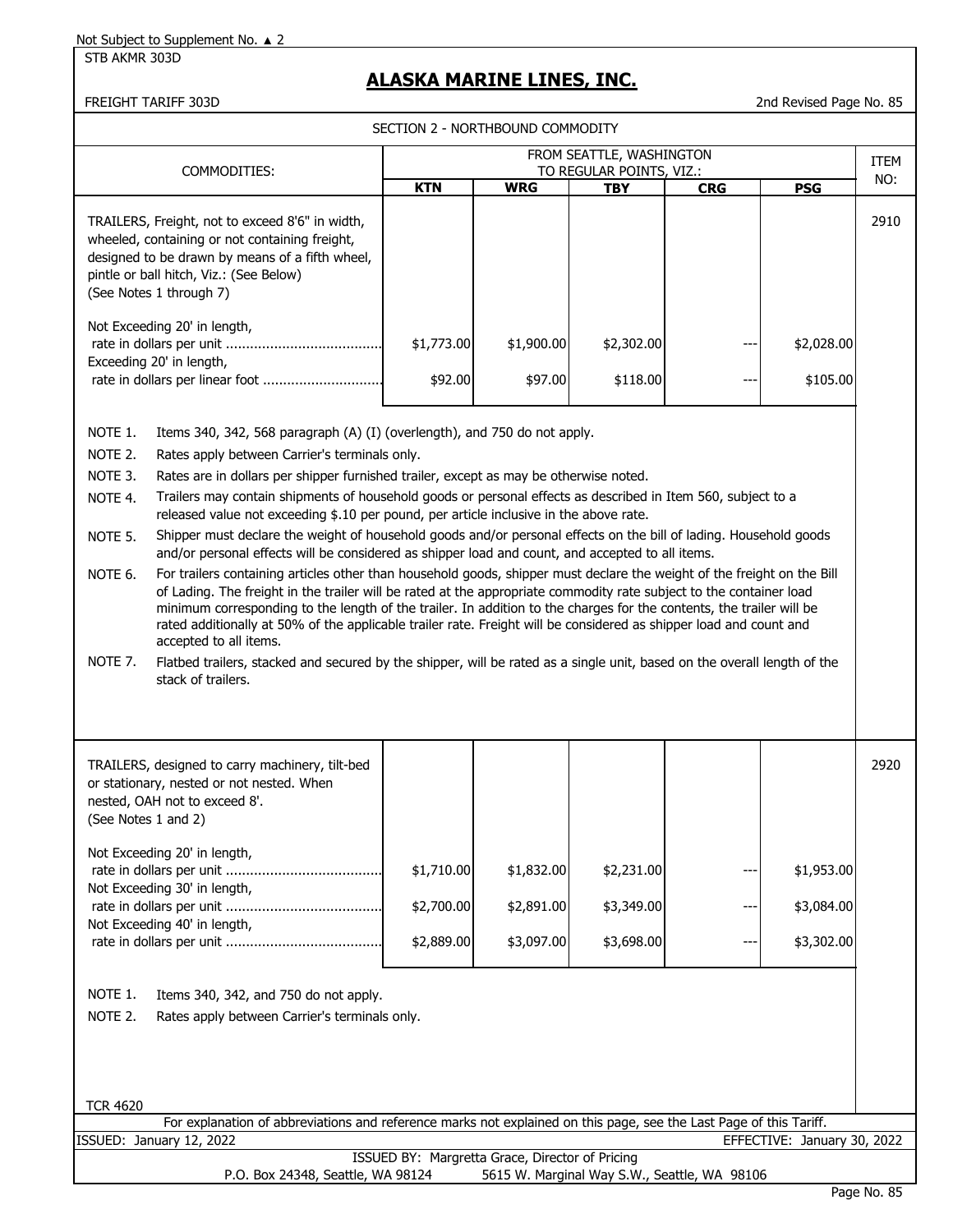STB AKMR 303D

### **ALASKA MARINE LINES, INC.**

#### FREIGHT TARIFF 303D 3rd Revised Page No. 86

SECTION 2 - NORTHBOUND COMMODITY

|                                                                                                                                                                                                                                                                                                                                                                                                                                                |            |                                                 | FROM SEATTLE, WASHINGTON                     |            |                             | ITEM    |
|------------------------------------------------------------------------------------------------------------------------------------------------------------------------------------------------------------------------------------------------------------------------------------------------------------------------------------------------------------------------------------------------------------------------------------------------|------------|-------------------------------------------------|----------------------------------------------|------------|-----------------------------|---------|
| COMMODITIES:                                                                                                                                                                                                                                                                                                                                                                                                                                   | <b>KTN</b> | <b>WRG</b>                                      | TO REGULAR POINTS, VIZ.:                     |            | <b>PSG</b>                  | NO:     |
| VEHICLES AND OTHER ARTICLES, VIZ.:<br>Vehicles, ATV (All Terrain) three or four wheeler.<br>Vehicles, multi-terrain. Side by Sides, UTV<br>(utility vehicle or utility task vehicle), ROV<br>(recreational off-highway vehicle). MOHUV<br>(multipurpose off-highway utility vehicle). Golf<br>Carts. Motorcycles or Motorbikes, Jet skis. Snow<br>mobiles, with skis or runners detached, without<br>windshields or with windshields detached. |            |                                                 | <b>TBY</b>                                   | <b>CRG</b> |                             | 2930    |
|                                                                                                                                                                                                                                                                                                                                                                                                                                                | \$74.00    | \$82.00                                         | \$125.00                                     | \$97.00    | \$88.00                     |         |
| NOTE 1.<br>New articles must be boxed or crated, and packaged sufficiently for shipment. Shipper must supply straps for<br>securing unboxed or uncrated articles.<br>NOTE 2.<br>Rates apply when shipping individual vehicles or vehicles loaded on trailers as described in Item 2932.<br><b>TCR 4620</b>                                                                                                                                     |            |                                                 |                                              |            |                             |         |
| TRAILERS, nested or not, moving without<br>vehicles as described in Item 2930.                                                                                                                                                                                                                                                                                                                                                                 |            |                                                 |                                              |            |                             | 2932    |
|                                                                                                                                                                                                                                                                                                                                                                                                                                                |            |                                                 |                                              |            |                             |         |
|                                                                                                                                                                                                                                                                                                                                                                                                                                                | \$57.00    | \$60.00                                         | \$122.00                                     | \$71.00    | \$62.00                     |         |
| NOTE 1.<br>Rates apply between Carrier's terminals only.<br><b>TCR 4620</b><br>For explanation of abbreviations and reference marks not explained on this page, see the Last Page of this Tariff.                                                                                                                                                                                                                                              |            |                                                 |                                              |            |                             |         |
| ISSUED: January 12, 2022                                                                                                                                                                                                                                                                                                                                                                                                                       |            | ISSUED BY: Margretta Grace, Director of Pricing |                                              |            | EFFECTIVE: January 30, 2022 |         |
| P.O. Box 24348, Seattle, WA 98124                                                                                                                                                                                                                                                                                                                                                                                                              |            |                                                 | 5615 W. Marginal Way S.W., Seattle, WA 98106 |            |                             | Dogo No |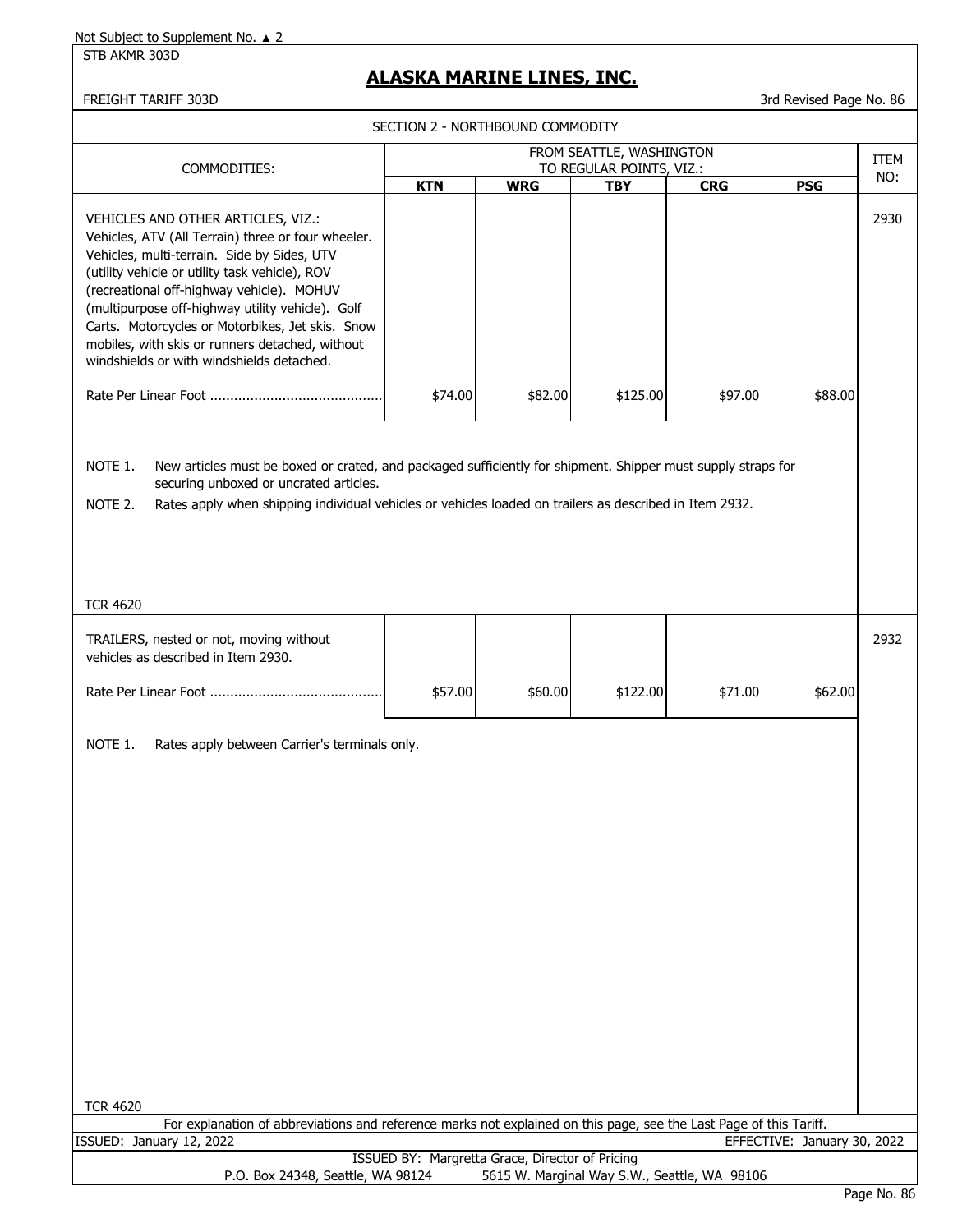STB AKMR 303D

# **ALASKA MARINE LINES, INC.**

FREIGHT TARIFF 303D 5th Revised Page No. 87

| SECTION 2 - NORTHBOUND COMMODITY                                                                                                                                                                                                                                         |                                                                                                                                                                                                                                                                                                                                                                                                                                                                                                                                                                                                                                                         |            |                                                 |            |                                              |                             |      |
|--------------------------------------------------------------------------------------------------------------------------------------------------------------------------------------------------------------------------------------------------------------------------|---------------------------------------------------------------------------------------------------------------------------------------------------------------------------------------------------------------------------------------------------------------------------------------------------------------------------------------------------------------------------------------------------------------------------------------------------------------------------------------------------------------------------------------------------------------------------------------------------------------------------------------------------------|------------|-------------------------------------------------|------------|----------------------------------------------|-----------------------------|------|
|                                                                                                                                                                                                                                                                          | FROM SEATTLE, WASHINGTON<br>TO REGULAR POINTS, VIZ.:                                                                                                                                                                                                                                                                                                                                                                                                                                                                                                                                                                                                    |            |                                                 |            |                                              | <b>ITEM</b>                 |      |
| COMMODITIES:                                                                                                                                                                                                                                                             |                                                                                                                                                                                                                                                                                                                                                                                                                                                                                                                                                                                                                                                         | <b>KTN</b> | <b>WRG</b>                                      | <b>TBY</b> | <b>CRG</b>                                   | <b>PSG</b>                  | NO:  |
| VEHICLE ATTACHMENTS; Campers, slide in;<br>Pickup Canopies or Shells.                                                                                                                                                                                                    |                                                                                                                                                                                                                                                                                                                                                                                                                                                                                                                                                                                                                                                         |            |                                                 |            |                                              |                             | 2940 |
| Length Not Exceeding 16' OAL                                                                                                                                                                                                                                             |                                                                                                                                                                                                                                                                                                                                                                                                                                                                                                                                                                                                                                                         | \$108.00   | \$115.00                                        | \$137.00   | \$163.00                                     | \$122.00                    |      |
| NOTE 1.<br>NOTE 2.<br>NOTE 3.<br>Rates include transfer.                                                                                                                                                                                                                 | Provisions of Items 340, 342 (beyond terminal charges), 645, and 750 do not apply.<br>Rates apply between Carrier's terminals only.                                                                                                                                                                                                                                                                                                                                                                                                                                                                                                                     |            |                                                 |            |                                              |                             |      |
| <b>TCR 4620</b>                                                                                                                                                                                                                                                          |                                                                                                                                                                                                                                                                                                                                                                                                                                                                                                                                                                                                                                                         |            |                                                 |            |                                              |                             |      |
| VEHICLES, Self-Propelled, SU, Viz.: Ambulances,<br>Buses, Fire Apparatus, Freight truck tractors,<br>Motor Homes, Trucks with permanently affixed<br>attachments, Vehicles, Motor, NOS (exceeding 7'<br>OAH and/or 7 1/2' OAW and/or 22' OAL)<br>(See Notes 1 through 5) |                                                                                                                                                                                                                                                                                                                                                                                                                                                                                                                                                                                                                                                         |            |                                                 |            |                                              |                             | 2945 |
| Not exceeding 42,000 pounds gross weight per<br>vehicle: Rate Per Linear Foot                                                                                                                                                                                            |                                                                                                                                                                                                                                                                                                                                                                                                                                                                                                                                                                                                                                                         | \$74.00    | \$82.00                                         | \$126.00   |                                              | \$88.00                     |      |
| NOTE 1.<br>NOTE 2.<br>NOTE 3.<br>NOTE 4.<br>NOTE 5.                                                                                                                                                                                                                      | Provisions of Items 340, 342, 568 Paragraphs (3) (overheight), and (1) (overlength), and 750 do not apply.<br>Rates apply between Carrier's terminals only.<br>Vehicles not suitable for general highway use shall be rated under Item 2686 or 2690.<br>Vehicles may not exceed the Gross Vehicle Weight Rating (GVWR) as specified by the manufacturer. For complete<br>auto and vehicle loading specifications, see STB AKMR 100, series, Rule 355.<br>If through no fault of carrier, vehicle is inoperable and/or if vehicle is received containing more than 1/4 tank of fuel,<br>charges as shown in AKMR 100, series, Item 987 will be assessed. |            |                                                 |            |                                              |                             |      |
| <b>TCR 4620</b>                                                                                                                                                                                                                                                          | For explanation of abbreviations and reference marks not explained on this page, see the Last Page of this Tariff.                                                                                                                                                                                                                                                                                                                                                                                                                                                                                                                                      |            |                                                 |            |                                              |                             |      |
| ISSUED: January 12, 2022                                                                                                                                                                                                                                                 |                                                                                                                                                                                                                                                                                                                                                                                                                                                                                                                                                                                                                                                         |            |                                                 |            |                                              | EFFECTIVE: January 30, 2022 |      |
|                                                                                                                                                                                                                                                                          | P.O. Box 24348, Seattle, WA 98124                                                                                                                                                                                                                                                                                                                                                                                                                                                                                                                                                                                                                       |            | ISSUED BY: Margretta Grace, Director of Pricing |            | 5615 W. Marginal Way S.W., Seattle, WA 98106 |                             |      |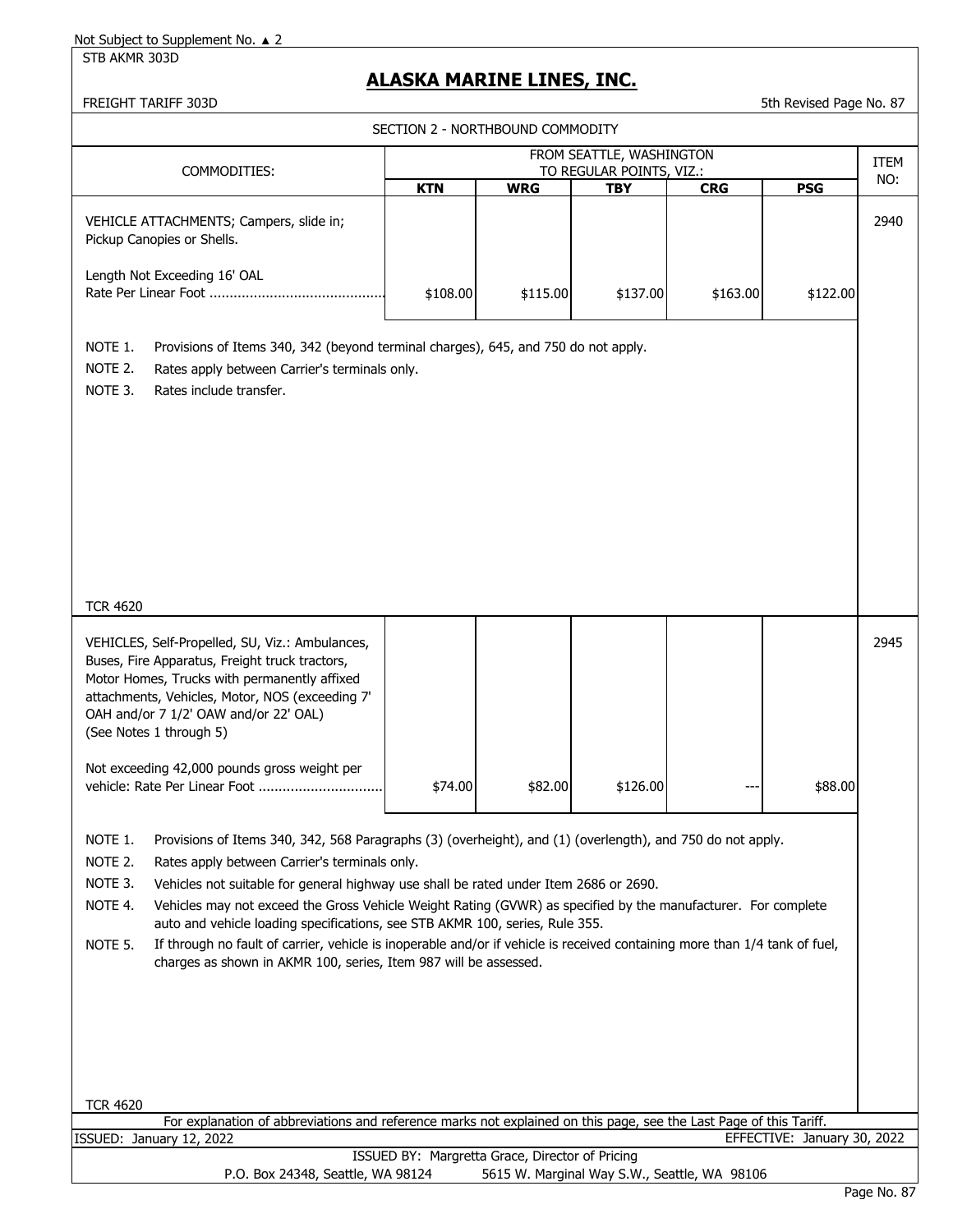#### STB AKMR 303D

### **ALASKA MARINE LINES, INC.**

FREIGHT TARIFF 303D **1988 120 AU 2018 12:30 12:30 12:30 12:30 12:30 12:30 12:30 12:30 12:30 12:30 12:30 12:30 12:30 12:30 12:30 12:30 12:30 12:30 12:30 12:30 12:30 12:30 12:30 12:30 12:30 12:30 12:30 12:30 12:30 12:30 12:3** 

SECTION 2 - NORTHROUND COMMODITY

|                                                                                                                                                                                                                                                                                                                                                                                                                                                                                                                                                                                                                                                                                                                                                                                                                                                                                                                                                                                        |            |                              | FROM SEATTLE, WASHINGTON               |            |            | <b>ITEM</b> |
|----------------------------------------------------------------------------------------------------------------------------------------------------------------------------------------------------------------------------------------------------------------------------------------------------------------------------------------------------------------------------------------------------------------------------------------------------------------------------------------------------------------------------------------------------------------------------------------------------------------------------------------------------------------------------------------------------------------------------------------------------------------------------------------------------------------------------------------------------------------------------------------------------------------------------------------------------------------------------------------|------------|------------------------------|----------------------------------------|------------|------------|-------------|
| COMMODITIES:                                                                                                                                                                                                                                                                                                                                                                                                                                                                                                                                                                                                                                                                                                                                                                                                                                                                                                                                                                           | <b>KTN</b> | <b>WRG</b>                   | TO REGULAR POINTS, VIZ.:<br><b>TBY</b> | <b>CRG</b> | <b>PSG</b> | NO:         |
| VEHICLES, MOTOR, Viz.: Passenger Automobiles,<br>Trucks or Pickup (with or without camper or<br>canopy attached), Vans (See Notes 1 through 7)                                                                                                                                                                                                                                                                                                                                                                                                                                                                                                                                                                                                                                                                                                                                                                                                                                         |            |                              |                                        |            |            | 2959        |
| Not exceeding 7' in OAH and<br>Not exceeding 7' in OAH and                                                                                                                                                                                                                                                                                                                                                                                                                                                                                                                                                                                                                                                                                                                                                                                                                                                                                                                             | \$1,107.00 | \$1,142.00                   | \$1,233.00                             | ---        | \$1,148.00 |             |
| Not exceeding 7' in OAH and                                                                                                                                                                                                                                                                                                                                                                                                                                                                                                                                                                                                                                                                                                                                                                                                                                                                                                                                                            | \$1,200.00 | \$1,297.00                   | \$1,493.00                             | ---        | \$1,328.00 |             |
|                                                                                                                                                                                                                                                                                                                                                                                                                                                                                                                                                                                                                                                                                                                                                                                                                                                                                                                                                                                        | \$1,417.00 | \$1,574.00                   | \$1,732.00                             | ---        | \$1,753.00 |             |
| NOTE 1.<br>Rate is shown in dollars and cents per vehicle.<br>NOTE 2.<br>Items 340, 342 and 750 do not apply.<br>NOTE 3.<br>Rates apply only between Carrier's terminal.<br>Autos may not exceed the Gross Vehicle Weight Rating (GVWR) as specified by the manufacturer. For complete<br>NOTE 4.<br>auto and vehicle loading specifications, see STB AKMR 100, series, Rule 355.<br>The following articles may NOT be shipped under the provisions of this Item:<br>NOTE 5.<br><b>Hazardous Materials</b><br>Goods shipped for Sale or Speculation<br>If through no fault of carrier, vehicle is inoperable and/or if vehicle is received containing more than 1/4 tank of fuel,<br>NOTE 6.<br>charges as shown in AKMR 100, series, Item 987 will be assessed.<br>Carrier has the option to load Vehicles to closed containers, platforms, or loose to barge. Carrier will not be liable for<br>NOTE 7.<br>any damage due to weather - viz.: water, ice, salt, wind, or acts of God. | Firearms   | Items of Extraordinary Value |                                        |            |            |             |
|                                                                                                                                                                                                                                                                                                                                                                                                                                                                                                                                                                                                                                                                                                                                                                                                                                                                                                                                                                                        |            |                              |                                        |            |            |             |

|                                                 | For explanation of abbreviations and reference marks not explained on this page, see the Last Page of this Tariff. |  |  |  |  |  |
|-------------------------------------------------|--------------------------------------------------------------------------------------------------------------------|--|--|--|--|--|
| ISSUED: January 12, 2022                        | EFFECTIVE: January 30, 2022                                                                                        |  |  |  |  |  |
| ISSUED BY: Margretta Grace, Director of Pricing |                                                                                                                    |  |  |  |  |  |
| P.O. Box 24348, Seattle, WA 98124               | 5615 W. Marginal Way S.W., Seattle, WA 98106                                                                       |  |  |  |  |  |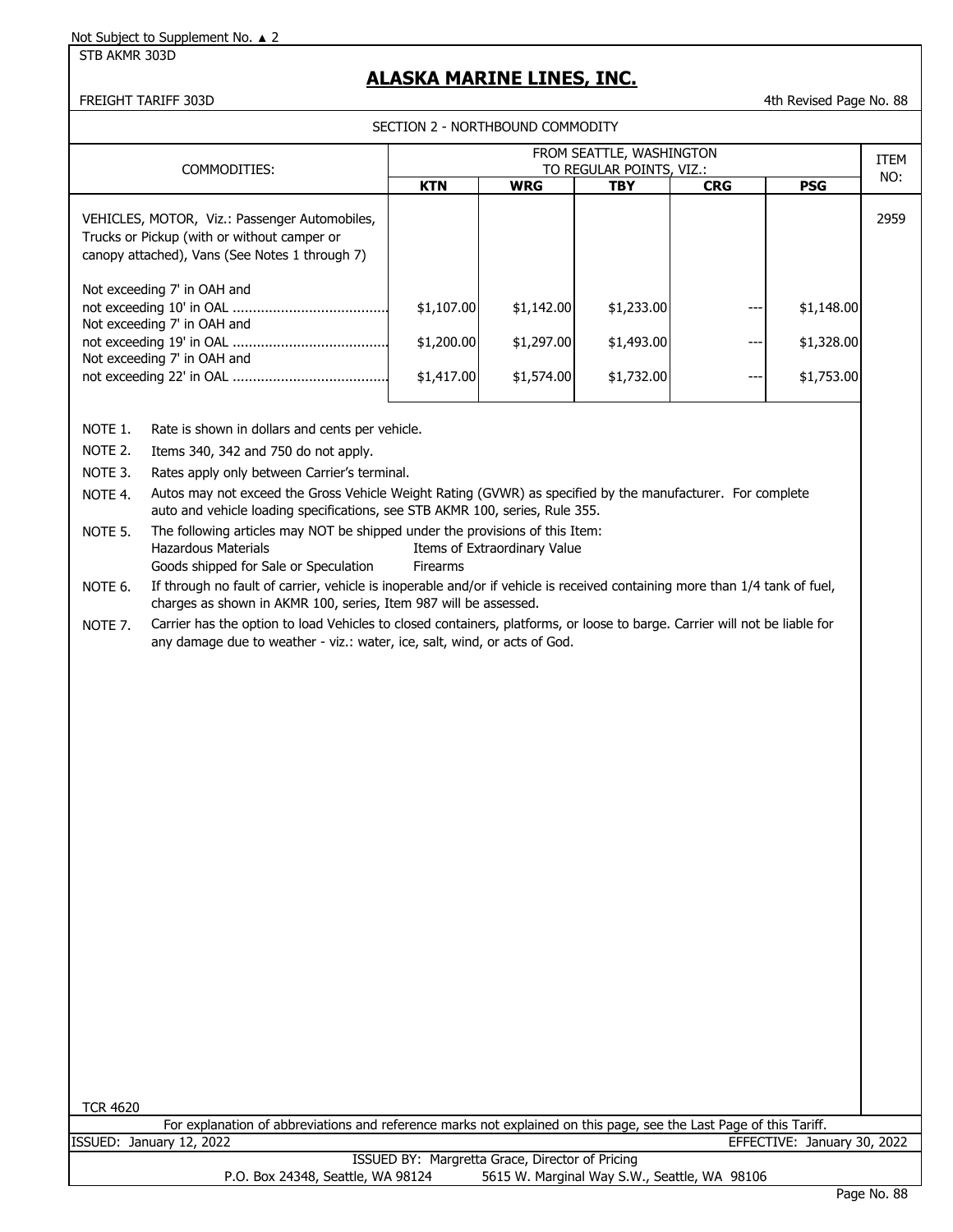STB AKMR 303D

# **ALASKA MARINE LINES, INC.**

FREIGHT TARIFF 303D 2nd Revised Page No. 89

SECTION 2 - NORTHBOUND COMMODITY

| COMMODITIES:                                                                                                                                                                                                                                                                        | FROM SEATTLE, WASHINGTON<br>TO REGULAR POINTS, VIZ.:            |                                                                 |                                                                    |                                                                    |                                                                 |      |
|-------------------------------------------------------------------------------------------------------------------------------------------------------------------------------------------------------------------------------------------------------------------------------------|-----------------------------------------------------------------|-----------------------------------------------------------------|--------------------------------------------------------------------|--------------------------------------------------------------------|-----------------------------------------------------------------|------|
|                                                                                                                                                                                                                                                                                     | <b>KTN</b>                                                      | <b>WRG</b>                                                      | <b>TBY</b>                                                         | <b>CRG</b>                                                         | <b>PSG</b>                                                      | NO:  |
| WALLBOARD, Viz.: Gypsumboard or Plasterboard<br>(fiberboard, felt or fiber and plaster combined)<br>faced or unfaced, with or without vinyl or plastic.<br>(See Note 1)                                                                                                             |                                                                 |                                                                 |                                                                    |                                                                    |                                                                 | 2966 |
| 20' Container (Min. Wt. 20,000)<br>20' Container (Min. Wt. 38,000)<br>24' Container (Min. Wt. 24,000)<br>24' Container (Min. Wt. 42,000)<br>40' Container (Min. Wt. 44,000)<br>NOTE 1.<br>LCL shipments of this item must be received at carrier's terminals with export packaging. | 23.99<br>22.35<br>18.39<br>6.38<br>4.42<br>7.38<br>4.85<br>6.59 | 25.38<br>23.67<br>19.46<br>6.83<br>4.75<br>7.91<br>5.21<br>7.04 | 52.20<br>48.65<br>40.02<br>10.49<br>7.26<br>12.14<br>7.96<br>10.82 | 31.05<br>28.91<br>23.79<br>11.85<br>8.21<br>13.72<br>9.01<br>12.23 | 26.82<br>24.98<br>20.56<br>7.29<br>5.05<br>8.45<br>5.54<br>7.52 |      |

| WALLBOARD or CEILING TILE, Acoustical; SOUND<br>DEADENING BOARD, in solid flat sheets, as<br>described in Item 1033. |       |       |       |       |       | 2973 |
|----------------------------------------------------------------------------------------------------------------------|-------|-------|-------|-------|-------|------|
| LCL.                                                                                                                 | 23.99 | 25.38 | 52.20 | 31.05 | 26.82 |      |
|                                                                                                                      | 22.35 | 23.67 | 48.65 | 28.91 | 24.98 |      |
|                                                                                                                      | 18.39 | 19.46 | 40.02 | 23.79 | 20.56 |      |
|                                                                                                                      | 7.29  | 7.84  | 12.00 | 13.57 | 8.34  |      |
|                                                                                                                      | 4.42  | 4.75  | 7.26  | 8.21  | 5.05  |      |
|                                                                                                                      | 7.38  | 7.91  | 12.14 | 13.72 | 8.45  |      |
|                                                                                                                      | 4.85  | 5.21  | 7.96  | 9.01  | 5.54  |      |
|                                                                                                                      | 5.97  | 6.41  | 9.82  | 11.10 | 6.83  |      |
|                                                                                                                      |       |       |       |       |       |      |

| <b>TCR 4620</b>                                                                                                    |             |
|--------------------------------------------------------------------------------------------------------------------|-------------|
| For explanation of abbreviations and reference marks not explained on this page, see the Last Page of this Tariff. |             |
| EFFECTIVE: January 30, 2022<br>ISSUED: January 12, 2022                                                            |             |
| ISSUED BY: Margretta Grace, Director of Pricing                                                                    |             |
| 5615 W. Marginal Way S.W., Seattle, WA 98106<br>P.O. Box 24348, Seattle, WA 98124                                  |             |
|                                                                                                                    | Page No. 89 |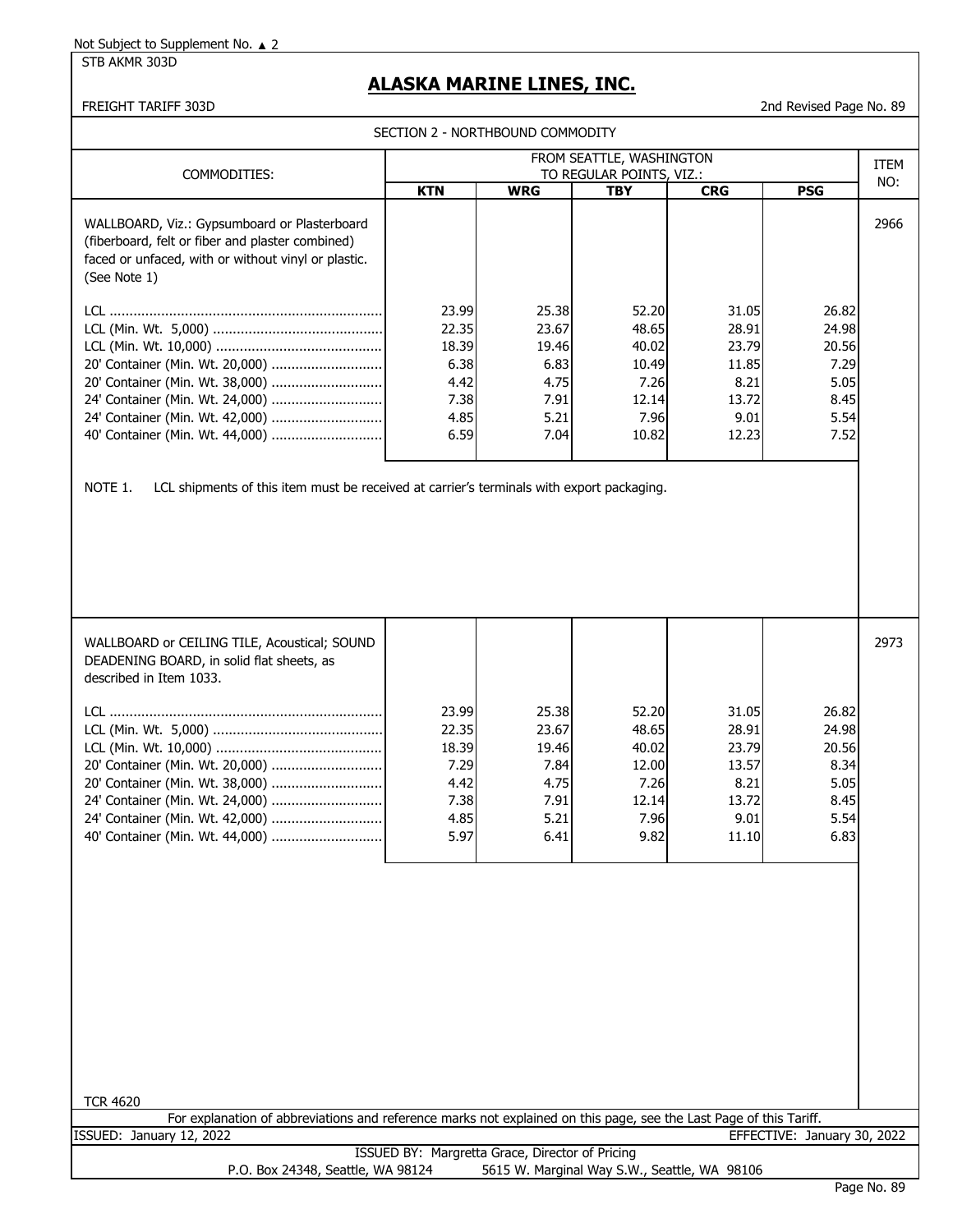STB AKMR 303D

# **ALASKA MARINE LINES, INC.**

#### FREIGHT TARIFF 303D 2nd Revised Page No. 90

SECTION 2 - NORTHBOUND COMMODITY

| COMMODITIES:                                                                                                                                                                                                                                     | FROM SEATTLE, WASHINGTON<br>TO REGULAR POINTS, VIZ.:                                        |                                                                                             |                                                                                                |                                                                                                 |                                                                                             |      |
|--------------------------------------------------------------------------------------------------------------------------------------------------------------------------------------------------------------------------------------------------|---------------------------------------------------------------------------------------------|---------------------------------------------------------------------------------------------|------------------------------------------------------------------------------------------------|-------------------------------------------------------------------------------------------------|---------------------------------------------------------------------------------------------|------|
|                                                                                                                                                                                                                                                  | <b>KTN</b>                                                                                  | <b>WRG</b>                                                                                  | <b>TBY</b>                                                                                     | <b>CRG</b>                                                                                      | <b>PSG</b>                                                                                  | NO:  |
| FLOATS, DOCK SECTIONS, consisting of an<br>aluminum, steel, concrete or wood shell filled<br>with expanded or foam plastic. (See Note 1)                                                                                                         |                                                                                             |                                                                                             |                                                                                                |                                                                                                 |                                                                                             | 2980 |
| 20' Container (Min. Wt. 24,000)<br>24' Container (Min. Wt. 8,000)<br>24' Container (Min. Wt. 24,000)<br>24' Container (Min. Wt. 40,000)<br>40' Container (Min. Wt. 12,000)<br>40' Container (Min. Wt. 40,000)<br>53' Container (Min. Wt. 16,000) | 24.87<br>7.58<br>5.89<br>24.87<br>10.61<br>8.26<br>24.87<br>12.92<br>8.63<br>23.68<br>13.13 | 26.63<br>8.13<br>6.32<br>26.63<br>11.38<br>8.85<br>26.63<br>13.84<br>9.24<br>25.36<br>14.07 | 40.84<br>12.46<br>9.68<br>40.84<br>17.43<br>13.57<br>40.84<br>21.24<br>14.18<br>38.90<br>21.58 | 46.19<br>14.09<br>10.95<br>46.19<br>19.72<br>15.33<br>46.19<br>24.00<br>16.04<br>43.97<br>24.39 | 28.40<br>8.66<br>6.75<br>28.40<br>12.14<br>9.44<br>28.40<br>14.78<br>9.86<br>27.06<br>15.01 |      |
| 53' Container (Min. Wt. 50,000)                                                                                                                                                                                                                  | 8.09                                                                                        | 8.64                                                                                        | 13.26                                                                                          | 15.00                                                                                           | 9.22                                                                                        |      |

NOTE 1. Item 882 shall not apply.

| <b>TCR 4620</b> |                                                                                                                    |  |  |                |  |
|-----------------|--------------------------------------------------------------------------------------------------------------------|--|--|----------------|--|
|                 | For explanation of abbreviations and reference marks not explained on this page, see the Last Page of this Tariff. |  |  |                |  |
|                 | SSUED: January 12, 2022                                                                                            |  |  | FFFFCTIVE: Jar |  |

EFFECTIVE: January 30, 2022

ISSUED BY: Margretta Grace, Director of Pricing P.O. Box 24348, Seattle, WA 98124 5615 W. Marginal Way S.W., Seattle, WA 98106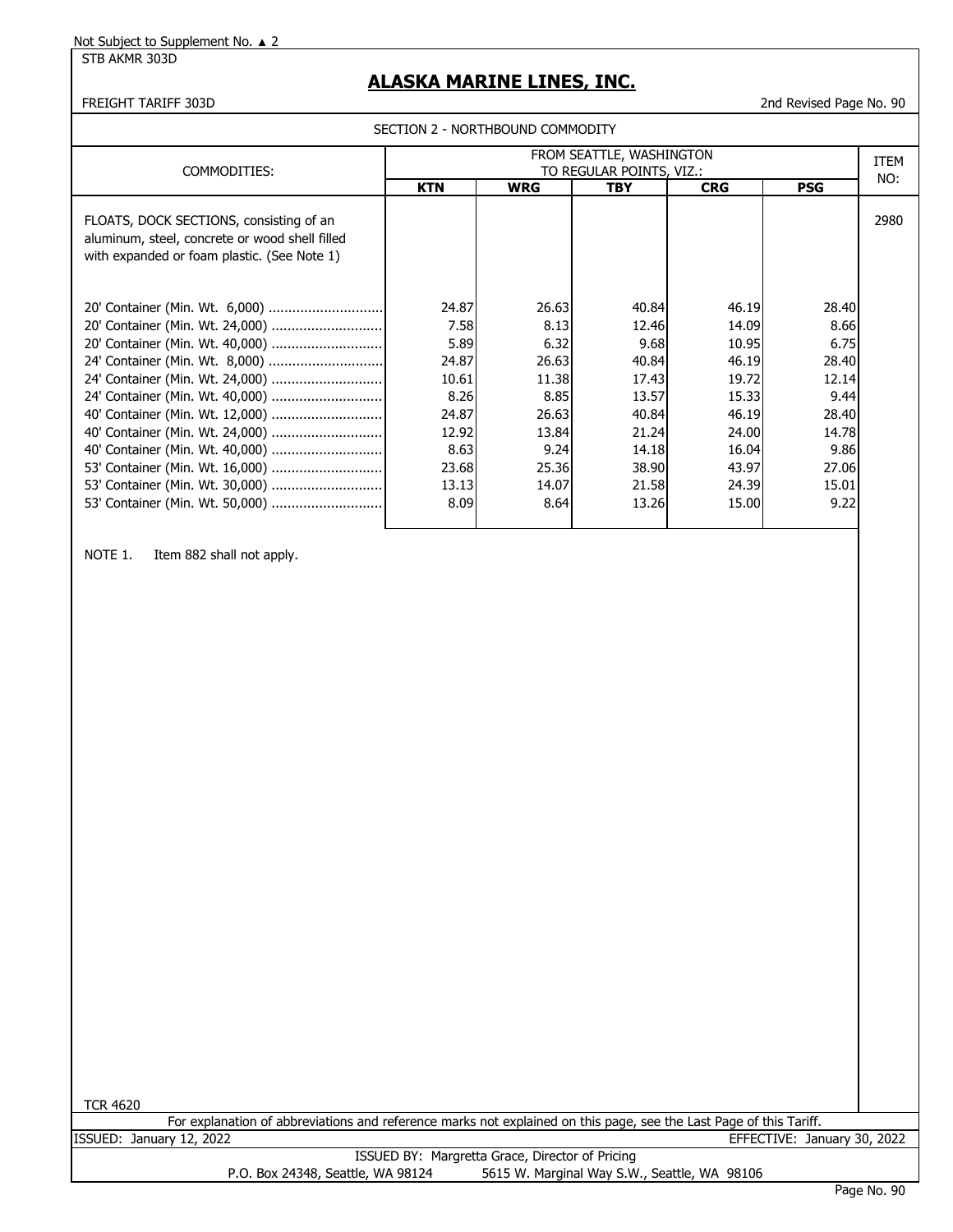#### FREIGHT TARIFF 303D **Original Page 91** Contact the Contact of the Contact of the Contact of the Contact of the Contact of the Contact of the Contact of the Contact of the Contact of the Contact of the Contact of the Contac

### **ALASKA MARINE LINES, INC.**

#### SECTION 3

#### NORTHBOUND COMMODITY RATES:

FROM

#### Seattle, Washington

TO

Points in Alaska

ON

Articles Requiring and Moving In Frozen or Cold-Pack Service

Rates named in this Section include mechanical refrigeration in fully insulated containers necessary to maintain air temperature of 0 degrees or less.

When rates are published in this Section the commodity transported requiring and moving in frozen or cold-pack service, as specified from point of origin to point of destination, will apply regardless of rates between the same points over the same routes published in other Sections. Except where specifically provided, rates in this Section will not apply in connection with Item 645.

NOTE: Except as otherwise noted, Items referred to in Rate Items, not found in this Tariff, are in Tariff AKMR 100, series.

P.O. BOX 24348, SEATTLE, WA 98124 5615 W. MARGINAL WAY S.W., SEATTLE, WA 98106 Page No. 91 ISSUED BY: MARGRETTA GRACE, DIRECTOR OF PRICING For explanation of abbreviations and reference marks, see the last page of this tariff. ISSUED: March 13, 2020 EFFECTIVE: March 14, 2020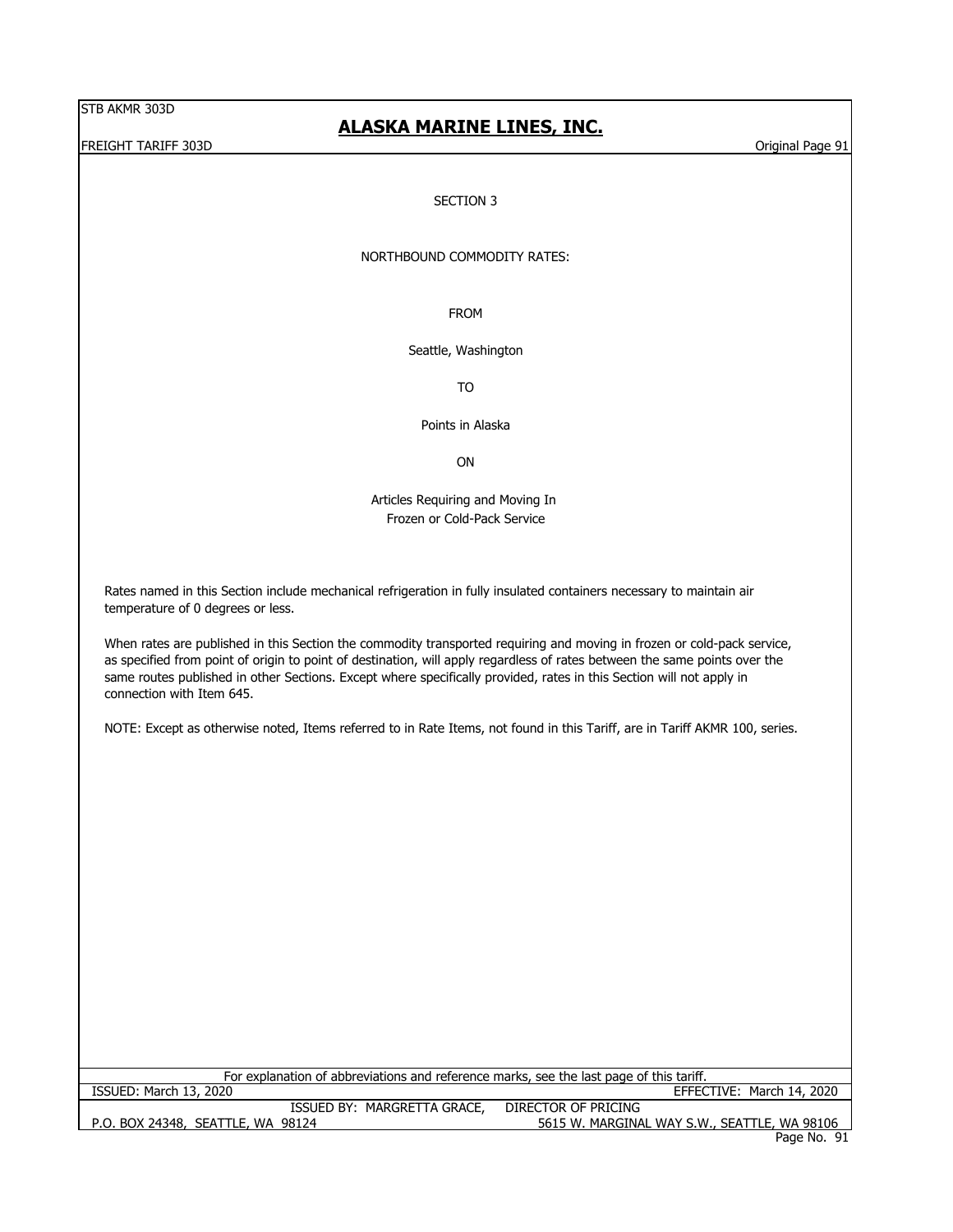STB AKMR 303D

# **ALASKA MARINE LINES, INC.**

FREIGHT TARIFF 303D 2nd Revised Page No. 92

| SECTION 3 - NORTHBOUND (FREEZE) COMMODITY |  |
|-------------------------------------------|--|
|                                           |  |

|                    | COMMODITIES:                                                                                                                                               | FROM SEATTLE, WASHINGTON<br>TO REGULAR POINTS, VIZ.:                                                                                                                                                                                                                                                                                                           |                                                 |                                              |                                           |                                           |      |
|--------------------|------------------------------------------------------------------------------------------------------------------------------------------------------------|----------------------------------------------------------------------------------------------------------------------------------------------------------------------------------------------------------------------------------------------------------------------------------------------------------------------------------------------------------------|-------------------------------------------------|----------------------------------------------|-------------------------------------------|-------------------------------------------|------|
|                    |                                                                                                                                                            | <b>KTN</b>                                                                                                                                                                                                                                                                                                                                                     | <b>WRG</b>                                      | <b>TBY</b>                                   | <b>CRG</b>                                | <b>PSG</b>                                | NO:  |
|                    | FREIGHT ALL KINDS, Moving in Frozen or Cold<br>Pack service NOS (See Notes 1 through 3)                                                                    |                                                                                                                                                                                                                                                                                                                                                                |                                                 |                                              |                                           |                                           | 3000 |
|                    | 20' Container (Min. Wt. 16,000)<br>40' Container (Min. Wt. 32,000)<br>53' Container (Min. Wt. 42,000)                                                      | 49.66<br>42.53<br>19.27<br>16.07<br>15.66                                                                                                                                                                                                                                                                                                                      | 52.59<br>45.03<br>20.65<br>17.21<br>16.78       | 108.09<br>92.57<br>31.65<br>26.39<br>25.74   | 64.27<br>55.04<br>35.79<br>29.84<br>29.10 | 55.50<br>47.54<br>22.02<br>18.35<br>17.91 |      |
| NOTE 1.<br>NOTE 2. | Acids, Liquid<br>Ammunition, Explosive Group (14000)<br>Automobiles, passenger or freight<br>Explosives Group (64300)<br>refrigerated service is required. | Rates published in this Item will not apply on the following articles as described in the NMFC:<br>Livestock (111680)<br>Poisons, Classes A and B<br>Poultry or Pigeons, Live (161400)<br>Vehicles, self-propelled or other then self-propelled<br>Rates apply to all commodities, NOS, that are placed in refrigerated equipment regardless of whether or not |                                                 |                                              |                                           |                                           |      |
|                    |                                                                                                                                                            |                                                                                                                                                                                                                                                                                                                                                                |                                                 |                                              |                                           |                                           |      |
| <b>TCR 4620</b>    | NOTE 3.<br>Items 645 and 882 (except as noted above) do not apply.                                                                                         |                                                                                                                                                                                                                                                                                                                                                                |                                                 |                                              |                                           |                                           |      |
|                    | For explanation of abbreviations and reference marks not explained on this page, see the Last Page of this Tariff.<br>ISSUED: January 12, 2022             |                                                                                                                                                                                                                                                                                                                                                                |                                                 |                                              |                                           | EFFECTIVE: January 30, 2022               |      |
|                    | P.O. Box 24348, Seattle, WA 98124                                                                                                                          |                                                                                                                                                                                                                                                                                                                                                                | ISSUED BY: Margretta Grace, Director of Pricing | 5615 W. Marginal Way S.W., Seattle, WA 98106 |                                           |                                           |      |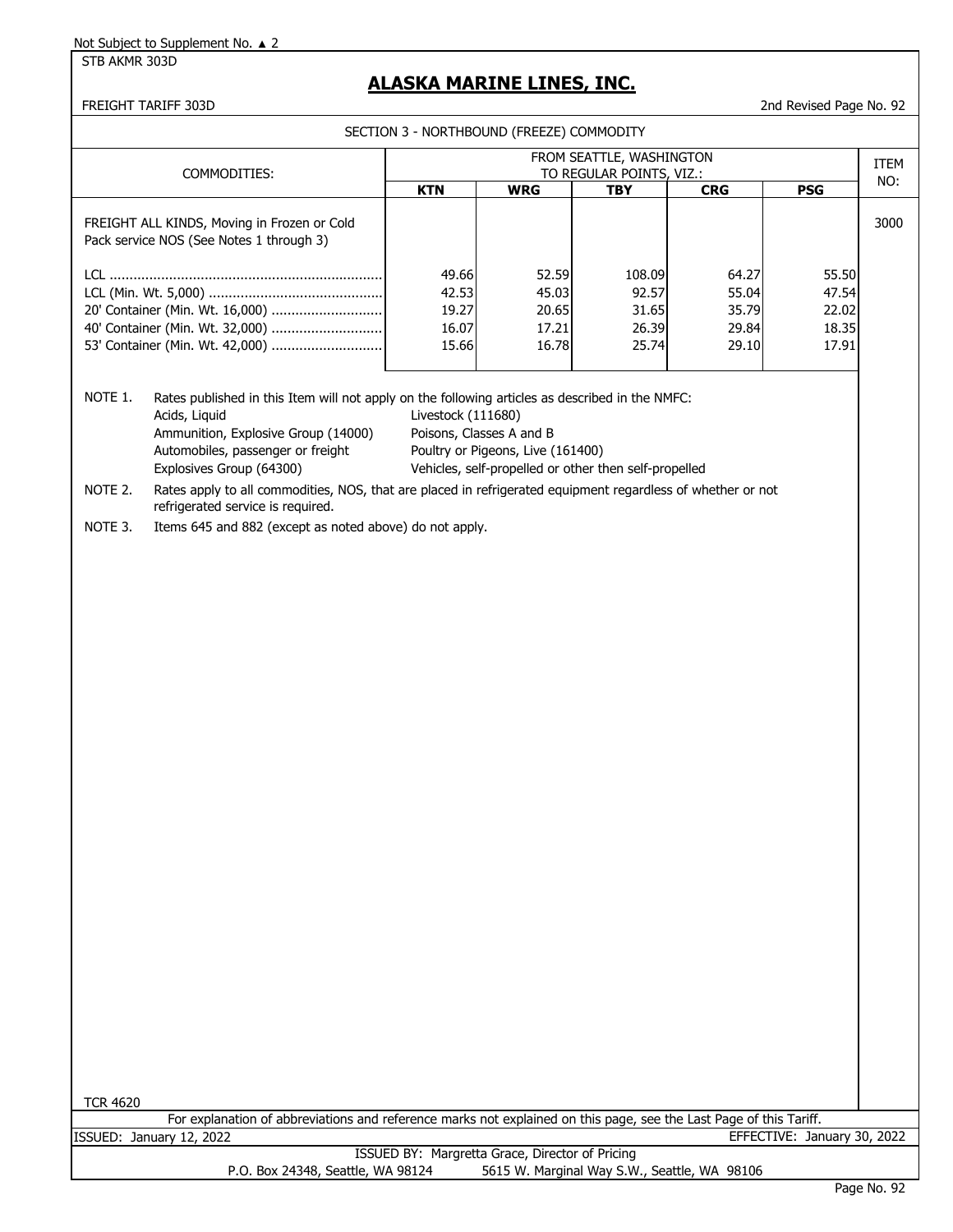#### STB AKMR 303D

### **ALASKA MARINE LINES, INC.**

#### FREIGHT TARIFF 303D 2nd Revised Page No. 93

SECTION 3 - NORTHBOUND (FREEZE) COMMODITY

| COMMODITIES:                                                                                                                               | FROM SEATTLE, WASHINGTON<br>TO REGULAR POINTS, VIZ.: |            |       |            |            |      |  |
|--------------------------------------------------------------------------------------------------------------------------------------------|------------------------------------------------------|------------|-------|------------|------------|------|--|
|                                                                                                                                            | <b>KTN</b>                                           | <b>WRG</b> | TBY   | <b>CRG</b> | <b>PSG</b> | NO:  |  |
| ANIMAL FEED, Frozen in Boxes, Viz.: Animal<br>Parts, Fish Heads, Fish Tails, Fish, NOS, Herring,<br>Octopus, or Squid (See Notes 1 thru 3) |                                                      |            |       |            |            | 3050 |  |
|                                                                                                                                            | 40.61                                                | 42.99      | 88.38 | 52.56      | 45.38      |      |  |
|                                                                                                                                            | 38.47                                                | 40.74      | 83.75 | 49.80      | 43.00      |      |  |
|                                                                                                                                            | 11.38                                                | 12.19      | 18.69 | 21.12      | 13.01      |      |  |
|                                                                                                                                            | 8.95                                                 | 9.61       | 14.71 | 16.65      | 10.25      |      |  |
| 53' Container (Min. Wt. 32,000)                                                                                                            | 12.45                                                | 13.34      | 20.44 | 23.11      | 14.22      |      |  |
|                                                                                                                                            |                                                      |            |       |            |            |      |  |

NOTE 1. Commodity must be in securely taped or strapped boxes.

NOTE 2. Items 645 and 882 (except as noted above) do not apply.

NOTE 3. Rates apply to commodities not fit for human consumption.

For explanation of abbreviations and reference marks not explained on this page, see the Last Page of this Tariff. ISSUED: January 12, 2022 EFFECTIVE: January 30, 2022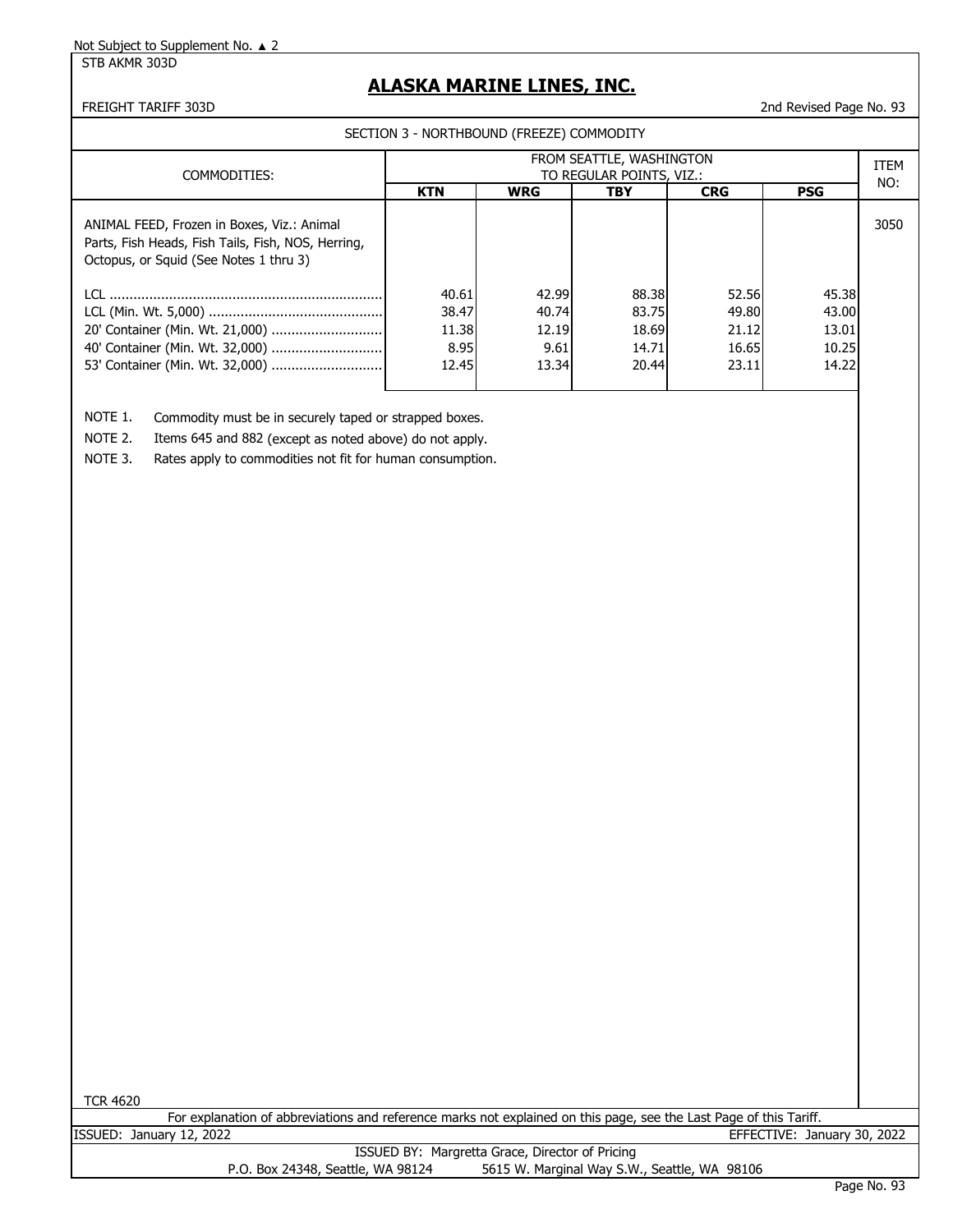FREIGHT TARIFF 303D **External Page 94** Crisis of the United States of the United States of the United States of the United States of the United States of the United States of the United States of the United States of the U

### **ALASKA MARINE LINES, INC.**

#### SECTION 4

#### NORTHBOUND COMMODITY RATES:

FROM

Seattle, Washington

TO

Points in Alaska

ON

#### Articles Requiring and Moving In Refrigerated Temperature Control Service

Rates named in this Section include mechanical temperature protection from heat or cold in fully insulated vehicles necessary for the protection of perishable shipments moving at a temperature above 0 degrees Fahrenheit. Bill of lading must be annotated that refrigerated temperature control service is required and the required temperature range must be

When rates are published in this Section on the commodity transported requiring and moving in refrigerated temperature control service, as specified from point of origin to point of destination, will apply regardless of rates between the same points, over the same routes, published in other Sections. Except where specifically provided, rates in this Section will not apply in connection with Item 645.

NOTE: Except as otherwise noted, Items referred to in Rate Items, not found in this Tariff, are in Tariff AKMR 100, series.

| For explanation of abbreviations and reference marks, see the last page of this tariff. |                                              |  |  |  |  |  |
|-----------------------------------------------------------------------------------------|----------------------------------------------|--|--|--|--|--|
| ISSUED: March 13, 2020                                                                  | EFFECTIVE: March 14, 2020                    |  |  |  |  |  |
| ISSUED BY: MARGRETTA GRACE,                                                             | DIRECTOR OF PRICING                          |  |  |  |  |  |
| P.O. BOX 24348, SEATTLE, WA 98124                                                       | 5615 W. MARGINAL WAY S.W., SEATTLE, WA 98106 |  |  |  |  |  |
|                                                                                         | Page No. 94                                  |  |  |  |  |  |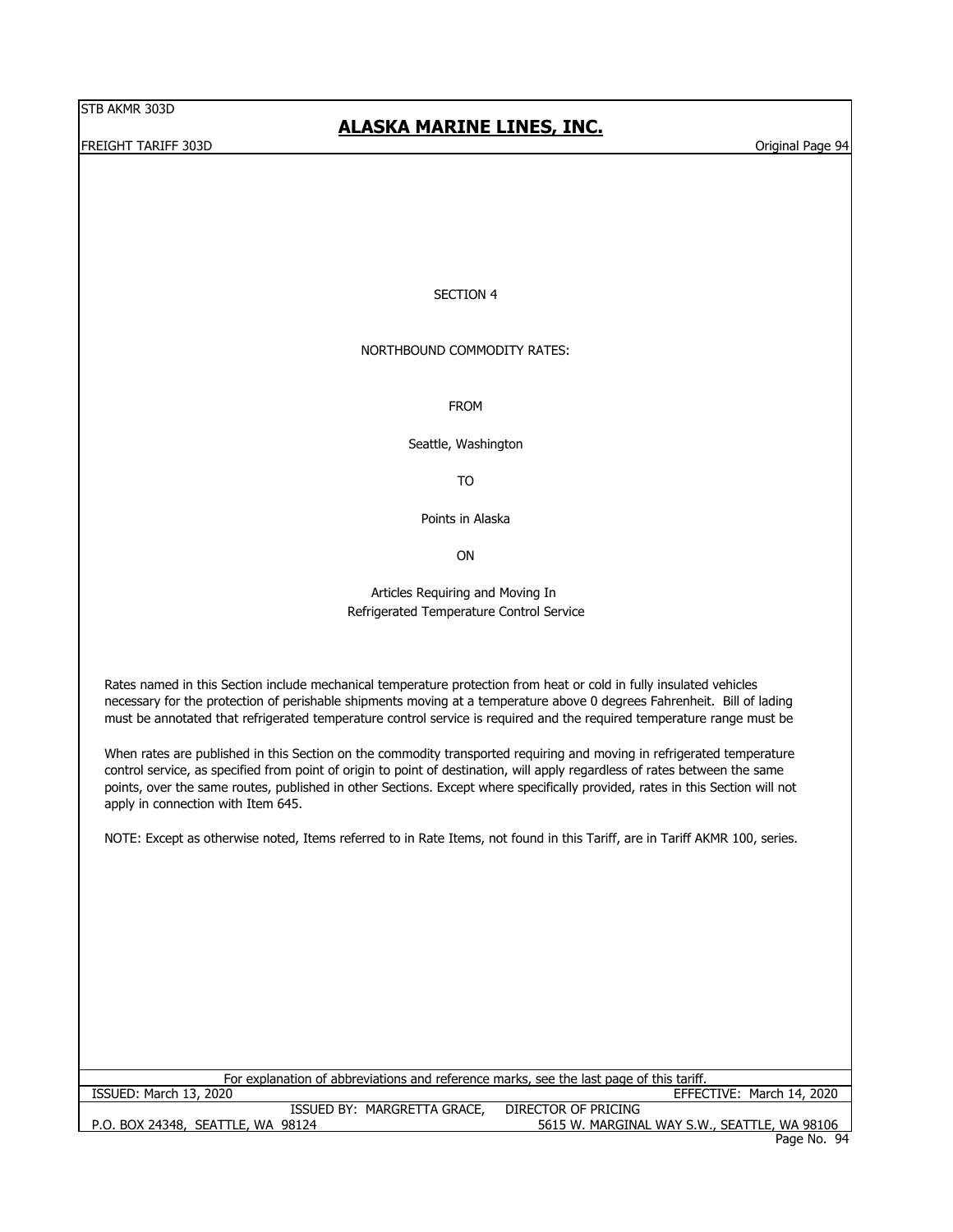STB AKMR 303D

# **ALASKA MARINE LINES, INC.**

FREIGHT TARIFF 303D 2nd Revised Page No. 95

|                 |                                                                                                                                                  | SECTION 4 - NORTHBOUND (CHILL) COMMODITY                                                                                                                                                                                                        |                                  |                                                      |                                  |                                  |      |
|-----------------|--------------------------------------------------------------------------------------------------------------------------------------------------|-------------------------------------------------------------------------------------------------------------------------------------------------------------------------------------------------------------------------------------------------|----------------------------------|------------------------------------------------------|----------------------------------|----------------------------------|------|
|                 | COMMODITIES:                                                                                                                                     |                                                                                                                                                                                                                                                 |                                  | FROM SEATTLE, WASHINGTON<br>TO REGULAR POINTS, VIZ.: |                                  |                                  | ITEM |
|                 |                                                                                                                                                  | <b>KTN</b>                                                                                                                                                                                                                                      | <b>WRG</b>                       | TBY                                                  | <b>CRG</b>                       | <b>PSG</b>                       | NO:  |
|                 | FREIGHT ALL KINDS, NOS, Moving in Refrigerated<br>service NOS (See Notes 1 through 3)                                                            |                                                                                                                                                                                                                                                 |                                  |                                                      |                                  |                                  | 4000 |
|                 | 20' Container (Min. Wt. 16,000)<br>40' Container (Min. Wt. 32,000)                                                                               | 49.66<br>42.53<br>19.27<br>16.07                                                                                                                                                                                                                | 52.59<br>45.03<br>20.65<br>17.21 | 108.09<br>92.57<br>31.65<br>26.39                    | 64.27<br>55.04<br>35.79<br>29.84 | 55.50<br>47.54<br>22.02<br>18.35 |      |
| NOTE 1.         | Acids, Liquid<br>Ammunition, Explosive Group (14000)<br>Automobiles, passenger or freight<br>Explosives Group (64300)                            | Rates published in this Item will not apply on the following articles as described in the NMFC:<br>Livestock (111680)<br>Poisons, Classes A and B<br>Poultry or Pigeons, Live (161400)<br>Vehicles, self-propelled or other then self-propelled |                                  |                                                      |                                  |                                  |      |
| NOTE 2.         | Rates apply to all commodities, NOS, that are placed in refrigerated equipment regardless of whether or not<br>refrigerated service is required. |                                                                                                                                                                                                                                                 |                                  |                                                      |                                  |                                  |      |
| NOTE 3.         | Items 645 and 882 (except as noted above) do not apply.                                                                                          |                                                                                                                                                                                                                                                 |                                  |                                                      |                                  |                                  |      |
|                 |                                                                                                                                                  |                                                                                                                                                                                                                                                 |                                  |                                                      |                                  |                                  |      |
| <b>TCR 4620</b> | For explanation of abbreviations and reference marks not explained on this page, see the Last Page of this Tariff.                               |                                                                                                                                                                                                                                                 |                                  |                                                      |                                  |                                  |      |
|                 | ISSUED: January 12, 2022                                                                                                                         |                                                                                                                                                                                                                                                 |                                  |                                                      |                                  | EFFECTIVE: January 30, 2022      |      |
|                 | P.O. Box 24348, Seattle, WA 98124                                                                                                                | ISSUED BY: Margretta Grace, Director of Pricing                                                                                                                                                                                                 |                                  | 5615 W. Marginal Way S.W., Seattle, WA 98106         |                                  |                                  |      |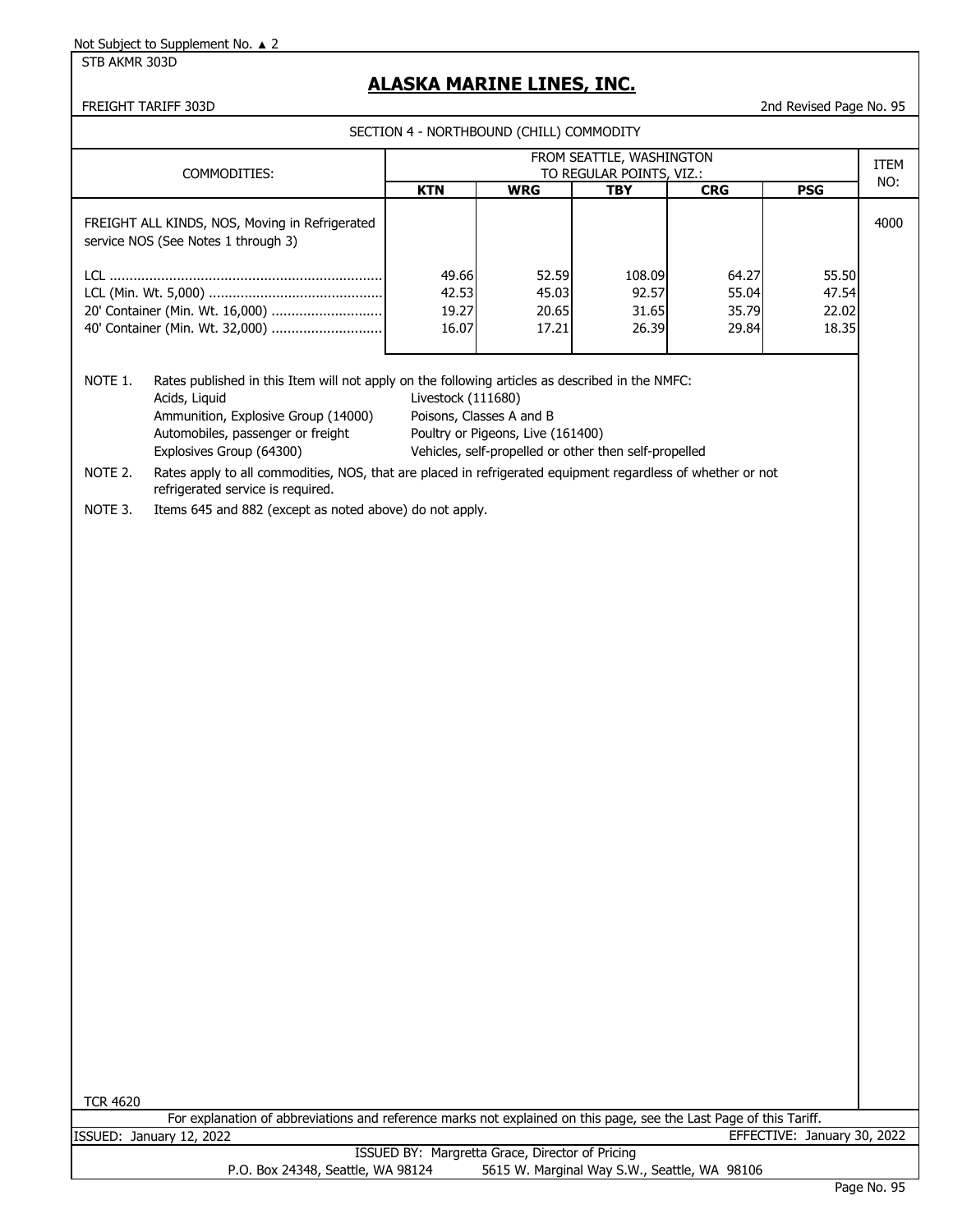STB AKMR 303D

### **ALASKA MARINE LINES, INC.**

#### FREIGHT TARIFF 303D 3rd Revised Page No. 96

SECTION 4 - NORTHBOUND (CHILL) COMMODITY

| COMMODITIES:                                                                                                                                                                                                                                                                                                                                                                                                                     | FROM SEATTLE, WASHINGTON<br>TO REGULAR POINTS, VIZ.: |                                                    |                                                     |                                                    |                                                    |      |
|----------------------------------------------------------------------------------------------------------------------------------------------------------------------------------------------------------------------------------------------------------------------------------------------------------------------------------------------------------------------------------------------------------------------------------|------------------------------------------------------|----------------------------------------------------|-----------------------------------------------------|----------------------------------------------------|----------------------------------------------------|------|
|                                                                                                                                                                                                                                                                                                                                                                                                                                  | <b>KTN</b>                                           | <b>WRG</b>                                         | <b>TBY</b>                                          | <b>CRG</b>                                         | <b>PSG</b>                                         | NO:  |
| NURSERY STOCK, Moving in Refrigerated Service.<br>Viz.: Ballroot, Evergreen and Deciduous Trees (1);<br>Evergreens, decorative, cut and Holly, Mistletoe<br>or Holly Wreaths, viz: Christmas Trees NOI;<br>Evergreens, decorative, cut, loose, in packages not<br>machine pressed or in machine pressed bales;<br>Holly, Mistletoe, or Holly Wreaths, in bales, barrels,<br>boxes or crates, or in Sod, palletized. (See Note 1) |                                                      |                                                    |                                                     |                                                    |                                                    | 4050 |
| 53' Container (Min. Wt. 36,000)                                                                                                                                                                                                                                                                                                                                                                                                  | 53.45<br>19.81<br>14.42<br>18.34<br>12.82<br>11.64   | 56.58<br>21.24<br>15.45<br>19.65<br>13.73<br>12.48 | 116.30<br>32.55<br>23.68<br>30.13<br>21.05<br>19.14 | 69.15<br>36.80<br>26.77<br>34.07<br>23.79<br>21.63 | 59.72<br>22.64<br>16.47<br>20.96<br>14.65<br>13.33 |      |

(1) Subject to NMFC Item 71292.

(2) Subject to a minimum charge of 9 pounds per cubic foot. If applicable, rates include return of empty plant racks to Carrier's Seattle Terminal.

NOTE 1. Rate applies to Shipper load and count containers only.

TCR 4620

For explanation of abbreviations and reference marks not explained on this page, see the Last Page of this Tariff.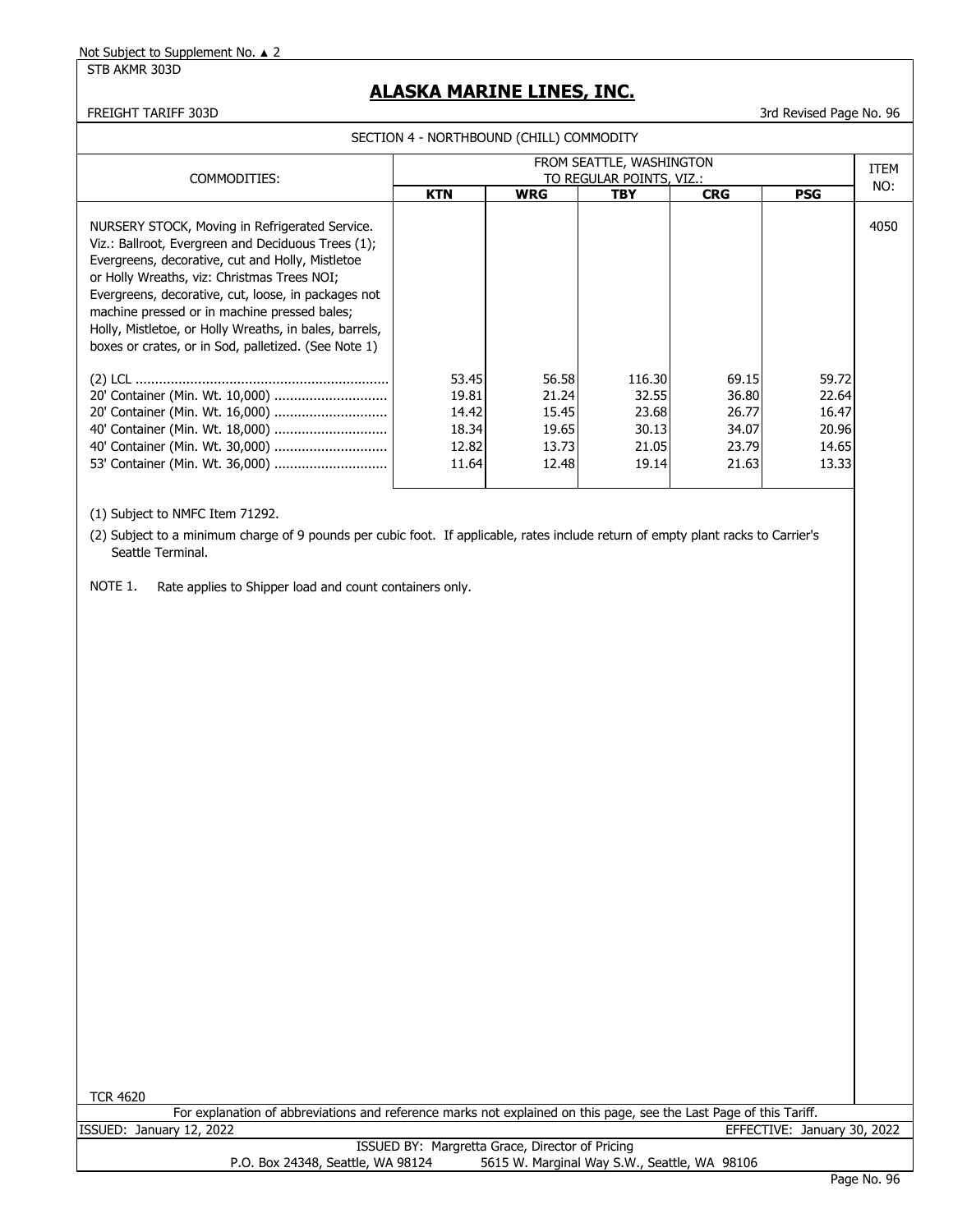#### **FREIGHT TARIFF 303D** Original Page 97

## **ALASKA MARINE LINES, INC.**

#### SECTION 5

#### PROPORTIONAL COMMODITY RATES:

FROM

Seattle, Washington

TO

Points in Alaska

NOTE: Proportional Rates in this Section are subject to the provisions of Item 800 in Tariff AKMR 100, series.

Except as otherwise noted, Items referred to in Rate Items, not found in this Tariff, are in Tariff AKMR 100,

For explanation of abbreviations and reference marks, see the last page of this tariff.<br>ISSUED: March 13, 2020

EFFECTIVE: March 14, 2020

| MARGRETTA GRACE,<br><b>ISSUED BY:</b>  | DIRECTOR OF PRICING                          |
|----------------------------------------|----------------------------------------------|
| , SEATTLE, WA 98124<br>P.O. BOX 24348, | 5615 W. MARGINAL WAY S.W., SEATTLE, WA 98106 |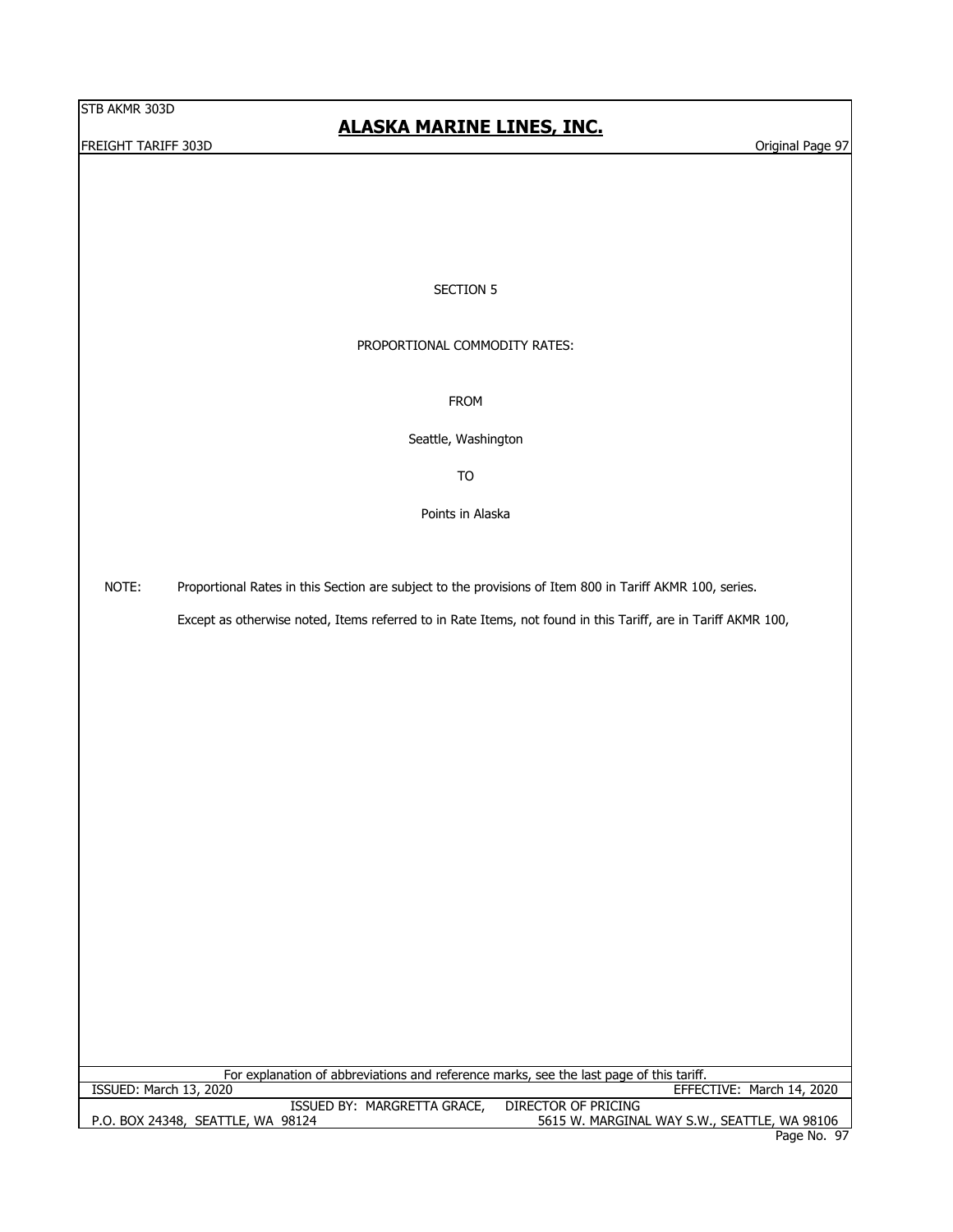**FREIGHT TARIFF 303D** Original Page 98

# **ALASKA MARINE LINES, INC.**

#### SECTION 6

#### THROUGH COMMODITY RATES (See Note 1)

#### FROM

Seattle, Washington

TO

Points in Alaska

NOTE 1. The provisions of Item 751 will not apply.

NOTE 2. Except as otherwise noted, Items referred to in Rate Items, not found in this Tariff, are in Tariff AKMR 100, series.

P.O. BOX 24348, SEATTLE, WA 98124 5615 W. MARGINAL WAY S.W., SEATTLE, WA 98106 Page No. 98 ISSUED BY: MARGRETTA GRACE, DIRECTOR OF PRICING For explanation of abbreviations and reference marks, see the last page of this tariff.<br>ISSUED: March 13, 2020 EFFECTIVE: March 14, 2020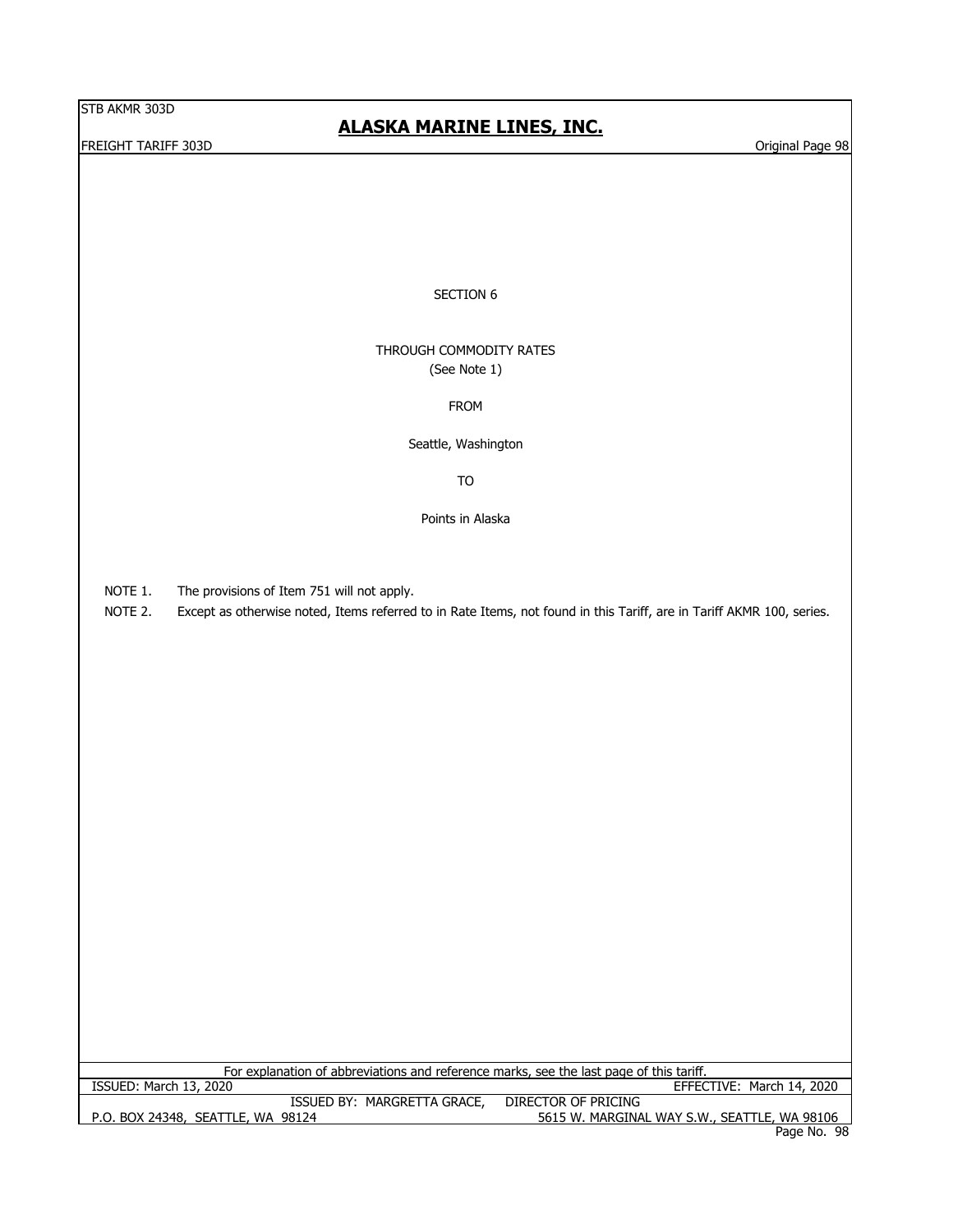**FREIGHT TARIFF 303D** Original Page 99

# **ALASKA MARINE LINES, INC.**

#### SECTION 7

#### COMMODITY RATES

FROM

Points in Alaska (See Page 21)

TO

Seattle, Washington

AND

Points Named in Item 340

- NOTE: Except as indicated below, when rates are published in this Section on the commodity transported from point of origin to destination, rates named in this Section will apply regardless of rates between the same routes published in other Sections.
- NOTE: Except as otherwise noted, Items referred to in Rate Items, not found in this Tariff, are in Tariff AKMR 100, series.

For explanation of abbreviations and reference marks, see the last page of this tariff.

ISSUED: March 13, 2020 EFFECTIVE: March 14, 2020

| MARGRETTA GRACE,<br>ISSUED BY:    | DIRECTOR OF PRICING                          |
|-----------------------------------|----------------------------------------------|
| P.O. BOX 24348, SEATTLE, WA 98124 | 5615 W. MARGINAL WAY S.W., SEATTLE, WA 98106 |
|                                   | Doge Ne OC                                   |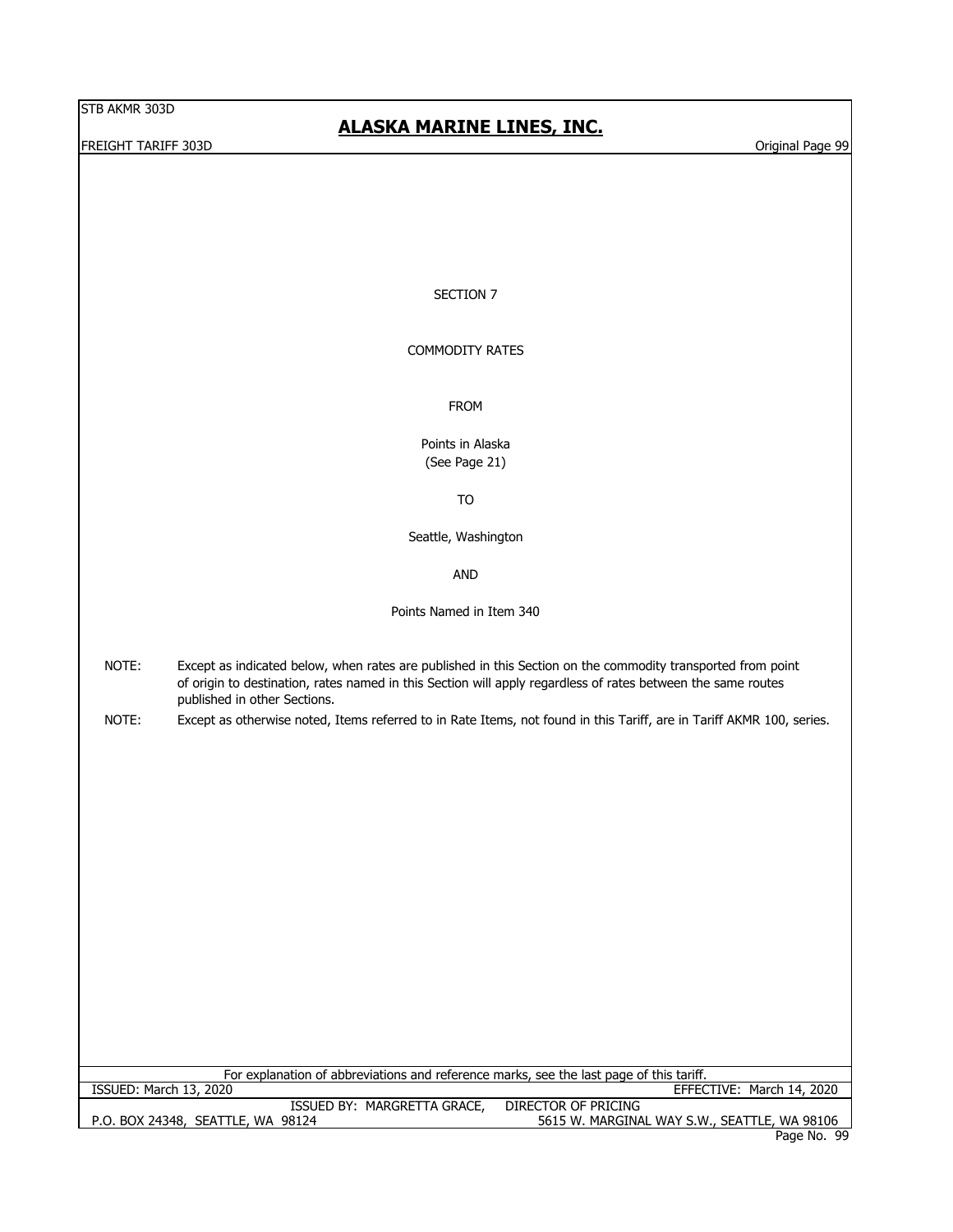STB AKMR 303D

# **ALASKA MARINE LINES, INC.**

FREIGHT TARIFF 303D 2nd Revised Page No. 100

| SECTION 7 - SOUTHBOUND COMMODITY                                                                                                                                                                                                                                                                                                                                                |                                                 |                                        |                                              |                                        |                                        |             |
|---------------------------------------------------------------------------------------------------------------------------------------------------------------------------------------------------------------------------------------------------------------------------------------------------------------------------------------------------------------------------------|-------------------------------------------------|----------------------------------------|----------------------------------------------|----------------------------------------|----------------------------------------|-------------|
| COMMODITIES:                                                                                                                                                                                                                                                                                                                                                                    |                                                 |                                        | FROM REGULAR POINTS, VIZ.:<br>TO SEATTLE, WA |                                        |                                        | <b>ITEM</b> |
|                                                                                                                                                                                                                                                                                                                                                                                 | <b>KTN</b>                                      | <b>WRG</b>                             | <b>TBY</b>                                   | CRG                                    | <b>PSG</b>                             | NO:         |
| AIRPLANES, FLYING BOATS, or HELICOPTERS, KD<br>or SU, for salvage only. (See Notes 1 through 5)                                                                                                                                                                                                                                                                                 | \$2,102.00<br>\$2,628.00<br>\$3,503.00          | \$2,252.00<br>\$2,817.00<br>\$3,754.00 | \$3,453.00<br>\$4,318.00<br>\$5,757.00       | \$3,904.00<br>\$4,883.00<br>\$6,508.00 | \$2,402.00<br>\$3,005.00<br>\$4,005.00 | 7010        |
| NOTE 1.<br>Rates are in Dollars and Cents per shipper loaded/consignee unloaded closed container.<br>NOTE 2.<br>EXCEPTION TO ITEM 574: Carrier will accept no liability for damage to cargo.<br>NOTE 3.<br>Freight charges must be fully prepaid prior to acceptance of cargo.<br>NOTE 4.<br>Item 959 does not apply.<br>NOTE 5.<br>Rates are between Carrier's terminals only. |                                                 |                                        |                                              |                                        |                                        |             |
| AUTOMOBILE PARTS, excluding body parts, Old,<br>Used, having value only for reconditioning or<br>salvage.                                                                                                                                                                                                                                                                       |                                                 |                                        |                                              |                                        |                                        | 7030        |
|                                                                                                                                                                                                                                                                                                                                                                                 | 20.07                                           | 21.25                                  | 43.67                                        | 25.97                                  | 22.43                                  |             |
| <b>TCR 4620</b><br>For explanation of abbreviations and reference marks not explained on this page, see the Last Page of this Tariff.                                                                                                                                                                                                                                           |                                                 |                                        |                                              |                                        |                                        |             |
| ISSUED: January 12, 2022                                                                                                                                                                                                                                                                                                                                                        |                                                 |                                        |                                              |                                        | EFFECTIVE: January 30, 2022            |             |
| P.O. Box 24348, Seattle, WA 98124                                                                                                                                                                                                                                                                                                                                               | ISSUED BY: Margretta Grace, Director of Pricing |                                        | 5615 W. Marginal Way S.W., Seattle, WA 98106 |                                        |                                        |             |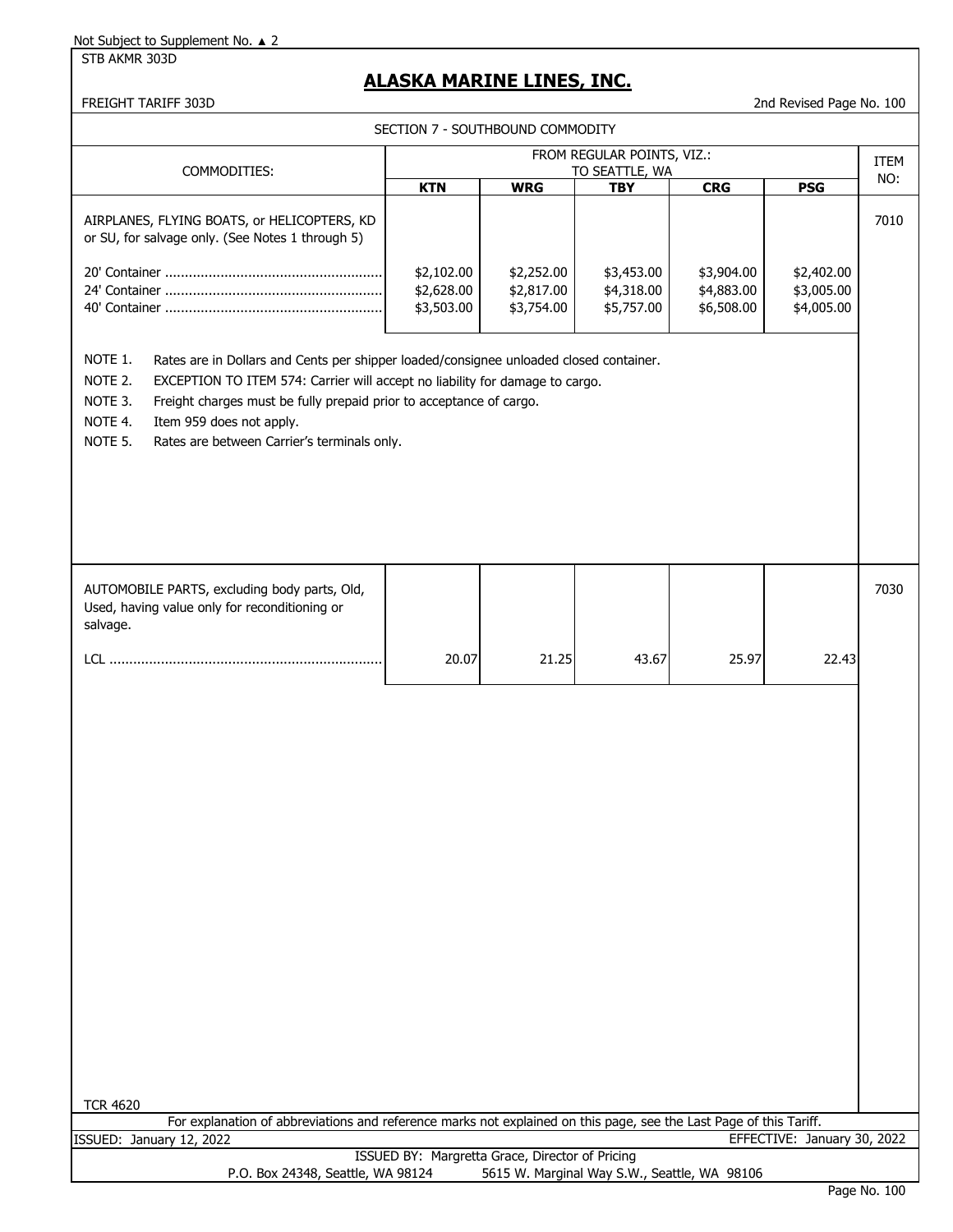STB AKMR 303D

# **ALASKA MARINE LINES, INC.**

FREIGHT TARIFF 303D 2nd Revised Page No. 101

SECTION 7 - SOUTHBOUND COMMODITY

| COMMODITIES:                                                                                               | FROM REGULAR POINTS, VIZ.:<br>TO SEATTLE, WA |            |            |            |            |      |
|------------------------------------------------------------------------------------------------------------|----------------------------------------------|------------|------------|------------|------------|------|
|                                                                                                            | <b>KTN</b>                                   | <b>WRG</b> | <b>TBY</b> | <b>CRG</b> | <b>PSG</b> | NO:  |
| BOTTLES OR CANS, Beverage, glass or metal,<br>used for recycling purposes only.<br>(See Notes 1 through 4) |                                              |            |            |            |            | 7080 |
| 20' Container (Min. Wt. 18,000)                                                                            | 6.86                                         | 7.34       | 11.26      | 12.73      | 7.84       |      |
| 20' Container (Min. Wt. 30,000)                                                                            | 4.57                                         | 4.89       | 7.51       | 8.50       | 5.23       |      |
|                                                                                                            | 3.78                                         | 4.05       | 6.21       | 7.02       | 4.33       |      |
| 24' Container (Min. Wt. 36,000)                                                                            | 2.78                                         | 2.98       | 4.56       | 5.16       | 3.16       |      |
| 40' Container (Min. Wt. 36,000)                                                                            | 2.71                                         | 2.91       | 4.46       | 5.04       | 3.09       |      |
|                                                                                                            |                                              |            |            |            |            |      |

NOTE 1. Rates do not include Alaska placement service. Washington placement service may be requested per charges in Item 340.

NOTE 2. If shipper backloads bottles and cans into a container immediately following unloading of a Northbound containerload movement, the placement in Alaska for Southbound movement will be included in this rate. Any additional placement to allow backloading will be at charges listed in Alaska Marine Trucking (AKMT) or Arrowhead Transfer (ATRF) tariffs.

NOTE 3. Rates apply when shipments are not eligible for return under provisions of Item 995.

NOTE 4. Shipper to load and consignee to unload only.

TCR 4620

| For explanation of abbreviations and reference marks not explained on this page, see the Last Page of this Tariff. |                             |
|--------------------------------------------------------------------------------------------------------------------|-----------------------------|
| ISSUED: January 12, 2022                                                                                           | EFFECTIVE: January 30, 2022 |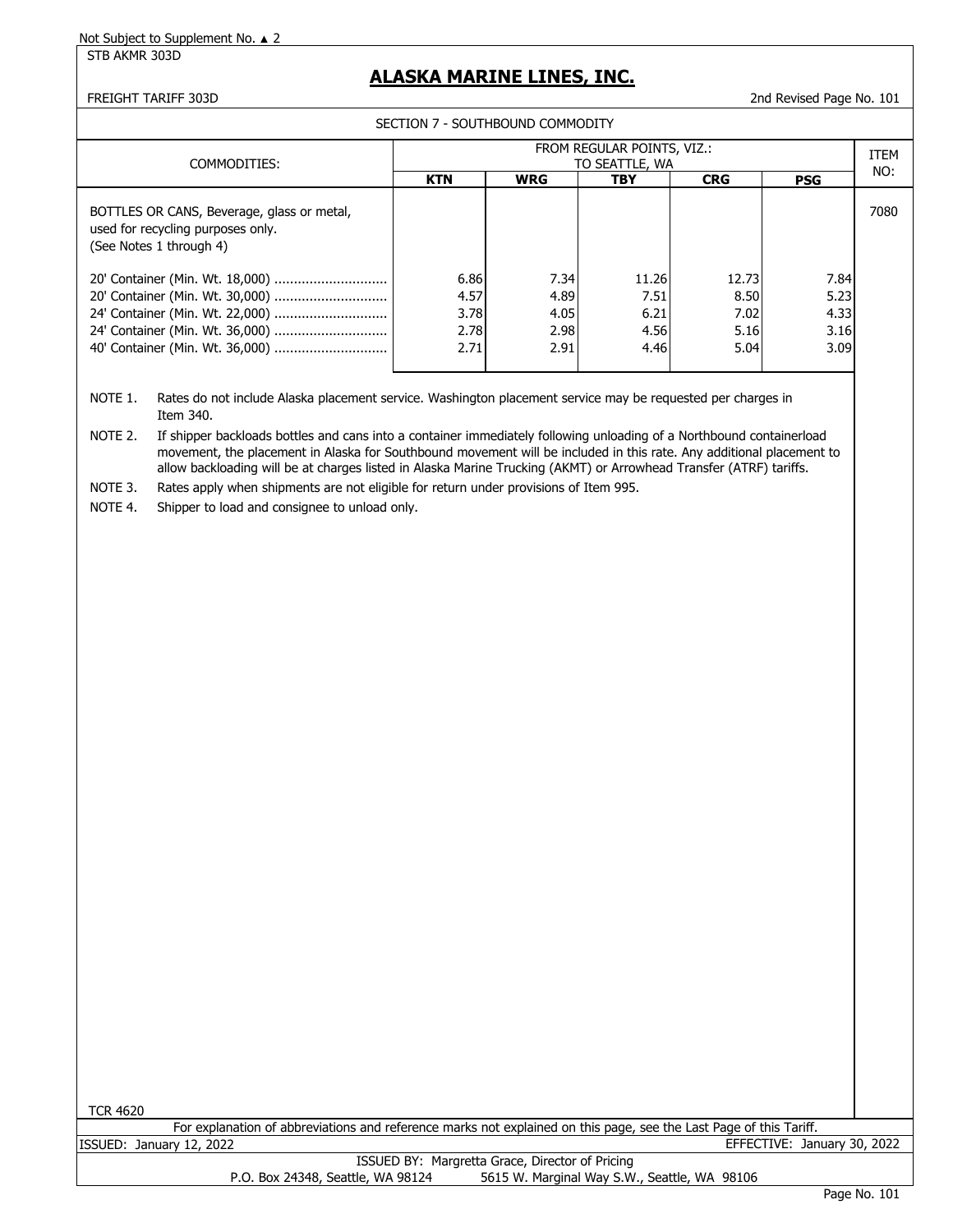STB AKMR 303D

## **ALASKA MARINE LINES, INC.**

FREIGHT TARIFF 303D 2nd Revised Page No. 102

| טכטט וועמדו ורוטובמו                                                                                                                                                                                                                                                                                                                                                                                                                                |                         |                                  |                              |                         | 2110 REVISED LOGE NO. 102 |      |
|-----------------------------------------------------------------------------------------------------------------------------------------------------------------------------------------------------------------------------------------------------------------------------------------------------------------------------------------------------------------------------------------------------------------------------------------------------|-------------------------|----------------------------------|------------------------------|-------------------------|---------------------------|------|
|                                                                                                                                                                                                                                                                                                                                                                                                                                                     |                         | SECTION 7 - SOUTHBOUND COMMODITY |                              |                         |                           |      |
|                                                                                                                                                                                                                                                                                                                                                                                                                                                     |                         |                                  | FROM REGULAR POINTS, VIZ.:   |                         |                           | ITEM |
| COMMODITIES:                                                                                                                                                                                                                                                                                                                                                                                                                                        | <b>KTN</b>              | <b>WRG</b>                       | TO SEATTLE, WA<br><b>TBY</b> | <b>CRG</b>              | <b>PSG</b>                | NO:  |
| CARRIERS SHIPPING GROUP, EMPTY, OLD, USED,<br>VIZ.: Barrels or Drums, sheet iron or steel; Beer<br>Kegs, metal or wooden; Bottles, empty, used;<br>Cans, empty, used, aluminum, iron, steel or tin;<br>Cartons or Boxes, KD, strapped in bundles; Pallets,<br>NOS; Plastic Scrap, in machine compressed bales;<br>Reels; Tanks, not exceeding 500 gallon capacity                                                                                   |                         |                                  |                              |                         |                           | 7100 |
|                                                                                                                                                                                                                                                                                                                                                                                                                                                     | 12.54                   | 13.45                            | 20.62                        | 23.32                   | 14.35                     |      |
| NOTE 1.<br>Rates are between Carrier's terminals.<br>NOTE 2.<br>If shipper backloads bottles and cans into a container immediately following unloading of a Northbound containerload<br>movement, the placement in Alaska for Southbound movement will be included in this rate.<br>NOTE 3.<br>Shipper to load and consignee to unload.<br>NOTE 4.<br>Rates apply only when shipments are not eligible for return under the provisions of Item 995. |                         |                                  |                              |                         |                           |      |
| CARRIERS, SHIPPING, Viz.: Cylinders, steel<br>(See Notes 1 and 2)                                                                                                                                                                                                                                                                                                                                                                                   |                         |                                  |                              |                         |                           | 7140 |
|                                                                                                                                                                                                                                                                                                                                                                                                                                                     | 11.18<br>10.58<br>10.08 | 11.84<br>11.21<br>10.66          | 24.33<br>23.05<br>21.93      | 14.47<br>13.70<br>13.04 | 12.49<br>11.83<br>11.26   |      |
| NOTE 1.<br>Rates are between Carrier's terminals.<br>NOTE 2.<br>Shipper to load and consignee to unload.                                                                                                                                                                                                                                                                                                                                            |                         |                                  |                              |                         |                           |      |

TCR 4620

For explanation of abbreviations and reference marks not explained on this page, see the Last Page of this Tariff. ISSUED: January 12, 2022 EFFECTIVE: January 30, 2022 ISSUED BY: Margretta Grace, Director of Pricing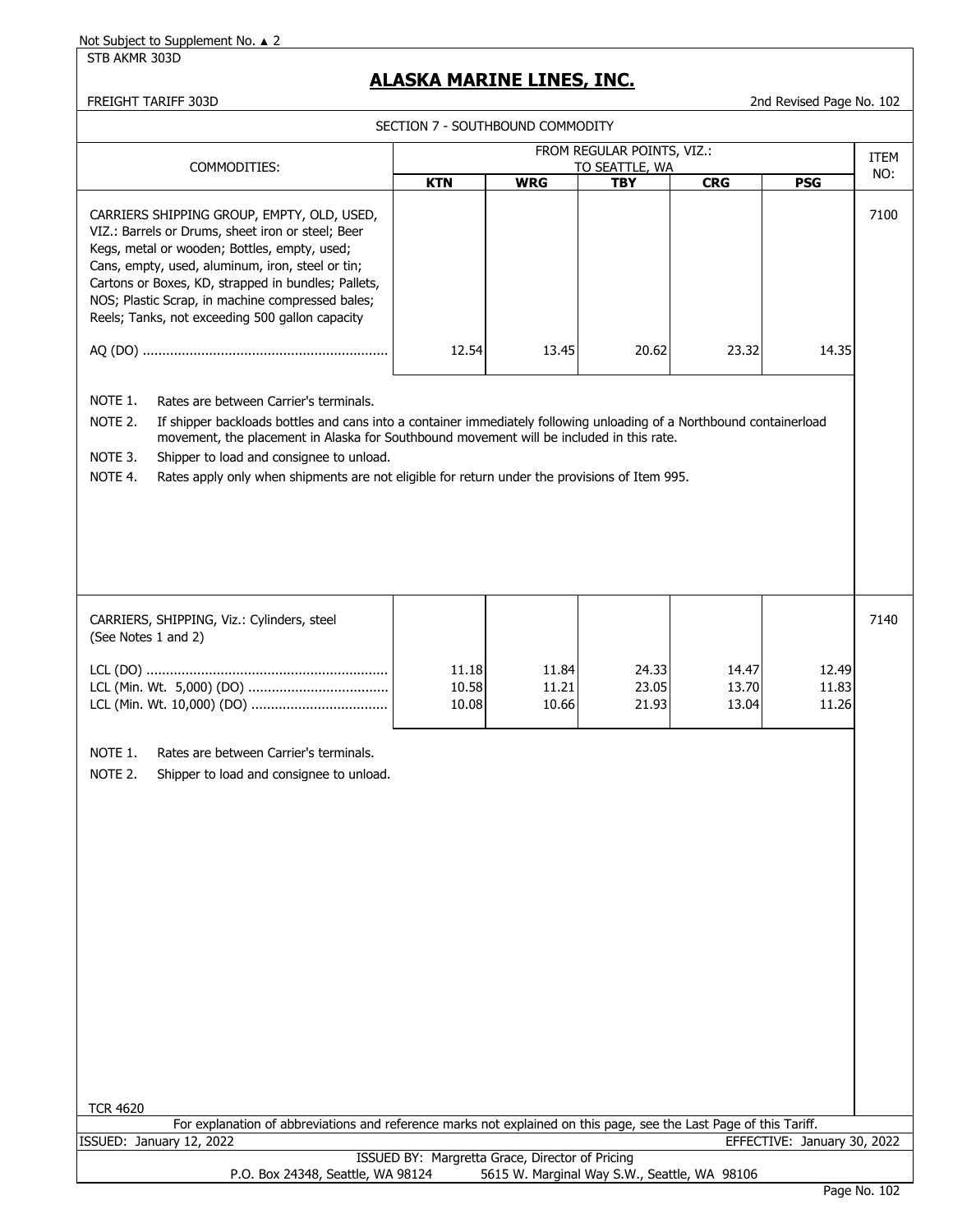STB AKMR 303D

### **ALASKA MARINE LINES, INC.**

FREIGHT TARIFF 303D 2nd Revised Page No. 103

SECTION 7 - SOUTHBOUND COMMODITY

|                                                                                                                              | FROM REGULAR POINTS, VIZ.: |            |                |            |            |                    |
|------------------------------------------------------------------------------------------------------------------------------|----------------------------|------------|----------------|------------|------------|--------------------|
| COMMODITIES:                                                                                                                 |                            |            | TO SEATTLE, WA |            |            | <b>ITEM</b><br>NO: |
|                                                                                                                              | <b>KTN</b>                 | <b>WRG</b> | <b>TBY</b>     | <b>CRG</b> | <b>PSG</b> |                    |
| Non RCRA waste, Household waste, Construction<br>debris, Asbestos waste (1), Regulated Medical<br>waste. (See Notes 1 and 2) |                            |            |                |            |            | 7183               |
| LCL.                                                                                                                         | 24.00                      | 25.39      | 52.23          | 31.06      | 26.83      |                    |
|                                                                                                                              | 11.01                      | 11.81      | 18.09          | 20.45      | 12.58      |                    |
|                                                                                                                              | 10.57                      | 11.32      | 17.38          | 19.64      | 12.09      |                    |
|                                                                                                                              | 11.81                      | 12.64      | 19.39          | 21.92      | 13.48      |                    |
|                                                                                                                              | 11.01                      | 11.81      | 18.09          | 20.45      | 12.58      |                    |
|                                                                                                                              | 10.00                      | 10.73      | 16.44          | 18.60      | 11.44      |                    |
|                                                                                                                              |                            |            |                |            |            |                    |

(1) Shipments of asbestos will be moved in 20' containers only, and are subject to Paragraph (F) of AKMR 100, series, Item 545.

NOTE 1. Rates will not apply to any shipment that is designated as RCRA, or, which requires an Environmental Protection Agency manifest. See Item 7328 for shipments that are Environmental Protection Agency related.

NOTE 2. Carrier will accept shipments described above only after Shipper has provided all the necessary documents as requested by Carrier and has satisfied all notification requirements of Environment Canada.

TCR 4620

For explanation of abbreviations and reference marks not explained on this page, see the Last Page of this Tariff.<br>ISSUED: January 12, 2022 EFFECTIVE: Jan EFFECTIVE: January 30, 2022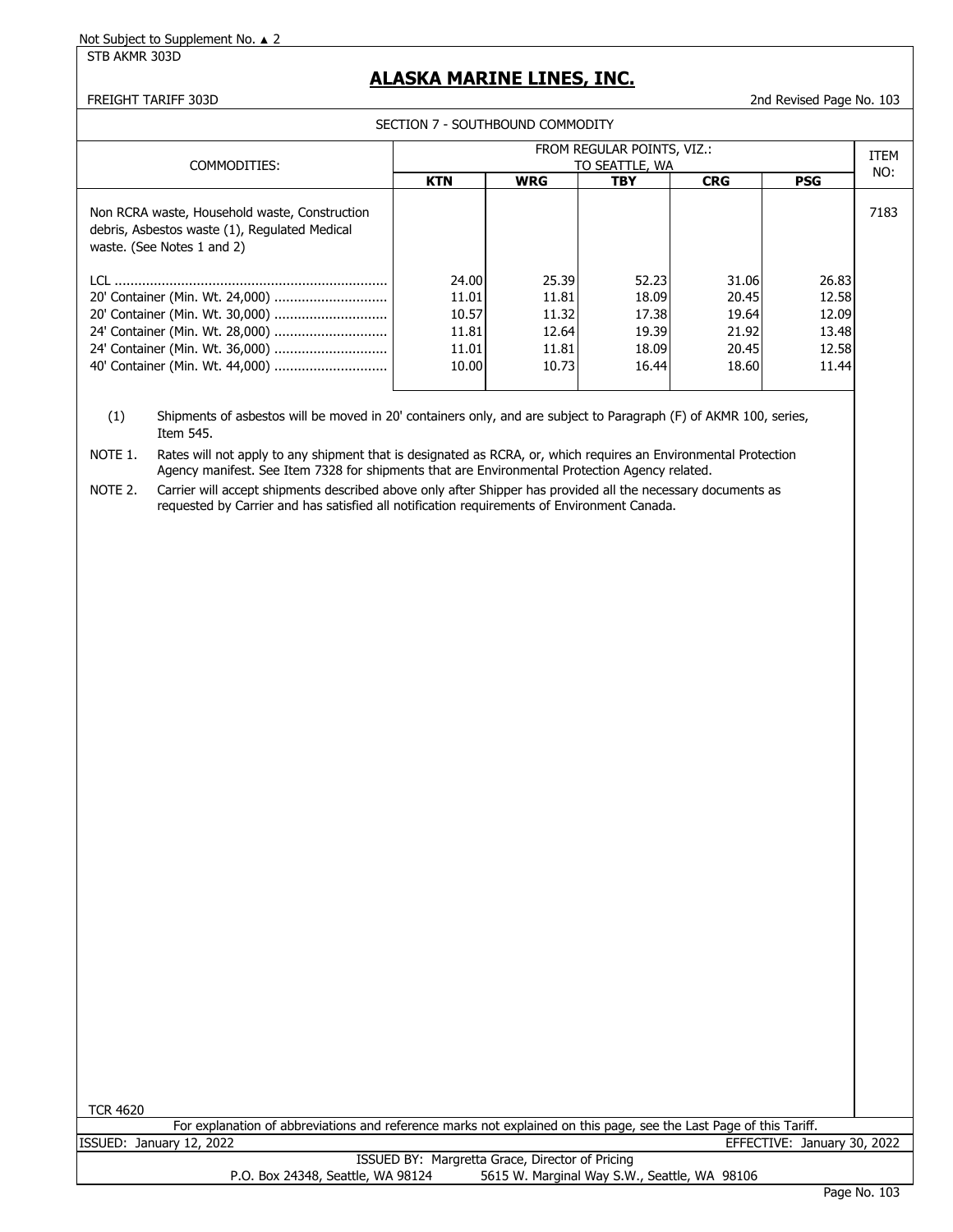STB AKMR 303D

### **ALASKA MARINE LINES, INC.**

FREIGHT TARIFF 303D 2nd Revised Page No. 104

|                                                                                                                                                                                                                                                                                                                                                                                                                                                                              | SECTION 7 - SOUTHBOUND COMMODITY                |                       |                                              |                         |                             |      |
|------------------------------------------------------------------------------------------------------------------------------------------------------------------------------------------------------------------------------------------------------------------------------------------------------------------------------------------------------------------------------------------------------------------------------------------------------------------------------|-------------------------------------------------|-----------------------|----------------------------------------------|-------------------------|-----------------------------|------|
|                                                                                                                                                                                                                                                                                                                                                                                                                                                                              |                                                 |                       | FROM REGULAR POINTS, VIZ.:                   |                         |                             | ITEM |
| COMMODITIES:                                                                                                                                                                                                                                                                                                                                                                                                                                                                 |                                                 |                       | TO SEATTLE, WA                               |                         |                             | NO:  |
| FISH or SHELL FISH, Viz.: Canned in metal cans or<br>boxes, CLAMS, CRAB, HALIBUT, SHRIMP, TROUT                                                                                                                                                                                                                                                                                                                                                                              | <b>KTN</b>                                      | <b>WRG</b>            | <b>TBY</b>                                   | <b>CRG</b>              | <b>PSG</b>                  | 7300 |
| 20' Container (Min. Wt. 18,000)<br>24' Container (Min. Wt. 21,000)<br>40' Container (Min. Wt. 36,000)                                                                                                                                                                                                                                                                                                                                                                        | 8.79<br>9.43<br>7.99                            | 9.43<br>10.10<br>8.57 | 14.44<br>15.48<br>13.14                      | 16.34<br>17.48<br>14.86 | 10.06<br>10.76<br>9.15      |      |
| FISH, Viz.: Salmon, canned, in metal cans<br>20' Container (Min. Wt. 37,000)                                                                                                                                                                                                                                                                                                                                                                                                 | 7.42                                            | 7.93                  | 12.17                                        | 13.77                   | 8.48                        | 7305 |
| 24' Container (Min. Wt. 54,000)<br>40' Container (Min. Wt. 56,000)                                                                                                                                                                                                                                                                                                                                                                                                           | 6.34<br>8.16                                    | 6.80<br>8.75          | 10.42<br>13.40                               | 11.79<br>15.15          | 7.25<br>9.32                |      |
|                                                                                                                                                                                                                                                                                                                                                                                                                                                                              |                                                 |                       |                                              |                         |                             |      |
| RCRA HAZARDOUS WASTE: As so designated by<br>the Environmental Protection Agency including<br>Polychlorinated Biphenyls (PCB's) and Soil.<br>(See Notes 1 through 4)                                                                                                                                                                                                                                                                                                         |                                                 |                       |                                              |                         |                             | 7328 |
| 20' Container (Min. Wt. 40,000)                                                                                                                                                                                                                                                                                                                                                                                                                                              | 22.32                                           | 22.32                 | 20.33                                        | 25.17                   | 22.32                       |      |
| NOTE 1.<br>Hazardous Waste Shipments must conform to rules as listed in Tariff STB AKMR 100, series, Items 542 and 545.<br>NOTE 2.<br>Items 340, 342, 645 and 882 do not apply.<br>NOTE 3.<br>Rates apply to Shipper Load and Count 20' containers which have been designed for this commodity exclusively. Carrier<br>will not perform Transfer.<br>NOTE 4.<br>Carrier will accept shipments described above only after Shipper has provided all the necessary documents as |                                                 |                       |                                              |                         |                             |      |
| requested by Carrier and has satisfied all notification requirements of Environment Canada.                                                                                                                                                                                                                                                                                                                                                                                  |                                                 |                       |                                              |                         |                             |      |
|                                                                                                                                                                                                                                                                                                                                                                                                                                                                              |                                                 |                       |                                              |                         |                             |      |
|                                                                                                                                                                                                                                                                                                                                                                                                                                                                              |                                                 |                       |                                              |                         |                             |      |
| <b>TCR 4620</b><br>For explanation of abbreviations and reference marks not explained on this page, see the Last Page of this Tariff.                                                                                                                                                                                                                                                                                                                                        |                                                 |                       |                                              |                         |                             |      |
| ISSUED: January 12, 2022                                                                                                                                                                                                                                                                                                                                                                                                                                                     |                                                 |                       |                                              |                         | EFFECTIVE: January 30, 2022 |      |
| P.O. Box 24348, Seattle, WA 98124                                                                                                                                                                                                                                                                                                                                                                                                                                            | ISSUED BY: Margretta Grace, Director of Pricing |                       | 5615 W. Marginal Way S.W., Seattle, WA 98106 |                         |                             |      |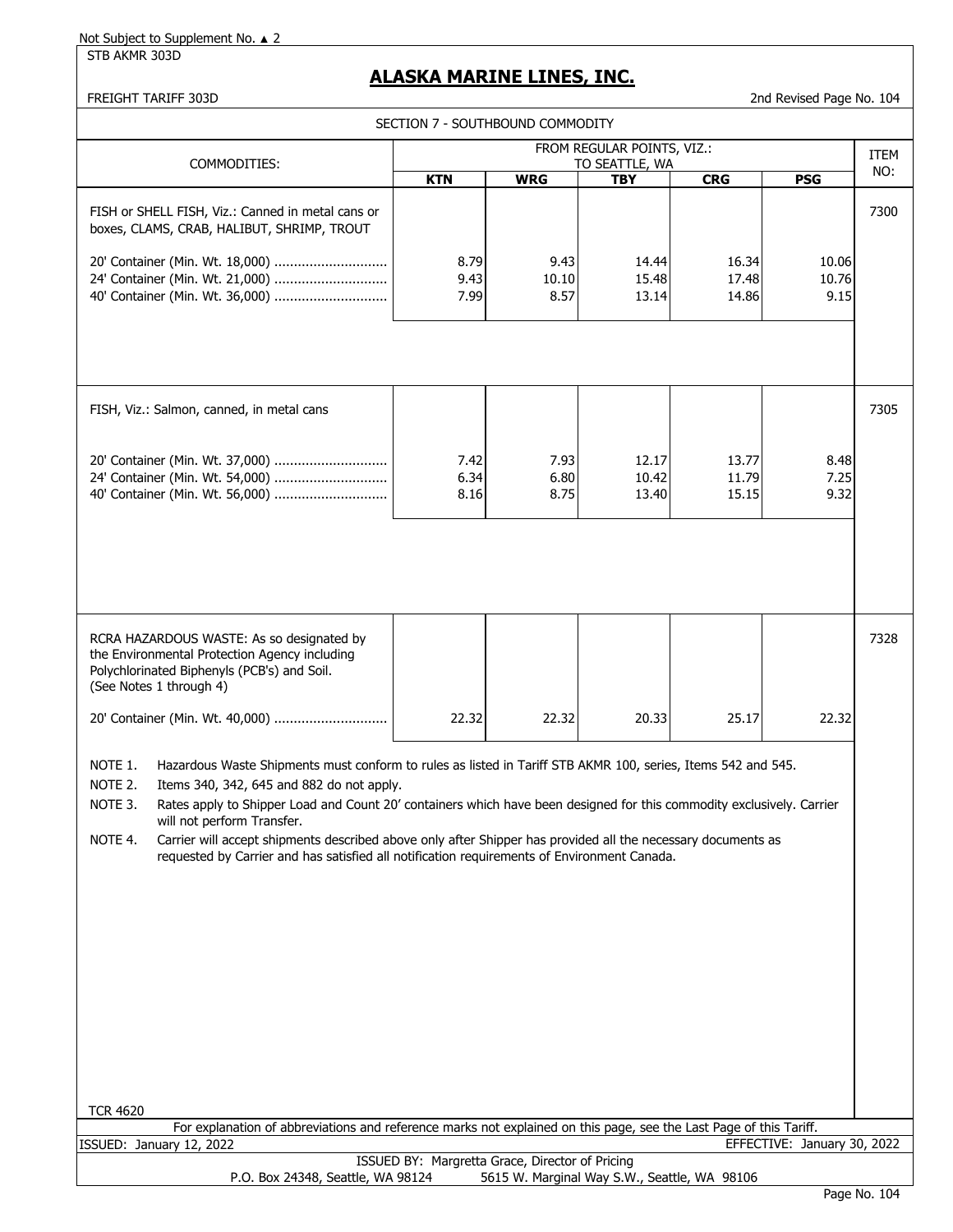STB AKMR 303D

## **ALASKA MARINE LINES, INC.**

FREIGHT TARIFF 303D 3rd Revised Page No. 105

|  | SECTION 7 - SOUTHBOUND COMMODITY |  |
|--|----------------------------------|--|
|--|----------------------------------|--|

| COMMODITIES:                                                                             | FROM REGULAR POINTS, VIZ.:<br>TO SEATTLE, WA |            |            |            |            |      |
|------------------------------------------------------------------------------------------|----------------------------------------------|------------|------------|------------|------------|------|
|                                                                                          | <b>KTN</b>                                   | <b>WRG</b> | <b>TBY</b> | <b>CRG</b> | <b>PSG</b> | NO:  |
| HOUSEHOLD GOODS, EMIGRANT MOVEABLES<br>and PERSONAL EFFECTS. (See Notes 1<br>through 7). |                                              |            |            |            |            | 7630 |
|                                                                                          | 44.73                                        | 47.37      |            | 57.89      | 49.99      |      |
|                                                                                          | 41.75                                        | 44.20      |            | 54.01      | 46.66      |      |
| 20' Container (Min. Wt. 6,000)                                                           | 20.62                                        | 22.10      | 27.77      | 32.00      | 23.80      |      |
| 24' Container (Min. Wt. 8,000)                                                           | 21.63                                        | 23.20      | 29.18      | 32.89      | 27.41      |      |
| 40' Container (Min. Wt. 12,000)                                                          | 20.10                                        | 21.55      | 27.08      | 30.08      | 25.45      |      |
|                                                                                          | 18.85                                        | 19.40      | 24.38      | 26.60      | 22.88      |      |

(1) Applies only to shipment tendered to Carrier in lift vans, see Note 7.

NOTE 1. All shipments are predicated on a release value not exceeding \$.10 per pound, per article, subject to the provisions as listed in AKMR 100, series, Item 560.

NOTE 2. Container load rates apply only to shipper loaded/consignee unloaded containers.

NOTE 3. Rates apply between Carrier's terminals only (DO).

NOTE 4. LCL shipments will be accepted subject to the package requirements stated in STB AKMR 100, series, Item 560.

NOTE 5. Items 882 and 959 do not apply.

NOTE 6. Items 560, 562 and 995 shall apply.

- NOTE 7. Shipments in lift vans:
	- a) Rates apply to shipments transported in shipper owned lift vans.
	- b) Shipper must load cargo to lift van and consignee must unload cargo from lift van.
	- c) A lift van is defined as an approved, wood, industry standard moving and storage type shipping container.
	- d) The weight of the lift van will be included in the total weight of the shipment for the purpose of assessing freight charges.
	- e) When Household Goods/Personal Effects not contained in lift vans are mixed together with lift vans in the same container, container load rates shall be assessed to the entire shipment.

| 4620<br>T R |  |
|-------------|--|
|             |  |
|             |  |

For explanation of abbreviations and reference marks not explained on this page, see the Last Page of this Tariff. ISSUED: January 12, 2022 EFFECTIVE: January 30, 2022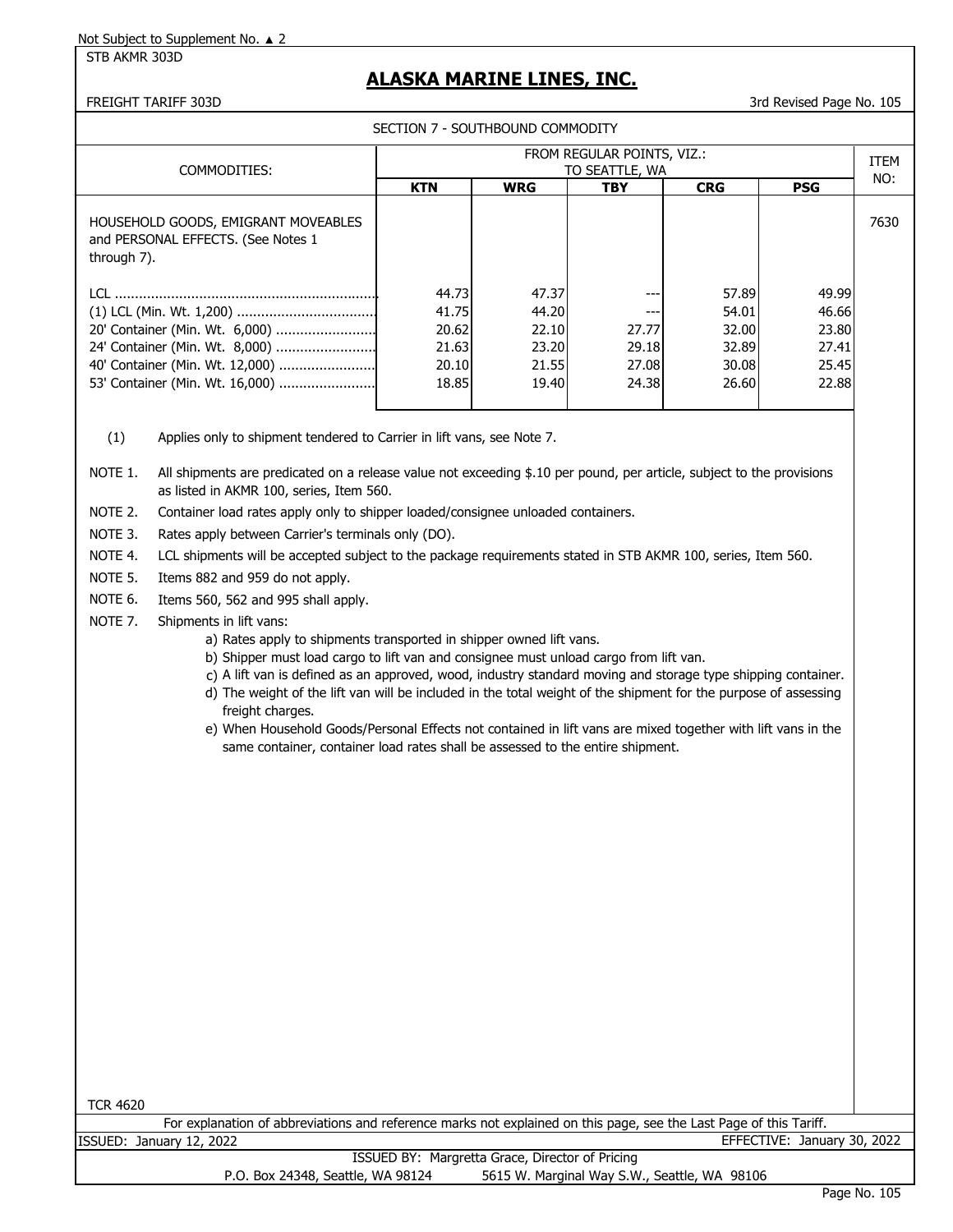STB AKMR 303D

# **ALASKA MARINE LINES, INC.**

FREIGHT TARIFF 303D 5th Revised Page No. 106

| SECTION 7 - SOUTHBOUND COMMODITY            |                                                                                                                                                                                                                                                                                                                                                                                                                                                                                                                                                                                                                                                                                                                                                                                                         |                                                                    |                                                                     |                                                                        |                                                                        |                                                                       |             |  |  |
|---------------------------------------------|---------------------------------------------------------------------------------------------------------------------------------------------------------------------------------------------------------------------------------------------------------------------------------------------------------------------------------------------------------------------------------------------------------------------------------------------------------------------------------------------------------------------------------------------------------------------------------------------------------------------------------------------------------------------------------------------------------------------------------------------------------------------------------------------------------|--------------------------------------------------------------------|---------------------------------------------------------------------|------------------------------------------------------------------------|------------------------------------------------------------------------|-----------------------------------------------------------------------|-------------|--|--|
|                                             |                                                                                                                                                                                                                                                                                                                                                                                                                                                                                                                                                                                                                                                                                                                                                                                                         |                                                                    |                                                                     | FROM REGULAR POINTS, VIZ.:                                             |                                                                        |                                                                       | <b>ITEM</b> |  |  |
|                                             | COMMODITIES:                                                                                                                                                                                                                                                                                                                                                                                                                                                                                                                                                                                                                                                                                                                                                                                            | <b>KTN</b>                                                         | <b>WRG</b>                                                          | TO SEATTLE, WA<br><b>TBY</b>                                           | <b>CRG</b>                                                             | <b>PSG</b>                                                            | NO:         |  |  |
|                                             | MACHINERY or MACHINES or PARTS THERE OF<br>and OTHER ARTICLES, as described in Item<br>1025 (See Notes 1 through 3)                                                                                                                                                                                                                                                                                                                                                                                                                                                                                                                                                                                                                                                                                     |                                                                    |                                                                     |                                                                        |                                                                        |                                                                       | 7460        |  |  |
|                                             | Subject to Min. Per Square Foot<br>I: Shipper Loaded Closed Containers Only<br>20' Container (Min. Wt. 16,000)<br>20' Container (Min. Wt. 24,000)<br>24' Container (Min. Wt. 20,000)<br>24' Container (Min. Wt. 28,000)<br>40' Container (Min. Wt. 32,000)<br>40' Container (Min. Wt. 48,000)                                                                                                                                                                                                                                                                                                                                                                                                                                                                                                           | 19.65<br>\$11.45<br>8.96<br>11.42<br>8.96<br>12.23<br>7.47<br>9.51 | 20.80<br>\$12.28<br>9.61<br>12.23<br>9.61<br>13.11<br>8.00<br>10.18 | 42.75<br>\$18.83<br>14.72<br>18.75<br>14.72<br>20.09<br>12.26<br>15.62 | 25.40<br>\$21.28<br>16.66<br>21.18<br>16.66<br>22.71<br>13.88<br>17.65 | 21.96<br>\$13.10<br>10.25<br>13.04<br>10.25<br>13.99<br>8.54<br>10.86 |             |  |  |
|                                             | II: Per Single Piece (1) (2)<br>(a) Min. Wt. Not Exceeding 14,999 lbs.<br>(b) Min. Wt. 15,000 lbs. NX 21,999 lbs.<br>(c) Min. Wt. 22,000 lbs. NX 39,999 lbs.<br>(d) Min. Wt. 40,000 lbs. NX 60,000 lbs.                                                                                                                                                                                                                                                                                                                                                                                                                                                                                                                                                                                                 | \$11.45<br>\$11.92<br>\$12.41<br>\$12.90                           | \$12.28<br>\$12.76<br>\$13.30<br>\$13.81                            | \$18.83<br>\$19.58<br>\$20.39<br>\$21.18                               | \$21.28<br>\$22.13<br>---<br>$---$                                     | \$13.10<br>\$13.62<br>\$14.18<br>\$14.73                              |             |  |  |
| (1)<br>(2)<br>NOTE 1.<br>NOTE 2.<br>NOTE 3. | Rates in Part II are in dollars and cents per square foot based on weight. Rates are based on single pieces and<br>apply between Carrier's Seattle, WA Terminal and Alaska Terminal.<br>Single piece machinery for Craig that exceeds the dimensions of Carrier's equipment or 22,000 pounds will be rated<br>to Thorne Bay only.<br>EXCEPTION TO AKMR 100, SERIES, ITEM 568, PARAGRAPH A: Provisions of Section (1) Overlength and (2)<br>Overwidth shall not apply. Machinery exceeding 14' in height shall be subject to an additional 10% per foot or<br>fraction thereof exceeding 14'.<br>If through no fault of the Carrier, machinery is inoperable, and/or if machinery is received containing more than 1/4<br>tank of fuel, charges as shown in AKMR 100, series, Item 987 will be assessed. |                                                                    |                                                                     |                                                                        |                                                                        |                                                                       |             |  |  |
| <b>TCR 4620</b>                             | Single pieces of machinery exceeding 60,000 pounds will be considered on a case-by-case basis.                                                                                                                                                                                                                                                                                                                                                                                                                                                                                                                                                                                                                                                                                                          |                                                                    |                                                                     |                                                                        |                                                                        |                                                                       |             |  |  |
|                                             | For explanation of abbreviations and reference marks not explained on this page, see the Last Page of this Tariff.                                                                                                                                                                                                                                                                                                                                                                                                                                                                                                                                                                                                                                                                                      |                                                                    |                                                                     |                                                                        |                                                                        |                                                                       |             |  |  |
|                                             | ISSUED: January 12, 2022                                                                                                                                                                                                                                                                                                                                                                                                                                                                                                                                                                                                                                                                                                                                                                                | ISSUED BY: Margretta Grace, Director of Pricing                    |                                                                     |                                                                        |                                                                        | EFFECTIVE: January 30, 2022                                           |             |  |  |
|                                             | P.O. Box 24348, Seattle, WA 98124                                                                                                                                                                                                                                                                                                                                                                                                                                                                                                                                                                                                                                                                                                                                                                       |                                                                    |                                                                     |                                                                        | 5615 W. Marginal Way S.W., Seattle, WA 98106                           |                                                                       |             |  |  |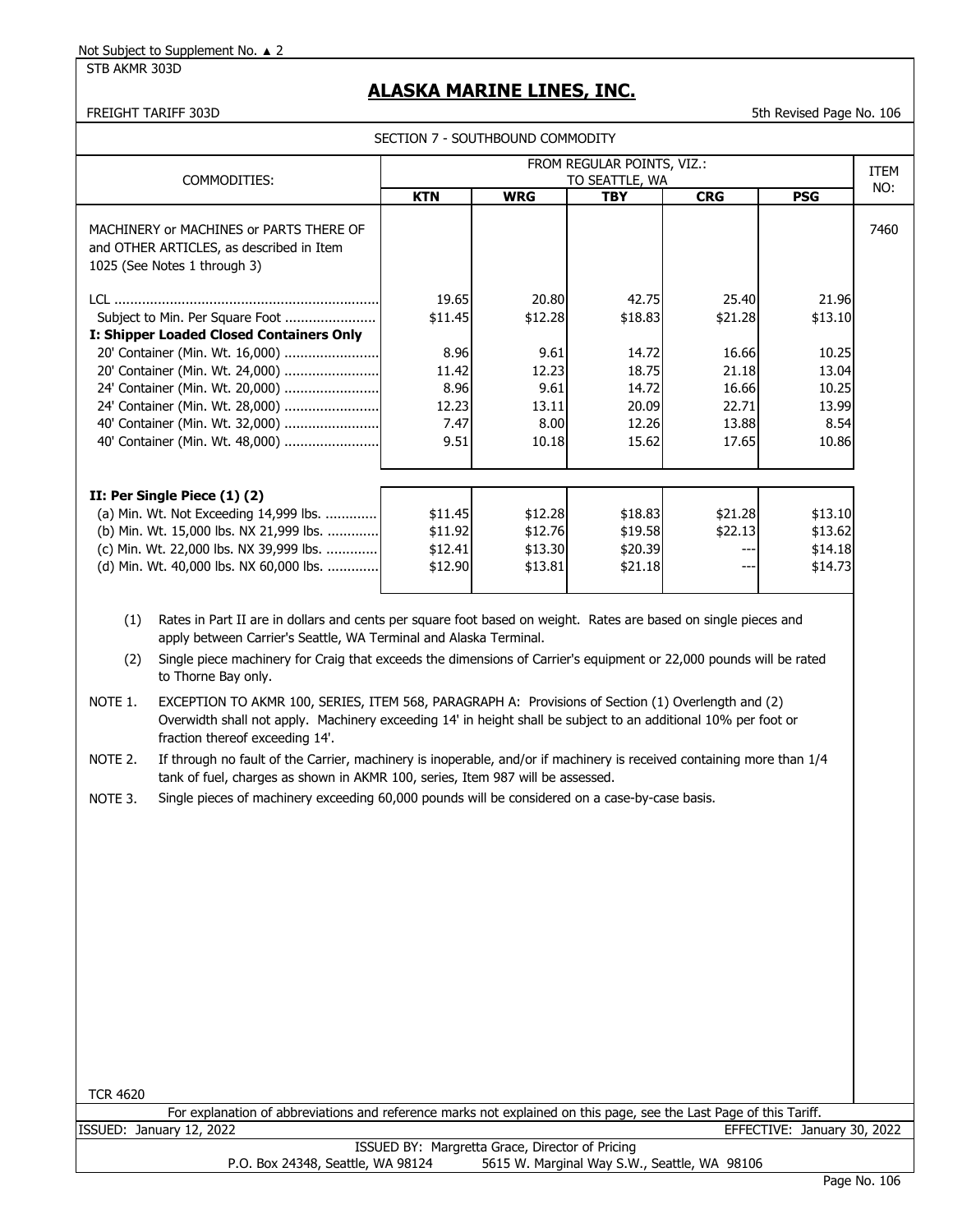STB AKMR 303D

# **ALASKA MARINE LINES, INC.**

FREIGHT TARIFF 303D 3rd Revised No. 106A

▲ SECTION 7 - SOUTHBOUND COMMODITY

|                          |                                                                                                                                                                                                                                                                                                                            | ▲ FROM REGULAR POINTS, VIZ.:                                                               |                                          |                                          |                           |                                          |      |  |  |
|--------------------------|----------------------------------------------------------------------------------------------------------------------------------------------------------------------------------------------------------------------------------------------------------------------------------------------------------------------------|--------------------------------------------------------------------------------------------|------------------------------------------|------------------------------------------|---------------------------|------------------------------------------|------|--|--|
| COMMODITIES:             |                                                                                                                                                                                                                                                                                                                            | ▲ TO SEATTLE, WA<br><b>KTN</b><br><b>WRG</b><br><b>CRG (1)</b><br><b>PSG</b><br><b>TBY</b> |                                          |                                          |                           |                                          | NO:  |  |  |
|                          | MACHINERY, SELF PROPELLED, as described in<br>Item 1025. (See Notes 1 through 6)                                                                                                                                                                                                                                           |                                                                                            |                                          |                                          |                           |                                          | 7460 |  |  |
| <b>Per Single Piece:</b> | (a) Min. Wt. Not Exceeding 14,999 lbs.<br>(b) Min. Wt. 15,000 lbs. NX 21,999 lbs.<br>(c) Min. Wt. 22,000 lbs. NX 39,999 lbs.<br>(d) Min. Wt. 40,000 lbs. NX 60,000 lbs.                                                                                                                                                    | \$11.45<br>\$11.92<br>\$12.41<br>\$12.90                                                   | \$12.28<br>\$12.76<br>\$13.30<br>\$13.81 | \$18.83<br>\$19.58<br>\$20.39<br>\$21.18 | \$21.28<br>\$22.13<br>--- | \$13.10<br>\$13.62<br>\$14.18<br>\$14.73 |      |  |  |
|                          | (1) Single piece machinery for Craig that exceeds the dimensions of Carrier's equipment or 22,000 pounds will be rated<br>to Thorne Bay only.                                                                                                                                                                              |                                                                                            |                                          |                                          |                           |                                          |      |  |  |
| NOTE 1.<br>NOTE 2.       | Rates are in dollars and cents per square foot based on weight.<br>EXCEPTION TO AKMR 100, SERIES, ITEM 568, PARAGRAPH A: Provisions of Section (1) Overlength and (2)<br>Overwidth shall not apply. Machinery exceeding 14' in height shall be subject to an additional 10% per foot or<br>fraction thereof exceeding 14'. |                                                                                            |                                          |                                          |                           |                                          |      |  |  |
| NOTE 3.<br>NOTE 4.       | Rates apply between Carrier's terminals.<br>If through no fault of the Carrier, machinery is inoperable and/or is received containing more than 1/4 tank of fuel,<br>charges as shown in AKMR 100, series, Item 987 will be assessed.                                                                                      |                                                                                            |                                          |                                          |                           |                                          |      |  |  |
| NOTE 5.                  | EXCEPTION to AKMR 100A, Item 574, Paragraph G) Limits of Extended Liability: Carrier's liability under the extended<br>liability program shall be subject to a maximum limitation of \$200,000.00 per unit or piece. All other provisions of<br>the item will apply.                                                       |                                                                                            |                                          |                                          |                           |                                          |      |  |  |
| NOTE 6.                  | Single pieces of machinery exceeding 60,000 pounds will be considered on a case-by-case basis.                                                                                                                                                                                                                             |                                                                                            |                                          |                                          |                           |                                          |      |  |  |
|                          |                                                                                                                                                                                                                                                                                                                            |                                                                                            |                                          |                                          |                           |                                          |      |  |  |
|                          |                                                                                                                                                                                                                                                                                                                            |                                                                                            |                                          |                                          |                           |                                          |      |  |  |
|                          |                                                                                                                                                                                                                                                                                                                            |                                                                                            |                                          |                                          |                           |                                          |      |  |  |
|                          |                                                                                                                                                                                                                                                                                                                            |                                                                                            |                                          |                                          |                           |                                          |      |  |  |
|                          |                                                                                                                                                                                                                                                                                                                            |                                                                                            |                                          |                                          |                           |                                          |      |  |  |
|                          |                                                                                                                                                                                                                                                                                                                            |                                                                                            |                                          |                                          |                           |                                          |      |  |  |
|                          |                                                                                                                                                                                                                                                                                                                            |                                                                                            |                                          |                                          |                           |                                          |      |  |  |
|                          |                                                                                                                                                                                                                                                                                                                            |                                                                                            |                                          |                                          |                           |                                          |      |  |  |
|                          |                                                                                                                                                                                                                                                                                                                            |                                                                                            |                                          |                                          |                           |                                          |      |  |  |

TCR 4620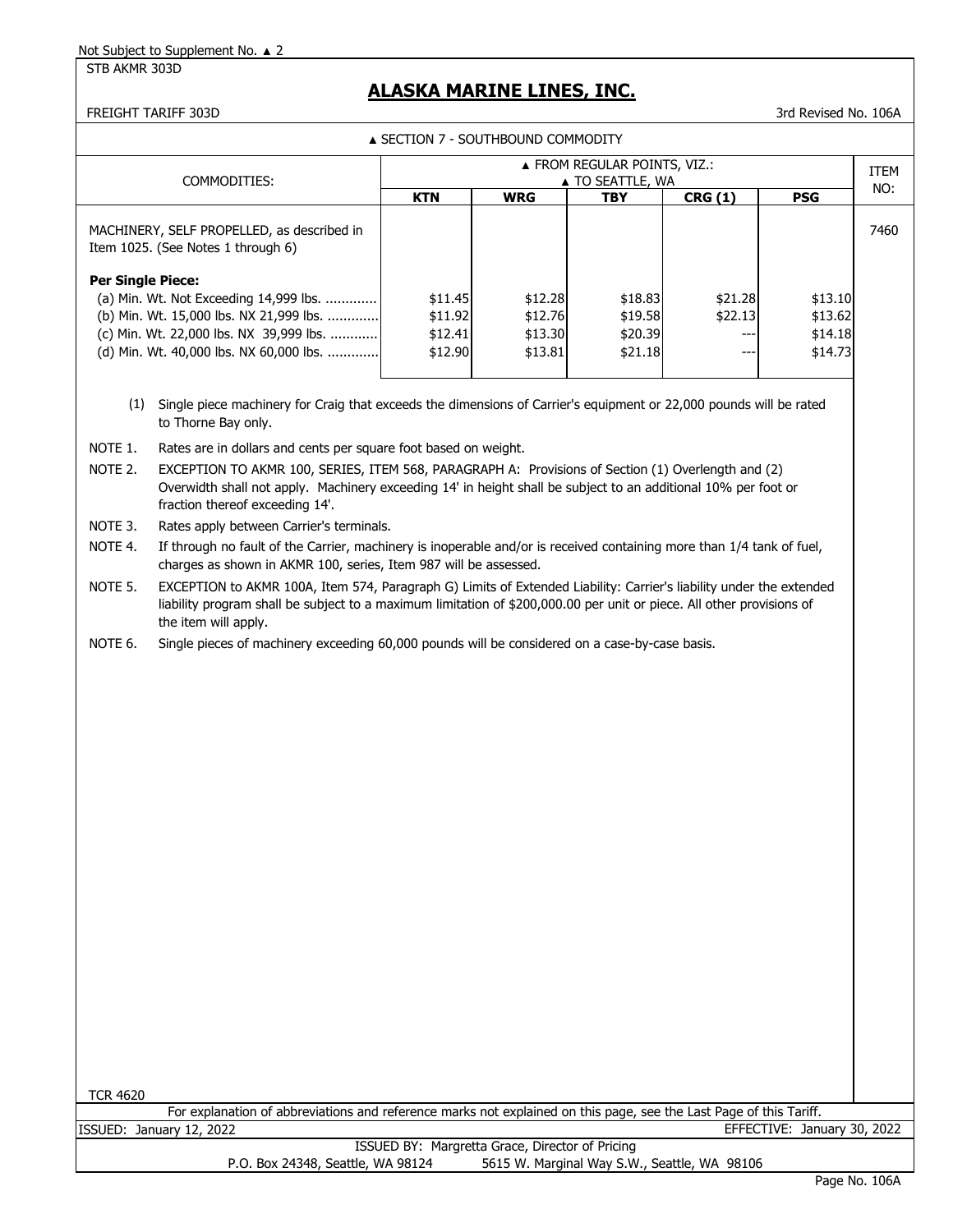STB AKMR 303D

# **ALASKA MARINE LINES, INC.**

FREIGHT TARIFF 303D 2nd Revised Page No. 107

SECTION 7 - SOUTHBOUND COMMODITY

| COMMODITIES:                                                                                                                                                                                                                                                                                                            | FROM REGULAR POINTS, VIZ.:<br>TO SEATTLE, WA |            |            |            |            |      |
|-------------------------------------------------------------------------------------------------------------------------------------------------------------------------------------------------------------------------------------------------------------------------------------------------------------------------|----------------------------------------------|------------|------------|------------|------------|------|
|                                                                                                                                                                                                                                                                                                                         | <b>KTN</b>                                   | <b>WRG</b> | <b>TBY</b> | <b>CRG</b> | <b>PSG</b> | NO:  |
| RECYCLABLES: Paper, Paperboard, Pulpboard or<br>Fiberboard, Scrap Viz.: Scrap, as described in<br>Items 151390 and 151392 in the NMFC; also Boxes,<br>Bottles or Cans (Mixed loads only), Fiberboard,<br>Paper, Paperboard or Pulpboard, old, having value<br>only for reclamation of materials.<br>(See Notes 1 and 2) |                                              |            |            |            |            | 7565 |
| LCL.                                                                                                                                                                                                                                                                                                                    | 10.24                                        | 10.84      | 22.27      | 13.25      | 11.44      |      |
| 20' Container (Min. Wt. 20,000)                                                                                                                                                                                                                                                                                         | 4.01                                         | 4.31       | 6.60       | 7.47       | 4.59       |      |
| 24' Container (Min. Wt. 24,000)                                                                                                                                                                                                                                                                                         | 4.01                                         | 4.31       | 6.60       | 7.47       | 4.59       |      |
|                                                                                                                                                                                                                                                                                                                         | 3.14                                         | 3.36       | 5.18       | 5.85       | 3.59       |      |
|                                                                                                                                                                                                                                                                                                                         | 3.01                                         | 3.23       | 4.93       | 5.58       | 3.43       |      |
| NOTE 1.<br>CL rate applies to shipper load and count only.<br>NOTE 2.<br>Shipments moving under this Item shall move at the Carriers convenience, space available only.                                                                                                                                                 |                                              |            |            |            |            |      |

| RECYCLABLE ELECTRONIC PRODUCTS: Computers,<br>Electronics, Monitors, Devices, old, having value for<br>reclamation purposes only (See Notes 1 and 2) |              |              |              |              |              | 7566 |
|------------------------------------------------------------------------------------------------------------------------------------------------------|--------------|--------------|--------------|--------------|--------------|------|
|                                                                                                                                                      | 4.82<br>4.82 | 5.16<br>5.16 | 7.90<br>7.90 | 8.93<br>8.93 | 5.50<br>5.50 |      |
|                                                                                                                                                      | 3.83         | 4.09         | 6.28         | 7.08         | 4.36         |      |
|                                                                                                                                                      | 3.64         | 3.90         | 5.97         | 6.76         | 4.16         |      |

NOTE 1. CL rate applies to shipper load and count only.

NOTE 2. Shipments moving under this Item shall move at the Carriers convenience, space available only.

| <b>TCR 4620</b>                                                                                                    |  |  |  |  |  |  |  |
|--------------------------------------------------------------------------------------------------------------------|--|--|--|--|--|--|--|
| For explanation of abbreviations and reference marks not explained on this page, see the Last Page of this Tariff. |  |  |  |  |  |  |  |
| ISSUED: January 12, 2022<br>EFFECTIVE: January 30, 2022                                                            |  |  |  |  |  |  |  |
| ISSUED BY: Margretta Grace, Director of Pricing                                                                    |  |  |  |  |  |  |  |
| 5615 W. Marginal Way S.W., Seattle, WA 98106<br>P.O. Box 24348, Seattle, WA 98124                                  |  |  |  |  |  |  |  |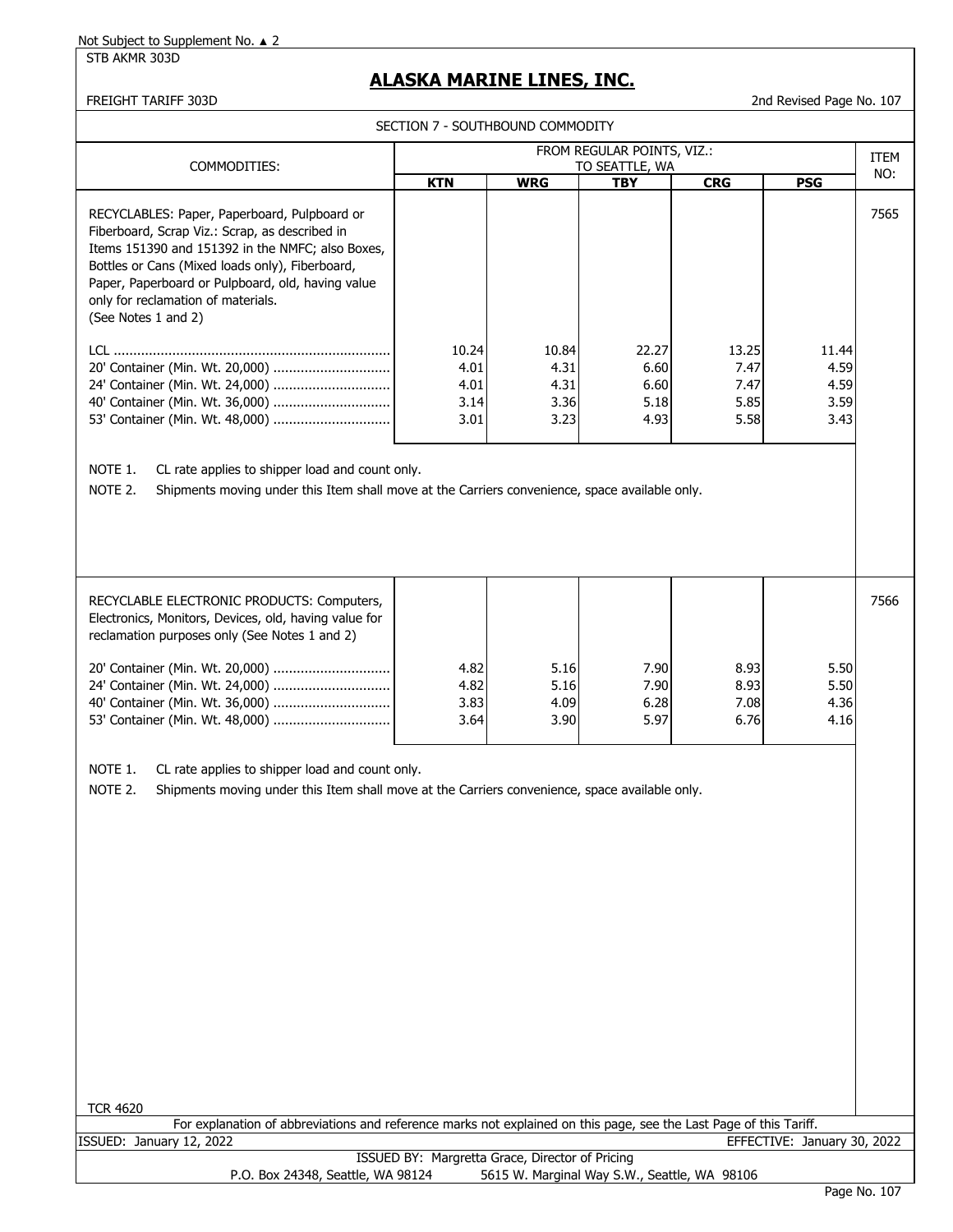STB AKMR 303D

# **ALASKA MARINE LINES, INC.**

FREIGHT TARIFF 303D 3rd Revised Page No. 108

SECTION 7 - SOUTHBOUND COMMODITY

|                                                                                                                                                                                                                                                                                                                                                                                                                                                                                                                                                       | FROM REGULAR POINTS, VIZ.:                      |                                               |                                                 |                                                  |                                               |      |
|-------------------------------------------------------------------------------------------------------------------------------------------------------------------------------------------------------------------------------------------------------------------------------------------------------------------------------------------------------------------------------------------------------------------------------------------------------------------------------------------------------------------------------------------------------|-------------------------------------------------|-----------------------------------------------|-------------------------------------------------|--------------------------------------------------|-----------------------------------------------|------|
| COMMODITIES:                                                                                                                                                                                                                                                                                                                                                                                                                                                                                                                                          | <b>KTN</b>                                      | <b>WRG</b>                                    | TO SEATTLE, WA<br><b>TBY</b>                    | <b>CRG</b>                                       | <b>PSG</b>                                    | NO:  |
| SCRAP METALS, Viz.: Aluminum, Antimony, Brass,<br>Bronze, Copper, Iron, Lead, Magnesium, Nickel,<br>Steel, Tin Plate or Zinc. Also, Batteries electric, old,<br>spent, having value only for remelting of lead plates;<br>in packages. (See Notes 1 through 4)                                                                                                                                                                                                                                                                                        |                                                 |                                               |                                                 |                                                  |                                               | 7680 |
| 40' Container (Min. Wt. 36,000)                                                                                                                                                                                                                                                                                                                                                                                                                                                                                                                       | 11.05<br>7.02<br>3.84<br>7.52<br>4.15<br>5.86   | 11.70<br>7.54<br>4.10<br>8.08<br>4.44<br>6.28 | 24.04<br>11.54<br>6.30<br>12.37<br>6.80<br>9.62 | 14.31<br>13.06<br>7.12<br>13.99<br>7.68<br>10.87 | 12.36<br>8.02<br>4.37<br>8.59<br>4.74<br>6.69 |      |
| NOTE 1.<br>Rates apply only on scraps or waste pieces or articles made of metals named or alloys thereof, bent, broken, crushed,<br>mutilated, used, worn out or otherwise unfit for use, having value for remelting purposes only and on dross, residues or<br>skimmings of metals named or alloys thereof.<br>Bill of Lading must be noted: "For Reclamation Purposes Only".<br>NOTE 2.<br>NOTE 3.<br>Container load rates apply on Shipper loaded, Consignee unloaded containers/platforms.<br>NOTE 4.<br>Rates apply between Carrier's terminals. |                                                 |                                               |                                                 |                                                  |                                               |      |
| SCRAP, STEEL, Viz.: Crushed Auto Bodies<br>(See Notes 1 through 3)                                                                                                                                                                                                                                                                                                                                                                                                                                                                                    |                                                 |                                               |                                                 |                                                  |                                               | 7685 |
|                                                                                                                                                                                                                                                                                                                                                                                                                                                                                                                                                       | 2.50<br>2.65                                    | 2.69<br>2.84                                  | 3.99<br>4.21                                    | 4.67<br>4.93                                     | 2.89<br>3.05                                  |      |
| NOTE 1.<br>Rates apply only on shipper loaded/consignee unloaded platforms. Cargo must be securely banded to platforms.<br>NOTE 2.<br>Rate is available only to crushed autos with platforms able to move when space is available and at Carrier's convenience.<br>NOTE 3.<br>Rates apply between Carrier's terminals.<br><b>TCR 4620</b><br>For explanation of abbreviations and reference marks not explained on this page, see the Last Page of this Tariff.                                                                                       |                                                 |                                               |                                                 |                                                  |                                               |      |
| ISSUED: January 12, 2022                                                                                                                                                                                                                                                                                                                                                                                                                                                                                                                              |                                                 |                                               |                                                 |                                                  | EFFECTIVE: January 30, 2022                   |      |
| P.O. Box 24348, Seattle, WA 98124                                                                                                                                                                                                                                                                                                                                                                                                                                                                                                                     | ISSUED BY: Margretta Grace, Director of Pricing |                                               | 5615 W. Marginal Way S.W., Seattle, WA 98106    |                                                  |                                               |      |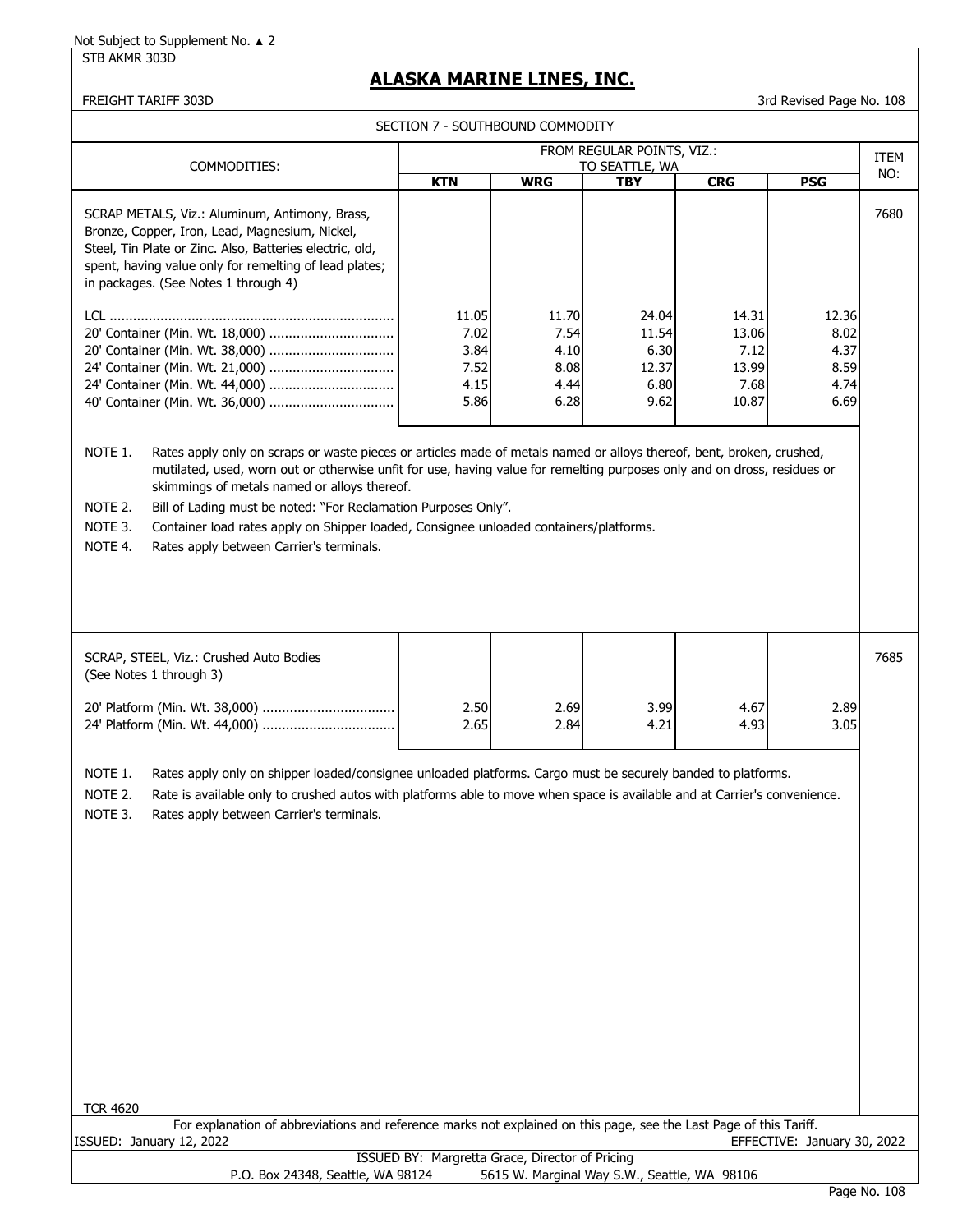STB AKMR 303D

# **ALASKA MARINE LINES, INC.**

|  | SECTION 7 - SOUTHBOUND COMMODITY |  |
|--|----------------------------------|--|
|--|----------------------------------|--|

| COMMODITIES:                                                                                                                                                                                                                                                                                                                                                                                                                                                                                                                                                                                |                                                 |                                        | FROM REGULAR POINTS, VIZ.:<br>TO SEATTLE, WA |                                           |                                        | ITEM |  |
|---------------------------------------------------------------------------------------------------------------------------------------------------------------------------------------------------------------------------------------------------------------------------------------------------------------------------------------------------------------------------------------------------------------------------------------------------------------------------------------------------------------------------------------------------------------------------------------------|-------------------------------------------------|----------------------------------------|----------------------------------------------|-------------------------------------------|----------------------------------------|------|--|
|                                                                                                                                                                                                                                                                                                                                                                                                                                                                                                                                                                                             | <b>KTN</b>                                      | <b>WRG</b>                             | <b>TBY</b>                                   | <b>CRG</b>                                | <b>PSG</b>                             | NO:  |  |
| SHAKES or SHINGLES, Wooden.<br>(See Notes 1 through 3)                                                                                                                                                                                                                                                                                                                                                                                                                                                                                                                                      |                                                 |                                        |                                              |                                           |                                        | 7687 |  |
| 24' Container (Max. Wt. 44,000)                                                                                                                                                                                                                                                                                                                                                                                                                                                                                                                                                             | \$1,013.00<br>\$1,420.00<br>\$2,029.00          | \$1,241.00<br>\$1,738.00<br>\$2,275.00 | \$1,196.00<br>\$1,675.00<br>\$2,300.00       | $--$<br>---<br>$--$                       | \$1,244.00<br>\$1,741.00<br>\$2,192.00 |      |  |
| NOTE 1.<br>Rates are in dollars and cents per Shipper loaded, Consignee unloaded container/platform.<br>NOTE 2.<br>Shipments must move on a space available basis and at Carrier's convenience only.<br>NOTE 3.<br>On shipments exceeding 44,000 pounds, an additional charge in the amount of \$2.72/cwt will be assessed on the excess<br>weight.                                                                                                                                                                                                                                         |                                                 |                                        |                                              |                                           |                                        |      |  |
| SOIL, Waste, Non-RCRA, for reclamation or disposal,<br>in bags or in shipper provided bulk containers.<br>(See Notes 1 through 3)                                                                                                                                                                                                                                                                                                                                                                                                                                                           |                                                 |                                        |                                              |                                           |                                        | 7690 |  |
| 24' Container (Min. Wt. 42,000)                                                                                                                                                                                                                                                                                                                                                                                                                                                                                                                                                             | 8.95<br>6.45<br>9.60<br>7.67<br>8.53            | 9.61<br>6.91<br>10.28<br>8.22<br>9.15  | 14.71<br>10.60<br>15.77<br>12.60<br>14.02    | 16.65<br>11.97<br>17.83<br>14.25<br>15.84 | 10.25<br>7.36<br>10.96<br>8.78<br>9.75 |      |  |
| NOTE 1.<br>Rates will not apply to any shipment that is designated as RCRA, or, which requires an Environmental Protection Agency<br>manifest. See Item 7328 for shipments that are Environmental Protection Agency regulated.<br>NOTE 2.<br>Carrier will accept shipments described above only after Shipper has provided all the necessary documents as requested<br>by Carrier and has satisfied all notification requirements of Environment Canada.<br>Rate provides for shipper load and count, consignee unload shipments only. Transfer will not be provided by carrier.<br>NOTE 3. |                                                 |                                        |                                              |                                           |                                        |      |  |
|                                                                                                                                                                                                                                                                                                                                                                                                                                                                                                                                                                                             |                                                 |                                        |                                              |                                           |                                        |      |  |
|                                                                                                                                                                                                                                                                                                                                                                                                                                                                                                                                                                                             |                                                 |                                        |                                              |                                           |                                        |      |  |
|                                                                                                                                                                                                                                                                                                                                                                                                                                                                                                                                                                                             |                                                 |                                        |                                              |                                           |                                        |      |  |
| <b>TCR 4620</b><br>For explanation of abbreviations and reference marks not explained on this page, see the Last Page of this Tariff.                                                                                                                                                                                                                                                                                                                                                                                                                                                       |                                                 |                                        |                                              |                                           |                                        |      |  |
| ISSUED: January 12, 2022                                                                                                                                                                                                                                                                                                                                                                                                                                                                                                                                                                    |                                                 |                                        |                                              |                                           | EFFECTIVE: January 30, 2022            |      |  |
| P.O. Box 24348, Seattle, WA 98124                                                                                                                                                                                                                                                                                                                                                                                                                                                                                                                                                           | ISSUED BY: Margretta Grace, Director of Pricing |                                        | 5615 W. Marginal Way S.W., Seattle, WA 98106 |                                           |                                        |      |  |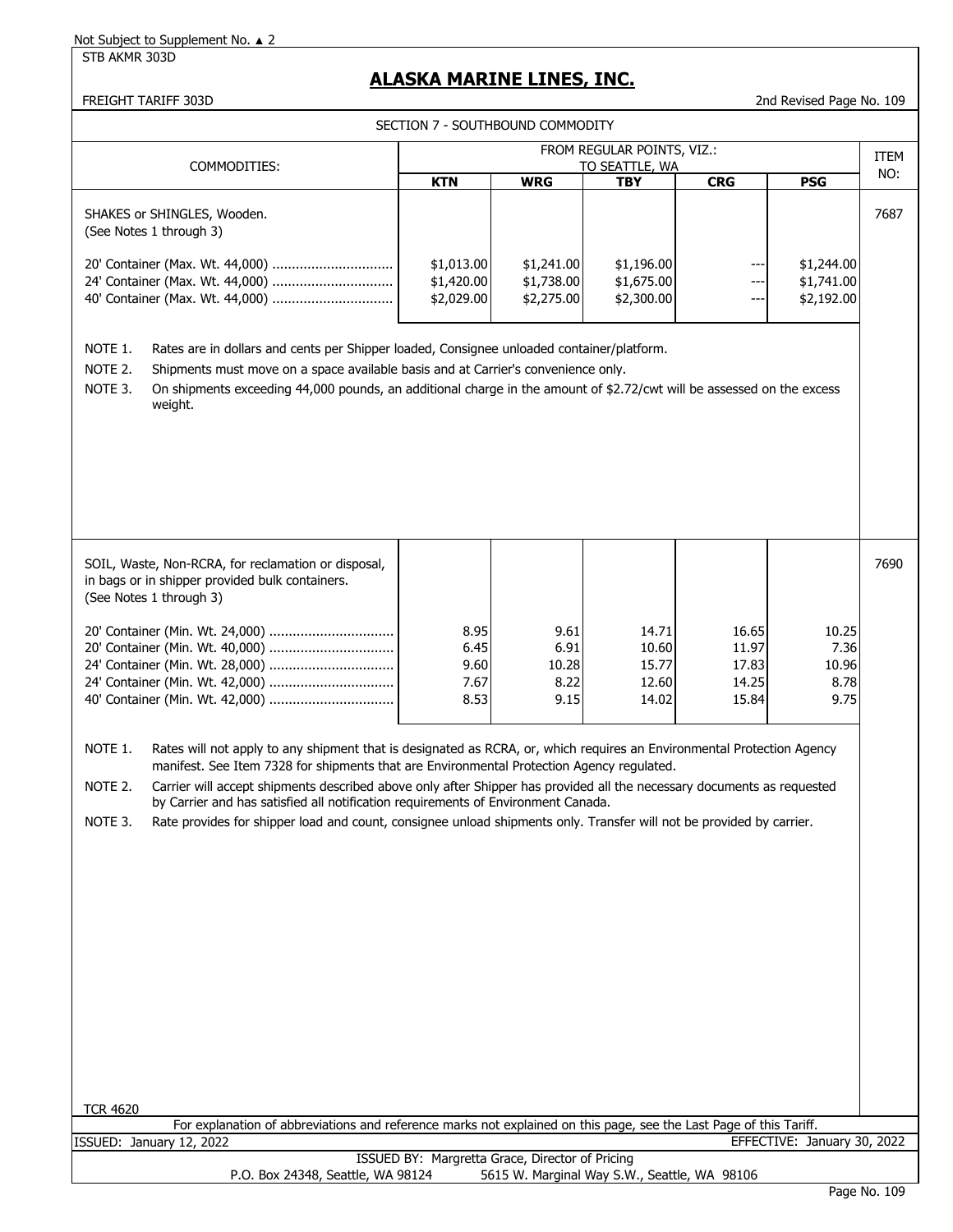STB AKMR 303D

## **ALASKA MARINE LINES, INC.**

FREIGHT TARIFF 303D 2nd Revised Page No. 110

SECTION 7 - SOUTHBOUND COMMODITY

| COMMODITIES:                         | FROM REGULAR POINTS, VIZ.:<br>TO SEATTLE, WA |            |       |            |            |      |
|--------------------------------------|----------------------------------------------|------------|-------|------------|------------|------|
|                                      | <b>KTN</b>                                   | <b>WRG</b> | TBY   | <b>CRG</b> | <b>PSG</b> | NO:  |
| TIRES, PNEUMATIC, Used. (See Note 1) |                                              |            |       |            |            | 7700 |
| $\blacksquare$                       | 15.84                                        | 16.77      | 34.47 | 20.49      | 17.69      |      |
|                                      | 10.99                                        | 11.79      | 18.06 | 20.42      | 12.56      |      |
|                                      | 11.47                                        | 12.27      | 18.83 | 21.28      | 13.10      |      |
|                                      | 9.17                                         | 9.82       | 15.05 | 17.02      | 10.48      |      |
|                                      |                                              |            |       |            |            |      |

NOTE 1. Rates apply between Carrier's terminals.

NOTE 2. Container load rates apply on Shipper loaded, Consignee unloaded containers/platforms.

NOTE 3. Rates apply to used tires only – having value only for repair, recapping, retreading, or recycling purposes.

| <b>TCR 4620</b>                                                                                                    |  |  |  |  |  |  |  |
|--------------------------------------------------------------------------------------------------------------------|--|--|--|--|--|--|--|
| For explanation of abbreviations and reference marks not explained on this page, see the Last Page of this Tariff. |  |  |  |  |  |  |  |
| EFFECTIVE: January 30, 2022<br>ISSUED: January 12, 2022                                                            |  |  |  |  |  |  |  |
| ISSUED BY: Margretta Grace, Director of Pricing                                                                    |  |  |  |  |  |  |  |
| 5615 W. Marginal Way S.W., Seattle, WA 98106<br>P.O. Box 24348, Seattle, WA 98124                                  |  |  |  |  |  |  |  |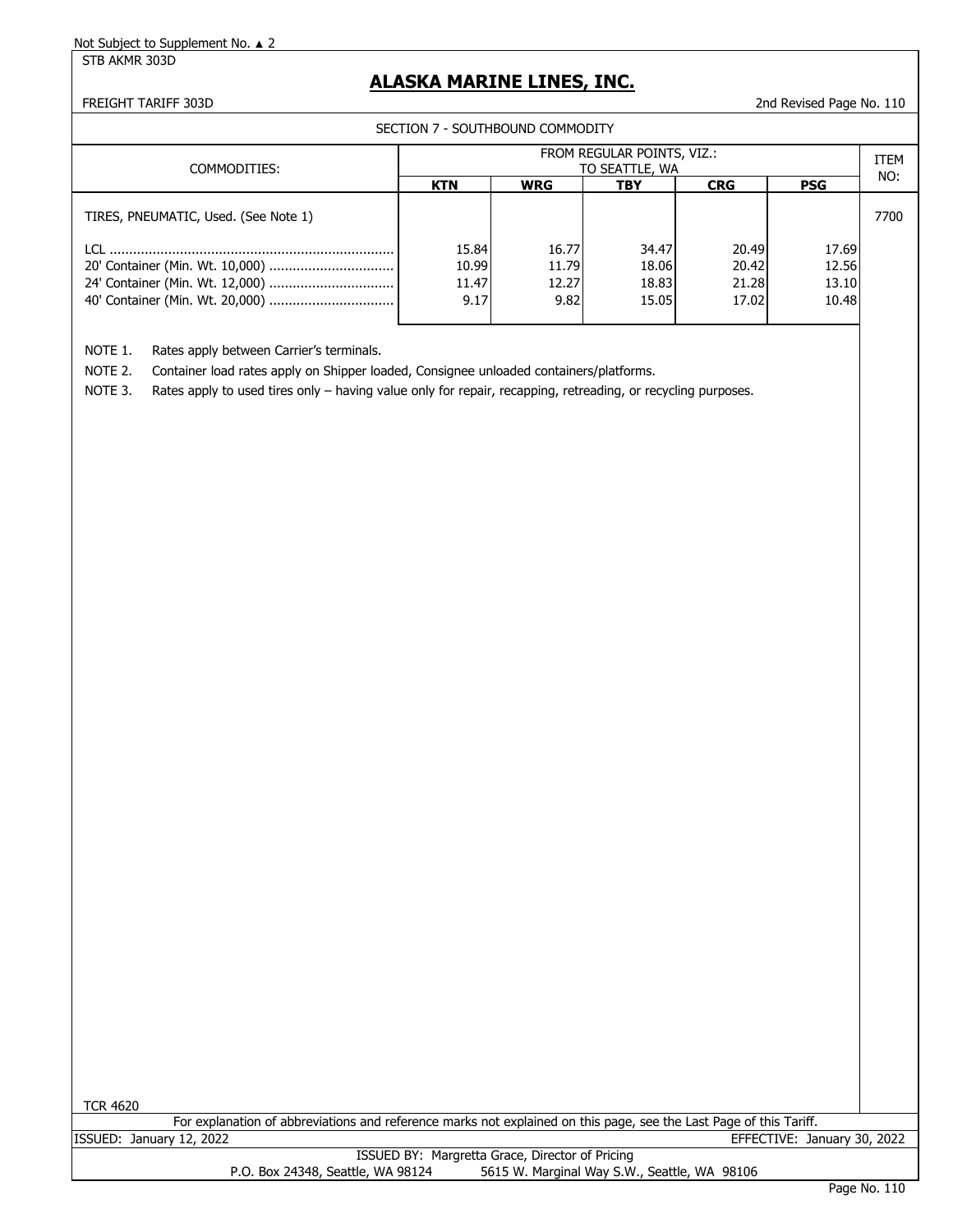STB AKMR 303D

# **ALASKA MARINE LINES, INC.**

FREIGHT TARIFF 303D 2nd Revised Page No. 111

|                                                                           |                                                                                                                                                                                                                                                                                                                                                                                                                                                                                                                                                                                                                                                                                                                                                                                                                                                                                                                                                                                                                                                                                                                                                                                                                                                                                                                                                                                                                                                                                                                                                                                                                                                                                                                                                                                                                                                                                                                                                                                                                                                                                                                                                                                                        | SECTION 7 - SOUTHBOUND COMMODITY |            |            |            |             |      |
|---------------------------------------------------------------------------|--------------------------------------------------------------------------------------------------------------------------------------------------------------------------------------------------------------------------------------------------------------------------------------------------------------------------------------------------------------------------------------------------------------------------------------------------------------------------------------------------------------------------------------------------------------------------------------------------------------------------------------------------------------------------------------------------------------------------------------------------------------------------------------------------------------------------------------------------------------------------------------------------------------------------------------------------------------------------------------------------------------------------------------------------------------------------------------------------------------------------------------------------------------------------------------------------------------------------------------------------------------------------------------------------------------------------------------------------------------------------------------------------------------------------------------------------------------------------------------------------------------------------------------------------------------------------------------------------------------------------------------------------------------------------------------------------------------------------------------------------------------------------------------------------------------------------------------------------------------------------------------------------------------------------------------------------------------------------------------------------------------------------------------------------------------------------------------------------------------------------------------------------------------------------------------------------------|----------------------------------|------------|------------|------------|-------------|------|
| FROM REGULAR POINTS, VIZ.:                                                |                                                                                                                                                                                                                                                                                                                                                                                                                                                                                                                                                                                                                                                                                                                                                                                                                                                                                                                                                                                                                                                                                                                                                                                                                                                                                                                                                                                                                                                                                                                                                                                                                                                                                                                                                                                                                                                                                                                                                                                                                                                                                                                                                                                                        |                                  |            |            |            |             |      |
|                                                                           | COMMODITIES:                                                                                                                                                                                                                                                                                                                                                                                                                                                                                                                                                                                                                                                                                                                                                                                                                                                                                                                                                                                                                                                                                                                                                                                                                                                                                                                                                                                                                                                                                                                                                                                                                                                                                                                                                                                                                                                                                                                                                                                                                                                                                                                                                                                           | <b>TO SEATTLE, WA</b>            |            |            |            | ITEM<br>NO: |      |
|                                                                           |                                                                                                                                                                                                                                                                                                                                                                                                                                                                                                                                                                                                                                                                                                                                                                                                                                                                                                                                                                                                                                                                                                                                                                                                                                                                                                                                                                                                                                                                                                                                                                                                                                                                                                                                                                                                                                                                                                                                                                                                                                                                                                                                                                                                        | <b>KTN</b>                       | <b>WRG</b> | <b>TBY</b> | <b>CRG</b> | <b>PSG</b>  |      |
|                                                                           | TRAILERS, VACATION, Designed to be drawn by<br>means of a ball and socket hitch and/or<br>passenger automobile, SU<br>(See Notes 1 through 7)                                                                                                                                                                                                                                                                                                                                                                                                                                                                                                                                                                                                                                                                                                                                                                                                                                                                                                                                                                                                                                                                                                                                                                                                                                                                                                                                                                                                                                                                                                                                                                                                                                                                                                                                                                                                                                                                                                                                                                                                                                                          |                                  |            |            |            |             | 7760 |
|                                                                           | Not Over 8' 6" in Width or 53' in Length                                                                                                                                                                                                                                                                                                                                                                                                                                                                                                                                                                                                                                                                                                                                                                                                                                                                                                                                                                                                                                                                                                                                                                                                                                                                                                                                                                                                                                                                                                                                                                                                                                                                                                                                                                                                                                                                                                                                                                                                                                                                                                                                                               | \$72.00                          | \$79.00    | \$101.00   |            | \$84.00     |      |
| NOTE 1.<br>NOTE 2.<br>NOTE 3.<br>NOTE 4.<br>NOTE 5.<br>NOTE 6.<br>NOTE 7. | Rates are in dollars per linear foot for overall length including hitch and bumper.<br>Rates apply between Carrier's terminals only.<br>Items 340, 342, 568 Paragraphs (1) and (3) and 750 do not apply.<br>Trailers may contain shipments of household goods or personal effects as described in Item 560, subject to a<br>released value not exceeding \$.10 per pound, per article inclusive in the above rate.<br>Shipper must declare the weight of household goods and/or personal effects on the bill of lading. Household goods<br>and/or personal effects will be considered as shipper load and count, and accepted to all items.<br>Units exceeding 53' OAL or 8'6" in width will take rates in Item 2123.<br>Carrier will not be liable for mechanical, frame or structural deficiencies, unless caused through it's negligence.<br>Carrier is not liable for damage to frame or structure caused by overloading of contents, loaded inside the unit, nor<br>external or internal panel damage or items connected thereto, as a result of the units bowing or twisting due to the<br>insufficient structural integrity. Carrier will not be liable for the improper stowage of any contents within the unit and<br>Carrier may require all contents be withdrawn and loaded into containers with charges for the account of the party<br>paying the freight.<br>The Carrier reserves the right to purchase the unit, if damaged, at a price not to exceed the declared value at the<br>time of acceptance, in lieu of repairing said unit. If no value is declared, Carrier's maximum liability for unit is<br>\$5,000.00.<br>All windows, doors and external accessories must be protected with plywood or similar substantial material prior to<br>receipt at Alaska Marine Lines, Inc. dock. Carrier will not be responsible for damage to unprotected windows, doors<br>and external accessories. All external awnings must be removed prior to receipt at Alaska Marine Lines, Inc. dock.<br>Carrier will not be responsible for damage to awnings which are not removed prior to shipment. Carrier will not be<br>responsible for any damage caused by wind, weather or acts of God. |                                  |            |            |            |             |      |

TCR 4620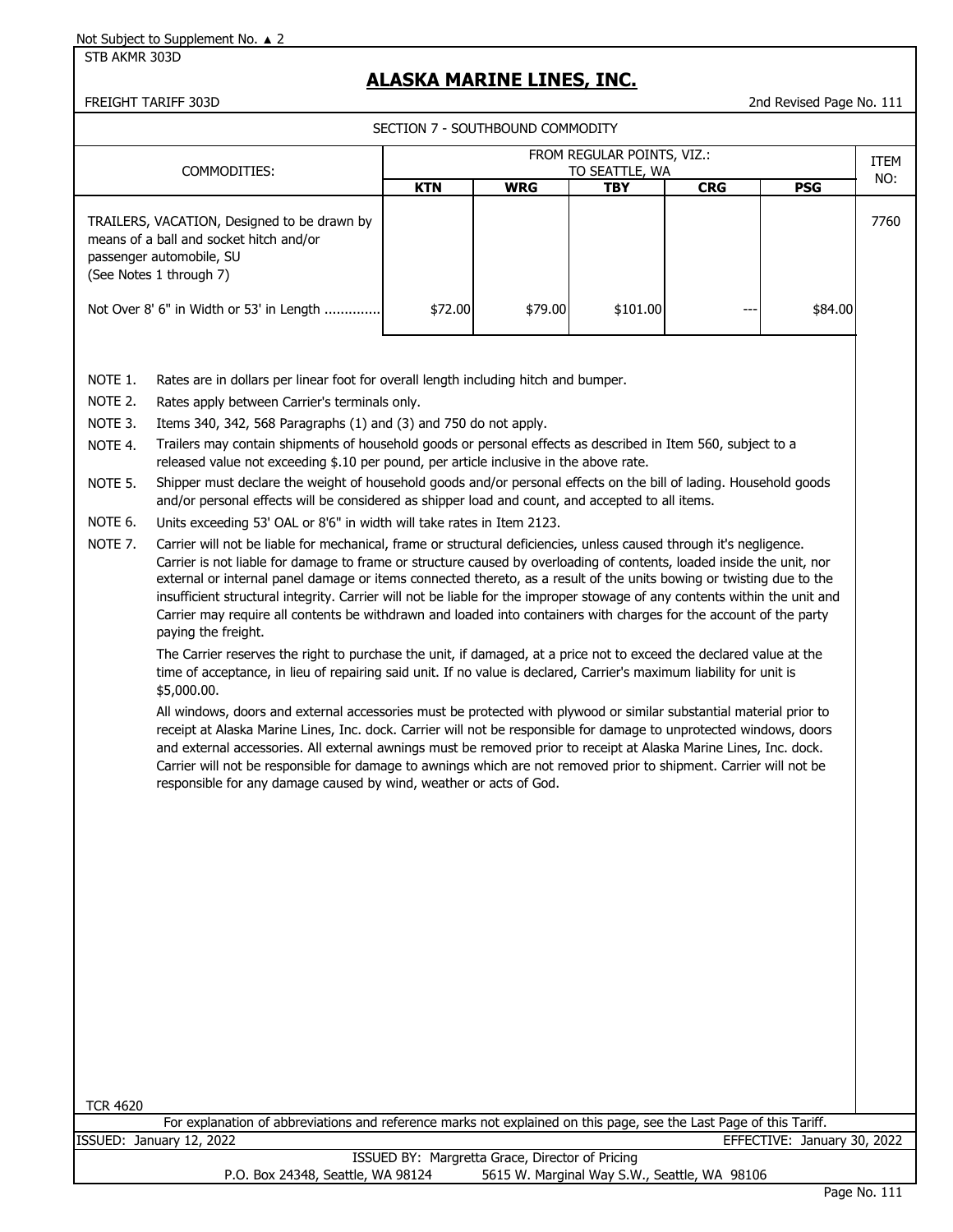STB AKMR 303D

# **ALASKA MARINE LINES, INC.**

FREIGHT TARIFF 303D 3rd Revised Page No. 112

| FROM REGULAR POINTS, VIZ.:<br>COMMODITIES:<br>TO SEATTLE, WA<br><b>WRG</b><br><b>KTN</b><br><b>CRG</b><br><b>PSG</b><br><b>TBY</b><br>7770<br>TRAILERS, Freight, not to exceed 8'6" in width,<br>wheeled, containing or not containing freight,<br>designed to be drawn by means of a fifth wheel,<br>pintle or ball hitch, Viz.: (See Notes 1 through 9)<br>Not Exceeding 20' in length,<br>\$1,018.00<br>\$1,505.00<br>\$1,086.00<br>\$951.00<br>Exceeding 20' in length,<br>rate in dollars per linear foot<br>\$78.00<br>\$57.00<br>\$48.00<br>\$52.00<br>NOTE 1.<br>Items 340, 342, 568 paragraph (A) (I) (overlength), and 750 do not apply.<br>NOTE 2.<br>Rates apply between Carrier's terminals only.<br>NOTE 3.<br>All measurements are for overall dimensions which include tongues and hitches.<br>Trailers may contain shipments of household goods or personal effects as described in Item 560, subject to a<br>NOTE 4.                                                                                                                                                                                                                                                                              | SECTION 7 - SOUTHBOUND COMMODITY |  |  |  |  |  |  |      |  |  |
|---------------------------------------------------------------------------------------------------------------------------------------------------------------------------------------------------------------------------------------------------------------------------------------------------------------------------------------------------------------------------------------------------------------------------------------------------------------------------------------------------------------------------------------------------------------------------------------------------------------------------------------------------------------------------------------------------------------------------------------------------------------------------------------------------------------------------------------------------------------------------------------------------------------------------------------------------------------------------------------------------------------------------------------------------------------------------------------------------------------------------------------------------------------------------------------------------------------------|----------------------------------|--|--|--|--|--|--|------|--|--|
|                                                                                                                                                                                                                                                                                                                                                                                                                                                                                                                                                                                                                                                                                                                                                                                                                                                                                                                                                                                                                                                                                                                                                                                                                     |                                  |  |  |  |  |  |  | ITEM |  |  |
|                                                                                                                                                                                                                                                                                                                                                                                                                                                                                                                                                                                                                                                                                                                                                                                                                                                                                                                                                                                                                                                                                                                                                                                                                     |                                  |  |  |  |  |  |  | NO:  |  |  |
|                                                                                                                                                                                                                                                                                                                                                                                                                                                                                                                                                                                                                                                                                                                                                                                                                                                                                                                                                                                                                                                                                                                                                                                                                     |                                  |  |  |  |  |  |  |      |  |  |
|                                                                                                                                                                                                                                                                                                                                                                                                                                                                                                                                                                                                                                                                                                                                                                                                                                                                                                                                                                                                                                                                                                                                                                                                                     |                                  |  |  |  |  |  |  |      |  |  |
|                                                                                                                                                                                                                                                                                                                                                                                                                                                                                                                                                                                                                                                                                                                                                                                                                                                                                                                                                                                                                                                                                                                                                                                                                     |                                  |  |  |  |  |  |  |      |  |  |
| released value not exceeding \$.10 per pound, per article inclusive in the above rate.<br>Shipper must declare the weight of household goods and/or personal effects on the bill of lading. Household goods<br>NOTE 5.<br>and/or personal effects will be considered as shipper load and count, and accepted to all items.<br>For trailers containing articles other than household goods, shipper must declare the weight of the freight on the Bill<br>NOTE 6.<br>of Lading. The freight in the trailer will be rated at the appropriate commodity rate subject to the container load<br>minimum corresponding to the length of the trailer. In addition to the charges for the contents, the trailer will be<br>rated additionally at 50% of the applicable trailer rate. Freight will be considered as shipper load and count and<br>accepted to all items.<br>NOTE 7.<br>Flatbed trailers, stacked and secured by the shipper, will be rated as a single unit, based on the overall length of the<br>stack of trailers.<br>NOTE 8.<br>Trailers will move on a space available basis.<br>NOTE 9.<br>Add ten (10%) percent to the highest applicable rate shown above for trailers which exceeded 46' in length. |                                  |  |  |  |  |  |  |      |  |  |

TCR 4620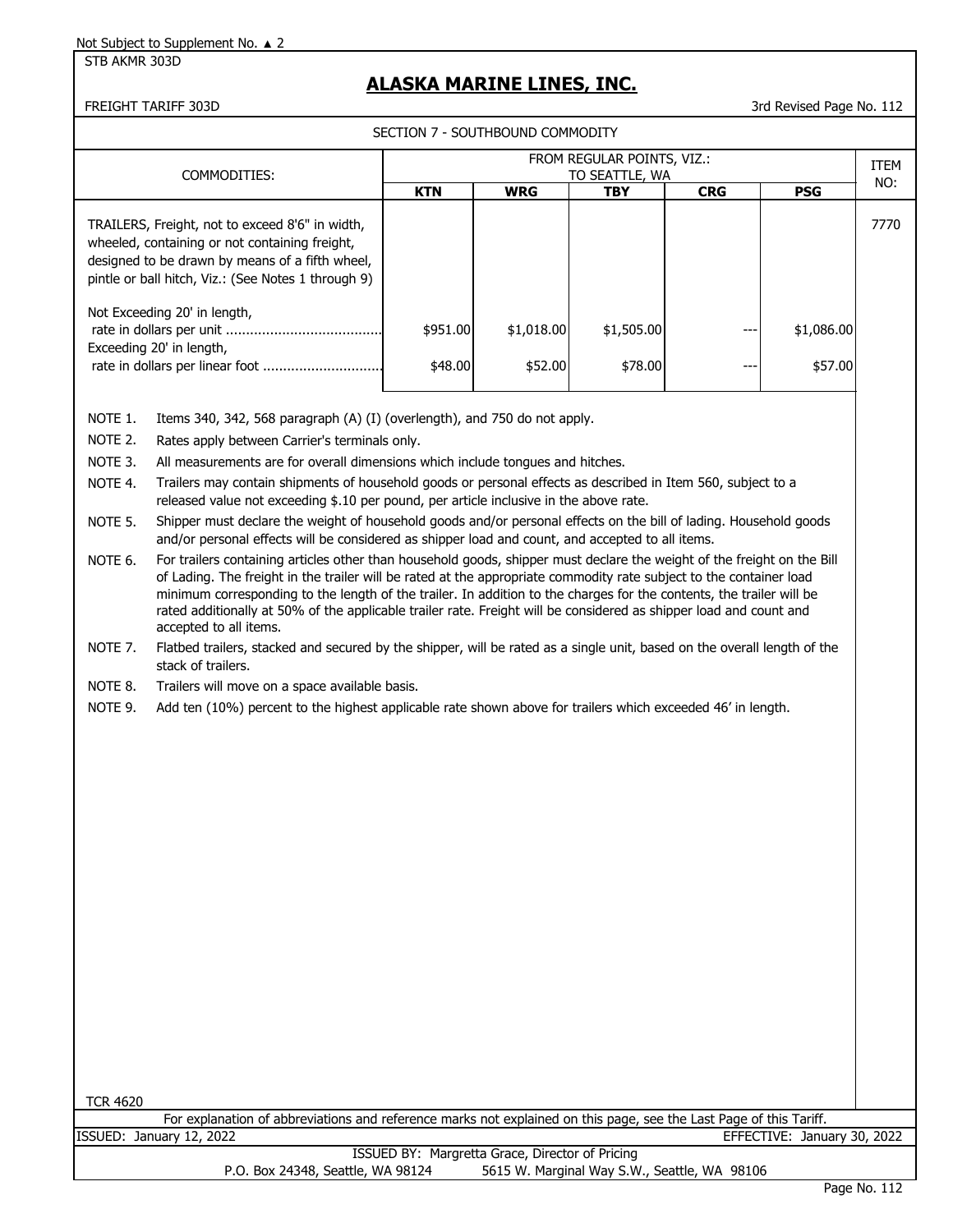STB AKMR 303D

# **ALASKA MARINE LINES, INC.**

| SECTION 7 - SOUTHBOUND COMMODITY                                                                                                                                                                                                                                                                                                                                                                                                              |                                                                                                                                                                                                                                                                                                                                                                                                                                                                                                                                                                                                                                                                                                              |                                                 |                                              |            |                             |             |  |  |
|-----------------------------------------------------------------------------------------------------------------------------------------------------------------------------------------------------------------------------------------------------------------------------------------------------------------------------------------------------------------------------------------------------------------------------------------------|--------------------------------------------------------------------------------------------------------------------------------------------------------------------------------------------------------------------------------------------------------------------------------------------------------------------------------------------------------------------------------------------------------------------------------------------------------------------------------------------------------------------------------------------------------------------------------------------------------------------------------------------------------------------------------------------------------------|-------------------------------------------------|----------------------------------------------|------------|-----------------------------|-------------|--|--|
|                                                                                                                                                                                                                                                                                                                                                                                                                                               |                                                                                                                                                                                                                                                                                                                                                                                                                                                                                                                                                                                                                                                                                                              |                                                 | FROM REGULAR POINTS, VIZ.:                   |            |                             | <b>ITEM</b> |  |  |
| COMMODITIES:                                                                                                                                                                                                                                                                                                                                                                                                                                  | <b>KTN</b>                                                                                                                                                                                                                                                                                                                                                                                                                                                                                                                                                                                                                                                                                                   | <b>WRG</b>                                      | TO SEATTLE, WA<br><b>TBY</b>                 | <b>CRG</b> | <b>PSG</b>                  | NO:         |  |  |
| VEHICLES AND OTHER ARTICLES, VIZ.:<br>Vehicles, ATV (All Terrain) three or four wheeler.<br>Vehicles, multi-terrain. Side by Sides, UTV<br>(utility vehicle or utility task vehicle), ROV<br>(recreational off-highway vehicle). MOHUV<br>(multipurpose off-highway utility vehicle). Golf<br>Carts. Motorcycles or Motorbikes, Jet Skis.<br>Snow mobiles, with skids or runers detached,<br>without windshields or with winshields detached. | \$72.00                                                                                                                                                                                                                                                                                                                                                                                                                                                                                                                                                                                                                                                                                                      | \$79.00                                         | \$115.00                                     |            | \$84.00                     | #7810       |  |  |
| NOTE 1.<br>New articles must be boxed or crated, and packaged sufficiently for shipment. Shipper must supply straps for<br>securing unboxed or uncrated articles.<br>NOTE 2.<br>Rates apply when shipping individual vehicles or vehicles loaded on trailers as described in tiem 2932.<br><b>TCR 4620</b>                                                                                                                                    |                                                                                                                                                                                                                                                                                                                                                                                                                                                                                                                                                                                                                                                                                                              |                                                 |                                              |            |                             |             |  |  |
| VEHICLES, Self-Propelled, SU, Viz.: Ambulances,<br>Buses, Fire Apparatus, Freight truck tractors,<br>Motor Homes, Trucks with permanently affixed<br>attachments, Vehicles, Motor, NOS (exceeding 7'<br>OAH and/or 7 1/2' OAW and/or 22' OAL)<br>(See Notes 1 through 5)<br>Not exceeding 42,000 pounds gross weight per<br>NOTE 1.<br>NOTE 2.<br>NOTE 3.<br>NOTE 4.<br>NOTE 5.                                                               | 7820<br>\$115.00<br>\$72.00<br>\$79.00<br>\$84.00<br>Provisions of Items 340, 342, 568 Paragraphs (3) (overheight), and (1) (overlength), and 750 do not apply.<br>Rates apply between Carrier's terminals only.<br>Vehicles not suitable for general highway use shall be rated under Item 2686 or 2690.<br>Vehicles may not exceed the Gross Vehicle Weight Rating (GVWR) as specified by the manufacturer. For complete<br>auto and vehicle loading specifications, see STB AKMR 100, series, Rule 355.<br>If through no fault of carrier, vehicle is inoperable and/or if vehicle is received containing more than 1/4 tank of fuel,<br>charges as shown in AKMR 100, series, Item 987 will be assessed. |                                                 |                                              |            |                             |             |  |  |
| <b>TCR 4620</b><br>For explanation of abbreviations and reference marks not explained on this page, see the Last Page of this Tariff.                                                                                                                                                                                                                                                                                                         |                                                                                                                                                                                                                                                                                                                                                                                                                                                                                                                                                                                                                                                                                                              |                                                 |                                              |            |                             |             |  |  |
| ISSUED: January 12, 2022                                                                                                                                                                                                                                                                                                                                                                                                                      |                                                                                                                                                                                                                                                                                                                                                                                                                                                                                                                                                                                                                                                                                                              |                                                 |                                              |            | EFFECTIVE: January 30, 2022 |             |  |  |
| P.O. Box 24348, Seattle, WA 98124                                                                                                                                                                                                                                                                                                                                                                                                             |                                                                                                                                                                                                                                                                                                                                                                                                                                                                                                                                                                                                                                                                                                              | ISSUED BY: Margretta Grace, Director of Pricing | 5615 W. Marginal Way S.W., Seattle, WA 98106 |            |                             |             |  |  |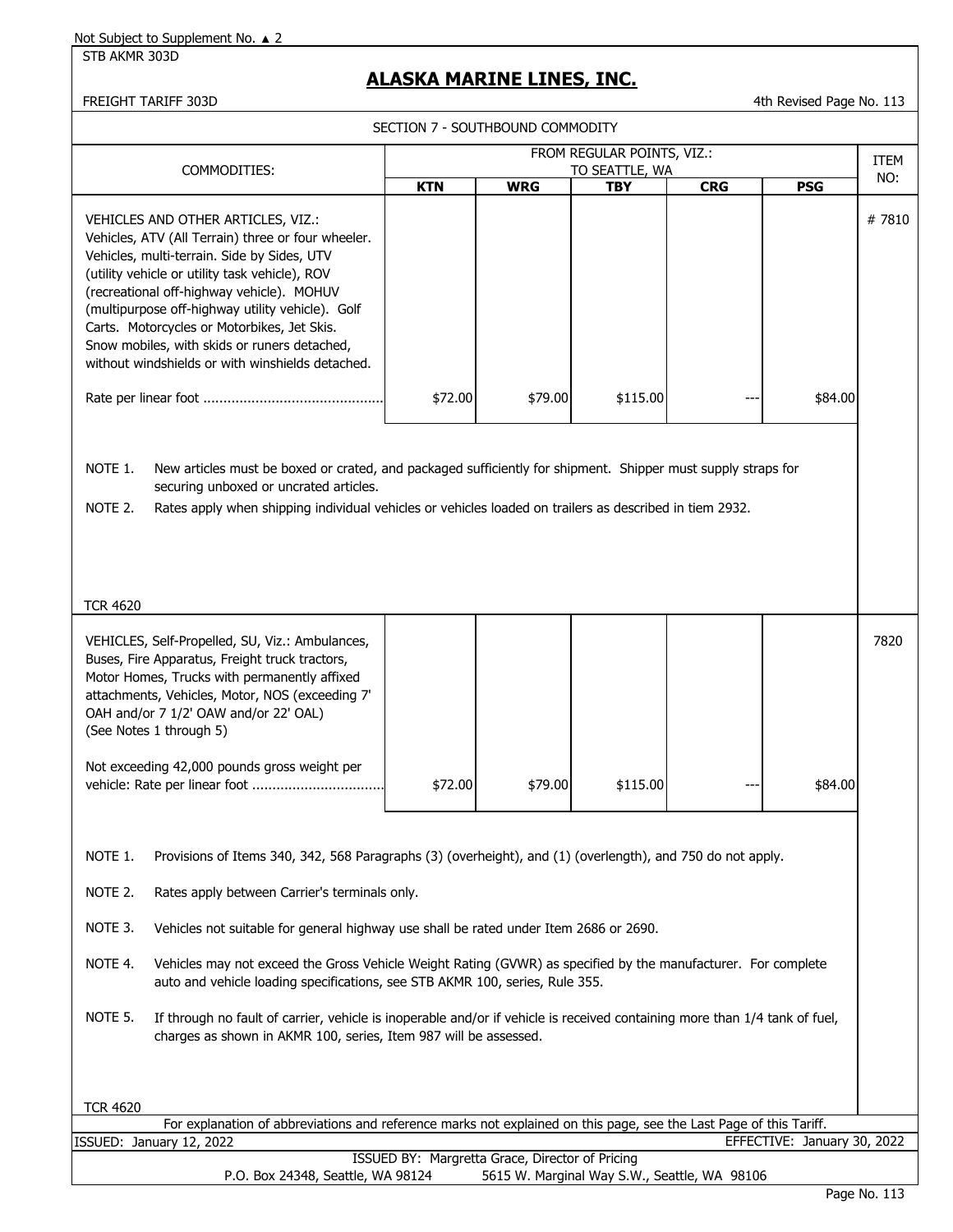#### STB AKMR 303D

## **ALASKA MARINE LINES, INC.**

FREIGHT TARIFF 303D 3rd Revised Page No. 114

| SECTION 7 - SOUTHBOUND COMMODITY                                                                                                               |                                              |            |            |            |            |      |  |
|------------------------------------------------------------------------------------------------------------------------------------------------|----------------------------------------------|------------|------------|------------|------------|------|--|
| COMMODITIES:                                                                                                                                   | FROM REGULAR POINTS, VIZ.:<br>TO SEATTLE, WA |            |            |            |            |      |  |
|                                                                                                                                                | <b>KTN</b>                                   | <b>WRG</b> | <b>TBY</b> | <b>CRG</b> | <b>PSG</b> | NO:  |  |
| VEHICLES, MOTOR, Viz.: Passenger Automobiles,<br>Trucks or Pickup (with or without camper or<br>canopy attached), Vans (See Notes 1 through 7) |                                              |            |            |            |            | 7840 |  |
| Not exceeding 7' in OAH and<br>Not exceeding 7' in OAH and                                                                                     | \$910.00                                     | \$940.00   | \$976.00   |            | \$1,147.00 |      |  |
| Not exceeding 7' in OAH and                                                                                                                    | \$1,012.00                                   | \$1,094.00 | \$1,196.00 |            | \$1,328.00 |      |  |
|                                                                                                                                                | \$1,260.00                                   | \$1,404.00 | \$1,492.00 |            | \$1,753.00 |      |  |
|                                                                                                                                                |                                              |            |            |            |            |      |  |

NOTE 1. Rate is shown in dollars and cents per vehicle.

- NOTE 2. Items 340, 342 and 750 do not apply.
- NOTE 3. Rates apply only between Carrier's terminal.

NOTE 4. Autos may not exceed the Gross Vehicle Weight Rating (GVWR) as specified by the manufacturer. For complete auto and vehicle loading specifications, see STB AKMR 100, series, Rule 355.

NOTE 5. The following articles may NOT be shipped under the provisions of this Item: Hazardous Materials **Items of Extraordinary Value** Goods shipped for Sale or Speculation Firearms

NOTE 6. If through no fault of carrier, vehicle is inoperable and/or if vehicle is received containing more than 1/4 tank of fuel, charges as shown in AKMR 100, series, Item 987 will be assessed.

NOTE 7. Carrier has the option to load Vehicles to closed containers, platforms, or loose to barge. Carrier will not be liable for any damage due to weather - viz.: water, ice, salt, wind, or acts of God.

TCR 4620

|                                                 | For explanation of abbreviations and reference marks not explained on this page, see the Last Page of this Tariff. |                             |  |  |  |  |  |
|-------------------------------------------------|--------------------------------------------------------------------------------------------------------------------|-----------------------------|--|--|--|--|--|
|                                                 | ISSUED: January 12, 2022                                                                                           | EFFECTIVE: January 30, 2022 |  |  |  |  |  |
| ISSUED BY: Margretta Grace, Director of Pricing |                                                                                                                    |                             |  |  |  |  |  |
|                                                 | 5615 W. Marginal Way S.W., Seattle, WA 98106<br>P.O. Box 24348, Seattle, WA 98124                                  |                             |  |  |  |  |  |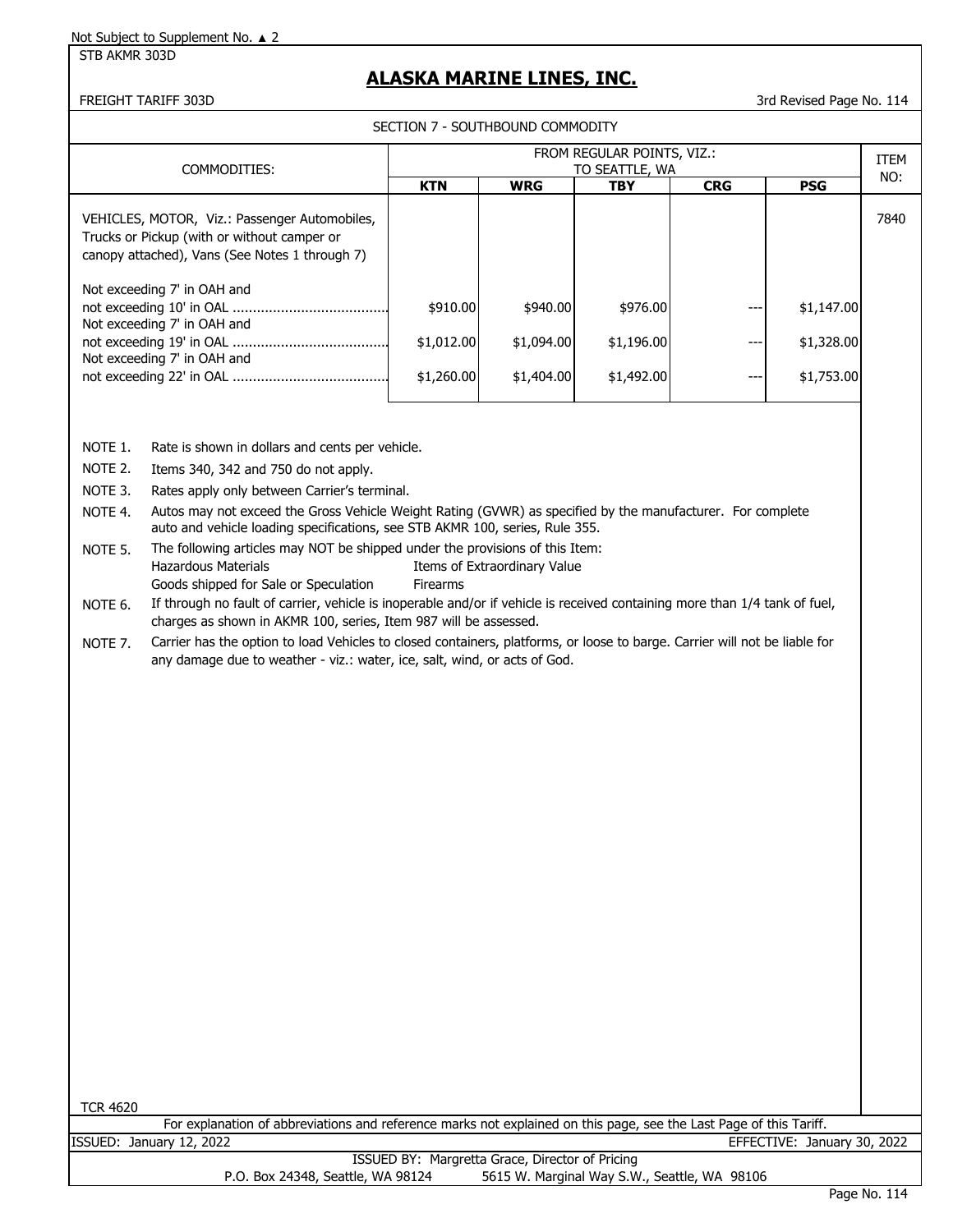STB AKMR 303D

## **ALASKA MARINE LINES, INC.**

FREIGHT TARIFF 303D 2nd Revised Page No. 115

SECTION 7 - SOUTHBOUND COMMODITY

| COMMODITIES:                                                          | FROM REGULAR POINTS, VIZ.:<br>TO SEATTLE, WA |            |        |            |            |      |  |
|-----------------------------------------------------------------------|----------------------------------------------|------------|--------|------------|------------|------|--|
|                                                                       | <b>KTN</b>                                   | <b>WRG</b> | TBY    | <b>CRG</b> | <b>PSG</b> | NO:  |  |
| WASTE OIL, in bulk carrier provided tanks.<br>(See Notes 1 through 4) |                                              |            |        |            |            | 7850 |  |
|                                                                       | \$0.42                                       | \$0.46     | \$0.70 | ---        | \$0.50     |      |  |

NOTE 1. Rate is shown in dollars and cents per gallon. Minimum gallons shown per tank under equipment size.

NOTE 2. Tank cleaning and any heel disposal shall be billed additionally to charges shown.

NOTE 3. Rates are between carriers terminals.

NOTE 4. Service availability is dependent on tank availability, and carrier's acceptance of product after laboratory analysis has been presented to carrier.

|  | TCR 4620 |  |
|--|----------|--|
|  |          |  |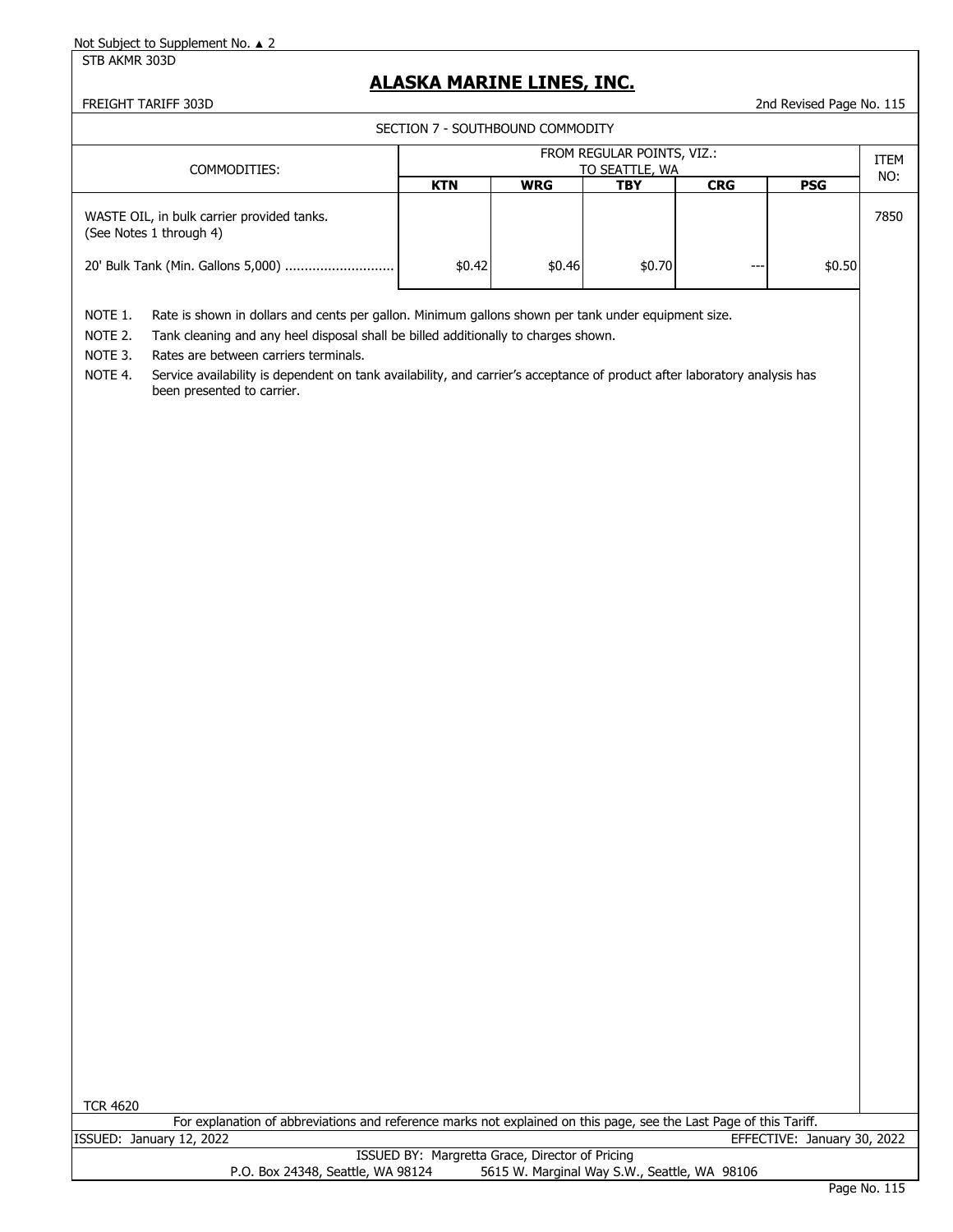STB AKMR 303D

FREIGHT TARIFF 303D Original Page 116

# **ALASKA MARINE LINES, INC.**

## SECTION 8

### SOUTHBOUND COMMODITY RATES:

FROM

Points in Alaska

TO

Seattle, Washington

ON

Articles Requiring and Moving In Frozen or Cold-Pack Service

Rates Named in This Section Include Mechanical Refrigeration in Fully Insulated Containers Necessary to Maintain Air Temperature of 0 Degrees Fahrenheit or Less.

When rates are published in this Section, on the commodity transported from point of origin to the point of destination, rates published in this Section will apply regardless of rate, between the same points, over the same routes published in other Sections of this tariff.

NOTE: Except as otherwise noted, Item referred to in Rate Items, not found in this Tariff, are in Tariff AKMR 100, series. (Items 210, 645 and 822 to not apply.)

| For explanation of abbreviations and reference marks, see the last page of this tariff. |                                              |  |  |  |  |  |
|-----------------------------------------------------------------------------------------|----------------------------------------------|--|--|--|--|--|
| ISSUED: March 13, 2020                                                                  | EFFECTIVE: March 14, 2020                    |  |  |  |  |  |
| ISSUED BY: MARGRETTA GRACE,                                                             | DIRECTOR OF PRICING                          |  |  |  |  |  |
| P.O. BOX 24348, SEATTLE, WA 98124                                                       | 5615 W. MARGINAL WAY S.W., SEATTLE, WA 98106 |  |  |  |  |  |
|                                                                                         | Page No. 116                                 |  |  |  |  |  |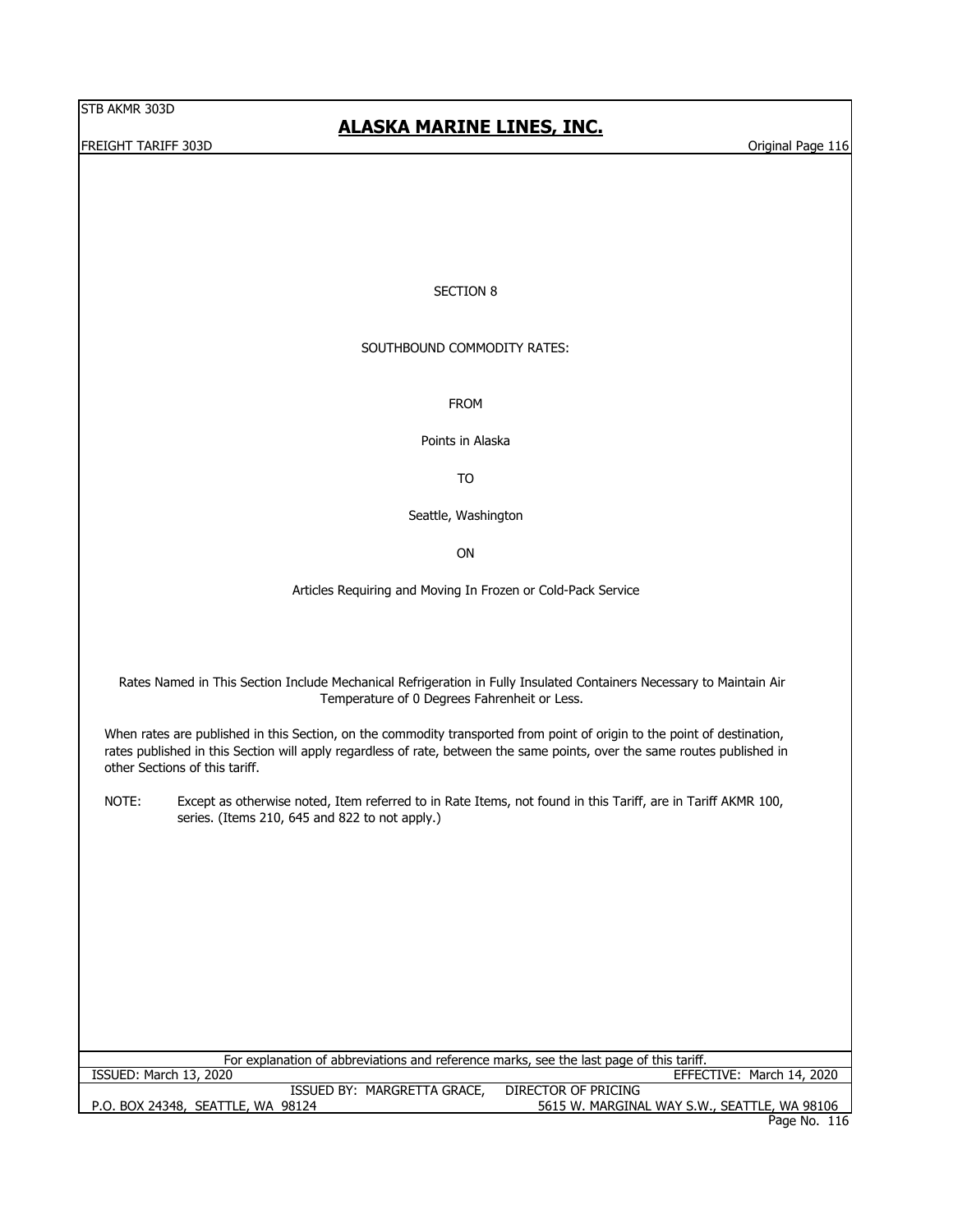STB AKMR 303D

# **ALASKA MARINE LINES, INC.**

|                                                                                                                                                                                                                                                                                                                                                                                                                                                                                       | SECTION 8 - SOUTHBOUND SEAFOOD                            |                                                             |                                               |                                                             |                                                             |                    |
|---------------------------------------------------------------------------------------------------------------------------------------------------------------------------------------------------------------------------------------------------------------------------------------------------------------------------------------------------------------------------------------------------------------------------------------------------------------------------------------|-----------------------------------------------------------|-------------------------------------------------------------|-----------------------------------------------|-------------------------------------------------------------|-------------------------------------------------------------|--------------------|
|                                                                                                                                                                                                                                                                                                                                                                                                                                                                                       |                                                           |                                                             | FROM REGULAR POINTS, VIZ.:                    |                                                             |                                                             |                    |
| COMMODITIES:                                                                                                                                                                                                                                                                                                                                                                                                                                                                          |                                                           |                                                             | TO SEATTLE, WA                                |                                                             |                                                             | <b>ITEM</b><br>NO: |
|                                                                                                                                                                                                                                                                                                                                                                                                                                                                                       | <b>KTN</b>                                                | <b>WRG</b>                                                  | TBY                                           | <b>CRG</b>                                                  | <b>PSG</b>                                                  |                    |
| FISH BAIT or ANIMAL FEED, Viz.: Fish Heads, Fish<br>Tails, Herring or Octopus; Frozen, in cartons.<br>(See Notes 1 and 2)                                                                                                                                                                                                                                                                                                                                                             |                                                           |                                                             |                                               |                                                             |                                                             | 8000               |
| 20' Container (Max. Wt. 22,000)<br>20' Container (Max. Wt. 26,000)<br>40' Container (Max. Wt. 44,000)                                                                                                                                                                                                                                                                                                                                                                                 | 32.63<br>21.76<br>14.51<br>7.40<br>7.03<br>7.26<br>6.89   | 34.28<br>22.86<br>15.23<br>7.78<br>7.39<br>7.62<br>7.23     | ---<br>---<br>---<br>---<br>---<br>---<br>--- | 45.84<br>30.56<br>20.38<br>10.39<br>9.87<br>10.18<br>9.68   | 35.99<br>23.99<br>16.00<br>8.15<br>7.73<br>7.99<br>7.60     |                    |
| (1)<br>LCL service for frozen seafood products southbound is subject to equipment availability as determined by the origin<br>port manager.<br>NOTE 1.<br>Exact description of fish and the following notation, signed by the shipper, must appear on the Bill of Lading: "We certify<br>that the above described product is sold for the purpose of supplying food to animals and not for human consumption<br>and is invoiced accordingly."<br>NOTE 2.<br>Item 995 shall not apply. |                                                           |                                                             |                                               |                                                             |                                                             |                    |
| FISH, SALMON, Frozen in packages. (See Note 1)                                                                                                                                                                                                                                                                                                                                                                                                                                        |                                                           |                                                             |                                               |                                                             |                                                             | 8010               |
| 20' Container (Max. Wt. 22,000)<br>20' Container (Max. Wt. 26,000)                                                                                                                                                                                                                                                                                                                                                                                                                    | 45.11<br>30.08<br>20.05<br>10.22<br>9.71<br>10.03<br>9.52 | 47.36<br>31.57<br>21.04<br>10.74<br>10.19<br>10.53<br>10.00 | ---<br>---<br>---<br>---<br>---<br>---<br>--- | 58.31<br>38.88<br>25.92<br>13.22<br>12.56<br>12.96<br>12.30 | 49.73<br>33.16<br>22.10<br>11.27<br>10.71<br>11.05<br>10.49 |                    |
| LCL service for frozen seafood products southbound is subject to equipment availability as determined by the origin<br>(1)<br>port manager.                                                                                                                                                                                                                                                                                                                                           |                                                           |                                                             |                                               |                                                             |                                                             |                    |
| NOTE 1.<br>Item 995 shall not apply.                                                                                                                                                                                                                                                                                                                                                                                                                                                  |                                                           |                                                             |                                               |                                                             |                                                             |                    |
| FISH, SALMON, CHUM or PINK, Frozen in packages.<br>(See Note 1)                                                                                                                                                                                                                                                                                                                                                                                                                       |                                                           |                                                             |                                               |                                                             |                                                             | 8010.13            |
| 20' Container (Max. Wt. 22,000)<br>20' Container (Max. Wt. 26,000)                                                                                                                                                                                                                                                                                                                                                                                                                    | 37.18<br>24.79<br>16.52<br>8.43<br>8.00<br>8.27<br>7.86   | 39.03<br>26.03<br>17.34<br>8.85<br>8.40<br>8.68<br>8.24     | ---<br>---<br>---<br>---<br>---<br>---<br>--  | 50.38<br>33.59<br>22.40<br>11.42<br>10.85<br>11.17<br>10.63 | 41.00<br>27.32<br>18.21<br>9.30<br>8.82<br>9.11<br>8.65     |                    |
| LCL service for frozen seafood products southbound is subject to equipment availability as determined by the origin<br>(1)<br>port manager.                                                                                                                                                                                                                                                                                                                                           |                                                           |                                                             |                                               |                                                             |                                                             |                    |
| NOTE 1.<br>Item 995 shall not apply.<br><b>TCR 4620</b><br>For explanation of abbreviations and reference marks not explained on this page, see the Last Page of this Tariff.                                                                                                                                                                                                                                                                                                         |                                                           |                                                             |                                               |                                                             |                                                             |                    |
| ISSUED: January 12, 2022                                                                                                                                                                                                                                                                                                                                                                                                                                                              |                                                           |                                                             |                                               |                                                             | EFFECTIVE: January 30, 2022                                 |                    |
|                                                                                                                                                                                                                                                                                                                                                                                                                                                                                       | ISSUED BY: Margretta Grace, Director of Pricing           |                                                             |                                               |                                                             |                                                             |                    |
| P.O. Box 24348, Seattle, WA 98124                                                                                                                                                                                                                                                                                                                                                                                                                                                     |                                                           |                                                             | 5615 W. Marginal Way S.W., Seattle, WA 98106  |                                                             |                                                             |                    |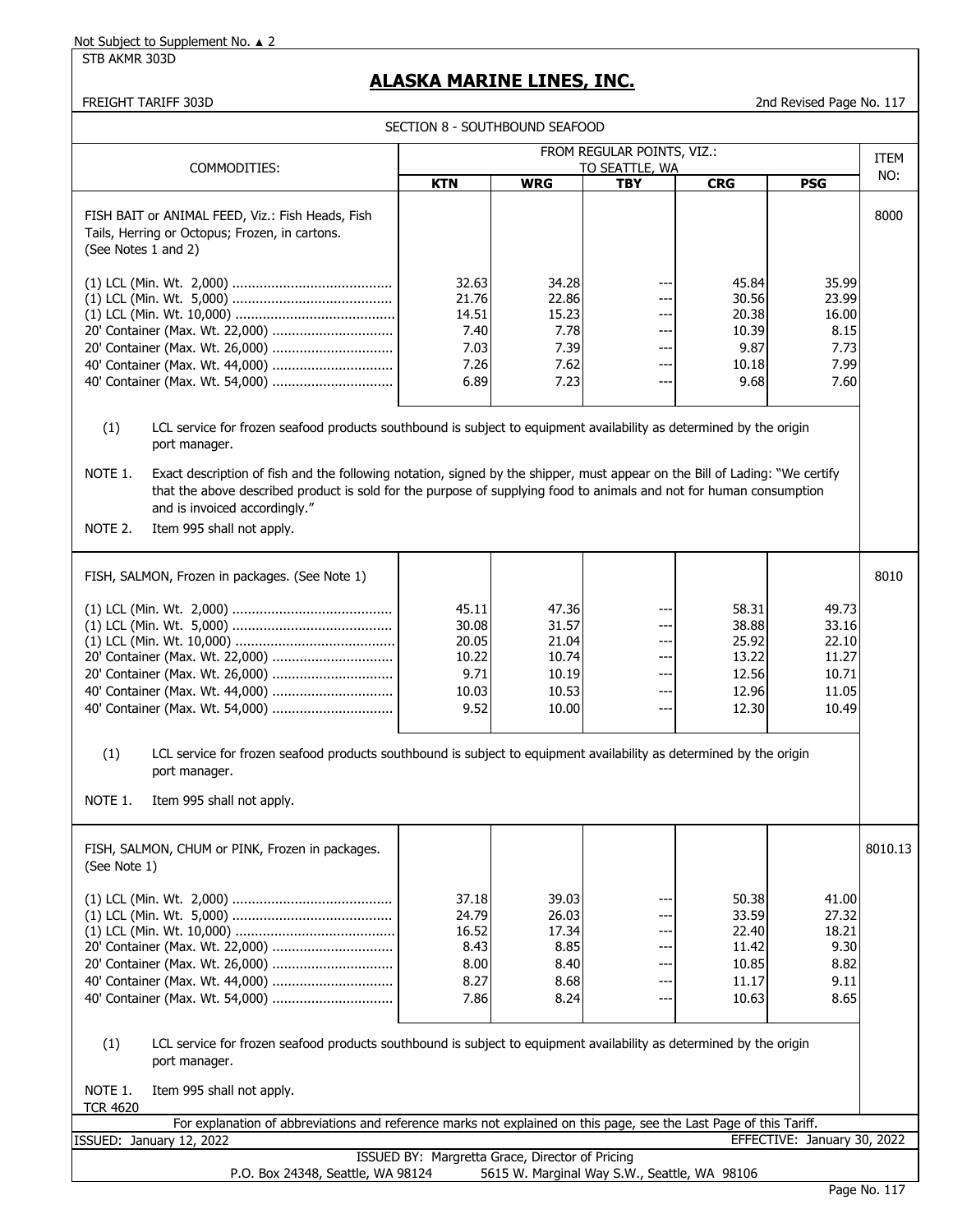STB AKMR 303D

# **ALASKA MARINE LINES, INC.**

| COMMODITIES:                                                                                                                                                                        |                                                             |                                                             | FROM REGULAR POINTS, VIZ.:                      |                                                             |                                                             | ITEM |
|-------------------------------------------------------------------------------------------------------------------------------------------------------------------------------------|-------------------------------------------------------------|-------------------------------------------------------------|-------------------------------------------------|-------------------------------------------------------------|-------------------------------------------------------------|------|
|                                                                                                                                                                                     | <b>KTN</b>                                                  | <b>WRG</b>                                                  | TO SEATTLE, WA<br><b>TBY</b>                    | <b>CRG</b>                                                  | <b>PSG</b>                                                  | NO:  |
| FISH, SHELLFISH, whole or in sections, or SHELLFISH<br>MEAT, FROZEN Viz.: Clams, Scallops, Crabs or<br>Shrimp. (See Note 1)                                                         |                                                             |                                                             |                                                 |                                                             |                                                             | 8020 |
| 20' Container (Max. Wt. 26,000)<br>40' Container (Max. Wt. 44,000)                                                                                                                  | 50.14<br>33.42<br>22.27<br>11.36<br>10.79<br>11.15<br>10.58 | 52.63<br>35.08<br>23.39<br>11.92<br>11.34<br>11.69<br>11.13 | ---<br>---<br>$--$<br>---<br>---<br>---<br>---  | 63.33<br>42.22<br>28.14<br>14.35<br>13.64<br>14.07<br>13.37 | 55.26<br>36.84<br>24.58<br>12.52<br>11.89<br>12.27<br>11.66 |      |
| LCL service for frozen seafood products southbound is subject to equipment availability as determined by the origin<br>(1)<br>port manager.<br>NOTE 1.<br>Item 995 shall not apply. |                                                             |                                                             |                                                 |                                                             |                                                             |      |
| Sea Cucumbers, geoduck, frozen in packages.<br>(See Note 1)                                                                                                                         |                                                             |                                                             |                                                 |                                                             |                                                             | 8028 |
|                                                                                                                                                                                     | 50.44<br>33.62<br>22.42<br>11.43<br>10.86<br>11.21<br>10.64 | 52.96<br>35.30<br>23.54<br>12.01<br>11.40<br>11.78<br>11.19 | ---<br>$--$<br>---<br>$--$<br>---<br>---<br>--- | 63.65<br>42.42<br>28.29<br>14.42<br>13.71<br>14.14<br>13.44 | 55.62<br>37.07<br>24.71<br>12.60<br>11.97<br>12.36<br>11.74 |      |
| LCL service for frozen seafood products southbound is subject to equipment availability as determined by the origin<br>(1)<br>port manager.<br>NOTE 1.<br>Item 995 shall not apply. |                                                             |                                                             |                                                 |                                                             |                                                             |      |
| FISH, HALIBUT, NOS, FROZEN, in packages.<br>(See Note 1)                                                                                                                            |                                                             |                                                             |                                                 |                                                             |                                                             | 8030 |
| 20' Container (Max. Wt. 22,000)<br>20' Container (Max. Wt. 26,000)                                                                                                                  | 45.11<br>30.08<br>20.05<br>10.22<br>9.71<br>10.03<br>9.52   | 47.36<br>31.57<br>21.04<br>10.74<br>10.19<br>10.53<br>10.00 | ---<br>---<br>---<br>---<br>$---$<br>$---$      | 58.31<br>38.88<br>25.92<br>13.22<br>12.56<br>12.96<br>12.30 | 49.73<br>33.16<br>22.10<br>11.27<br>10.71<br>11.05<br>10.49 |      |
| LCL service for frozen seafood products southbound is subject to equipment availability as determined by the origin<br>(1)                                                          |                                                             |                                                             |                                                 |                                                             |                                                             |      |
| port manager.                                                                                                                                                                       |                                                             |                                                             |                                                 |                                                             |                                                             |      |
| NOTE 1.<br>Item 995 shall not apply.                                                                                                                                                |                                                             |                                                             |                                                 |                                                             |                                                             |      |
| <b>TCR 4620</b><br>For explanation of abbreviations and reference marks not explained on this page, see the Last Page of this Tariff.                                               |                                                             |                                                             |                                                 |                                                             |                                                             |      |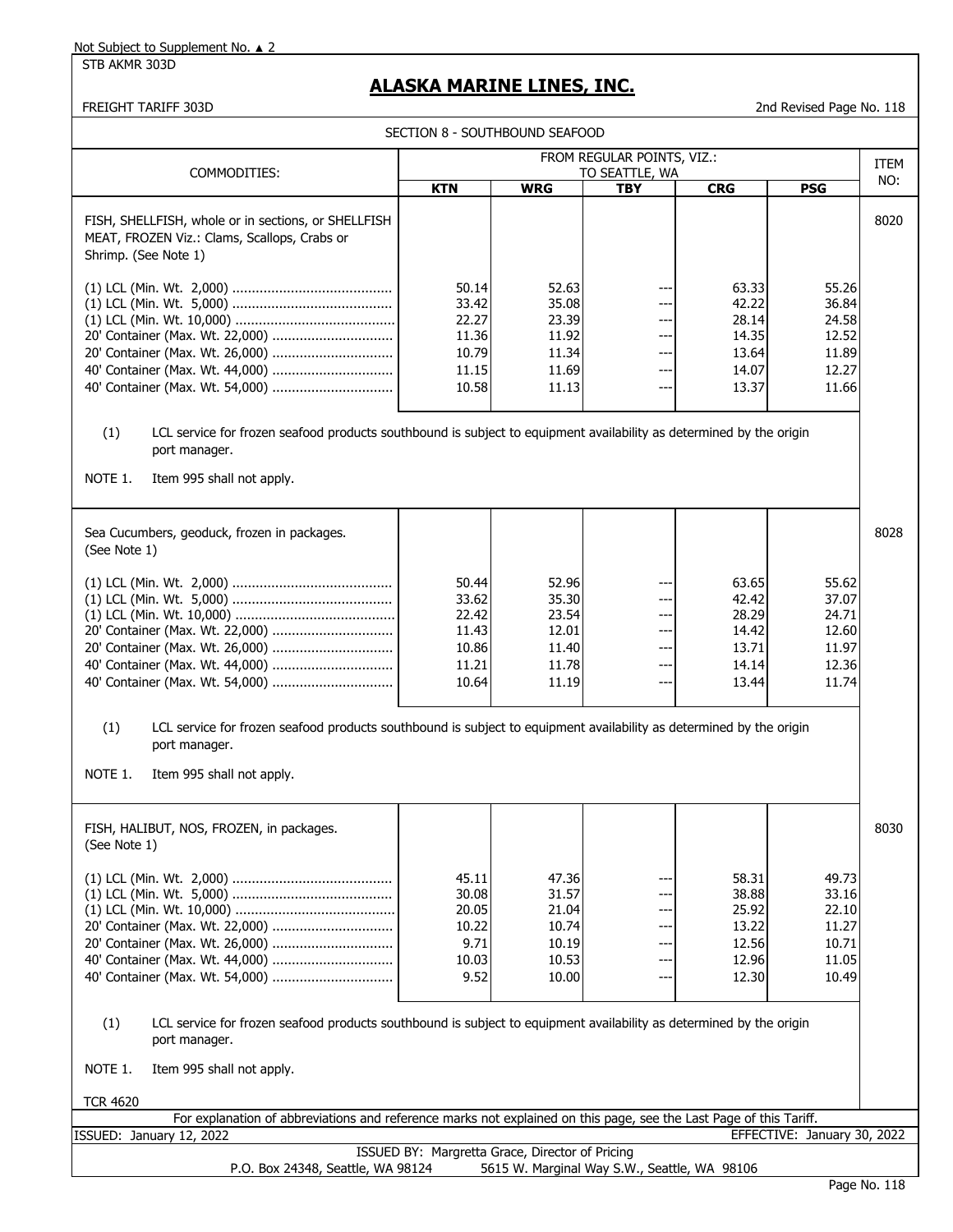STB AKMR 303D

# **ALASKA MARINE LINES, INC.**

|                                                                                                                            |                                              |                | SECTION 8 - SOUTHBOUND SEAFOOD |                |                |      |
|----------------------------------------------------------------------------------------------------------------------------|----------------------------------------------|----------------|--------------------------------|----------------|----------------|------|
| COMMODITIES:                                                                                                               | FROM REGULAR POINTS, VIZ.:<br>TO SEATTLE, WA |                |                                |                |                |      |
|                                                                                                                            | <b>KTN</b>                                   | <b>WRG</b>     | <b>TBY</b>                     | <b>CRG</b>     | <b>PSG</b>     | NO:  |
| FISH, BLACK COD, OR SABLE FISH, Frozen, in<br>packages (See Note 1)                                                        |                                              |                |                                |                |                | 8035 |
|                                                                                                                            | 45.11                                        | 47.36          | ---                            | 58.31          | 49.73          |      |
|                                                                                                                            | 30.08                                        | 31.57          | ---                            | 38.88          | 33.16          |      |
|                                                                                                                            | 20.05                                        | 21.04          | ---                            | 25.92          | 22.10          |      |
| 20' Container (Max. Wt. 22,000)                                                                                            | 10.22                                        | 10.74          | $---$                          | 13.22          | 11.27          |      |
| 20' Container (Max. Wt. 26,000)                                                                                            | 9.71                                         | 10.19          | $---$                          | 12.56          | 10.71          |      |
| 40' Container (Max. Wt. 44,000)                                                                                            | 10.03                                        | 10.53          | ---                            | 12.96          | 11.05          |      |
|                                                                                                                            | 9.52                                         | 10.00          | $---$                          | 12.30          | 10.49          |      |
| port manager.<br>NOTE 1.<br>Item 995 shall not apply.                                                                      |                                              |                |                                |                |                |      |
| FISH EGGS, Frozen in packages (See Note 1)                                                                                 |                                              |                |                                |                |                | 8040 |
|                                                                                                                            |                                              |                |                                |                |                |      |
|                                                                                                                            | 46.22                                        | 48.51          | ---                            | 59.42          | 50.95          |      |
|                                                                                                                            | 30.81                                        | 32.34          | ---                            | 39.61          | 33.97          |      |
|                                                                                                                            | 20.53<br>10.48                               | 21.57          | ---<br>$--$                    | 26.41<br>13.47 | 22.64<br>11.56 |      |
|                                                                                                                            | 9.96                                         | 10.99<br>10.44 | ---                            | 12.80          | 10.97          |      |
|                                                                                                                            | 10.28                                        | 10.78          | ---                            | 13.20          | 11.32          |      |
|                                                                                                                            | 9.75                                         | 10.25          | $--$                           | 12.54          | 10.75          |      |
| (1)<br>LCL service for frozen seafood products southbound is subject to equipment availability as determined by the origin |                                              |                |                                |                |                |      |
| port manager.                                                                                                              |                                              |                |                                |                |                |      |
| NOTE 1.<br>Item 995 shall not apply.                                                                                       |                                              |                |                                |                |                |      |
|                                                                                                                            |                                              |                |                                |                |                |      |
|                                                                                                                            |                                              |                |                                |                |                |      |
|                                                                                                                            |                                              |                |                                |                |                |      |
|                                                                                                                            |                                              |                |                                |                |                |      |
|                                                                                                                            |                                              |                |                                |                |                |      |
|                                                                                                                            |                                              |                |                                |                |                |      |
|                                                                                                                            |                                              |                |                                |                |                |      |
|                                                                                                                            |                                              |                |                                |                |                |      |
|                                                                                                                            |                                              |                |                                |                |                |      |
|                                                                                                                            |                                              |                |                                |                |                |      |
|                                                                                                                            |                                              |                |                                |                |                |      |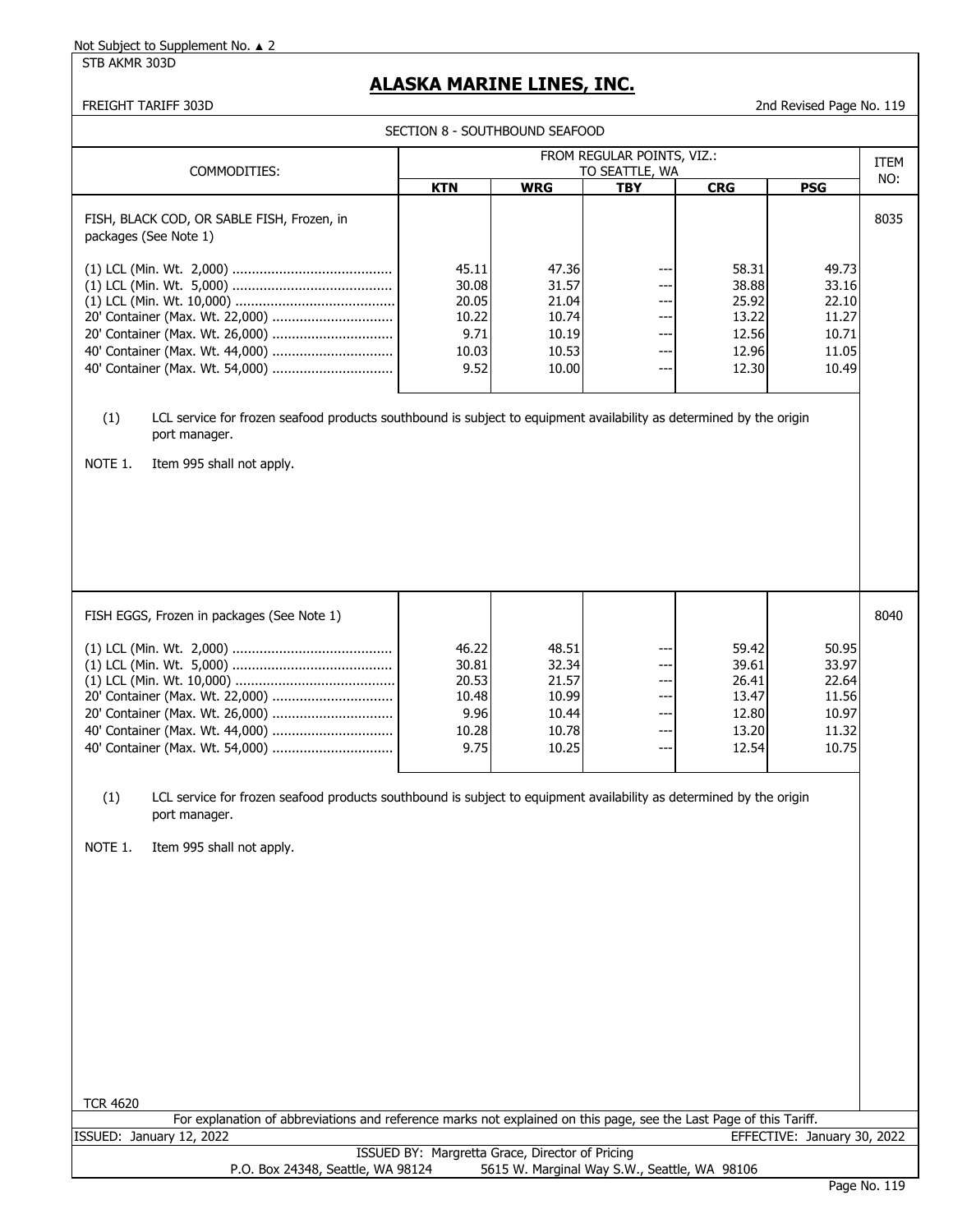#### STB AKMR 303D

## **ALASKA MARINE LINES, INC.**

|                                                                                                                                                                                     | SECTION 8 - SOUTHBOUND SEAFOOD                  |                |                                              |                |                             |             |
|-------------------------------------------------------------------------------------------------------------------------------------------------------------------------------------|-------------------------------------------------|----------------|----------------------------------------------|----------------|-----------------------------|-------------|
|                                                                                                                                                                                     |                                                 |                | FROM REGULAR POINTS, VIZ.:                   |                |                             | <b>ITEM</b> |
| COMMODITIES:                                                                                                                                                                        |                                                 |                | TO SEATTLE, WA                               |                |                             | NO:         |
|                                                                                                                                                                                     | <b>KTN</b>                                      | <b>WRG</b>     | <b>TBY</b>                                   | <b>CRG</b>     | <b>PSG</b>                  |             |
| FISH, BOTTOM, Viz.: Sole, Flounder, Cod, or Idiot<br>fish, frozen in packages. (See Note 1)                                                                                         |                                                 |                |                                              |                |                             | 8045        |
|                                                                                                                                                                                     | 45.11<br>30.08                                  | 47.36<br>31.57 | ---                                          | 58.31<br>38.88 | 49.73<br>33.16              |             |
|                                                                                                                                                                                     | 20.05                                           | 21.04          | ---                                          | 25.92          | 22.10                       |             |
| 20' Container (Max. Wt. 22,000)<br>20' Container (Max. Wt. 26,000)                                                                                                                  | 10.22<br>9.71                                   | 10.74<br>10.19 | ---<br>---                                   | 13.22<br>12.56 | 11.27<br>10.71              |             |
| 40' Container (Max. Wt. 44,000)                                                                                                                                                     | 10.03                                           | 10.53          | $--$                                         | 12.96          | 11.05                       |             |
|                                                                                                                                                                                     | 9.52                                            | 10.00          | $\overline{\phantom{a}}$                     | 12.30          | 10.49                       |             |
|                                                                                                                                                                                     |                                                 |                |                                              |                |                             |             |
| LCL service for frozen seafood products southbound is subject to equipment availability as determined by the origin<br>(1)<br>port manager.<br>NOTE 1.<br>Item 995 shall not apply. |                                                 |                |                                              |                |                             |             |
| FISH, HERRING, Frozen in packages. (See Note 1)                                                                                                                                     |                                                 |                |                                              |                |                             | 8050        |
|                                                                                                                                                                                     | 31.53                                           | 33.11          | ---                                          | 44.74          | 34.76                       |             |
|                                                                                                                                                                                     | 21.02                                           | 22.08          | ---                                          | 29.83          | 23.17                       |             |
|                                                                                                                                                                                     | 14.01                                           | 14.71          | $--$                                         | 19.87          | 15.45                       |             |
| 20' Container (Max. Wt. 22,000)                                                                                                                                                     | 7.14                                            | 7.50           | ---                                          | 10.13          | 7.88                        |             |
| 20' Container (Max. Wt. 26,000)                                                                                                                                                     | 6.78                                            | 7.12           | ---                                          | 9.64           | 7.49                        |             |
| 40' Container (Max. Wt. 44,000)                                                                                                                                                     | 7.01<br>6.65                                    | 7.36           | $--$<br>$- -$                                | 9.95<br>9.45   | 7.71<br>7.34                |             |
|                                                                                                                                                                                     |                                                 | 7.00           |                                              |                |                             |             |
| (1)<br>LCL service for frozen seafood products southbound is subject to equipment availability as determined by the origin<br>port manager.<br>NOTE 1.<br>Item 995 shall not apply. |                                                 |                |                                              |                |                             |             |
| <b>TCR 4620</b><br>For explanation of abbreviations and reference marks not explained on this page, see the Last Page of this Tariff.                                               |                                                 |                |                                              |                |                             |             |
| ISSUED: January 12, 2022                                                                                                                                                            |                                                 |                |                                              |                | EFFECTIVE: January 30, 2022 |             |
| P.O. Box 24348, Seattle, WA 98124                                                                                                                                                   | ISSUED BY: Margretta Grace, Director of Pricing |                | 5615 W. Marginal Way S.W., Seattle, WA 98106 |                |                             |             |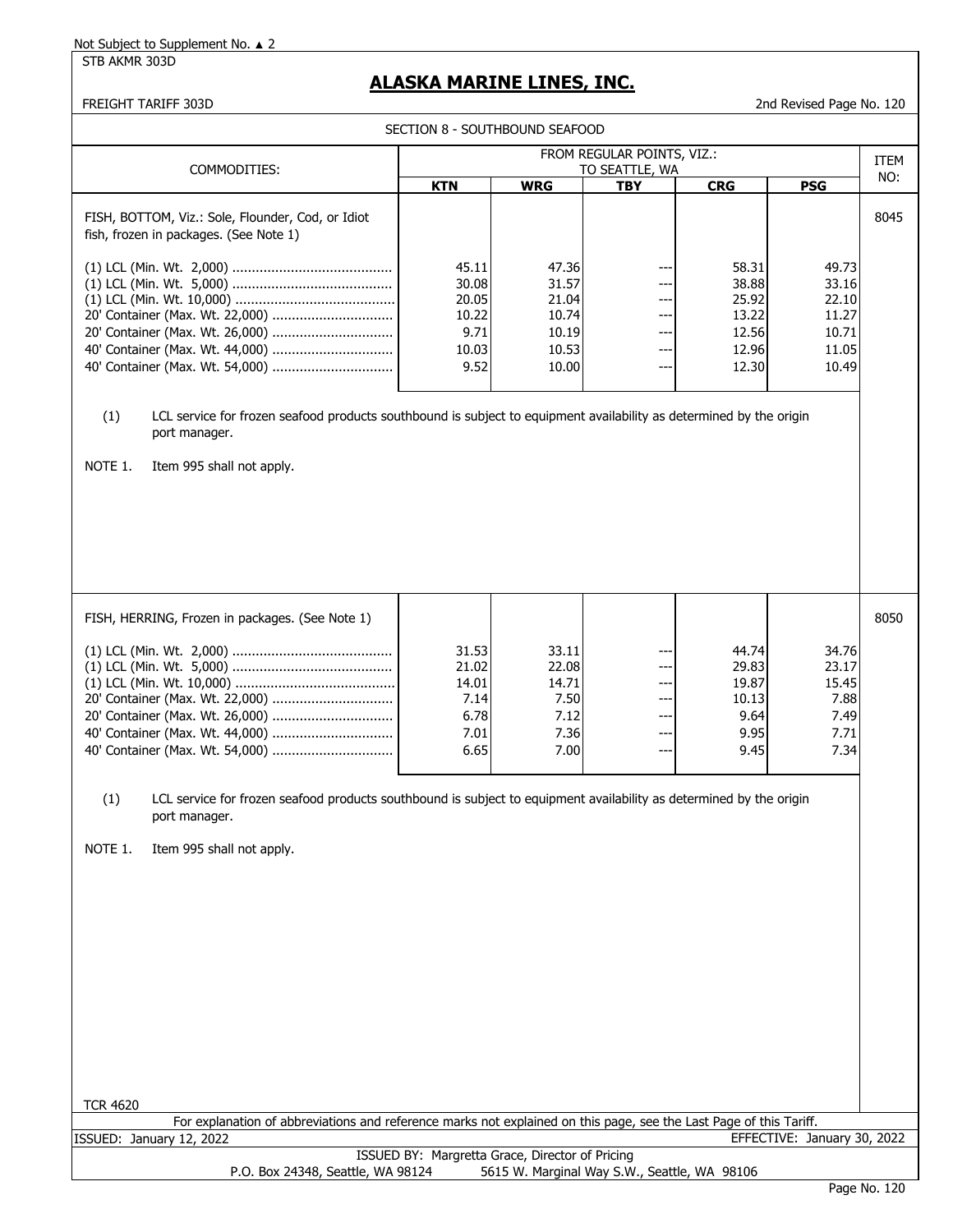FREIGHT TARIFF 303D **Original Page 121** Constants and the Constantine of the Constantine of the Constantine of the Constantine of the Constantine of the Constantine of the Constantine of the Constantine of the Constantine

## **ALASKA MARINE LINES, INC.**

#### SECTION 9

#### SOUTHBOUND COMMODITY RATES:

FROM

Points in Alaska

TO

Seattle, Washington

ON

Articles Requiring and Moving Refrigerated Temperature Control Service

Rates named in this Section include mechanical temperature protection from heat or cold in fully insulated vehicles necessary for the protection of perishable shipments moving at a temperature above 0 degrees Fahrenheit. Bill of lading must be annotated that the required temperature range must be specified thereon.

When rates are published in this Section, on the commodity transported from point of origin to point of destination, rates published in this Section will apply regardless of rates between the same points, over the same routes, as may be published in other Sections of this Tariff.

NOTE: Except as otherwise noted, Items referred to in Rate Items, not found in this Tariff, are in Tariff AKMR 100, series.

| For explanation of abbreviations and reference marks, see the last page of this tariff. |                                              |  |  |  |  |  |
|-----------------------------------------------------------------------------------------|----------------------------------------------|--|--|--|--|--|
| ISSUED: March 13, 2020                                                                  | EFFECTIVE: March 14, 2020                    |  |  |  |  |  |
| ISSUED BY: MARGRETTA GRACE,                                                             | DIRECTOR OF PRICING                          |  |  |  |  |  |
| P.O. BOX 24348, SEATTLE, WA 98124                                                       | 5615 W. MARGINAL WAY S.W., SEATTLE, WA 98106 |  |  |  |  |  |
|                                                                                         | Page No. 121                                 |  |  |  |  |  |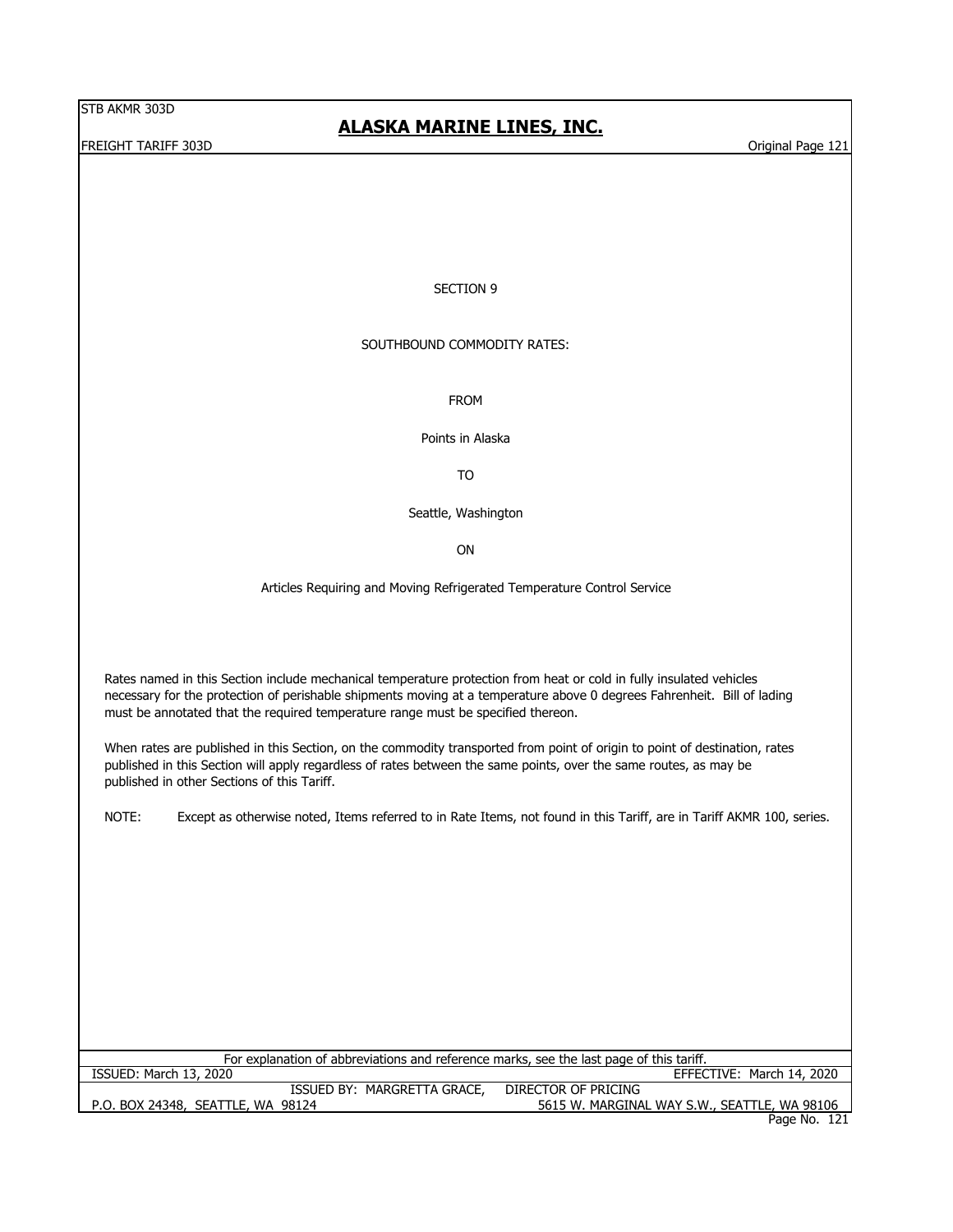STB AKMR 303D

# **ALASKA MARINE LINES, INC.**

| SECTION 9 - FOR SOUTHBOUND (CHILL) COMMODITY                                                                                                                                  |                                                                                                                                                                                                                                                                                                                                                                                                                        |                                                 |                                                               |                                                       |                       |                |             |
|-------------------------------------------------------------------------------------------------------------------------------------------------------------------------------|------------------------------------------------------------------------------------------------------------------------------------------------------------------------------------------------------------------------------------------------------------------------------------------------------------------------------------------------------------------------------------------------------------------------|-------------------------------------------------|---------------------------------------------------------------|-------------------------------------------------------|-----------------------|----------------|-------------|
|                                                                                                                                                                               | FROM REGULAR POINTS, VIZ.:<br>COMMODITIES:<br>TO SEATTLE, WA                                                                                                                                                                                                                                                                                                                                                           |                                                 |                                                               |                                                       |                       |                | <b>ITEM</b> |
|                                                                                                                                                                               |                                                                                                                                                                                                                                                                                                                                                                                                                        | <b>KTN</b>                                      | <b>WRG</b>                                                    | <b>TBY</b>                                            | <b>CRG</b>            | <b>PSG</b>     | NO:         |
|                                                                                                                                                                               | FREIGHT ALL KINDS, NOS, moving in refrigerated<br>service (See Notes 1 through 3)<br>20' Container (Max. Wt. 18,000)<br>20' Container (Max. Wt. 21,000)<br>20' Container (Max. Wt. 32,000)<br>40' Container (Max. Wt. 20,000)                                                                                                                                                                                          | 13.11<br>13.11<br>$--$<br>13.11                 | 14.80<br>14.80<br>---<br>14.80                                | 19.72<br>---<br>19.72<br>--                           | 26.00<br>---<br>26.00 | 20.93<br>---   | 9400        |
| NOTE 1.<br>NOTE 2.<br>NOTE 3.                                                                                                                                                 | Rates published in this Item will not apply on the following articles as described in the NMFC:<br>Acids, Liquid<br>Ammunition, Explosive Group (14000)<br>Automobiles, passenger or freight<br>Explosives Group (64300)<br>Rates apply to all commodities, NOS, that are placed in refrigerated equipment regardless of whether or not refrigerated<br>service is required.<br>Items 210, 645, 882, 995 do not apply. | Livestock (111680)                              | Poisons, Classes A and B<br>Poultry or Pigeons, Live (161400) | Vehicles, self-propelled or other then self-propelled |                       |                |             |
| (See Note 1)                                                                                                                                                                  | FISH, FRESH, NOS, Chilled, on ice in packages.                                                                                                                                                                                                                                                                                                                                                                         |                                                 |                                                               |                                                       |                       |                | 9420        |
|                                                                                                                                                                               | 20' Container (Max. Wt. 22,000)<br>40' Container (Max. Wt. 40,000)                                                                                                                                                                                                                                                                                                                                                     | 26.14<br>26.14                                  | 28.08<br>28.08                                                | 32.67<br>32.67                                        | 34.41<br>34.41        | 28.08<br>28.08 |             |
| NOTE 1.                                                                                                                                                                       | Item 995 shall not apply.                                                                                                                                                                                                                                                                                                                                                                                              |                                                 |                                                               |                                                       |                       |                |             |
| (See Note 1)                                                                                                                                                                  | FISH ROE, Fresh or iced, chilled, edible.                                                                                                                                                                                                                                                                                                                                                                              | 26.14<br>26.14                                  | 28.08<br>28.08                                                | 32.67<br>32.67                                        | 34.41<br>34.41        | 28.08<br>28.08 | 9460        |
| NOTE 1.                                                                                                                                                                       | Item 995 shall not apply.                                                                                                                                                                                                                                                                                                                                                                                              |                                                 |                                                               |                                                       |                       |                |             |
| <b>TCR 4620</b>                                                                                                                                                               |                                                                                                                                                                                                                                                                                                                                                                                                                        |                                                 |                                                               |                                                       |                       |                |             |
| For explanation of abbreviations and reference marks not explained on this page, see the Last Page of this Tariff.<br>ISSUED: January 12, 2022<br>EFFECTIVE: January 30, 2022 |                                                                                                                                                                                                                                                                                                                                                                                                                        |                                                 |                                                               |                                                       |                       |                |             |
|                                                                                                                                                                               | P.O. Box 24348, Seattle, WA 98124                                                                                                                                                                                                                                                                                                                                                                                      | ISSUED BY: Margretta Grace, Director of Pricing |                                                               | 5615 W. Marginal Way S.W., Seattle, WA 98106          |                       |                |             |
|                                                                                                                                                                               |                                                                                                                                                                                                                                                                                                                                                                                                                        |                                                 |                                                               |                                                       |                       |                |             |